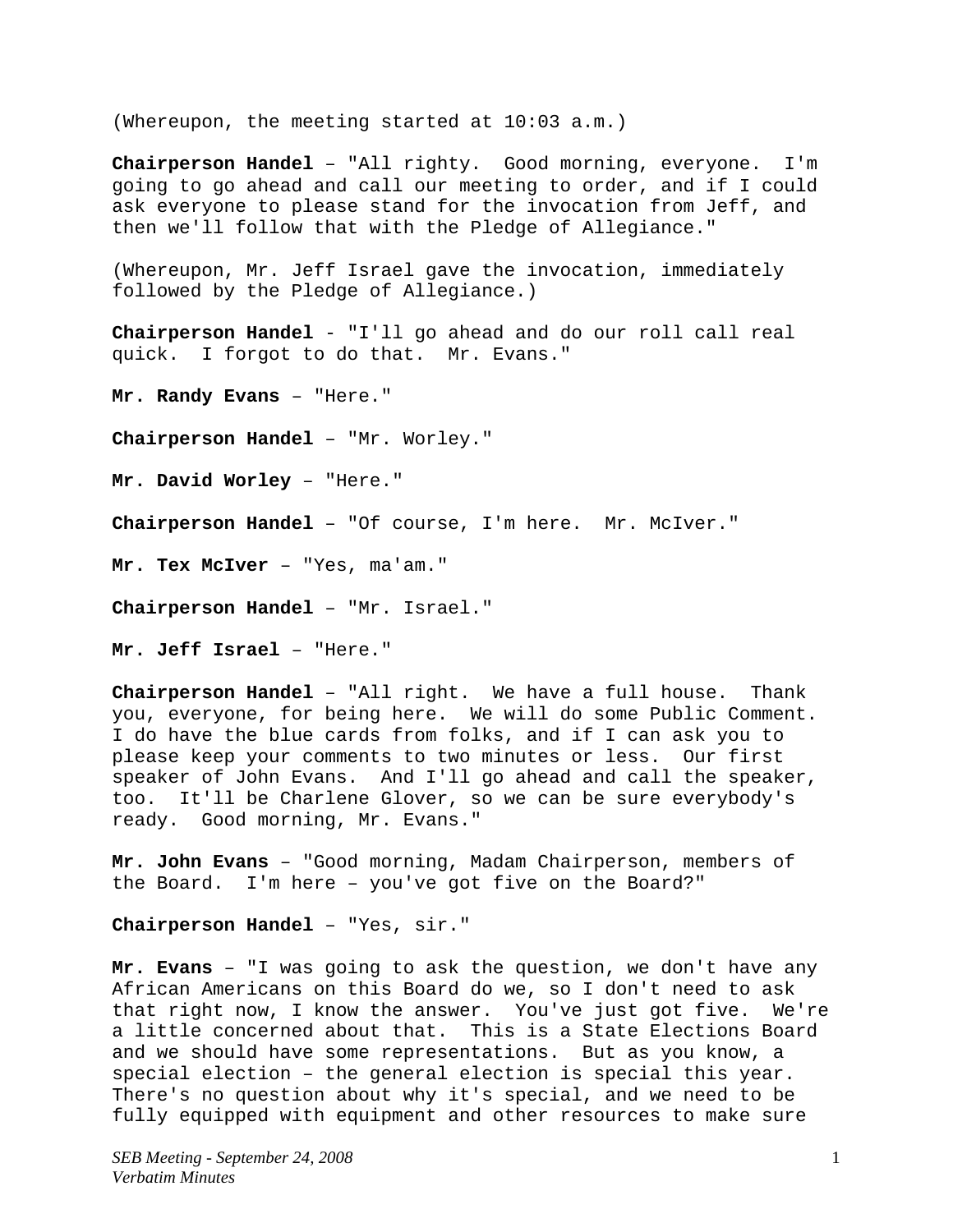we can handle the election, make sure we can stop people from using shenanigans. They're going to do everything they can to mess this election up. We're clear on that, so I think it's the Board's responsibility to make sure we minimize all of what can happen on November the  $4<sup>th</sup>$ . And of course, one of the things I've heard is that across the State, the State Board of Elections sometimes decide when they're going to give out provisional voting ballots. We think in this election, because of the complications that are involved, that somebody who is registered to vote ask for a provisional ballot. If they're turned down there shouldn't be any question about them not getting it. So they can go ahead and make their provisions and then have 48 hours, I think, to come back and justify that they should be eligible to vote. What I'm really saying, can I say it in two minutes here, we have a challenge in Georgia. This election is serious, and we want to make sure that you all think it's serious and provide whatever is necessary in order to make this election work. There's no since in me kidding myself. I've been around the turnip truck a couple of times, and I know that they're going to pull some mess, not only in Georgia, but across this Country. It's obvious, the first time we've had a black from a major party to be running for president, and they're not going to take it sitting down. So you all need to be very careful about what you do, and how you do it, and I appreciate this opportunity. Thank you so much."

**Chairperson Handel** – "Thank you. Thank you very much, Mr. Evans. Next speaker is Charlene Glover, and after Ms. Glover will be Dave Kitchen – is it Kitchen?"

**Ms. Charlene Glover** – "My name is Charlene Glover, and I'm a member of the City Council in Greenville, Georgia. And my concern is with every election that Greenville has, there is some kind of mess. And I would just like to ask this Board to help us do what we need to do to try to make sure our registration list is, first of all, right. And so at each election somebody will not have to be coming before the Board because something has been done wrong. And I don't think that's asking a whole lot, but maybe it's a little more complicated than I think. And I realize some of the instructions on the absentee ballot, some of them are very vague and can be interpreted different ways, so I think if this Board would work with our legislators and get all of this in just simple terms where one couldn't say, well, it meant an apple and the other could say it meant an orange. And I think we would have a better election system throughout this State. Thank you so very much."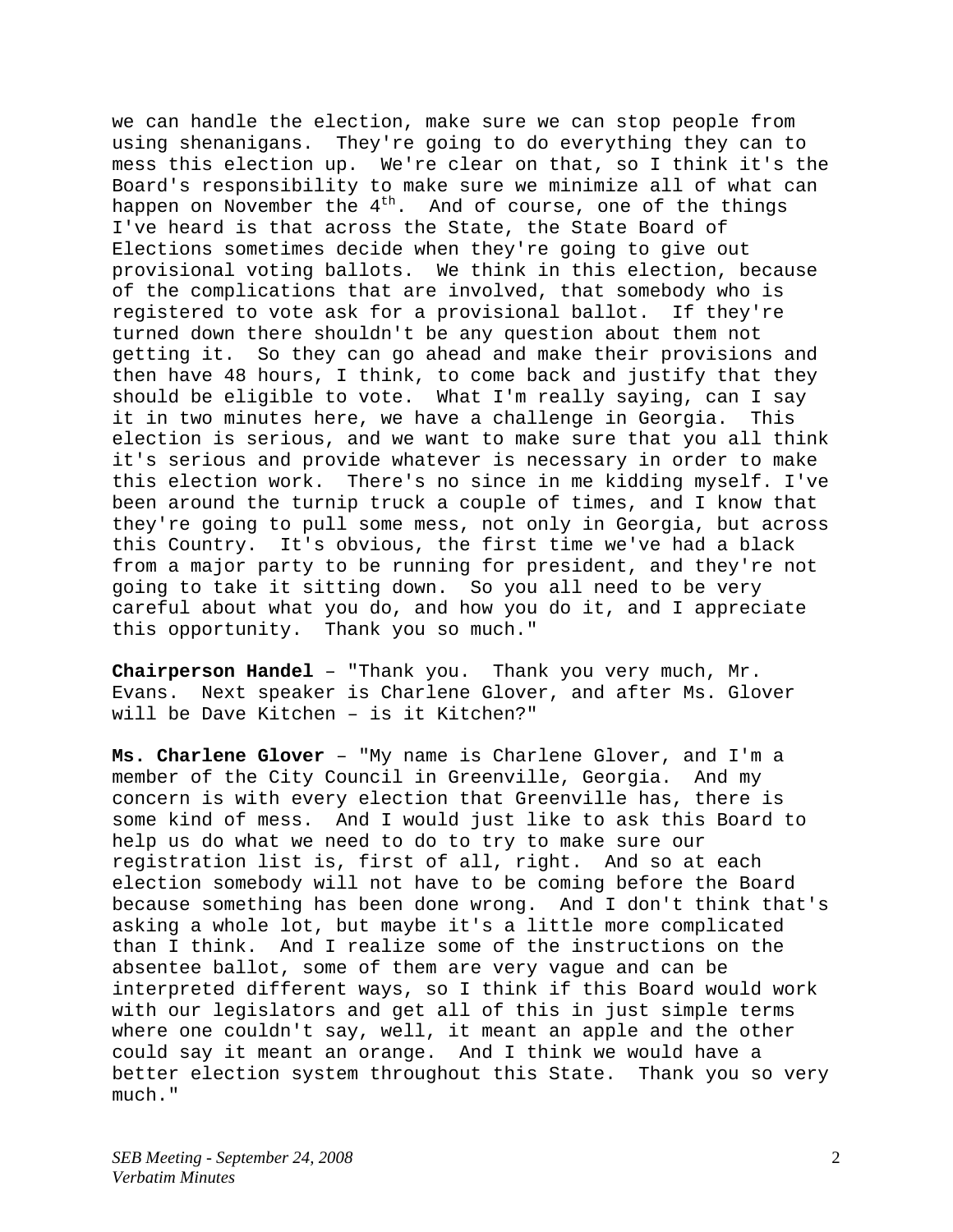**Chairperson Handel** – "Thank you very much. Next speaker is Mr. Dave Kitchen, and following Mr. Kitchen is Bobbie Paul, I believe."

**Mr. Dave Kitchen** - "Good morning.**"** 

**Chairperson Handel** - "Good morning."

**Mr. Kitchen** - "I'm Dave Kitchen. I'm an ex-marine. My father's a marine, my son is in the Marines in Iraq right now, and why I'm here is I'm a citizen of McIntosh County. And I have grave concerns because of what's been happening in McIntosh County that the United States that we fight for and love is being changed into a place where people don't get the right to vote, and that's very important to us as citizens of the United States because that flag in this Country means a lot to me and my family, and has been. We've always had somebody in there for our country, and we love it, but we've had -- I'm sure you've already got a lot of details about what's going on, but I have some absentee ballots in case you all would like to look. They were dropped, and these people did not get the right to vote. We own a small horse farm, and I run a little website that speaks on different things, and we've been spoken (sic) to a lot of people in McIntosh so people were contacting us and we post it, and that's how I got involved. I'm not in politics in any way, shape, or form. I'm just a person. But there is a new lady who's been running and her last name is Dalby, so it's continuing and they dropped her off the roles, illegally, because she -- they didn't even give her 14 days, I believe it was, to register and she's supposed to have 180. So it's continuing to have a problem there, and as a citizen I'm concerned that our votes aren't being counted, and when they do get counted that we're not getting everyone in there who should be given the opportunity to run for the offices. And that's my concern as a citizen, and that's -- basically I'll keep it short to that."

**Chairperson Handel** - "Thank you. Are those documents -- I think that they're -- Ms. LaGrua...."

**Ms. LaGrua** - "I'll take care of it."

**Chairperson Handel** - "...is there an ongoing case that you have, will you take those for your --."

**Mr. Kitchen** - "Thank you, ma'am."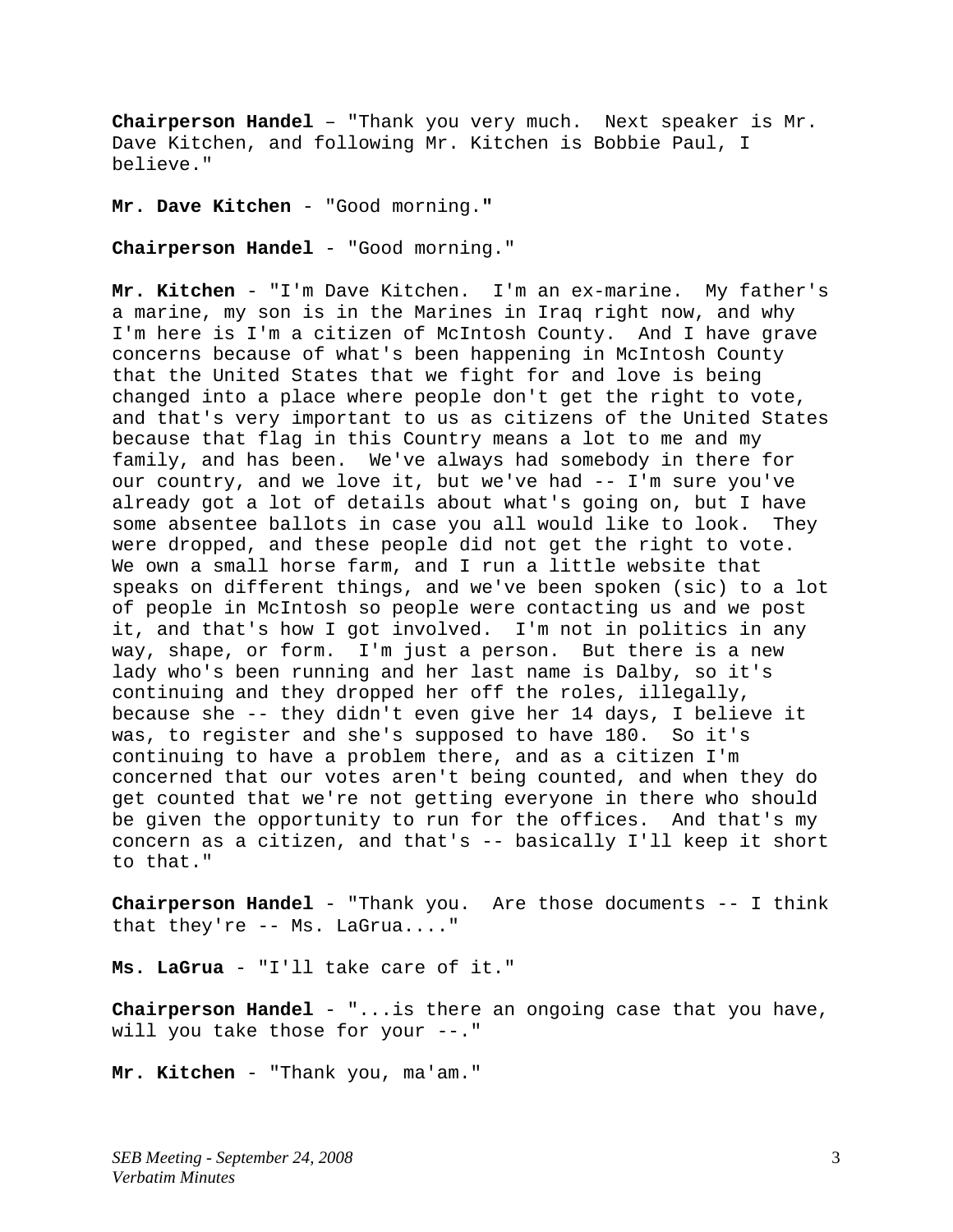**Ms. LaGrua** - "We'll see if it applies to the ongoing need -- Mr. Brown, if you could get Mr. Kitchen's contact information so we can get a hold of him and take care of this."

**Chairperson Handel** - "Let the record show that we are accepting documents for the case."

**Mr. Evans** - "I move that they be made part of the minutes."

**Chairperson Handel** - "Second. All in favor?"

(Whereupon, there was a chorus of ayes)

**Chairperson Handel** - "Good morning."

**Ms. Bobbie Paul** - "Good morning. Hi. My name is Bobbie Paul, I'm a resident of Fulton County, and I voted on Monday. I've lived in this area for 26 years, and I'm the Executive Director of a women's organization called WAN, Women's Action for a new Direction, and part of our mission is to empower women to act politically. We are nonpartisan in this election, as we are always, and work on education. My concerns that I would like to raise is this is the first time that I've come here and I'm very happy to meet you all, is whether we are working in a precautionary measure looking to the number of voting machines that we have, that we're looking at every demographic that is being served equally across the State, and especially here in metropolitan Atlanta. I'm deeply concerned about the number of voting machines, and if we have enough personnel, and especially as I understand, the express poll books because, as I understand, we are looking at an 80 to 90 percent turnout. Is that what's been encouraged or predicted? So we're hoping that we're working in precautionary ways so that we don't have (inaudible) like we've seen in Ohio and Florida, and other places. I know that we do have some issues in our State as well, but my membership and the 26 hundred people that we communicate with weekly who are very involved in getting out the vote in a bipartisan fashion, are deeply concerned about this. So I hope we're taking measures to address that now rather than November 2nd. Thank you."

**Chairperson Handel** - "The next speaker is Christiane French, followed by Peter -- is it Isbister?"

**Mr. Peter Isbister** - "That's correct."

**Mr. Evans** - "Madam Chair, may I make one comment on our last speaker?"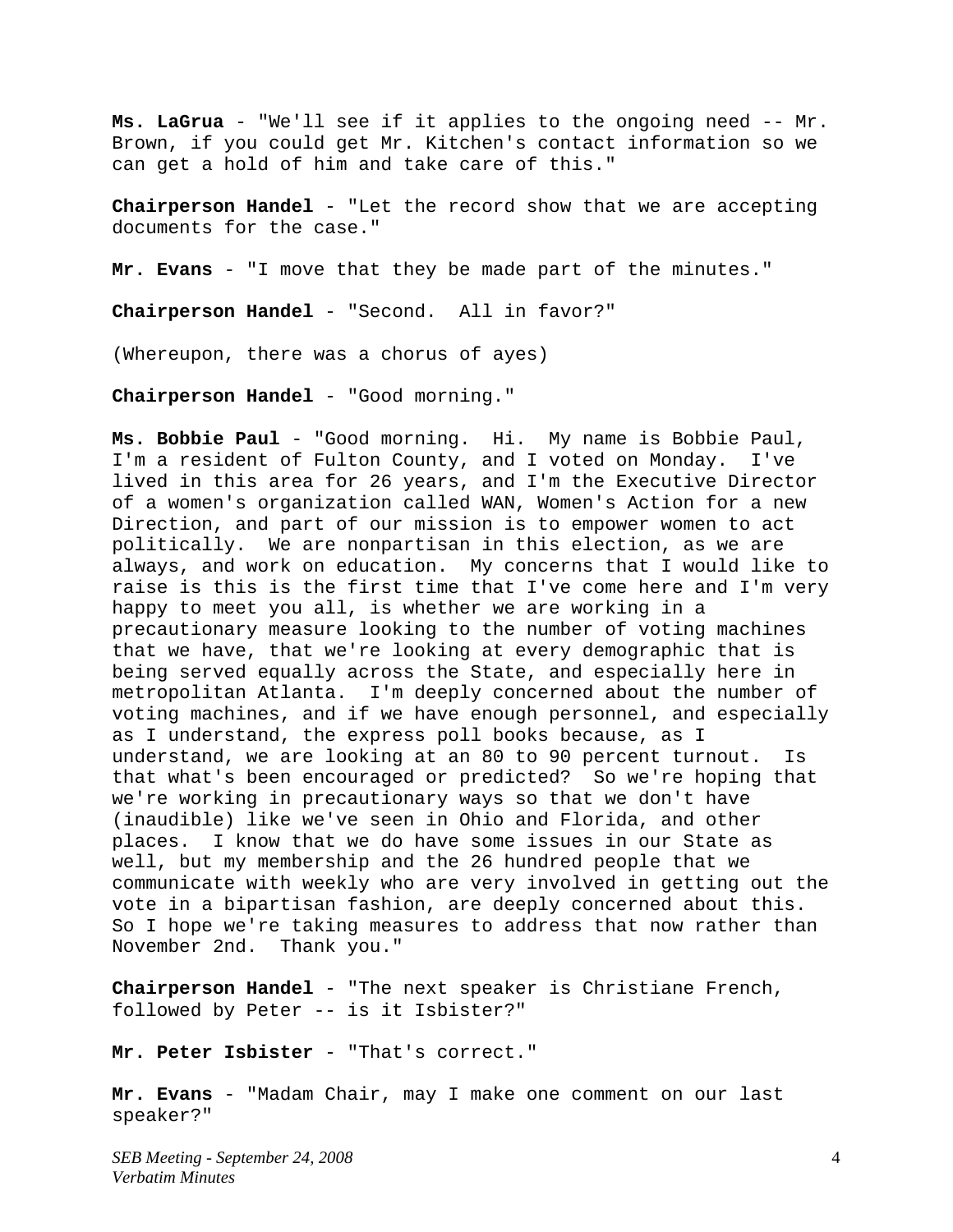#### **Chairperson Handel** - "Yes."

**Mr. Evans** - "If you have a list of items that you think are particular -- we should be really focused on, if you'll just drop us a note so that we can, and all of us  $-1$  I'll give the Chair great credit here. She is very good at taking information that we get, for example, the ratio of voting machines to anticipated voters on Election Day, taking that data and making sure that the data translates into equipment changes and personnel and resource changes. So if I could impose on you, if you could get to us within, what, a week? If you could get to us within a week where you think those issues are, that would be very helpful."

**Chairperson Handel** - "Great. We can get it done, because I'm assuming you're looking at numbers."

**Ms. Paul** - "We are."

**Chairperson Handel** - "And if you're able to stay around for the day, you'll hear a report on election's preparedness, and we'll be reporting what the counties have done."

**Ms. Paul** - "I don't know whether I can sit for the whole meeting because we're busy, but I'll try."

**Mr. Evans** - "Thank you so much."

**Chairperson Handel** - "Ms. French, good morning."

**Ms. French** - "Good morning, members of the Board. I appreciate the opportunity to speak. My name is Christiane French, and I'm a resident of DeKalb County. I've been here for the past five years. I'm also a Physician Assistant and Crawford Long Emergency Room right downtown here, and this morning my concern is -- I just wanted to have an idea of what is being done to ensure that all newly registered voters are being put on the roles in time. I speak to a lot of residents in the course of my work, and I know that many people are recently registered and have not yet received their cards in the mail. And I want to understand what's the time frame and what do if they don't, in fact, receive that card."

**Chairperson Handel** - "Thank you. Do you -- we've got your information. In addition to the report this afternoon, we'll - you've got your email on here, we'll follow up on that and get the information in writing, as well."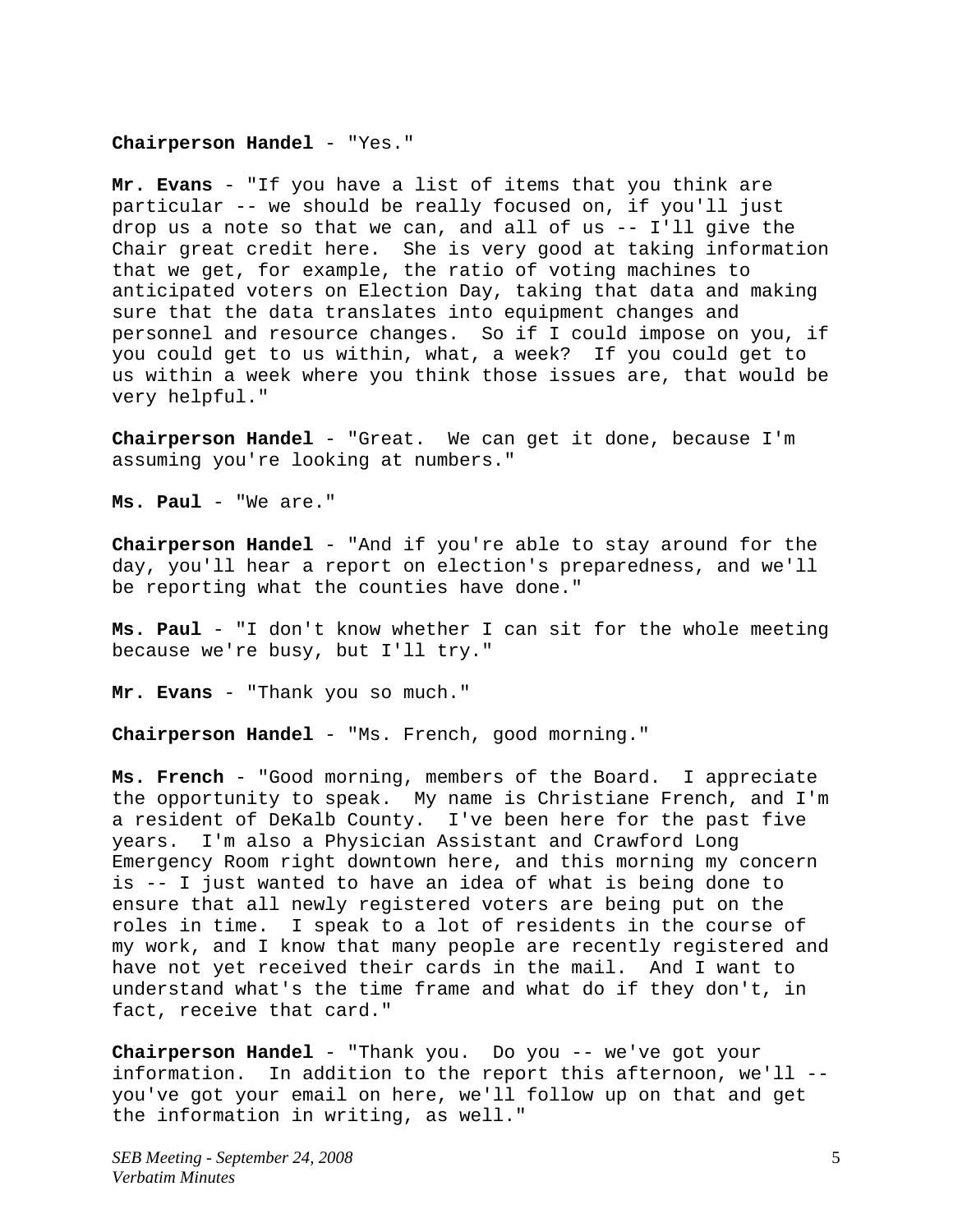#### **Ms. Paul** - "Thank you."

**Mr. Peter Isbister** - "Thank you, and good morning, members of the Board. My name is Peter Isbister. I'm speaking in my capacity as a prior resident of Fayette County, Georgia. I'm a very new resident to Georgia. I'm here in the state of kind invitation of my wife who's a proud graduate of the University of Georgia. This is my first election in the State, and I wanted to speak to the Board about my experience registering. I printed a registration form off the internet, sent it in, and several weeks later received a letter from the Fayette County Board of Elections, the first paragraph of which read something to the effect that in order to complete my registration because I was a first time registrant registering by mail, I needed to submit a copy of photo identification. The rest of the letter went on with other verbiage and a list of both, photo and nonphoto bearing pieces of identification. There was some asterisks in the letter, et cetera. I'm a graduate of Georgetown University Law Center, I'm an attorney. I interpreted the very second sentence of that letter, regardless of what the rest of the letter may have said, to suggest that my registration was incomplete and would remain incomplete until I submitted photo identification. I called the Board of Elections and asked if that was true, was told that it was. They agreed with me that it might be a good idea to write my registration number that appeared on the letter as some sort of crossreferencing help for the office, and I photocopied my driver's license and sent it in. I've later come to understand that that communication, both the letter and the phone called I had with Fayette County Election Office was inconsistent with current State and Federal Law. So I'm concerned, regardless of what -- I mean, it's possible that someone could explain to me the rest of the text on that letter and say that it wasn't factually incorrect. But I can tell you, as an attorney, the first paragraph was factually misleading, and I'm concerned that that letter is going out and what it might do to new registrants, like myself, and their ability and they're important to go to this office and get registered. So I encourage this body to work closely, and on a quick time frame, both with the Secretary of State's Office and a consultation with 159 local offices to see why is that letter going out, what are the text of each individual letter that each county might be sending, and to do what we can to stop it from being sent. Like I say, I think it led me down the wrong path. Thank you."

**Chairperson Handel** - "All right. The next speaker is --."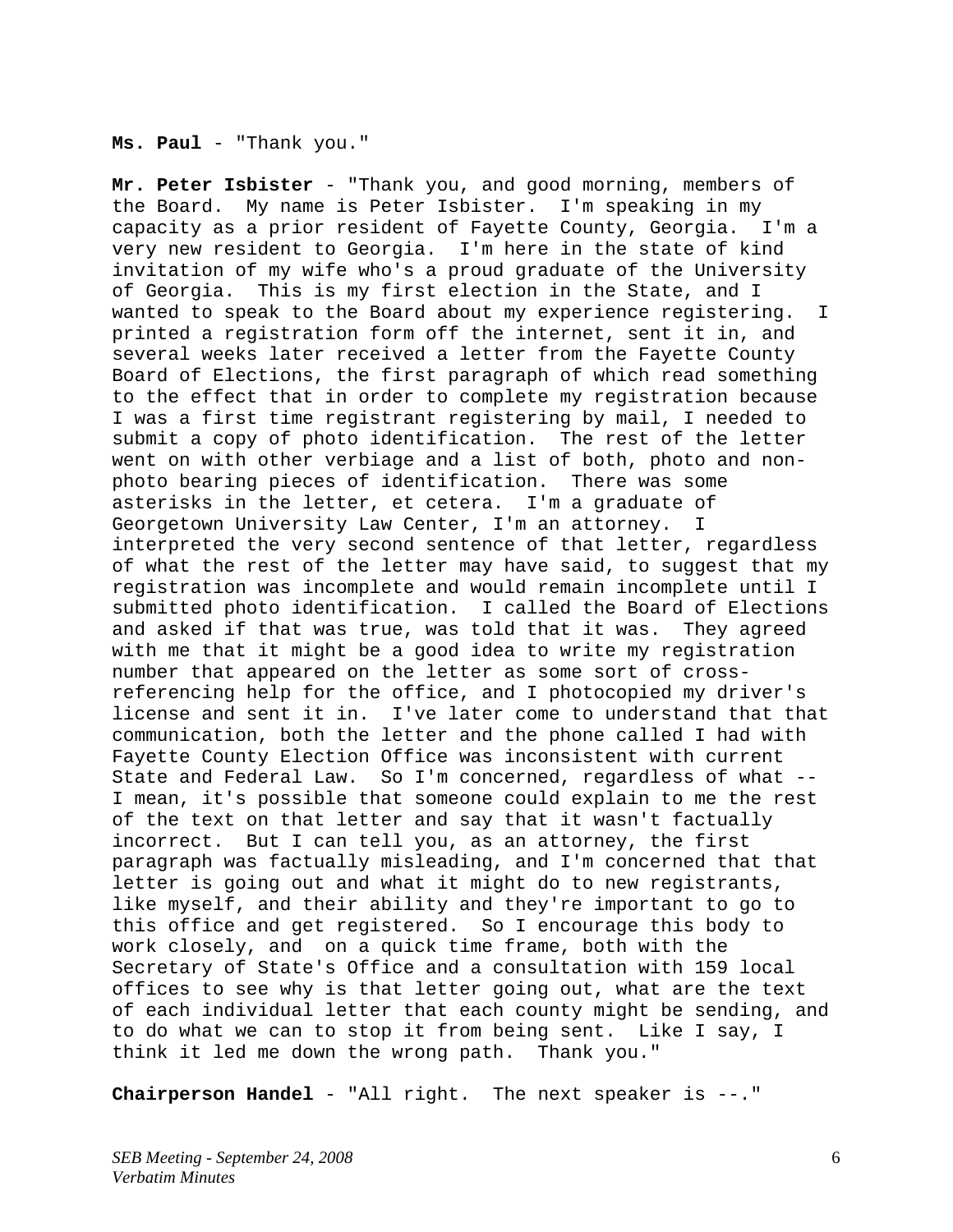**Mr. Worley** - "Madam Chair, if I could just say something. At this point, I have gotten a number of communications about this same problem in a number of counties, and I think Mr. Isbister is correct that the letter is, both misleading and not a correct statement of the law. There is no such requirement. All that person needs to do is to send the mail-in registration and show up on Election Day with their ID. So I think this is an issue, and I hope it's something we can discuss later in the meeting."

**Mr. Isbister** - "Would it benefit the Board for me to submit a copy of my letter, or does the Board already have access this letter?"

**Chairperson Handel** - "We have it, but if you've got it with you we'd be happy to take it. And I'll be happy to, at the appropriate time, Wes and I can address this issue because we have already addressed it. I want to assure folks that for everything that we have reviewed, that federal HAVA law is indeed being followed by the county on that issue."

**Mr. Isbister** - "Thank you."

**Chairperson Handel** - "Okay. Thank you. Ms. FitzGerald."

**Ms. Sally FitzGerald** - "I'm Sally FitzGerald. I'm a resident of Fulton County and am a Fulton County Poll Manager. And I testified last time at your meeting, and it is the minutes of that meeting that I would like to address and yet, your procedures indicate that I cannot speak in this period on any item agenda, so would you please guide me as to --."

**Chairperson Handel** - "Is there something that you want to ask to be edited in the minutes?"

**Ms. FitzGerald** - "Yes. Item number three which discusses my testimony."

**Chairperson Handel** - "All right. Okay. Let me pull up the minutes."

**Ms. FitzGerald** - "I've provided you a copy, Madam Chair, attached to the blue card with markings on page one. The subject of my testimony was young people age 16 and above which are permitted, by law, to work as poll workers. But there is currently no mechanism to deal with those students who might be absent from school because of that work. And my suggestion was not, as the current version of the minutes show, to give them an excused absence because that tends to make the school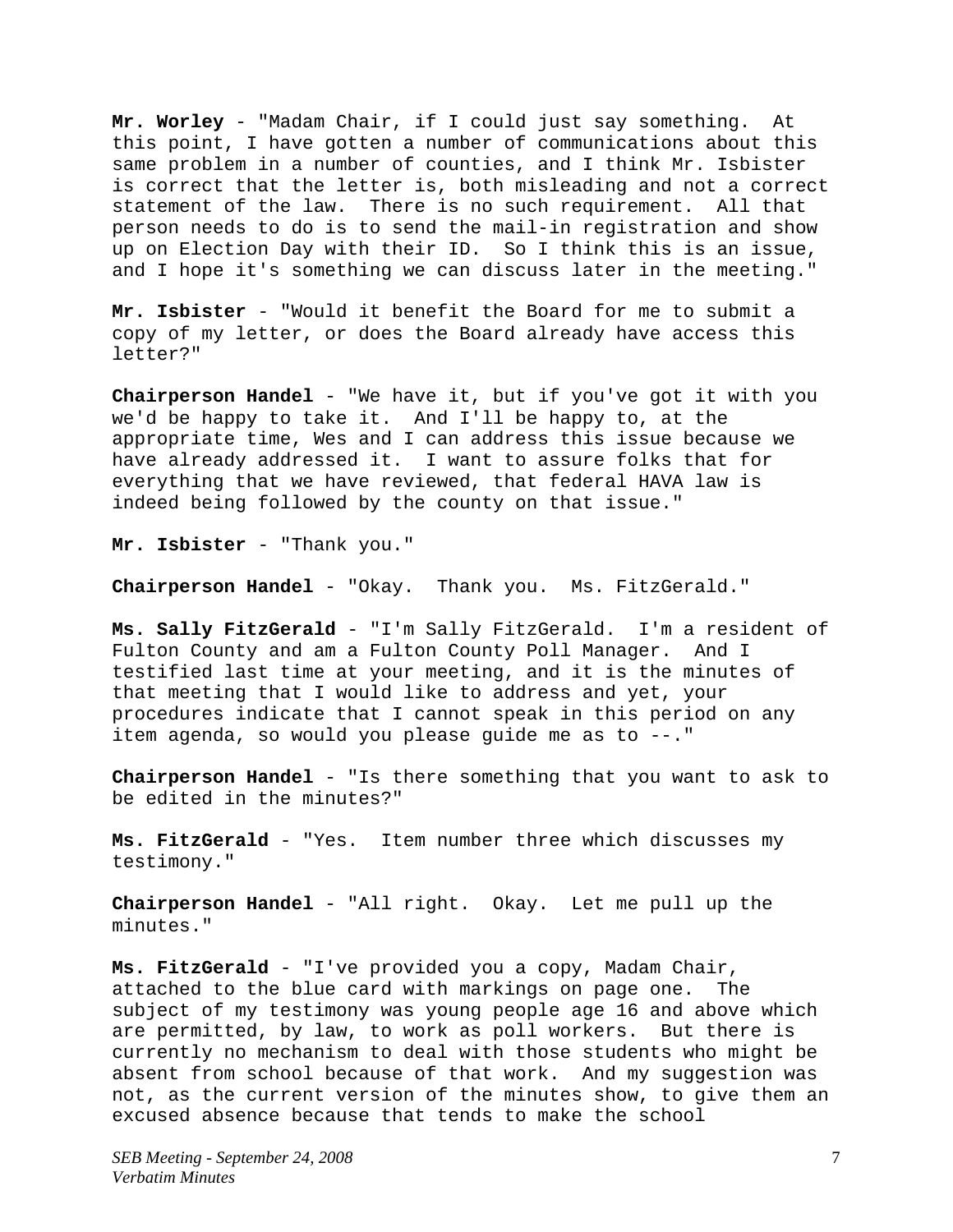administrators uncomfortable. The Federal Law measures schools on how many absences they have. But rather to treat that removal from school as a field trip, which is the way the current education law treats students who work as Capitol pages. And because that is -- that your minutes are a public document and that if you would accept my suggestion --."

**Chairperson Handel** - "I'll make that change when we get to the minutes. No problem."

**Ms. FitzGerald** - "It has to be right."

**Chairperson Handel** - "No problem. Thank you for mentioning that."

**Ms. FitzGerald** - "And also, if you'd capitalize the G in my name."

**Chairperson Handel** - "I saw that as soon as I looked at this. Yes, we can do that, too."

**Ms. FitzGerald** - "Thank you."

**Chairperson Handel** - "All righty. Thank you, everyone, for your comments. The next order of business is our minutes."

**Mr. Evans** - "Madam Chair, before we do that may I have a point of personal privilege. Consistent with the practice that I have adopted over the past couple of years, as many of you know, as I know the Board knows, I serve both, as the general counsel of the Georgia Republican Party, and I serve on this Board, one of the issues that sometimes will come up in the context of that is whether or not there might be the appearance of impropriety in serving in that dual capacity, and after consultation a few years ago with the Attorney General's office and with the Secretary of State, then Cathy Cox, came up with a protocol which involves me stepping aside and relegating all of my responsibilities as the general counsel for the party to someone else. And in order to perfect that, I'd like to introduce into the minutes just a letter where I sent to the Party confirming that the fact that I won't take part in none of the political activities or the legal political activities of the Party from this point until after the election so that any questions or appearances or issues relating to propriety might be put aside knowing that we've taken those protocols well in advance of the election and/or address it. So I would ask, Madam Chair, that this letter be made a part of the minutes."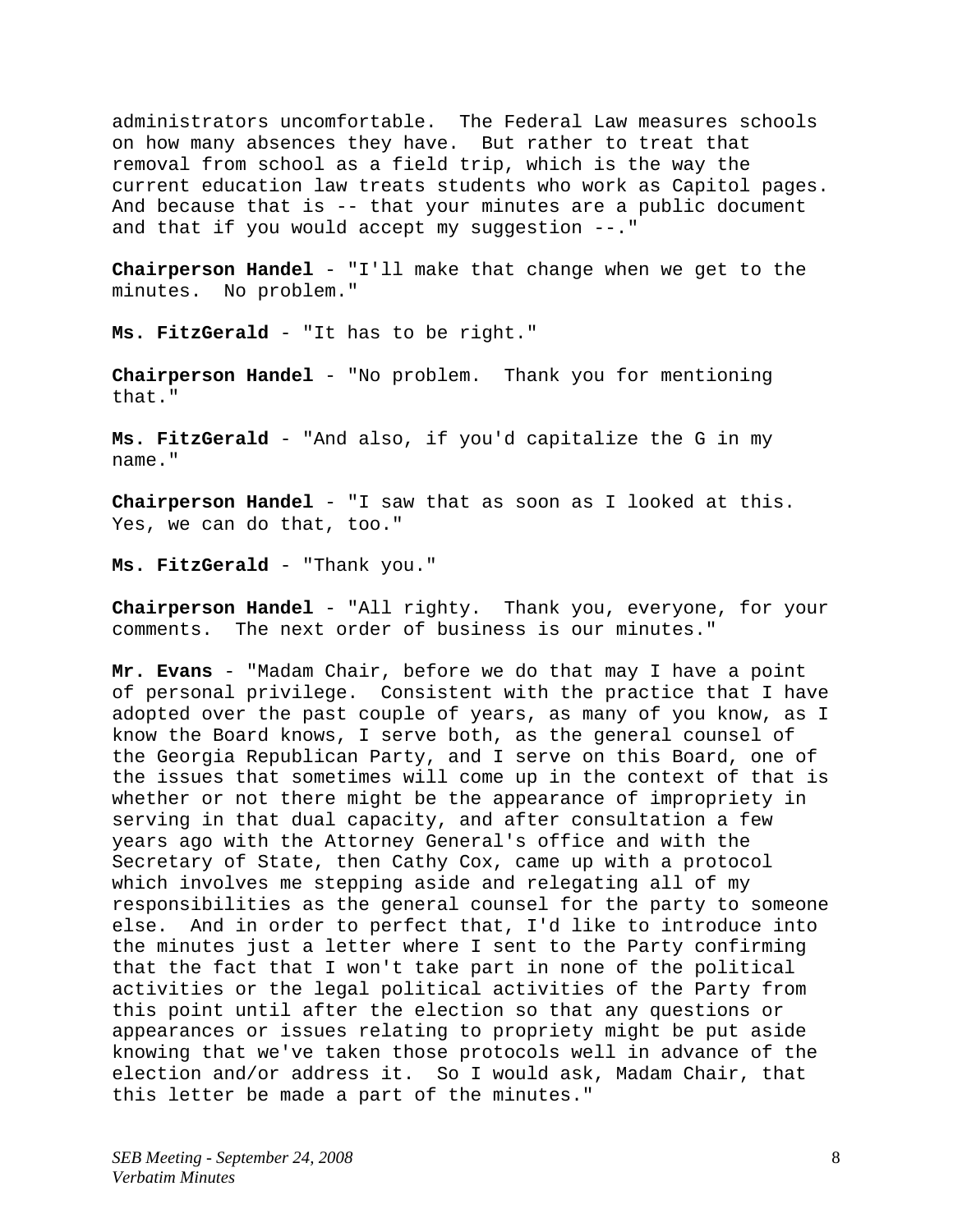**Chairperson Handel** - "So move."

**Mr. McIver** - "Second."

**Chairperson Handel** - "All in favor?"

(Whereupon, there was a chorus of ayes)

**Chairperson Handel** - "Thank you, Mr. Evans. All right. The next order of business is the approval of our minutes from the June 17th meeting. We do have the requested changes from Ms. FitzGerald, are there any others? All right. Then I will make a motion that the minutes, as amended with the comments from Ms. FitzGerald, be approved."

Mr. Israel - "Second."

**Chairperson Handel** - "Motion and a second, all in favor?"

(Whereupon, there was a chorus of ayes)

**Chairperson Handel** - "Next are the minutes from our Special Call Meeting on July 8th. Any changes or comments to that? All right, do we have a motion?"

Mr. Evans - "So move."

Mr. Israel - "Second."

**Chairperson Handel** - "I've got a motion and a second, all in favor?"

(Whereupon, there was a chorus of ayes)

**Chairperson Handel** - "Any questions? All righty. Okay. And the next order of business will be involving the various cases and complaints that we have, and just so everyone knows how this process works, this meeting essentially serves as a probable cause inquiry, and the Board will decide, at this point, whether there's enough evidence to refer particular case onto the Attorney General's office that will afford both parties an opportunity for a full evidentiary hearing. The Inspector General will have 15 minutes to present the result to her investigation to the Board, and then the respondent will have 15 minutes to present a response to that. And if I have individuals here who are interested parties that would like to speak on a particular case, if you could please let me know and we certainly will afford two minutes for those folks as well.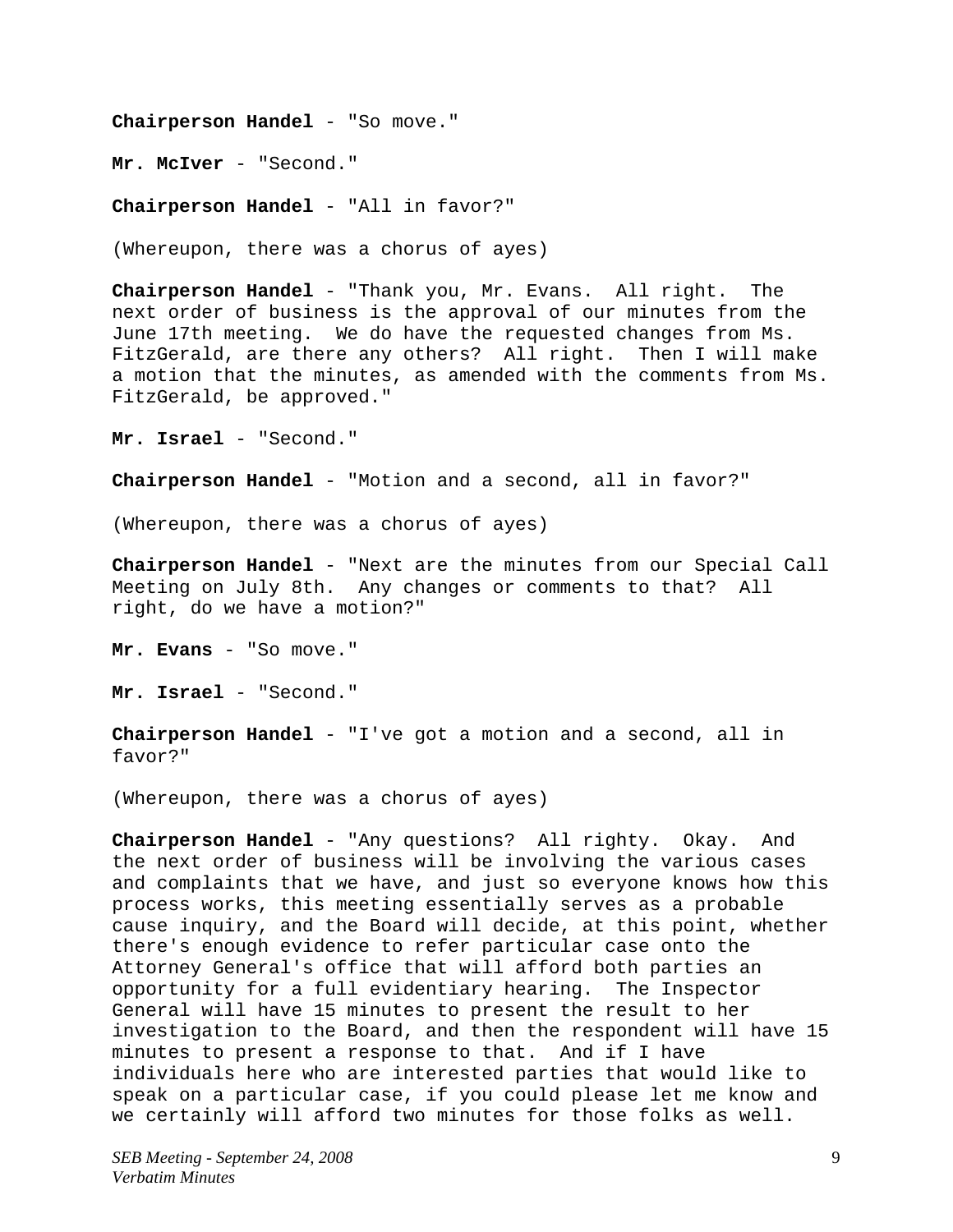But just raise your hands or come over if you're interested in a case so that I don't overlook you, and if it looks like I'm moving on don't hesitate and just go like this so I can see you, okay? All right. Ms. LaGrua, Case No. 2007-000022 Fannin County."

**Ms. LaGrua** - "Thank you, Madam Chair. Myself and Deputy Harvey will be presenting the cases this morning. The first case on the calendar is involving Fannin County, Case 2007-000022 involving November, 2007 General Election. The complainant is Cedric Granada, and the respondent was Wanda Collins of the Fannin County Board of Elections. The allegations were that Ms. Collins improperly used her position on the Board for political personal use, and that she identified herself as a board member, had registration forms and applications available at said political meeting. As it turns out this was not a political meeting, this was a community meeting addressing two sides of a liquor-by-the-drink issue. Ms. Collins was actually invited by all the parties to bring registration forms. She did go, she did not participate at all. All she did was leave the registration forms. She's still in violation, potentially, of 21-2-215(e) regarding ultimate voter registration locations. They were not advertised as they would be by the Registrar's Office. She also may be in violation of State Election Board rule 183-1-6. It's my understanding, and I have a copy here that Ms. Calandra Almond and Ms. Lynn Daus -- the county attorney for Ms. Collins had negotiated a consent order essentially admitting to the violations and proposing a Cease and Desist as well as training. I believe -- I'd like to let Ms. Almond address the consent order, if I could, since she prepared it."

**Ms. Calandra Almond** - "Yes. She did sign off --."

**Chairperson Handel** - "Hold on just one second. Can the court reporter hear? Do you need her on the microphone? Yes."

**Ms. Almond** - "Yes. Ms. Collins did admit to violation of violation of O.C.G.A. 21-2-215, the consent order by receipt of the said reprimand. Also that she attends the Board of Election Officials Revocation Course by March, 2009."

**Chairperson Handel** - "Ms. Daus, does anyone want to speak on the other side?"

**Ms. LaGrua** - "Ms. Daus is not here. After signing consent, however, if the Board needed her she is available by phone and could be here within about 90 minutes if necessary."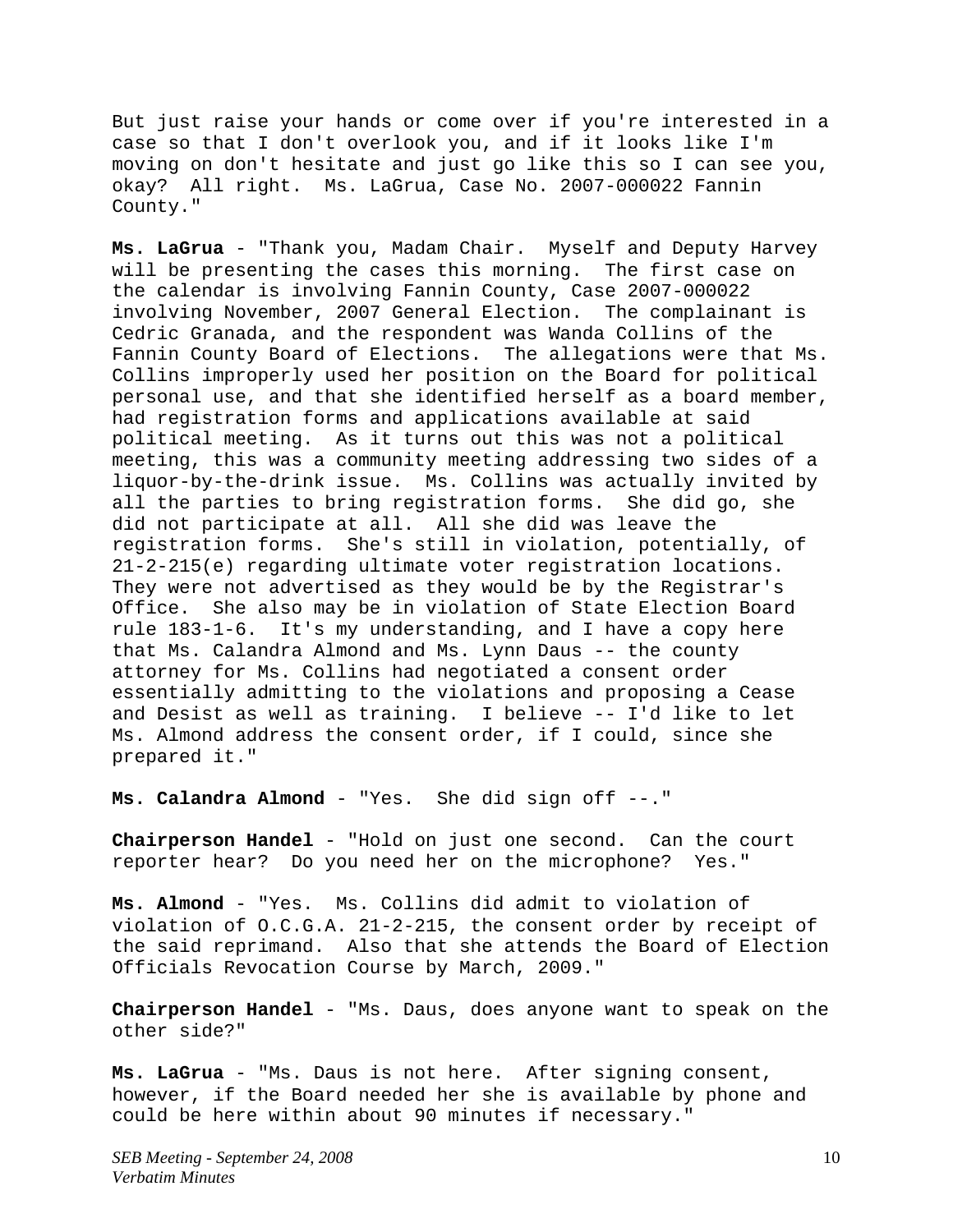#### **Chairperson Handel** - "Okay."

**Mr. Evans** - "Is it our position that the mere distribution of voter registration forms constitutes another meeting place or another place of circulation, or an additional registration place?"

**Ms. LaGrua** - "Mr. Evans, I think the question potentially for the Board is my understanding, after speaking with Mr. Ritter about this on a number of occasions, that while the case that's come down does not confine other groups that are participating in registration drives to the same things outlined in both the Code and the State Election Rules, that if, in fact, the Registrar's Office or the Registrars or Deputy Registrars are participating in registration drives, then those requirements attended by the statute and rules would apply. If I misunderstood that or amincorrect, I can see that, but that's our understanding. She did represent herself at this meeting as a member of the Board of Elections and Registrations, and there was no advertisement as would be demanded for this registration drive. Now, candidly, I don't believe Ms. Collins intentionally violated anything. She was not being political, there was not a side to the meeting. It wasn't a pro or con meeting. It was a community meeting to discuss the issue. Again, my understanding from Mr. Ritter is that if he is by the registrar or a deputy that they are required to follow those things outlined in the statute and rules."

**Mr. Evans** - "What concerns me is that that interpretation would put us in violation of a temporary restraining order that was issued in one of other cases, and I -- the only reason I bring this up is because the violation that you're identify is 215(e), in order to constitute a violation of 215(e) we would have to deem the distribution, but not the completion of registration forms, as creating the additional registration place. And I believe the distinction that was drawn was if the forms were both distributed, completed, and accepted by the Registrar, that is deemed to be an additional registration place. However, if forms are only distributed, but not permitted to be completed or to be received with a critical element I believe to be the order that the receipt by in a government capacity, actual receipt of the registration form, then it's not a registration place. And while I am less worried about the implications for this particular case, because I realize that we have somebody here that says, you know, candidly, I think they may be admitting to a violation which is not a violation, that's not my purview to second-guess that, I am a little concerned about the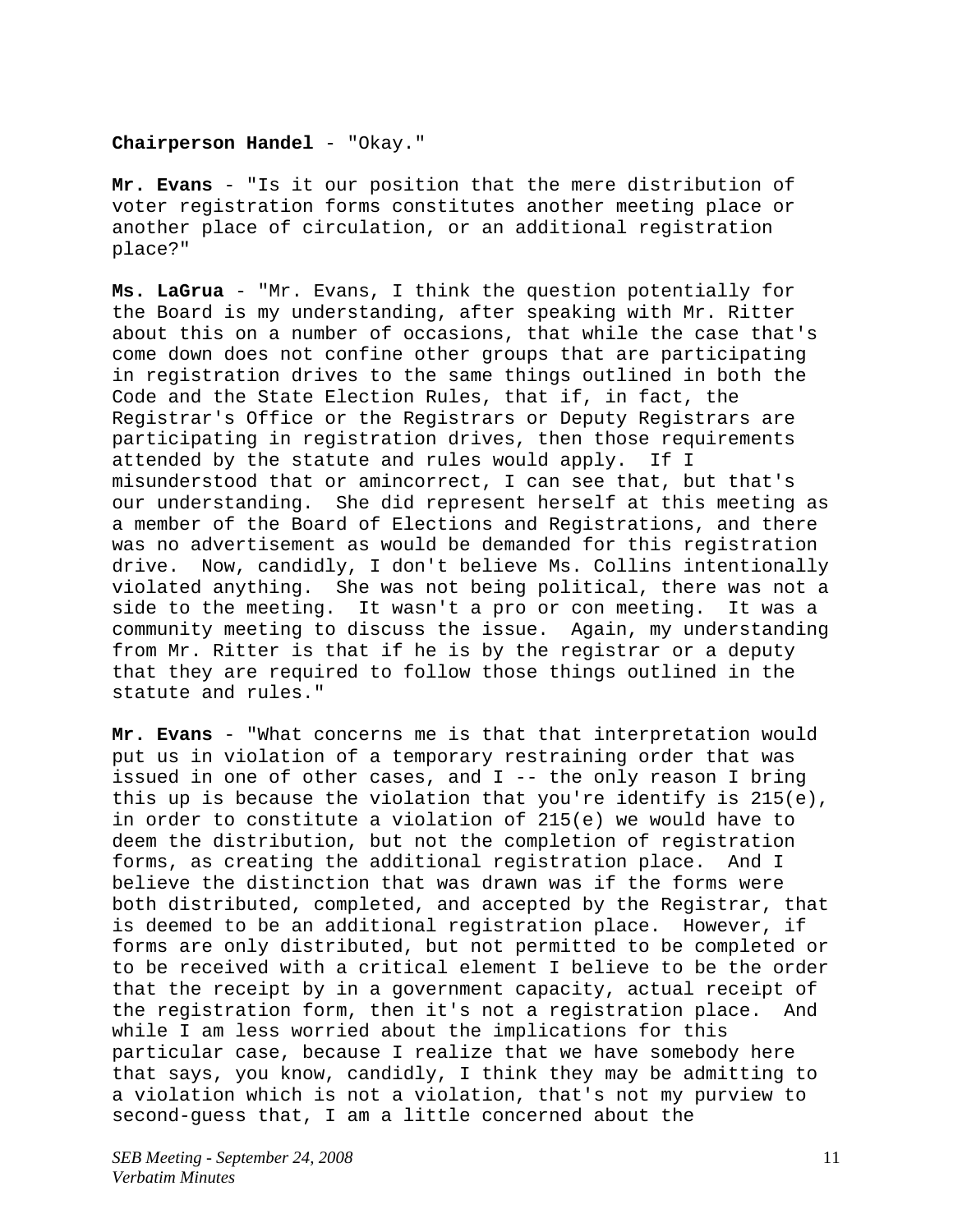implications given the pending litigation over voter registration and the extent of the boundaries that we can go under this phrase, additional registration places. So, I mean, I just share that with my colleagues on the Board. I'm reticent to find or accept a violation where there has not been a registrar accepting completed forms in their capacity as a government official just because I'm afraid of what implications that would have for our other litigation."

**Chairperson Handel** - "Were the forms accepted -- does that make sense? Were the forms, do we know --."

**Ms. LaGrua** - "Not by the registrar."

**Chairperson Handel** - "They were not."

**Ms. LaGrua** - "I do not know what happened after she appeared and left."

**Chairperson Handel** - "Okay. She did not accept --."

**Ms. LaGrua** - "Correct."

**Chairperson Handel** - "Was this particular issue discussed with Mr. Ritter?"

**Ms. LaGrua** - "In terms of her accepting and leaving, not that specific --."

**Chairperson Handel** - "In the context of the litigation."

**Ms. LaGrua** - "No. Just the litigation, generally."

**Chairperson Handel** - "Okay. Then if I might, could we table this and talk to Mr. Ritter because I think you raised a very valid point that we want to make sure that we're taking into consideration the current litigation that we have."

**Mr. Evans** - "I think that's a -- that's a pretty good -- my only worry is that we have a very (inaudible) interest in regulating the receipt of completed registration forms."

**Chairperson Handel** - "Right."

**Mr. Evans** - "We want the applications to stipulate as well as we can. I would move to table."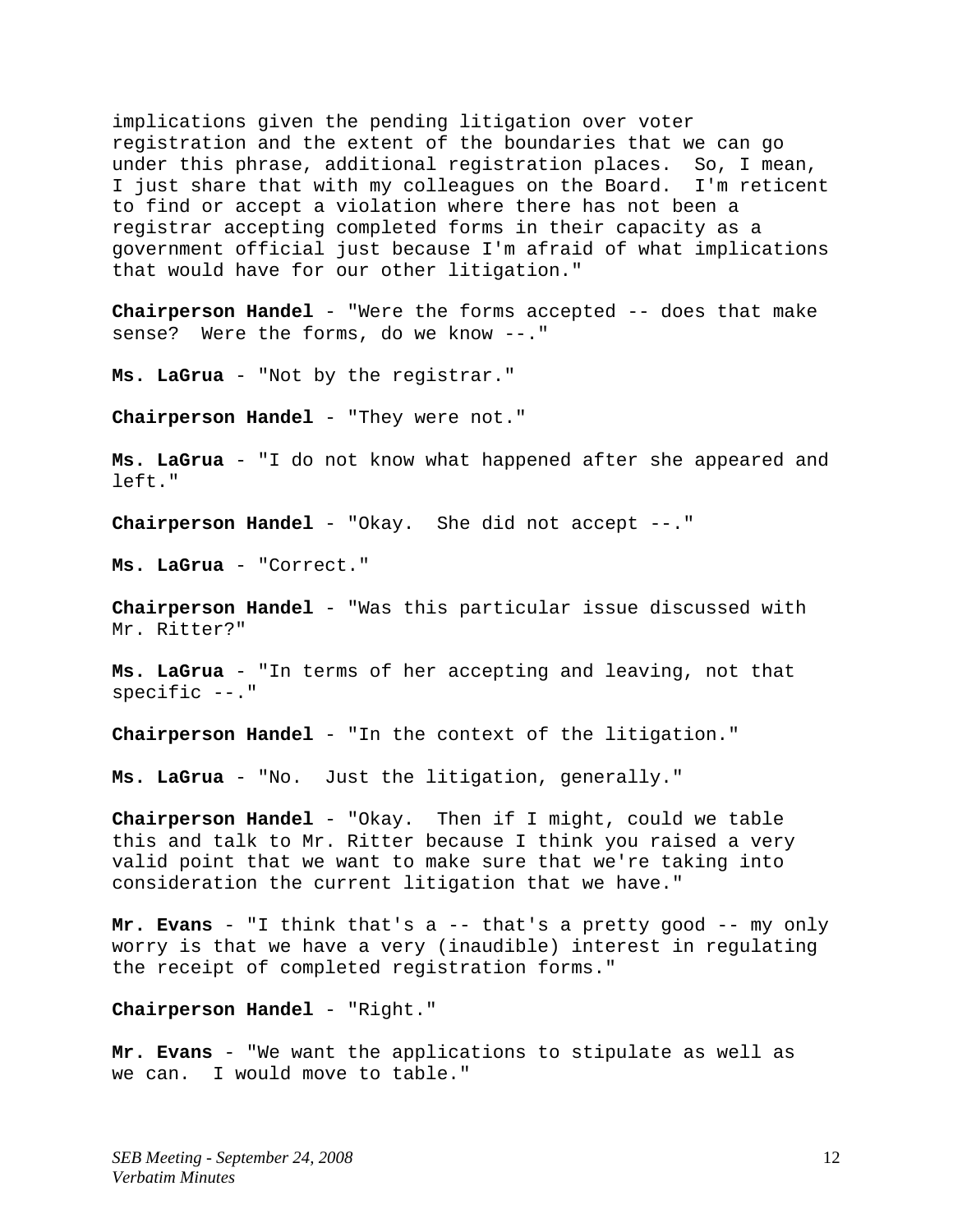**Chairperson Handel** - "Second. Any other questions or comments on this one? All in favor?"

(Whereupon, there was a chorus of ayes)

**Chairperson Handel** - "Any opposed? Okay. Thank you. Next case. The City of Greenville, 2007-000028."

**Ms. LaGrua** - "Yes, ma'am. As you may recall, this case has been on the calendar a number of times. It was continued the last time because there was not a quorum with the City Council to appoint representation for the parties. It is my understanding that the city Council is in place at this point. This case involves complainant Johnnie Owens, the Election Superintendent as the complainant, and Esther Johnson, an elector as a complainant. The respondents in this case were Johnnie Owens, the former Elections Superintendent, and Ann Moreland the Poll Manager, JoeAnn Bray an Elector, Kim Bray, an Elector, and Linda Caldwell, an Elector. The allegations were numerous in this case. The allegations were that voters who lived outside the City were allowed to vote in the City Election, that there was illegal campaigning at the polls, that there was improper handling and certifying of the absentee and regular ballots, that there was improper list keeping and that persons were bringing intoxicated voters to the poll and assisting them. The investigative findings were essentially the following. That Ms. Owens failed to maintain a master list as required for the absentee voters. She included on the list the applications rather than the voters on the absentee list, and she did not keep a list of who was sent an absentee ballot. She didn't keep a rejected list, and she failed to require an application for the conditions of an absentee ballot. Further, during the tabulation process, Ms. Owens failed to designate a poll officer and an assistant to call and scrutinize the reading of the ballots, they failed to count properly the marked ballots, and failed to count all the ballots publicly. Ms. Owens and Ms. Moreland altered the votes cast on the consolidated municipal returns. Ms. Owens failed to forward the returns to the Secretary of State's Office and refused to certify them for some period of time. The poll workers did provide statements, however, that the electors at question did not appear to be intoxicated. No poll workers saw any illegal campaigning, and we did have a Secretary of State present monitoring that did not observe any violations in regard to illegal campaigning or intoxicated voters at the polls. There were three electors that were originally were thought not to have lived in Greenville. They were not challenged and there was no indication who they were, so we could not -- we tried to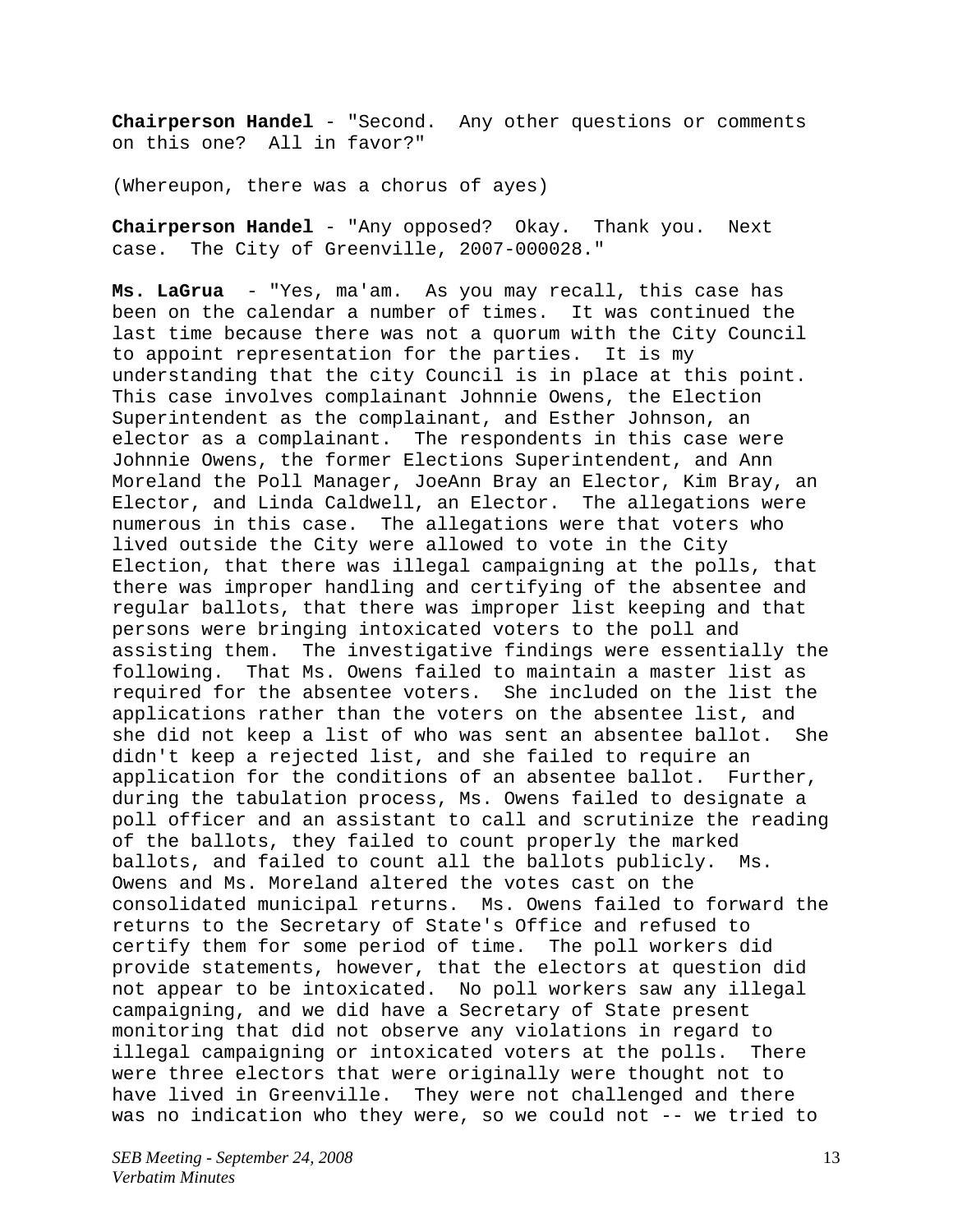follow up on that allegation but there was no one identified to find out if they had voted inappropriately. It's recommended that this case be forwarded to the AG's office with an imposition of fine, a mandate for training, a plan be submitted to this Board. I did check, I don't believe the City has any elections in November that'll be county elections, so it'll be next year before -- but I would suggest that they be required to send in a plan on how they're going to conduct their elections and make sure that the personnel they have been properly trained. We did receive -- I expect that there are number of people here this morning from Greenville representing different parties, and I'll answer any questions or defer to whoever is here from Greenville, Madam Chair."

**Chairperson Handel** - "Who do we have here from the City of Greenville? I know we heard from the Greenville City Council first -- come on up, folks. If I can ask you when the case is called, if you're going to be interested in speaking in it if I can get you to kind of work your way up so we could keep things moving. Come on up and tell us your name and address for the record. And unless you are the specific attorney -- is there an attorney on behalf of the City of Greenville --."

**Ms. Gia Compton** - "Yes."

**Chairperson Handel** - "Okay. Then if I might, let the attorney speak first so she can address the case, and then I'll take two minutes of public comment from each, okay? Good morning."

**Ms. Compton** - "Good morning Secretary of the State and Council Members of the Board, I'm Gia Compton. I was here before --."

**Chairperson Handel** - "Welcome back."

**Ms. Compton** - "I'm back. I'm glad to be back, thank you, for the City of Greenville. This is --."

**Chairperson Handel** - "Can you please pull the microphone toward you so -- there you go. Now they'll be able to hear you better, and then all of us can hear you. Thank you."

**Ms. Compton** - "This has been a very complicated case, and it was quite a complicated investigation, I believe, that Ms. LaGrua's office had to undertake in order to marshal the layers and layers of complaints. And my understanding, of course, is the Secretary of State's Office, does have the same limitations that all government agencies have. I respectfully have to submit to you that there were certain aspects of the complaints in the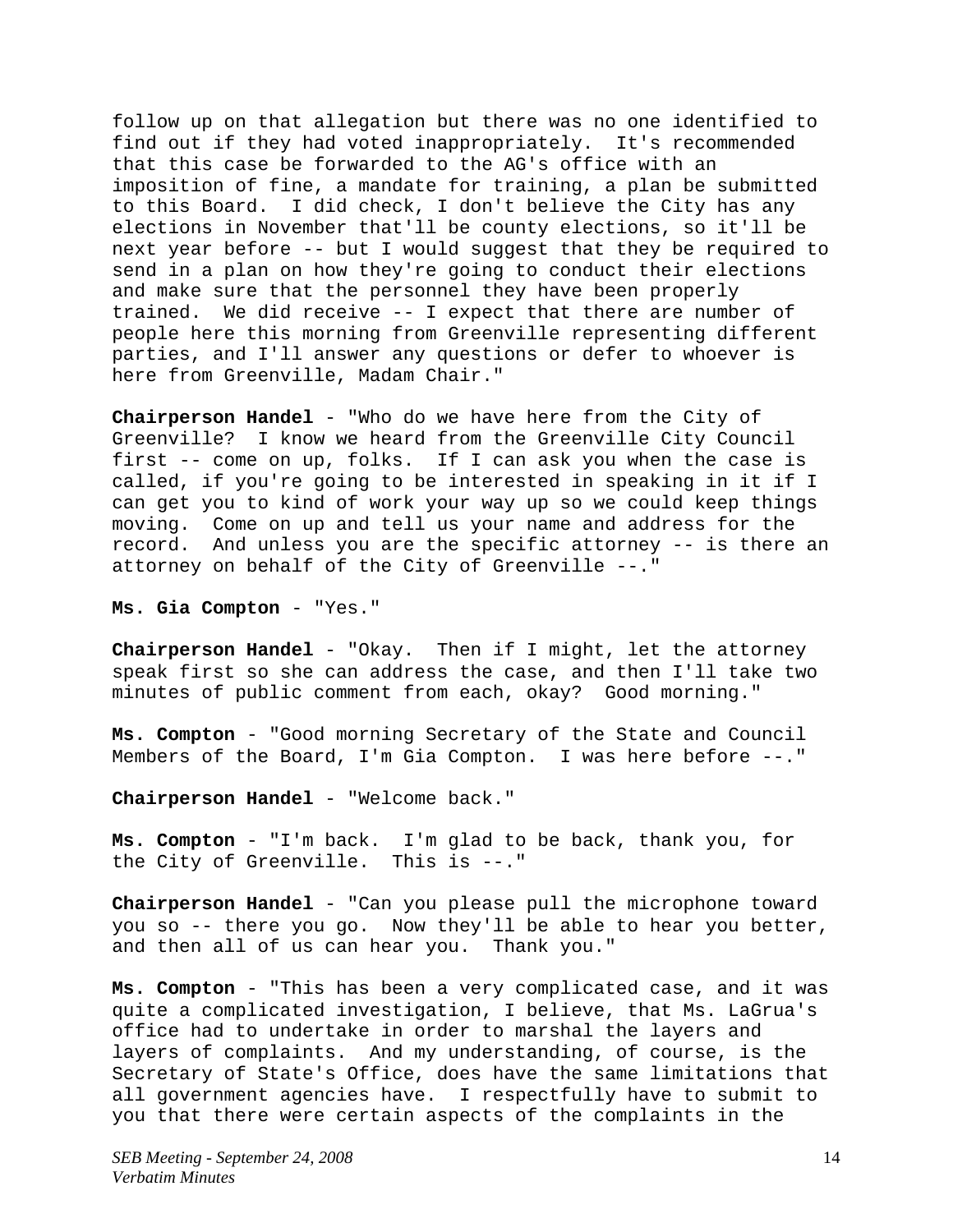investigations that are not accurately put forth in the investigation for your review, that I would ask you to consider. As a backdrop to this, I would like you to please understand that at the time in which Ms. Owens undertook this responsibility, she became the City's municipal elections clerk, pretty much by default. We were in a qualification period and found that there were a number of challenges that were being talked about, and in specific, raised at her with regard to one candidate. And anticipating that we would one day be here, we made every effort to try and get another election superintendent to stand in as opposed to have our City Clerk serve in those responsibilities, and we were unsuccessful in doing so. And the primary concerns that we had about that is that she had never, in any of her formal job responsibilities, had any election experience. And we anticipated that this was going to be somewhat of a contentious mayoral race. When those efforts to locate another superintendent from the region and using it as far as Athens and Atlanta, failed us, then she became our election superintendent. What we had hoped was that the veteran workers, who were individuals who had worked elections for the City of Greenville for many years, would be able to support her in that role successfully. However, one thing that was negated in our hope was that we had had an election superintendent that we had removed because she had caused us to come before you before, and we had found out that perhaps in her training and her knowledge that she was not the right person for the job and she had been removed. And the under-workings of this basically rested on the fact that the poll workers who had worked for her for many years didn't quite know what they were needing to do as well. So I want to preface everything that you hear today with that understanding that Ms. Owens was a first-time election superintendent and still had the full-time responsibility of the Clerk's Office for a demanding, small, but extremely demanding population in the City of Greenville. And at the time that this election took place there was not a lot of opportunity for her to get up to speed in the way that we would have liked. Now one of the things that I did last night in preparation for today is I went out to your website and I kept reflecting upon how many times Ms. Owens called me for advice during that period of time. And even on your website today, when I look at Municipal Election Code there's nothing there. There's not a lot of resources out there for the attorney trying to give guidance to the election superintendent at the time. The training materials don't always speak to an individual, particularly one that's new and inexperienced in the moment of trying to make certain decisions. The primary concern that we have is that for the City, that to the extent that your decision is or that the agreement that the City would need to put in a plan, we're 100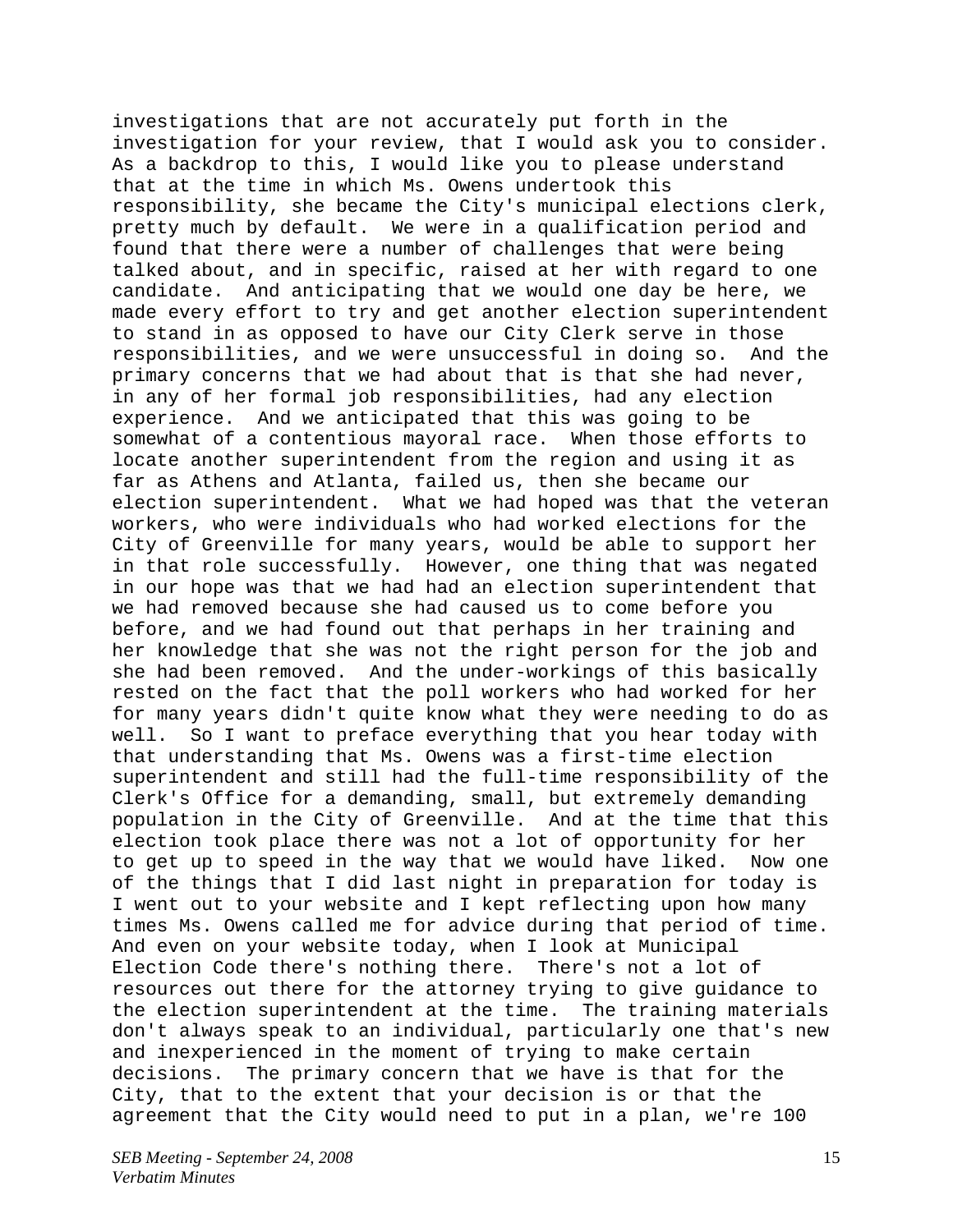percent behind it. We do need a plan to train a mixture of our poll workers, and the election superintendent are appropriately trained and are knowledgeable about their responsibility. That is something I think that, without question, no one here would have any opposition to. But moreover, we have to be understanding that under these circumstances that some of the errors that were found were errors that were not intentional. They were errors that guidance would solve because we have numerous contacts with the Secretary of State's Office, email, certified letters, and telephone calls, some of which were responded to and some of which were not about how to proceed on these various issues when they arose. There was made mention in the report that there was an individual from the Secretary of State's Office that came to observe. The individual that came was new on the job and left before the end of the voting period, and as it is not uncommon, many people don't vote until they get off of work. So after this individual from your offices had left is when many of these things that were complained of were observed. So I don't doubt that she didn't observe them because she was not present to observe some of them. Throughout the day when questions arose, because she was new, many times she deferred to Ms. Owens who in turn called the County Elections Office, and in turn would call the Secretary of State's Office, and on an Election Day, quite understandably, was not always able to get in contact with someone who could answer her question. With regard to the certification, the issue of certification of the election for Ms. Owens, as she articulated to me was, being uncertain as to what the certification would really mean. And that's the question that she posed in writing by certified mail to the Secretary of State's Office. If I'm signing off on this, am I saying that everything that I observe meets the level of integrity that is represented by what a vote should mean, or am I saying that the number is just written on the page? I'm not sure what it means, and that question was never clearly answered. Ultimately, the election was not certified, and it was her position that she was never able to certify the election. As a result of the many layers of things that happened during this time, an election did go forward. We now have a case pending, still, before the Georgia Supreme Court that was argued on May 20th awaiting decision in which that underlying residency question will be resolved, hopefully, in some way. But in tandem with that, Ms. Owens was terminated by the apparent Mayor when he came into office. So in terms of her as individual being able to complete that, she is effectively not able to complete it. So our concern is that the record, in this matter, reflect those occurrences that can be charged to a lack of knowledge and perhaps more of a lack of knowledge, but not a lack of intent on her part to do the right thing, or the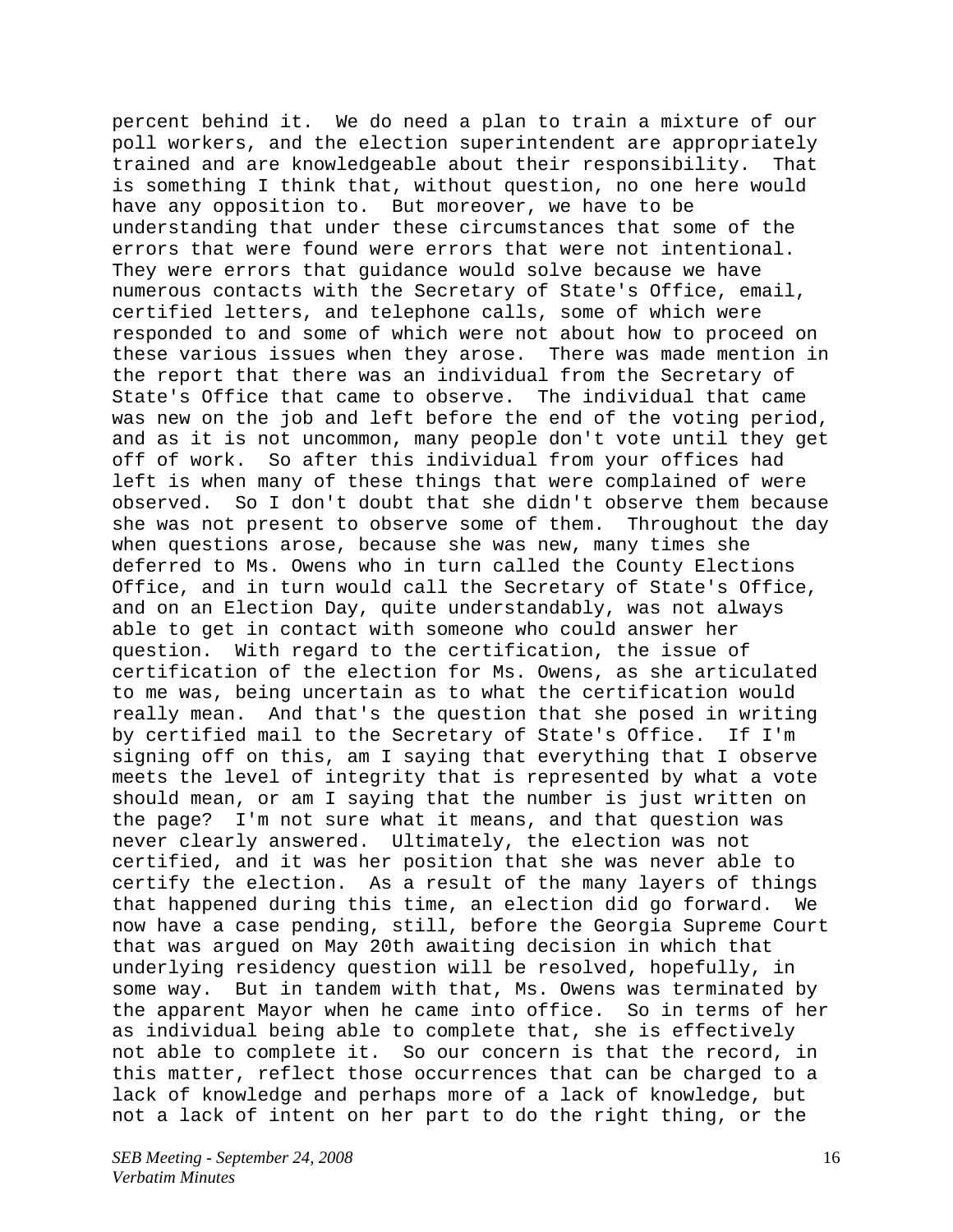part of the City to do the best that it could with limited resources. And if I have any time left I would like to say that, if that's permissible in your procedures."

**Chairperson Handel** - "Do you want to hear from the Public Comment or ask the questions first?"

**Mr. Evans** - "I'd be fine either way. I mean, I have a couple of questions."

**Chairperson Handel** - "Yes. I'm going to have some, too. Let's hear from the Public Comment, and then we'll come back. Okay. Sir, thank you."

**Mr. Rodney Garrett** - "Yes. My name is Rodney Garrett. I'm from Greenville, Georgia. I actually didn't know Ms. Compton was going to be here and that was one of the reasons I wanted to stand up here, is because through the turmoil and everything that has been going on in the City of Greenville since - especially January the 1st. Ms. Compton, they've refused to pay her money owed to her. That's the reason I didn't think she was going to be here. We just got a City Council because the other City Council quit refusing to work with the elected mayor. One of them moved, left us with only one, so you can just imagine we've been under receivership having to pay bills out of our city. And everything has just been totally -- tee-totally in turmoil, and I know as to the election that Ms. Owens tried her best to get help. She was pushed into this, the County refused to help. They said something about, well, you should have give us 60 days, or something. Well, God knows, you know, when you don't have anybody, what do you do? You seek help. But when you seek help and you cannot get the help you're seeking, you're do the best with what you've got. And what we've got is we have people that have worked, and worked, and worked poll, after poll, after poll. And they understand, too, that when you try, and you try, and you try, but you can't get the help that you ask for. I'm not saying that it's -- it's done, you know, outright, but somewhere down the line in the wheel it's just not getting done. And when you don't know what to do, and when you ask and you seek help but you cannot get the answer you're looking for, you're never going to get anything right. I mean, it's just as simple as that. And like I said, everything has just been in total turmoil, and I don't see as to where there can be anything brought against anybody that's worked the polls. Because my God, all they've done is a job that nobody else wanted."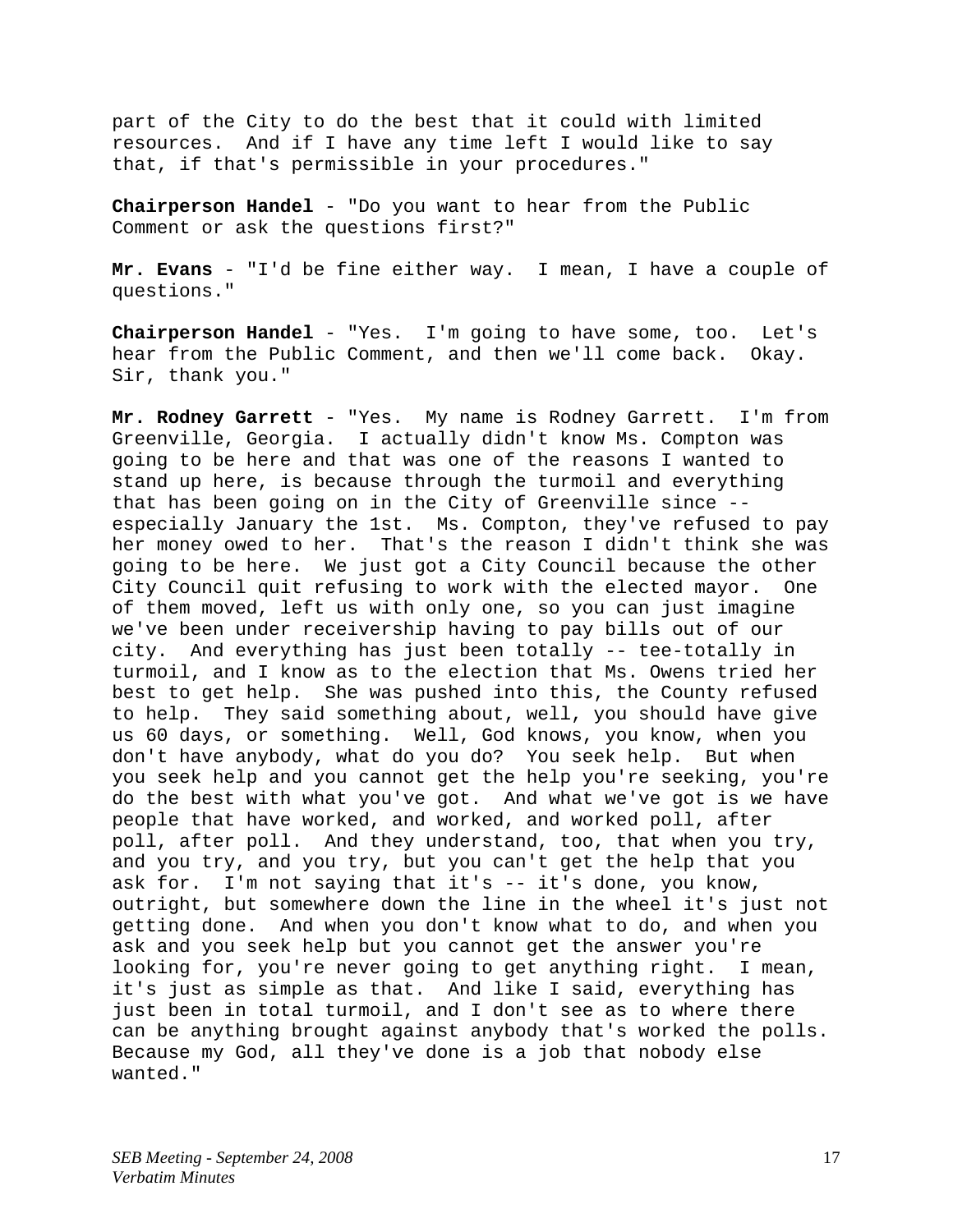**Chairperson Handel** - "And I'm sorry. Did you state your name and address at the beginning?"

**Mr. Garrett** - "Rodney Garrett, Greenville, Georgia."

**Chairperson Handel** - "I need your street address, too."

**Mr. Garrett** - "1227 Terrell Street."

**Chairperson Handel** - "Thank you. All right. Thank you so much."

**Mr. James Bray** - "Good morning."

**Chairperson Handel** - "Good morning."

**Mr. Bray** - "I was elected Mayor of Greenville."

**Chairperson Handel -** "Could I just get your name and address?"

**Mr. Bray** - "My name is James Bray, 1202 Bray Drive, Greenville. I was the one that was elected Mayor of Greenville. And this case is very simple. The election was that people voted for me and I was elected. A few of them that didn't want me to be elected, and they just tried their best to stop me from coming into office. Now I've got -- I was now a resident as I say, I've been in Greenville all my life, which has been 55 years. I was mayor before from '89 to '96, so I'm still a resident of Greenville, but what it is based on is they didn't want me to take office. They like the previous mayor, and they just wanted to keep me out. I'm, right now, going to take this to the Supreme Court. This is at least going to cost me over \$25 thousand. So I'm going to fight it out because I'm going to provide and promote the City of Greenville. I'm going to support everybody, for or against me, I'm going to support the City of Greenville and that's all I wanted to say."

**Chairperson Handel** - "Thank you so much."

**Ms. Johnnie Owens** - "Good morning, Madam Chair and Board."

**Chairperson Handel** - "Good morning."

**Ms. Owens** - "I am Johnnie Owens and I was the elections superintendent. And I was --."

**Chairperson Handel** - "Address, please."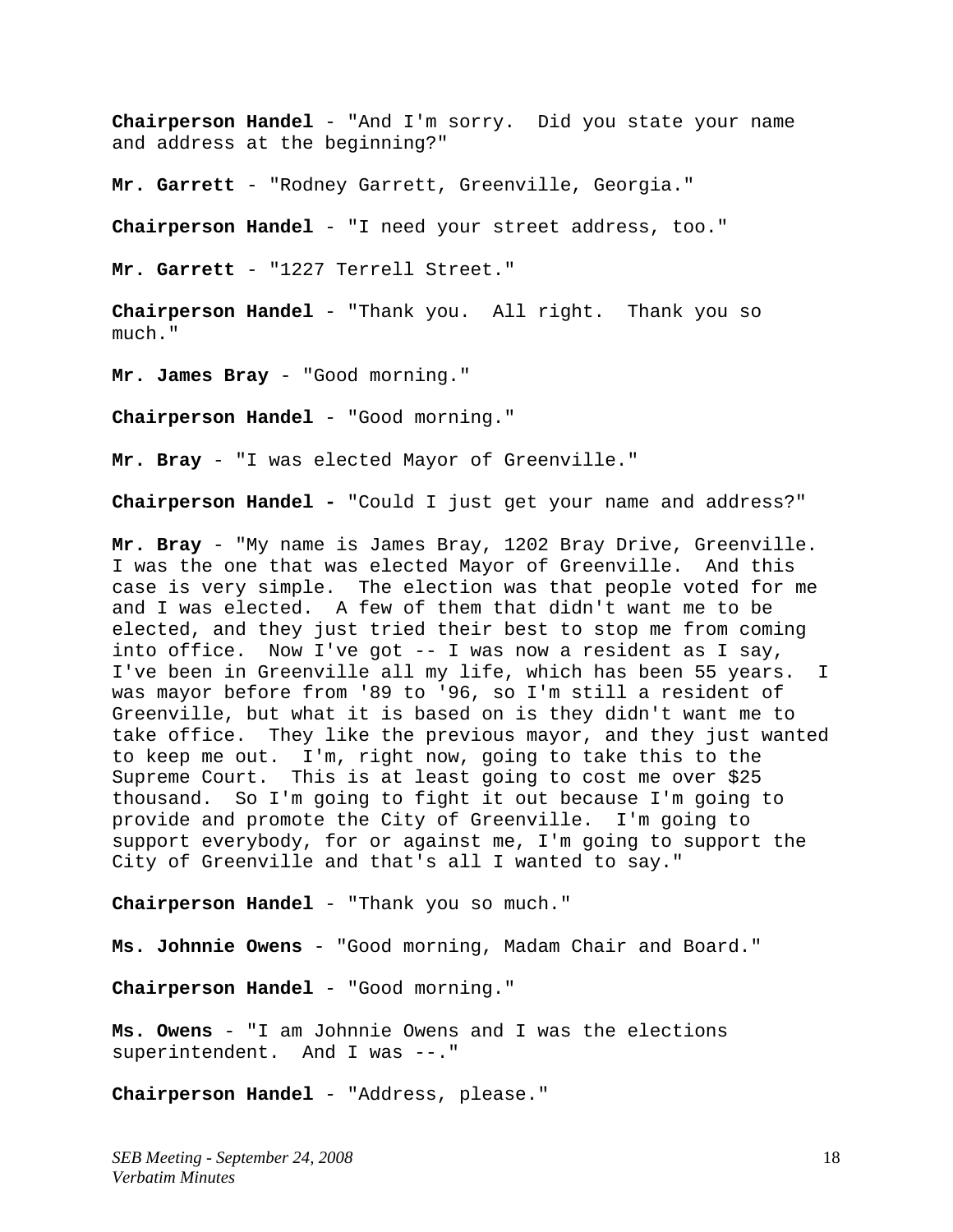**Ms. Owens** - "City of Greenville. 2959 River Road, Manchester, Georgia. I was the City Clerk, I was the election superintendent, and I was the absentee ballot clerk. And I did these responsibilities because I was asked to do them. And like Rodney, I didn't know that the City Attorney was going to be here today. I made numerous calls trying to find somebody to represent me. So I did an email to each one of the Board Members trying to respond to these allegations that they had - that's allegated against me. I don't know if you all got that email, but I do have a copy of the responses that I did to the allegation. There's one allegation that I would like to correct that Steve wrote, and he said that I said that there was people who appeared to be intoxicated. I don't know where you got that from, Steve, but I didn't say that because I was at another section in the election forum, and I couldn't even get close enough to the electors that was voting. So I'd just like to correct that. But I would like for the council, and I would like for the Board, I would like to just read my closing statement here. I ask that you give consideration to these matters real close. I'm no longer employed with the City. The City did not provide me meaningful representation, but I do care enough about the results in this matter that I wrote you, and I asked that you consider all of my responses to the allegations that they have allegated against me. Thank you."

**Chairperson Handel** - "Thank you very much."

**Ms. Gloria Morris** - "Good morning."

**Chairperson Handel** - "Good morning."

**Ms. Gloria Morris** - "I am Gloria Morris. Ms. Esther Johnston could not be here this morning because she fell, but I do know these are some of the things Ms. Johnston had --."

**Chairperson Handel** - "State your name and address."

**Ms. Morris** - "3705 Morning Creek Drive, College Park, Georgia. What was wrong with the election in Greenville, Georgia was the mayor -- the old mayor wanted to stay in. The old mayor and the attorney did everything they could to keep Mayor Bray from coming into office. We hear the same thing over and over, again, from the City of Greenville. Old, inexperienced, new. What it is is just cheating. That's all it is because if you don't know something, you ask. Some things you already know and you continue to do them wrong, but what I would like to ask is was the superintendent correct in making the decision that she couldn't certify the election, but yet she certified election by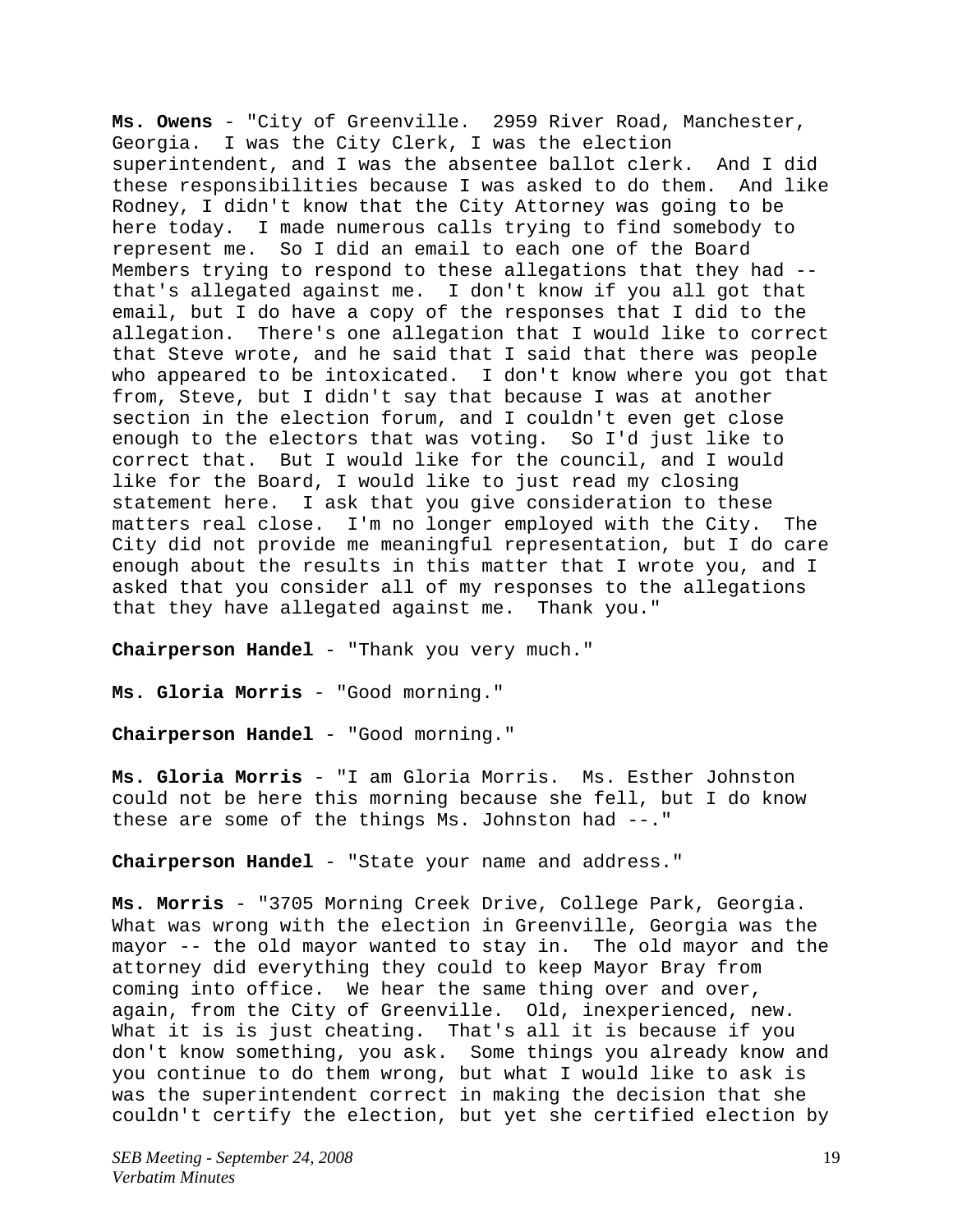sending it to the Superior Court in Greenville, Georgia? We haven't heard, yet. Also, she's new, but a Superior Court Judge in Meriwether County declared that James Curtis Bray was eligible to run for mayor -- was a candidate for mayor. He won, but the attorney here and the former Mayor Lula Bird (phonetic) are close friends, and they didn't want Mayor Bray in there. But thank God people got him there."

**Chairperson Handel** - "Thank you very much. If I can just ask one clarification from you, Ms. Compton. Who are you representing here, today, so that we're all clear?"

**Ms. Compton** - "I'm representing the City of Greenville. The City of Greenville actually had appointed a new City Attorney under the stipulation that I continue to handle this matter and the Supreme Court."

**Chairperson Handel** - "Okay. Okay. So you are here representing the City of Greenville, not Ms. Owens, the City?"

**Ms. Compton** - "That is correct."

**Chairperson Handel** - "Did you want to speak on this matter?"

**Ms. Ann Moreland** - "In a sense, I guess I should."

**Chairperson Handel** - "Okay. If I can, everyone, please, please, help me out. If you want to speak on a matter I need you to go on and stand up so that I can see because I'll miss somebody who wants to speak and I want to try to give everyone the opportunity."

**Ms. Compton** - "Well, Ann Moreland is a plain -- defendant in the case."

**Chairperson Handel** - "Yes. And let's try to do it ahead of time so we don't get in a back and forth, tit-for-tat about stuff, where someone says something and then you've got to -- so everybody that wants to speak, stand up straight away. Okay. Come forward and give us your name and address. Two minutes."

**Ms. Moreland** - "Good morning."

**Chairperson Handel** - "Good morning."

**Ms. Moreland** - "My name is Ann Moreland, and my address is 309 (inaudible) Road, Greenville, Georgia. I have an allegation here about the election concerning the counting of the votes.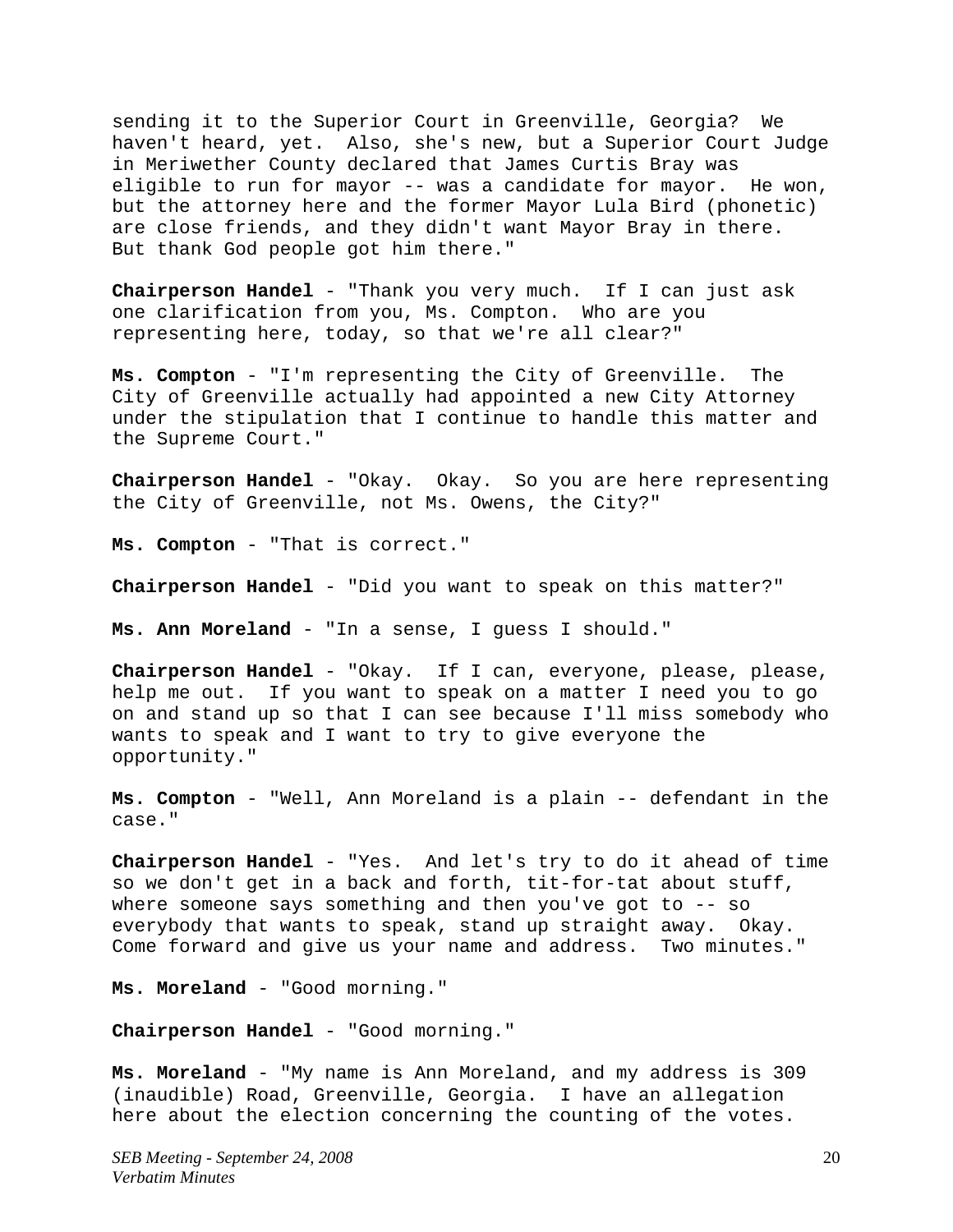What I just to say is that I think the allegation should be dropped against me because, just like they said, Ms. Owens was new at the job. I'm not new at the job, I'm new at the City. But I know what it counted for years and years -- but my superintendent counted the absentee ballots and things like that. I work the precinct. And just like the things that are alleged against me right here is things that I didn't know, Ms. Owens didn't know, because she was new. And I told her, you know, and she tried to get help with that. So I think that some of the allegations that shouldn't even be here. And another thing, some of them that are making the allegation shouldn't even be doing it. They don't live in Meriwether County, they don't vote in Meriwether County, and I don't think they should get up say things that's not right. And that's all I have to say."

### **Chairperson Handel** - "Thank you."

**Ms. Charlene Glover** - "I'm Charlene Glover. City Council, Greenville, Georgia. My address is 2404 Ridge Street in Greenville. And my concern is, even though I was not an official member of the City at that time, what disturbed me was at times when she and some of the poll workers would just try to call the State to get assistance. And since Greenville had such a track record, seemingly, of having problems with elections, I just though sure the Secretary of State would send somebody to that city that was very experienced. And on the day that I voted the young lady sat there, and she was new, this was the first time she had even come to oversee an election. And with the history that Greenville had, this wasn't the first time we've had to come here because of an election. With that history, I just really thought the Secretary of State's Office would have taken more interest in a time like that, and now I'm beginning to -- and maybe it is a law. I just wonder if this State is concerned with little small towns because it seems like most of the troubles are happening in smaller cities. And just give us some help. Thank you."

# **Chairperson Handel** - "All right."

**Mr. Evans** - "I guess we need maybe to direct these questions to other council or Ms. Owens. I guess the first question is did we -- did you, in fact, fail to maintain for public inspection, the master list setting forth the name and residence of every elector?"

**Ms. Compton** - "My understanding is that the initial ones were aware of what the master list was. She contacted the county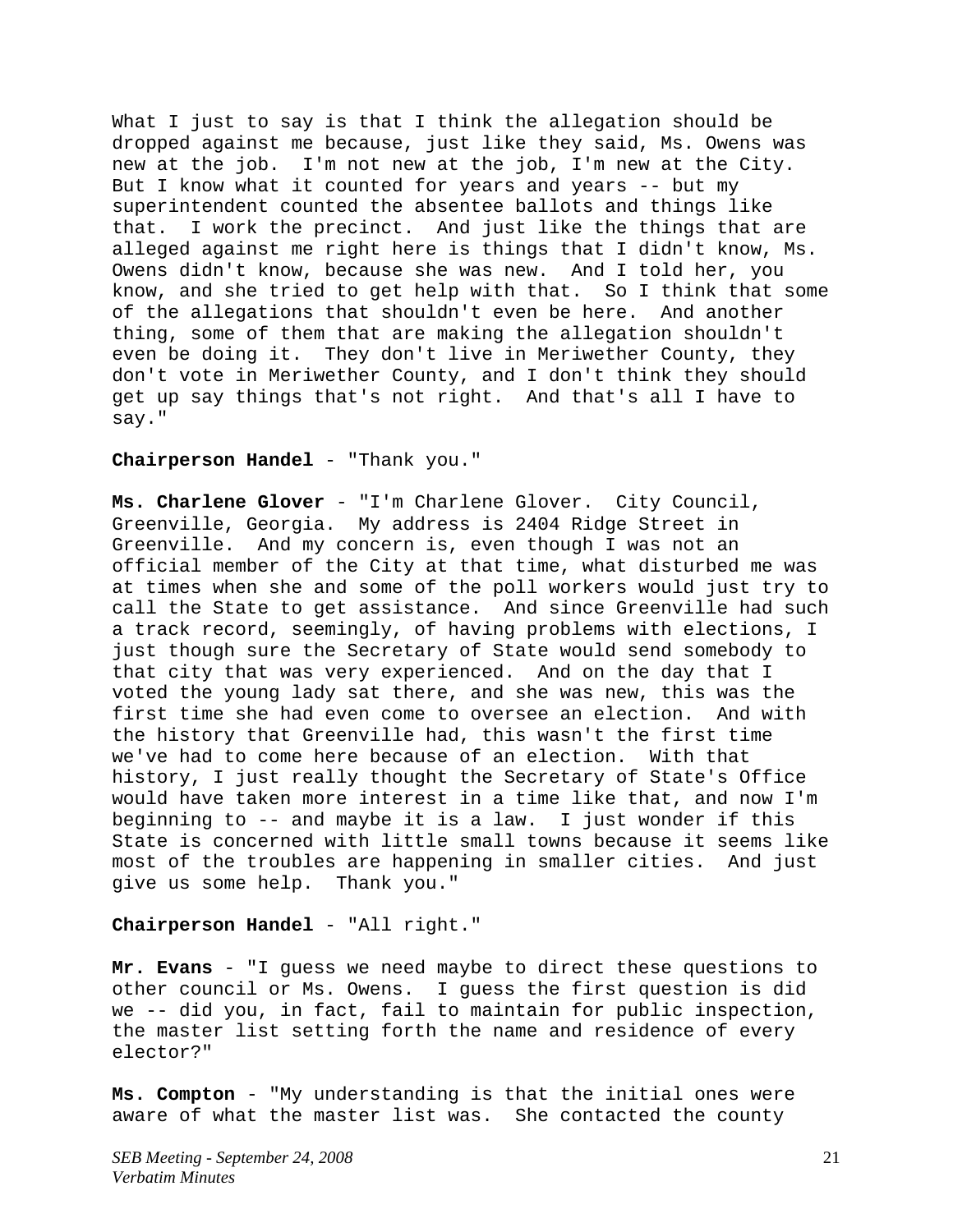offices to ask them about the master list and got some guidance from them as to what the master list was supposed to have on it, and then she created one. It was not initially in place, but after, I believe, Ms. Morris who spoke to you this morning - the resident from College Park came in asked for the master list, she contacted Patti Britfield (phonetic) who was the County election superintendent and guide us as to how to create that, but she could probably better address that for you."

**Mr. Evans** - "So did we main -- did you maintain the master list?"

**Ms. Owens** - "Yes. When I got instructions, they told me to -- Steve, I think , I talked to him and he said it should be a list in your supply. I went to my supplies as he held the phone, and I looked for the form that says the master list. I said, there's no such thing in here. He said, oh, are you familiar with the computer? I said yes -- he said, go to your computer and make you a master list. As you get the names, you update that list and this is what this list is here."

**Mr. Evans** - "Okay. And when was that created?"

**Ms. Owens** - "During the time of the absentee election."

**Mr. Evans** - "Did we -- did you maintain a list of the certified absentee elector's names of the people who had voted?"

**Ms. Owens** - "Yes, I did."

**Mr. Evans** - "Did we have a list of the rejected absentee elector names?"

**Ms. Owens** - "Yes, I did. Again, I didn't see a form in the supply that said rejected list, so I called the County Registrar, and she said -- she said to just make you a list and name it rejected list. And so that's what I did. I went to the computer, again, and I made a list and it said rejected list. And the names that I had rejected, I put them on that list."

**Mr. Evans** - "Did you -- did you designate a poll manager to reallow the names of the candidates and their respective offices marked upon each ballot?"

**Ms. Owens** - "No, I did not, because I was following the guidelines of the veteran workers, you know, at the poll. When we had our training they informed me that, you know, who's duty was to do what. And on that day, I took the assistance from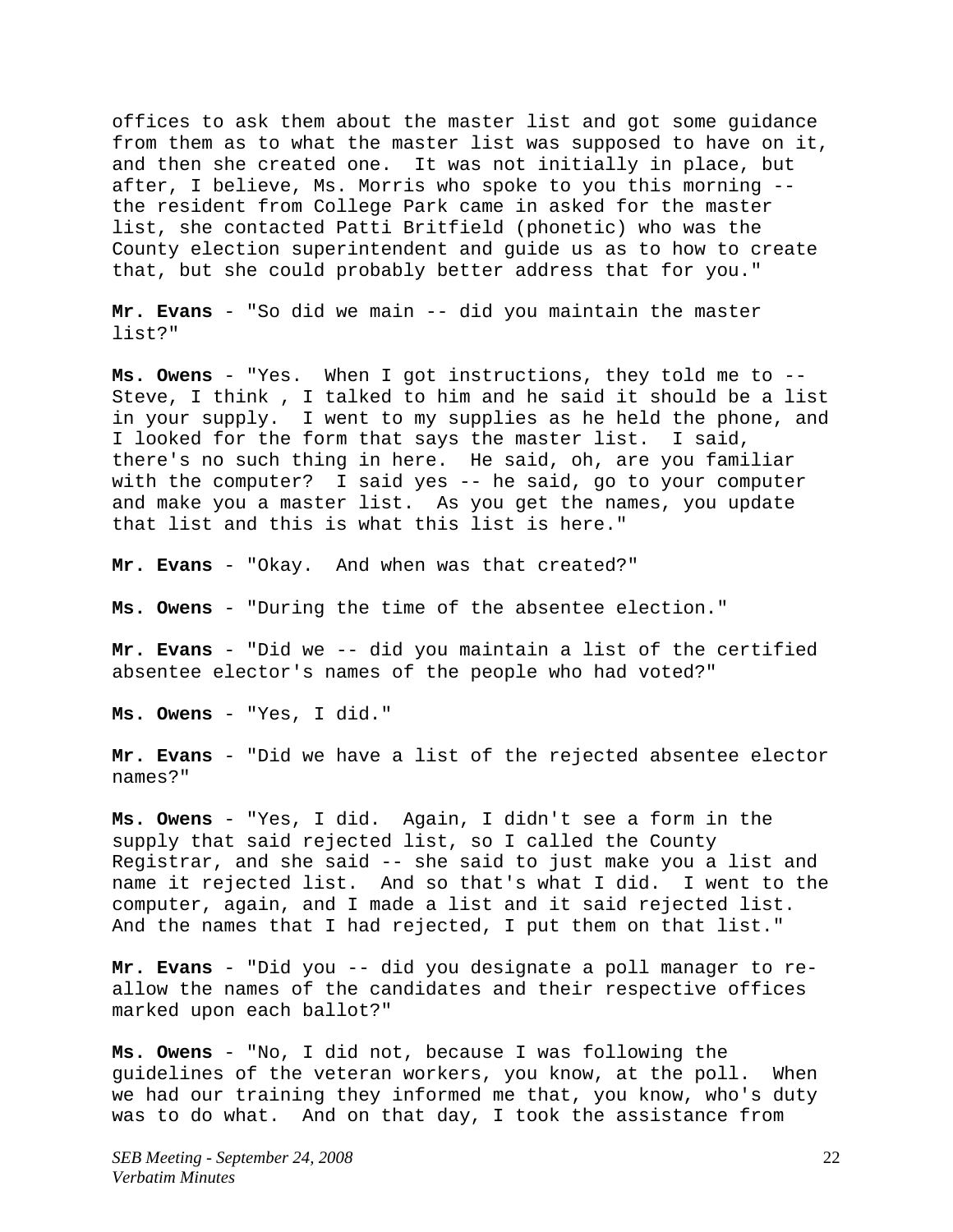them because they had worked the polls before, and it was my first time. They told me what my duties were, and that's what I tried to do to the best of my ability."

**Mr. Evans** - "Did you count all the votes cast on the ballots marked?"

**Ms. Owens** - "We counted all the votes that was on the ballot, and the ones that was marked incorrectly, I did ask the poll manager, who was Ms. Moreland, what do we do about these? And she said to me, we cannot count those if they are not marked correctly and she said to lay them aside. And so, we laid them aside, which was a total of 51 votes. And after that I asked her, after the tallying I asked her, don't we need to call somebody and try to find out, and so she said that we could call the County Registrar. I called the County Registrar, who is Patti Britfield, and she said you need to call the Secretary of State, but I'm going to tell you what they're going to tell you. She said, they're going to tell you if the intent is clear and you can tell who they're voting for, that you can count them. And so, the next morning I called Ms. Moreland and she said that she would be up to the office before noon. And I said to her what I was told, and we -- she corrected the forms to add the 51 votes in."

**Mr. Evans** - "And your understanding was that the manifestation of intent was the measure by which to decide whether to count or not count a vote."

**Ms. Compton** - "If I may interject here. Also, during that period of time Ms. Owens spoke with me. We had had the same issue to arise in a previous election. And the type of scenarios that were being presented where someone would, for example, mark -- these were all paper ballots -- they would mark the candidate, and then where it said write-in, they would also write the person's name in, the same name of the person that they had checked. But they were not properly done, and those were some of the kind of scenarios that they had later signed. When they spoke with me I advised her, we've dealt with this issue before, and if you can determine that that is the person that they're trying to cast a vote for, you need to count the vote. If there are any that are unclear where they have checked one name and then they've written in another candidate's name, that we're not able to fashion any type of remedy in that, and we needed to set that one aside. And that was also the same information that had been conveyed to me on the previous election when we ran into that issue."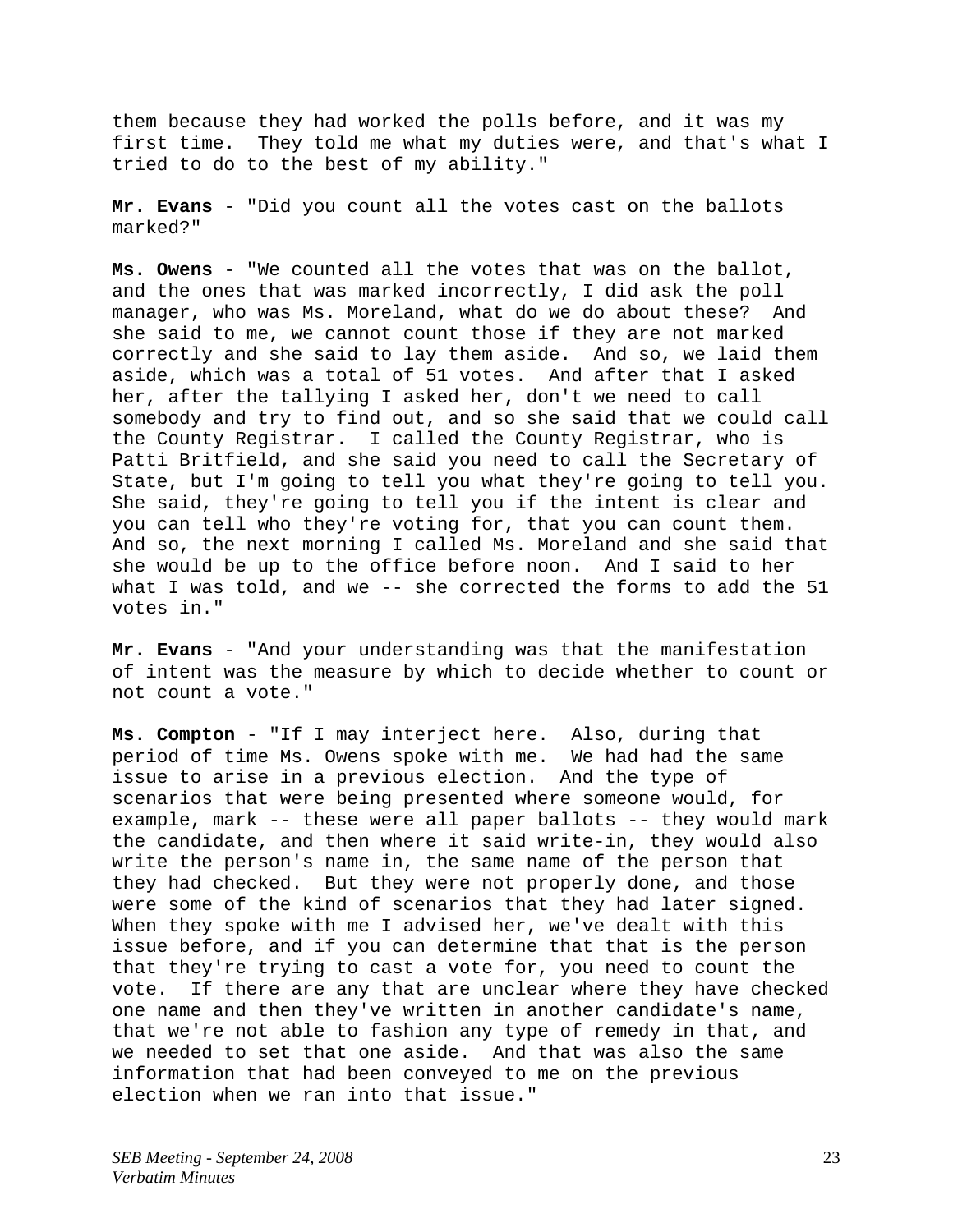**Mr. Evans** - "Did you perform a recount in private where you went back through the 51?"

**Ms. Owens** - "When she came to the office the next day before twelve, that is what we corrected the forms."

**Mr. Evans** - "And you understand that conducting a recount in private is not a system of what the rules are?"

**Ms. Owens** - "At this time, I do."

**Mr. Evans** - "Did you do the computation and canvassing of the returns on the day following the election?"

**Ms. Owens** - "Uh-huh (affirmative)."

**Mr. Evans** - "Did you forward the consolidated returns immediately upon certification?"

**Ms. Evans** - "No, I did not."

**Mr. Evans** - "Did you review a copy of the list of electors for inaccuracies?"

**Ms. Owens** - "No, I did not, because at the time I was trying to wear multiple hats. I didn't have the resource to do that so I didn't look over that."

**Mr. Evans** - "Did you require the submission of an absentee ballot application in order to give someone an absentee ballot? Did they have to fill out an application in order to get an absentee ballot?"

**Ms. Owens** - "Everyone that did an absentee ballot filled out an application, except there were six electors that came into the office and wanted to vote absentee. At that time I didn't understand -- I didn't realize that they needed to do an application, so I just asked them for ID. They showed me a picture ID, and I proceeded to verify that picture ID and I let them vote, and I added their name to the absentee ballot list. And there were six electors that did that -- came into the office to vote in advance."

**Mr. Evans** - "Now you understand that giving someone an absentee ballot who has not filled out an application, perhaps -- that violates our rules."

**Ms. Owens** - "At this time, I do."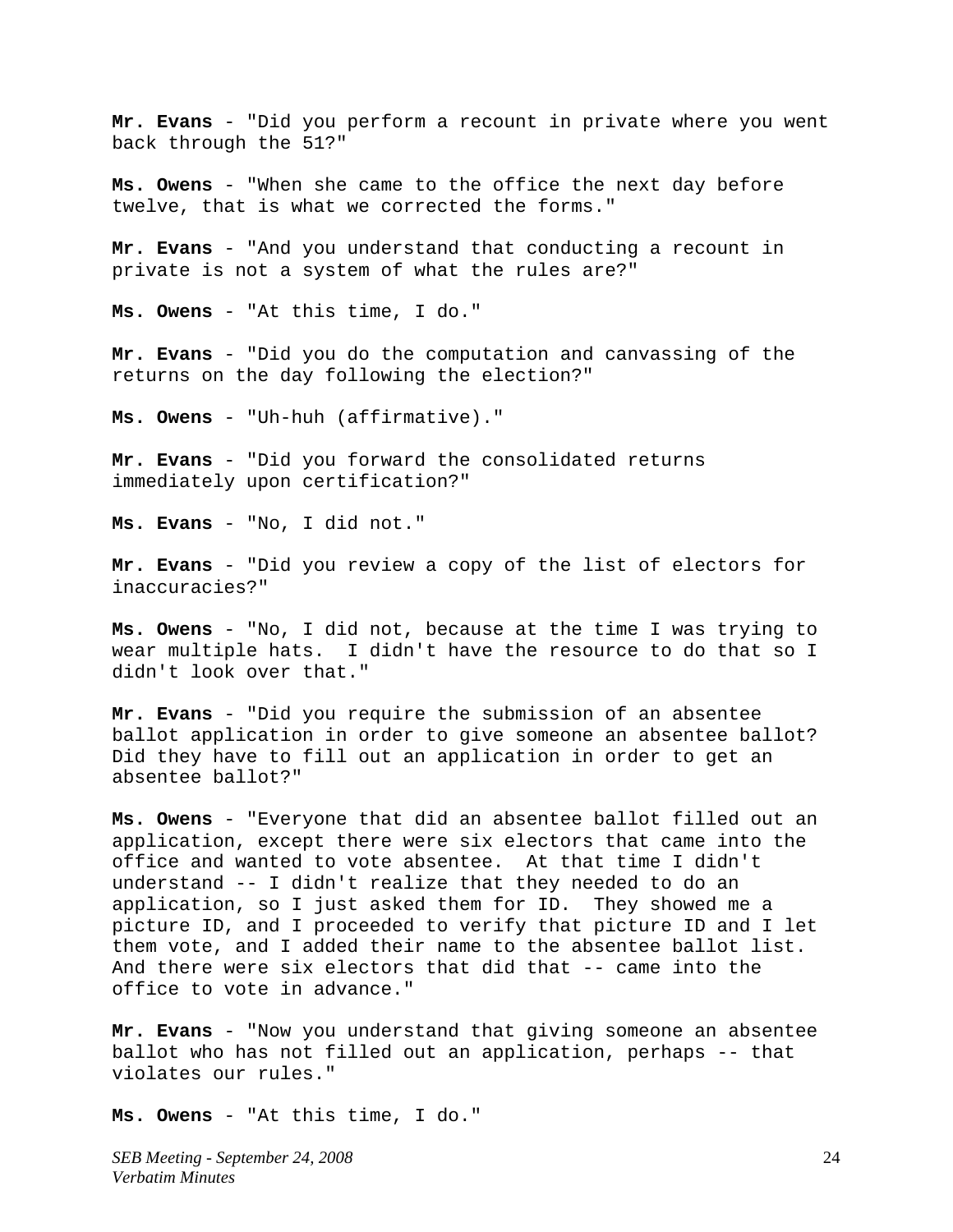**Mr. Evans** - "If -- if I kept correct measure here, it looks to me as though there are at least six times where we're all in agreement that there have been violations of our rules and regulations. Does that sound about right to you? Do you agree that there were many times here where our rules and regulations weren't complied with?"

**Ms. Owens** - "I do, sir."

**Mr. Evans** - "So I guess the question then becomes if we have a violation, who bears the responsibility for the violation? It's no different than if we -- if you think about it, if there's lights and you run a traffic light, or in a very significant sense, robbing a bank. And then, somewhere in between when we have a violation, we have two principle responsibilities. One responsibility is to figure out what is the appropriate penalty for a violation. Sometimes it doesn't seem like it's fair when you get a traffic citation for running a red light in a certain situation, but those are the rules. And then the other one is what steps to be taken in order to prevent them from never happening again. Given what you know, who is it you think bears the line share of responsibility for having -- for these kind of things happening on our watch? Is this a resource issue, is this a training issue, is this a personnel issue? Which -- if you're sitting at our job and we have to figure out how it is we remedy these violations, where would you look to?"

**Ms. Owens** - "I think there could be more training, and I think that that should be a person who specialized in this kind of stuff, and not just take someone because they're there and they fill that capacity, and throw them into something like that and expect them to be perfect. I was not experienced, nor was I perfect. I did the best that I could do."

**Mr. Evans** - "Who would you -- and it strikes me because one of the things that concerns me, I think we're missing a respondent, honestly. I think the City of Greenville should be a respondent, and it may be that it means that we have to table and lift this off the table at a future meeting because I'm a little worried that we have three things that have happened. One is, we have someone who's making decisions that are clearly violation of rules that have serious ramifications. Recounts in private undermines everybody confidence. I think, I forget the gentleman's name when we started with Bray's a significance of this election and the presidential context. I suspect he would be pretty afraid if I were to tell him that we would permit recounts of private, or that we would permit absentee ballots to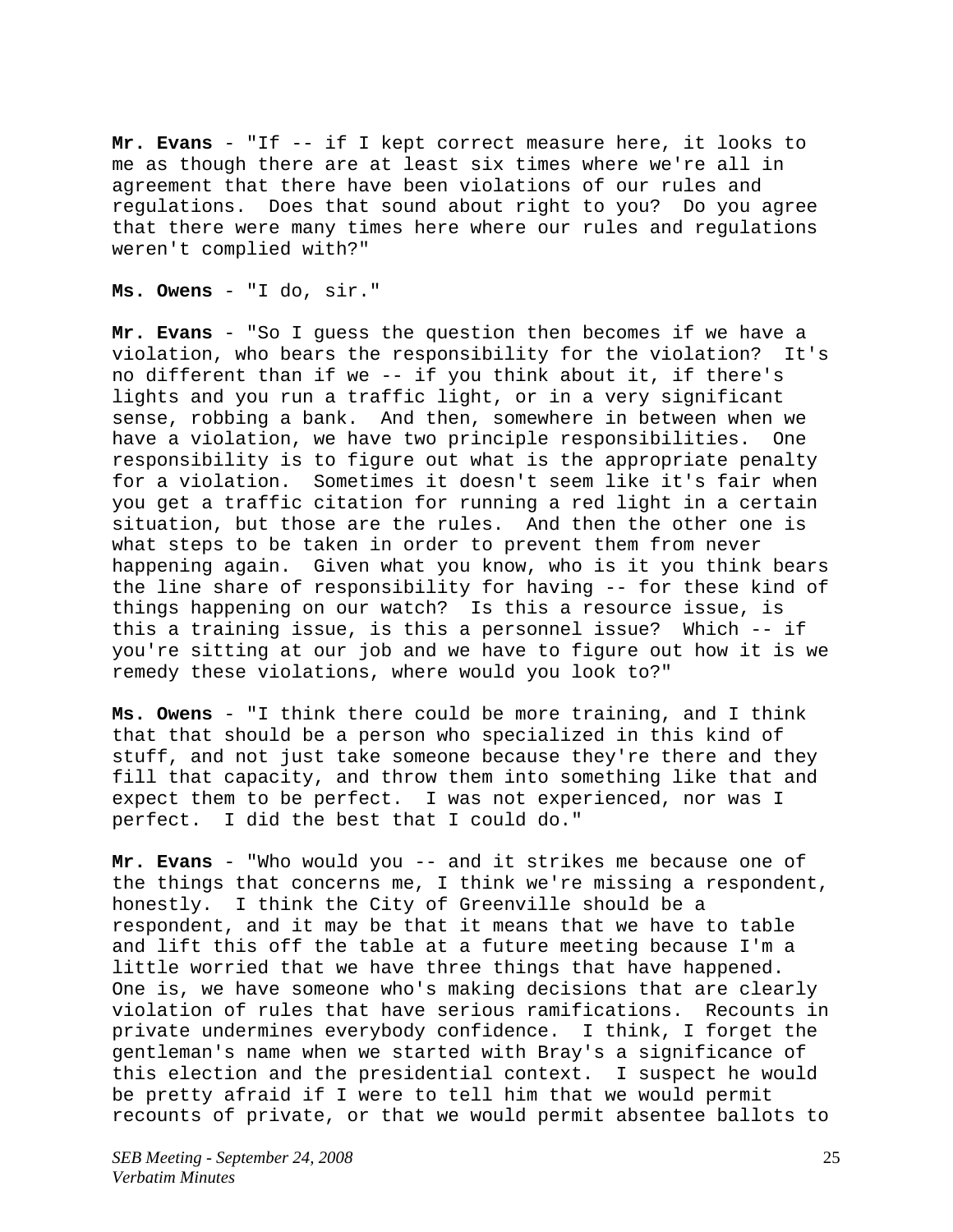be given for people who didn't ask for or apply for an absentee ballot. Those are really serious issues. So one is a personnel issue, one is a resource which is whose job is it to make sure the City of Greenville is complying with our rules and regulations, and the third is an oversight issue. And we need to figure out who the appropriate -- the appropriate remedies for each of those. Madam Secretary, I did have questions as well on the Bray issues, which is I don't think we heard from - did we hear from Joanne Bray?"

**Ms. Compton** - "Not present, sir."

**Mr. Evans** - "But separate and apart from a resource issue, this is an issue where someone wrote down an address that was untrue, and we -- is that accurate?"

**Ms. Compton** - "It happens all the time."

**Mr. Evans** - "It happens all the time. Well, I have news. We're going to put an end to it, because if the penalties that we expect to impose will be designed to make it clear, if you put down false information you will get hammered. Because we can't -- the resource issue is something that we can address by getting the attention of the local government authorities, the honesty issue is the only thing that we can get the attention out of this file where the penalty is so great that people should think about what they're doing. Did we hear from Kim Bray?"

**Ms. Compton** - "No, sir."

**Mr. Evans** - "I didn't have it -- and then, Linda Caldwell?"

**Ms. Compton** - "No, sir."

**Mr. Evans** - "So that's all of my questions, Madam Secretary. I do think we should revisit the issue of the appropriate respondents."

**Chairperson Handel** - "Mr. McIver."

**Mr. McIver** - "Perhaps this question should go to the Mayor, but may I just ask it to you to save him the trip to the front of the room?"

**Ms. Compton** - "Uh-huh (affirmative)."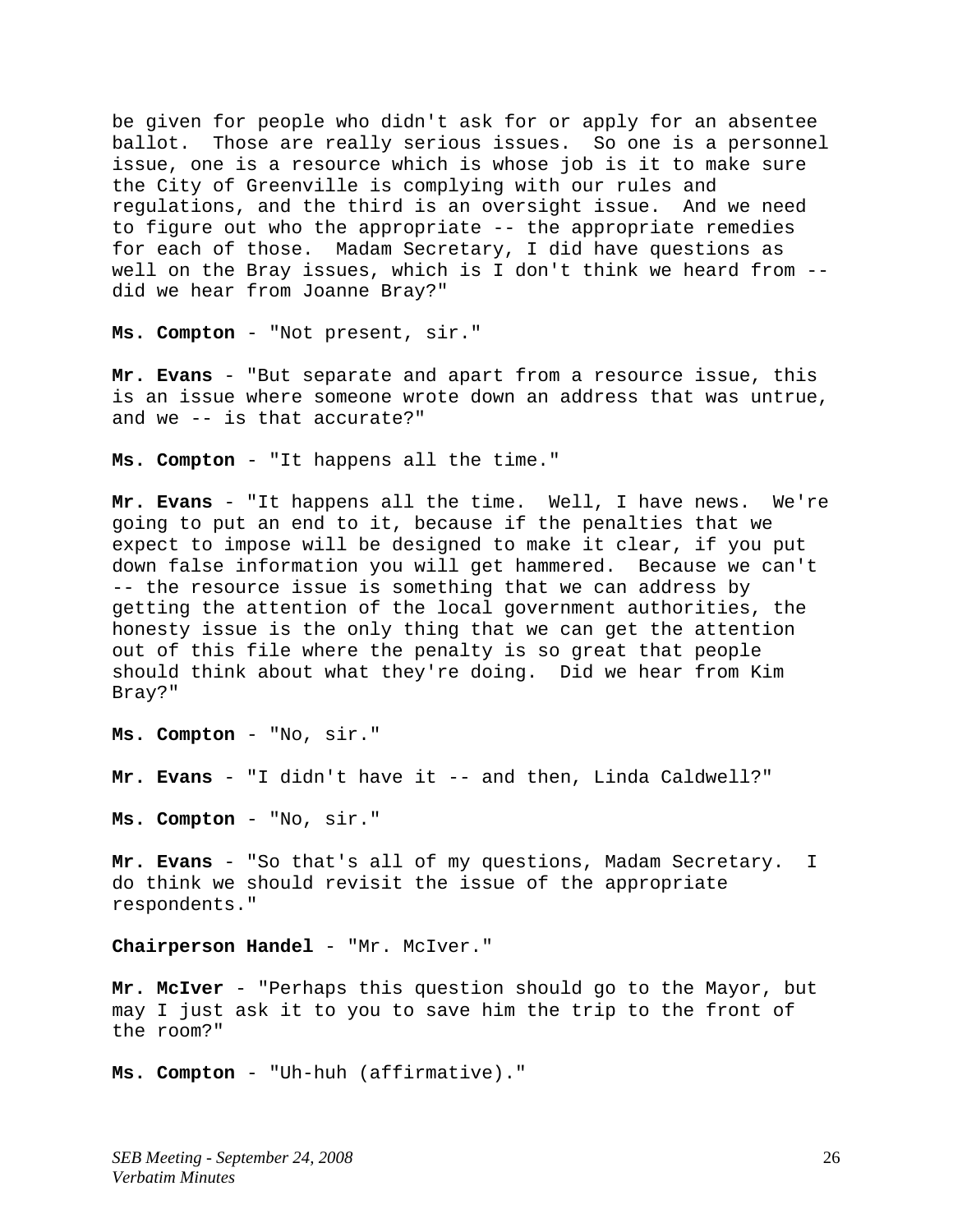**Mr. McIver** - "The small town in which I live, Eatonton, Georgia, Putnam County supports the City Electors. Is there any idea, or any way you can explain to me why Meriwether County would not have been more supportive to the City of Greenville in this matter?"

**Ms. Compton** - "I can give you my opinion and speculation. Greenville has had a very notable history in Meriwether County. It's been fraught with factions and a lot of unpleasant newsworthy matters regarding elected officials. We not only sought the support of Meriwether County where we were initially trying to identify someone else to be the Election Superintendent, so we went to Muskogee County, Clark County, Fulton County, DeKalb County. But in that community of Clerks, the walls of the City of Greenville were very well known with regard to the specific request to Meriwether County to help with the election. I don't recall the specific dates, but for example, if we called and said we would like for you to conduct the election for us and it was the 21st, the response was, we would have needed to get that request form you on the 20th, and that was it. They were not interested in being involved in Greenville politics. We had many inquiries throughout the process from the qualification period that Ms. Owens directed to the County, and she was constantly sent back to ask her City Attorney or call the Secretary of State, although she was not - just wasn't seasoned in some instances, and didn't know what questions to ask. But it's one thing not to know, and with regard to many of the violations that we talked about this morning that she's admitted to, that the other thing of not knowing that you don't know. It's one thing not to know, you can ask. But when you don't know that you don't know that there's a body of information out here where this falls under a particular topic, you don't even know to ask about it. So there was some things that were done intuitively. And to her, many of the things that she was told to do address and were counterintuitive, but she relied upon the individuals that had been working these elections beforehand to guide her through it, to her detriment, and to the detriment of the City and County at some level."

**Mr. McIver** - "To Mr. Evans' point, will -- does the City of Greenville have any type of elections this year which might or might not occur on November 4th?"

**Ms. Compton** - "No, sir."

**Mr. McIver** - "So we have time to work on this with...."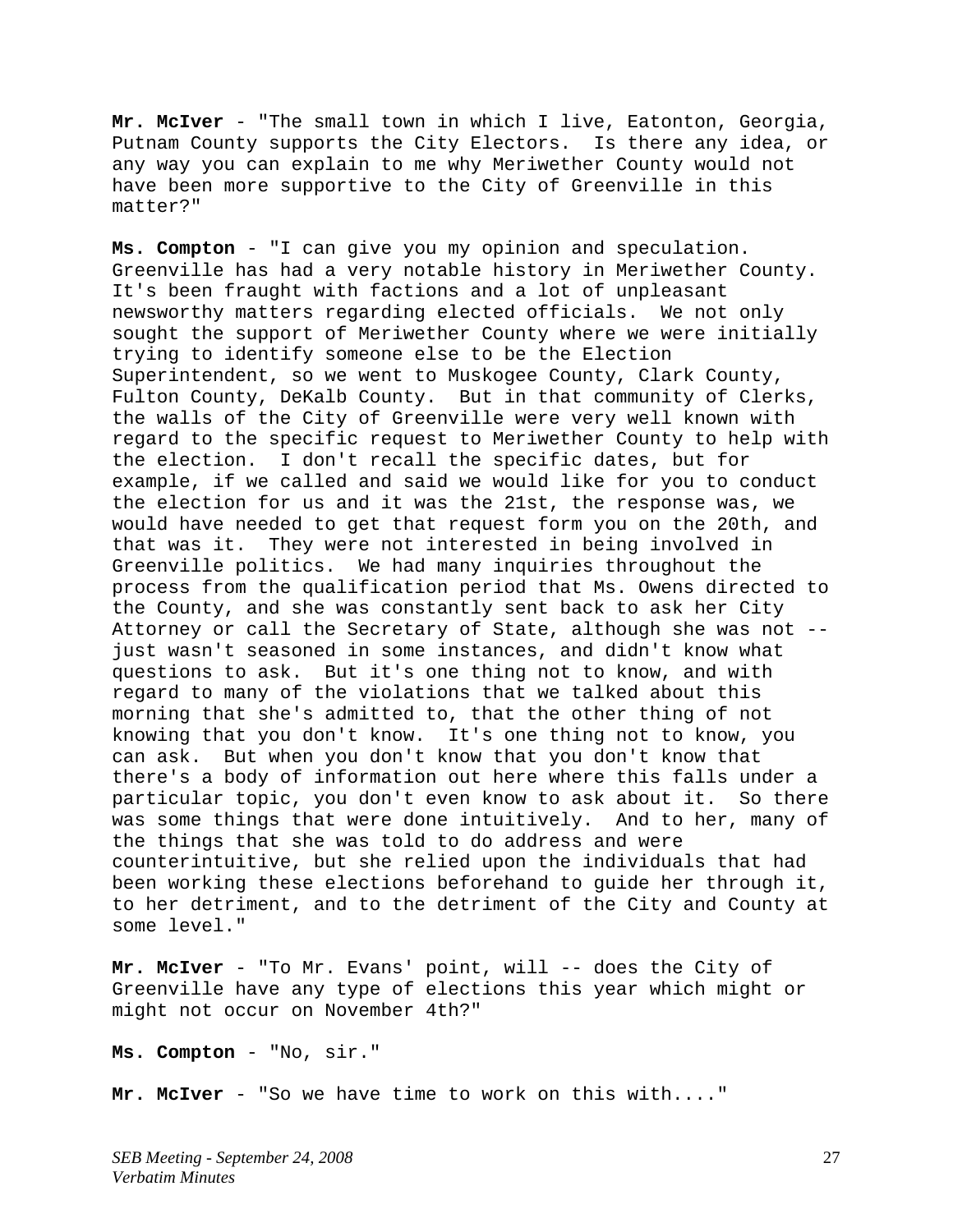**Ms. Compton** - "Oh, yes, sir."

**Mr. McIver** - "...the City of Greenville."

**Ms. Compton** - "Yes, we do."

**Mr. McIver** - "That will conclude my questions. Thank you, Madam Chair."

**Chairperson Handel** - "All right. Who from the City --."

**Mr. Israel** - "May I say something?"

**Chairperson Handel** - "Yes, please."

**Mr. Israel** - "I'd like to thank you for you honesty. It's very professional. Thank you, both of you."

**Ms. Compton** - "I understand that you may be at the end of your questions, but I did just want to say just a couple of things to you regarding some of the things --."

**Chairperson Handel** - "I think -- I think we're just about there, so I need to address some of the issues on training and a couple of different things. First of all, both of you do understand that the State Elections Office cannot be your lawyers on elections issues. And this exchange is precisely why. There are county attorneys and city attorneys, and those of you who are elections officials in the room know we have this conversation frequently. We can only provide guidance to point you to the code because we cannot be your lawyers because if in the end something does go awry, you're before us and I can't be in a position of having been your lawyer, and then be a judicator on the case. So, ultimately, you as a city attorney, or whoever else is the city attorney, must provide the legal counsel to the city elections officials. Number two, it is, I agree with Mr. Evans that if it is not inherent already that the City of Greenville is a respondent here by virtue of the fact that an employee of the City is before us, then the City ought to be a direct respondent and here is why. The cities and counties have a responsibility to hire individuals who are qualified for the position. A responsibility to hire someone who is qualified to do the job, and a responsibility to ensure that there was training, et cetera, and that individual attends training because I know that training is provided. I don't know, Ms. Owens, did you go to the training in 2007 that was offered?"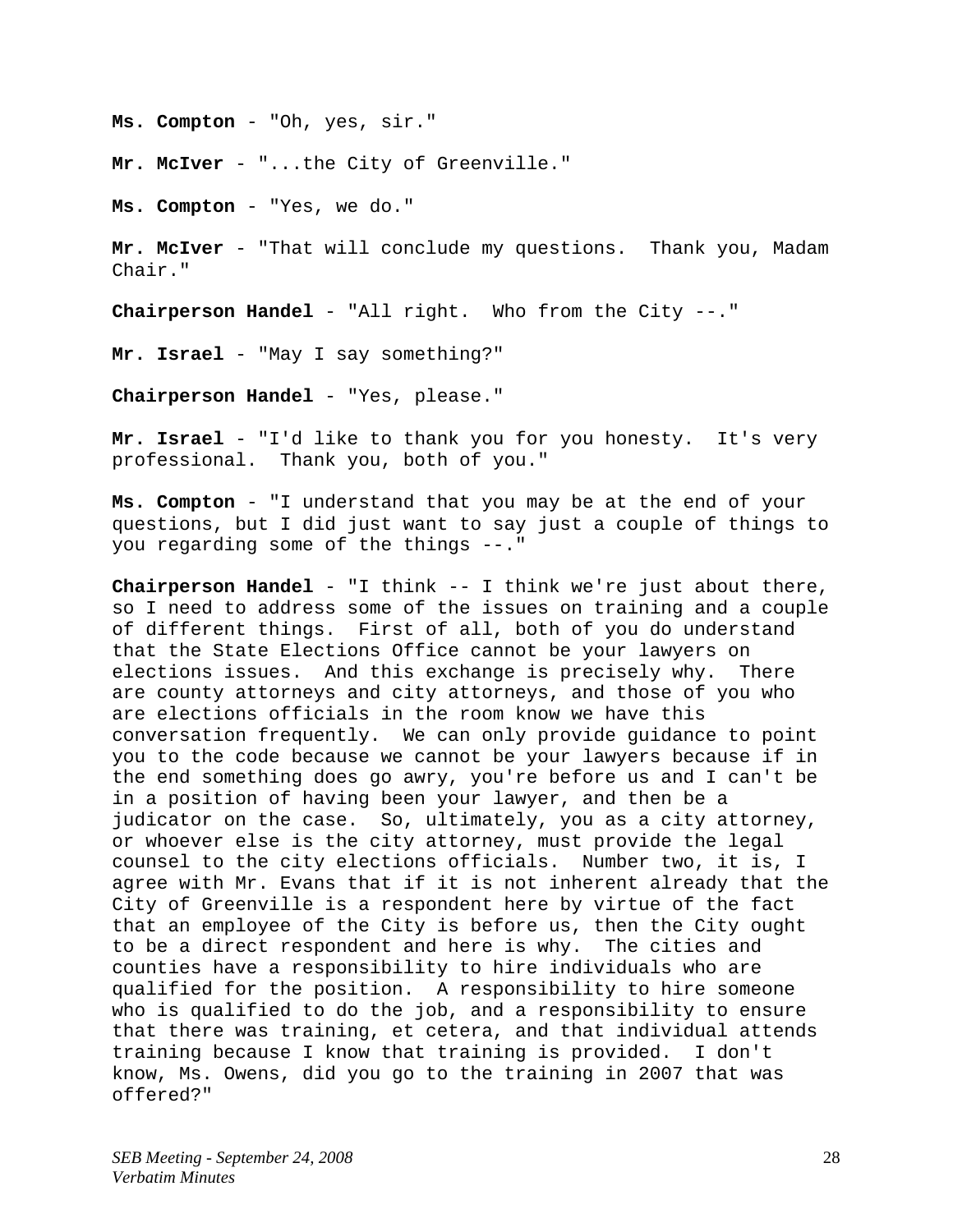**Ms. Owens** - "I went to one training."

**Chairperson Handel** - "Okay. No one from the City of Greenville has been to the second round of training, which was held this past August. So --.

**Ms. Compton** - "They -- they don't -- to my knowledge have not appointed another election superintendent unless the Clerk is serving in that capacity. I understand what you're --."

**Chairperson Handel** - "I understand. It would seem to me, though, that given all the issues that the City Manager, him or herself, might want to go to one of these trainings so that we can get this back on track. And I am relieved to hear that there's not going to be a City Election in November so that we can provide some monitoring and work with the City to have a plan, but from my perspective as Secretary of State and from the State Elections Office, it needs to be crystal clear that it is the City's responsibility to ultimately hire an individual who is qualified to do this job, period. And that that individual will take very initiative to understand the Code. We can lead the horse to water, but I can't make that horse take the drink. That ultimately is on the City's side. So I just want to make sure that everybody understands that in terms of support from our office, we're there to provide guidance, but we cannot provide legal counsel. And the AG's office has instructed us on that on multiple occasions. Are there any other questions, colleagues? Do we want to try a motion on this?"

**Ms. Compton** - "If I may, before you go to your motion, I just wanted to get in a couple of quick statements from my own perspective. I am here today as one of the residents stated to you, despite the unwillingness of the City to provide me any corepresentation to Ms. Owens in this matter. Because it's morally right to be here, I particularly understand your comments regarding the City being responsible and having the onus to understand what the code is, but as I indicated from the beginning, the municipal election code does not exist presently -- did not exist at the time. So the guidance that was being asked for was guidance in the deficit of what does not exist. Thank you."

**Chairperson Handel** "All right. Do we want to try the motion?"

**Mr. Evans** - "Thank you, Madam Chair. My fundamental concern is there seems to be -- we've seen this pattern in the last two days, that there is a burden that is imposed on the State to train as opposed to a burden on individual election officials to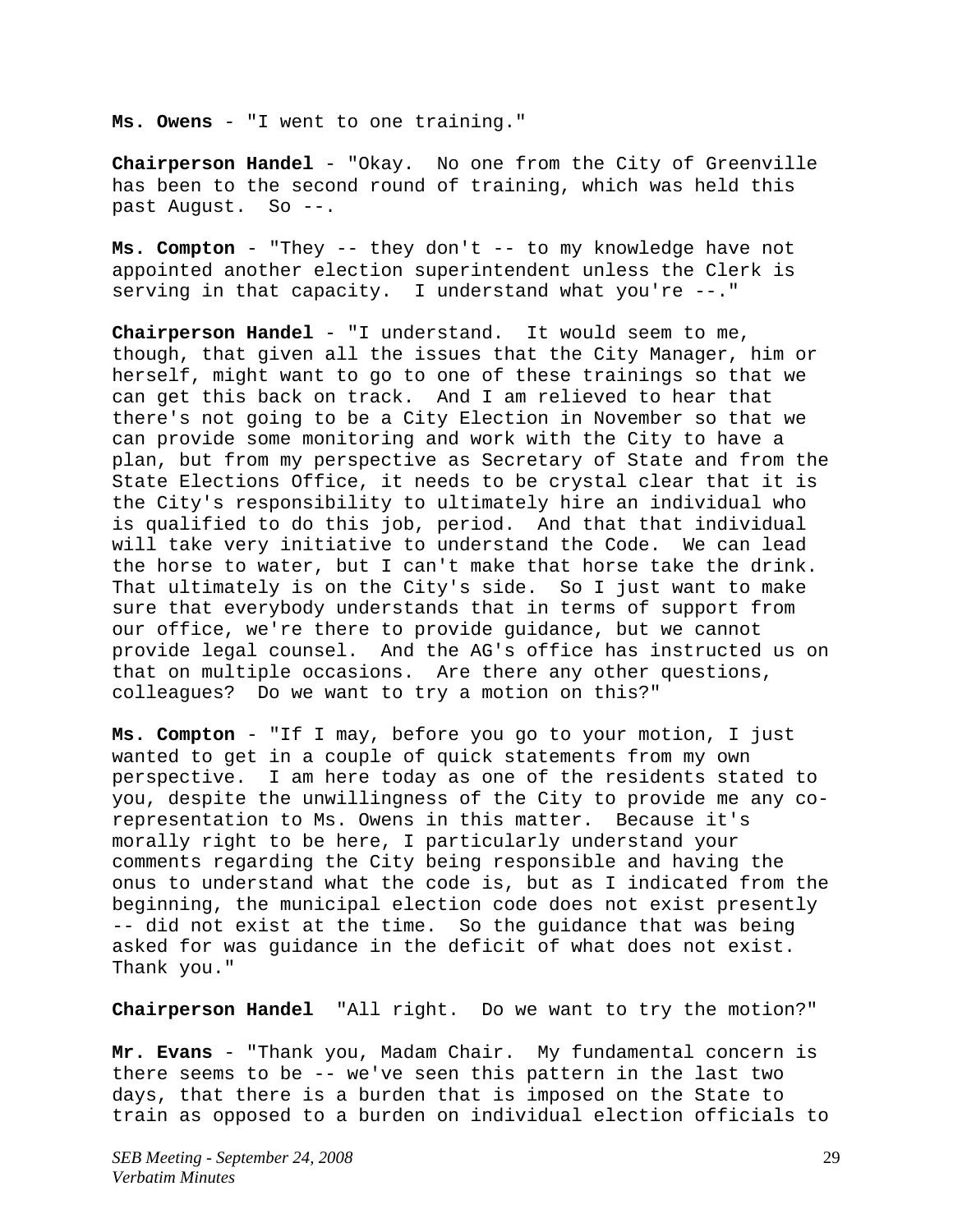know. And we need to figure out a way to correct it because the responsibility falls on each individual election official to know what the rules, regulations, and laws are. And if they don't know, to find that out and get training or seek out resources. And it is not a defense to a violation to complain of ignorance, or didn't receive adequate training, or didn't know. It's my job to know the speed limit is 55. It is not the State Patrolman's obligation to notify me that it's 55. If I want to exercise the right, then if I want to accept the responsibility, I have to accept responsibility and understand the rules. And I think this is the case where we're going to need to make clear that clear shift in the burden of who's responsibility it is to be aware of what the rules are. And so with that, there are -- it did strike me that there are four different areas that are in play. One is, and I agree with Ms. Compton. We are seeing a pattern of problems with municipal elections. This whole notebook for today is virtually all municipal elections. And in that regard, I would ask Wes and Shawn, if we need to think of  $-$ - we need to create for our  $-$ for the legislature, as part of our package next year, some remedies that are available that will enable us to more closely regulate municipal elections so that we don't cause taxpayers an inordinate amount of money with contests that go on for years, and distractions that get away from just deciding, you know, the will of the people. So one, I would ask Wes and Shawn if you would undertake and include that in our -- in our fourth-quarter report as to how we would come to that. The second, Madam Secretary, is I believe that we should create some thresholds where the Secretary of State, working with the State Election Board, have the ability to take emergency action where we have a local municipality who doesn't have City Council in place, doesn't have a mayor in place, doesn't have any of the things in place that can step in, run the election, and then send the bill to the local municipality. It's not fair for all taxpayers to share the responsibility, but I think a separate item as opposed to municipal elections procedures would be in emergency receivership, if you will, that permits us in these type of situations to step in. So I think that would be the second thing that I would like to ask our staff to work on. My third issue, which I'd like to see us place on -- address it -- I'm not sure if we can address it before the ballot, but it's worrisome. It's this idea that the standard for counting ballots in Georgia, which would largely be relegated to provisional ballots, is the ascertaining of the intent of the voter standard. I do not believe that is the correct standard as announced in accord as applied by the Secretary of State's Office in Florida pursuant to where we articulated rules rather than deal with that in the crisis of a post-election challenge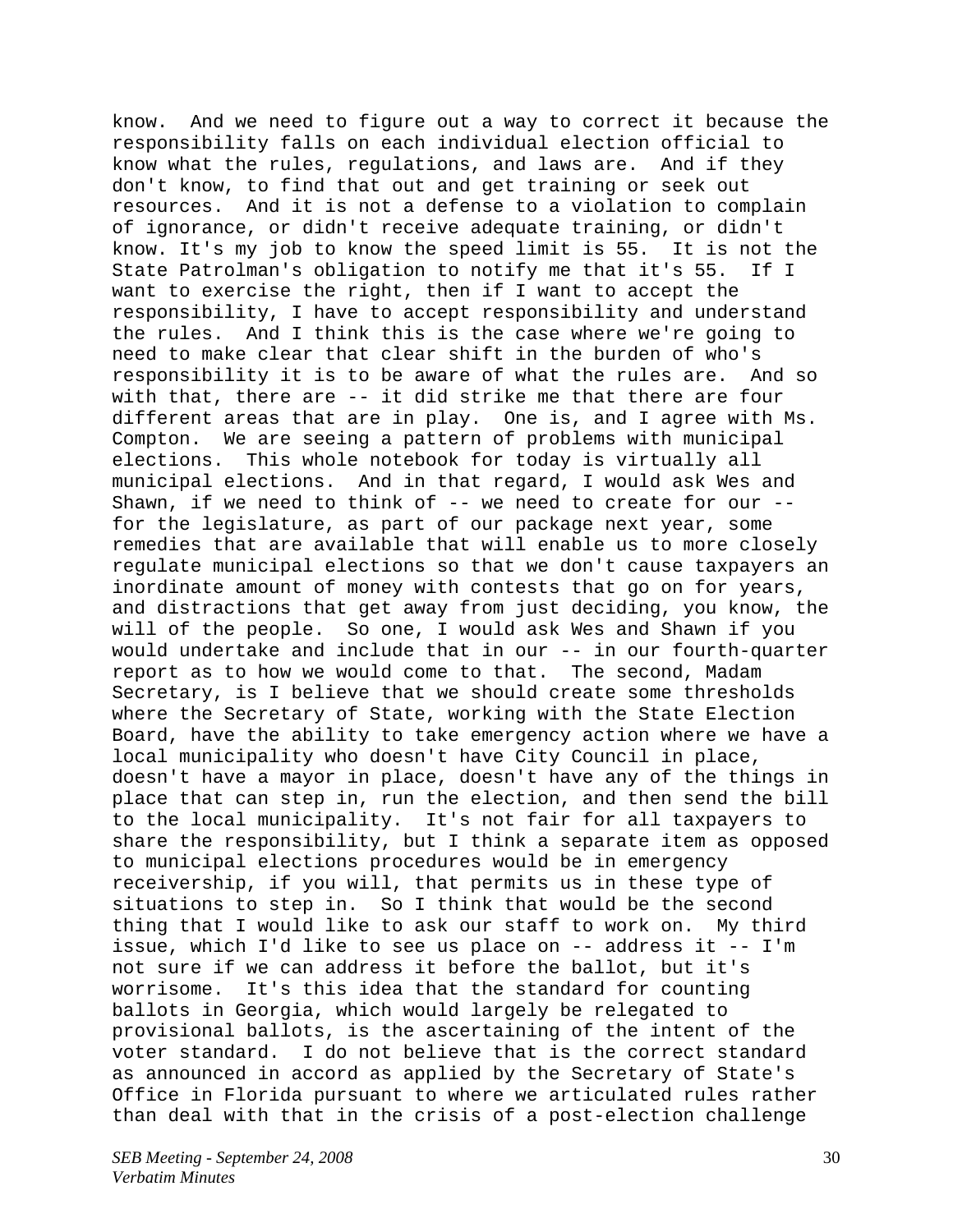where we're faced with counting provisional ballots. We probably should address that in advance, which is exactly how it is in our procedures which we have placed for the counting of provisional ballots. And as to this particular matter, I would recommend that we refer, and I would so move that we refer the matter over to the -- refer the matter over to the Attorney General. However, I don't think we can do that today because I first believe we should add the City of Greenville as a respondent, and I believe in order to do that, unless Ms. Compton is prepared to acknowledge the admitted notice, and service and opportunity be heard, I think we have to amend our notice, set it down for the hearing, afford them an opportunity to be heard, and then we would have to move on that. So for today's motion I would move that we add the City of Greenville as a respondent, set this down for action at the next hearing to refer to the Attorney General's office, unless we get a waiver on the hearing -- at the preliminary hearing, which is what we're doing today."

**Chairperson Handel** - "I'll second for discussion, but I guess I have to -- because I asked three times who Ms. Compton was representing and she did say the City of Greenville, and if you've got an employee is that not -- and I just need some legal clarification. If the employee was working in his or her capacity of the City, is not inherent that the City is also a respondent? And I don't have a problem making them specifically, I just want to make sure that we don't have to spend more time on an item that clearly needs to go to the AG's office."

**Mr. Worley** - "Madam Secretary, why don't we, since Ms. Compton is here, why don't we ask her to waive the preliminary hearing and turn it over to the Attorney General, which we're going to do anyway."

### **Chairperson Handel** - "Ms. Compton."

**Ms. Compton** - "I understand, and I am here representing the City of Greenville, but as I announced to you initially, the City of Greenville appointed a City Attorney, Ted Meeker, who is actually the City Attorney. I'm essentially here to handle this matter for him, and I will need to clear that with him because he's ultimately appointed authority for the legal matters of the City of Greenville. I don't have any -- any lapse in understanding what's going to happen, but procedurally, I, too, agree that the City of Greenville should be properly placed, if for no other purpose, history, the history of the action, and I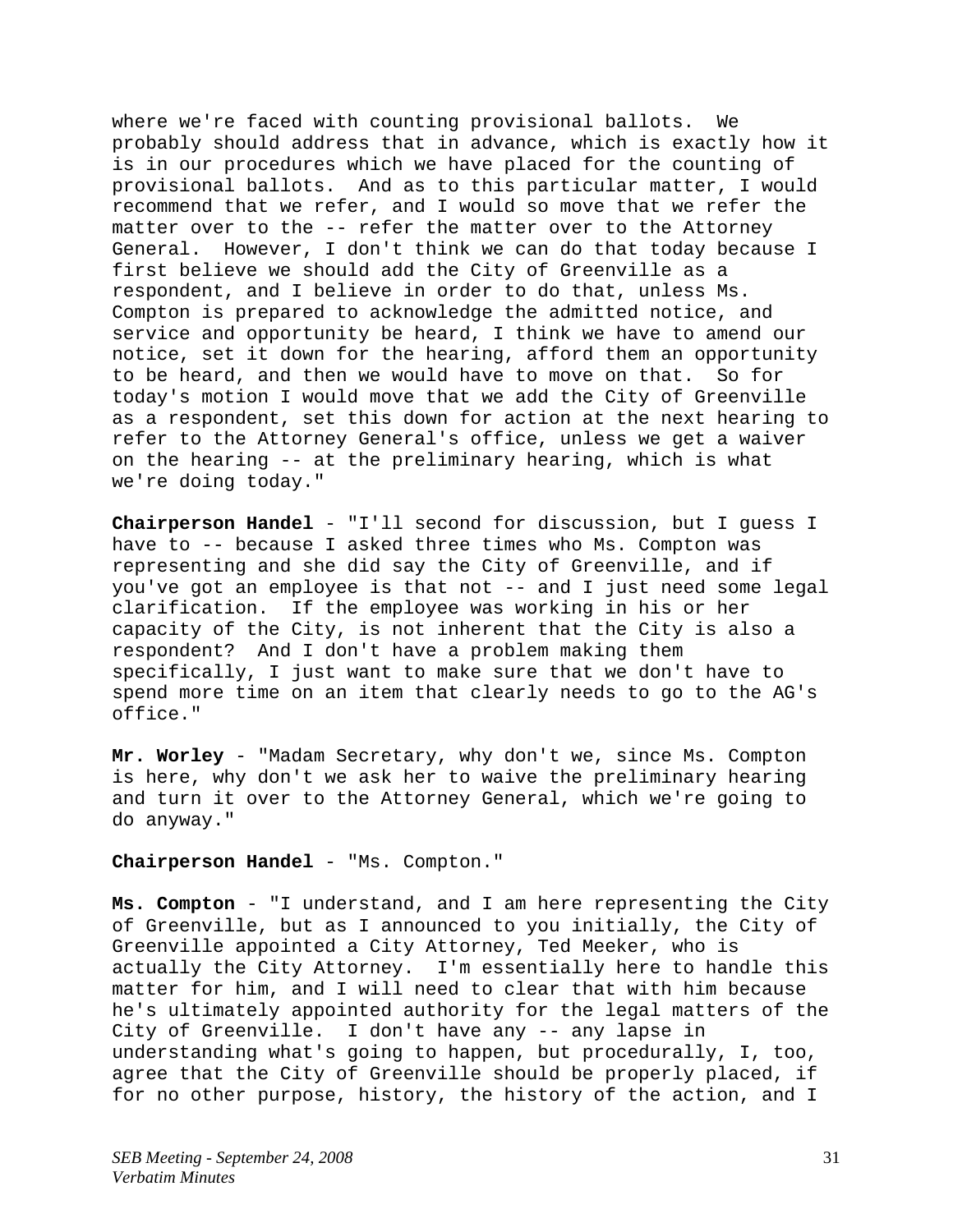would like to see that happen for them to be named, specifically." **Mr. Worley** - "Well, why don't I suggest, then, if it's okay with the Board members, that you give Mr. Meeker a call and see if you can get him to agree to that so we can speed this matter along." **Ms. Compton** - "I will do that." **Mr. Evans** - "That's fine. If not, then we --." **Chairperson Handel** - "Right. Then we'll have to go your way." **Mr. Evans** - "Right. And I'm fine with it." **Ms. Compton** - "If I could have just five minutes, I'll try to get him on the telephone, and I'll come back in and let you know, okay?" **Chairperson Handel** - "So do you want to withdraw the motion for now, or  $--$ ." **Mr. Evans** - "No. If we could just hold it." **Chairperson Handel** - "All right. We'll just hold it. Okay. We're going to hold that motion and go to our next case. If you would check that out." **Ms. Compton** - "Yes, ma'am." **Chairperson Handel** - "All right. Let me also, just on the issue of training for the benefit of the Board, you'll recall that we also beefed up the State Code around municipal training at the last legislative session, and that clarification going forward, now, does require a sitting exam and the individual will have to pass the exam. All right. Our next case is City of Tybee Island. Chatham County 2007-000034." **Ms. LaGrua** - "Yes, ma'am. This case evolved in November, 2007 General Election. The complainant was David Postle. The respondent really, potentially, was a group called Citizens for Change, but there is not one. The allegation was that unsigned political literature was being sent out by the group Citizens for Change, and that the literature did not contain the addresses of the organization or its top three officers. As you may recall, O.C.G.A. 21-2-415 did govern the section. It was

deleted, as I understand, from the Code this year, and therefore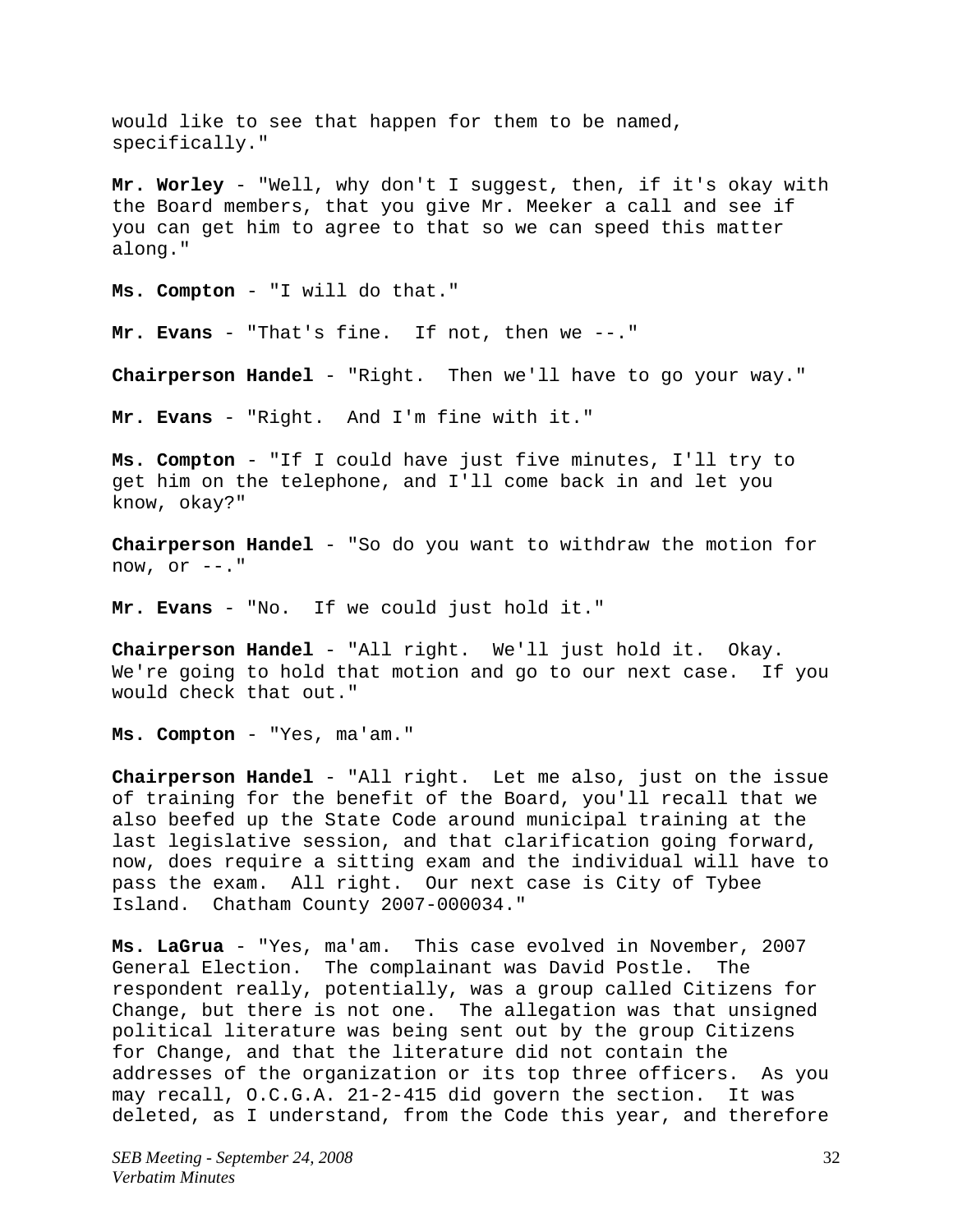I recommend that this case be closed. I have been speaking with Mr. Postle, I don't know whether he's here, but he anticipated this recommendation during the investigation. Just for the Board's education, there was unsigned literature sent, but based on the laws I understand at this time, I would recommend that this be closed."

## **Chairperson Handel** - "Questions?"

**Mr. Evans** - "Was this a pre-amendment? I want us to know that this legislature actually revealed this amendment."

**Ms. LaGrua** - "Correct. This was November, 2007, and since it was an open investigation, Mr. Evans, I felt the necessity to bring it to closure in front of the Board versus just sending correspondence that we would not be investigating at this time since it was already open."

**Chairperson Handel** - "It was an open case prior to the legislative action."

**Ms. LaGrua** - "Correct."

**Chairperson Handel** - "She didn't want to close it arbitrarily without this body knowing that it was going to be closed. Is that right?"

**Ms. LaGrua** - "That's correct. And it's my understanding from the AG's office that I need to do that if we've opened an investigation, and let the Board make the final decision on the outcome."

**Mr. Evans** - "But I think if we agree on the result, it doesn't matter -- if we agree on the result which is the motion."

**Chairperson Handel** - "Is that a motion?"

Mr. Evans - "So move."

**Chairperson Handel** - "Is there a second?"

**Mr. Worley** - "Second."

**Chairperson Handel** - "All in favor?"

(Whereupon, there was a chorus of ayes)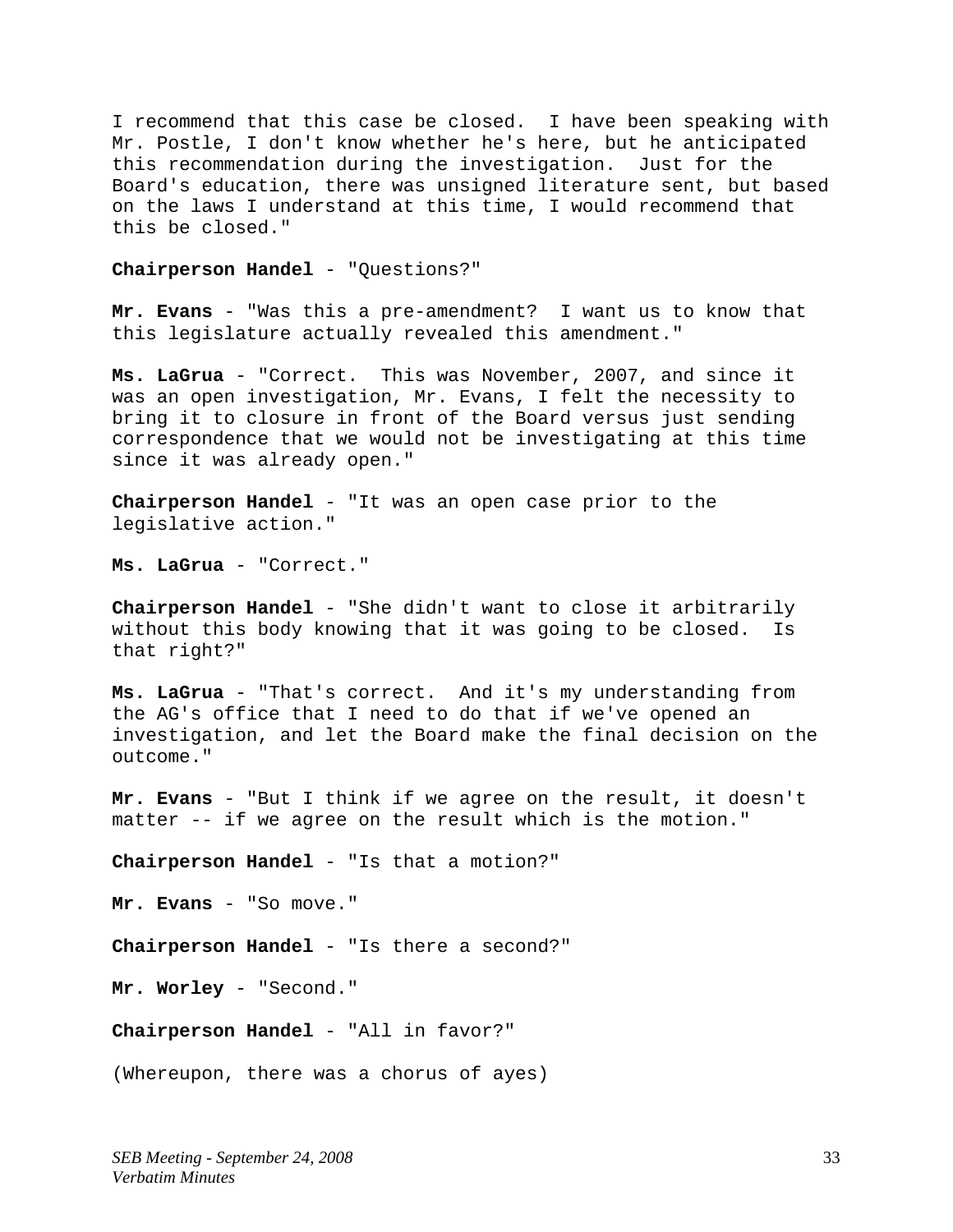**Chairperson Handel** - "Any opposed? All right. The next case, 2007-000039, which is the Mount Airy, Habersham County."

**Ms. LaGrua** - "Members of the Board, again, this is a City Election. In -- November 6, 2007, the municipal election involving the City of Mt. Airy, this is in Habersham County. The complainant was John Kinsey. The respondents are the Mayor, Gary Morris, the Mt. Airy City Council, and the Mt. Airy Police Chief. The allegations were that the candidates name were not in alphabetical order on the list. That the electors did not give clear instructions on how to vote. The results of the election were not announced by the election superintendent, and the tabulation of the votes was not open to the public. The findings were that, in fact, the ballots were ordered with the names in the wrong order. There was an allegation that the electors did not get clear instructions on how to vote. That was not substantiated, the elections were written clearly on the ballot. The governing authority did not appoint a superintendent, and therefore the results were not properly announced. And because of that, the tabulation was not open to the public. I saw Mr. Worley looked when I said that the Police Chief was one of the respondents, and he was actually sworn in as a Deputy Registrar, which is why he is a respondent in this case. Just for clarification, I saw some eyebrows sort of go up at that, and I just wanted to clarify that he was -- he is the respondent in the capacity as Deputy Registrar, not as his position in Mt. Airy. Based on all of that, and I should add one other point that the Board may need to consider. Judge Ann Gerald with the County was contacted. Her office was contacted, and apparently her office called Mr. Burke asking to -- I'm sorry, that's a note from something else. I apologize. All of these allegations, except for the vote -- the instructions, were substantiated, and I recommend at this time that it be forwarded to the AG's office for substantial fines, training, a strong consent order, and a recommendation to hire someone to run their elections or contract with someone else, because clearly, they had some rather significant issues here as you've noticed throughout the calendar today on municipal elections."

**Chairperson Handel** - "Are you here to -- who's representing the City?"

**Mr. John Dickerson** - "I am."

**Chairperson Handel** - "Okay."

**Mr. Dickerson** - "Sure. I'll make it brief."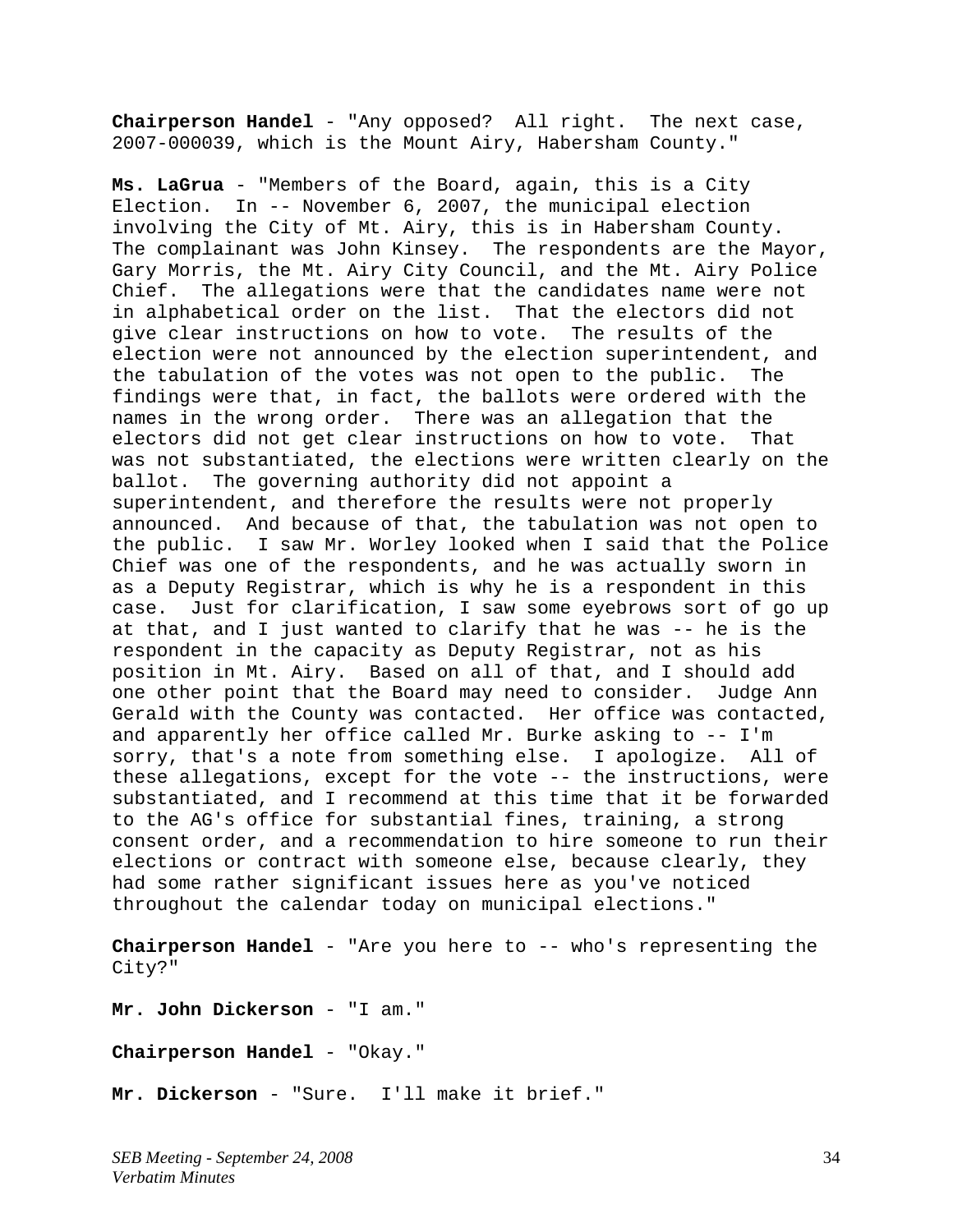**Chairperson Handel** - "Are all of you with the City? Thank you."

**Mr. Dickerson** - "Thank you very much. My name is John Dickerson. I've been retained by the City of Mt. Airy to appear here with the Mayor, and with one of the Council Members. The allegations, as presented, are correct."

**Chairperson Handel** - "Could you tell us each individual's name just so we'll have it for the record."

**Mr. Dickerson** - "Absolutely. This is Mayor Gary Morris, Councilmember Ray McAllister, and they're both elected officials in the City of Mt. Airy."

**Chairperson Handel** - "Thank you."

**Mr. Dickerson** - "The allegations as set forth are accurate. We don't have a challenge in those allegations. I think just as a matter of letting this Board understand what happened, there was a new clerk in the City, and the new clerk contacted the probate judge, admittedly the City did not designate in its minutes a municipal superintendent, a probate judge gave names. I think that's reflected in the summary. Those persons conducted the election. Those persons did not know, and did not understand that they were to be considered as the election superintendent. The City of Mt. Airy has decided, and will certainly agree, that in the future it will contract with the Election Superintendent of Habersham County, and have those elections conducted properly. It was a mistake, but not a mistake of the mind. It was a mistake only in that they didn't understand that the person designated by the probate judge should have been an election superintendent. We're sorry for the problem."

**Chairperson Handel** - "All right. Thank you, we appreciate that."

**Mr. Dickerson** - "I'll be happy to answer any questions."

**Mr. Evans** - "Well --."

**Chairperson Handel** - "Mr. Evans."

**Mr. Evans** - "Oh, I'm sorry. Thank you, Madam Chair. My concern is we've not yet reached the point where this has become a priority, which is what we get is, and we've heard it three times, oh, it was a mistake. We're very sorry, it shouldn't have happened. But what happens is the what happens is this rough and tumble world of real world politics with the City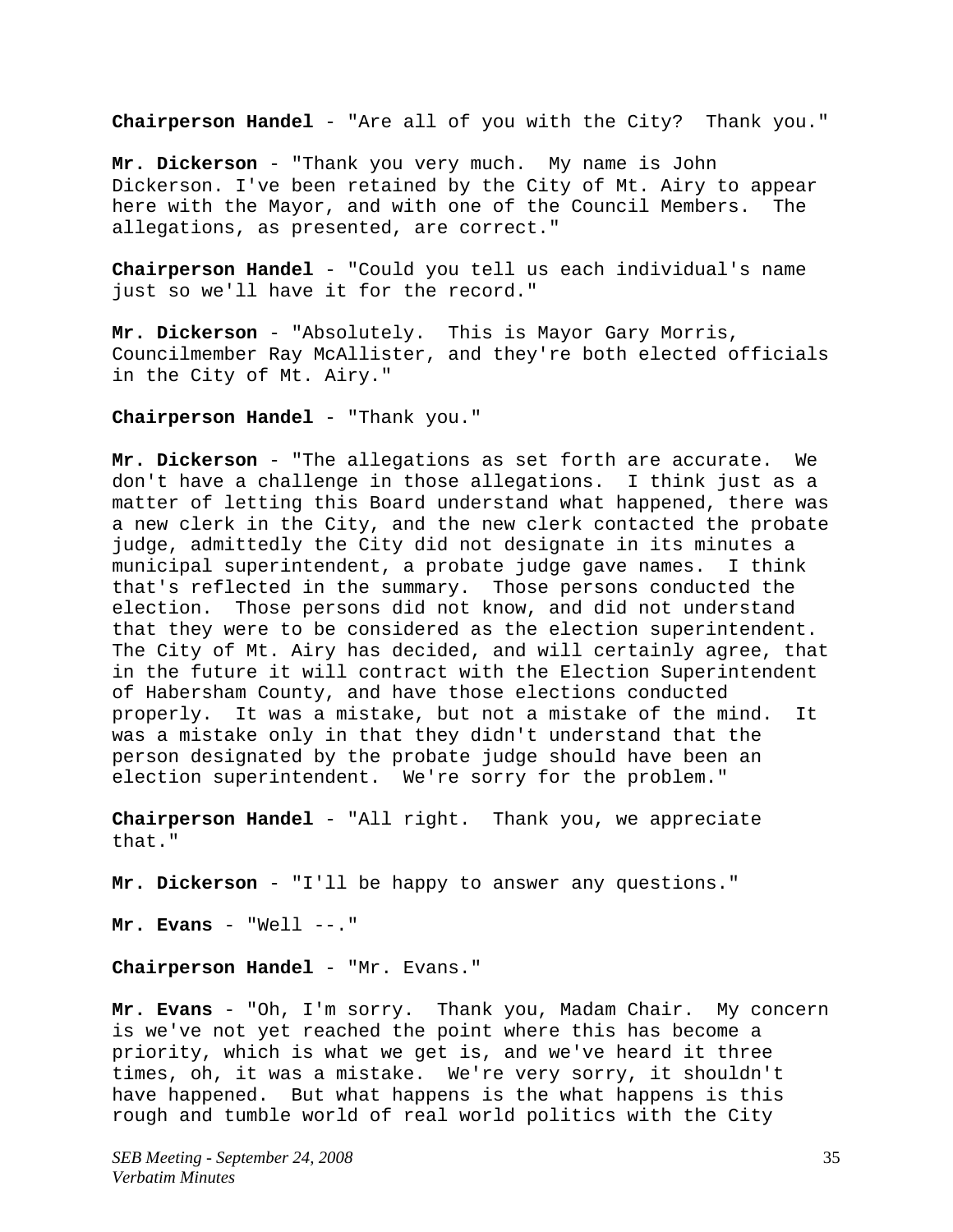Council meets across the State, there's not enough of a penalty assessed or attached where people think to themselves, oh, this is the election area. We have really got to get this right. And part of our job is to figure out how we do that. How do we get to the point where this is important enough that it can't simply be glossed over, and then we deal with an apology after the fact, because we're dealing with votes, we're dealing with elections. And so, I'd appreciate your thoughts on how we, given that you're directly involved in the city government, and if you were sitting in our shoes, and you were trying to get mayors and city council to pay attention here so that when these matters come up it doesn't kind of get glossed over, what would that be?"

**Mr. Dickerson** - "I think probably the most appropriate response would be for a consent order to be entered in between the City of Mt. Airy and the Attorney General's office. And in that consent order outline specifically what had happened, outline specifically that it was not an intentional matter. The City Commissioners thought that they did the appropriate thing in having the Clerk contact the Probate Judge, and this is a small municipality. They don't have full-time city attorney, as I'm sure you're familiar with many other municipalities don't have full-time city attorneys, this problem just happened. We respect your position, we think you're absolutely correct. But in terms of what needs to be done, we need to enter into a consent order. I think the consent order needs to require that we contract with the registrar in Habersham County to conduct the elections, and we have already done that, and they've agreed to do it."

**Mr. Evans** - "Well, I think that will solve Mt. Airy. My worry is the other thousand-or-so municipalities. Let me toss this out since we're having -- as part of the consent order, would you agree to a provision that requires the mayor to send a letter to every other Mayor that says, I just want to tell you my experience with the State Election Board. They have a new initiative underway, and they're going to be all over us as municipalities. You better make sure you get all your ducks in a row on election matters."

**Mr. Dickerson** - "Sure."

**Mr. Evans** - "Would you agree to that?"

**Mr. Dickerson** - "I would certainly agree that we would like to join in with many of the mayors of the other municipalities --."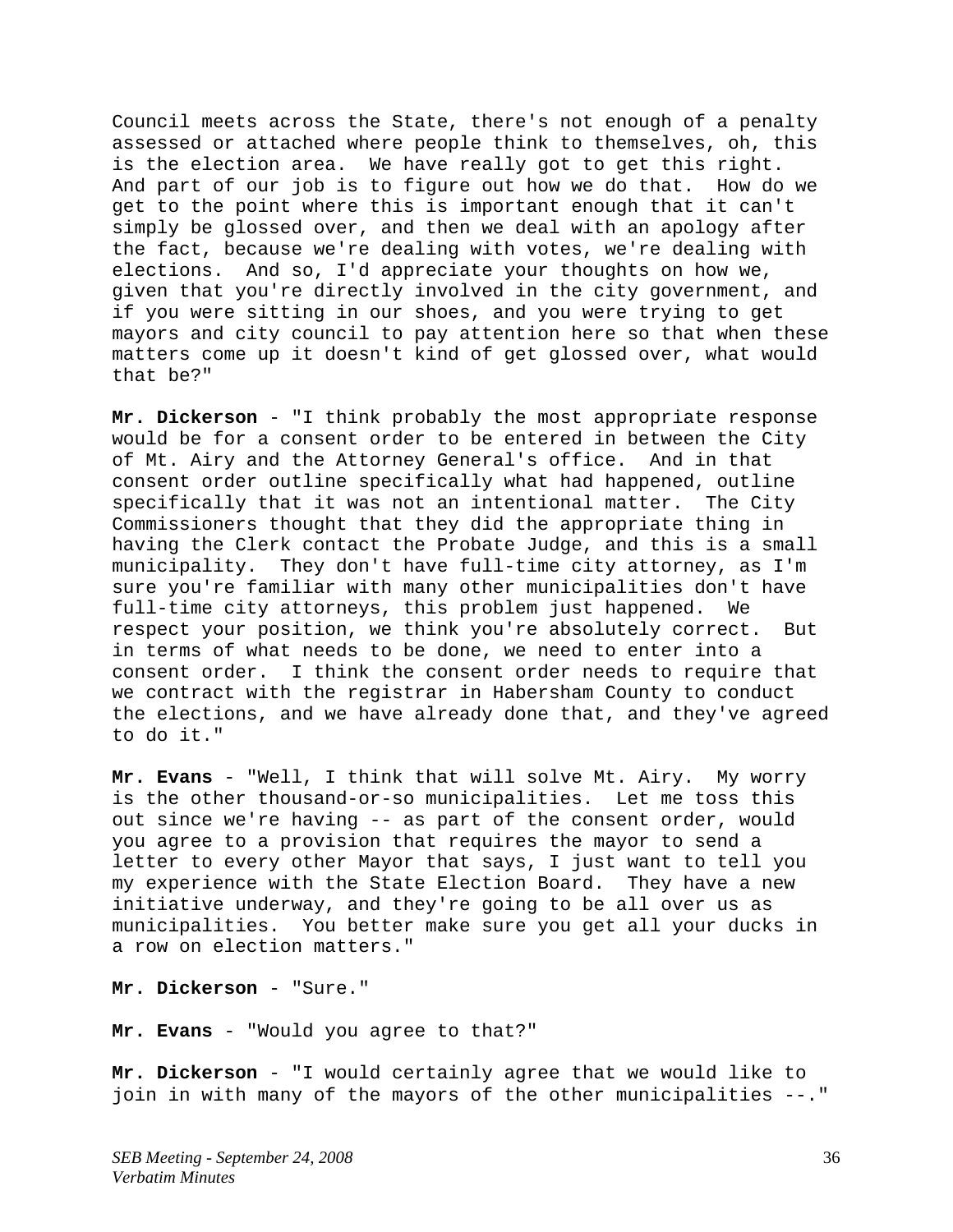**Mr. Evans** - "The more Mayors you got to sign, the happier, you know, I think we would all be. But you understand my point, which is I want Mt. Airy fixed, but I also want to start thinking proactively of ways where before the next municipal cycle we can get the word out. And the best way to do that is where mayors respect mayors."

**Mr. Dickerson** - "I think you're absolutely correct, and if you're asking for a suggestion, this may be gratuitous, but I'll give it to you anyway. Perhaps working through the Georgia Municipal Association would be very helpful, also."

**Mr. Evans** - "Well, that may be how you implement it. But what I'm looking for is, from you, an agreement that is part of the consent order that we include the provision that you'll send a letter to every other mayor."

**Mr. Dickerson** - "We don't have a problem with that."

**Mayor Gary Morris** - "Could I speak to that."

**Chairperson Handel** - "Yes. If I could ask you one question, as well. We did do a training session through city and county attorneys, and I'm not sure if you participated or anyone from the City of Mt. Airy participated, but I do think to Mr. Evans point of working through the GMA, would you be willing to, because I attend those meetings and I try to sort of beat the drum about the importance of this, it would be really helpful in having an ally in delivering that message that this is important, and not so much about your case because I'm, you know, I won't be in a place of wanting to air any city's dirty laundry to the GMA or with your peers, et cetera, but to have an ally as we go out to deliver that message, and perhaps we could even work together to do some sort of a joint piece in one of the upcoming GMA newsletters that y'all get."

**Mayor Morris** - "Okay. I'd be glad to do that."

**Chairperson Handel** - "Because it would be really helpful to have a mayoral advocate on our side."

**Mayor Morris** - "In my response to this, we did try to get our clerk into the training, and still before she could get in, so we were not able to get someone in. We recognize that we were in a bind. We, like the majority of small cities here, and I realize it's not an excuse but I can tell you, it's going to come up the next year, and the next year, and the next year, because the laws that are placed down, we'd have a hard time in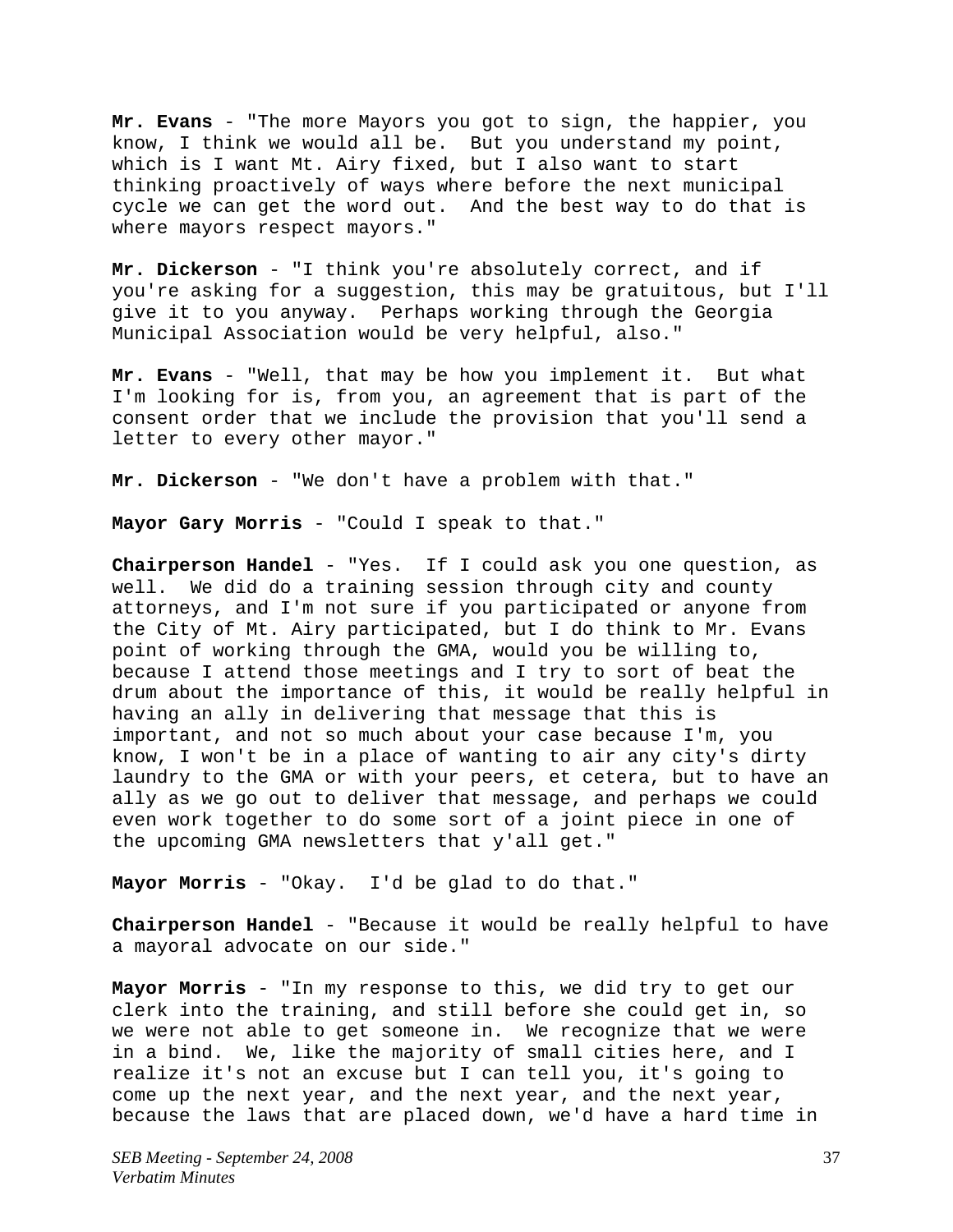small cities keeping up with all the things because it's not just the election, it's all the other things. And that's not an excuse and I acknowledge that. But it is difficult, and I think we do need to work with GMA, and we do need to have more training sessions because even though, in the future, we do not plan to conduct our own elections, I would like for my staff to be in a position to know the answers to these questions so that it doesn't come up again. And we intend to do that. We've got a very good clerk. She was new. We've not had an election since she has been appointed. Our election had no opposition so we didn't have to do that, but I do say we made an adequate attempt. We called the Office of the Secretary of State. They were very helpful to us in our answers. We tried to do it right. We made mistakes, we are sorry. We'll do better in the future. Thank you."

**Chairperson Handel** - "But I can count on you?"

**Mayor Morris** - "Yes, you can."

**Chairperson Handel** - "All right."

**Mr. Evans** - "I want to add one technical line. I think it's actually, Shawn, it should be the City of Airy. You have Mt. Airy City Council, that's not a legal entity. So it should be the City of Airy. So I would move that we refer it over for the negotiation of the consent order."

**Mr. Dickerson** - "I think it's Mt. Airy."

**Mr. Evans** - "Mt. Airy. I'm sorry, I misread it. Mt. Airy. City of Mt. Airy. I move that we refer over for negotiation of a consent order."

**Chairperson Handel** - "Is there a second?"

Mr. McIver - "Second."

**Chairperson Handel** - "All in favor?"

(Whereupon, there was a chorus of ayes)

**Chairperson Handel** - "All right. I will be in touch."

**Mr. Dickerson** - "Thank you very much."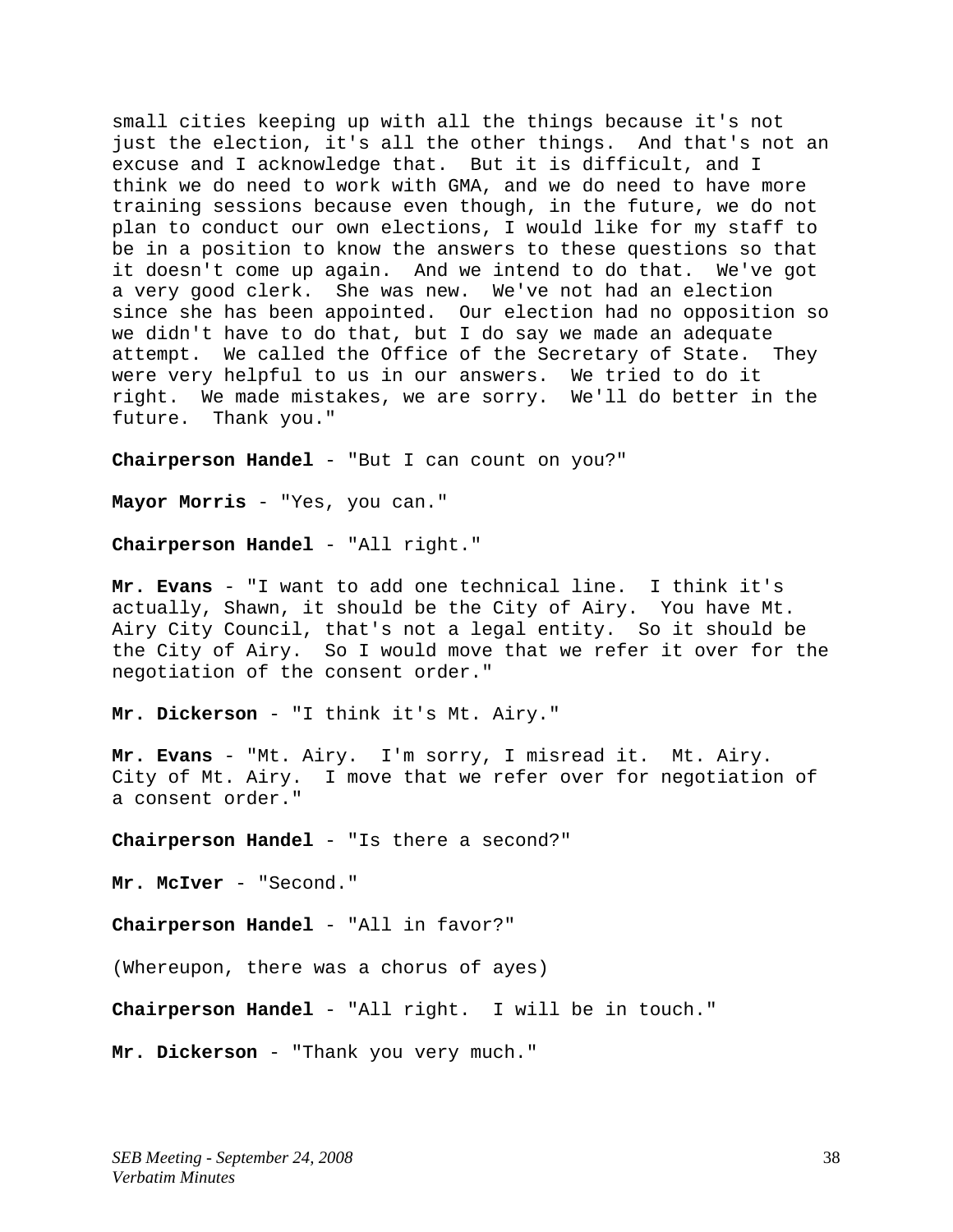**Chairperson Handel** - "Ms. Compton, do we have a -- I'm going to re-announce the City of Greenville case, and Ms. Compton is returning to the microphone."

**Ms. Compton** - "I was able to reach Ted Meeker, and he said that because he has not had the opportunity to confer with council - the members of the city council about a specific direction, that they wanted to state that perhaps it would be more prudent for the Board to make a motion to proceed with the -- naming the City as a respondent for your procedures, because there was not an opportunity for him to confer."

**Chairperson Handel** - "All right. Thank you. Well, with that I'm going to withdraw my second which -- and make a new motion. New motion is to name the City of Greenville as a formal respondent in the matter before us."

**Mr. McIver** - "Second."

**Chairperson Handel** - "Motion and a second. All in favor?"

(Whereupon, there was a chorus of ayes)

**Chairperson Handel** - "And if I can instruct Inspector General LaGrua to assure that this case is indeed on our next meeting agenda, and if we can get -- Ms. Compton, if you would please deliver that, it will be our expectation that the appropriate individuals will be here -- I can't speak for the whole body, but I'm not going to be interested in another continuance on this so, for this one person, I'll be looking for a motion moving forward."

**Ms. LaGrua** - "All right. I'll make sure it's on the calendar, ma'am."

**Chairperson Handel** - "Thank you. All righty, then. Our next case, then, is City of Byromville with 2007-000042. Real quick, before we start, Chris, Member Evans of the newly appointed City Attorney for Greenville did not want to waive the hearing, so we made a formal motion to add him as respondent, and directed Inspector General LaGrua to get it on the next meeting agenda, and I asked Ms. Compton to  $-$  I informed Ms. Compton of my personal viewpoint that we would like to move forward the next time. All right. Go ahead."

**Mr. Evans** - "And so, you'll issue a new notice?"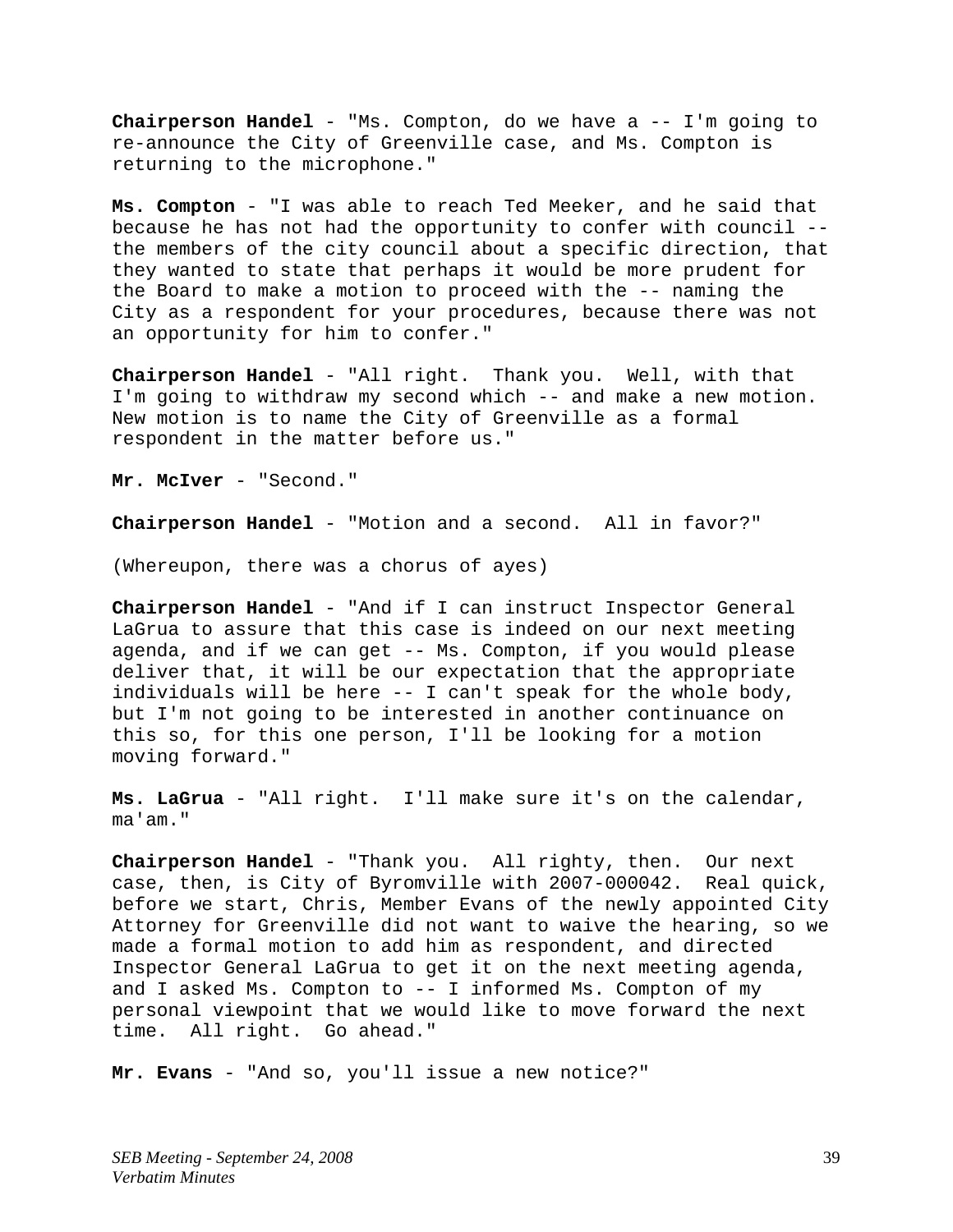**Ms. LaGrua** - "I will, and city council was notified, just for the Board's notice. And I actually called Mr. Meeker in exchange."

**Mr. Evans** - "Well, having defended, and I don't know how new lawyers can sometimes pick and take legalities, I'd rather just take those off the table."

**Ms. LaGrua** - "We'll make sure it's ready at the next meeting, as well."

**Chairperson Handel** - "All right. We are looking at Case 2007, number four."

**Mr. Chris Harvey** - "This is the City of Byromville in Dooly County. The complainant is -- the complainants are Lynn Murray and Victor Clark. The respondents are Tanganyika Mathis, who's the election superintendent for the City of Byromville. The Dooly County Board of Registrars and the chief deputy registrar, and Elector Bobby Merrell. The allegations are that three voters, Bobby Merrell, Barbie Adams, and Debbie Merrell voted in the City of Byromville but did not live there. That the ballots had hindered numbers on the top of the ballots that corresponded to the number of listed voters, and therefore compromised the secrecy of the ballot. That voter was denied provisional ballot, and during the computation of the votes that numerous ballots were set aside and not counted. The investigative findings were as follows, that Bobby Merrell was the only person listed who actually voted in the City of Byromville. He had previously moved to another city, had a homestead exemption in another location, and voted in the election. The other two people named lived on the streets that comprise the boundary line of the City of Byromville. They were actually registered wrong -- they registered properly, they were not assimilated, essentially, properly, and that has been fixed. The election superintendent did not attend proper training, and did mark the top of each ballot with a number in ink corresponding to the number list of voters. An individual, Leon Clayton, attempted to vote and was told he was not on the municipal elector's list. He left the precinct. It was not clear that he had asked for a provisional ballot or that a provisional ballot was offered to him. And during the computing of the votes the election superintendent set aside ten ballots for extraneous marks and never counted those ballots even though the intent of the voter was clear. In this case, as was mentioned before, where the elector would check the name and then, also write in the name. That was true of nine of the ten ballots. The other ballot, I think, was unintelligible in terms of who the elector was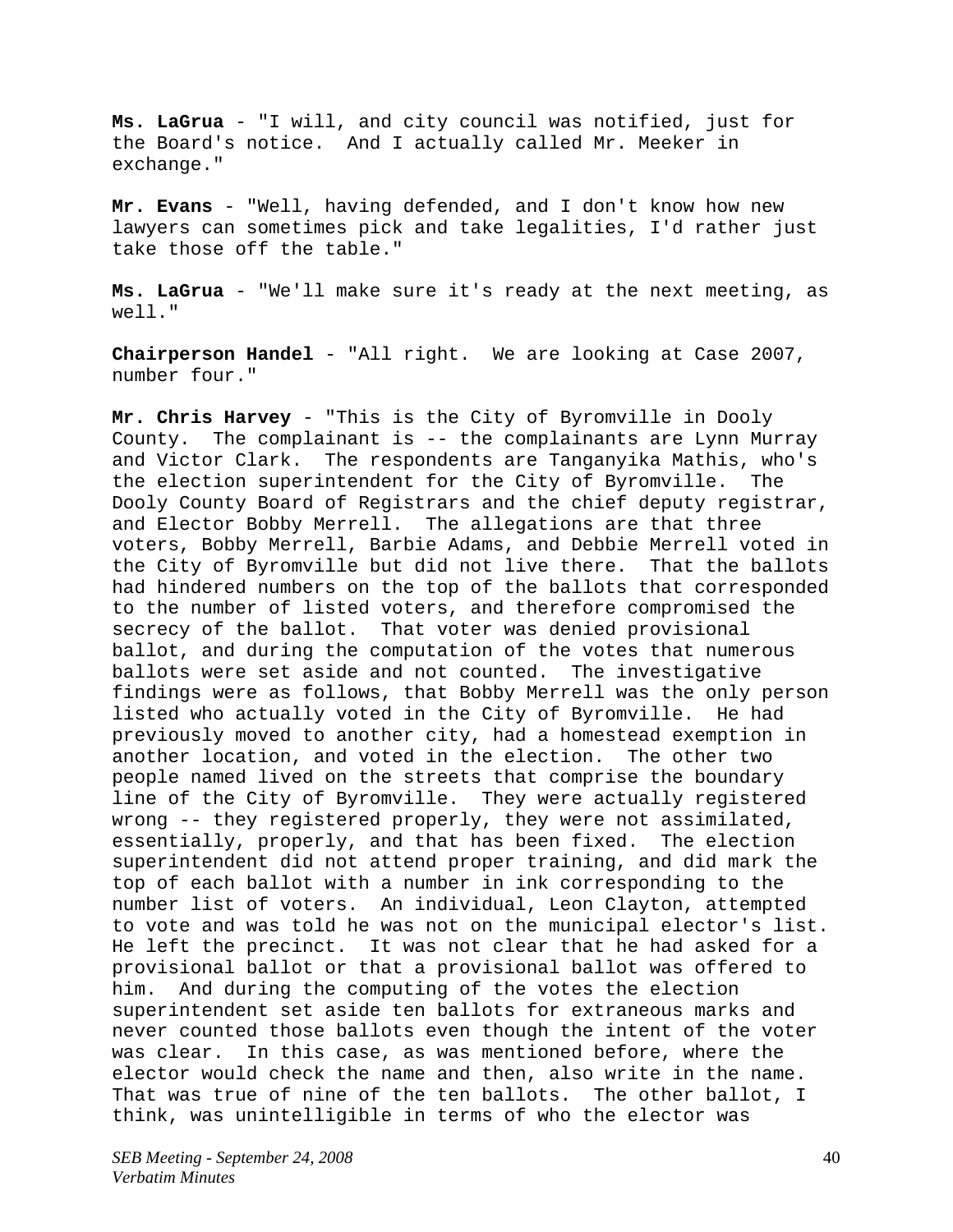selecting. The recommendation is that all respondent's cases be referred to the Attorney General's office. In terms of respondent Bobby Merrell, it's recommended that he have a cease and desist order, and a fine be imposed. The registrar is recommended that training be mandated, as well as monitoring and other sanctions, as appropriate. And as for the election superintendent, a significant fine, training, possible referral to the AG's office for other action as appropriate."

**Chairperson Handel** - "Who's here speaking as -- on behalf of the City?"

**Toni Sawyer** - "I am."

**Chairperson Handel** - "Okay. Anyone else here as a respondent."

**Ms. Sawyer** - "Victor --."

**Chairperson Handel** - "Victor?

**Mr. Clark** - "Victor Clark.

**Chairperson Handel** - "Okay. All right. Just so I can know everybody I've got here. All right. Thank you."

**Ms. Sawyer** - "Good morning, Madam Chair, Board members. My name is Toni Sawyer, I work at the Town of Byromville. I will be very brief, I don't want to sound like a broken record. We do acknowledge that the allegations are correct, and we sincerely apologize. Ms. Mathis was hired as our clerk with -- not with intentions of her being the election superintendent, she actually had to take the position by default. The town of Byromville attempted to find someone to contract with to act as election superintendent because at the neighboring counties, election superintendents in neighboring cities, as a result of previous complaints, this is not the first time here, no one wanted to act as election superintendent. At the time Ms. Mathis was actually appointed election superintendent we received the okay from the State office to allow her to be trained by the election superintendent in a neighboring city, which she did, and during the training she received some erroneous information which resulted in some of the acts that were alleged in the complaint. So we do apologize. We will make sure that Ms. Mathis receives training if she's, in fact, you know, still an employee with the City of -- excuse me - with the Town of Byromville. We do not anticipate another election until next year, so we will do whatever is necessary to clear this up. Thank you."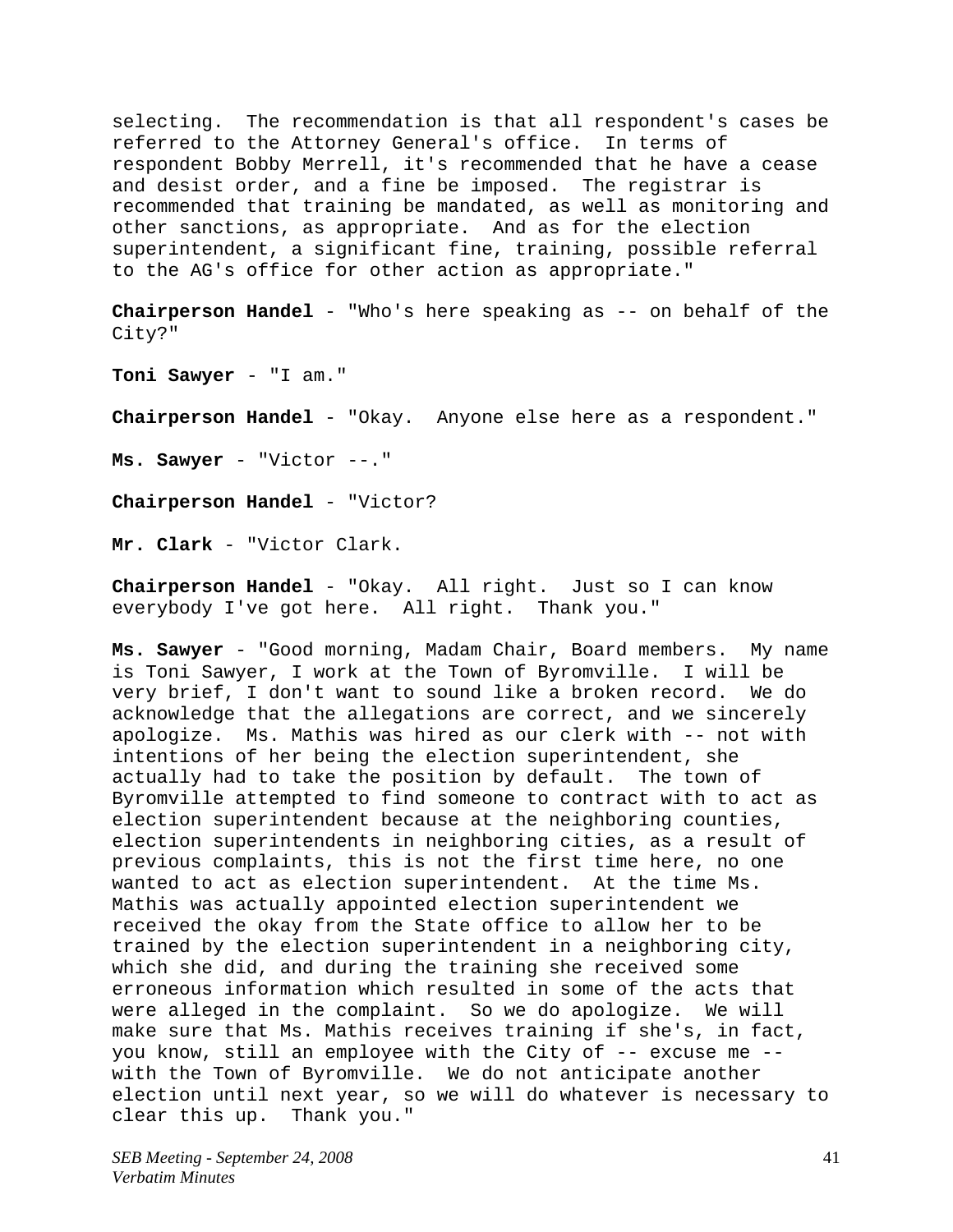**Chairperson Handel** - "All right. Just so everyone knows what I was chuckling at, there was a comment about how no one wants to be election superintendent, so it made me chuckle that so many people wanted to be Secretary of State. All right. Does anyone else want to comment on this case? Does anyone else want to say anything? Do you want to say something?"

**Mr. Victor Clark** - "I'd like to say something, ma'am."

**Chairperson Handel** - "Come on up, sir. Sure."

**Mr. Clark** - "I'm the one that was running for mayor and got beat out by the votes and everything, which I don't have a problem with getting defeated. I think that's a stepping stone. My name is Victor Clark, and I'm (inaudible) Byromville, Georgia. But it's a learning experience for me. I had never run for any office before, and I was really shocked to be that close. They said it was one of the closest races in Georgia, so I was impressed with that. But what really upset me was when I went in there and found that the ballots had been numbered. That could be a coercion tool for somebody that used and had actually put there, and some of the people in -- I mean, I served 23 years of military, and I've worked for the Air Force almost 30 years. And I've dedicated my life to this Country to get my right to vote. And that upset me when I found all that out. So -- and I'd defend anybody else that's running. I'm getting ready to serve the people of the United States, and I love this Country. So when this happened it really upset me, and my wife brought it to my attention, also, that hers was numbered so we were both upset about it. I'm not here to try to get anybody in trouble, I just want it to be used right and things done the right way. I appreciate the opportunity to speak with you."

**Chairperson Handel** - "Well, thank you for being here and for your service. Just to clarify for myself, you do not have municipal elections until next year."

**Ms. Sawyer** - "No, ma'am."

**Chairperson Handel** - "All right. Wes, given that -- I want to make sure that we have the list of all of the cities that have been before us in the past year. And, I mean, we'll meet y'all halfway. We will do several medial training, and we'll run a special session for those counties -- or those cities, rather, that have been before us. Whether it resulted in a consent order, or it didn't result in a consent order, any city that's been before us that's run a special session, let us get through,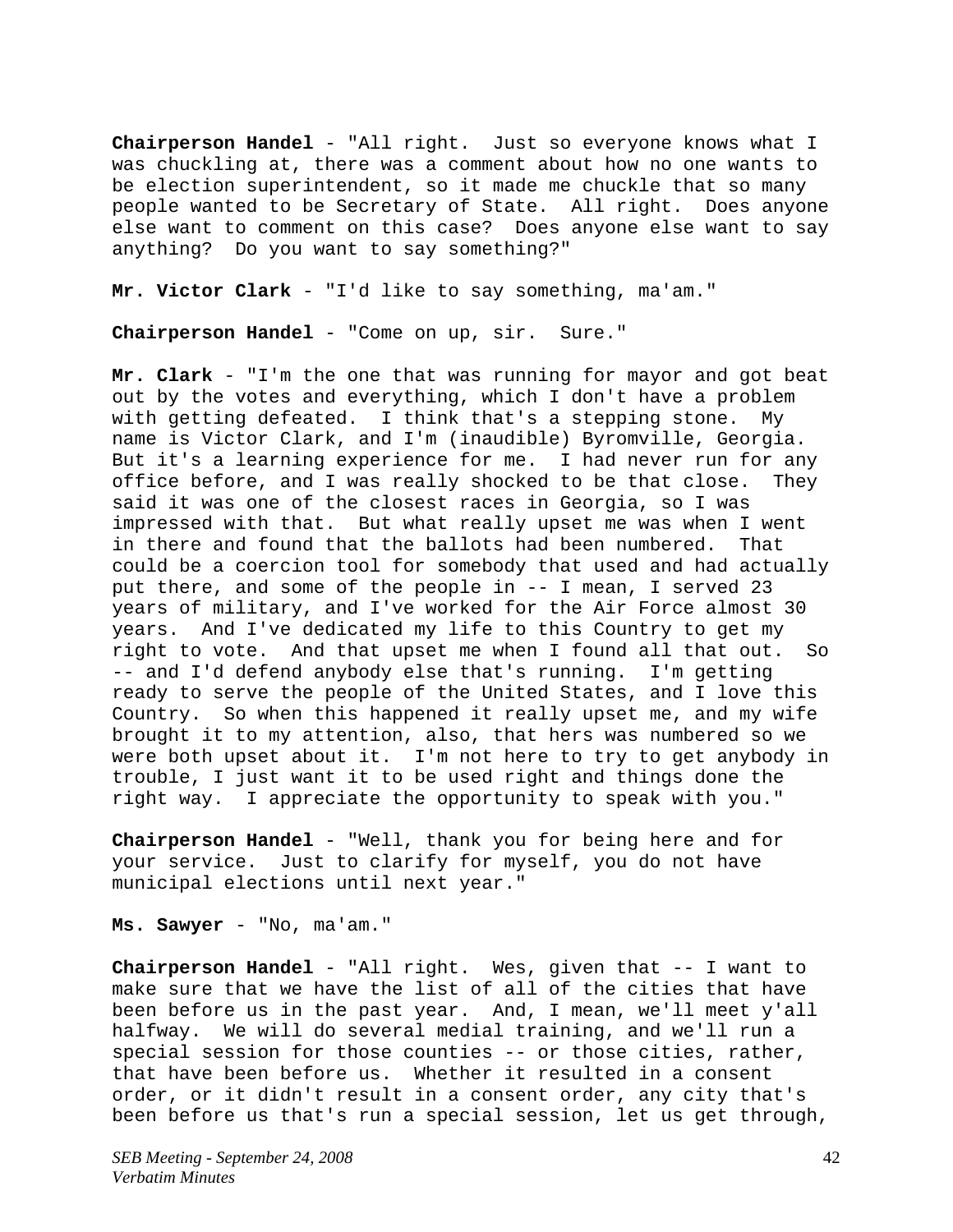obviously, November, and then, we'll go ahead and identify a date in the next couple of weeks for y'all, and it will be, certainly, we are going to take a look at who attends and who doesn't. And I will bring that report back to the SEB. Any questions, colleagues, on this one?"

**Mr. Evans** - "I do believe, Madam Chair, that we should -- I think one remedy that other states use that we should think about using is under 21-2-33.1, three and five, and six. We have available to us the option to require specialized training in a city, and then assess the cost of that training to the municipality. And I think we should, and obviously, on various matters that have occurred today, the only issue before us is whether or not to refer it to the Attorney General's office for prosecution. These cases, for all of you in the audience, will come back to us in the penalty phase. There will be a recommended penalty, but ultimately, the penalty imposed is up to the Board to decide. And it would seem to me that we should so that -- so that the cost of the specialized training be borne by those who most need it start assessing the cost directly against the city. And in order to do that, legally, under Georgia's framework -- statutory framework, we would need Shawn and Wes to give us a calculation that reasonably approximates what cost of the specialized training would be, because they can't be a profit making venture. It can't be that this is the way to supplement the state budget, but it would strike me that in addition to a cease and desist, and in addition to what I believe should be a routine public reprimand so that we have a list of the reprimanded entities, is an assessment -- an assessment of the cost associated with the specialized training. So to the AG, when you get these consent orders, at least for me, that would be something that I would be interested in. The second thing which is of note, is the items of people filling out, falsely, their residence. And I personally believe that while I recognize we cannot predetermine matters in advance, that the at best we can give guidelines as to what violators can anticipate. I believe that we should adopt as a guideline, that if you fill out a false statement as to your residence, that the civil penalty should be \$5 thousand. And it is only that that will get the attention so that everybody will think to themselves, that is so big, that is so hard, I don't want to come near it. And it will only be at that moment that we actually get folks to the point where they stop taking chances on what I call the roulette wheel of whether or not they get caught. Because right now it's worth the investment to spin the wheel, and the wheel has to stop here. So subject to those ideas, which I recognize are not binding under the Attorney General's office, I would move that we refer these matters over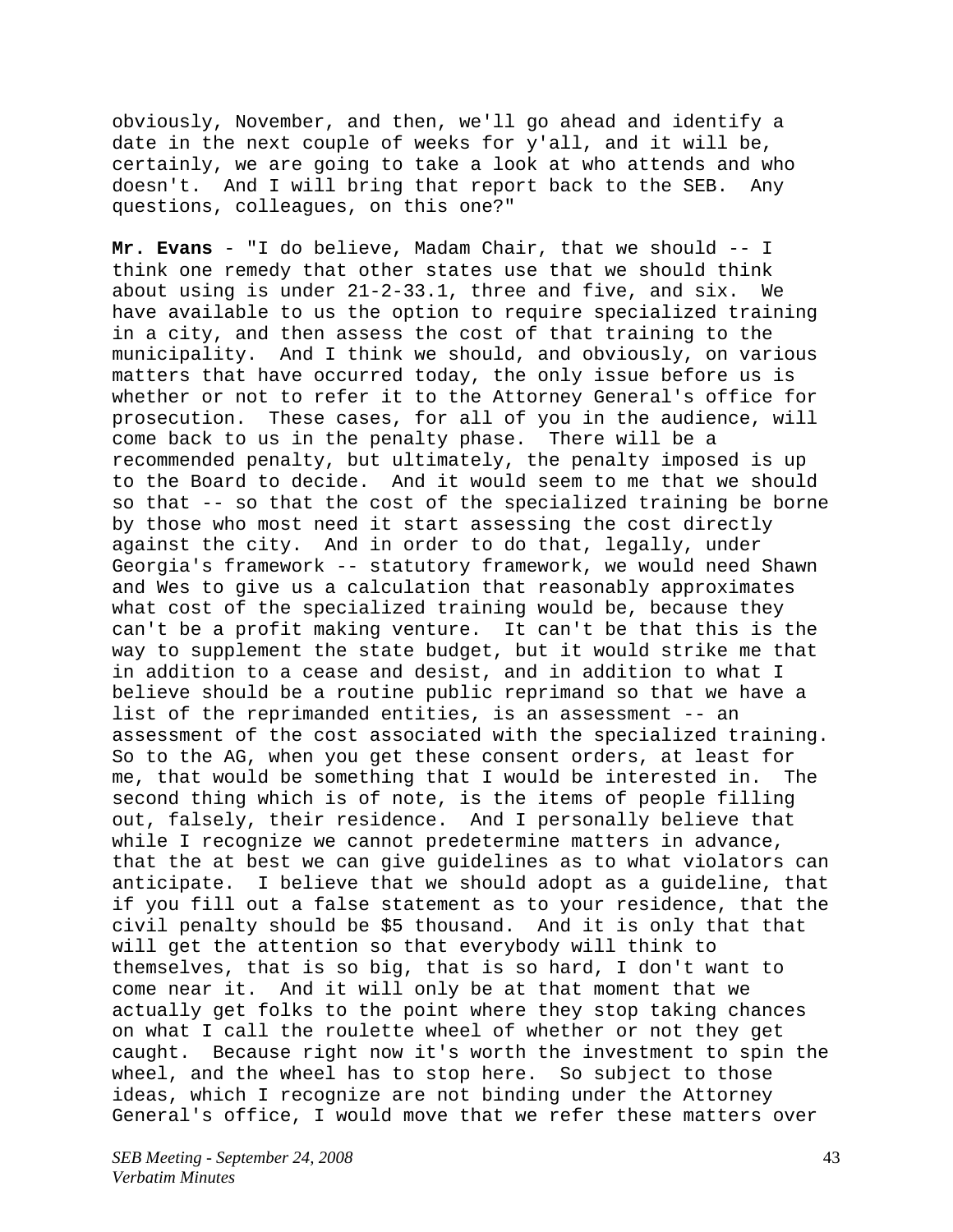to the Attorney General's office prior to the prosecution or negotiation of a consent order consistent with the guidelines that we set."

**Chairperson Handel** - "Is there a second?"

Mr. Israel - "Second."

**Chairperson Handel** - "Got a motion and a second. And if I can just comment on -- I think in terms of the specialized training, I think that's a fine idea, but I will say that I am willing to give all the cities one more chance that we will run this first cycle of remedial training out of our office, and then, honest to pete, folks, back here again, there will be -- all excuses will be off the table. All right. I've got a motion and a second. All in favor?"

(Whereupon, there was a chorus of ayes)

**Chairperson Handel** - "Any opposed? All right. Next case. Mr. McIver."

**Mr. McIver** - "I have a request of General LaGrua."

**Ms. LaGrua** - "Yes, sir."

**Mr. McIver** - "It would be helpful to me in these reports, following the topic of potential violations, if you would set forth in writing the recommendations that you are making for us. They're being verbalized, and they're being said so quickly that I'm not able to write them all down."

**Ms. LaGrua** - "I'll add that to the report."

**Chairperson Handel** - "Did you want to say something, ma'am?"

**Ms. Lynn Murray** - "Yes, ma'am. Lynn Murray, 225 Thompson Avenue in Byromville. My concern is these eight ballots that were cast aside, and the three people that voted in the election was so close that one person lost by two votes, another person, Mr. Clark, lost by four votes, and another lost by six, and another by 12. This could change the outcome of the election were these counted -- were these election numbers updated. That's all I had to add."

**Mr. Evans** - "Yeah. But the remedy for that, by the way, is that the losing candidate if the margin of victory is less than the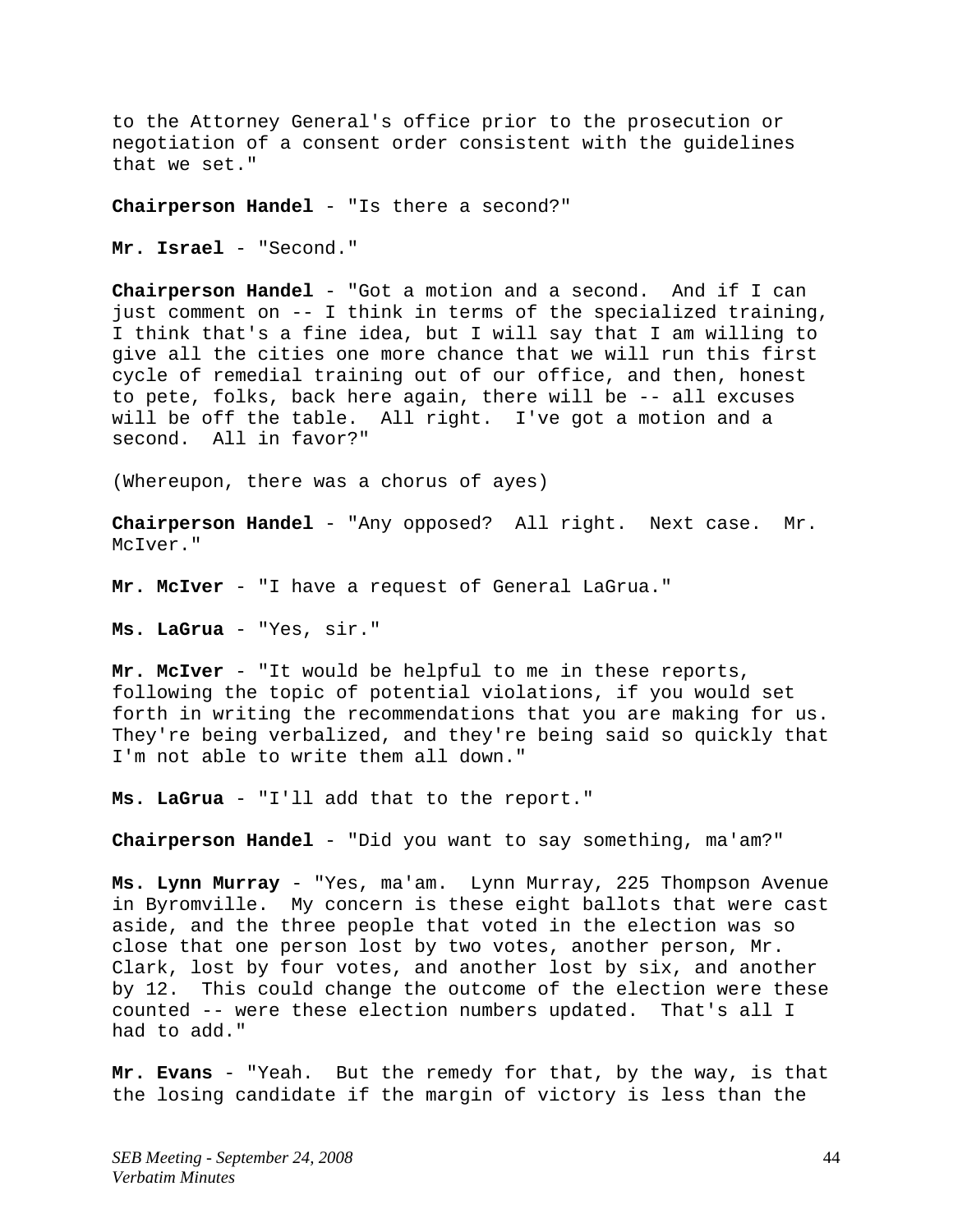contested ballots seeking judicial rebuke, that would not be something that we can handle."

**Chairperson Handel** - "For the individual who ran for mayor, if you ever run again, or for anybody in the audience who's thinking about running, just as it is imperative for election officials to know what their job is and know the code, as candidates, you need to know what the code says and what your rights are so that if there's a circumstance of the issue, you have the ability to avail yourself of whatever the path is. All right. Next case is 2007-000043. Buena Vista."

**Mr. Harvey** - "City of Buena Vista in Marion County. The complainant was Anthony Murray, a candidate for mayor. The respondents were Ralph Brown, who was the current mayor, Norman Royal (phonetic), who was the election superintendent, Brenda McAllister, who is the city clerk, Marie Brown and Kevin Brown who were related to Mr. Ralph Brown. There are three allegations. The first was that the mayor's mother, daughter and brother took the ballots to the electors, and took the ballots to be mailed. It's a violation of State Law. The second was the election superintendent tried to impede the regular mail flow with the absentee ballots, or tried to interfere with the flow of mail with the absentee ballots, and the third was that the ballot was not secure. The investigative findings found that the only thing that approximated assistance was that the mother, Marie Brown, of the mayor did assist five voters that were either disabled or illiterate. She did sign as assisting properly, there's no violation there. The other family members mentioned by the complainant denied any wrongdoing and there were no witnesses that were provided that were able to corroborate any legal assistance. There was no interference with the mailing of the ballots. The postmaster had indicated they had a local mail delivery, and then an outside-of-area mail delivery. And the election superintendent had mentioned that if they put their -- any mail that was put in the local mailbox, it would be delivered more quickly than if it had to go to another city and be processed. The ballots have removable stubs, and there's no indication that there's anything wrong with the form. And the ballots, themselves, were picked up and they were locked securely at the day of the election and there's no evidence there was a violation of ballots."

**Chairperson Handel** - "Your recommendation?"

**Mr. Harvey** - "Recommendation is case be closed."

**Chairperson Handel** - "Questions or comments, colleagues?"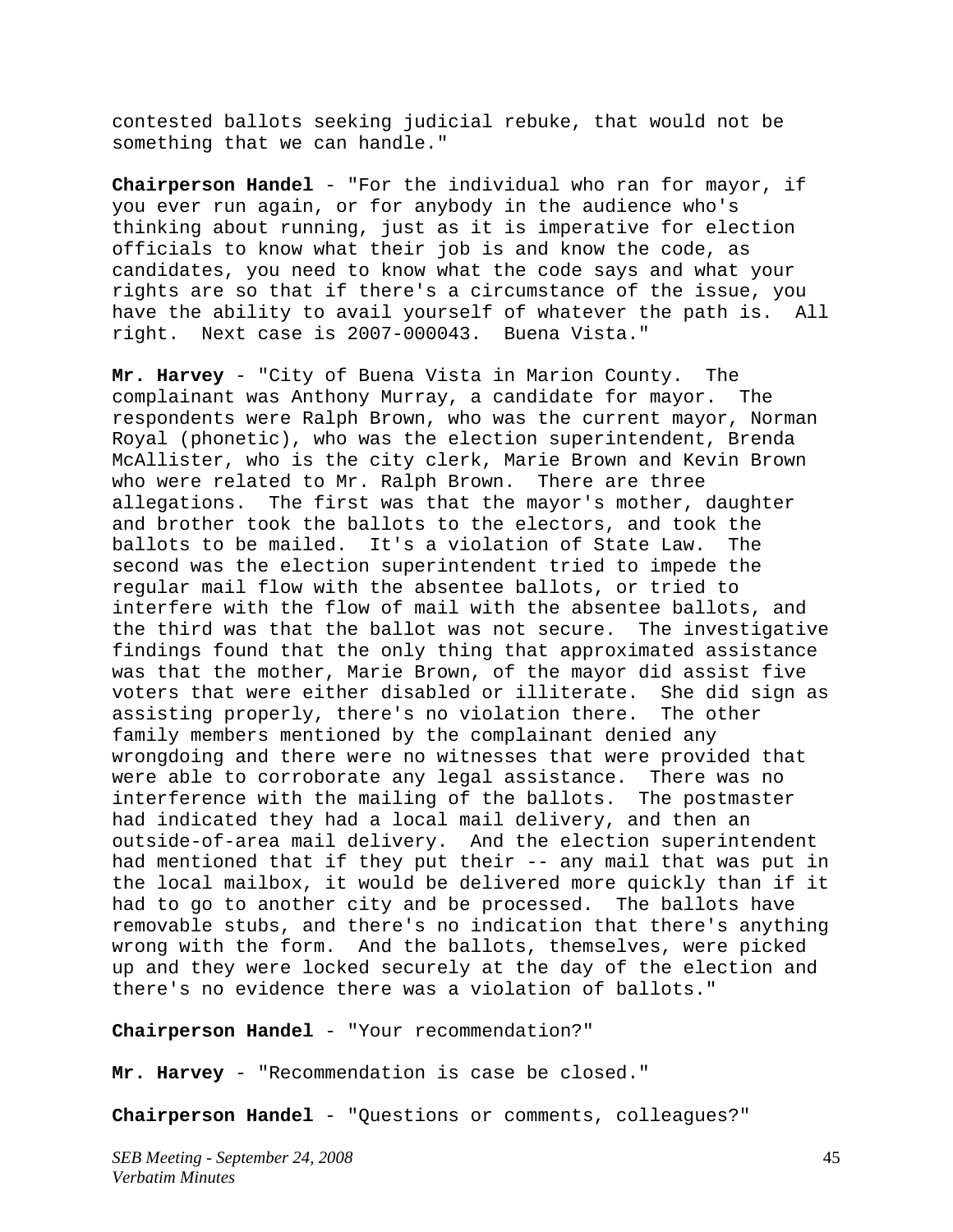Mr. Evans - "So move."

**Mr. McIver** - "Second."

**Chairperson Handel** - "All in favor?"

(Whereupon, there was a chorus of ayes)

**Chairperson Handel** - "Any opposed? All right. Thank you. I assume since that one was closed -- is there anybody here on that? Okay. Next case is 2007-000045. City of Plains."

**Mr. Harvey** - "City of Plains in Sumter County. The complainant was Andrea Oates who was a city council candidate. The respondents were Willette Smith, who is the election superintendent, and the allegations were that the election superintendent, during advance voting and absentee voting, used Election Day voter certificates. And after she found out she couldn't do that she contacted the relatively small number of people who voted absentee, asked them to return to complete the proper absentee ballot voter certificate, and they all did that. There was one case where a voter who was an out-of-town truck driver was contacted and the -- what happened is he had told her he wouldn't be back in town until Monday. She went ahead and mailed him an absentee ballot on Friday before the election. He then came in on Monday and filled out an absentee ballot application even though she already mailed him the absentee application. When the investigation was commenced, both the election superintendent and the elector gave misleading statements to the investigator in terms of how that had happened. The facts and the paperwork did not correspond with their stories. They ultimately admitted that they had not been completely forthcoming on how that absentee ballot application and voter certification took place. Another allegation was that the election superintendent failed to hold a hearing on electors challenged by a candidate. That was sustained. There was a number of procedural violations in terms of the tallying of the votes that are reporting. The election superintendent failed to properly prepare a list of numbered voters for certified absentee voters. She failed to prepare a numbered list of voters for rejected absentee voters, she failed to sign the paper ballot recap sheet, and she failed to prepare a provisional ballot recap sheet. And it's recommended that Ms. Smith, the election superintendent, be referred to the Attorney General's office for sanctions, including substantial fines, mandated training, and ongoing monitoring."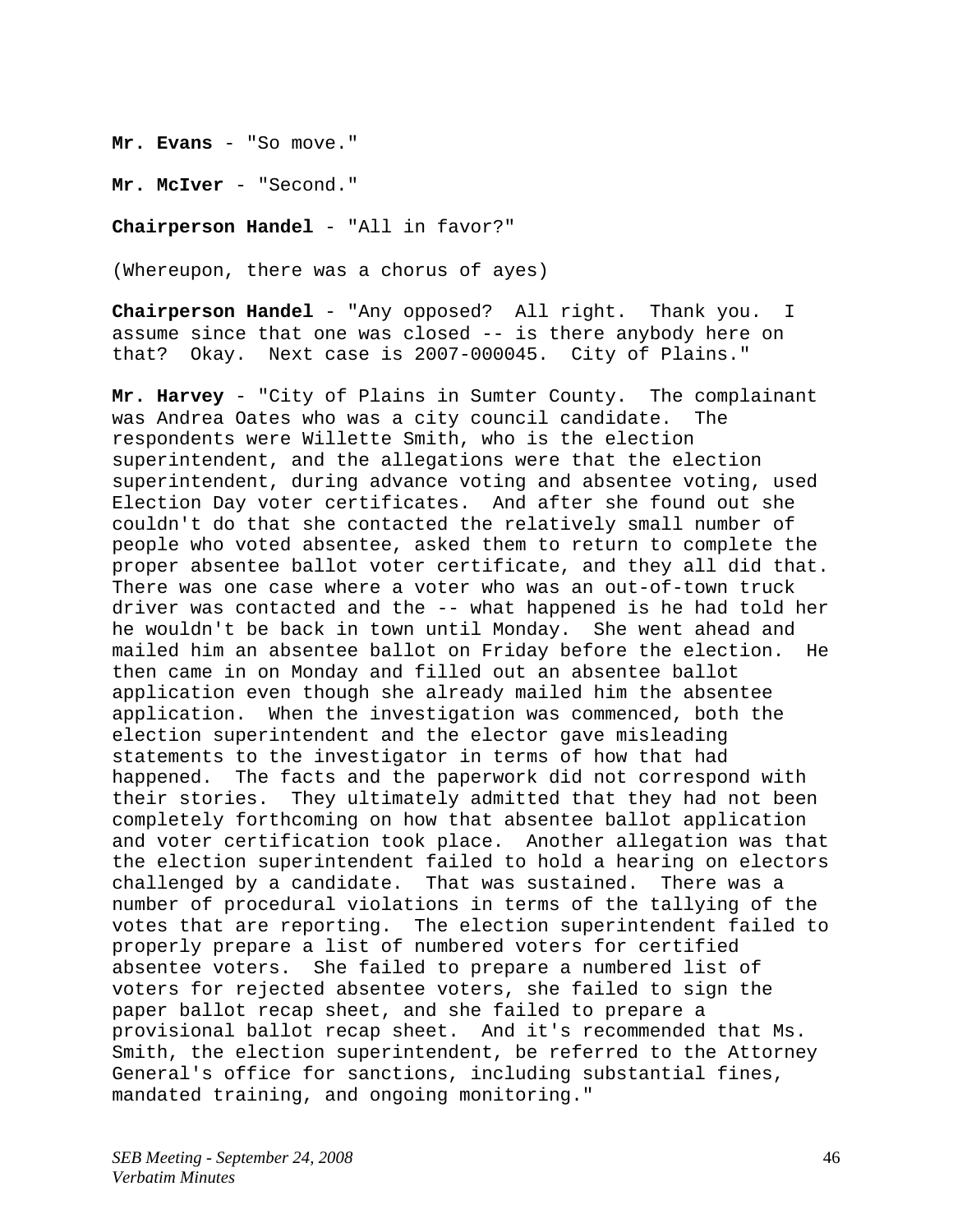**Chairperson Handel** - "Is there anyone here? Come on forward, please. All right. Who's here representing the city?"

**Ms. Andrea Oates** - "I'm Andrea Oates, I'm the complainant."

**Chairperson Handel** - "Okay. Hang on for one second. I need to know, first, who's here representing the City of Plains?"

**A.B. Jackson** - "Okay. I'm A.B. Jackson, Plains City Council."

**Chairperson Handel** - "Okay. Why don't you come up, and then I'll let them respond to -- and then I'll hear from you, okay?"

**A.B. Jackson** - "Okay. I am A.B. Jackson. My address is 204 Jackson Street, Plains, Georgia. And the thing that I observed before the election was the fact, like it was mentioned earlier, the wrong forms were given and I, in turn, asked the young lady that was working in the office that day how was they going to get in touch with all the people that hadn't voted, and whatnot. I'm not real sure they got in touch with everyone, but when I went in, since I was one of the early voters, I went in to fill out the forms and the election -- the lady that was working the election informed me that I did not have to fill out the envelope, or anything. And I know, being on Plains City Council or being an official, that was illegal right there. And that's what made me, you know, want to challenge that everybody go back in and vote, or if they went back in to vote, that they fill out the proper paperwork. What happened to the early ballots? What happened to those, because there was a lot of discretions that came up. Yes."

**Chairperson Handel** - "And let me make sure I'm clear. You are representing the City of Plains -- is their attorney before us?"

**A.B. Jackson** - "No. I'm just representing as a citizen on Plains City Council. I'm not representing the City of Plains."

**Chairperson Handel** - "Okay. Again, let me ask this because it's very important to our procedures here. Thank you very much. Is anyone in this room the official representative, from the legal standpoint, for the City of Plains? Let the record show that the City of Plains does not have legal representation here to discuss these allegations. Okay. Now, come on forward."

**Ms. Oates** - "Good morning, if it's still morning/afternoon."

**Chairperson Handel** - " -- in the morning."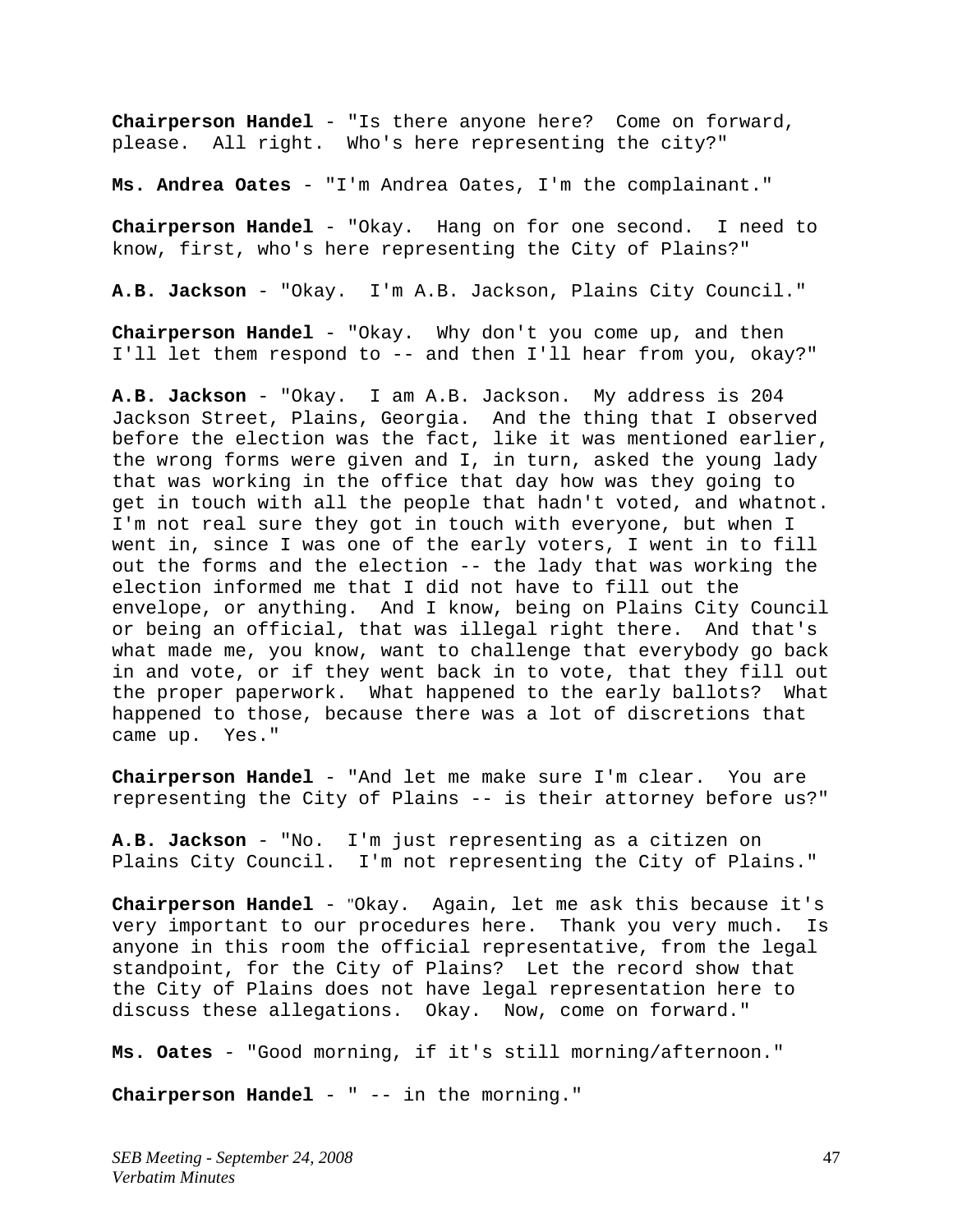**Ms. Oates** - "Yeah. We're all going to stay here. I think it's very sad. I think that the things that happened cost me the election, and unfortunately, like some of the other things presented, I don't think it was simply an error. And the reason I say so, there are others that can attest that when I asked for a recount, the seal on the ballot box literally fell off. You know, it was obvious that it had been tainted with. Absentee ballots and early voting was an issue. There was one lone person in there. You know, who was quote, unquote, assisting people. She's foiled ballots, didn't label them, you know, just so many discrepancies it was ridiculous. There was a total of - - excuse me -- when the final vote came in from absentee and early voting on Tuesday, it was a total of 63 ballots. And that was for the two posts. Post three, which is what I was running for, and for post four. During the recount there was a total of 66, and during the recount they had it separate where you knew the number of people voting in person, what their votes were, and the number of people for absentee. And there were several of them where they only voted for only one post. So how could both tallies be the same when, you know, when there were actually people that didn't vote for both. So just to reiterate, you know, I think it was calculated and, you know, I hate to have to say that, but for those things that happened, it just doesn't happen. You know, I can understand maybe issues with paperwork, but not when there are issues with ballots that weren't there, and all of sudden now they're there, and no explanation given. When the discrepancy was found, they closed down the recount. I was told we're going to call the State, we're going to find out what to do. I don't know what to do. And then, all of sudden, I read in two local papers that the victors had -- there was a recount and that the victors had been declared. And so, I believe that there was also a recount that was done while I wasn't present. I would know that there's an election committee member who had been contacted by the election superintendent saying, come, you know, we need you to vote -- to help recount votes. And when she returned that call, all of a sudden they didn't need her anymore. They said they had found out what the issue was. So it's just several issues. When that, and I'm going to also say, too, when I know it was found, the person that I ran against worked at the post office, there was several absentee ballots that were postmarked in Plains for November 5th, which is Monday, postmarked in Plains. Now you know, those election envelopes, they're not the typical - they're yellow. They're not a normal size, but yet it still never made it until several days later after the election, for no apparent reason. So unlike the others, I don't think it was simply error or, you know, lack of knowledge or ignorance, I believe it was calculated, and I think it cost me that election.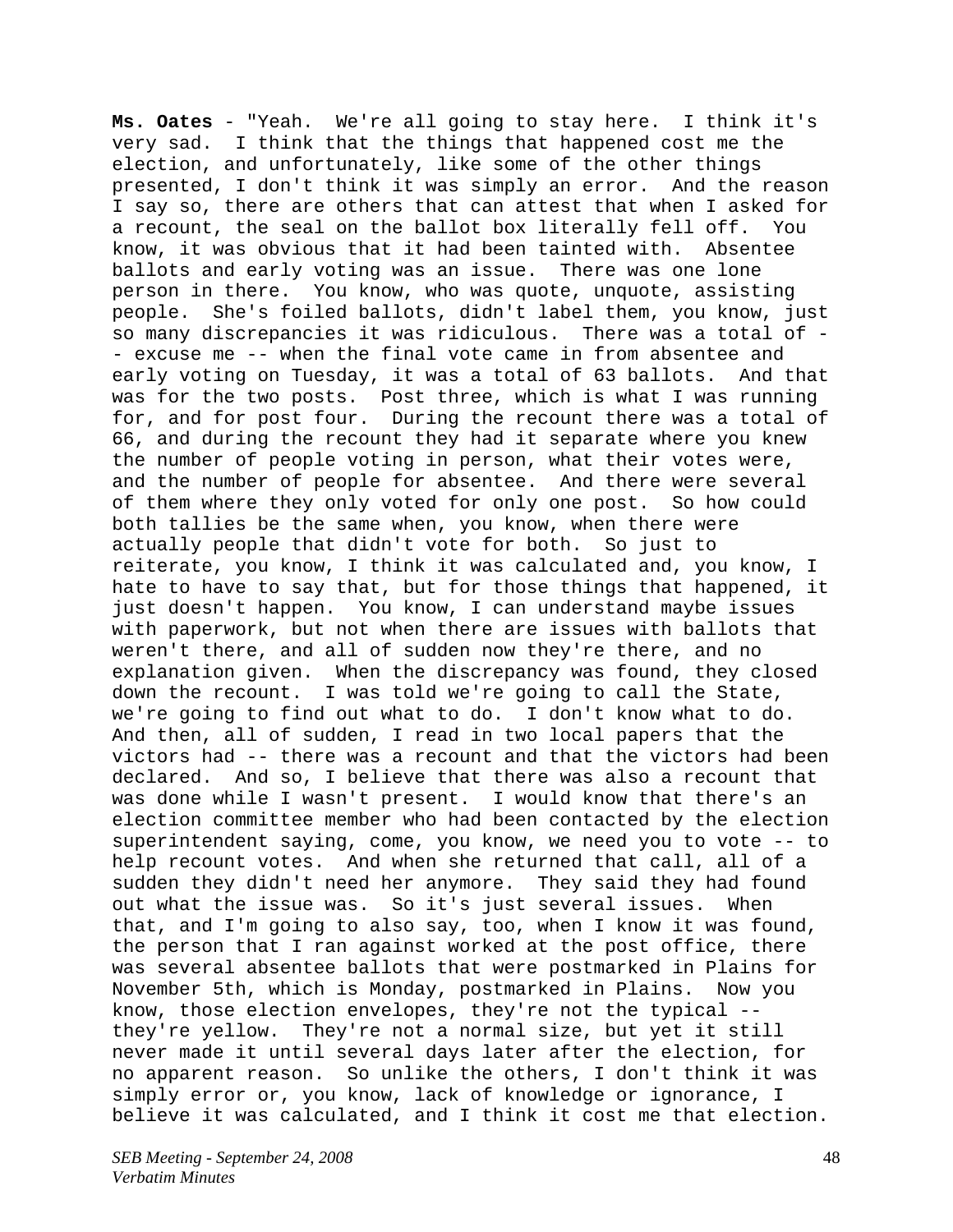And I would like -- I agree with the recommendation. I'm thankful for it because we don't need this to happen again."

**Chairperson Handel** - "Thank you."

**Ms. Oates** - "Thank you for your time."

**Chairperson Handel** - "Thank you. Did you want to speak, ma'am?"

**Ms. Clara Shenault** - "Good morning. My name is Clara Shenault, and I live at 326 Wayland (phonetic), Plains, Georgia. I'm here to backup what Ms. Oates was saying. What's she saying is true. I was one of the poll officers. The day after -- we counted three times, and the second date they had the vote, the ballot box, they brought it out. And as Ms. Willette, the clerk's officer, was saying -- she was giving us an example on how you do it and how many people had to keys, and whatnot. So, okay. If they're supposed to be secured, then why wasn't the lock locked. You know, just little instances and stuff like that was going on. And also, like she said, the newspaper. Now if I was one of the poll officers and we was called to have a recount, then why wasn't we notified to have the recount. They had put in the paper stating that who won two days later, afterward, and we had no knowledge of it. So, you know, just little instances like that in town that are happening that we should bring forward. You know, it's not out of ignorance, it's just meant to be."

**Chairperson Handel** - "Thank you. It takes a lot of courage to speak for that, so thank you. Mr. LaGrua, did we hear back from anyone from the City of Plains?"

**Ms. LaGrua** - "We did not, Madam Chair, and I wanted to let Madam Chair and the Board know that we contacted the city, the city council, and the mayor, and notified that they have one of their people on our calendar, and would the county -- we notified the county commission that one of their elections personnel is on the calendar. I've already confirmed with Mr. Brown that, in fact, the City of Plains City Council and Mayor were notified about this being on the calendar this morning, as the other cities have been. I'm certain Ms. Smith was notified as the respondent."

**Chairperson Handel** - "Is Ms. Smith here? Okay."

**A.B. Jackson** - "I would just like to add that y'all said you contacted the mayor, the council, and you probably did. I received a letter. I got my letter, and I decided to come. As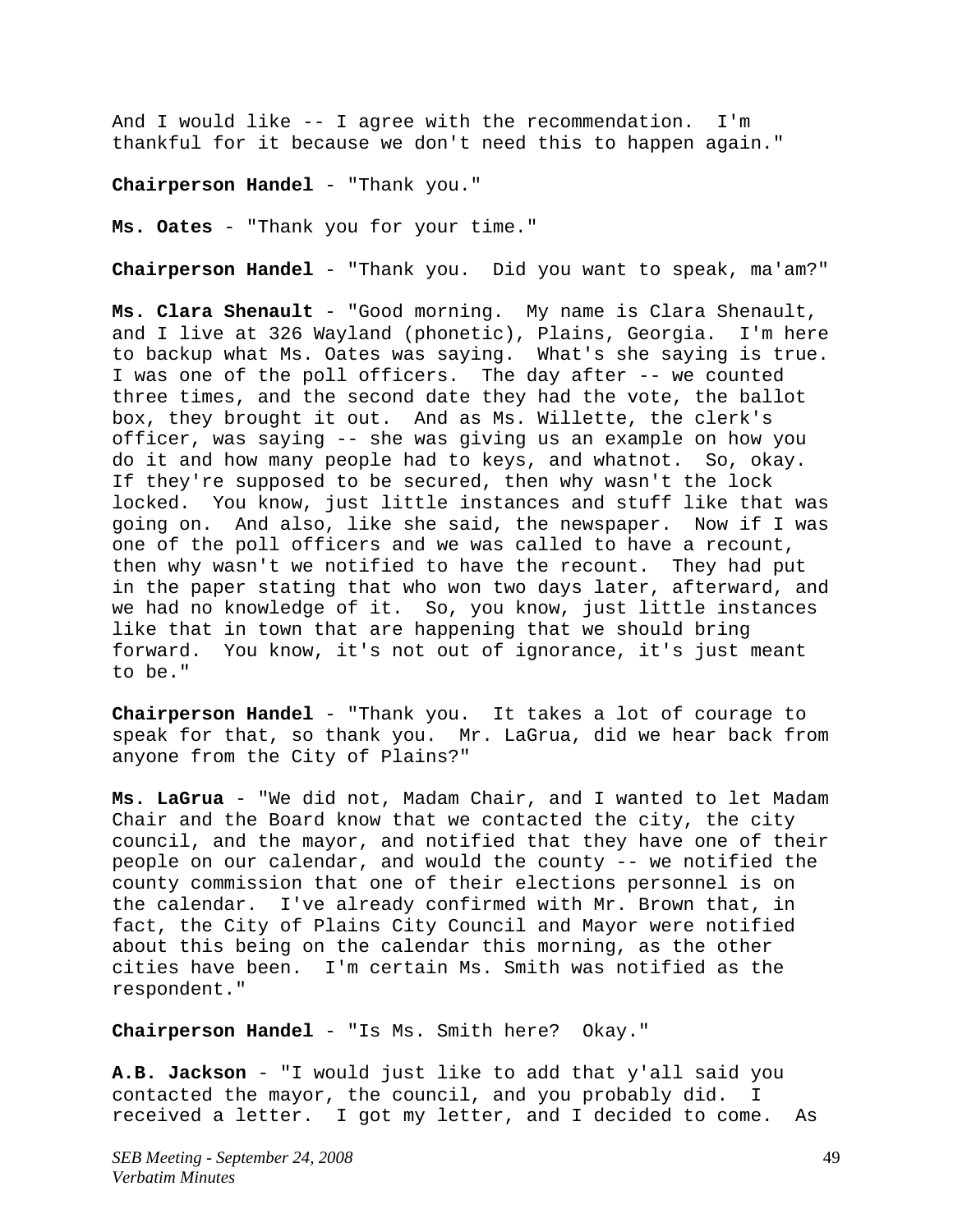Ms. Shenault was saying just a while ago, she set the lock. But actually, when they went to do the recount, the seal was broken and we knew that that wasn't supposed to happen, meaning that someone had tampered with it. So -- I'm sorry, you were about to say something -- okay. I thought you pointed at someone."

## **Chairperson Handel** - "No. Thank you."

**A.B. Jackson** - "But we would just -- we appreciate what y'all are doing because we feel that in a time like ours we're very proud to live there. We have a former president that comes from that town, and we hate to see that kind of thing happen. And we really appreciate what you all are doing, so we can lay the groundwork and make sure that that doesn't happen to another candidate. So we thank you so much."

**Chairperson Handel** - "Thank you. I think you see from this body that we take all of this extraordinarily seriously. Questions?"

**Mr. Evans** - "Did I understand that there were issues concerning the reliability of the information that was given us in the context of the investigations?"

**Mr. Harvey** - "That's correct, sir."

**Mr. Evans** - "If that's true, then we have a violation of 21-2- 560."

**Mr. Harvey** - "I believe 560 requires a sworn statement. I'm not  $--$ ."

**Mr. Evans** - "All right. So did you take -- did you solicit information that was not taken under oath?"

**Mr. Harvey** - "No, sir. These were investigative interviews that were done by our investigators. It might not preclude the criminal Title 16.

**Mr. Evans** - "Yeah. But 16-10-71 still require -- it may be something that we need to address."

**Mr. Harvey** - "I think 16-10-20 is false statements. It might be something that --."

**Mr. Evans** - "That may be something we need to just address in our -- if you don't think 560 is correct. I agree on that, but I assume that we were eventually -- or that we were taking the statements under oath, but if not --."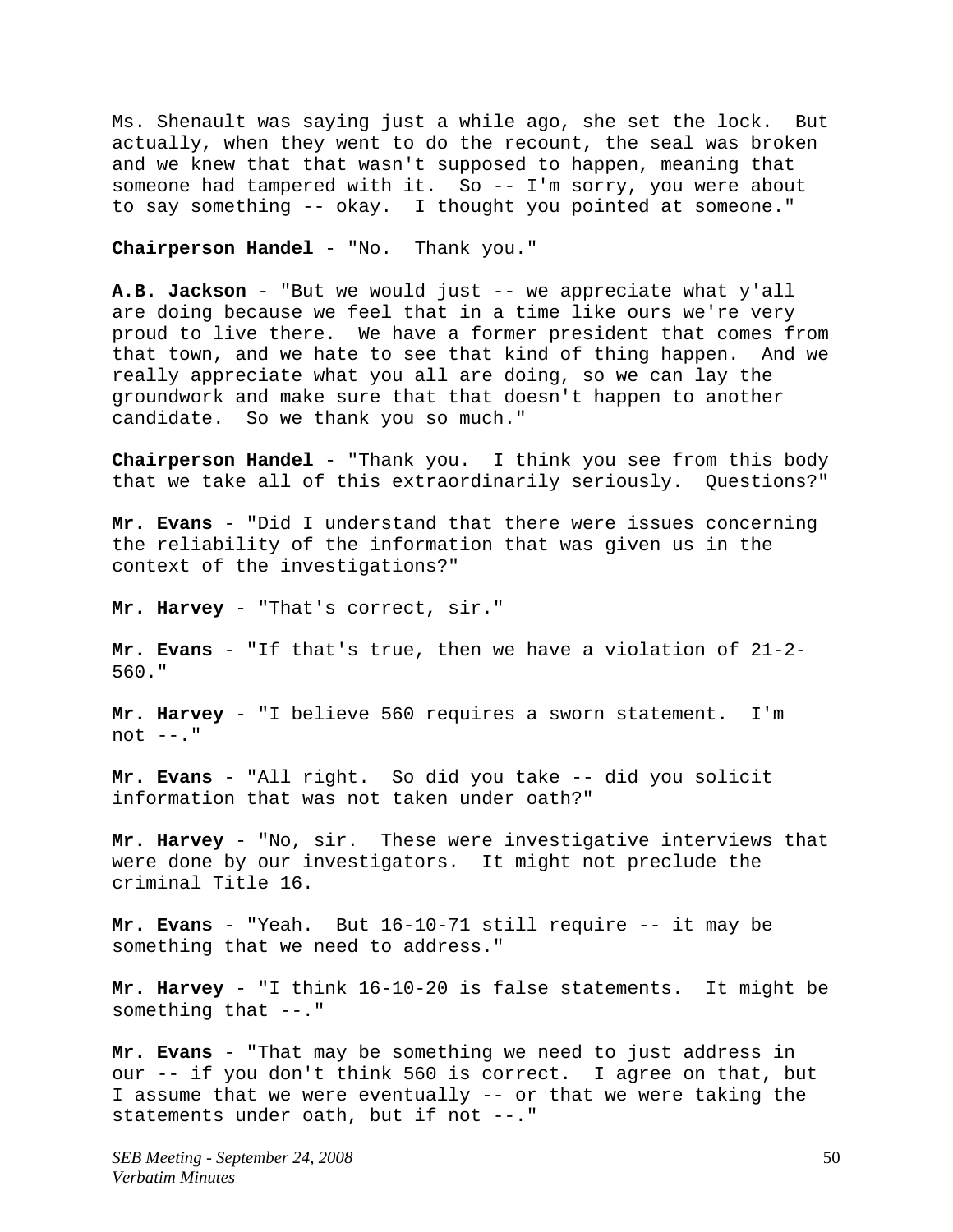## **Chairperson Handel** - "Mr. Worley."

**Mr. Worley** - "I would just want to state that the allegation about Ms. Shenault not being truthful with the investigator is something that I think is very, very serious. I -- it would be my desire to refer this over to the Attorney General's office. We cannot afford the entry of the consent order, but to have a jury or a judge, and flesh out all these allegations."

**Chairperson Handel** - "I'd like to concur with Mr. Worley, particularly given the lack of forthrightness and perhaps deceptive statements made to the investigators and also, in light of some of the other details in the investigative report around potential tampering, et cetera. It just appears to be based on what was brought before us that we do have something that rises above the level of lack of information or lack of knowledge, lack of expertise, just being ignorant of the law seems to be a little bit -- I'd like to see this fleshed out further as well. So maybe if you want to try a motion, and make sure I get the right motion for this."

**Mr. Worley** - "Well, I would just make a motion that this be referred to the Attorney General's office."

**Chairperson Handel** - "Second. Any other questions or comments for folks? All in favor?"

(Whereupon, there was a chorus of ayes)

**Chairperson Handel** - "And Ms. LaGrua, when we do the communication to the City of Plains on this one, I would like to be able to express our extreme disappointment that no one in the official capacity came from the City of Plains in light of the most seriousness -- the level of seriousness of these allegations."

**Ms. LaGrua** - "Yes, ma'am."

**Chairperson Handel** - "All right. Let's try to get one more in, because I think the next one is a pretty straightforward one. Next case is 2007-000047. City of Darien, McIntosh County."

**Mr. Harvey** - "This case, the complainant is Keith Davis, the respondent is Nathaniel Grovner, who is a candidate for county commissioner. He filled out his candidacy -- declaration of candidacy and affidavit swearing and posing that he was not a defaulter of any state or federal taxes. He did that in April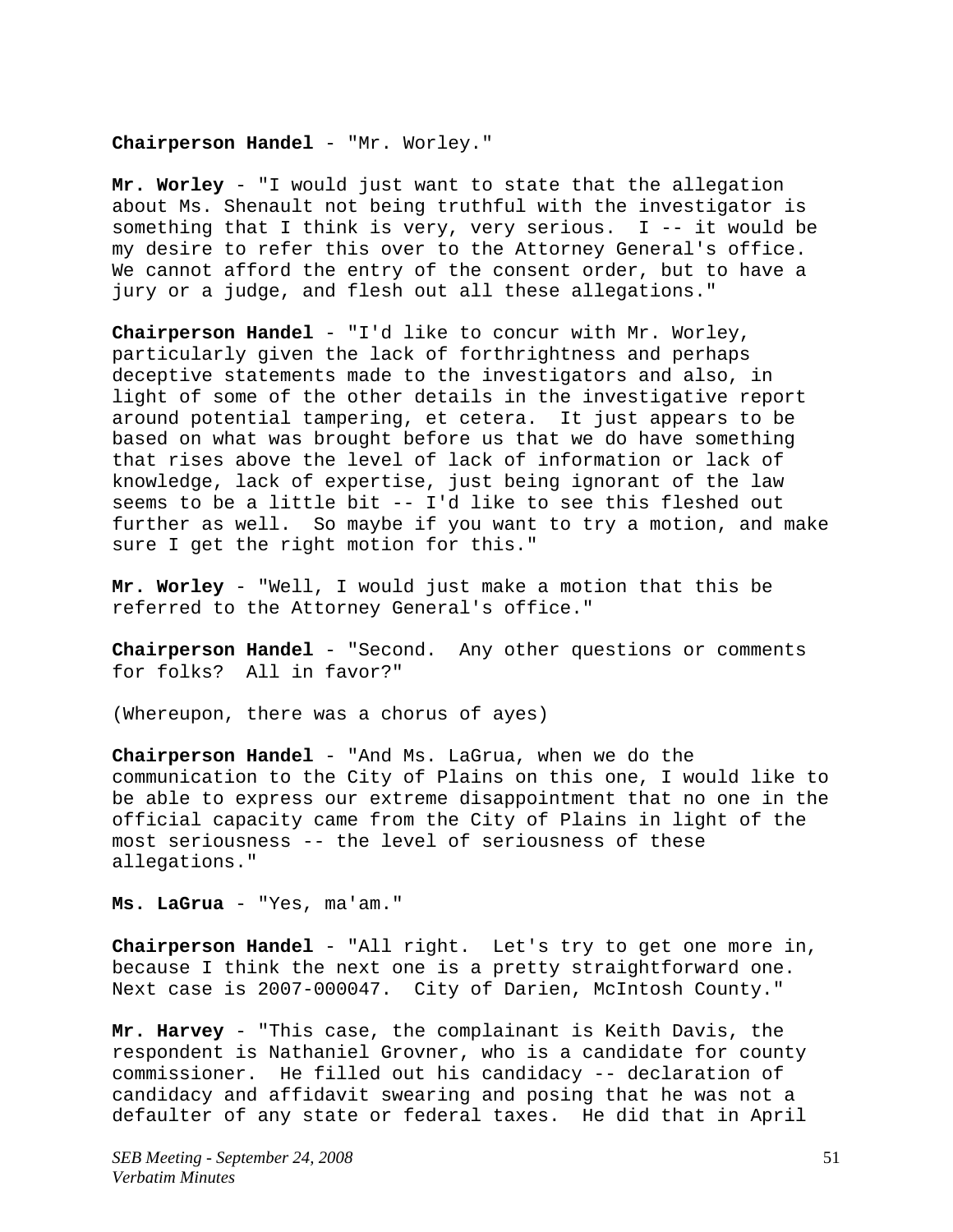of 2006. A state tax lien was filed on him in October of 2006, after he had filed his paperwork. The lien was satisfied in July of 2007, prior to any type of court action. The issue arose after he filed his candidacy. It was satisfied prior to the election, and it's recommended that this case be closed."

**Chairperson Handel** - "Questions or comments? All right. Do we have a motion?"

**Mr. Worley** - "I would move that we close this case."

**Mr. Israel** - "Second."

**Chairperson Handel** - "I have a motion and a second. All in favor?"

(Whereupon, there was a chorus of ayes)

**Chairperson Handel** - "All righty. I think the next couple of cases might take a while. It's ten after 12. Let's break for lunch, but as we do lunch we do have some litigation matters, so I'd like to entertain a motion for Executive Session for the purpose of litigation."

Mr. Evans - "So move."

**Mr. Israel** - "Second."

**Chairperson Handel** - "Motion and a second. All in favor?"

(Whereupon, there was a chorus of ayes)

**Chairperson Handel** - "And let's call it one o'clock, folks, if everyone can be back so we can start the cases."

(Whereupon, the meeting broke for lunch and Executive Session at 12:20 p.m., and reconvened at 1:10 p.m.)

**Chairperson Handel** - "We are back, and the first thing I'll do is ask for a motion to come out of Executive Session and reconvene."

Mr. Evans - "I so move."

**Mr. Israel** - "Second."

**Chairperson Handel** - "All in favor?"

*SEB Meeting - September 24, 2008 Verbatim Minutes*  (Whereupon, there was a chorus of ayes)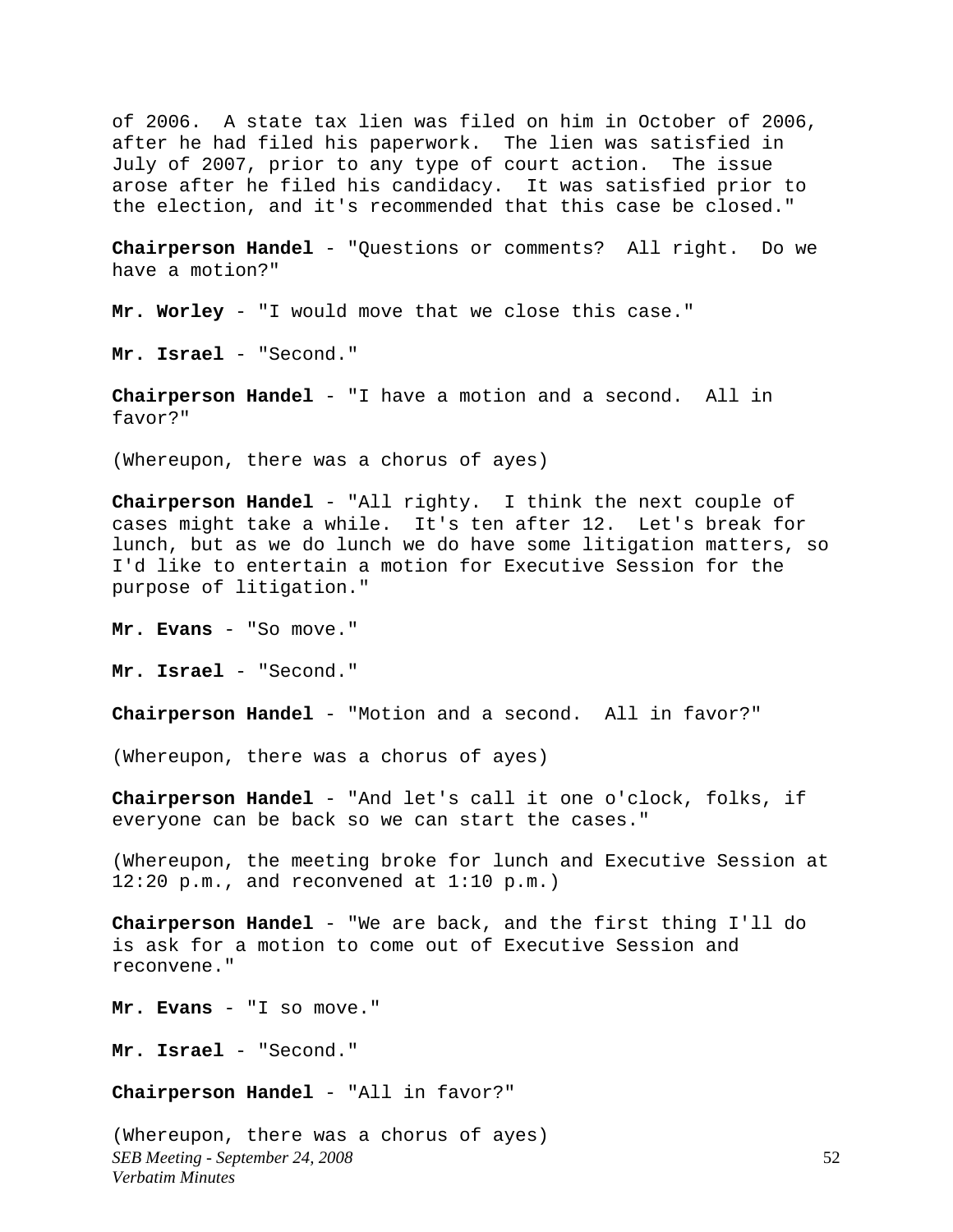**Chairperson Handel** - "All right. We do have a couple of action items out of Executive Session, with the first involving some possible motions that I think a member wants to offer surrounding the photo ID litigation. Mr. Evans."

**Mr. Evans** - "Yes. Thank you, Madam Chair. I have two motions to make. The first motion is a motion that the State Election Board direct and authorize the issuance of a letter pursuant to 9-15-14 of the Georgia Code, directed to the Democratic Party of Georgia, providing that the current photo identification litigation is frivolous and is without merit, placing them on notice that they have 30 days to dismiss their suit or in the failure to do so, we will have the ability to seek to recover any and all attorney fees and costs that may be incurred by the State in connection with that allegation."

**Chairperson Handel -** "I have a motion."

**Mr. McIver -** "Second."

**Chairperson Handel** - "A motion and a second. All in favor, please --."

**Mr. Worley** - "I'm sorry. Can we have some discussion?"

**Chairperson Handel** - "Go ahead."

**Mr. Worley** - "Thank you, Madam Secretary. I am opposed to this motion. As I've stated in Executive Session, the litigation that has been brought is not frivolous because it's based on Supreme Court's decision on photo ID in the Rokita Case, which gave the State parties standing to bring these claims. The previous State litigation in this action, the merits of that litigation were not reached by the Georgia Supreme Court. They only dealt with the standing issue. Now, the Supreme Court has told us that State parties do have standing, and therefore, it's entirely valid and appropriate for someone -- for a State party to bring a claim, which eventually will reach the State Supreme Court so that they can rule on the merits of the action. So it is entirely wrong to suggest that this is frivolous litigation. To in additional legal fees and expenses for the State, and therefore, I'm opposed to sending the letter. And I'll leave it at that."

**Chairperson Handel** - "Are there any other comments on that? All in favor?"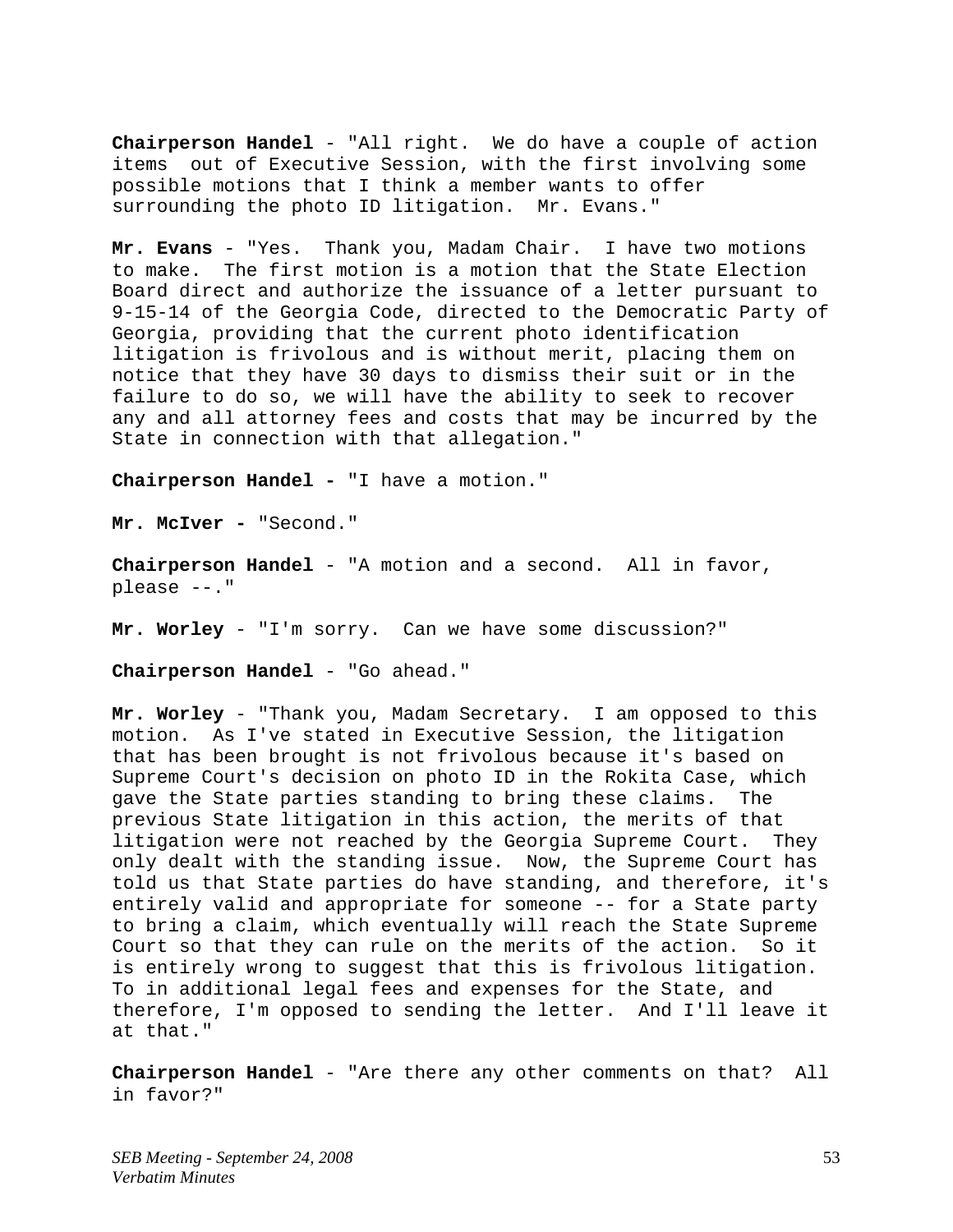(Whereupon, there was a chorus of ayes)

**Chairperson Handel** - "Any opposed?"

**Mr. Worley** - "No."

**Chairperson Handel** - "The record will show that Mr. Worley did vote no, and the remaining members voted yes. The second issue was not discussed in Executive Session."

**Mr. Evans** - "I have a second --."

**Chairperson Handel** - "I'm sorry. Do we have another one?"

**Mr. Evans** - "I have a second motion."

**Chairperson Handel** - "Oh, I'm sorry. Go ahead."

**Mr. Evans** - "Thank you. My second motion is that in the event that the Attorney General declines to send the 9-15-14 motion for our letter as authorized and directed by this Board, that this Board authorizes the Secretary of State, as the Chairman of the State Election Board, to send the 9-15-14 letter on behalf of the Board to the plaintiff Democratic Party of Georgia."

**Mr. McIver** - "Second."

**Chairperson Handel** - "A motion and a second. Any comment on this one?"

**Mr. Worley** - "Yes. I would oppose this motion because under established State Law it's in the purview of the Attorney General to make the decision to send that letter on our behalf or not. And should the Attorney General choose not to make that determination and send that letter, then we don't have any ability to do so."

**Chairperson Handel** - "Any other comment?"

**Mr. McIver** - "Other then I respectfully disagree with my colleague, Mr. Worley, on that point of law."

**Chairperson Handel** - "I'm sorry. Disagree or agree?

**Mr. McIver** - "I disagree with him. I think the SEB has the authority to do that statutorily, it can and should.**"**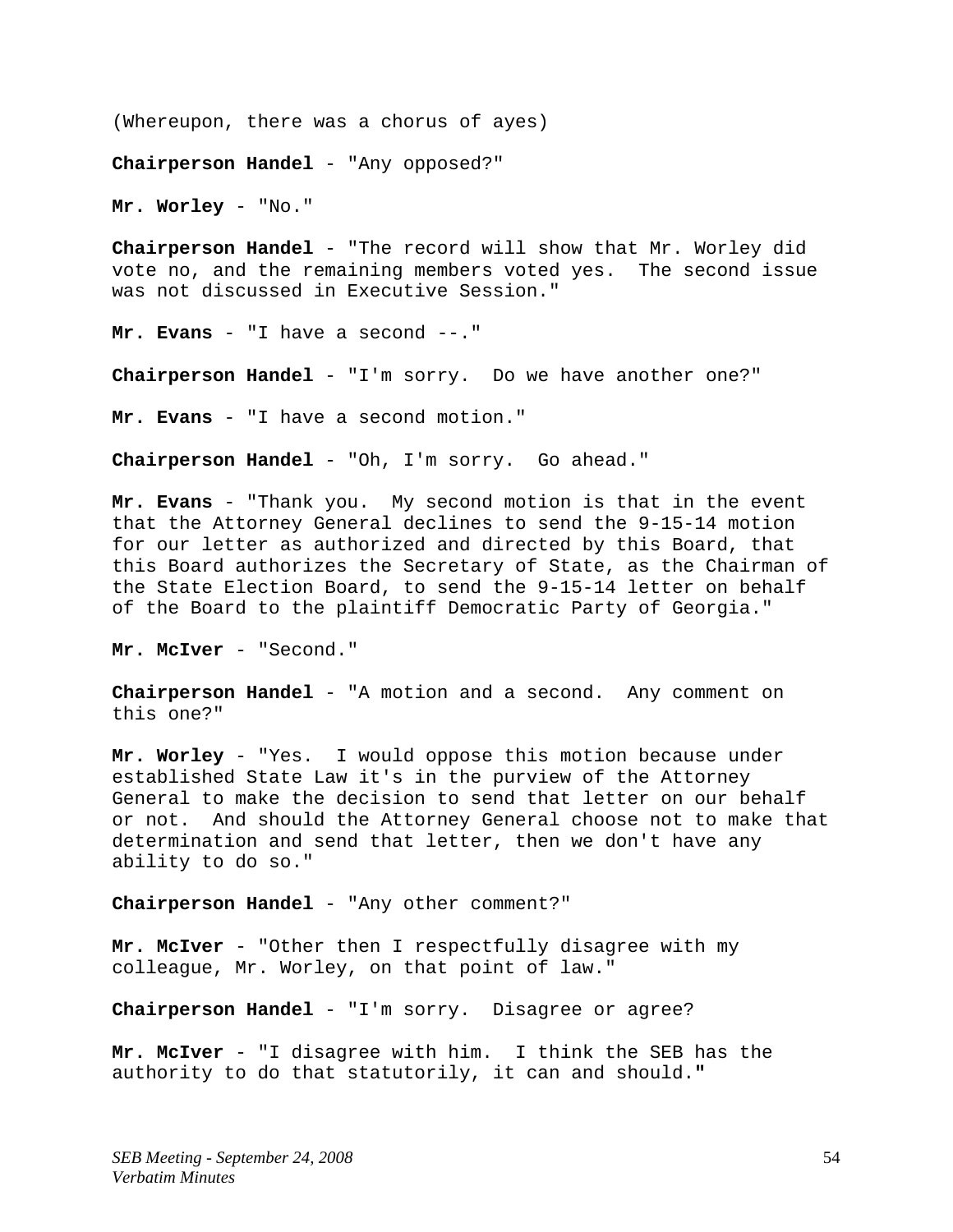**Chairperson Handel** - "Any other comment? All in favor, please say aye."

(Whereupon, there was a chorus of ayes)

**Chairperson Handel** - "Any opposed."

**Mr. Worley** - "No."

**Chairperson Handel** - "Let the record show that Mr. Worley voted no. The remaining members voted yes. The third issue involves a possible conflict of interest issue, recusal issue, involving potential litigation, which we cannot discuss, obviously, recusal issues in Executive Session. I want to caution my colleagues that we should not discuss any of the elements or merits or lack thereof of the potential litigation. But if anyone wants to comment on the recusal issue -- I believe you wanted to."

**Mr. Evans** - "Well, I don't have that much data, but my understanding what we have before us is correspondence that was directed to the election division of the Secretary of State, which is now under consideration of the State Election Board. The correspondence signed by Board member Worley in his capacity as counsel in connection with litigation against the State, including the Election Board. And I don't know how it is that you simultaneously can be both the plaintiff's counsel and the respondent. And so I think that's an issue that we should have to discuss completely and fully in open session, so that we can surmise the extent of matters to that. We've all been very sensitive. We know these issues arise in connection with dual capacities. And that's why we take extraordinary measures like was done at the beginning of this meeting where we follow a protocol that have been thoroughly embedded and discussed with various Constitutional officers to make sure that those boundaries are met. But there is no protocol other -- either under the Bar rules or under government rules that permit you to sue yourself, or to threaten to sue yourself. And so that's kind of the issue at the forefront of what we have before us. So I will defer and yield to Mr. Worley to walk us through, in some detail maybe, the explanation of the permissibility of being able to sue himself."

**Mr. Worley** - "Well, let me be very clear. You'll see that the letter on behalf of the Obama campaign is -- makes no threat to sue the State Election Board. What it does is it raises an issue relating to the internal administration of the Secretary of State's Office. And I would point out to the members of the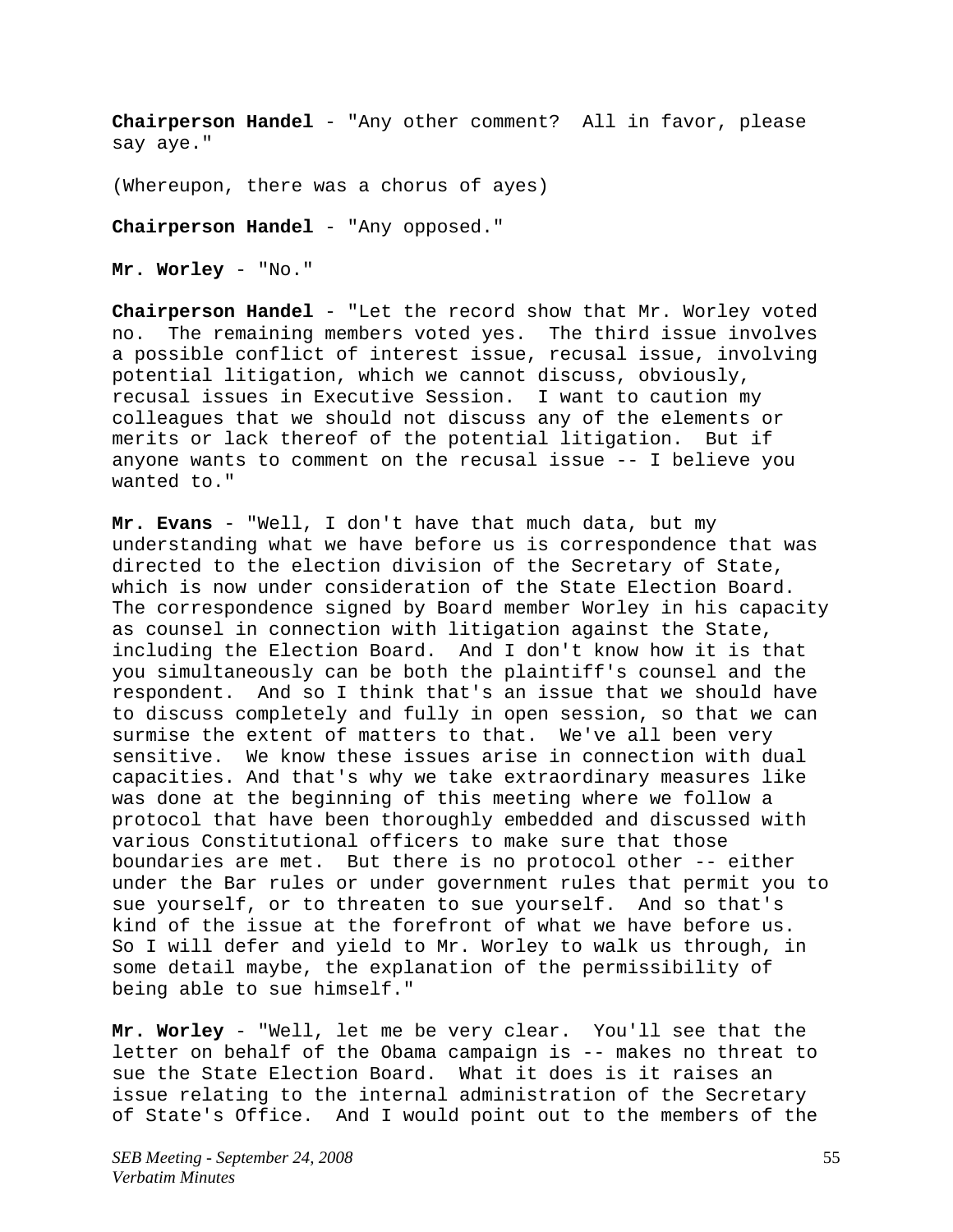Board that prior to 2008 the Georgia Code in listing the duties of the State Election Board in section 21-2-32(a). Actually, that's  $21-20$  -- that's  $21-2-31(1)$ . It says that it shall be the duty of the State Election Board to supervise and coordinate the work of the Office of the Secretary of State. The Republican General Assembly in its infinite wisdom struck that language from the Statute, so that the State Election Board no longer supervises the work of the Secretary of State. Therefore, as my complaint's related to an issue relating to the administration of the Office of the Secretary of State, it was outside the purview of the State Elections Board, and is still outside the purview of the State Elections Board. And, frankly, there is no necessity for this Election Board and no requirement for this Election Board to consider the matter raised in the letter. This Secretary of State, to my knowledge, has not asked for the advice of any members of the state Election Board as to how to handle this issue. If the State Election Board was to vote to instruct her how to handle this issue, she would be entirely within her rights to ignore that instruction. And unless she's here today to say that she is going to ask the State Election Board to instruct her in how to respond and handle this issue, then we don't have any responsibility for it, and therefore there's no possible conflict in me raising this issue with the Secretary of State."

**Mr. Evans** - "So will you commit that you --."

**Mr. Worley** - "And let me -- let me add one further point. This is particularly true because both Mr. Evans and I are the representatives of our party, by virtue of Statute. We just considered two motions relating to whether this Board should send a frivolous litigation letter to the Democratic Party of Georgia. I didn't hear Mr. Evans, I didn't hear Secretary Handel, and I didn't hear any other member of this Board complain about me voting on these motions. There has been no effort in Executive Session or in open session at any point since the Democratic Party of Georgia joined that litigation to attempt to force me to recluse myself from any deliberations relating to those cases. So I think it's unfortunate that anyone is going to take that position at this point. But the Statute is clear, this Board does not supervise the Secretary of State anywhere there's not a conflict."

**Mr. Evans** - "So will you admit that you will not be planning to seek legal relief or regress from the State Election Board?"

**Mr. Worley** - "I will not."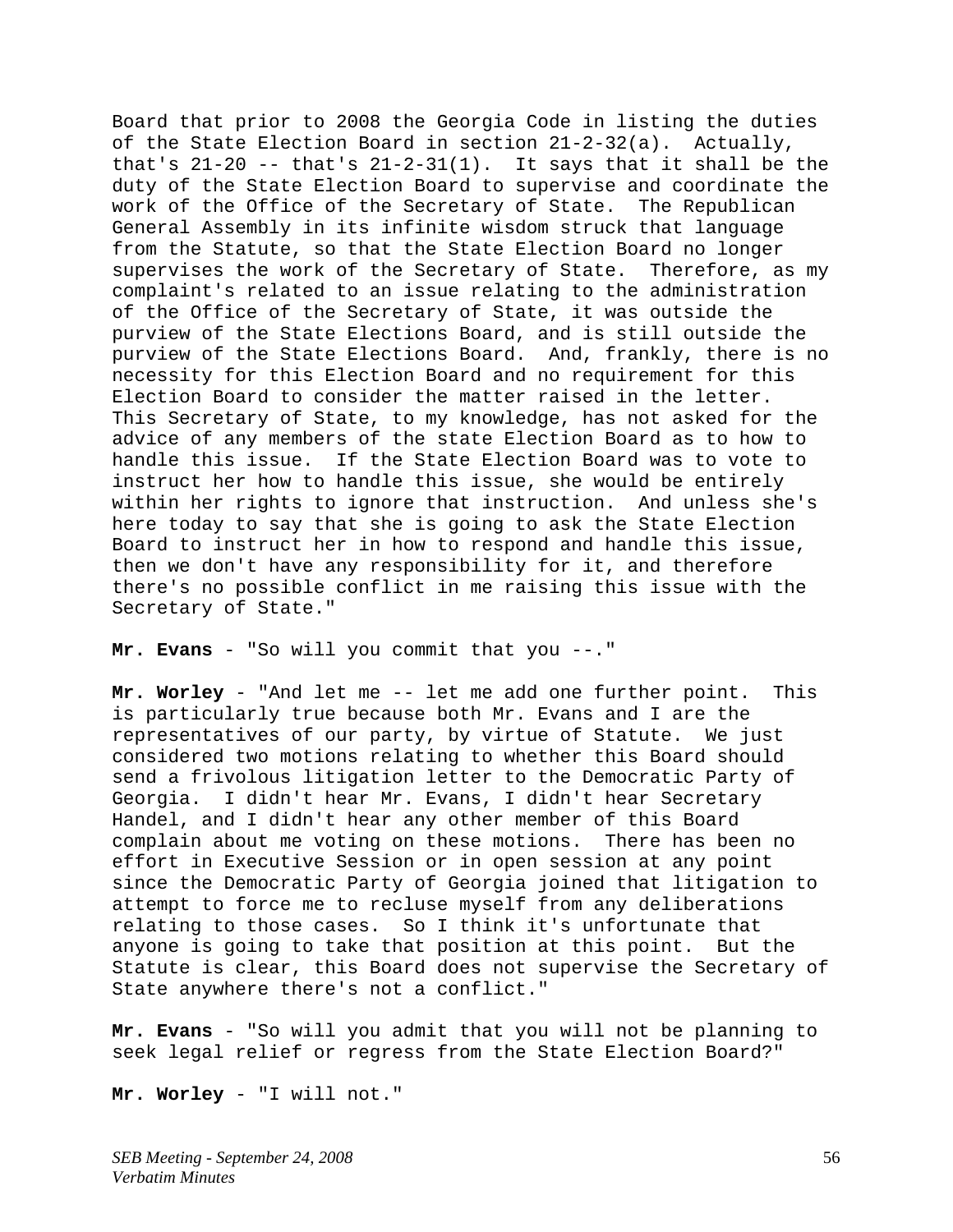**Mr. Evans** - "And so will you agree that you won't seek regress or relief from any member of this Board?"

**Mr. Worley** - "In their capacity as a member of the Board? Yes."

**Mr. Evans** - "And so that wouldn't --."

**Mr. Worley** - "That does not include the Secretary of State in her capacity as Secretary of State."

**Mr. Evans** - "And who has the ultimate responsibility for the overall procedures with regulations, relating to State Elections?"

**Mr. Worley** - "We have the authority to promulgate rules and regulations. But this is not an issue regulating to a rule or regulation or the promulgation of rules and regulation. This is an issue relating to, for the benefit of the audience, this is an issue relating to whether the Secretary of State's Office has complied with federal law in its internal administration of the registration of voters. And just to be perfectly clear, the letter was directed to Mr. Tailor, the head of the Elections Division. It was copied to the U.S. Department of Justice. And I believe, from what I understand, the United States Department of Justice has been in contact with counsel for the Secretary of State over the appropriate handling of this matter."

**Mr. Evans** - "And so any relief that you would seek would be ministerial, which is not involving the policy, practice our procedure, but instead would only be in connection with implementation and administration of the Georgia Election Laws?"

**Mr. Worley** - "It would be in -- it would be as to whether the Secretary of State is complying with HAVA and the Voting Rights Act."

**Mr. Evans** - "But don't we, the Board, have the obligation to promulgate the rules, regulations and policies for the client, the public?"

**Mr. Worley** - "We don't have the authority to supervise the Secretary of State's Office."

**Mr. Evans** - "Well, not the supervision. I'm just talking about the policies. I'm trying to understand how it is that one member of this Board can sue another member of the Board. And as I understand it, in true lawyeresque form it is. I can think of a way that I should be able to sue my colleague on the Board.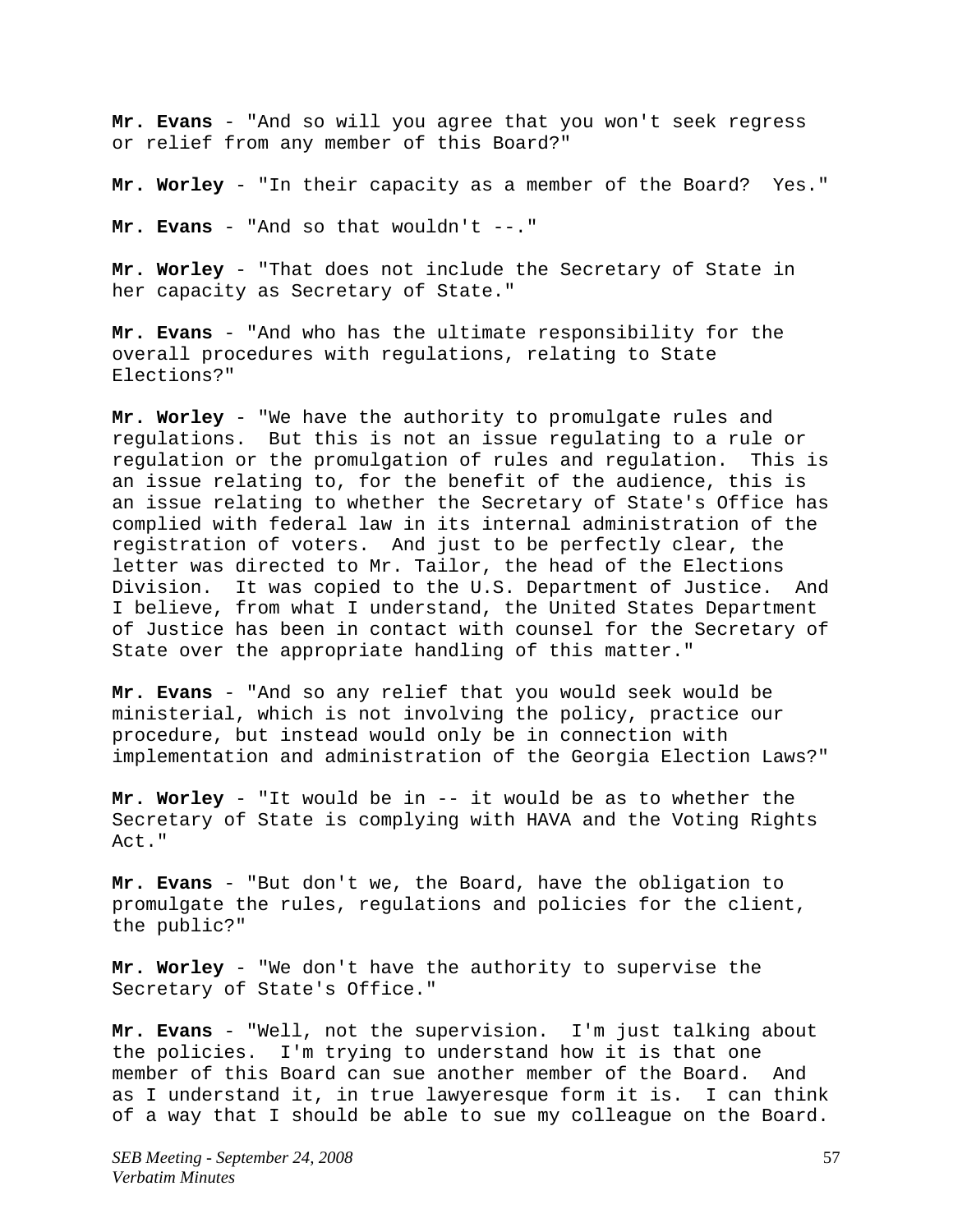And the way I should be able to sue my colleague is I'm going to sue my colleague by saying it doesn't involve anything that she's doing on behalf of the Board. And as long as you limit your relief, that would fly I guess depending on your own personal standard of ethics and professional responsibility. But what I don't quite understand is how, if this involves a decision that involves a practice or procedure that is a change from 2008 that would not implicate the jurisdiction of the State Election Board. Now, if you're going to say on behalf of your client, you will not pursue any such plans, which, of course, would doom your lawsuit, then that's fine. You just need to do that on the record. But you can't have it both ways. You can't say no I want to sue her. I want to be able to sue the chairman of the Board I sit on because she's had a change in policy, but I am not going to assert a claim based on policy."

**Mr. Worley** - "And that's not what I said. And that's an issue that will be dealt with later. What I'm saying, at this point, is that there is no conflict in raising this issue."

**Mr. Evans** - "Maybe I'm missing something."

**Mr. Worley** - "You know, we can agree to disagree. There's not a conflict. It's my decision to make, and it's been made."

**Mr. Evans** - "Do you serve as counsel to the party?"

**Mr. Worley** - "No. I'm sitting counsel to the opponent."

**Chairperson Handel** - "And if I might, that is the distinction between the issue of recusal over the photo ID litigation, because I've never gotten any correspondence from you on behalf of the Party around the Litigation."

**Mr. Worley** - "Well, I think -- I think that's a false distinction...."

**Chairperson Handel** - "I'm sorry."

**Mr. Worley** - "...because you know that I sit here as the representative of --."

**Chairperson Handel** - "Mr. Worley, excuse me."

**Mr. Worley** - "If I could, Madam Secretary, if I could  $just --."$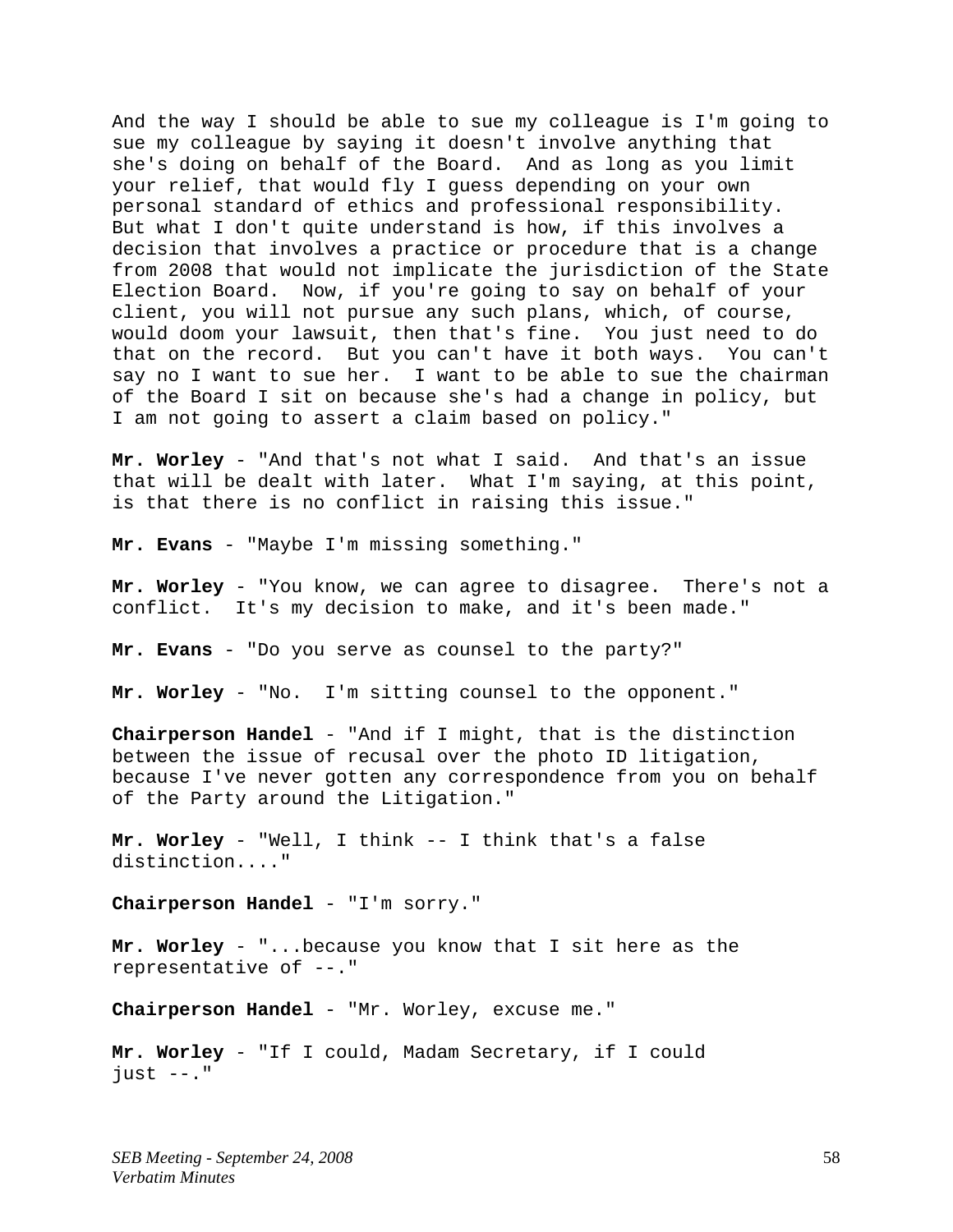**Chairperson Handel** - "I was not -- I'll be happy to yield to you. But please don't -- please don't interrupt."

**Mr. Worley** - "I'll wait until you're finished. Excuse me."

**Chairperson Handel** - "And I -- We can agree to disagree, but that is a distinction, a very specific and direct distinction in the minds of both myself and lawyers who represent us."

**Mr. Worley** - "May I respond to that?"

**Chairperson Handel** - "Yes. Please. And then I'll come to Mr. McIver."

**Mr. Worley** - "You have never had any doubt that I sit here as a representative of the Democratic Party. And the fact that I tell you something to your face in words is no different than sending a letter. And I've made it very clear in all of our meetings about my position on the photo ID litigation. So the fact that I sent you a letter in this case is no different than telling you my position and voting on issues in the photo ID litigation."

**Chairperson Handel** - "Well, with all due respect, I would certainly hope, then, that if you are -- you are appointed, if I understand the law correctly, by the Democratic Party you are not sitting there to be their legal counsel on any matter for the SEB, as I understand it. And if indeed you are serving in the capacity as legal counsel for the Democratic Party then please know that I will have a conversation with my lawyers around this issue, because that would be deeply disconcerting. And I would certainly hope that based on what you just said, that that does not mean that when we are having strategic legal discussion that our legal strategies and such are being discussed, since you are also on the other side of those lawsuits as a member of the SEB with the opponents of a lawsuits."

**Mr. Worley** - "And I think I've made it clear at every opportunity to make it clear that I have never discussed the photo ID litigation with counsel for the plaintiffs or counsel for the Democratic Party."

**Chairperson Handel** - "And yes you have. And that's why this is a distinction because you are not the counsel for the Democratic Party, and you have been very clear about your commitment to keeping the confidence of our litigation strategy. In this instance that we are discussing now, that would not be the case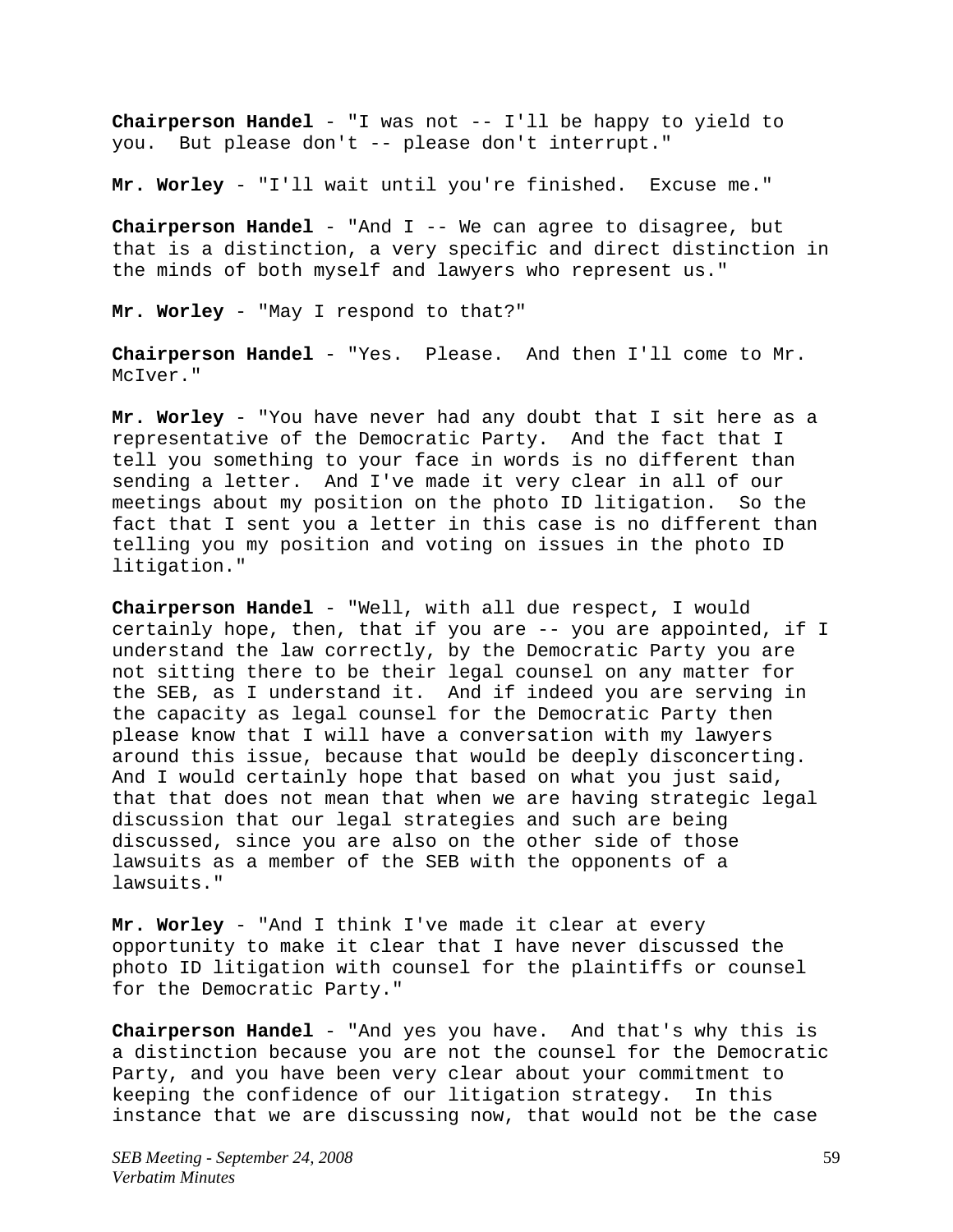because you would be the lawyer for the litigation. And I'm sure everyone can appreciate that, I mean, I'm simply not going to engage in conversation around litigation strategy with the individual who is suing me. It's just -- that just cannot happen for this one individual. Mr. McIver."

**Mr. McIver** - "David, you may recall, with as much respect as we have for each other, you and I went at it pretty strongly over photo ID. And I was the designated member of the SEB with photo ID in place at the direction of the Legislature, and that was accomplished. And much of that was done over your very strong objection. In many, many respects you and I had our debates in this very room, as a matter-of-fact, with all the press here and everybody else. In this particular instance, though, I just have to tell you that based on the nature of this letter, and what clearly is the Election Code having to do with our requirement on the SEB to promulgate rules, there just can be no doubt that you put yourself directly in the middle of what would be a conflict in this regard."

**Mr. Worley** - "Mr. McIver, if you could cite me to a rule, one of our rules, that deals with the issue that I have raised with the Secretary of State, which is the processing of the particular processing of voter registration form, you might have an argument. But you don't, because there is no rule that deal with that. This is a matter left entirely to the discretion of the Secretary of State. And I have raised an issue as to whether her discretion purports with HAVA and the Voting Rights Act. I don't believe it does."

**Mr. McIver** - "-- works the same way. I don't see it that way."

**Chairperson Handel** - "No. Everyone before us --."

**Mr. Worley** - "Again, let me just --."

**Chairperson Handel** - "Please."

**Mr. McIver** - "I'll yield to you, Mr. Worley."

**Chairperson Handel** - "Okay."

**Mr. Worley** - "Thank you, Tex. I appreciate that. Let me just make one further point, which is that the Secretary of State was not asking this Board to make a decision in this matter. I don't know why she brought it up in Executive Session. I don't know why she's bringing it up here, unless she intends to ask this Board to do something on this issue to make a decision, and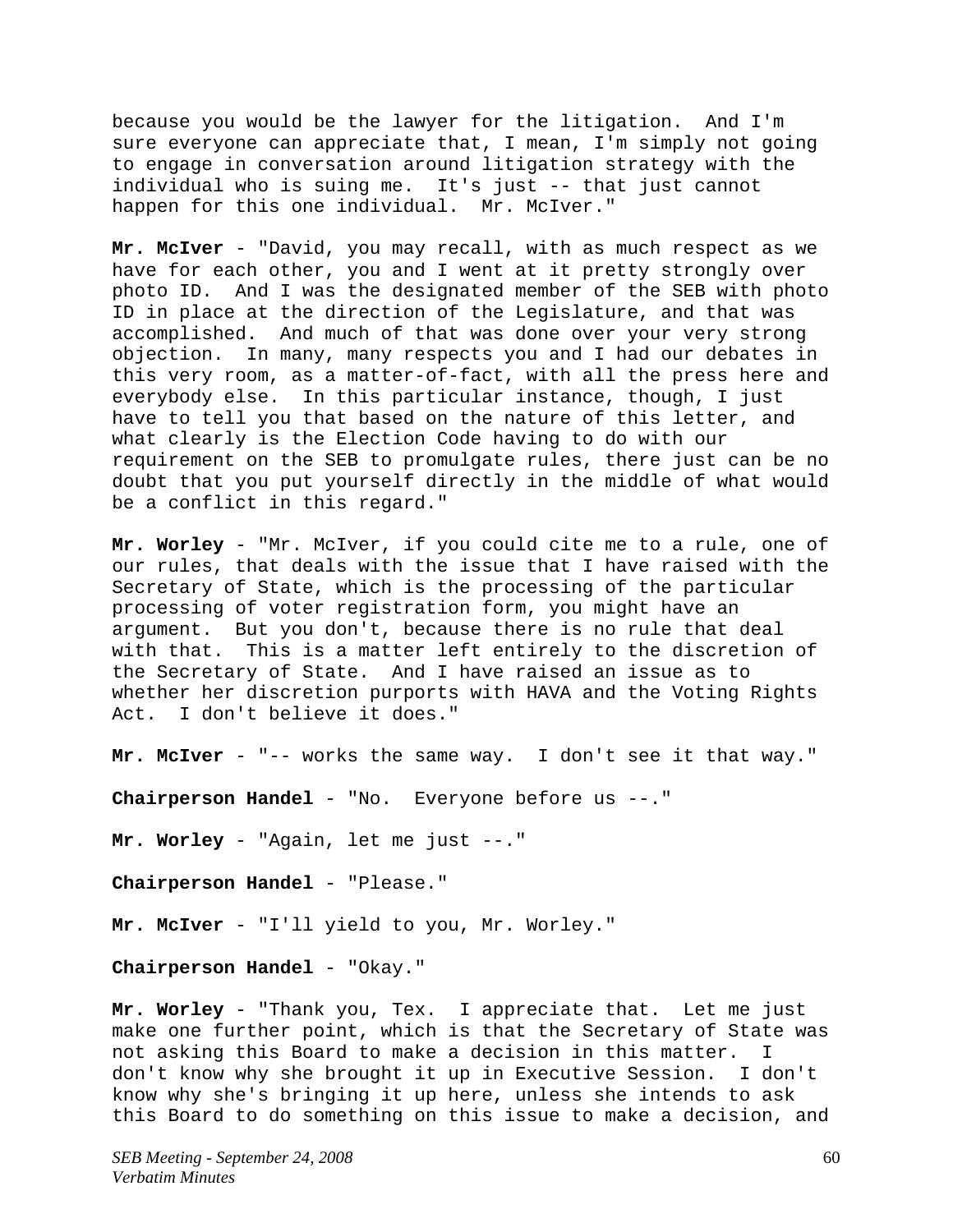I don't believe that she's doing that. And, therefore, it's not a conflict."

**Mr. McIver** - "Well, I suspect as this process moves forward, there will be a number of rules, David, where you will be directly in conflict, and that's a very, very concern of mine. Although, I admit, having heard about this less than 15 minutes ago, I couldn't cite you to the rule. But you and I know, as practicing lawyers, there has got to be a significant conflict here. The wording that you chose to use in this letter truly puts you in harm's way. And I have to tell you by way of conclusion, if I had signed this letter on behalf of whomever it is that I might have been representing at the time, today you would be calling for my recusal. I know you well, and you would be doing that. And that's the reason I enjoin Mr. Worley - pardon me -- Mr. Evans**,** in this instance in calling for yours. Now, clearly we know it's your decision. And you only recuse yourself if that's the decision that you make or your clients dictate, or in this case the Democratic Party, which might want to consider this discussion. I understand that well. But you are too good a lawyer, and you've been an excellent member of this Board in so many of the cases we've dealt with that I'm disappointed to see you place yourself in this position. And I wish you would heed the remarks of your fellow Board members."

**Mr. Worley** - "Well, again, I don't believe it's appropriate or necessary for me to recuse myself in discussions of this issue at this time."

**Mr. McIver** - "I have no other -- Thank you, Madam Chair."

**Mr. Evans** - "I just have --."

**Chairperson Handel** - "Mr. Evans."

**Mr. Evans** - "So if I understand correctly, the premise of your distinction is that the State Election Board does not have the authority to supervise the Office of the Secretary of State?"

**Mr. Worley** - "That has always been my position. Actually, prior to the time the Statute was changed. It is certainly the law now that that language was specifically struck out of the Statute, and again, by the Republican General Assembly."

**Mr. Evans** - "Well, I happen to be looking at the latest version of the Code, which is 21-2-31. And it says it shall be the duty of the State Election Board to supervise and coordinate the work of the Office of the Secretary of State."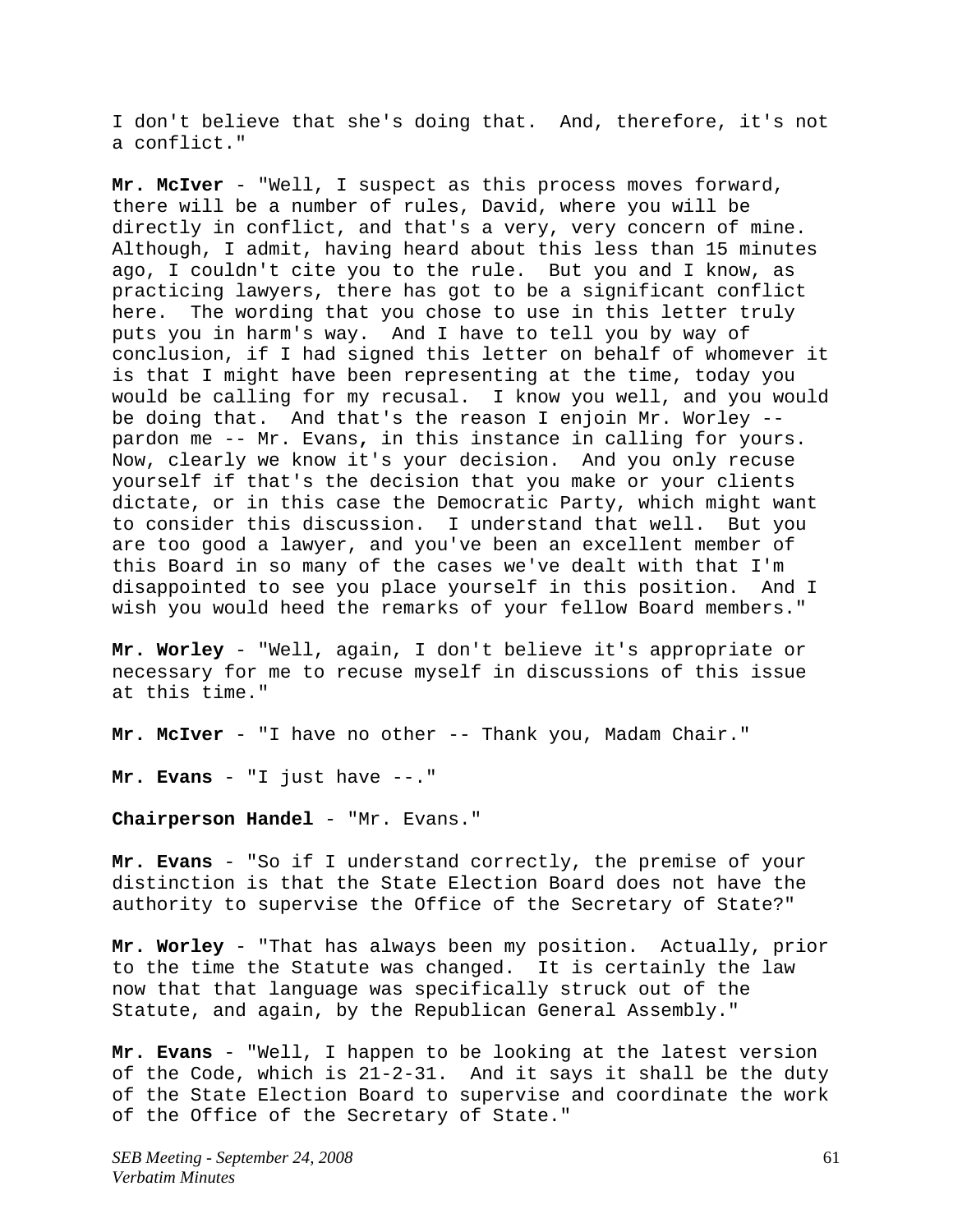**Mr. Worley** - "No. You are not looking at the latest version of the Statute. If Mr. Dunn, who has the latest version of the Statute, could bring it over here, I'll be happy to read it specifically."

**Mr. Evans** - "And then if we would look at 21-2-31. And if we look -- No. I know exactly where to look. If you look at - because I think you overlooked section five, which was then to move the power to investigate and/or authorize the Secretary of State to investigate where necessary advisable the administration of the primary election laws and frauds. And it was the whole reason I walked you down the path, which was that your claim was an administration claim. That you weren't focused on policy and procedures, that instead you were limiting yourself to the administration. And in fact, if you look at paragraph five, which I'm sure you're now reading and thinking to yourself because I've had that feeling in the pit of my stomach before."

**Mr. Worley** - "Screw you."

**Mr. Evans** - "Exactly. Is that on the record?"

**Mr. Worley** - "Yeah, put it on the record."

**Chairperson Handel** - "Come on, Gentlemen, let's not -- that's not necessary. I'm not going to have that kind of language in the SEB meeting."

**Mr. Evans** - "So the point is that in fact the very basis of your distinction is in fact addressed by the Code, which is the State Election Board has the authority to regulate the administration of the laws, which is the subject matter -- it happens to be the subject matter of your letter. I don't know -- I don't what wriggle room is left. And sometimes wriggle room is best left when the worm wriggles around because eventually you figure out you're on the hook. Here, I think the Code makes it pretty clear that you're on the hook. Now, you are correct, in the end it is your decision whether to recuse or not recuse. I don't think there's any legal distinction that will allow you around that issue. You can still decide what you want to decide. But I will say in light of what you said today, I believe that not only should you recluse yourself from the consideration of the matter the Secretary has brought to our attention, but I can't imagine how you could participate in the decision on the 9-15- 14. How could you participate in a decision as to whether or not the Democratic Party of Georgia should be held responsible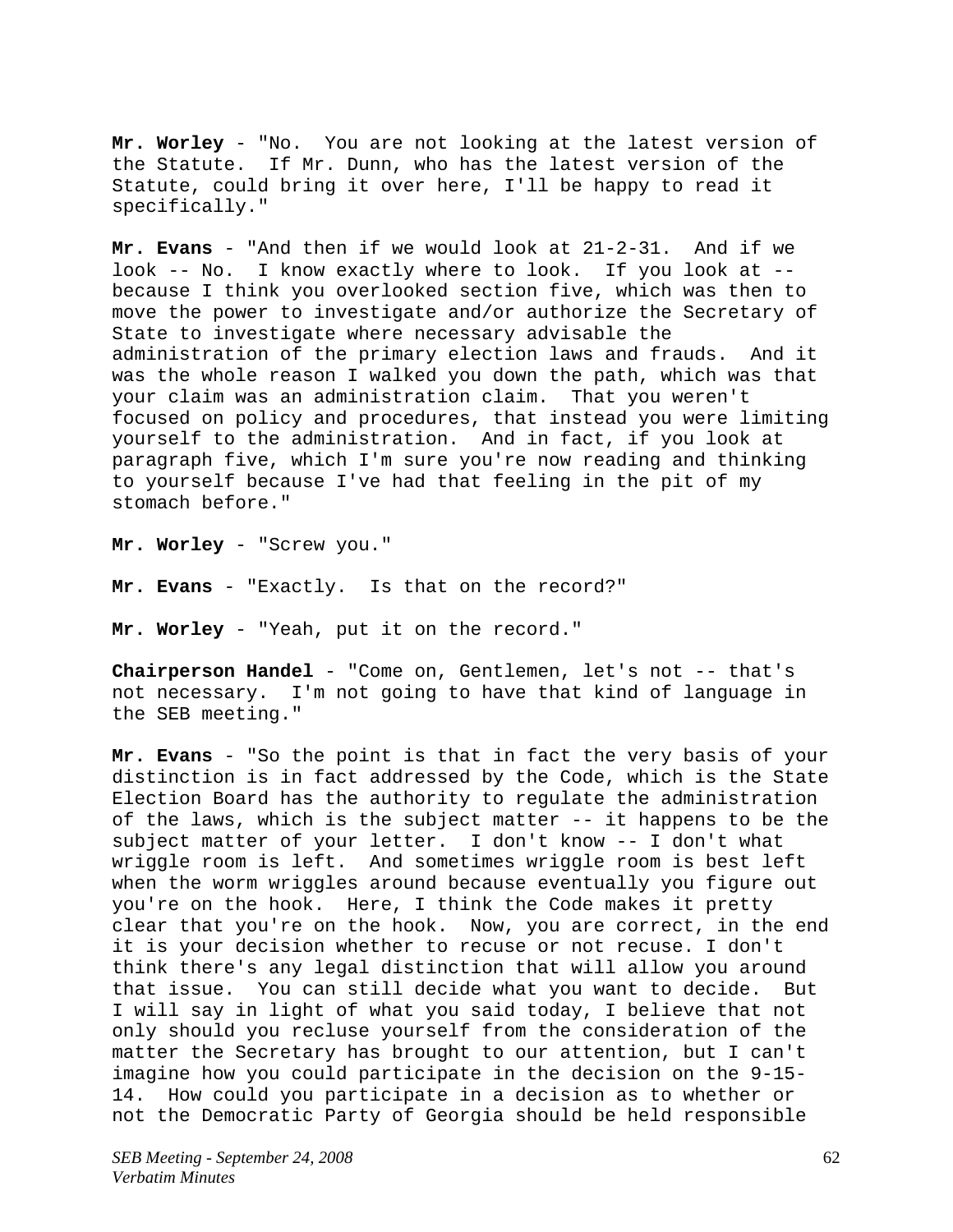for attorney's fees that frivolously incurred for the State when you are counsel to that very party? Why would your obligation as a lawyer to fully and completely protect them would not take precedence over protecting them against a fee award based on their own conduct?"

**Mr. Worley** - "For the same reason that you, Mr. Evans, have participated in discussions of issues where, before this Board, where the Republican Party of Georgia was on the --."

**Mr. Evans** - "On the contrary."

**Mr. Worley** - "Oh, yes. We can go back and look at the minutes and they'll indicate that. But again, I just want to make this final point, which is very simple. The Secretary of State is not asking this Board, unless -- unless she's changed her mind or is going to present this issue. The Secretary of State is not asking this Board to deal with the issues or decide the issues that are raised in the letter. And this Board does not have the legal authority to supervise her in that role. And unless I'm wrong, Madam Secretary, are you asking this Board to make a decision on the issues that I raised in my letter?"

**Mr. Evans** - "I think she was seeking our advice and counsel."

**Chairperson Handel** - "Absolutely. And if I might, the issues raised in the letter involve voter registration and whether or not the county elections officials are following not only State Law, but the federal HAVA Law surrounding voter registration issues. And that clearly, any violation thereof, clearly falls under the purview of the State Elections Board. I think, again, we've had our say, unless Mr. Israel had or Mr**.** McIver has anything else they'd like to add. And just so everyone in the audience and the record can show that there is no legal ability of the SEB or authority of the SEB around recusal. There is no rule. It is specifically up to the individual's personal discretion and personal code of ethics and how he or she chooses to handle recusal. So just if you're wondering if we have a rule around this, we do not. It is specifically in the purview of the individual."

**Mr. Evans** - "Madam Chair, could I just do one thing for the minutes? I have recused myself three times over my ever-howmany years I've been on the Board. All three times were where the Republican Party was a party at interest. I recused myself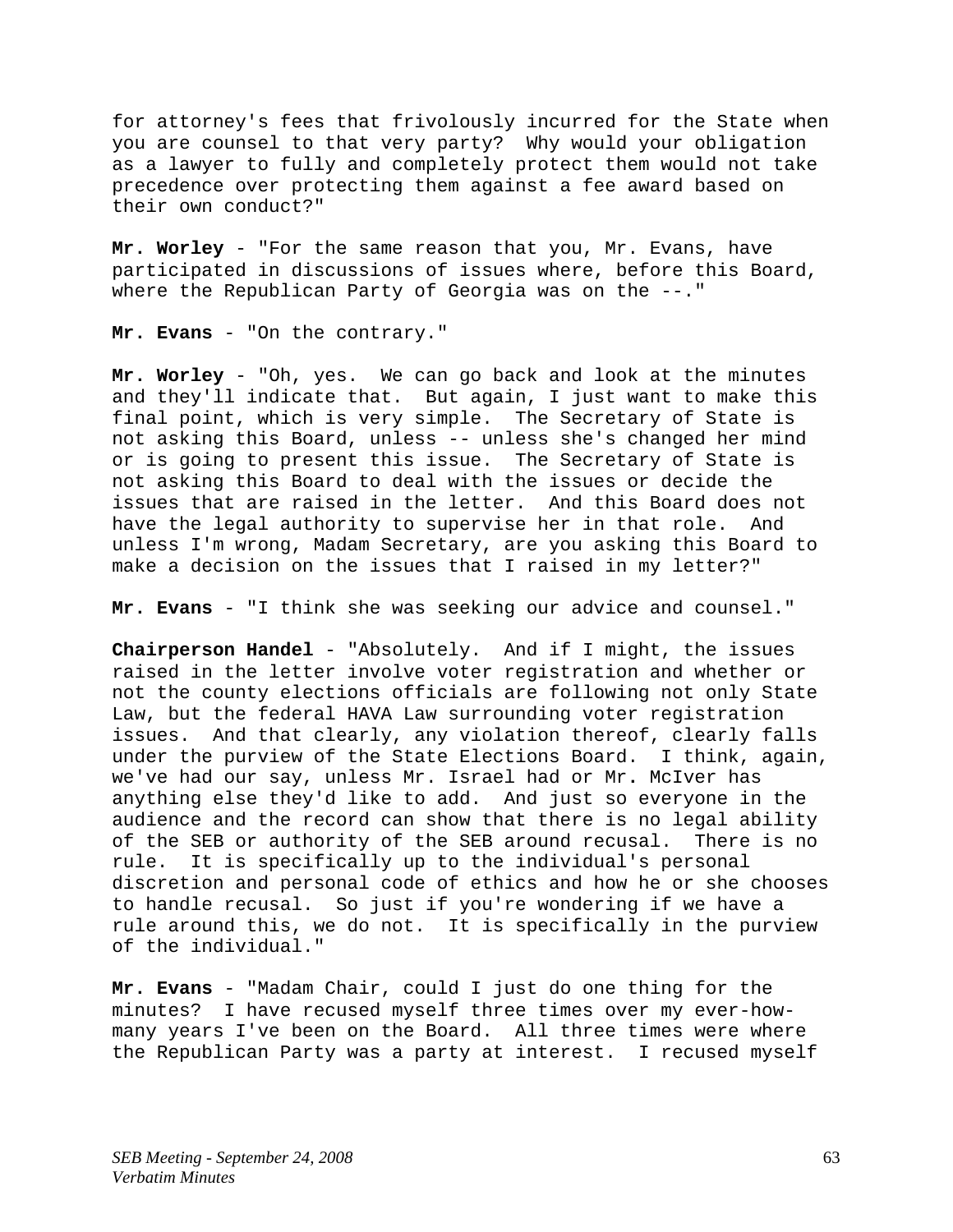once when we were in Savannah. I think that's where I literally got up and left the podium and left the room. So --."

**Mr. Worley** - "And just for the record, there are also occasions where Mr. Evans prior to recusing himself or prior to not voting, even if not formally recusing himself, participated in discussions of issues in which the Republican Party was a Party. And I know Ms. Lewis is here today, and this is an occasion where she represented the Republican Party in that hearing in the State Capitol."

## **Chairperson Handel** - "Mr. McIver."

**Mr. McIver** - "Madam Chair, not to be keeping on, but there's been an occasion where the county in which I reside was involved. And I recused myself on that matter for fear of what I thought had the color of a conflict, if not a direct conflict. So I think many of us here are acquainted with the concept of recusal, and not wanting to in any cast dispersions upon the group that we represent, in my case, the Senate of Georgia. And it was my judgment then that I didn't want any criticism of the Senate to be made or of me as their representative in that case. And I recused myself. I did it voluntarily, I think at the surprise of all the members of the Board on that particular occasion. So it's obvious many of us have a very pristine view of conflict and recusal and not wanting to in any way impede the effectiveness or the efficiency of this Board. That's the position from which I come."

**Mr. Worley** - "And, Madam Secretary --."

**Chairperson Handel** - "Mr. Worley."

**Mr. Worley** - "If I might, I would just point out for the record that I, too, have recused myself on a number of occasions when I thought it was appropriate. In this case, I do not believe it's appropriate."

**Chairperson Handel** - "All right. I believe that concluded any of the actions out of the Executive Session. With that, we will continue with our cases. I have Case No. 2008-000001. The City of Arlington, Calhoun County."

**Ms. LaGrua** - "Madam Chair."

**Chairperson Handel** - "Yeah."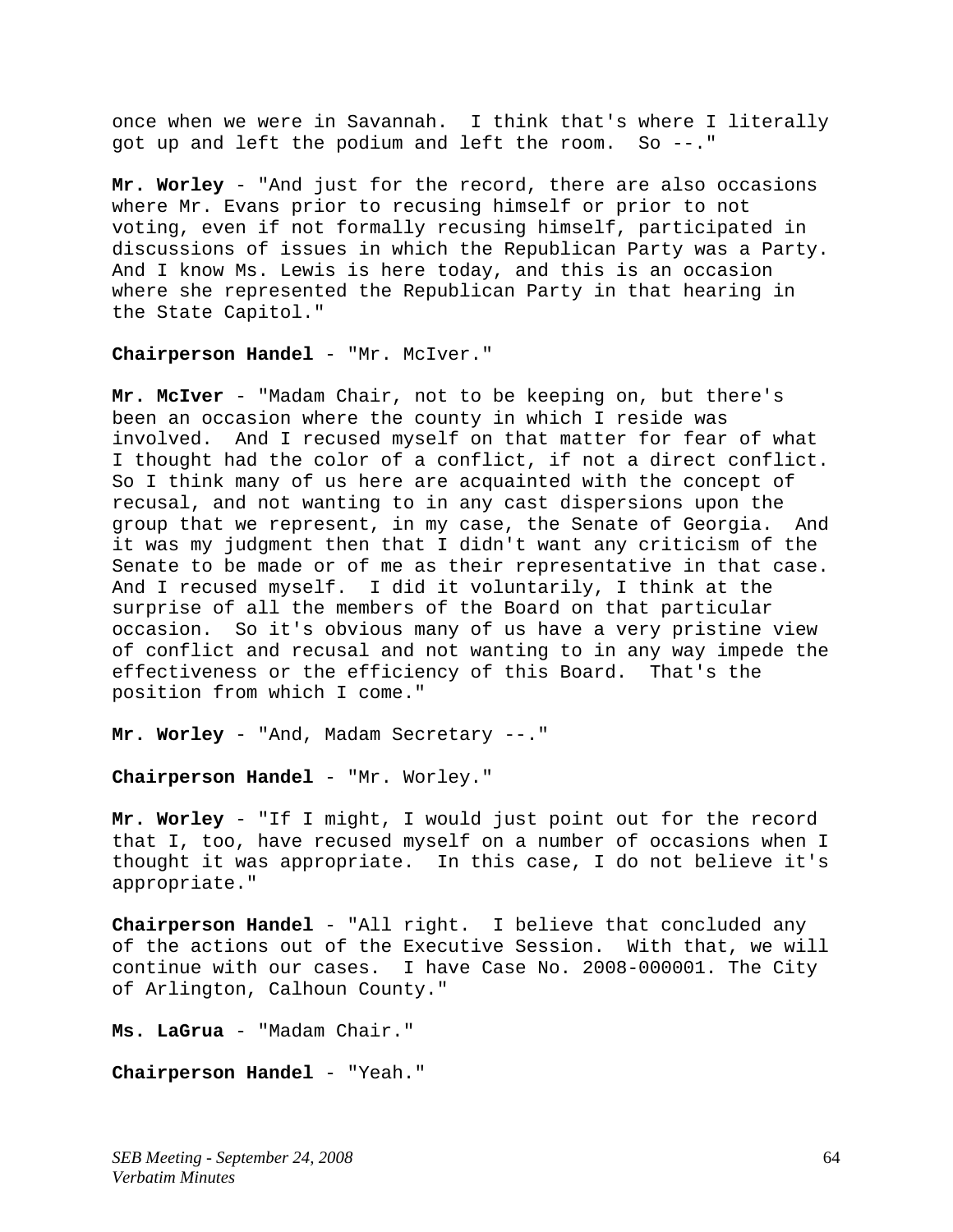**Ms. LaGrua** - "If I could, just for the record, on the last case before we recessed into Executive Session the City of Darien, McIntosh County, Mr. Coppage (phonetic) was the attorney for Mr. Grovner in that case, and he was here."

**Chairperson Handel** - "Okay. Great."

**Ms. LaGrua** - "And he's still -- I don't think he wants to say anything. I just want the record and this Board to know that they took it seriously and appeared."

**Chairperson Handel** - "Great. Thank you so much. Did you want to say anything?"

**Mr. Coppage** - "I do not."

**Chairperson Handel** - "All right. Thank you so much. All right."

**Mr. Harvey** - "Case No. 2008-000001 is the City of Arlington in Calhoun, County. The complainant is Mary King, the City clerk. Respondents Turner Bostwick, William Clark, Raymond Williams and Marla Sheffield, who is the deputy registrar in Calhoun County. And the allegations made by Ms. King are that when she received absentee ballot applications, she noticed very consistent handwriting on them. She believed an unqualified persons were assisting with that City ballot and not signing assisting. One elector might have been duly pressured to vote absentee, and that the county Board registrar failed to properly purge the voter list when asked to by the City. The investigative findings showed that one candidate, Mr. Turner Bostwick admitted that he improperly handled absentee ballots and applications. He had completed ballots delivered to his home where he took possession of them. He mailed them. On two occasions he marked ballots for two electors. He said he didn't know that that was wrong. He didn't think that constituted as assisting, and that he also marked absentee ballots that were brought in - correction -- he marked the envelopes on that city's ballots brought into his campaign meetings and mailed them out. Mr. Clark was also a city council candidate. He had one case where he did not sign as assisting one illiterate elector named Jimmy Davis. There's no evidence that he handled any absentee ballots. Mr. Raymond Williams assisted two illiterate electors, Willy Barnes and Emma Barnes perhaps invalid applications. He did not sign as assisting, there's no evidence that he took possession of any ballots. As far as the elector Marvin Hughes, he complained of Mr. Bostwick had been harassing him about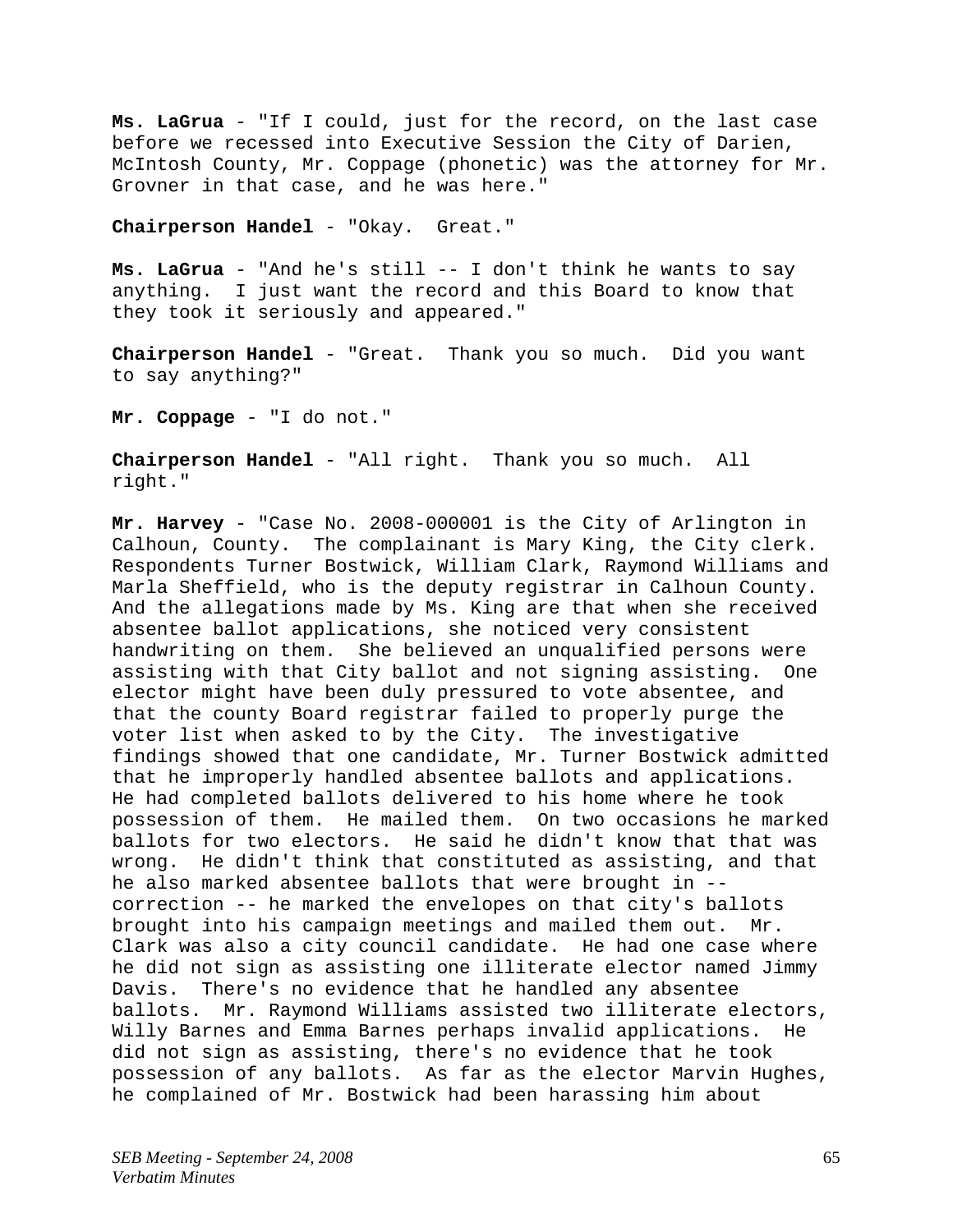picking up his absentee ballots, and he actually recorded a phone call from Mr. Bostwick. And the phone call, I think, is short of harassment or intimidation. Mr. Bostwick is just asking that if he has not mailed his absentee ballot, please hold it and he'll come get it, which is further corroboration that Mr. Bostwick was, in fact, taking possession of absentee ballots outside of the polling place. The last allegation about the purging and the changing of the elector's list, is an irresolvable dispute between the City and the County. The city alleges that they made the request of the county prior to the October 9th deadline. The County Deputy registrar says that she didn't receive the list until October 18th, which is nine days after the deadline. There is no documentary evidence that shows when it was sent, when it was received, so there's no evidence that there is a violation or that there's not a violation. Yesterday our office received a fax from the Calhoun County Board of Registrars, which they state that the Calhoun County Board of Registrars has corrected the county voter's list sent to your office by Ms. Mary Jane King, City Clerk in Arlington, Georgia. Calhoun County Board of Registrars cooperates with all cities in our county with our problems. They have voter registration. We have no problems or complaints at this time. The recommendation is that Mr. Clark and Mr. Williams be referred to the Attorney General's Office for fines consistent with the Board's recommendation. And it's recommended that Mr. Bostwick be the subject of significantly greater sanctions as SEB deems appropriate."

**Chairperson Handel** - "Are any of the respondents here?"

**Mr. Turner Bostwick -** "Yes, ma'am."

**Chairperson Handel** - "Okay. Anyone else, other than this gentleman? Anyone else? Okay. Mr. Bostwick, right?"

**Mr. Bostwick** - "Madam Chair, good afternoon. Secretary of State, members of this Board, my name is Turner Bostwick. I reside at 151 Pioneer Road. My mailing address is 158 Arlington, Georgia. I'm honored to be before this Board today. I'm not happy to be here, but I'm honored. And I come before you as a result of Ms. King's letter, which I think maybe you would have in your packet. Our little community is a unique community in that we are the only city in the State of Georgia that is divided by county lines. So some of our voters reside in Early County, others reside in Calhoun County. We have a total of some 972 registered voters out of 1600 people that reside in our community, so 57 percent of the people that live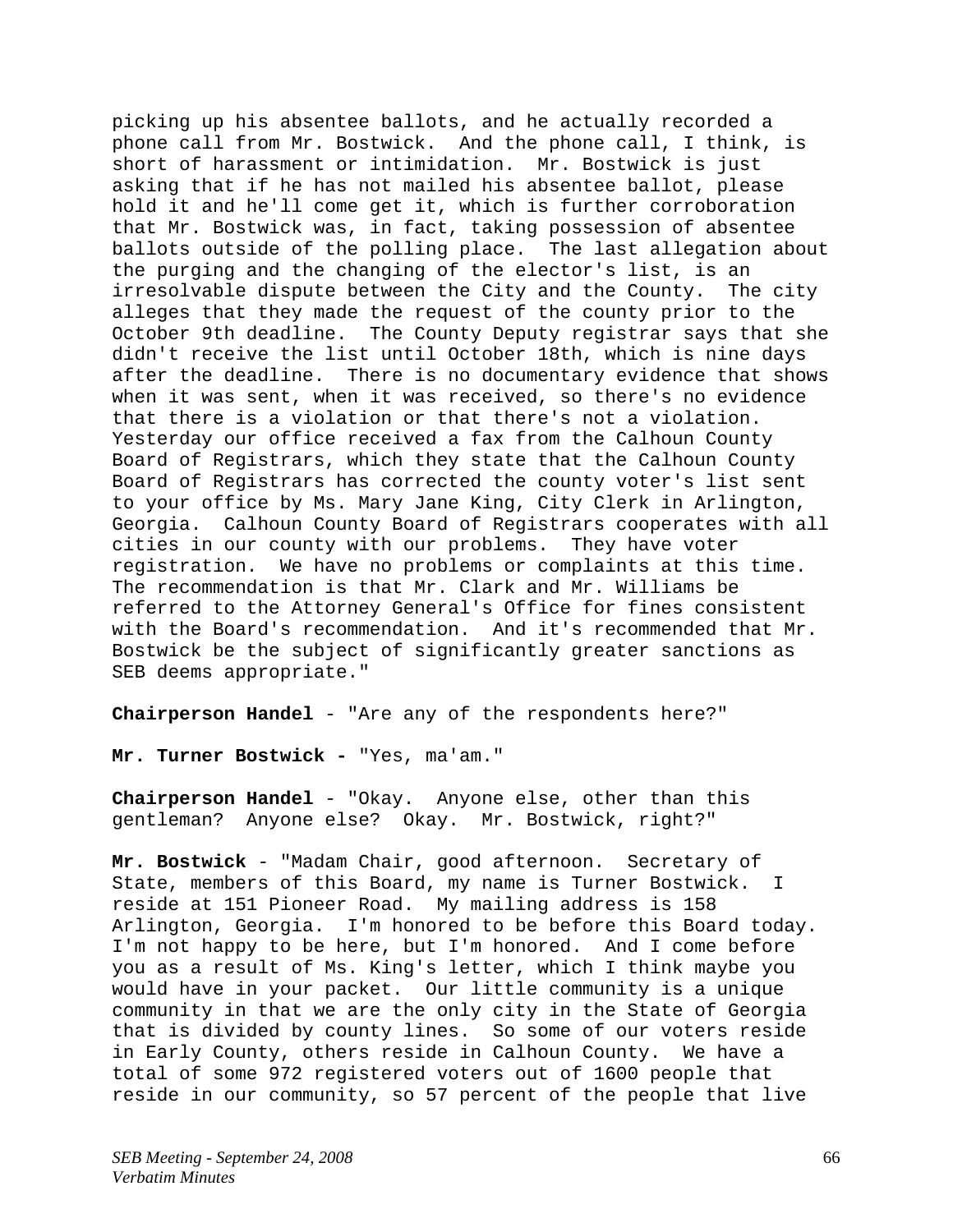in our community are registered to vote. Ms. King pointed out that of the 1601, I think, she mentions that 419 absentee ballots were received. I would just call to your attention that of those ballots, 170 of them were white applicants, 246 were black applicants. Of the breakdown of the 972, we have 675 black voters, we have 246. I've had the privilege of serving the citizens of Calhoun County for some 30 years. I've served as mayor on three different occasions. I've served in the city council on four occasions, and I've served as a county commissioner for eight years. The allegations that have been made, I accept those as being correct. I would say this, in reference to Ms. King's allegations, I visited the city hall if not every day, every other day to get an update of the absentees that have been mailed out, if they've been mailed out, that they mailed out properly, and the absentees as they came in. At no time in the five weeks prior to the election, Ms. King saw every one of my applications. They were in my handwriting. She never said to me this is not correct, Turner. You can't do this or this is not right on an absentee ballot that came in. You need to sign this. I would ask her jokingly from time to time, if we were okay, and I was referring to is everything going okay with the part of the election that I'm doing. It was not until after the election that she filed a complaint or noted that for five weeks, six weeks, whatever the period of time was that I was doing these violations, she never said to me. She has been our clerk for 10 years. She has handled five of our city elections, so obviously she knew the law better than I did. My apology is all I have at this point. Ms. Dyer did, I thought, an adequate investigation. And I candidly answered all of her questions, I think. I tried to. So I just came really today to let you see the face behind the guy that, as Mr. Evans says, are you guilty of those things? Yes, I am. I don't know what beyond that I can say, but I'll be glad to try to answer any questions."

**Chairperson Handel** - "All right. Thank you. Is Mr. Williams or Mr. Clark here? Mr. Williams or Mr. Clark? How about Ms. King or anyone from the City of Arlington?"

**Mr. Coleman** - "Tommy Coleman. I work for the City of Arlington. We didn't prepare a response, so we're not citing with any potential violations. I did tell Ms. King, if you have any questions or if I can answer any questions or anything about her activities, I'll attempt to do so, or at least bring the message back to her. She felt that there were multiple violations by multiple candidates regarding with regard to absentee ballots, an issue I've heard you take up many times before. And she felt compelled to file these complaints in an effort to straighten it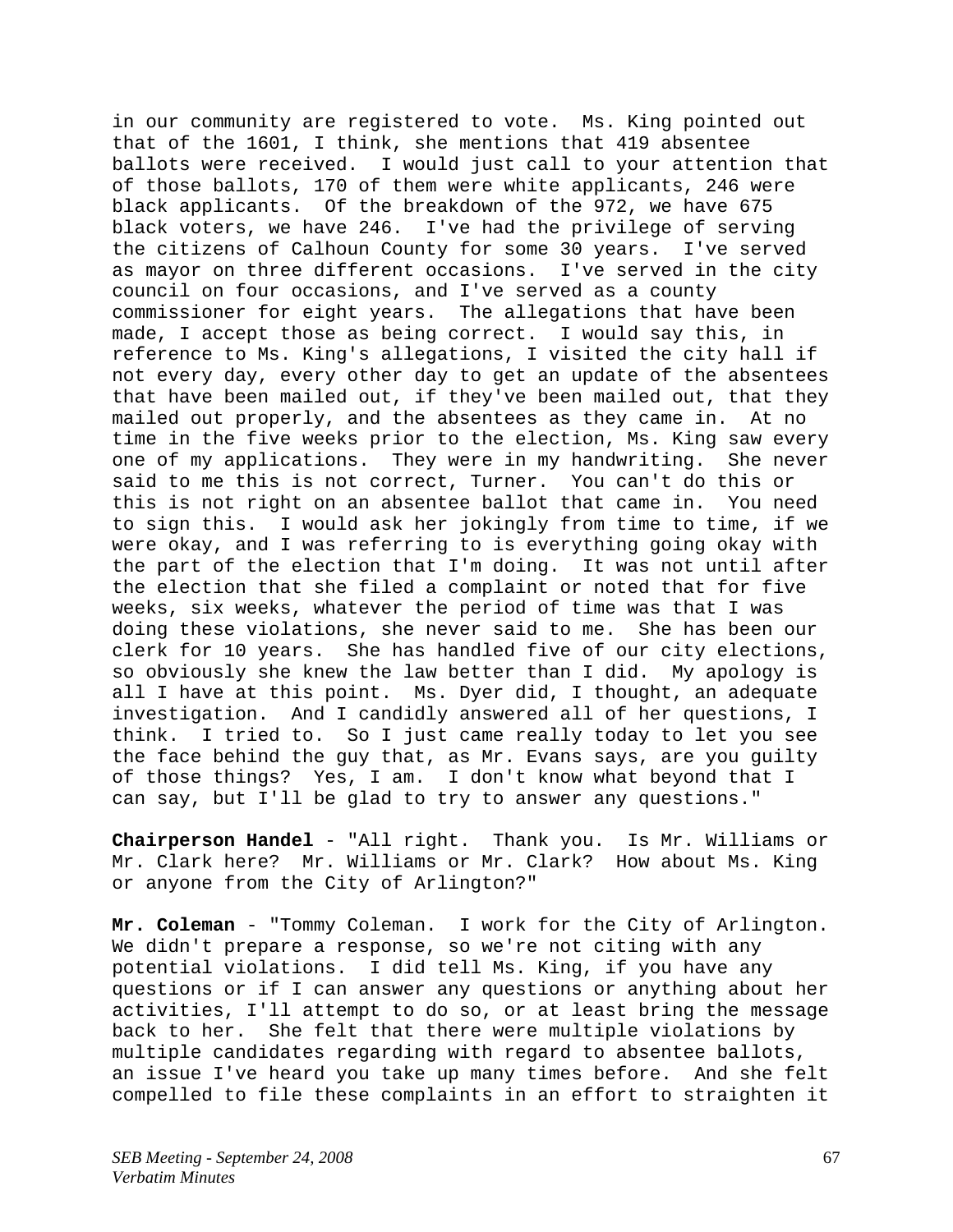out. So the city is prepared to cooperate with the Board in any way that we can to rectify this matter in the City of Arlington."

**Chairperson Handel** - "Colleagues. Do we have a motion? We need to deal with all three of the respondents. We can take them as one motion or separately."

**Mr. Evans** - "I move we refer them all over."

**Chairperson Handel** - "Second. A motion and a second. Questions? All right. All in favor?"

(Whereupon, there was a chorus of ayes)

**Chairperson Handel** - "Any opposed? All right. The next item is Case 2008-000051. And I do want to just before you start, real quick, Chris, is make a note that this involves a November 6, 2006 city council election with the complaint being received in our office in January of this year. Okay."

**Mr. McIver** - "That's 2007, Madam Chair. November 6, 2007."

**Chairperson Handel** - "Thank you."

**Mr. Harvey** - "The complainant is LaToshia Grey who is a candidate for city council in the City of Lovejoy. The respondents are Maria Burnham, the city clerk for elections Mr. Avery Smith, who is Butts County election superintendent, Laterrial Frances with the Clayton County Election Office, Mayor Joseph Murphy of Lovejoy, his family member Cheryl Murphy, Ron Singletary, Cheryl Singletary, and poll manager, Billy Williams. The allegations are several. The first is that at the polling place the voter certificates were destroyed. Secondly, the sample ballot as put forth before the election was improper. Thirdly, that the Mayor and his family have moved from their previous residence and had not made proper notification or changed their registration before this election. And lastly, that Marie Burnham had not attended the required training since 2005. The investigative findings are that Ms. Smith who was running the election admitted to destroying voter certificates for voters that were denied voting. She also admitted that she would ask people - whether or not they were registered, checked them and then if they were registered, she would have them fill out the voter certificate in contradiction of Georgia Law. The sample ballot that was originally put forth was improper. It did not have the candidates listed underneath the post they sought. That was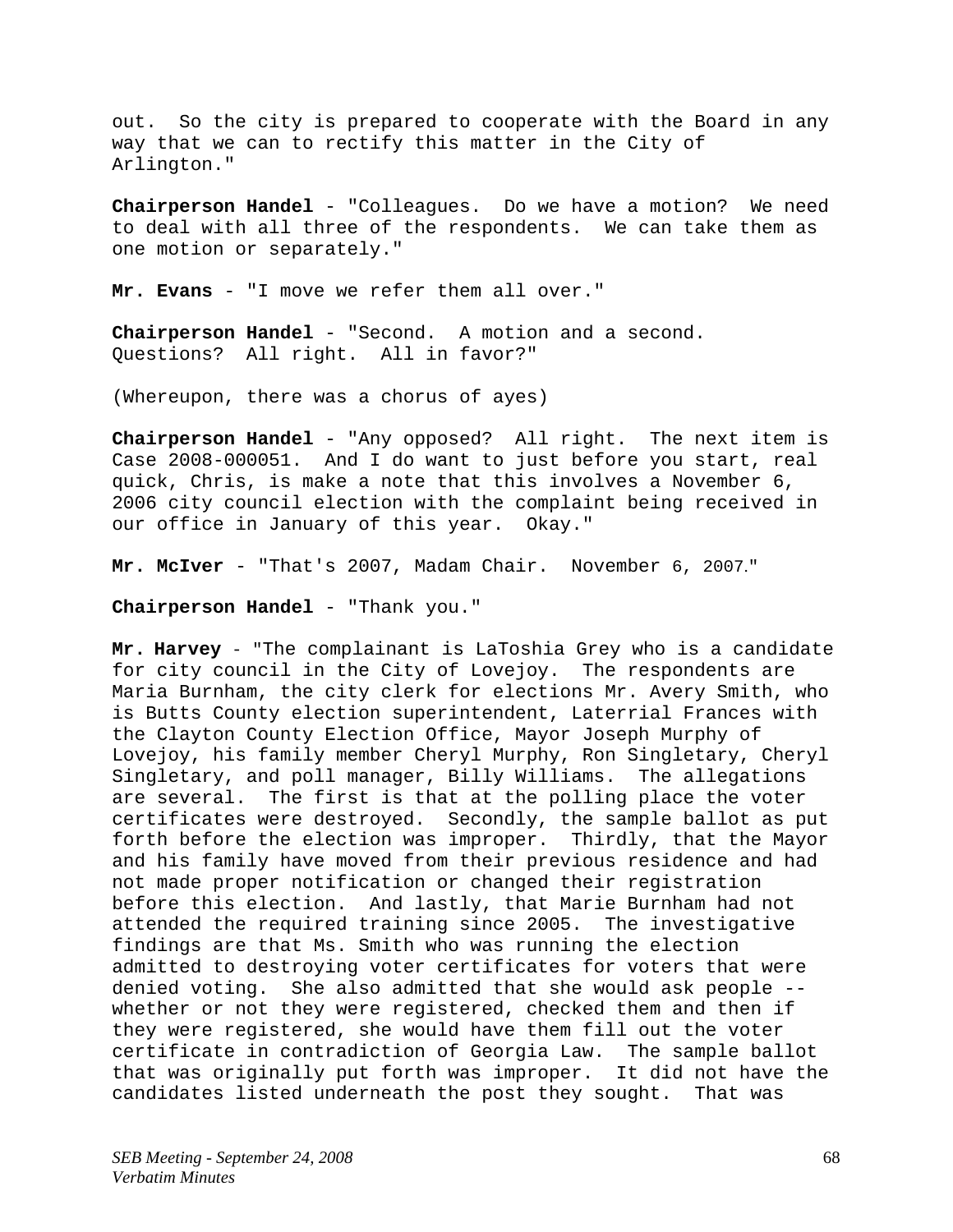brought to the attention of the Secretary of State's Office. It was corrected prior to the election. The record is that the Mayor and his family did move prior, almost a year prior, to the election, and never notified the elections office. And the evidence is that Ms. Burnham had not attended training since 2005. I believe that's the summation of the investigative findings. The recommendation is that all respondents be forwarded to the Attorney General's Office for appropriate finding sanctions."

**Chairperson Handel** - "Who's here on behalf of the City of Lovejoy?"

**Mr. Martin** - "Madam Chairman, I'm Keith Martin. I represent the City of Lovejoy."

**Chairperson Handel** - "All right."

**Mr. Martin** - "Although we are not named as a respondent, we are treating ourselves as such. And I'd like to take a moment --."

**Chairperson Handel** - "Can I just for the -- just to confirm that are you indeed representing also Ms. Burnham as the city clerk and elections --."

**Mr. Martin** - "In her -- Yes."

**Chairperson Handel** - "In her capacity? Yes."

**Mr. Martin** - "Yes, Madam Chair."

**Chairperson Handel** - "Okay. Thank you."

**Mr. Martin** - "Chairperson. I'm sorry."

**Chairperson Handel** - "Chairman is fine."

**Mr. Martin** - "And also Mr. Matt McCord is here. He represents Ms. Smith. And Ms. Pamela Edward is here, I believe she represents Ms. Bright, in her official capacity."

**Chairperson Handel** - "Okay. I'll come to each of you all in a moment."

**Mr. Martin** - "As Mr. Harvey said, Madam Chair, the ballot was fixed. We had learned that lesson prior to the election. And I'm going to defer to Mr. McCord as to address the issues of the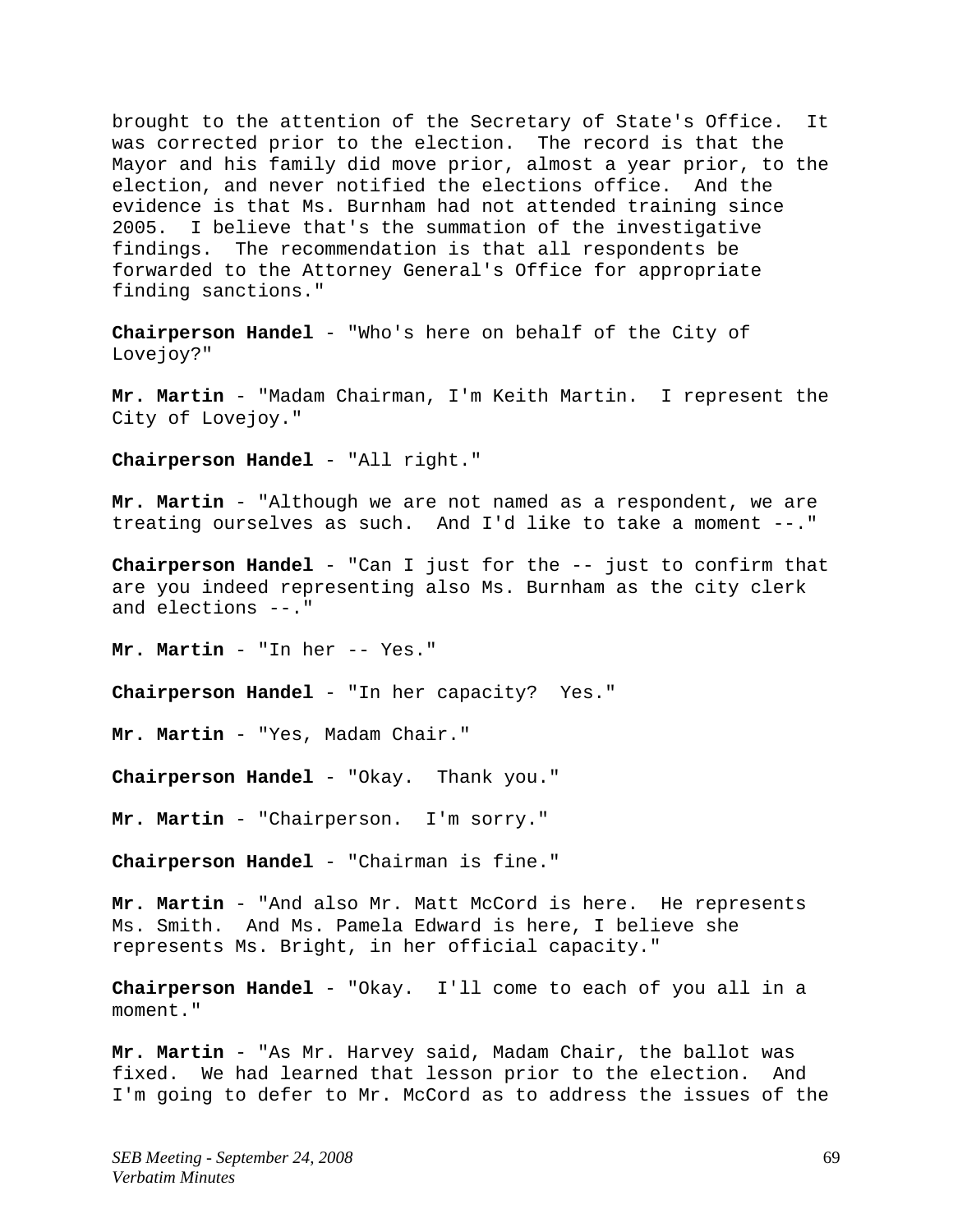ballots and provision of provisional ballots to the potential electors. And I'm going to -- Ms. Edward, I believe, in a very brief discussion with me has proposed a prophylactic measure to be employed in the future in making sure that all of our electors or potential electors are included on our rolls. Where in this instance there was one street, Nicole Drive that was not. And we certainly join her in saying that providing a base map quarterly to the County Board of Elections is a great step forward and certainly we'll do that. My investigation on behalf of the city has shown that Ms. Burnham had not -- and Ms. Burnham is present back here, with Mayor Murphy and Ms. Smith is here. That Ms. Burnham had not attended the training as mandated. For that reason the city went outside and contracted with Ms. Smith to perform the duties as elections superintendent. Okay. There was also another attractive reason for doing so. We had several incumbents that were opposed in that November election. And the clerk, Ms. Burnham, the city clerk, worked for those incumbents, so we wanted to push it away. In the first place, Ms. Burnham's training issues gave us the absolute need to do so. We did things as diligently as we knew how to do them at the time. As for my investigation has shown this as the mayor and his family's residence. In the early part of 2007, this is my belief right now. The early part of 2007, the Mayor lived on Talmadge Road. His property not only enjoined the city limits, they enjoyed county line. He sold most of that property for development and moved to an area approximately 2,000 feet away, inside, closer to the center of the city. His son-in-law and daughter had lived next to him, still within the city at the first address. They lived on the other side of the duplex from him and his wife in the second address. That address or that duplex faced Hamilton Street, had never had a street number assigned to it. The back lot contained a house that had burned down. It did have a Talmadge Road address. And he had a different Talmadge Road address at the original place. He, his daughter, his son-in-law signed the voter certificates with the old address. They you were all qualified electors in Lovejoy, and it was a single -- Lovejoy is a single precinct city. So he was qualified to hold the election. They were all qualified to vote. Did they do wrong? Yes. And we understand that that isn't going to happen again. But anyway, in all candor, I think that I have to say this, we did what we thought was right in stepping away and hiring people that were qualified and that could do the job. But what we didn't quite understand, and what we didn't quite quantify at the time was the fact that we were taking qualified players, if I may use a metaphor, and putting them into an arena they hadn't been with before and they didn't know the procedure. Okay. And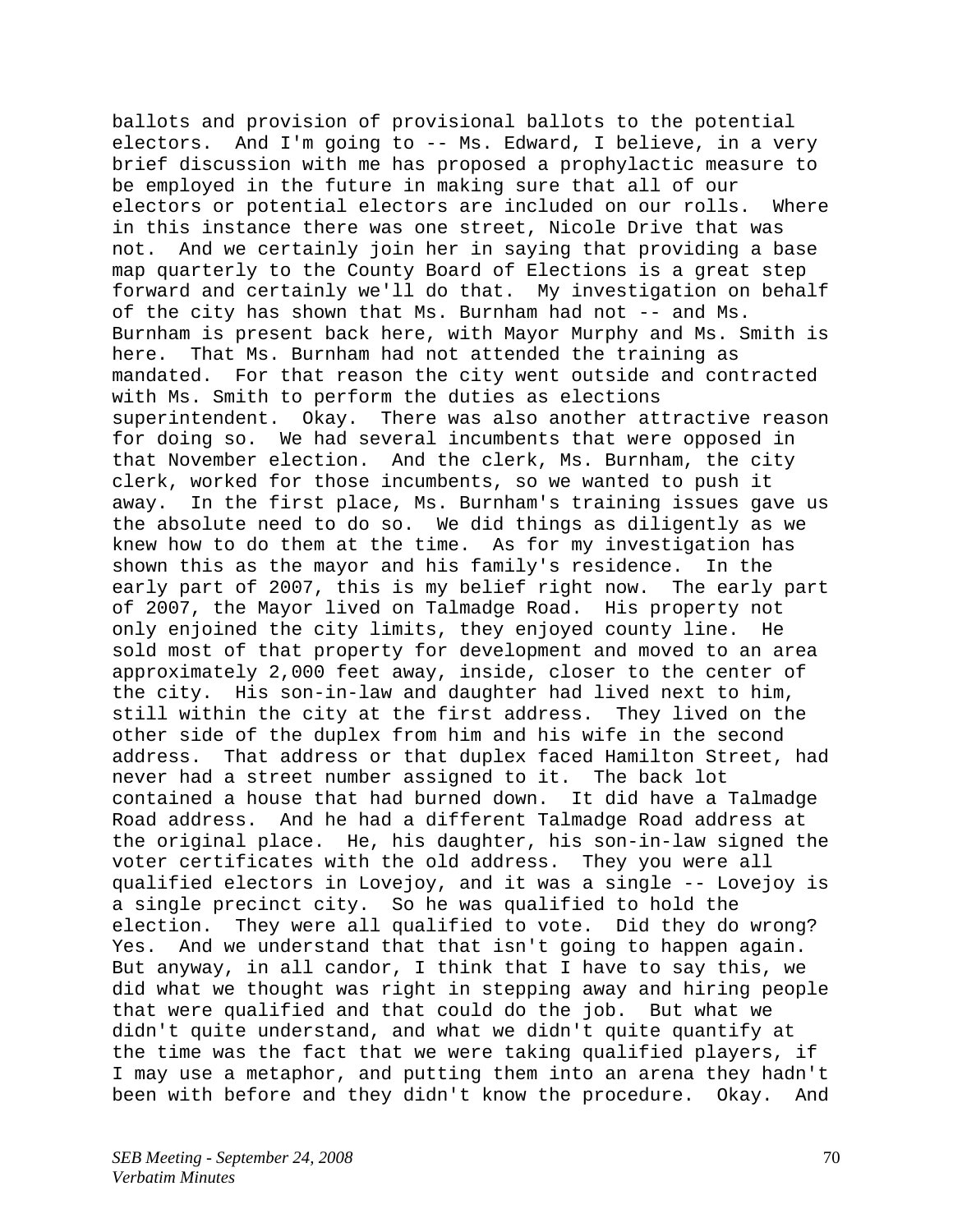these folks had never worked together before. And during those 12 hours on November the 6th, I don't know that everything went as right as it could have, from my client at the city's standpoint. I do know this, that we started undergoing training. We're going to keep it up. Madam Chair, we welcome the opportunity to train more and more. I think that we need, that we as a city are going to do something to make sure there's cohesion and familiarity between the folks that are being challenged and pass with discharging our elections next November. We're going to make sure that that's a well-oiled wheel. Sometimes -- That scares me, too."

**Chairperson Handel** - "We're going to make sure of that, too."

**Mr. Martin** - "That scares me too that they might all cooperate in a bad way. But please believe me that through the challenge to that election that the city tried. And everything else is -- There's nothing lost or less lost on me or any member of that city than the fact that this was a about vote. And I don't think there's anything more sacred to us."

**Mr. McIver** - "I have a question."

**Chairperson Handel** - "Sure. Tex and then -- Mr. McIver and then Mr. Evans."

**Mr. McIver** - "Slightly off the subject, Mr. Martin, but what is the service ribbon that you wear?"

**Mr. Martin** - "(Inaudible)."

**Mr. McIver** - "Thank you for your service to America."

**Mr. Martin** - "Thank you, sir."

**Mr. Evans** - "So did the Mayor have a different address?"

**Mr. Martin** - "Mr. Evans, he lived -- he did not live at that address. Okay. He did not have a different address because there had been no street number assigned to Hamilton Street, and he uses a post office box. And the same thing applied to Cheryl Murphy and to the Singletarys. Now, in the addresses of the - in the summary report you will notice the -- for the Singletarys, they moved the Monday after the election to a home they had been building in Zebulan, in Pike County and did not vote in the runoffs. So to answer your question, absolutely, he did not have another address. To answer your question equally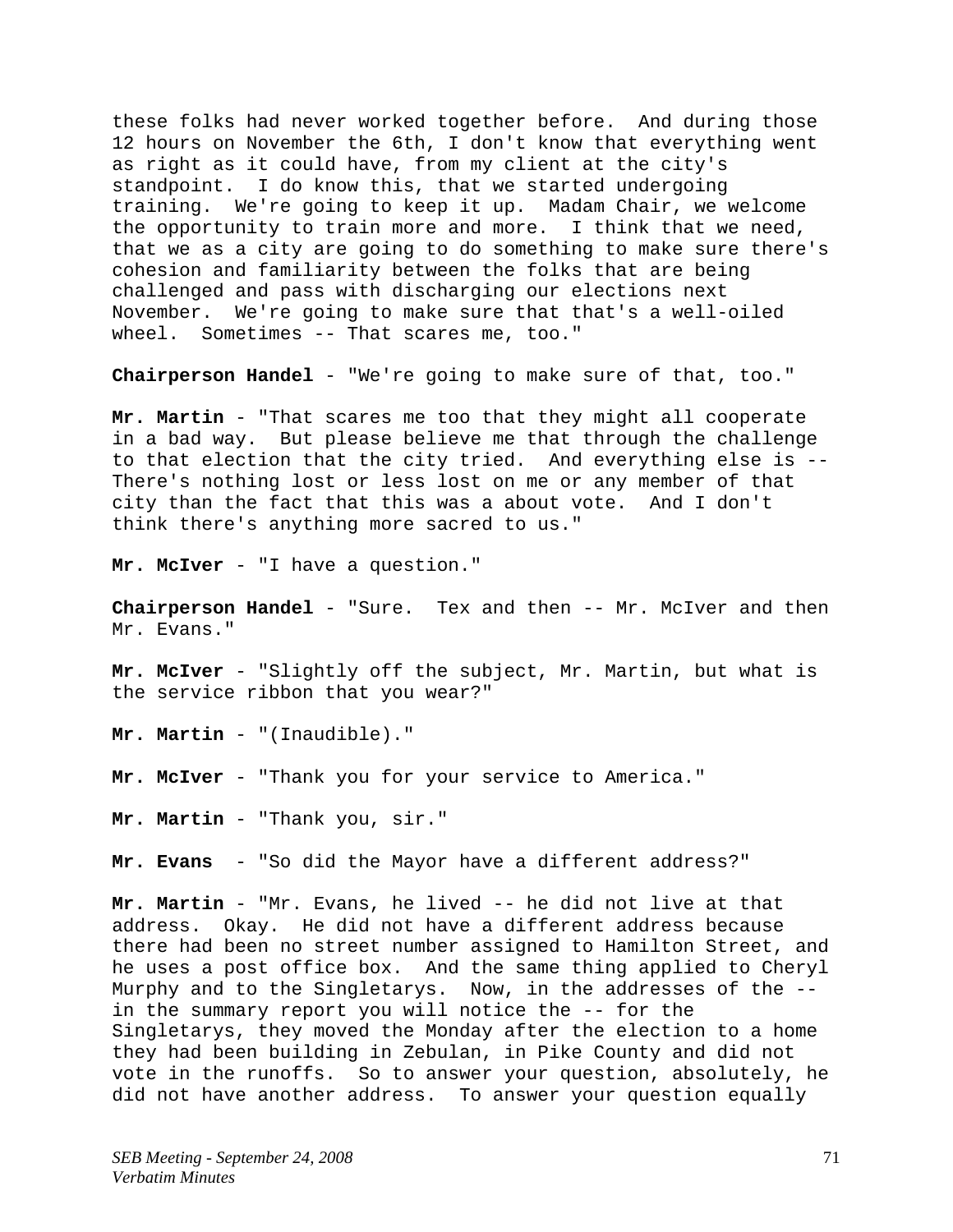absolutely, he did not live in 2366, I believe it was, Talmadge Road, neither did the Singletarys or Cheryl Murphy. But they did own a parcel of that property, still they didn't live there."

**Mr. Worley** - "Madam Secretary. But there was no Hamilton Road address that they could put down?"

**Mr. Martin** - "Right. No, sir. To my understanding, no. And the reason was that Hamilton Road, that lot went through to Talmadge Road. Okay. There was a burned house on the Talmadge Road side of that lot. He built a duplex behind the burned house on Talmadge Road."

**Mr. Worley** - "I'm sorry. Can I ask Mr. Martin another question?"

**Mr. Martin** - "Yes."

**Mr. Worley** - "Mr. Martin, do you know if when he went to vote, it says from the report --."

**Chairperson Handel** - "Sorry. He, meaning which he?"

**Mr. Worley** - "He, the Mayor, went to vote it says that his old address was in the system there, on the voter rolls."

**Mr. Martin** - "Yes, it was and he had never voted, is my understanding from having spoken to Ms. Burnham on the issue. I don't know that had actually spoken to the Mayor. He had never voted in another precinct or at another address, other than the 2366."

**Mr. Worley** - "And if I could ask you about Ms. Burnham. Did she conduct any elections after her training had lapsed?"

**Mr. Martin** - "No, Mr. Worley, she has never conducted an election. She has not ever gone to training. And then it had expired, because what had happened, was upon until we amended the charter for -- we had four councilmen and the Mayor all standing for election the same time. So we shortened Mayor Murphy's term, and one other term to two years this time to oddman-out. And so they had four year cycles and it had never fallen to where Ms. Burnham had to have one. Okay. And I don't know. We're going to explore all possibilities in what to do in the future, and the most efficient and effective way to do it. She has never conducted one to this day."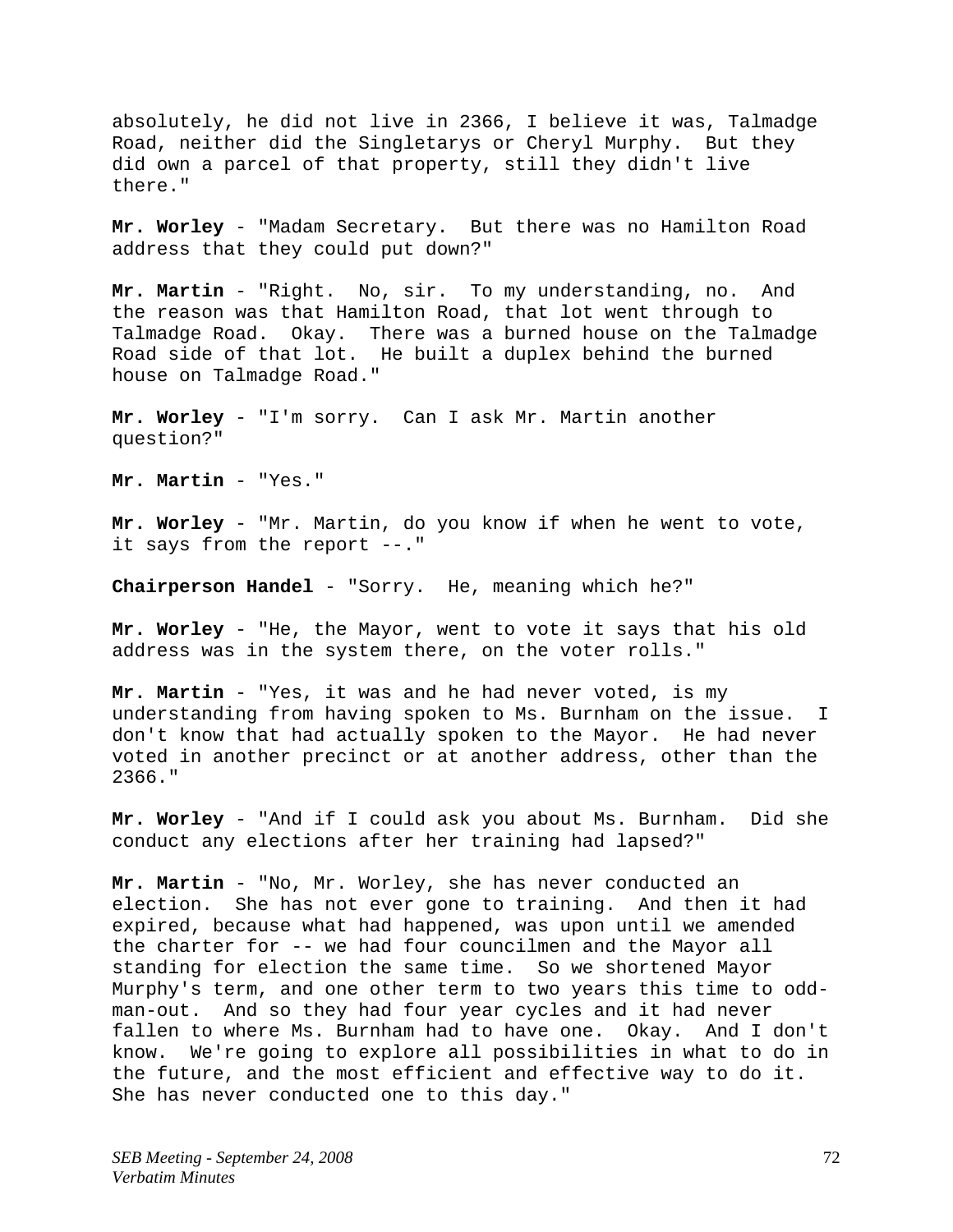**Chairperson Handel** - "I'm sorry. Now, I have a question. So are there not -- are there two residences, one at 2126 Talmadge and another at 2366 Talmadge?"

**Mr. Martin** - "Madam Chair, there is not a residence at 2366 now."

**Chairperson Handel** - "Well, then how could have on --

**Mr. Worley** - "Well, is it because he sold that property."

**Chairperson Handel** - "Mr. Worley, if I might finish."

**Mr. Worley** - "I'm sorry."

**Chairperson Handel** - "Thank you. I really will come to every member if  $--$ ."

**Mr. Worley** - "I apologize, Ma'am."

**Chairperson Handel** - "Thank you. Then how come Mr. -- the Mayor advised the investigator that his family moved the first of 2007 and stated that he closed on his current residence at 2366 Talmadge on January 4, 2007? So --."

**Mr. Martin** - "He closed on a lot. That 2366, Madam Chair, was actually I believe 11 acres he sold most of it for development. He still owns some of it. Okay. But he does not live at 2366, and did not after the date you just mentioned. 2126 is the address of -- or 2162, whatever that other one was."

**Chairperson Handel** - "There's 2126 and 2366."

**Mr. Martin** - "2366 is the one that he sold most of, and the one he and his family had lived in. 2126 is the address of the burned-out house that backs up to Hamilton Street."

**Chairperson Handel** - "I mean, I'm just looking at the report from the investigator. I'm not sure that's exactly what was conveyed to the investigator."

**Mr. Murphy** - "Can I --."

**Chairperson Handel** - "Are you the mayor?

**Mr. Murphy** - "Yes, ma'am."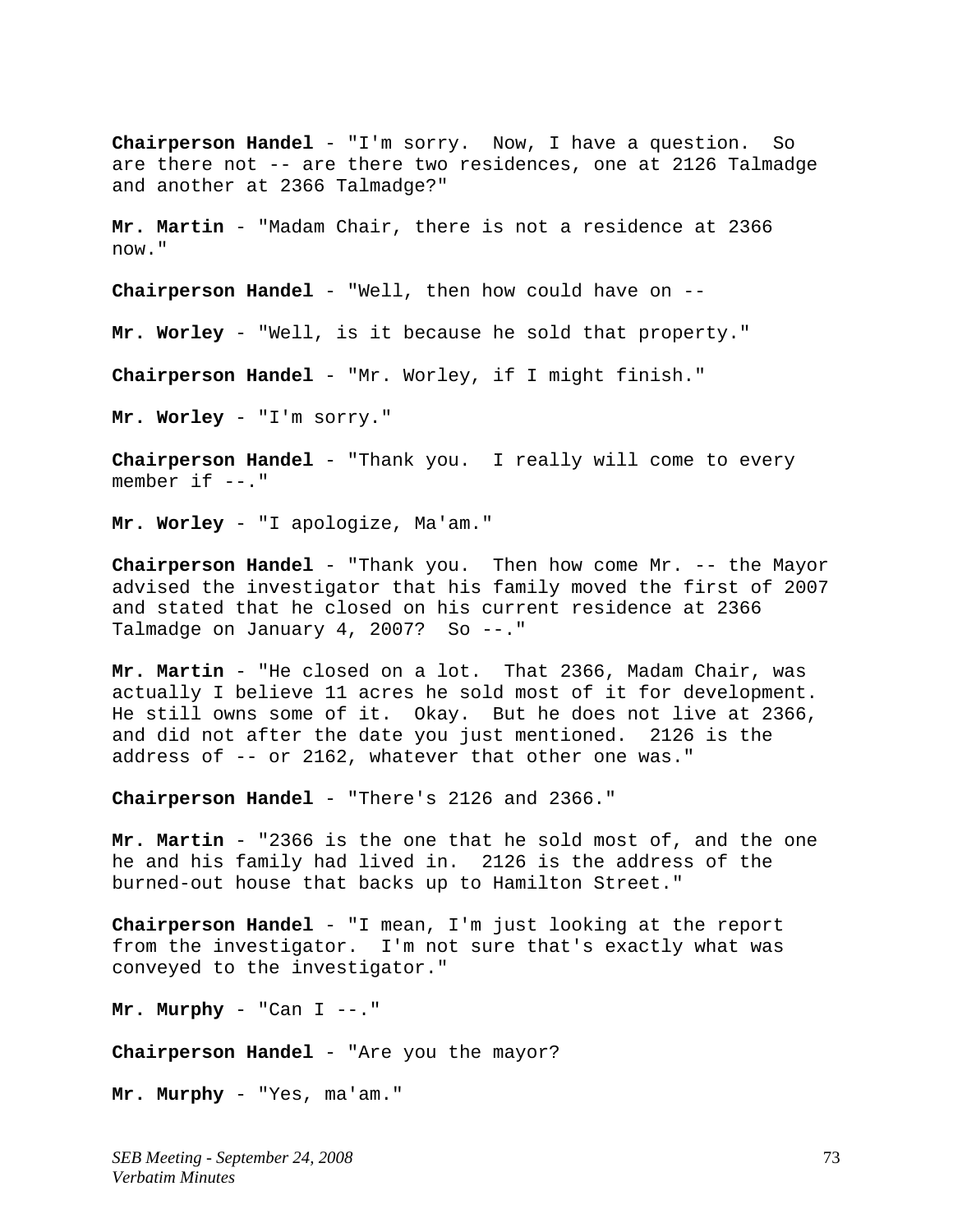**Chairperson Handel** - "Can you come tell us where you live? That would be great."

**Mr. Murphy** - "Thank you. I'm Mayor Joe Murphy of Lovejoy."

**Chairperson Handel** - "Thank you, Mayor Murphy."

**Mr. Murphy** - "I own a piece of property at 2126 Talmadge Road, since 1978."

**Chairperson Handel** - "Great."

**Mr. Murphy** - "I raised my family there. My daughter and my son both live on the property, which was 11 acres."

**Chairperson Handel** - "And how many residences were -- did 2126 equal? Did it equal your residence?"

**Mr. Murphy** - "It was actually one residence."

**Chairperson Handel** - "Got it. Which was yours?"

**Mr. Murphy** - "Right."

**Chairperson Handel** - "Okay."

**Mr. Murphy** - "And my daughter and my son-in-law actually live in the house with me. And there was a detached apartment that my son lived in."

**Chairperson Handel** - "Okay."

**Mr. Murphy** - "On this piece of property. Okay. In 2007, January, I closed part of the property, which was an eight-acre parcel that sold off to a developer."

**Chairperson Handel** - "So you -- in January of '07 you sold off eight of the 11 acres."

**Mr. Murphy** - "Yes, ma'am."

**Chairperson Handel** - "Okay."

**Mr. Murphy** - "And I had purchased the property at 2366 in the year of 2000 -- I think it was the end of 2005 or the first of 2006, I purchased this property. Which the house had burnt. We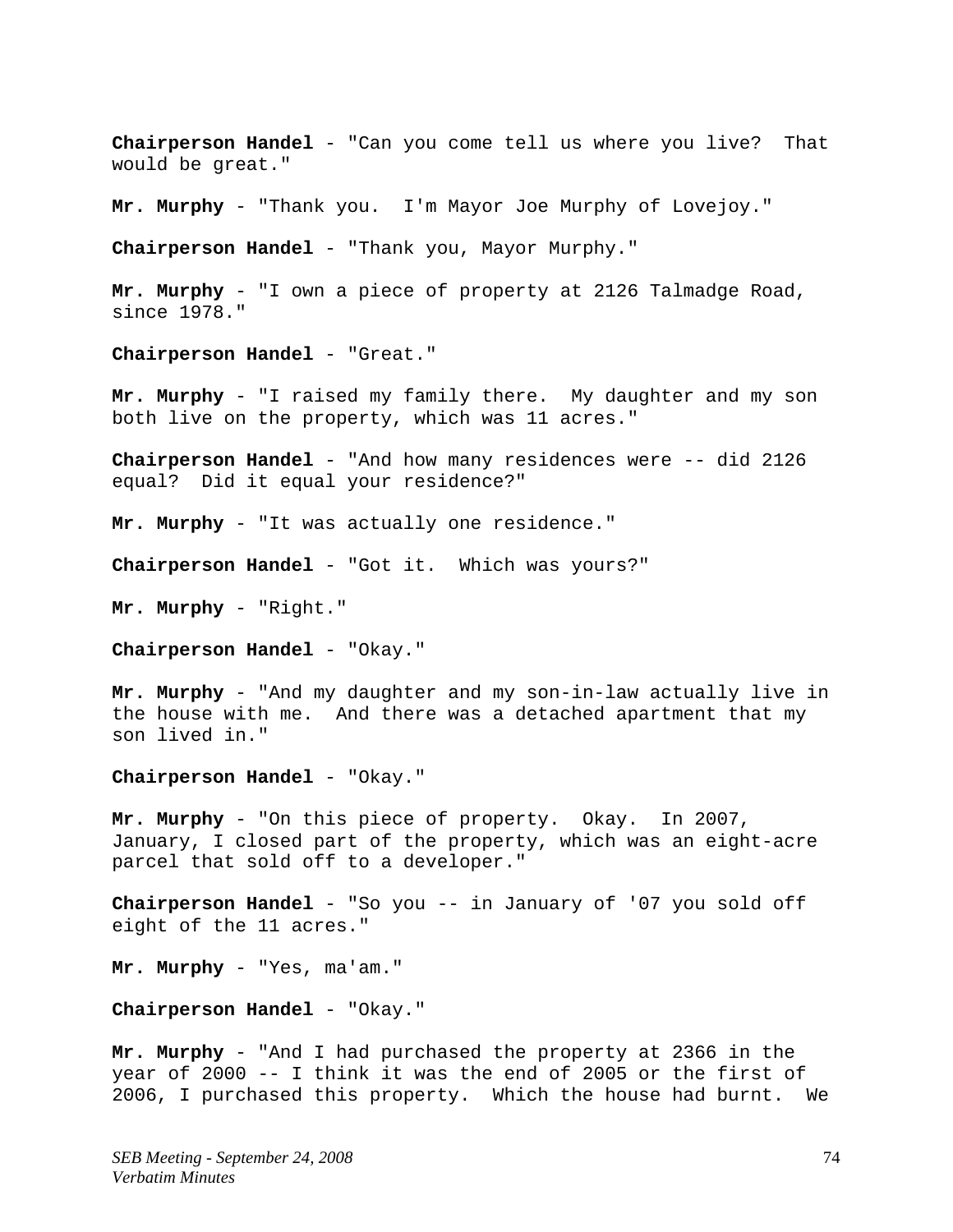began construction in 2006 on a duplex on that parcel of property, which like he said adjoins the -- it was a property that went all the way through. And it was actually -- the duplex faced Hamilton Street instead of Talmadge Road. But we used 2366 Talmadge Road because that was the address the tax department had assigned to the parcel." **Chairperson Handel** - "Okay." **Mr. Murphy** - "So that's the address we used, even though the house faces Hamilton Street."

**Chairperson Handel** - "Okay."

**Mr. Murphy** - "And we moved -- me and my wife lived in one side in January of '07. And my --."

**Chairperson Handel** - "One side at 2366?"

**Mr. Murphy** - "Right."

**Chairperson Handel** - "Okay."

**Mr. Murphy** - "And my daughter and my son-in-law moved in the other side of 2366."

**Chairperson Handel** - "So you did move from 2126 to 2366?"

**Mr. Murphy** - "Yes, ma'am."

**Chairperson Handel** - "Got it."

**Mr. Murphy** - "2126 is the address that we lived in for basically 30 years, then we moved to 2366."

**Chairperson Handel** - "And what was the address that was used to vote from?"

**Mr. Murphy** - "2126."

**Chairperson Handel** - "But you lived at 2366?"

**Mr. Murphy** - "Yes, ma'am."

**Chairperson Handel** - "Got it. Okay. Thank you."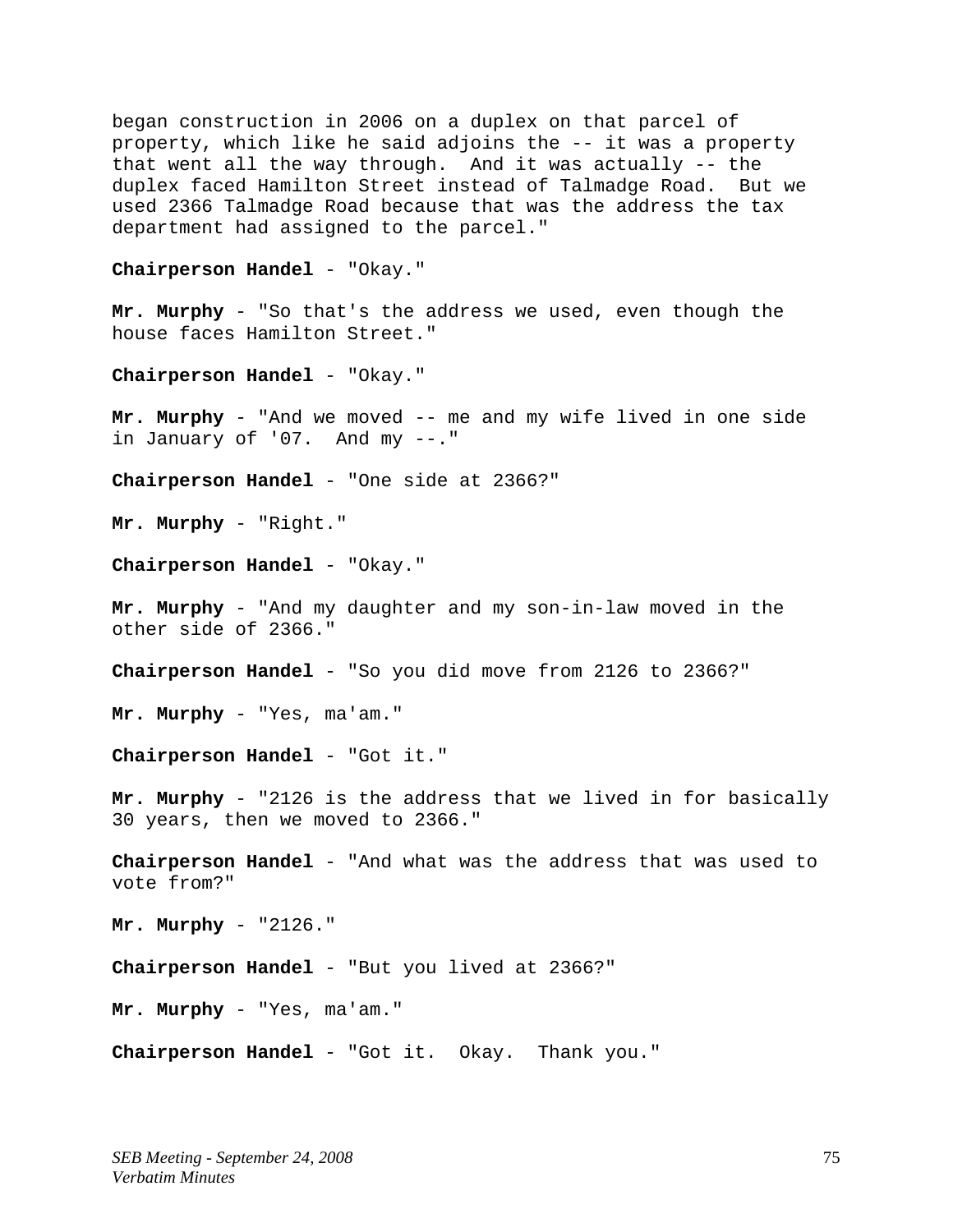**Mr. Matthew McCord -** "Madam Chairman, could you arrange a ride back to Lovejoy for me?"

**Chairperson Handel** - "Thank you very much, Mr. Mayor."

**Mr. McCord** - "Madam Chair, I will be, after that, typically short winded. I represent Ms. Smith. Ms. Smith served as the superintendent that day. Much of the question or many of the questions I think you would have for my client today are question she may not have answers for. These were actions that a gentleman, Mr. Williams, who was actually working the poll. In that regard, what I would say to the commission is I would ask you to follow the Inspector General's recommendation."

**Chairperson Handel** - "Okay. Any questions? Would you state for the record who you are and who you represent."

**Mr. McCord** - "My name is Matt McCord. I represent Ms. Smith."

**Chairperson Handel** - "All right. Thank you. All right. Anyone else to speak?"

**Ms. Pamela Everett** - "Good afternoon, Madam Chairman and the Board. I represent Clayton County and Ms. Ann Francis from the Board of Elections. Basically, Ms. --."

**Chairperson Handel** - Would you tell us your name."

**Ms. Everett** - "Pamela Everett."

**Chairperson Handel** - "Thank you."

**Ms. Everett** - "Ms. Francis was charged with leaving off an address in the City of Lovejoy. What actually happened is there are two Nicole -- there's a Nicole Drive and a Nicole Court in the county. When Ms. Francis looked at the map that the county has, their base map, there was no Nicole Drive. She found a Nicole court. She contacted the tax assessor's office, contacted the planning and zoning department, no one saw a Nicole Drive. So she put the voter in Nicole Court. It wasn't until later that we determined there was actually a Nicole Drive and a Nicole Court. She had sent information over to the Lovejoy -- Excuse me -- city clerk -- I apologize -- asking her to check the voters registration to make sure all the voters were on there. She did that twice, nothing happened. What the county has done so this doesn't happen again, they have developed what they're calling a street naming task force,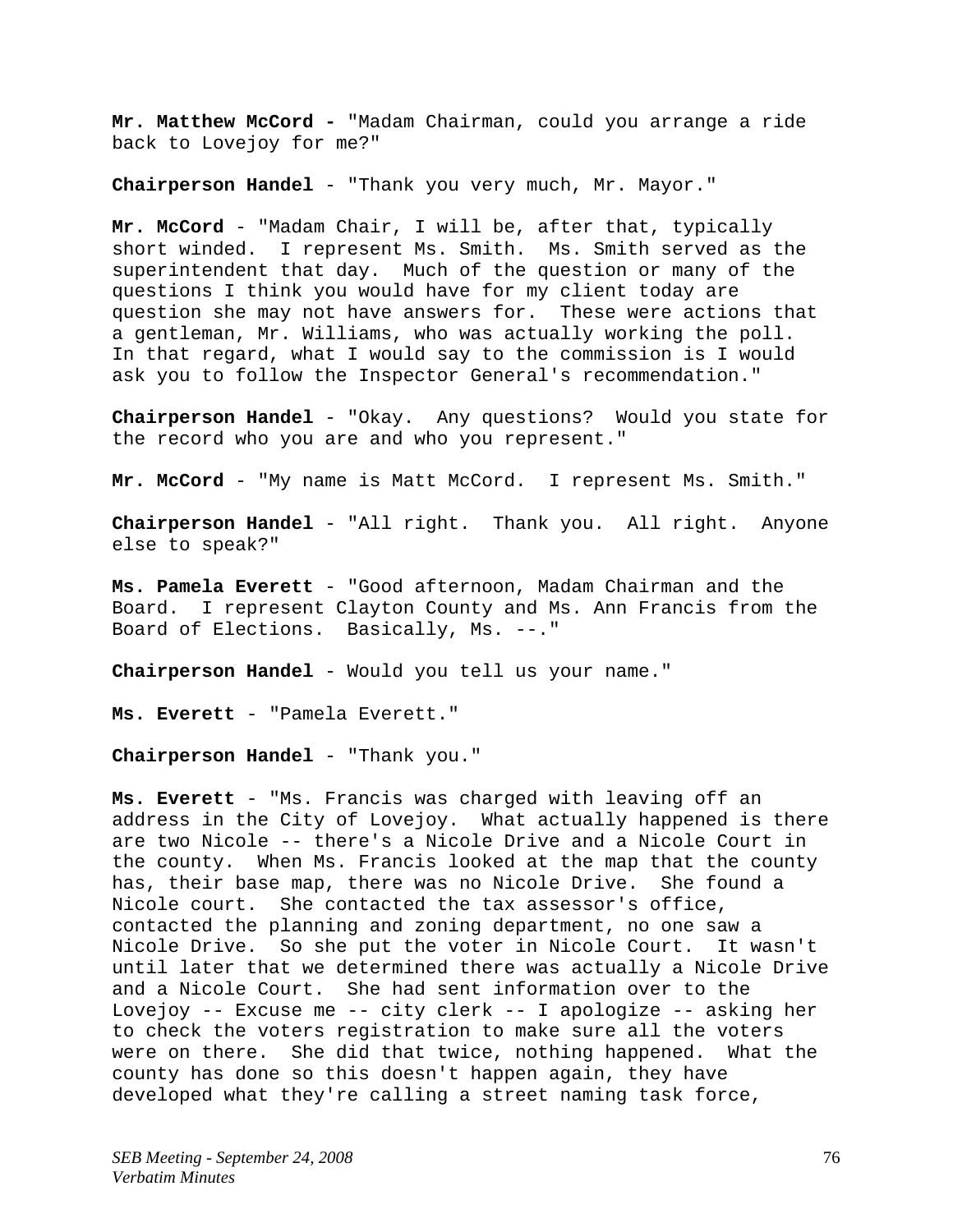that's comprised of members of the planning and zoning department, members of the tax assessor's office, members of the law department, and also, eventually, I guess we'll -- so that we can ensure we're getting the correct information from the cities. I talked to Mr. Martin. Mr. Martin has agreed with me that we'll send this list out quarterly and ask the cities to update their streets and addresses, and make sure that anything that is no longer there is taken off. And things that are there are put on so that this error doesn't occur. Ms. Bright is here. Ms. Francis is here if you have any questions of them, they're willing to answer."

**Chairperson Handel** - "Okay. Colleagues, any questions? Mr. McIver, questions?"

**Mr. McIver** - "No, ma'am."

**Chairperson Handel** - "No? All right. Do we have a motion?"

**Mr. Worley** - "Madam Secretary, in looking over these allegations, there's an allegation No. 5 that the Election Superintendent, Ms. Burnham hadn't attended training. It seems clear from what we've heard that she was not really the election superintendent, and never superintendent any elections. So I'm having a little trouble understanding how this is a violation of the Code."

**Chairperson Handel** - "Do you have anything on that?"

**Ms. LaGrua** - "I think the thought of this process was that she couldn't be the elections superintendent because she hadn't attended training, and that's why they -- technically be --."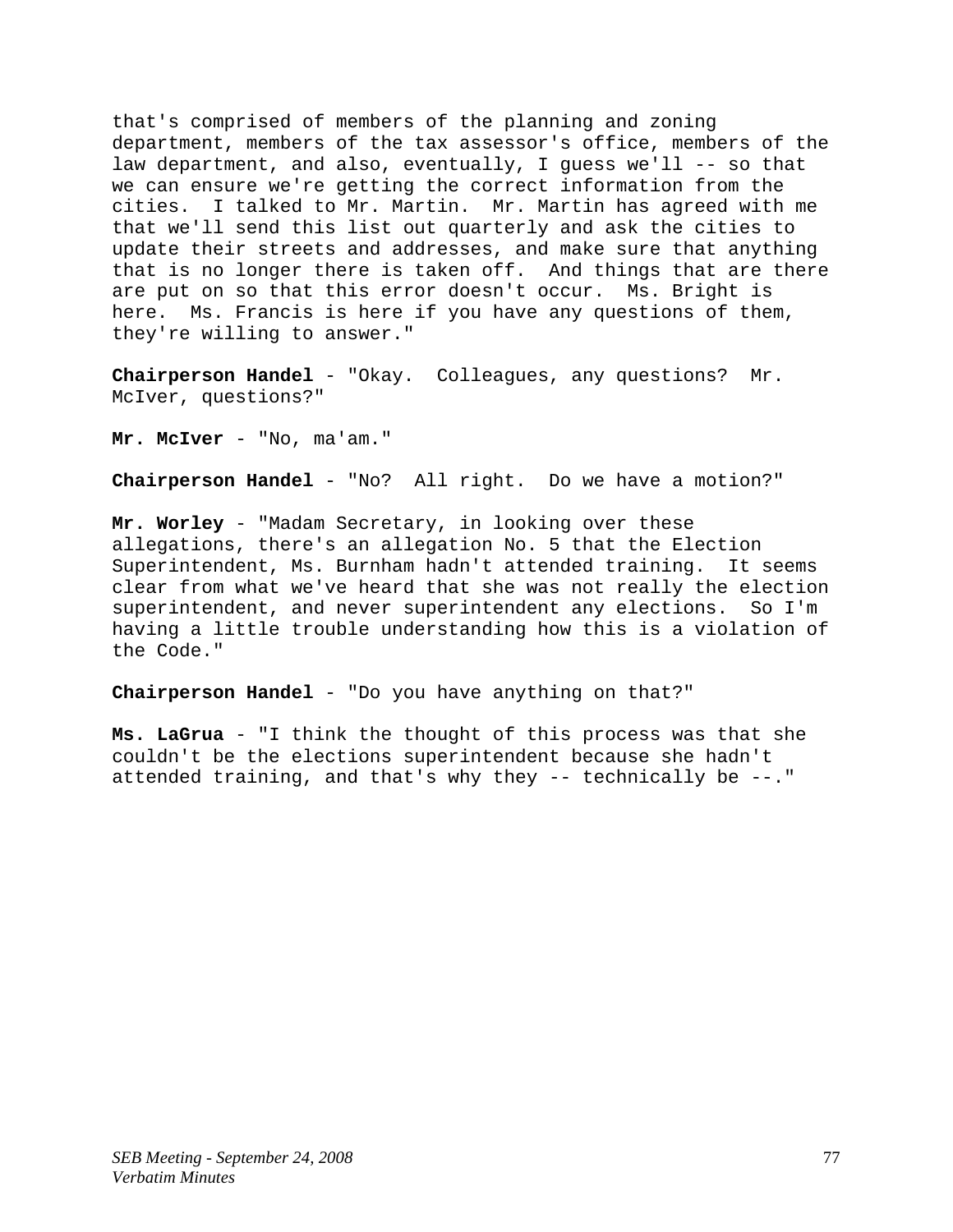**Chairperson Handel** - "And I believe, Mr. Worley, she didn't attend the August training."

**Mr. Worley** - "Okay. Then I would make a motion that we dismiss that allegation No. 5."

**Mr. McIver** - "Second."

**Chairperson Handel** - "All right. A motion and a second on that one. Questions, anyone? All in favor."

(Whereupon, there was a chorus of ayes)

**Chairperson Handel** - "Any opposed? Okay."

**Mr. Worley** - "And I think we know from this report that allegation No. 1 was not an allegation or -- found to be invalid. Is that correct?"

**Ms. LaGrua** - "It was founded to be correct. but the court did it before the election speak to sell and meet were.

**Mr. Worley** - "Oh. All right. So do we know how many sample ballots were given out?"

**Unknown Male Speaker** - "I'm sorry. You might need to correct me. You said something about allegation No. 1, voter certificates were destroyed?"

**Mr. Worley** - "No. The report that I have says allegation No. 1 is -- appearance of the sample ballot she received from Ms. Burnham was confusing."

**Unknown Male Speaker** - "No. It's not known exactly how many were found. It was corrected before the election."

**Chairperson Handel** - "So now we have remaining that the voter certificates were destroyed, and not issuing them in the runoff. And then the issue of the residency. Are those the remaining two?"

**Mr. Harvey** - "And the failure to provide provisional ballots to the two individuals, I believe I discussed, 21-2-4-18, a, Billy Williams, with Ms. Torbert and Ms. Cluster who were part of the -- that left off, they were not offered provisional ballots."

**Chairperson Handel** - "And we confirmed that?"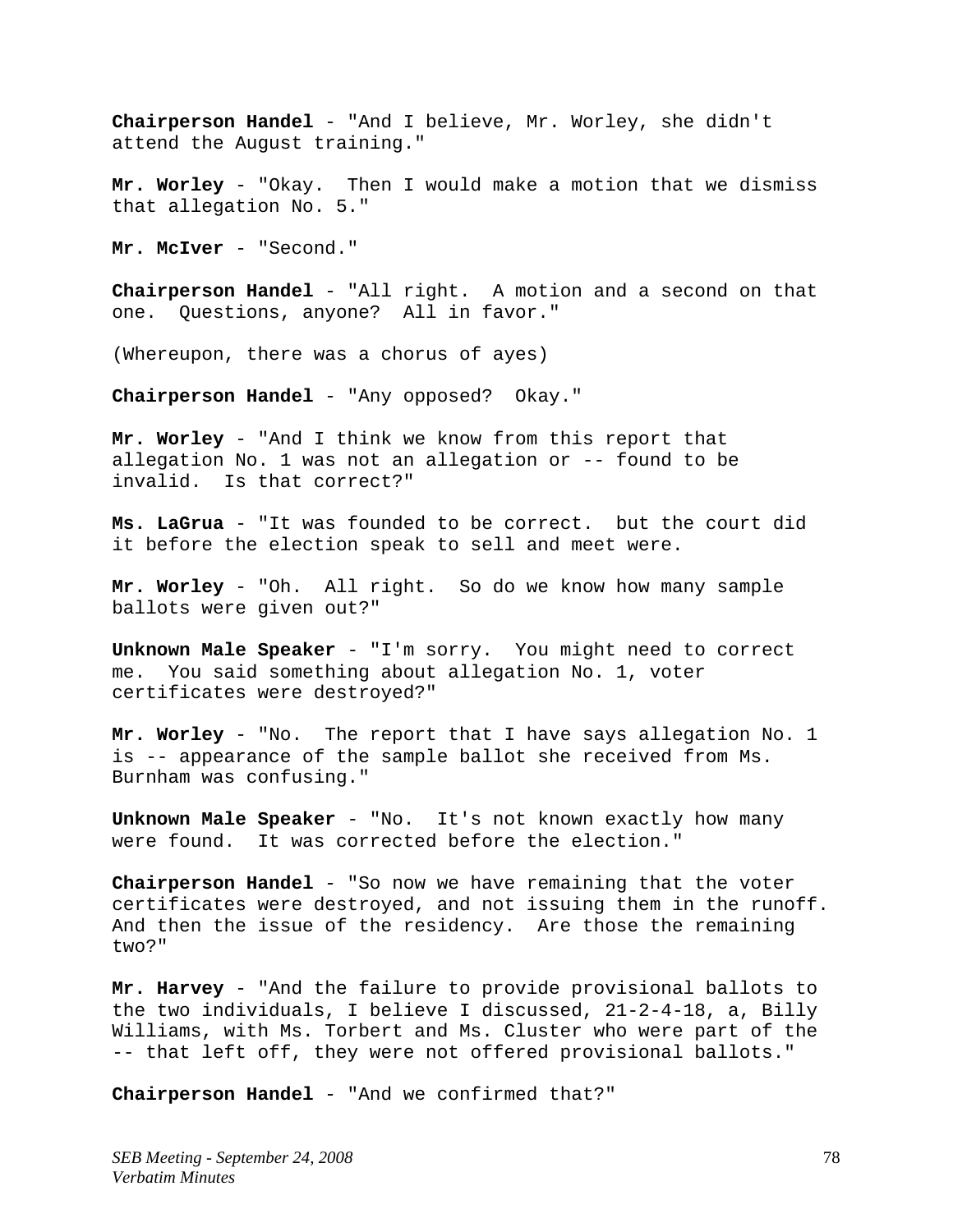**Mr. Harvey** - "Yes, ma'am."

**Chairperson Handel** - "Okay. So three things, failure to provide -- to offer two voters provisional ballots, destroying voter certificates, and not issuing them in the runoff until the voter was determined eligible. And then the residency issue for the mayor."

**Mr. Harvey** - "Correct."

**Chairperson Handel** - "Is there a motion on any of those three?"

**Mr. McIver** - "I move all three."

**Mr. Israel** - "Second."

**Chairperson Handel** - "A motion and a second. Questions? All in favor."

(Whereupon, there was a chorus of ayes)

**Chairperson Handel** - "Any opposed. All right. Thank you. Next item is 2008-000003. City of North High Shoals."

**Mr. Harvey** - "The complaint in this case is Mr. Fred Johnson, who is a city councilman and Mr. Eddie Cape, who is also a city councilman. The respondents are Sandy Brooks, who is the elections superintendent. And Mr. Steve Holzman who is a city councilman and Mr. Don Walter who is a city councilman candidate. The allegations are that Ms. Brooks did not receive proper training prior to the election. That Ms. Brooks did not post proper qualifications necessary to seek office for the candidates, and Ms. Brooks mishandled absentee ballots by delivering absentee ballots to electors. And Mr. Holzman returned to the polling place after he had cast his vote on two occasions, and Mr. Holzman took a photograph of his ballot in the voting area. The investigative findings are essentially all the allegations are true. Ms. Brooks had not received training prior to the election. Ms. Brooks posted candidate qualifications with an elector. She confused the candidate qualifications with elector qualifications. Initially, it was brought to her attention and she corrected it. That allowed Mr. Don Walter to put in an affidavit saying attempting to run for city council it appeared that the only requirement was the one to be a registered voter. When it was corrected it was learned that he actually had to be a registered voter in the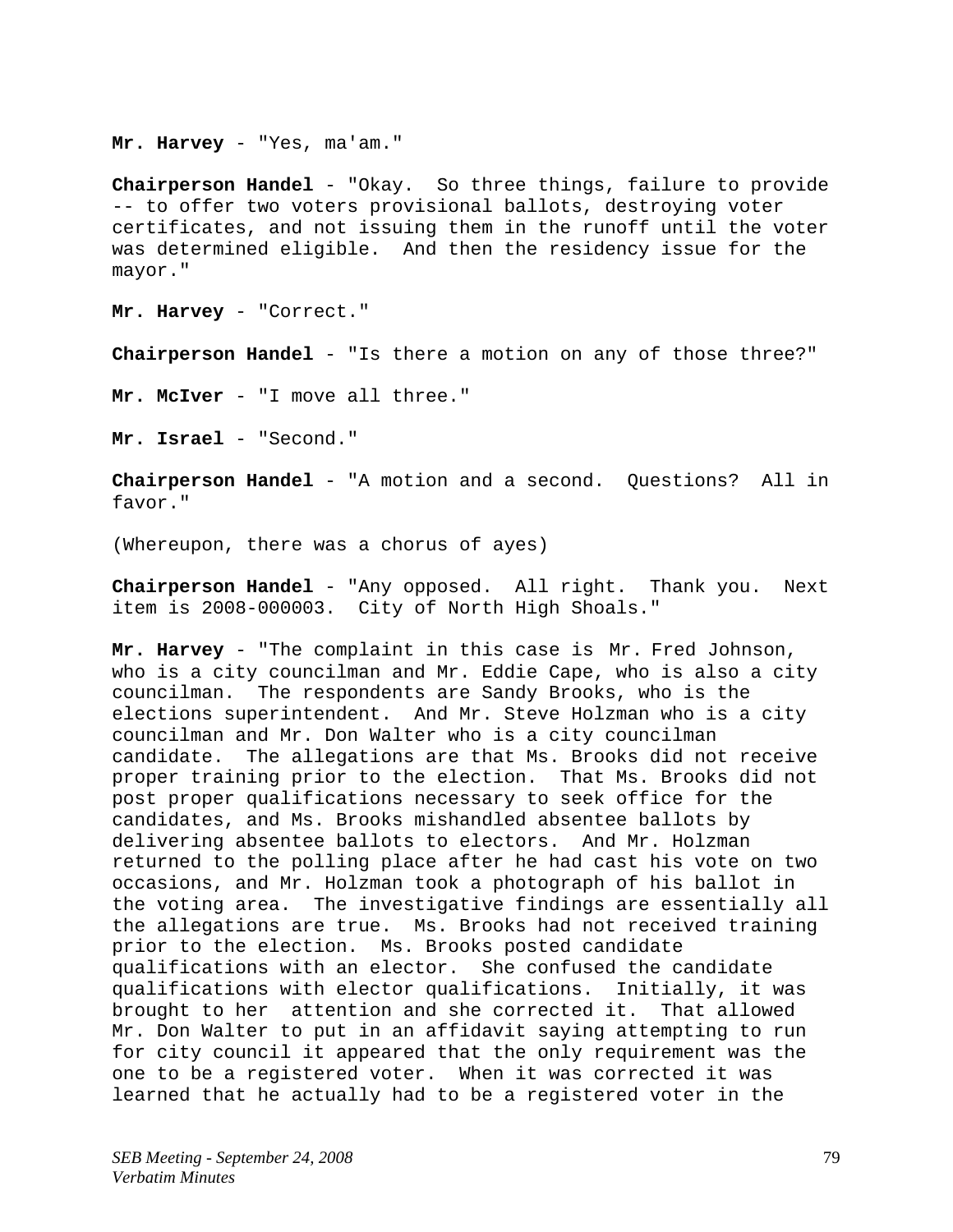City of North High Shoals. He withdrew his affidavit of candidacy after being notified of that. Ms. Brooks admitted that because the City of North High Shoals does not -- the city hall does not have regular business hours, she often received absentee ballot applications at her home mailbox. And she admitted that she personally delivered five ballots to electors' homes and returned five ballots to electors' homes. Mr. Holzman admitted that he took a picture of his ballot after he voted. He said that he was just sort of doing it for nostalgia. He claims that he asked the elections superintendent who didn't give him a definite answer about whether or not he could. And Mr. Holzman did return to the polling place after casting his vote to speak with one of his poll watchers. And it's recommended that this case be forwarded to the Attorney General's Office. In regards to Mr. Holzman, I'm recommending the consent order and fine be imposed. In regard to Ms. Brooks that a consent order and training is recommended."

**Chairperson Handel** - "All right. Anyone here, either Ms. Brooks, Mr. Holzman, or anyone on behalf of the City of North High Shoals? All right. Everybody come up. Tell me who everybody is. Let me know who's here from the city. You're - okay. I want to hear from you first since you're the subject of one of the complaints. Are you Mr. Holzman? Who's Mr. Holzman?"

**Mr. Holzman** - "I'm Mr. Holzman."

**Chairperson Handel** - "Okay. We'll hear from you second. Anyone here from the City of North High Shoals? Let me just ask you real quick, Ms. Brooks, since you are a city employee."

**Ms. Brooks** - "I resigned."

**Chairperson Handel** - "You did. Okay."

**Ms. Brooks** - "I'm not actually representing the city by being here. I'm defending the accusations, I guess is what I'm here for."

**Chairperson Handel** - "Okay."

**Mr. Fred Johnson -** "I can -- you have -- there are three members of the city council here and none of them are here representing the city. I'm Fred Johnson."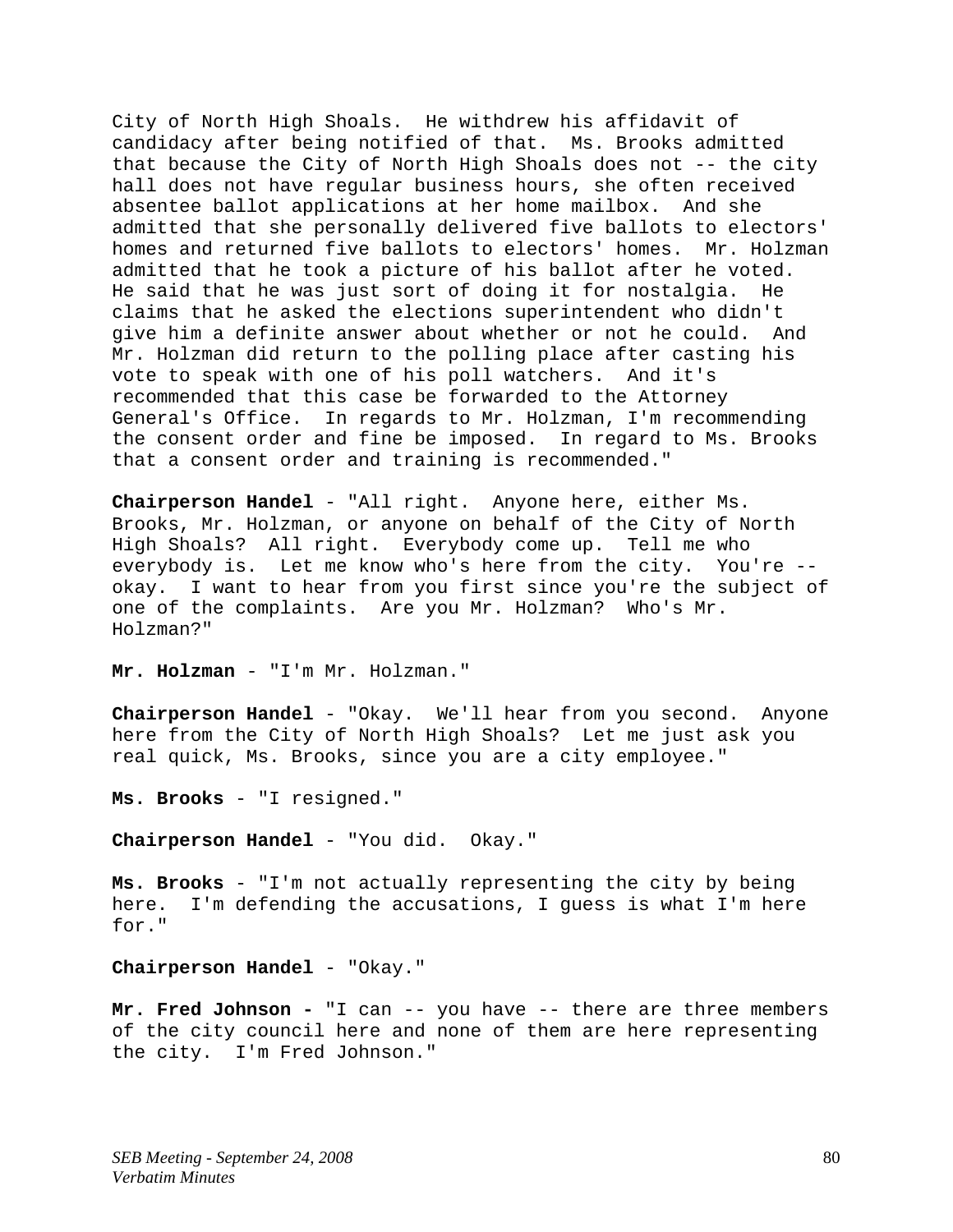**Mr. Eddie Cape -** "Eddie Cape. But I did talk with the mayor who has an e-mail correspondence here that he forwarded to me from Mr. Chris Brown, I believe is one of your associates, who said that no one -- attend who wish to have legal representation, then you certainly may bring someone. Our city attorney, which was not city attorney at the time, but has been since the first of the year, was due in court today. That's why we do not have legal city representation today."

**Mr. Evans** - "Madam Chairperson, if I could."

**Chairperson Handel** - "Yes."

**Mr. Evans** - "There's no requirement that you have a lawyer. I don't want anybody misled. If you want to have your lawyer here, you are entitled. The Secretary -- good policy which is anybody who wants a continuance, you get one free, which means if you think to yourself, in light of what you've seen today, we better have our city attorney here. All you have to do is request a continuance. I can't speak for the Chair, but my suspicion is the Chair will entertain that."

**Chairperson Handel** - "Certainly."

**Mr. Evans** - "But if you want to have the case heard today, we can go forward, as well."

**Chairperson Handel** - "Okay. I just want to make sure that everybody -- Mr. Evans is correct, but also be mindful that what you say up here is in the record and will go forward. Okay."

**Ms. Brooks** - "Just to make sure this is on the record. I don't have the exact date, but I know it was less than two months before the election was to be held that I was unanimously voted in by the city council to be the superintendent of elections. At that time, I didn't know what I was getting into. So I made many, many phone calls with the State to the Board of Elections Office in Oconee County. I corresponded a lot with other city clerks, superintendents, anybody I could get any kind of information from. One thing that I had a problem with is that by e-mail and by phone call I had requested -- I didn't even have an elections code manual to go by. So I had to do a lot of stuff online, which I spent many hours self training, is what I had to do in the short period of time to -- election. When I requested from the State, I actually did not get an updated book, code elections book until after the election. And the one book that I did receive, which was the red book which is the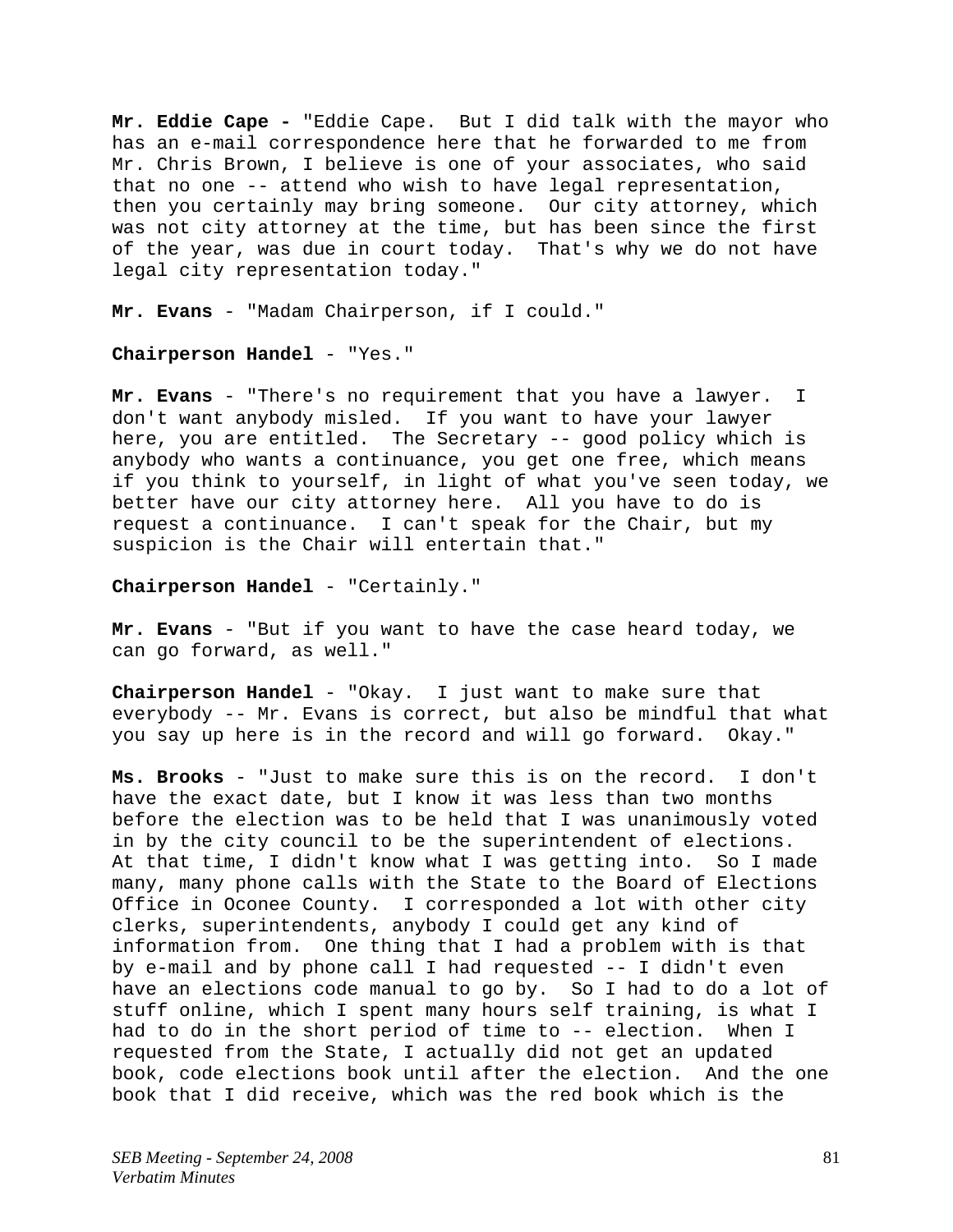older book, I received from Julie Sanders, which is a city clerk for Watkinsville. As far as holding the election, I did everything that I knew to do by the book, by law. I mean, I made numerous phone calls throughout the day. I've worked in law-enforcement. My husband is in law enforcement. I know -- I've been under -- I've gotten audited GCI, NCI, I know the importance of following the law. So I did everything that I possibly could do to make sure I did not get any infractions and do everything I was supposed to do. So I understand that ignorance is not an excuse. I've heard that many times today. So I'm not going to stand up here and say, well, I didn't know. But, you know, honestly I self trained myself in less than two months to hold an election that I had never held before, and tried to make sure that nobody falsified anything and that we did everything by the book. So that's the only defense that I have is that I definitely did not have any training. I was not sent to any training. And quite honestly, if I would have known the whole spectrum of the elections, I don't know that I would have put myself in that situation less than two months before an election."

# **Chairperson Handel** - "All right. Mr. McIver."

**Mr. McIver** - "Did you seek the assistance of your --?"

**Ms. Brooks** - "Yes, I did many times. Even at one point, when I found out how, you know, how strenuous this was going to be to hold this election and to go by the code manual that I had no clue about when I started this, we asked if we could contract the county elections office to hold it. They refused because there were controversies. We had a lot of controversies about this. Like I said, I was unanimously voted in as superintendent of elections. And then my city council members, not all, I was accused of not being trained. Well, of course, I wasn't. At the time they elected me I wasn't. It was in the paper how unqualified I was to hold this election, and not enough training. And I did -- We don't even have office hours. We do not have a restroom at the town of North High Shoals. So the day of the election, I left one time for probably five minutes to go use the restroom next-door at a church, because I was so worried about leaving, and making sure that everything was done correctly between six o'clock in the morning until eleven o'clock at night, because I wanted to make sure that I did my job correctly. So, I mean, there's no office hours. And as far as the absentee ballots go, no, I did not know that was not the way to do it. I received phone calls at home. I received phone calls from my -- children, you know, that they needed absentee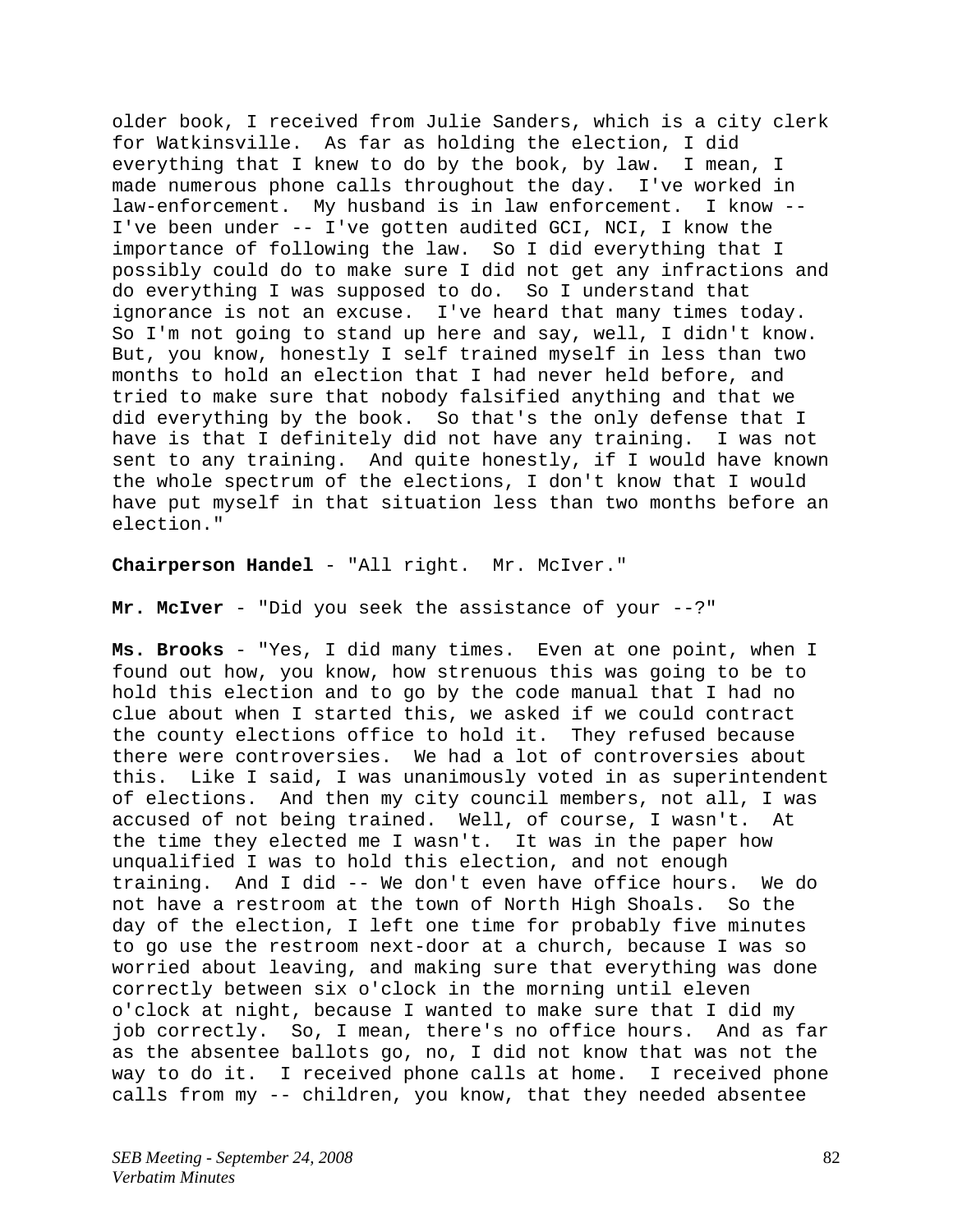ballots. So I did everything in my power to make sure that the citizens of North High Shoals who wanted to vote, could vote. So I went by what I knew. And at that point, prepared to - from what I've heard today, I did not know the correct laws."

**Mr. McIver** - "Thank you."

**Chairperson Handel** - "Mr. Evans."

**Mr. Evans** - "So the four absentee ballots that you had, were those just people who called and you took them a ballot?"

**Ms. Brooks** - "I did receive a couple of, I think, if I remember correctly I would get calls for the ballot. I explained to them that they had to fill out the application first. So I mailed the application where the time frame was in a period where they felt like they were going to get the ballot in time to get it back to me. So not knowing any different, I would once I received the application, I would hand deliver, go to their mailbox in person a ballot with all the paperwork. Every single ballot -- We had 13 total absentee ballots. Every ballot was sealed in a fire-safe box, locked and would not open until it was time to count them. And they were signed, and in the proper envelopes."

**Mr. Evans** - "Did you mail any of them or did you deliver them all?"

**Ms. Brooks** - "I mailed -- I did mail some."

**Mr. Evans** - "How did you decide which ones to mail versus deliver?"

**Ms. Brooks** - "Depending on when they asked me. People that I delivered to would -- short period of time before the election."

**Chairperson Handel** - "All right. Thank you."

**Mr. Holzman** - "Thank you, Madam Chair and the Board, my name is Steve Holzman. I live at 349 Jefferson Road, North High Shoals. My mailing address is Bishop, Georgia. The two potential violations, I'll just start with the first one about taking a picture. When I went in to cast my vote, I had my camera with me and I asked Ms. Brooks whether it be okay if I would take a picture by ballot, because I would like to send it to my mom because she be proud to see her son's name on a ballot. And so I said would that be okay. And I distinctly remember her saying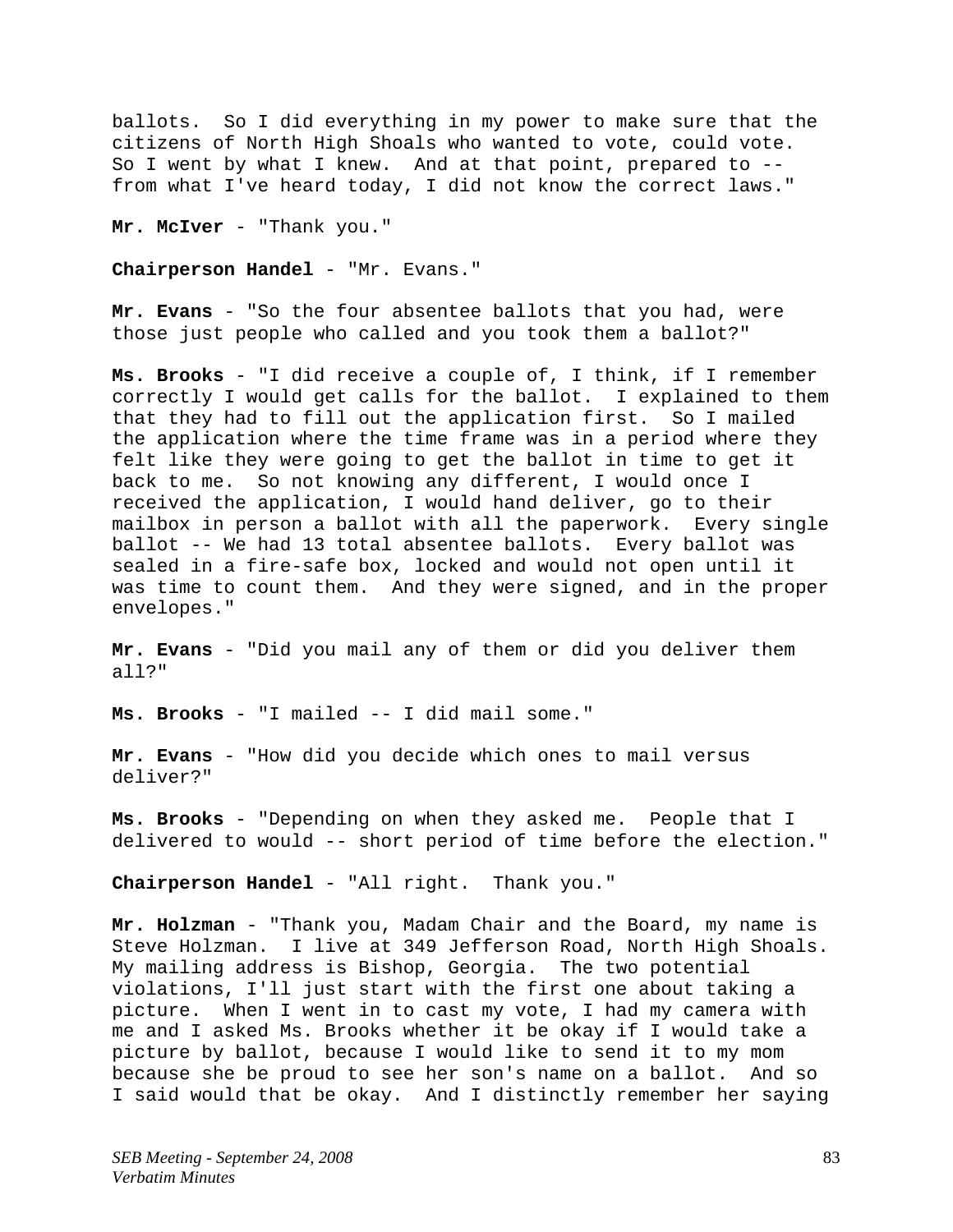that would be fine. And so I took a picture of my ballot. And I did use a flash. And I have the information of the properties of the picture that shows that I used the flash. And the reason I say that is because if she had said no, like she has said in the investigative report, and I really, really wanted a picture I wouldn't have taken it with the flash. That would have been ridiculous on my part. So I wasn't aware that that was illegal. The first time I noticed that that might be an issue is when I came back in the evening for the vote count, I noticed two signs up behind the -- behind where you go to vote. And one of them said no photography. That was the first time I ever saw a sign at the polling place, and that was in the evening. But as far as the second one goes, this was my first election for anything or an award or anything. I didn't have any information about what sorts of rules were governing me, none were handed out to me or anything like that. And I knew about the rule about campaigning, because, I mean, it's obvious, you know, you can have these signs up that say no campaigning. But I had a poll watcher, somebody suggested that I have a poll watcher. And I guess the reason why I thought I might need one is that the clerk, and I know it's within her rights, she had signed up for my opponent on the street in front of her house. So I thought well, you know, maybe I should have somebody in there to kind of keep an eye on things, just to see that everything is going right. And then in the middle of the day I got to thinking, what if something is going wrong, how will I ever know about it. So I walked up on the porch of the polling place and I stuck my head in and I said how do I get a hold of my poller or how do I contact -- and she came out and she said you're not allowed in here. I said okay, I just wanted to know -- she said you're not allowed in here, so I left. The other two times I was near the polling place was across the street is our post office and I saw my opponent, the mayor's brother, in the parking lot. And so I just pulled up next to him and I shook his hand and I said, thanks for running a nice, you know, clean race. And then another time, the wife of my friend was in the parking lot. I stopped her and I just said hi, how is it going. And then I left. So those were the times that I was too close to the poll -- polling place. Like the guy said, ignorance of the law is no excuse. The one thing I'm going to institute in terms of being on the Council is a little packet that we can give to potential people who are running that will kind of have all of these sort of rules that I wasn't aware of about. And I think that might help in terms of stopping something like this from happening again. That's all."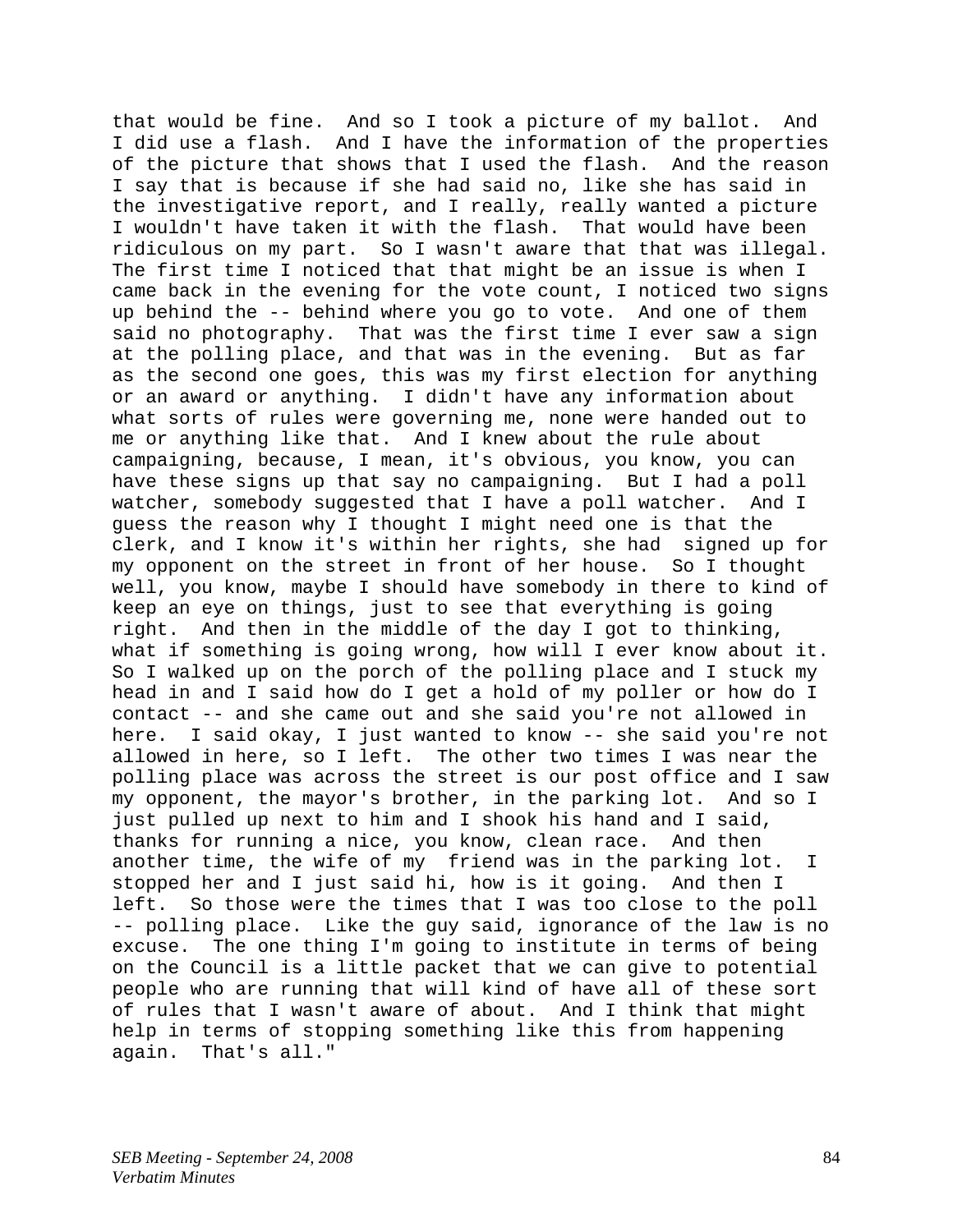**Chairperson Handel** - "All right. Let's let the other folks go. We do have your -- and I think everybody saw that you disagreed with the comment. We do have the investigation report. Thank you."

**Mr. Eddie Cape -** "My name is Eddie Cape. I'm on the city council for the town of North High Shoal. My address is 201 Hillsboro. And I raised the -- I do have a poll watcher and heard the report from my poll watchers is what brought me to raise the complaints against Mr. Holzman. And I will refer back to the report that Mr. McBrayer here has put together."

**Chairperson Handel** - Thank you. Anyone else? Does anyone else want to speak?"

**Mr. Fred Johnson -** "I appreciate you all for doing this. As a high school government teacher, I'm getting quite an education. My name is Fred Johnson. I live at 1191 Falcon Ridge Drive. I'm also on the city council. My first time in politics at the local level and I recruited a couple of candidates to run. And this got -- with a national election ballot. It's a small town, with only about 600 people who live in the town, 350 or so active voters. And in this election, 162 people came out to vote for -- what ended up then being one post on the city council. And I became concerned the month before the election that things -- there were lots of questions going on. And I didn't know what I was going to do. Our clerk had a lot of questions, and I knew our mayor was very involved in helping her answer those questions. It's a small town, we all pitch in. And so I asked the questions. I met with the mayor. I also talked to the election superintendent for Oconee County, her name is Pat Hague (phonetic). And I went to her office and I asked her I said okay, are you giving -- is everything going okay. I had some questions of my own about the election, about -- of our mayor who was on the ballot. And he was campaigning for himself and his brother. And he was helping run the election. I had some concerns that he was too involved. I was asking her and she no, they're asking all the right questions, - - trying to figure things out, they're learning how to do this. And then she said, by the way the mayor was in here yesterday. And the mayor asked me some questions, trying to clear things up. And she called the Secretary of State's Office and talked to Carol, who said I really think you should -- you don't have a person that basically the Secretary of State's office should or advise Pat Hague maybe you should contract with Pat Hague to run the election. So then the mayor at that moment in office said no, Sandy and I will run the election, and that was without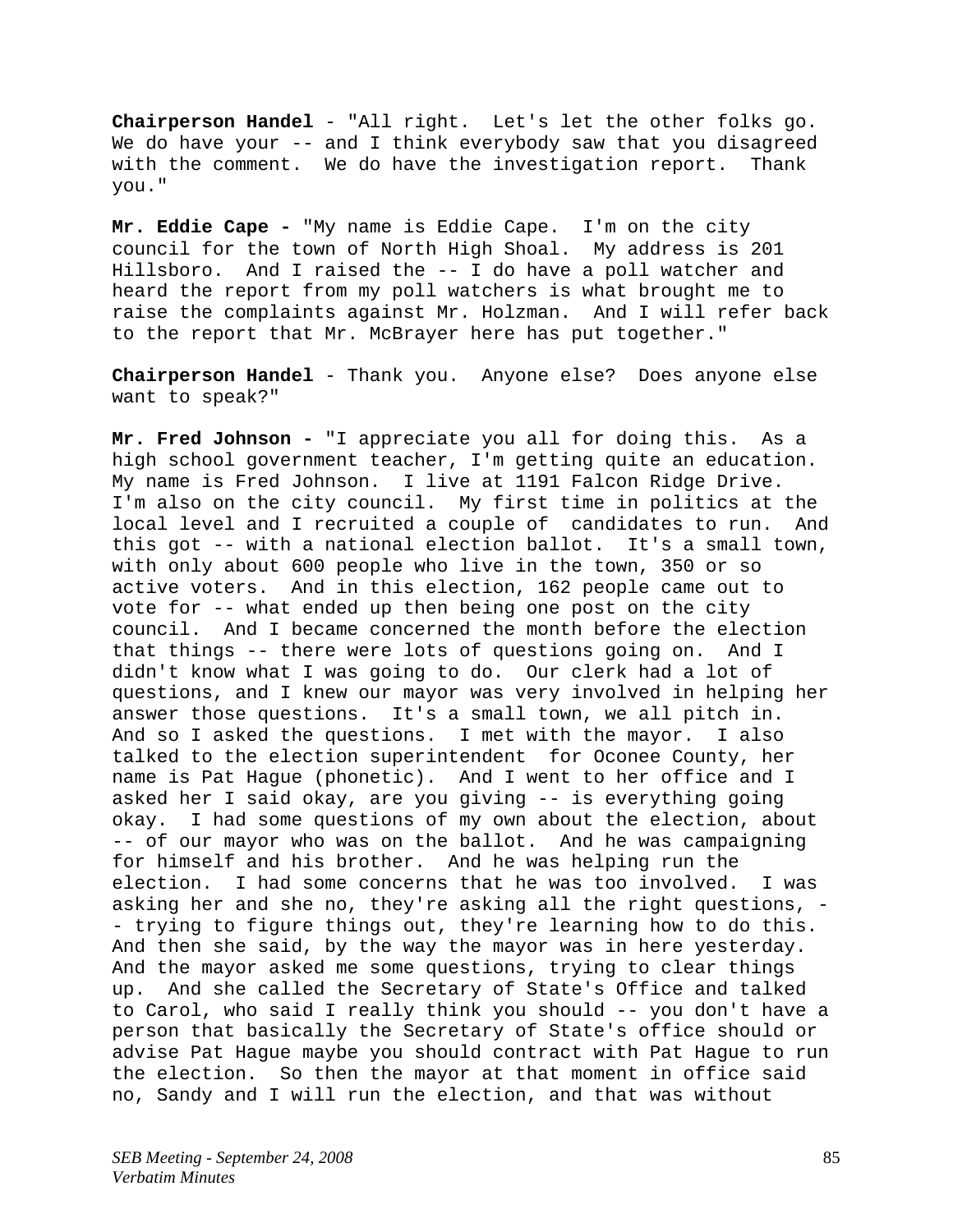consulting the council. So we went on and we had some problems as you've seen with the election. And the biggest problem I saw is that Colonel Don Walter, recently retired from the Marines - he was confused by the instructions given to him. And I assume you all have a copy of those instructions, is that right? Were you given a copy? Is it in the packet? The copy of the instructions that were given to the candidates?"

# **Chairperson Handel** - "From whom?"

Mr. Johnson - "From -- they were posted in front of the town hall, and they were posted and I have copies of those if you'd like to see them. And it clearly was -- didn't coordinate with State law. And -- letter that Don Walter thought, you know, you had to be a registered voter by the time the election. And he was in the military and he was transferring his voting registration over, and voted in his home town until he retired and now he was transferring over. So Don Walter was not - according to his instructions he had to be a registered voter by the time the election, which he was. So he followed the instructions given by the town, which then he consulted his attorney and he was -- gee, you know, the town gave me the wrong advice. Which is the biggest problem I have with the election is that there is someone running who was given the wrong instructions from the town because we didn't have the right information, and this resulted in a candidate being disqualified. And that's one of the things I also noticed in the letter is that you can see clearly that from the election results, my biggest concern is that the voters weren't given what they want. And here's a copy of the election results. I noticed in the letter that they hadn't been provided at the time the letter gone out, that you had not been provided with the election results of the 162 voters. And it clearly shows that people want a change. They expressed their dissatisfaction with the election, not being able to vote for Don Walter by writing in his name, which was -- or not voting for the two the people who ran on the post. So you had a situation in the election, two people running on a post who both got about 40 percent of the vote. And the one person who ran got about 70 percent of the vote. So that was my biggest concern. I was told that this was probably something that can't be addressed here. Don Walter followed the city's instructions. The city made the mistake giving the instructions because of -- for whatever reason. Whether it was the mayor's doing or the election superintendent. That was my biggest concern with the election I was told like nothing could be done about it."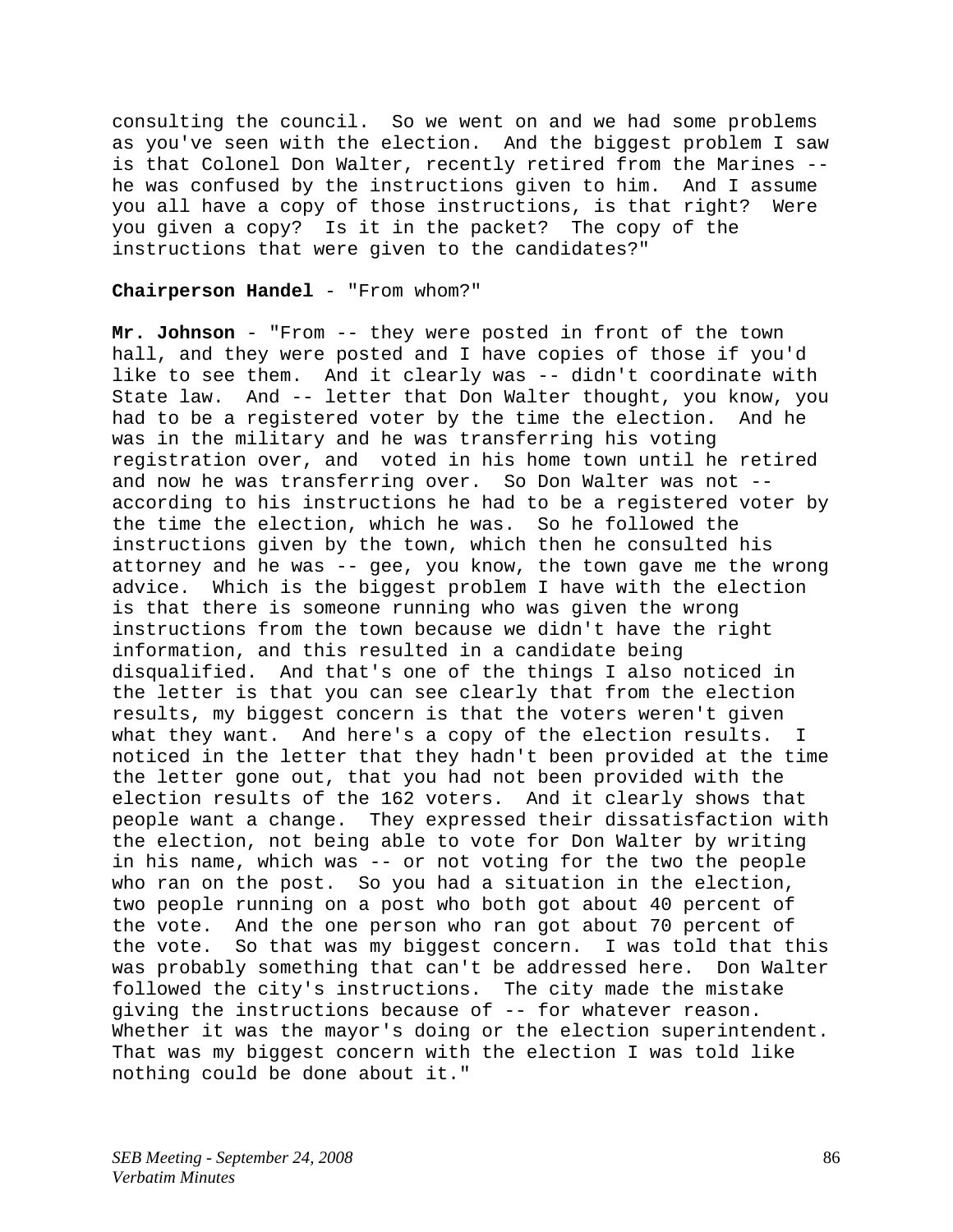**Chairperson Handel** - "Can I ask, when did you join the city council?"

**Mr. Johnson** - "I'm in the middle of my second term, so six years. This will be six years. So I joined in, I think, in 2002."

**Chairperson Handel** - "So you were one of the individuals who voted in support of this individual? Does your city department heads report up to a city manager?"

**Mr. Johnson** - "No. We have a mayor, and we have five council members. And she was brought forward, as she was our internal clerk at the time. And the mayor recommended, it's been policy, the tradition that we would just -- you know, he recommended her as  $--$ ."

**Chairperson Handel** - "That's not at all what I was asking. I think you know precisely what I'm getting at, that you are the sitting city councilmember throughout all of this."

**Mr. Johnson** - "Right. I am."

**Chairperson Handel** - "As a former local government official myself, I can assure you that I never would've gotten away with sitting up on the Fulton County Commission, throwing everybody else under the bus. Some of the responsibility does rest with you, sir."

**Mr. Johnson** - "Right. I understand. And that's why I was visiting the election officials and that's why I took the actions before the election that I did, and tried to correct some of those --."

**Chairperson Handel** - "Okay. Well, we really kind of heard from folks, so unless there's something new, really, we're not going to get into I don't like what he said, or whatever. So is there anyone else who wants to talk? And two minutes, folks. I'm really going to hold you all to that, because we got to get through these cases today."

**Ms. Beita Bell** - "My name is Beita Beall, B-E-A-L-L (spelling). I live at 2112 Jefferson Road, P.O. Box 115, North High Shoals, Georgia. I served as the pollsman -- poll watcher for the general election, and I was surprised to hear about the complaints that were against him. I was sitting in the corner, and when Steve wasn't -- didn't even walk into the building the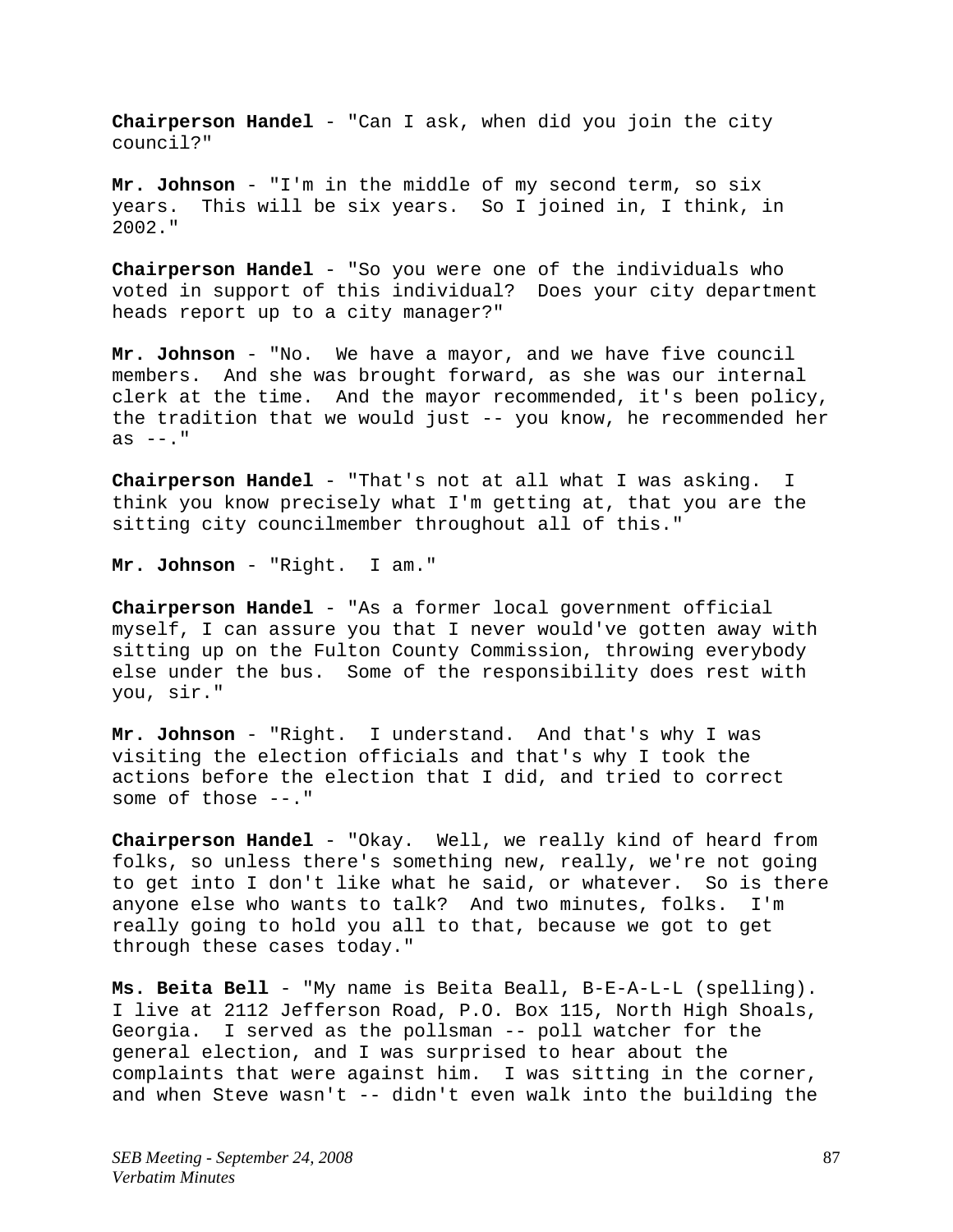second time, he just stuck his head in, and he returned and he asked Ms. Brooks if he could talk to me, and she said no. She got up and told him he had to leave, he could not be in there. And that was the end of that. So I was surprised that there was a complaint about that because there was no other conversation. As far as the photo, I don't even remember him taking a photo. So -- but there was no conversation after Mr. Holzman left as far as he took a photo."

**Chairperson Handel** - "Okay. So your point is that you disagree with the work in the investigation?"

**Ms. Beall** - "Yes, ma'am."

**Chairperson Handel** - "Okay. All right. Questions, folks?"

**Ms. Brooks** - May I just say one thing. And this is not -- just it's really quick. As far as posting what the requirements are, we went, you know, got help from a different city that helped us with that. The fact is that Donald Walters signed an affidavit to run for council. And it says on there you must be an elector. So that's my only thing to say. He signed an affidavit saying that."

**Chairperson Handel** - "Okay. All right. This is another situation where, once again, we've had individuals either willingly or unwillingly thrust into a position that, in all candidness, you clearly were not prepared to take on. And I'm just going to say again, some of that rests with the mayor and the city council. It's you all's responsibility to ensure that you have qualified individuals that you're appointing to these positions. Any questions?

**Mr. Evans** - "Madam Chair."

**Chairperson Handel** - "Yes, go ahead."

**Mr. Evans** - "It comes back to what we talked about this morning, which is what I'd like to see we could get from maybe Wes or Shawn is a proposal to consider at the next board meeting, which is we have to figure out a way where it is cheaper to train than it is to appear before us. Because currently the cheaper, less expensive action item, is to spin the wheel. And so what we may want to do is to say that the cost of going to training is - what is our current cost to go to a conference, a few hundred dollars or something like that. The other option is you don't train. And if you don't train it's going to cost you \$25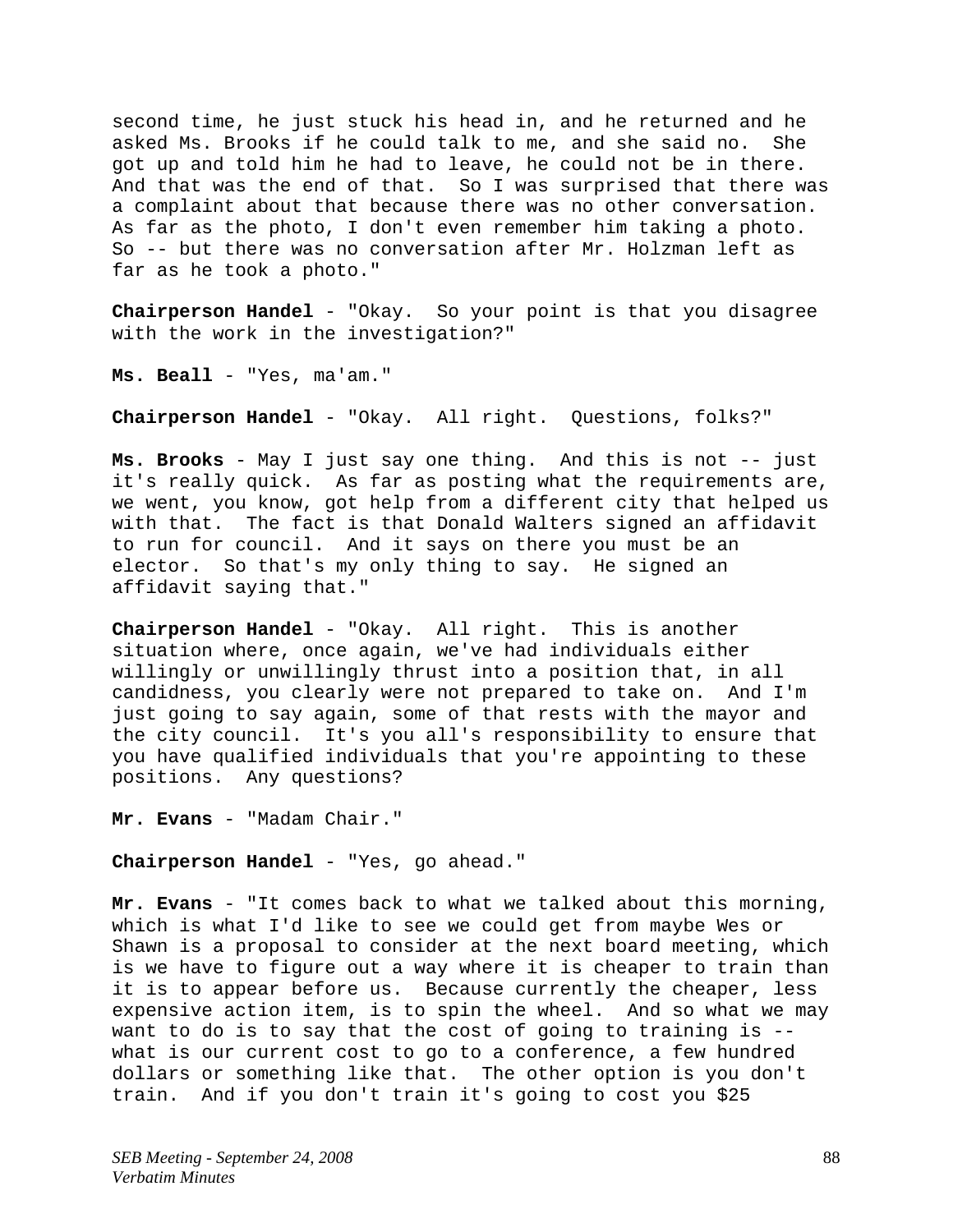thousand because it's going to cost you this to do specialized training, which will be imposed. Because until, and you know this because you perfected this when you were on the commission, which is you make the lesser -- you make a choice of two budget priorities. And the two budget priorities are -- more often than not make the right decision. But it does strike me. And it doesn't affect this particular one but this pattern makes it clear that cities just really don't have a reason to elevate because there's no other alternative. I think on this one, we just need to refer it over and let the AG sort it all out for us and give us recommendations. So I would move that, but in the context of that I think this idea of this specialized training which you will be required to pay for in the event you plead. If you assert the defense of, I didn't know, this is what it will cost you, this is the ticket."

**Chairperson Handel** - "I'll second the motion. I'm going to take a slightly different view around all of it, because, again, coming from the locals, I know how all this works. It's a much easier thing to sell to the public by being able to stand up and say that mean old Secretary of State made us pay \$25 thousand to do training, where the purposes here is if you don't do what you're supposed to do, the city is going to be fined. And it is the city's responsibility to hire a qualified individual to run its election. And it is the city's responsibility to ensure that that individual gets the proper training, period. So I would not want to be in the camp of, for as much as I love my colleagues at the city, at some point the buck has to stop somewhere. So allowing the training -- the money to show up in the budget as, quote, training, instead of having a line item in your budget saying that the city was fined by the State Elections Board for failure to follow the Code. It means two different things to your constituents. And I'm going to be in the camp of giving the honest truth to your constituents, which is that unqualified people were put in these positions."

**Mr. McIver** - "May I?"

**Chairperson Handel** - "Yes."

**Mr. McIver** - "I guess this is under the heading of the discussion of Mr. Evans' motion. But very quickly, I come out much stronger on that. In my judgment, we should have in our housekeeping bill this year before the Legislature, the 2009 session, a provision that if the cities come before us, and we have determined there was a violation after it was passed through the law department's hands and the treatment they've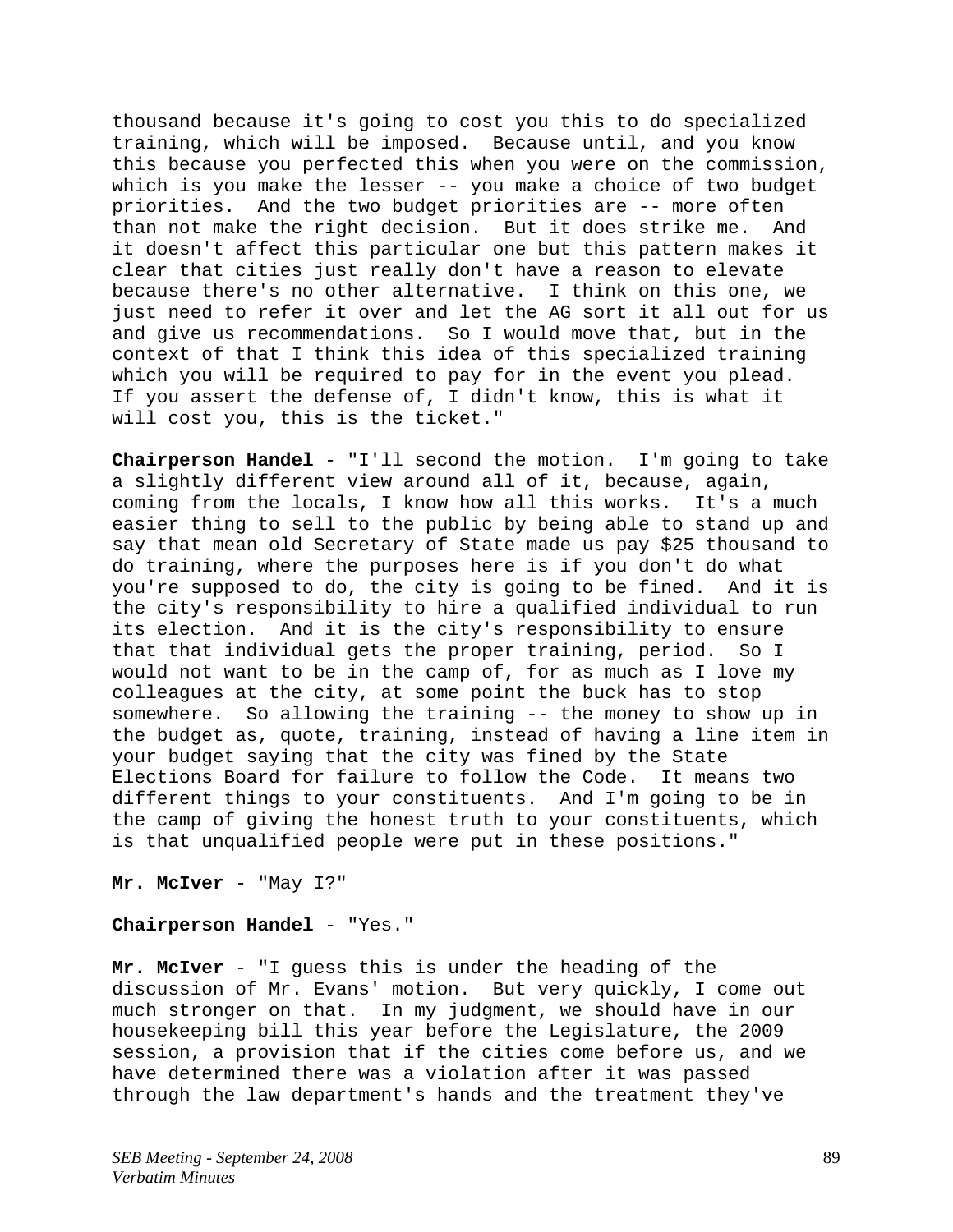given it, then I would require the city to say for approximately five years on an annual basis certify to us they've met all the provisions of the Code. And I would break that down. We certified, we hired somebody that is qualified. We certify they've been trained. We certify this, we certify that, so on, and so forth, to shorten my remarks. But the point being, then we would have a certification from the city, and if they then came in violation of that certification, then I join Mr. Evans and our Chair in being particularly harsh in those instances. So I think I would raise it to a higher level where some person on behalf of the city, no doubt the mayor, if not the mayor the city council, would just have to make that certification. It would be multi-appointed. So therefore there wouldn't be any, I didn't understand this, I didn't understand that, and then knowing full well what exactly we would do. And I certainly see that we would have the authority to acknowledge the mayor or various individuals and so on. We could bring them into public review, which I trust would have some degree of deterrence."

**Chairperson Handel** - "We could certainly go in and tweak that. You'll recall from -- on the last legislative session that we did enhance the certification requirements for cities. And cities now are required to have a fully certified election official if they intend to conduct elections. If they want to contract with the county, they're more than happy to do that. They can contract with the county that also is by state law would have certifications. That we certainly know that -- All in favor?"

(Whereupon, there was a chorus of ayes)

**Chairperson Handel** - "Any opposed. All right. Thank you. The next item is 2008-000005, City of Sparta, Hancock County. And if I might, I'm going to defer to my colleague, Mr. McIver to be the chair while I take one little break."

(Chairperson Handel leaves the room from 2:48 to 2:51 p.m.)

**Mr. McIver** - "Let the record reflect that the Chair is leaving the room for a moment. And I'll take Chair of the meeting at this point. Please go ahead."

**Mr. Harvey** - "This involves the City of Sparta, Hancock County. The complainant is Gladys Archer who is the mayoral candidate. The respondents are Hazel Hill, Katina Barnes, Tiffany Evans and Omar Howell. The allegations are that five voters who live outside the City of Sparta voted in the municipal election.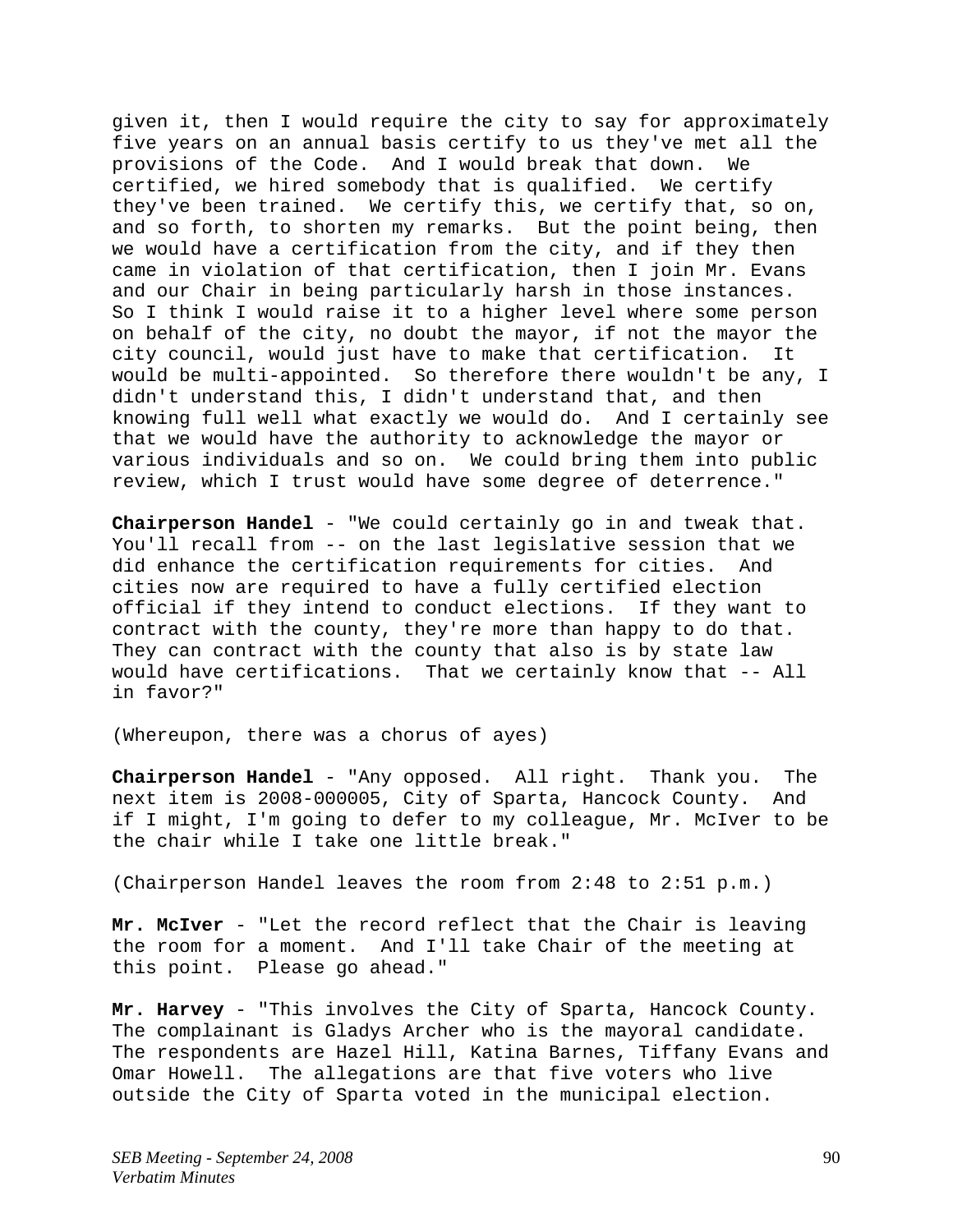Some of the addresses used by voters were false addresses, and that some of the respondents improperly assisted voters. The investigative findings show that of the five people who are suspected to live outside of the City of Sparta, only Tiffany Evens appears to live outside the city limits of Sparta, and is therefore ineligible to vote in the City of Sparta general election. One of the issues in Sparta is apparently they renumbered their streets for a new 911 system. You have some street addresses that were changed, and there was some confusion about where the street addresses actually were. We actually had our investigator go out to try to locate a street address, and believed he had found that there was no residence address. Then we did a little bit of extra research, we found there were, in fact, streets that had been renamed and renumbered. Ms. Hazel Hill admitted to assisting a friend of hers named Gwen Butts, to whom she is not related. Ms. Butts says that she is not illiterate, Ms. Hill said she was illiterate. On the absentee ballot envelope, Ms. Hill listed that she was the voter's sister, when they're, in fact, not familiar relations. Katina Barnes assisted two electors, Ms. Morris and Mr. Hunt, neither of whom are disabled, and Ms. Barnes is not an elector in the City of Sparta. Lastly, Mr. Omar Howell assisted Ms. Watkins and Ms. Mathis, neither of whom are disabled. The recommendation is that the case -- the respondents be referred to the Attorney General's Office for cease and desist order and appropriate fines as recommended by the State Election Board. The one other note I would add is that in our investigation our investigator attempted to meet with the chief of police to help get some assistance on some of these addresses. And the Chief of Police, Ronnie Evans, Sr., refused any attempt to investigate or to assist our investigator in determining any of these addresses."

**Mr. McIver** - "All right. Anybody on behalf of the City of Sparta or any other individuals who want to be heard on this case? Please remember to begin by giving us your name and your address."

**Ms. Gladys Lynn Archer -** "Good afternoon, Madam Chairman and members of the Board. Thank you for allowing me to come. I wonder if I could bring Ms. Stevens over here to me because she knows some things to give us some input for the reason that --."

**Mr. McIver** - "We need your name and address."

**Ms. Archer** - "My name is Gladys Lynn Archer, and I ran for the mayor of Sparta on two consecutive terms and I lost, much to my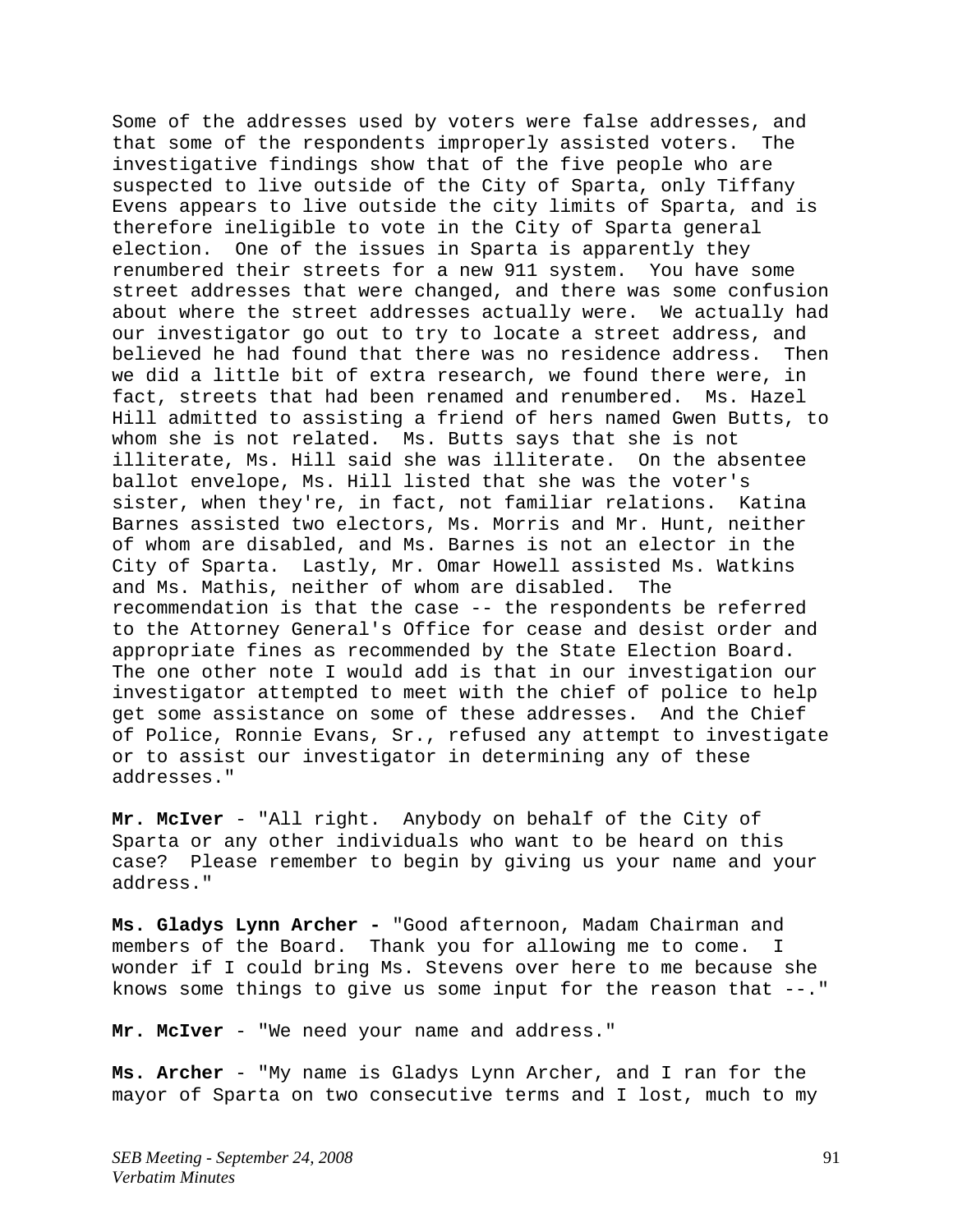shagrim. However, this is just the tip of the iceberg that you just heard. I wish I could say a lot of good things about Sparta, and I can because my family is one of the oldest families in the county. My family goes back to 1800s. They came here from England, Ireland, and France to settle down in wilderness that was inhabited by Indians, and my family has lived in that county all these years. It's a beautiful place. And we have many, many things over there that are worth coming to see, if we could just get our government functioning just right. But I really feel that what I've heard here today is a real job for somebody, because elections don't seem to be running just right today. And I guess we're all concerned, as the first speaker said, about this one coming up for the federal level."

**Mr. McIver** - "Ma'am, you've used one of your two minutes -- You've used one of your two minutes telling us about your family. You've got one minute to go."

**Ms. Archer** - "Oh. Okay."

**Mr. McIver** - "So may I recommend that you --."

**Ms. Archer** - "Well, I just want to tell you that there were a lot of infractions during this election. And Ms. Stevens can probably fill you in on that because she compiled it all for me and submitted it to the Secretary of State. So Ms. Stevens, if you'll take over, I'll take my seat. And I thank you for letting me have a few minutes."

## **Chairperson Handel** - "Thank you."

**Ms. Nancy Stevens -** "I'm Nancy Stevens. My address is 389 Royce Smith Road in Sparta. I went through all the election records, we got copies before things were sealed. And the list I've given you are problems that we found. The first one was the absentee ballot envelopes, the names on the absentee ballot logs, and the number of listed voters of absentees that don't agree. And the rest of that is just the totals. We have a problem with William Evans who is the mayor again. He was the incumbent. Most of his family uses P.O. Box 344. Those addresses are not verified as to where their street address is. And Ronnie Evans, who is the chief of police, this is his brother. Three of these people did put street addresses on the voter certificate and they do live outside the city. I have the voter certificates here if you all would like to see the copies. One of them was not investigated, and they said that they were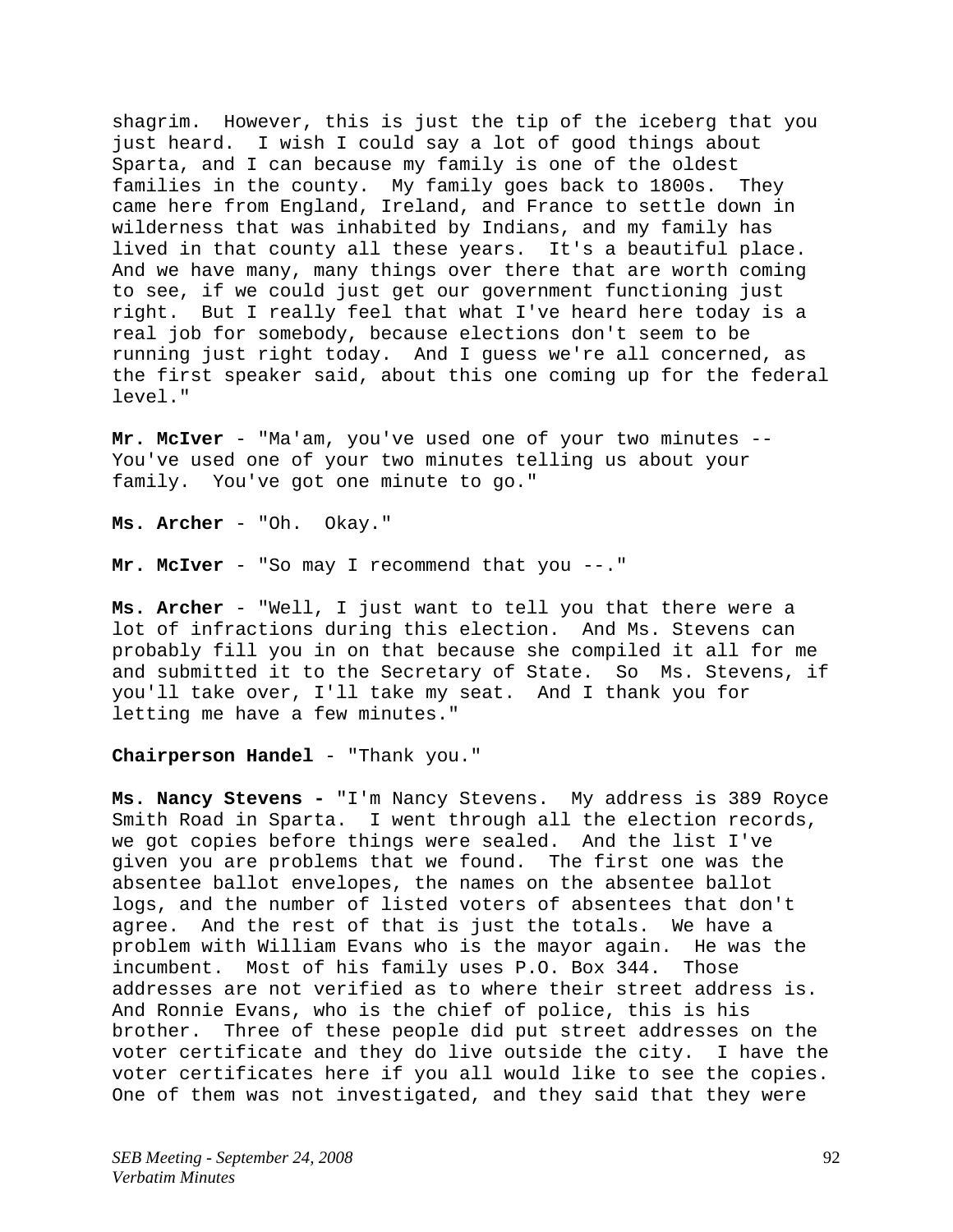unfounded. But here are the copies of voter certificates of those outside the city. The next page shows absentee ballot problems. Maybe I'm nitpicking, but to me when you fill out a form and there's places you're supposed to check and there's a place to sign, you're supposed to do it. And these are problems that I have on the voter certificates and on the absentee ballot log and on the absentee ballot envelopes. We also had a problem with Virginia Brown who is the city clerk and a good friend of the mayors. She was in the polling area watching people vote all day. Martha Rice, who is our county election superintendent who was handling the election, she never asked her to leave. Ronnie Evans, who is the mayor's brother, came in while I was there for just a short time as poll watcher. She did not ask him to leave. Now, the addresses have changed for 911, but the two boys, the Evans boys, that the investigators say they could not locate the addresses and they said they were good. 405 is not a good address. 465 is not a good address. That was an old address, but it's changed. And that is a daycare center that the mayor's sister runs. The -- Ronnie Evans, Jr., I believe, is one of them on here. His address in the paper just before the election was 86 Chief Drive. We have a problem and we need some help, and I don't know where else to go. Martha Rice has been before y'all before. For the 2004 election y'all gave her a \$5 thousand penalty -- or a fine. As of a month ago, that had not been paid. We continue to have problems with her. We have a chairperson who has just been voted back in, and you'll be receiving a complaint on that election. We provided information to the GBI on this. The GBI has investigated, found problems, taken them to our DA, Fred Bright, who took it to the grand jury, and when the grand jury wanted to indict, he said he could not indict. He says if you don't like him, vote him out. So if we don't have all these elections to be able to vote people out, then we have a DA that will not take any action on these people suing us. What are we supposed to do? That's all I have to say?"

**Mr. McIver** - "Are there any other witnesses? Anyone else would like to speak on behalf of either the respondents or the City of Sparta?"

**Ms. Jean Volkmann -** "May I speak? Good afternoon. My name is Jean Volkmann. I live at 12900 Augusta Highway, Sparta. I was a poll worker at this election, and I noticed that Chief Ronnie Evans was in and out of the election during the election. And also, Ms. Virginia Brown was in the election office all the time. She's the city clerk. And one of the things I do not understand is why she is not running the election, why we are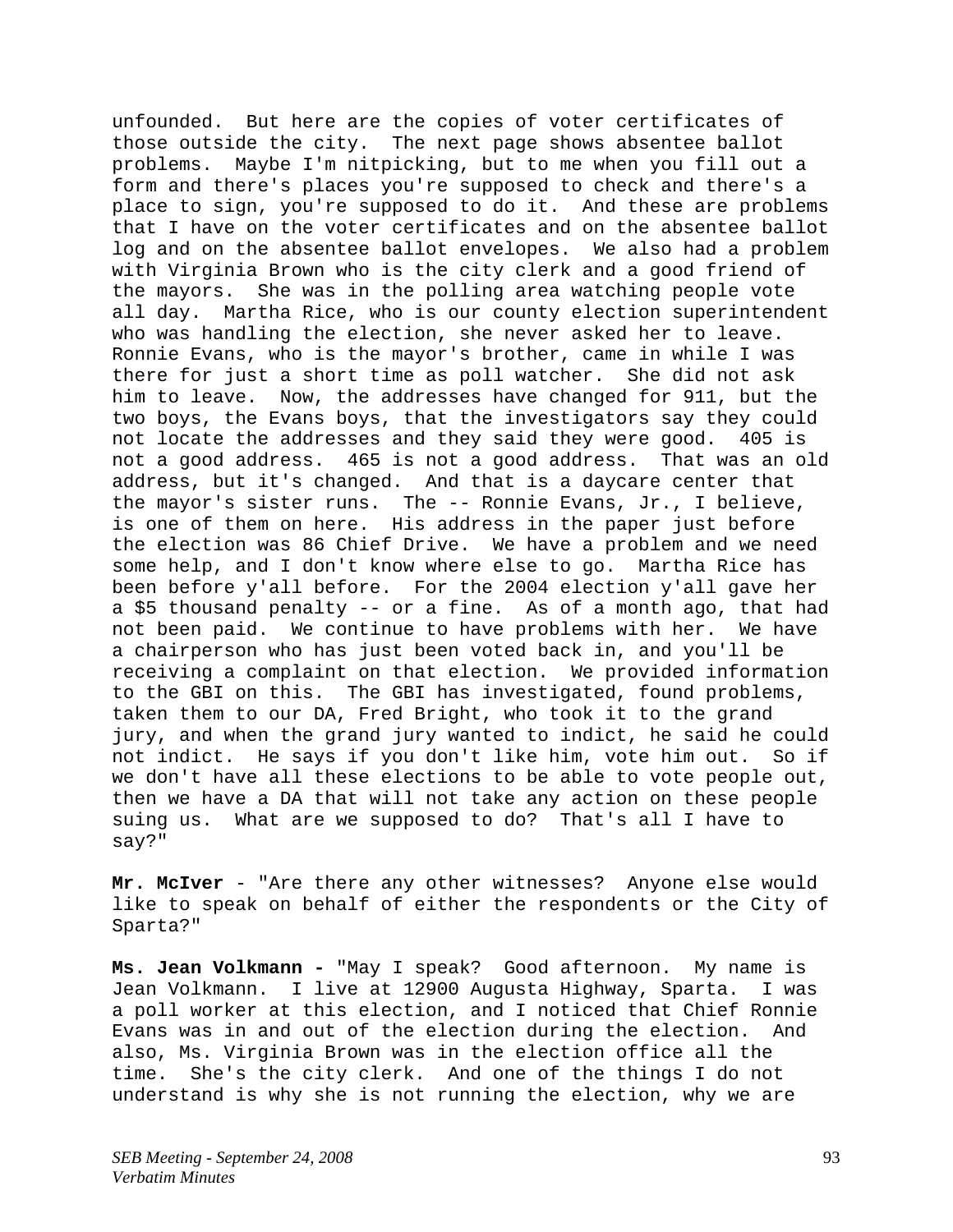paying the probate judge to run the city elections. Truly, I believe that it's the city clerk's job. We pay the probate judge at least somewhere in the region of \$5,000 to run the city elections when surely Ms. Brown should be trained to run those. That's all my comments. Thank you so much for hearing me."

**Mr. McIver** - "Thank you."

**Ms. Helen Martin -** "Good afternoon. My name is Helen Martin. I live at 180 -- , Sparta. I had when I came in here, I have two words. I was going to say please and thank you. But I do have a question on your specialized training. Can a concerned citizen take that?"

**Mr. McIver** - "Mr. Tailor. Mr. Tailor. I wanted to make sure you were awake."

**Mr. Tailor** - "Okay."

**Mr. McIver** - "I think the answer to that is in the negative, but somebody more -- with greater expertise than I needs to speak."

**Ms. Martin** - "Well, can you think about it?"

**Chairperson Handel** - "We can certainly think about it. I mean, the challenge is, once we open it up to one concerned citizen, then if all nine, almost 10 million concern citizens wanted to take our, quote, training course, we would not have, one, enough resources to do it. And two, we obviously have to prioritize the municipal folks. What I will tell you is that there's lots of manuals and things, and we'd be happy to provide you with a copy of the training manual and things of that nature, if you would like that."

**Ms. Martin** - "We thank you. Anything that would make it easier for us."

**Chairperson Handel** - "You bet. We'd be happy to provide that to you. If you'll just do me a favor and write down your name and address for us before you go, we'll make sure you get it. Okay?"

**Ms. Martin** - "Thank you."

**Chairperson Handel** - "You're welcome."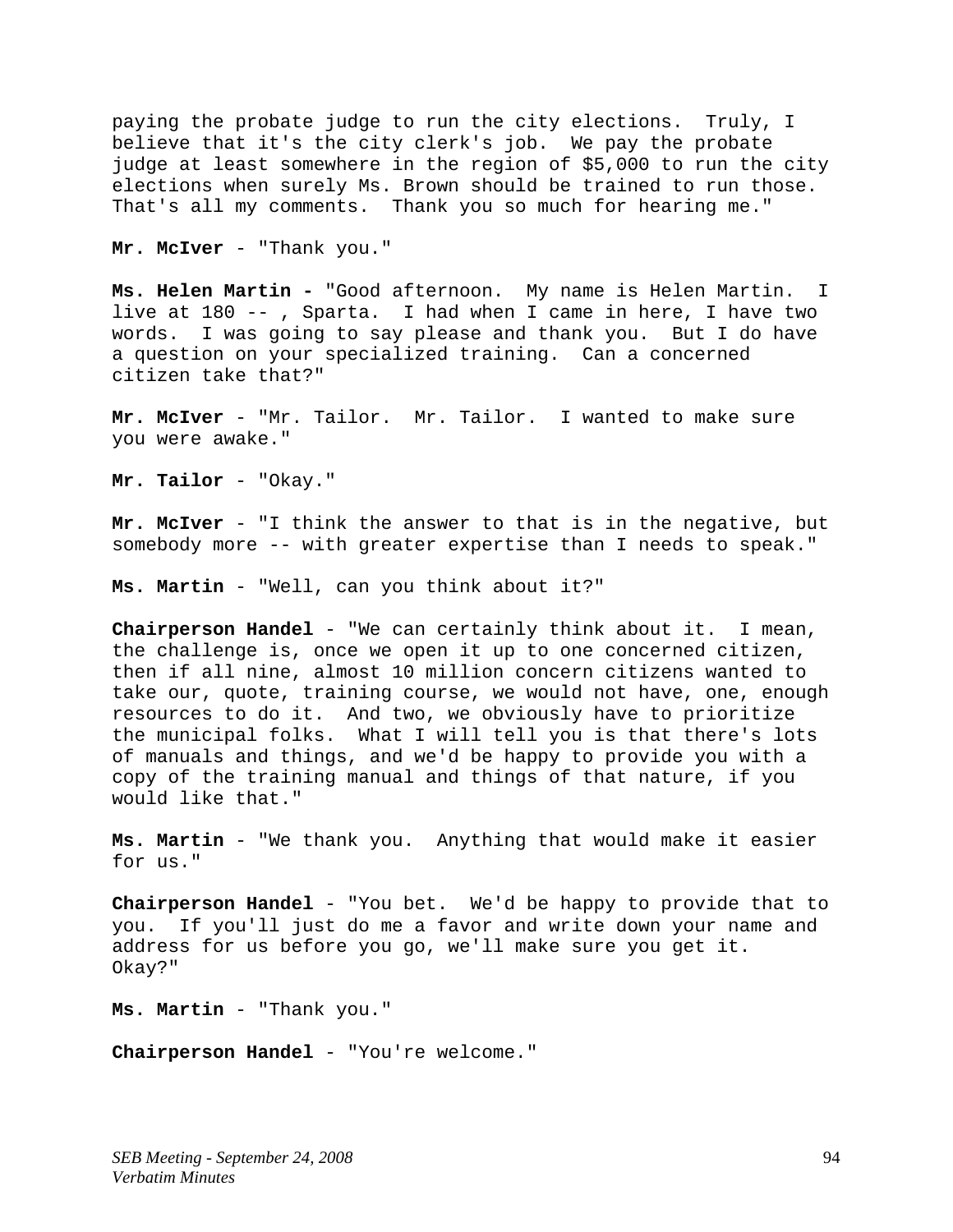**Mr. McIver** - Thank you, Ms. Martin. Anyone else to speak on behalf of the City of Sparta or respondents? All right. Board, any discussions before I'll entertain a motion as to how we should handle this matter? I would remind everybody that I think most everybody here has longevity, somewhat similar to mine. But Hancock County and the City of Sparta are not strangers to this Board."

**Chairperson Handel** - "One of the things that I'm concerned about is that, and I guess I need some guidance from Bobby Conway around -- because you couldn't -- you didn't get assistance from everybody that it looks like you wanted to have assistance from in conducting this investigation. Do you feel like there needs to be more done and do we need to look at another avenue for that?"

**Mr. Conway** - "I think so."

**Chairperson Handel** - "Okay."

**Unknown Male Speaker -** "(Inaudible)."

**Chairperson Handel** - "Might we be able --

**Mr. McIver** - "I was going to ask the Board if there were any comments, but through the administrative hearing could that be surfaced and therefore we have recommendations both either for what we might want to take by way of a remedy for the Board, or a referral we might want to make either to the local DA. In this case Mr. Bright, who may or may not be terribly cooperative in this matter. I know Mr. Bright, and I'm a little surprised to hear that. But on the other side, whether or not it's a task for the long run. Any Board member have suggestions or comments before we work this?"

**Chairperson Handel** - "We might be able to pursue this similarly to how we pursued Chattooga because we don't get local cooperation, then move on from there. I think an ALJ would certainly be a good start."

**Mr. McIver** - "Any other comments or thoughts before the Board? Do I have a motion?"

**Chairperson Handel** - "I move that we refer to the AG's office specifically for assignment to an ALJ for a full hearing."

**Mr. Worley** - "Second."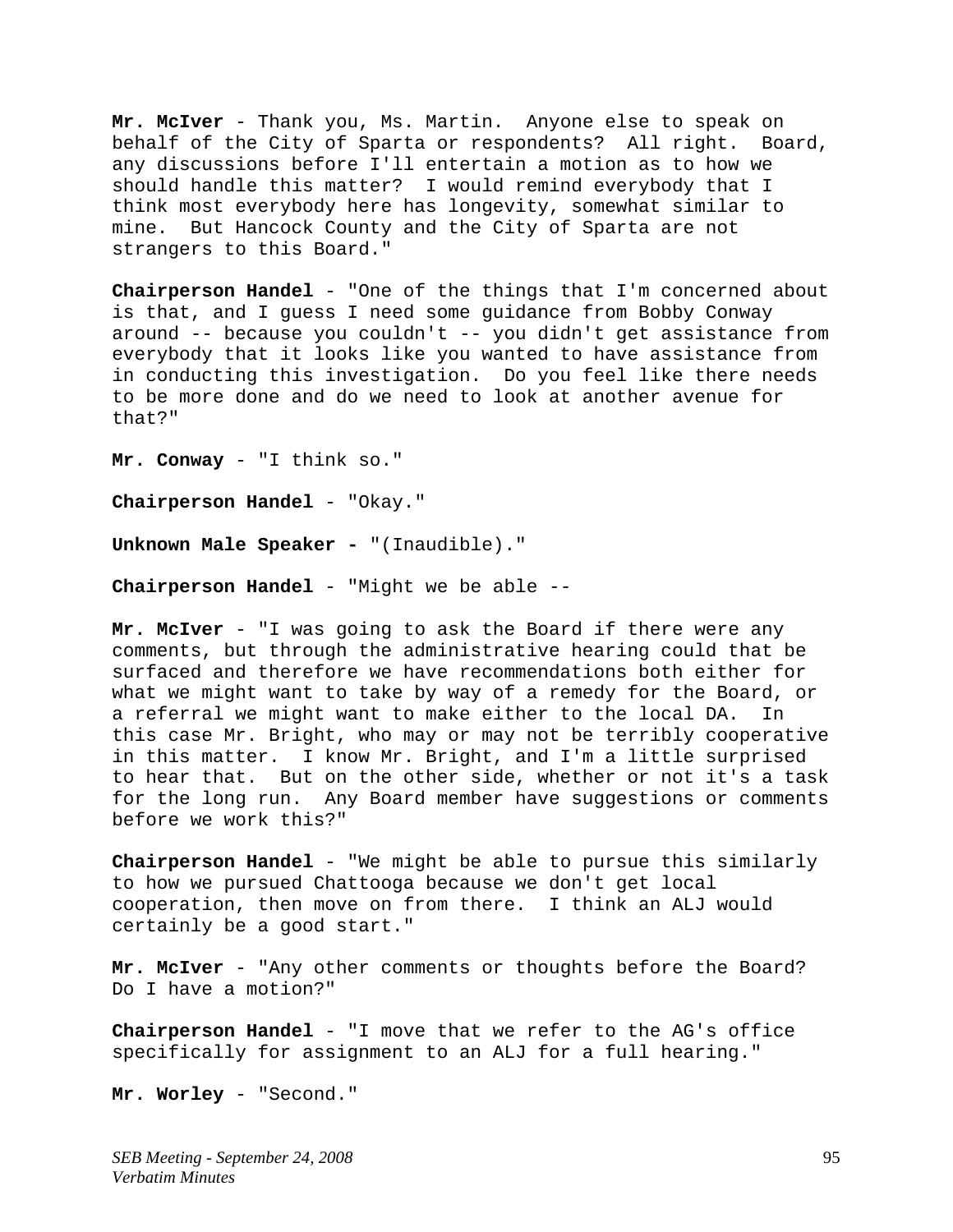**Mr. McIver** - "We have a motion then from the Chair, seconded. Let this matter be referred to the law department for handling by an administrative law judge. Any discussion prior to the time we vote? Hearing no request for discussion, I'll entertain a vote on the motion. All those in favor, say aye."

(Whereupon, there was a chorus of ayes)

**Mr. McIver** - "Opposed? The motion carries. I will now let the record reflect we'll turn the meeting back over to the Chair who has returned to the room."

**Chairperson Handel** - "And Mr. Worley has also returned. Next page is 2008-000006. McIntosh County. And I believe also the City of Darien, or is it? Okay. So McIntosh County. Anyone from McIntosh County, if you could make your way over so we can see who all is here. And I'm going to ask folks in the interest of expediency if you could please keep your comments to the case and the allegations before us. I understand that there are a great many issues at the local level, but our purview is pretty narrow to what's before us today. Okay?"

**Mr. McIver** - "Madam Chair, I have a commitment in Alpharetta and have to go. So with your permission, I'd like to be excused for the remainder of the meeting."

**Chairperson Handel** - "You're only allowed one hour."

**Mr. McIver** - "Yes, how foolish."

**Chairperson Handel** - "I'm going to hold this case for one moment. If you would just sit tight, folks, Mr. Worley would like to come back to our earlier issue on recusal."

**Mr. Worley** - "Yes. And first of all, I wanted to apologize to Mr. Evans for my comment earlier today. I have the utmost respect for Mr. Evans. He and I actually practiced law together when we were just out of law school. And so, therefore, maybe he's a little more adept knowing how to push my buttons than other people may be. But I just want to apologize for that comment. The other thing that I wanted to say before Mr. McIver left, is that the issues that I raised in my letter that we discussed regarding recusal are I think very important issues, and ones that I did not expect to be brought to the Board today. I do understand that the Secretary would like the benefit of the advice of the other members of the Board relating to this issue.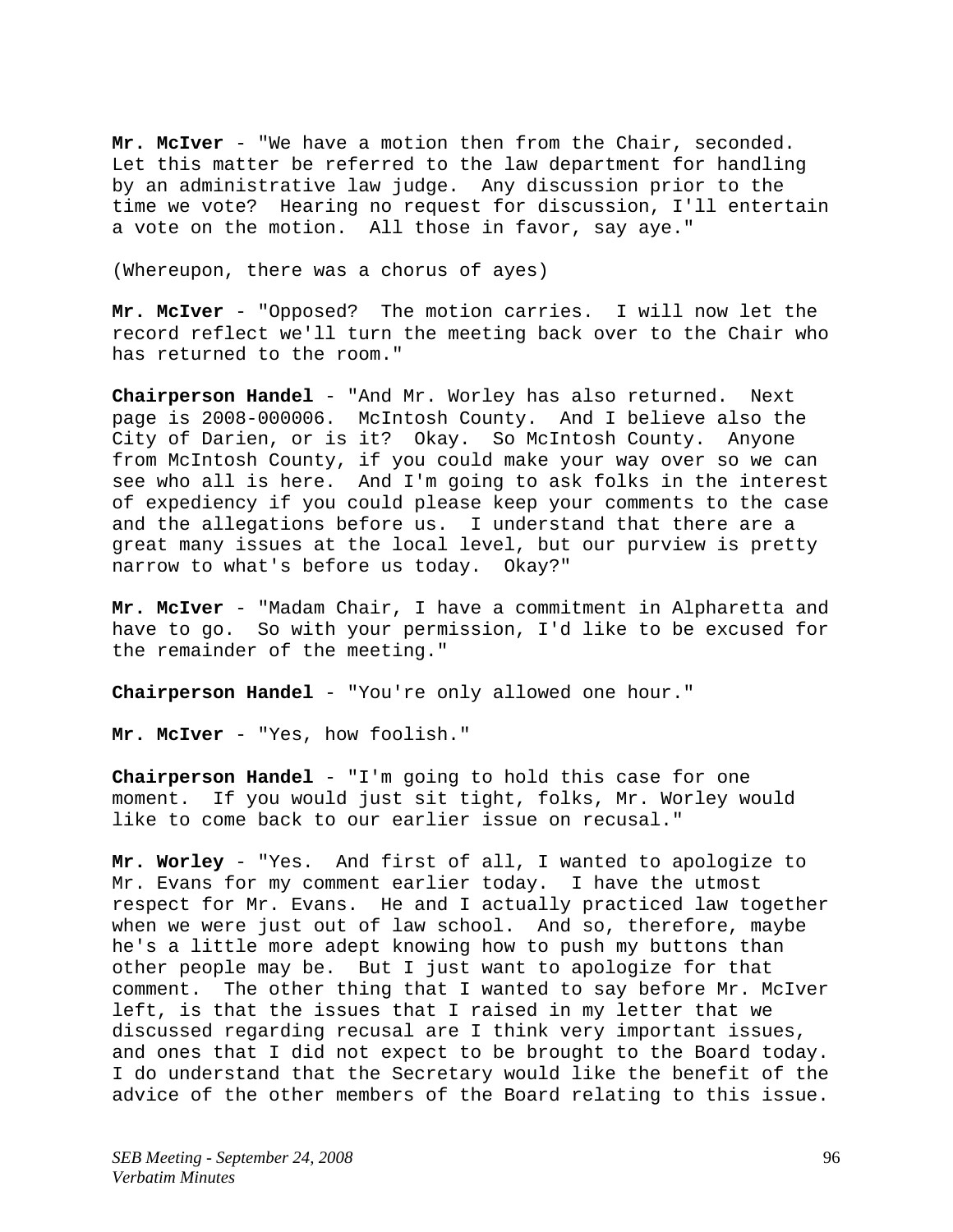I think that that will speed up the resolution of the issues that I raised in the letter. So while I do not believe that I'm required to accuse myself from those discussions, I am going to voluntarily recuse myself from them so that later today the Secretary and the other members of the Board can discuss."

### **Chairperson Handel** - "Thank you."

**Mr. Worley** - "I just wanted to make that clear."

**Mr. Evans** - "Madam Chairman, can I say one thing? I just want to say I have great respect for my colleague. He and I served together in many different capacities. On occasion we have pricked the skin of each other, and I can recall more. I extend my apologies to David. I wanted him to know I hold him in the highest esteem, and I appreciate having him serve with me on this Board. And have appreciated the way in which he's come to the meetings prepared, well versed, and I think makes an outstanding contribution to our work."

**Mr. Worley** - "You're very gracious to say that. Thank you."

**Chairperson Handel** - "And I appreciate your professionalism on this. At times we all do disagree, but what I do know is that everyone is trying to do right. And so I appreciate your willingness to let us facilitate this. Because as you know, I take these issues very seriously. So thank you."

**Mr. Worley** - "I do."

**Chairperson Handel** - "All right. Let the record show that Mr. McIver has had to depart. We are on page -- 2008-000006. McIntosh County."

**Mr. Evans** - "Maybe we should have him leave more often."

**Chairperson Handel** - "I know, I'm feeling the love up here, everybody. All right. We are on - We're on 2008-000006. McIntosh County."

**Mr. Harvey** - "The complainants in this case are Griffin Lotson, who's a candidate for mayor, and Sharon and David Kitchen. The respondents are James Parker, Richard Johns, Laura Johns, Stephen Watson, Cheryl Schooley, and Kelly Spratt. There are numerous allegations. The first allegation is five -- the first five main respondents did not legally reside in the City of Darien, and were ineligible to vote in the election. The second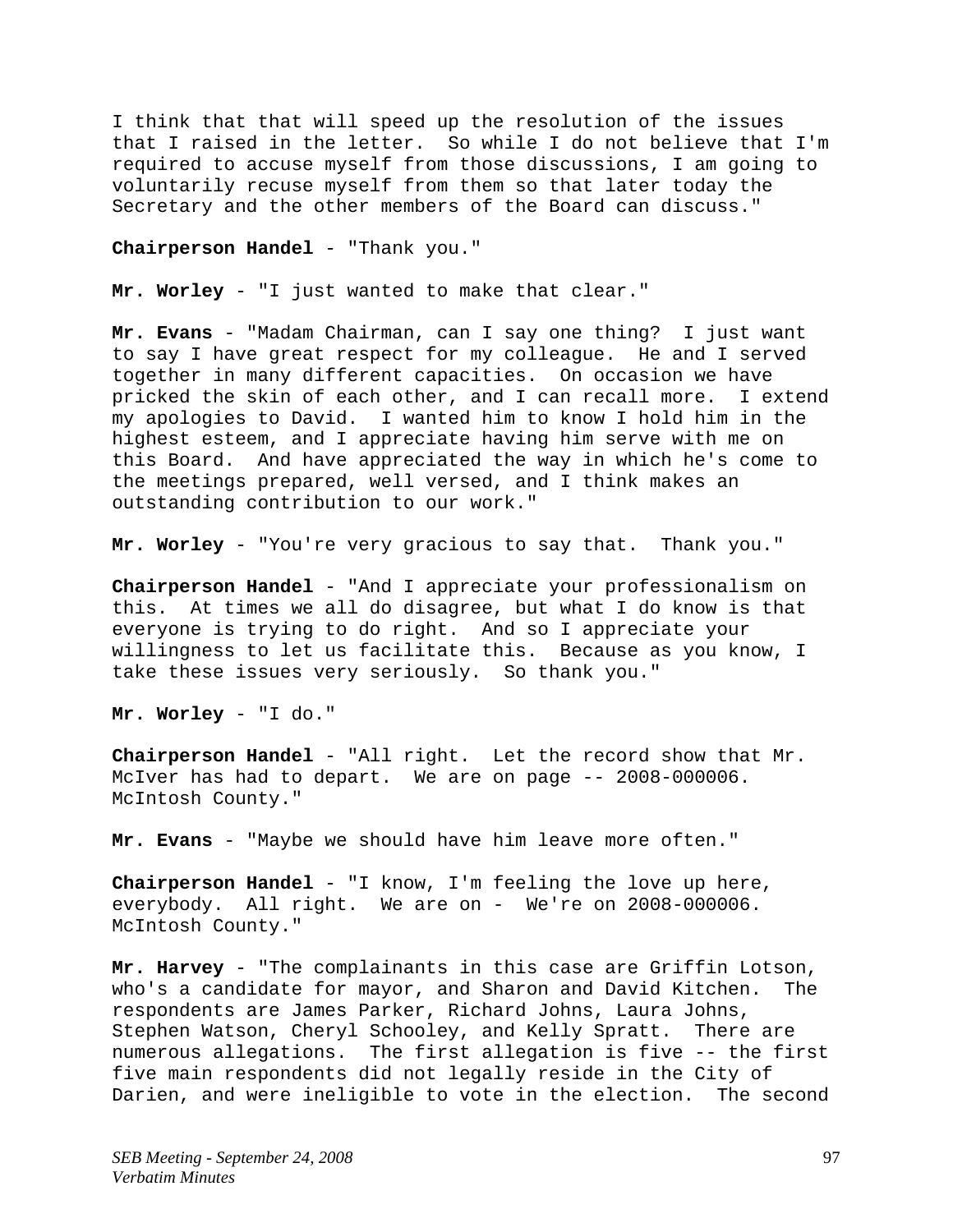is that the McIntosh Board of Elections and Registration failed to register five applicants. Next is the McIntosh Board of Elections and Registration destroyed three absentee ballot applications. Next, the McIntosh Board of Elections and Registration rejected an application because of one missing letter from the applicant's name. Next, that one voter was denied the right to vote. And lastly, that Kelly Spratt made false statements in connection with her notice of candidacy. The investigative findings are that James Parker, Stephen Watson, Laurel Johns knowingly used a residence other than their bona fide residence when registering to vote. In each of these cases, the individuals own property and have homestead exemptions outside the City of Darien, who were voting the City of Darien elections. In some cases, they had properties that they occasionally occupied or might have leased to them. But their homestead exemptions, one, Mr. Parker had one in St. Simons Island since 1994. Mr. Watson had one on Tybee Islands since 1998. Mr. Johns had one in Hird County -- I'm sorry -- Hird Island that he got in January of 2006. Mr. Parker voted in the City of Darien when he knew he was not a resident of the municipality. Mr. Johns voted knowing that he didn't have the qualifications to vote District 1. As far as the applications that were failed to register, McIntosh County claimed not to have received voter applications from three individuals, Misty Smith, Alicia Barren and Robert Jones. There's simply no record of those coming in. Mr. Bernard Armstrong had an application that had a matching Social Security of another voter and another, Lisa Glover's registration application was late. There was a Ms. Sloan whose application was rejected. Her name was misspelled. Her name is spelled, S-L-O-A-N-E,(spelling). The "E" was missing from the end of the name. Also, the birth date was incorrect. That absentee application was rejected, she ended up voting in person at the polls. Mr. Adell Woodard was an elector who had requested an absentee ballot be sent to another address within the city. He was contacted by the election board, was told that he was going to be planning on being in the hospital on the day of the election and tried to arrange to have a ballot brought to him. The election board claimed that they were never specifically notified of exactly when and whether he was going to be there. He was not delivered -- a ballot was not delivered to him. Ms. Spratt filed a candidacy -- a notice of candidacy and affidavit for which she stated she had been a resident for 10 months. And the allegation was that she had only filed a homestead exemption four months, I guess with the assumption that that was when she maintained residency. She maintained that she had moved into her residence 10 months prior to that, and therefore wouldn't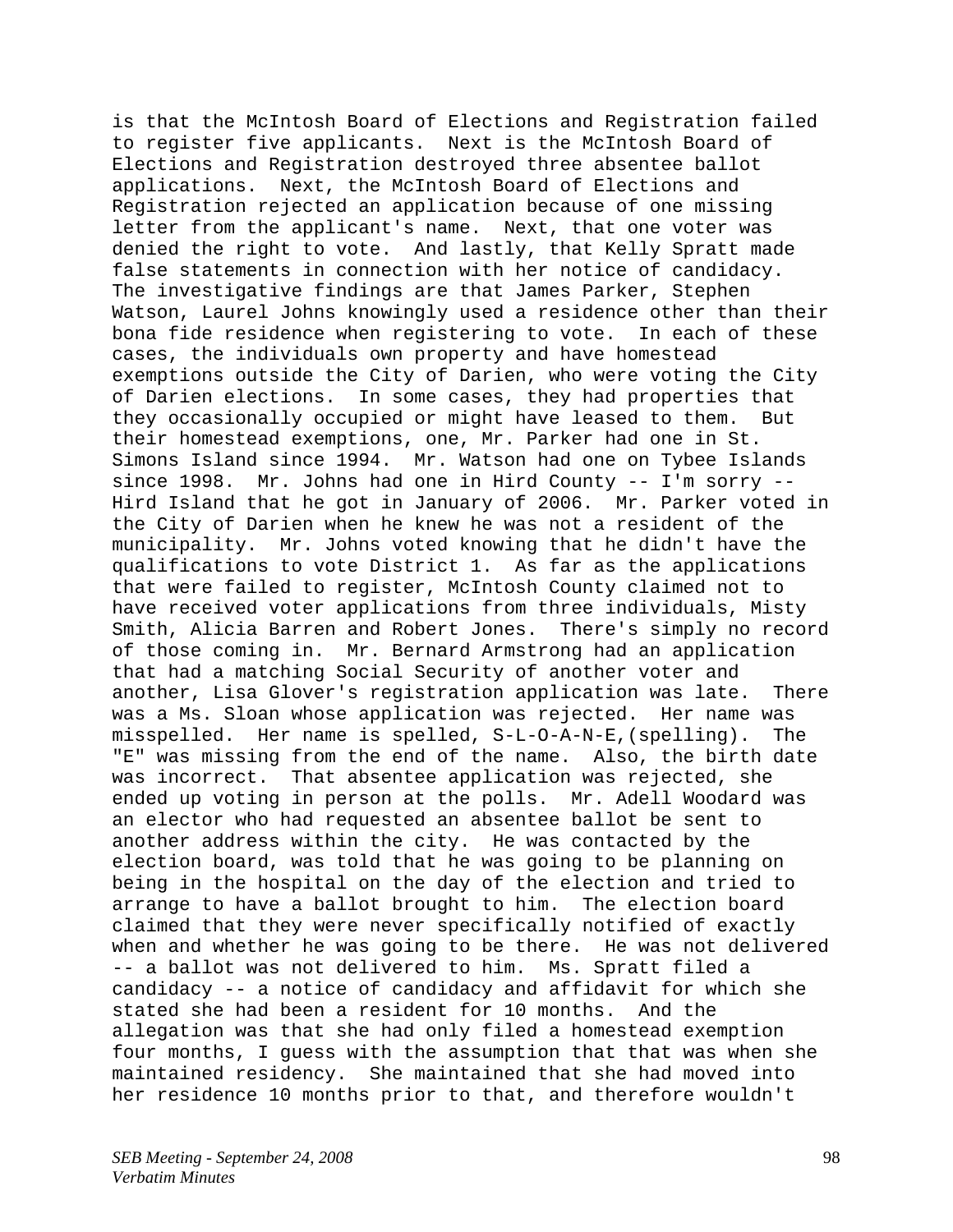have met the eligibility requirements of six-month. It's recommended that James Parker, Steve Watson, Laurel Johns, and Richard Johns cases be forwarded to the Attorney General's Office for a cease and desist order and any appropriate fines."

**Chairperson Handel** - "Let me just, real quick, one question. So the application for Ms. Sloane, that was appropriately rejected because her birth date was incorrect?"

**Mr. Harvey** - "The name was misspelled and the birth date was incorrect."

**Chairperson Handel** - "Great. Okay. All right. Thank you. Let me get a feel for who I have here, because I have quite the lineup."

**Mr. Jim McLaughlin -** "Jim McLaughlin (phonetic) McIntosh County Attorney.

**Chairperson Handel** - "McIntosh County, itself, is not a complainant or a respondent, correct?"

**Mr. McLaughlin** - "No."

**Chairperson Handel** - "Okay."

**Mr. Robert Mucha** - "Robert Mucha, I serve on the Board of Elections and Registrations."

**Ms. Elenore Gale** - "I'm Elenore Gale, I'm the election supervisor for McIntosh County."

**Mr. Jim Parker** - "I'm Jim Parker."

**Chairperson Handel** - "Okay. And we have respondents come up first, sir. Okay. Are there any other individuals who are the actual subject of this complaint? Mr. Parker, Mr. Johns, Ms. Johns, Mr. Watson, Ms. Schooley, Ms. Spratt. Okay. So I just have the one. Okay. And then we may need to come to you, ma'am, around some of the various elections. But thus far, you're A-okay, for right now."

**Mr. Parker** - "Good afternoon. I'm Jim Parker. I have a residence at 91 Screven Street in Darien. And yes, I have a residence on St. Simons Island. I was in charge of -- I'm was the owner, developer of a condominium complex called Settlers Bluff. I'm also the owner of a restaurant in Darien. Settlers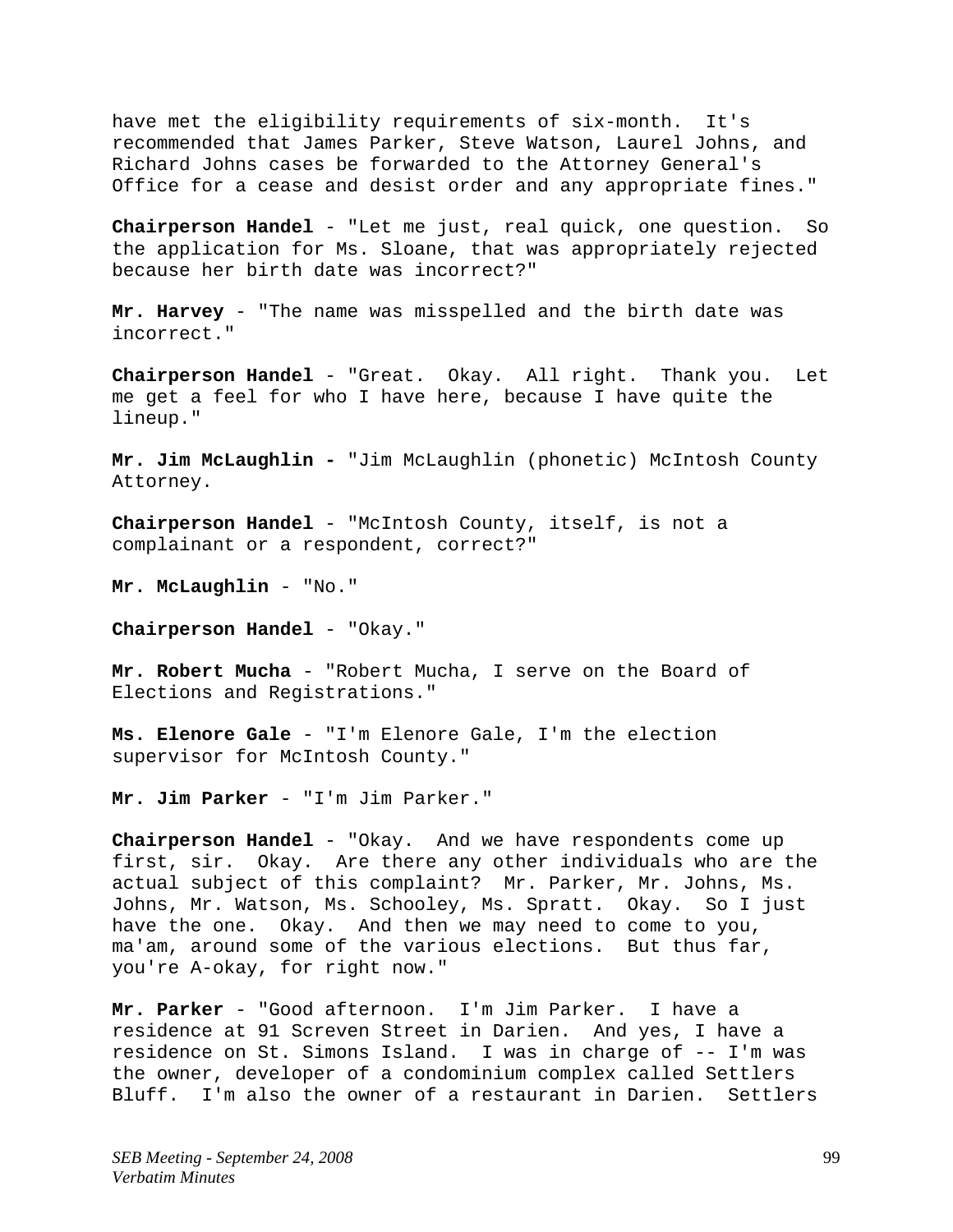Bluff is in Darien, they're adjacent, Skippers' Fish Camp. Mr. McBrayer interviewed me. I forgot the date, but a while back. I never made any pretense that I was trying to pull anything. Fraudulent was never my intention. My contention is that a person should be allowed to vote where you have the most vested interest. In 2006, I put my house on St. Simons up for sale. I have the document here with me, if you wish to see it, showing as most of you know we're in a real-estate downturn. I haven't been able to sell the house. My intention was to get rid of that and move my homestead exemption to Darien and move forward. With that said, I don't feel that homestead exemption should define where you're allowed to vote. People that rent aren't held to that standard. Transients aren't held to that standard. Homeless aren't held to that standard. So a person shouldn't be penalized because they own a home and pay homestead exemption or get the homestead exemption. That said again, in the Code of Georgia, title 21-2-217 rules, 15b, allows for exceptions to be made getting around the homestead exemption. I'll read in part, in determining a voter's qualifications to register to vote, registrars to whom such application is made shall consider in addition to that an express intent any relative circumstances determining the applicant's residence. The registrar's taking such registration may consider the applicant's financial independence, business pursuits, employment, income sources, leasehold sites, and personal and real property owned by the applicant and other such factors that registrars may reasonably deem necessary, could determine the qualification of an applicant to vote in a primary or election. The decision of the registrars for whom this application is made shall be presumptive evidence of a person's residents for voting purposes. As far as business pursuits go, as I said, I put together a \$10 million development, Settlers Bluff, in the City of Darien. I'm the owner of Skippers' Fish Camp, an economic catalyst engine that created 30 new jobs in the City of Darien as well as generates in excess of \$1.1 million in taxable revenues. It pays annual rent of \$12,000 to the City of Darien, has donated in excess of \$25,000 to local charities. Skipper's Project was awarded by Governor Perdue, the economic redevelopment project of the year for the State of Georgia. As far as real estate goes, I own the condominium at 311 Settlers Bluff. I own an undeveloped commercial tract of land in the City of Darien, and I have six acres of family-owned property in (inaudible), which outside the City but it's in McIntosh County. As far as community involvement goes, I'm in Darien every day. I have a business to run. My interest is there. I'm a member of the Board of Directors of the Darien-McIntosh Chamber of Commerce, and have been for four years. I've served as chairman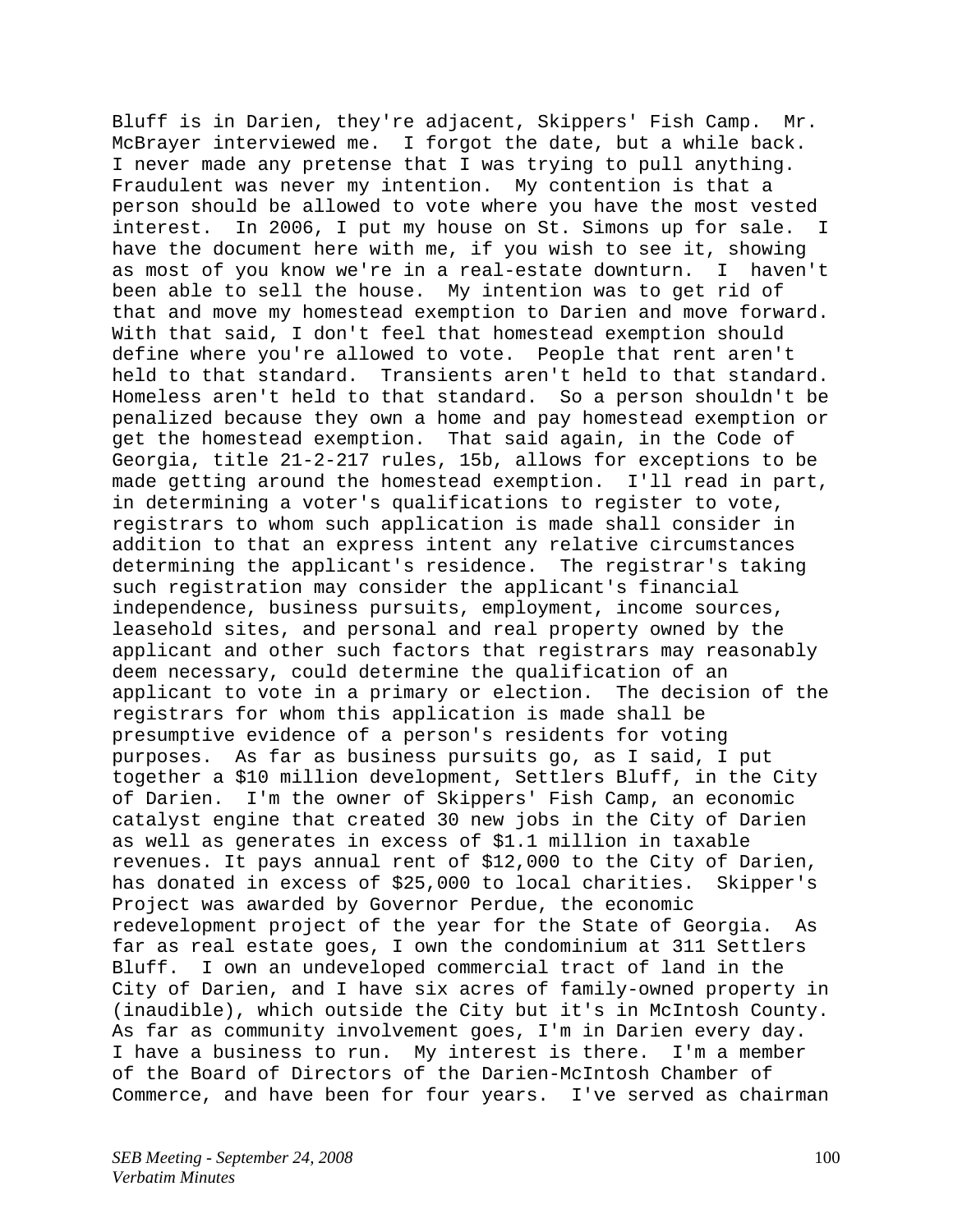of the Darien-McIntosh Chamber of Commerce for one year. I'm now the -- my term expired. The main event that brings tourism and industry to our community is our annual blessing of the fleet. I've been either the chairman or co-chairman for three years. I don't know how much more I can do to be a part of this community other than to say that I sleep every night in that bed. Well, I travel a lot. Last week I was only there three nights. A couple of weeks ago I was there four nights. But to hold me responsible and say I did something illegal, to me, is ridiculous. And for me not to be able to vote in that community I think is absurd. And for me to be -- my integrity as a citizen is, it just doesn't sound just."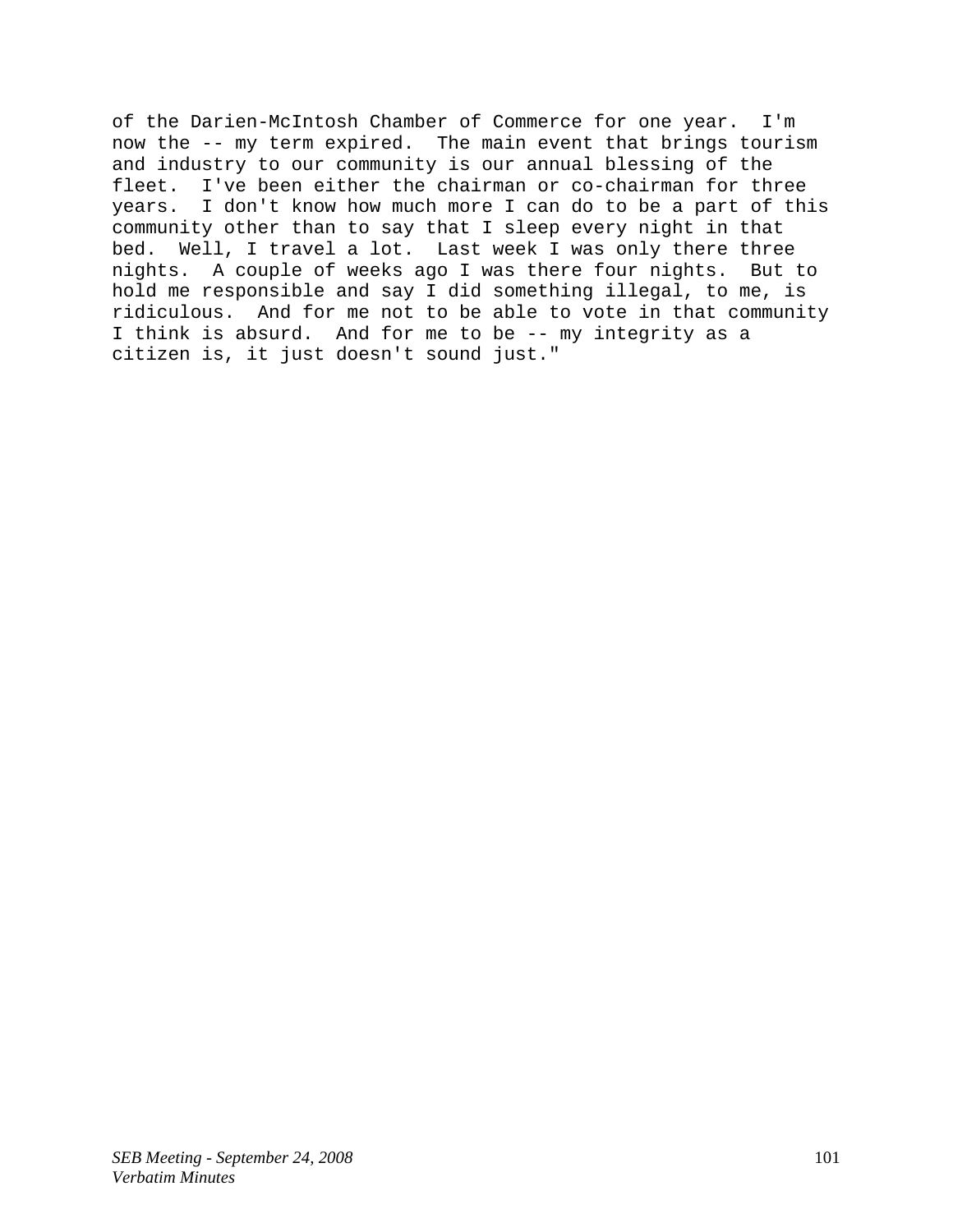**Chairperson Handel** - "All right. Anyone else? Any other respondents?"

**Mr. Dave Kitchen -** "Not specifically to him, but to the what happened --."

**Chairperson Handel** - "Come up. Two minutes."

**Mr. Kitchen** - "Dave Kitchen, 50 Bell Hammock Road, and I have a P.O. Box for my mail. I'm in the County of McIntosh, and I seriously think that at this point, you know, because there have been problems there before, and this Board knows there's been findings there in McIntosh before. And because I don't feel, I know you did a full investigation, but I don't feel you have all the facts. I don't feel that you understand that there were several people who were left off. About half the voters who were absentees were rejected for the side that was not supposed to win. This has been a case that has happened over and over in McIntosh County, and I would like to, you know, say that it's accidental, but you can't say it's accidental when it becomes a repetitive thing. It becomes more malevolent than that. And I feel that I agree with the Secretary of State and the gentleman on the end down there that these things should be held accountable to those who allow the person who's doing this to stay in their position. I don't understand why someone who has been caught before doing improper things in elections is still part of the election process. And I don't understand why that they're not being held accountable for this situation. It highly disturbs me as a citizen. And, yes, I have many friends in McIntosh County and I have many acquaintances. And we do know that people have problems coming to speak to you, or even speaking to with gentleman because of fear of reprisals in our county against them. Things that happen to people in situations go on. As a matter of fact, one person told me he was fearful for his life. And I suggest that we might want to look at this type of situation a little deeper. And I request, hopefully, that we will and find out why this continues to be a problem, because I don't blame the person who's doing this. If I got away with something and I was of that mentality, which I'm not, I would continue to do it. I hold people in charge responsible for not doing their jobs of policing that situation."

**Chairperson Handel** - "Okay."

**Mr. Kitchen** - "Thank you, ma'am."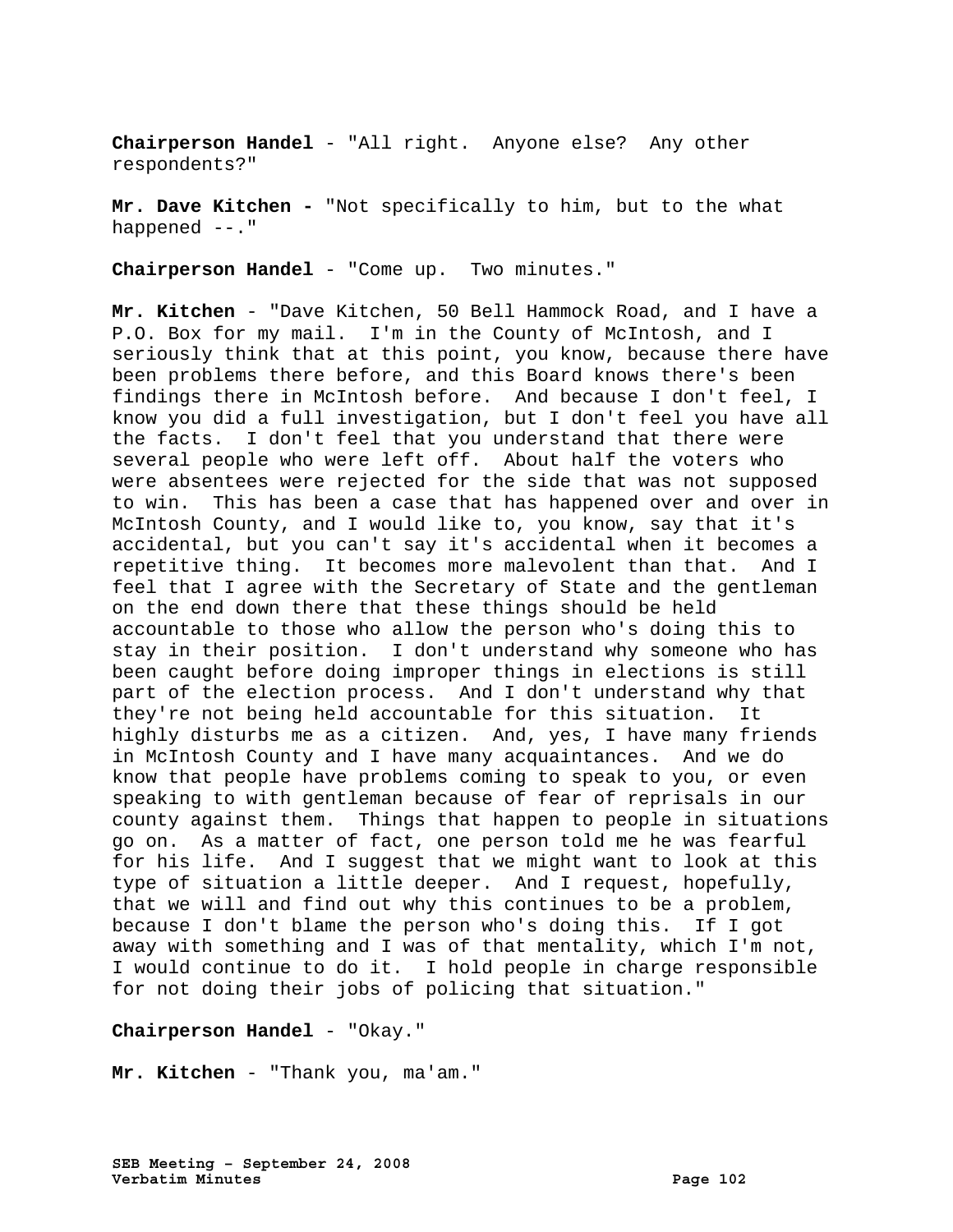**Chairperson Handel** - "Thank you. Okay. Does the County want to add anything around the decision, et cetera, that was taken? Thank you, sir."

**Mr. Kitchen** - "Yes, ma'am."

**Mr. Harvey** - "Chairman Mucha wants to make a comment."

**Chairperson Handel** - "Okay."

**Mr. Harvey** - "I'm sorry. Chairman of the Board of registration and elections.

**Chairperson Handel** - "Yes. Yes."

**Mr. Robert Mucha -** "My name is Robert Mucha. I live at 1414 Plantation Drive Southeast, and it's located in McIntosh County, here in Georgia, zip code is 31305. When Mr. Adell Woodard, he wanted his ballot mailed to a different address within the City of Darien, which was not the same address that was on his voter registration card. He did not check that he was physically disabled in the voter's box. That's Code Section 21-2-3 (81). Lamar Rhodes, his son, an attorney, stated that a Mr. Woodard was a returning to the Brunswick Hospital on 4:00 p.m. on election day. I, myself, chairman of the Board offered to take the ballot to the hospital. The offer was not accepted. The call was never placed to the Board requesting a ballot be delivered to the hospital. We look at a number of people that have been discussing over here, Mr. James Parker, Richard Johns."

**Chairperson Handel** - "I'm sorry. I can I just stop you for one second?"

**Mr. Mucha** - "Yes."

**Chairperson Handel** - "I might be the only one who is confused, but I'm trying to understand what these allegations or these comments how they relate to the investigative findings, because I don't think --."

**Mr. Mucha** - "Well, it's just -- that they were saying that first of all Mr. Adell Woodard did not get a ballot, we didn't respond to it. I'm saying if we got the call, we came up there. And I never got the call to deliver a ballot."

**Chairperson Handel** - "Okay."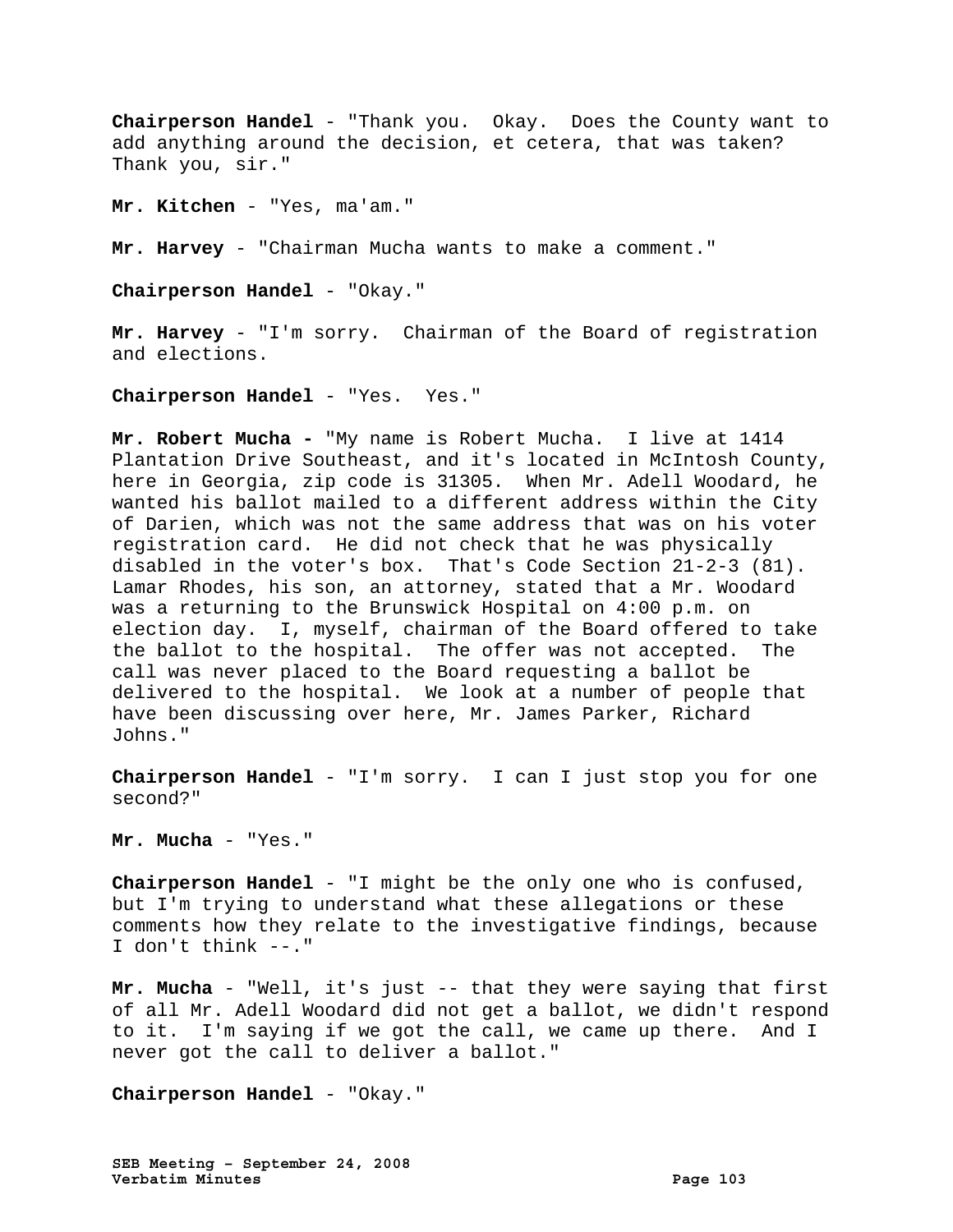**Ms. LaGrua** - "We found none of those to be valid, Madam Chair."

**Chairperson Handel** - "Right. They found all of those not to be valid. Were there any involving the County that you did find any issue for the County? When I read the report, I didn't find anything on your part."

**Ms. LaGrua** - "No, we did not."

**Mr. Mucha** - "As far as the people, Mr. Parker for instance, we did have a hearing. We did have a Board hearing. We had five people that we went through specifically who were registered out of the county, or were living out of the county of claiming homestead exemption. And when we found that out, we had a Board meeting and the Board in turn went through five people. And we basically had them removed from the precinct which they were located in, placed them in the correct precinct, or were removed from the rolls completely within the county, and placed and told to reregister in another country where they were living, where they have a homestead exemption."

**Chairperson Handel** - "So just to be clear, so that when a question arose around the residency and homestead exemption, you then, brought it to your full Board for review...."

**Ms. LaGrua** - "Right."

**Chairperson Handel** - "...additional review, et cetera. Okay."

**Mr. Mucha** - "Who were those people?"

**Ms. Gale -** "That was Richard Johns, Stephen Watson, James Parker and Sheryl Marie Schooley and Laurel Johns. The Board had a hearing, and notified them when the hearing was."

**Mr. Worley** - "And when was that?"

**Ms. Gale** - "That was back in February."

**Mr. Worley** - "Of 2007?"

**Mr. Gale** - "2008. This election was held in November of 2007. November 6, 2007."

**Mr. Worley** - "So where is Mr. Parker registered to vote now?"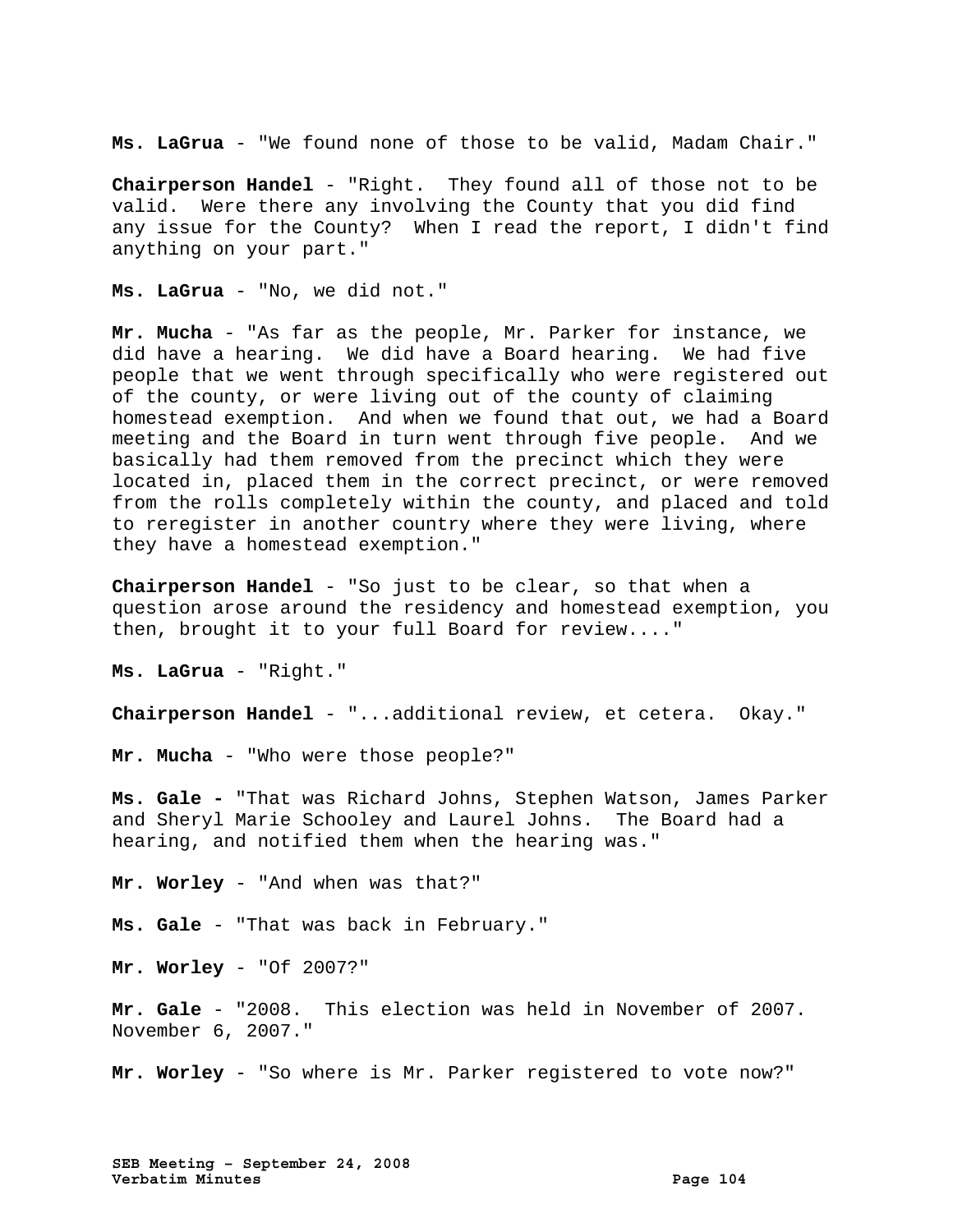**Mr. Harvey** - "Glenn County."

**Ms. Gale -** "The next county over."

**Mr. Mucha** - "In the next county where he has five businesses." in Glenn County?"

**Chairperson Handel** - "Well, hang on. We'll come back to you in a second. If you could come up. It's hard to have shouting, back and forth. Wait until you're called on so we can all get straight. That would be great."

**Mr. Mucha** - "Okay. After we got through with the Board hearing, we sent Mr. Parker informing him that he was being removed from the rolls in McIntosh County, and that he could still register where his homestead exemption existed, which is in Glenn County, which he did."

**Mr. Worley** - "But that was after the fact of the election...."

**Mr. Mucha** - "Yes, it was."

**Ms. Gae**l- "Yes, it was."

**Mr. Worley** - "...in question?"

**Mr. Harvey** - "Yes."

**Chairperson Handel** - "If I -- I'm going to follow-up on your point, so to make sure that I'm clear here. So Mr. Parker was able to vote in the November '07."

**Mr. Mucha** - "Yes, he was."

**Chairperson Handel** - "So you didn't have any reason -- How did it come up that there was a question about his residency?"

**Mr. Mucha** - "It came up through the investigation of Mr. Parker."

**Chairperson Handel** - "So from the complaint that you got."

**Mr. Mucha** - "And that's where we picked up the other -- summary. Thank you."

**Chairperson Handel** - "Okay. All right. Great."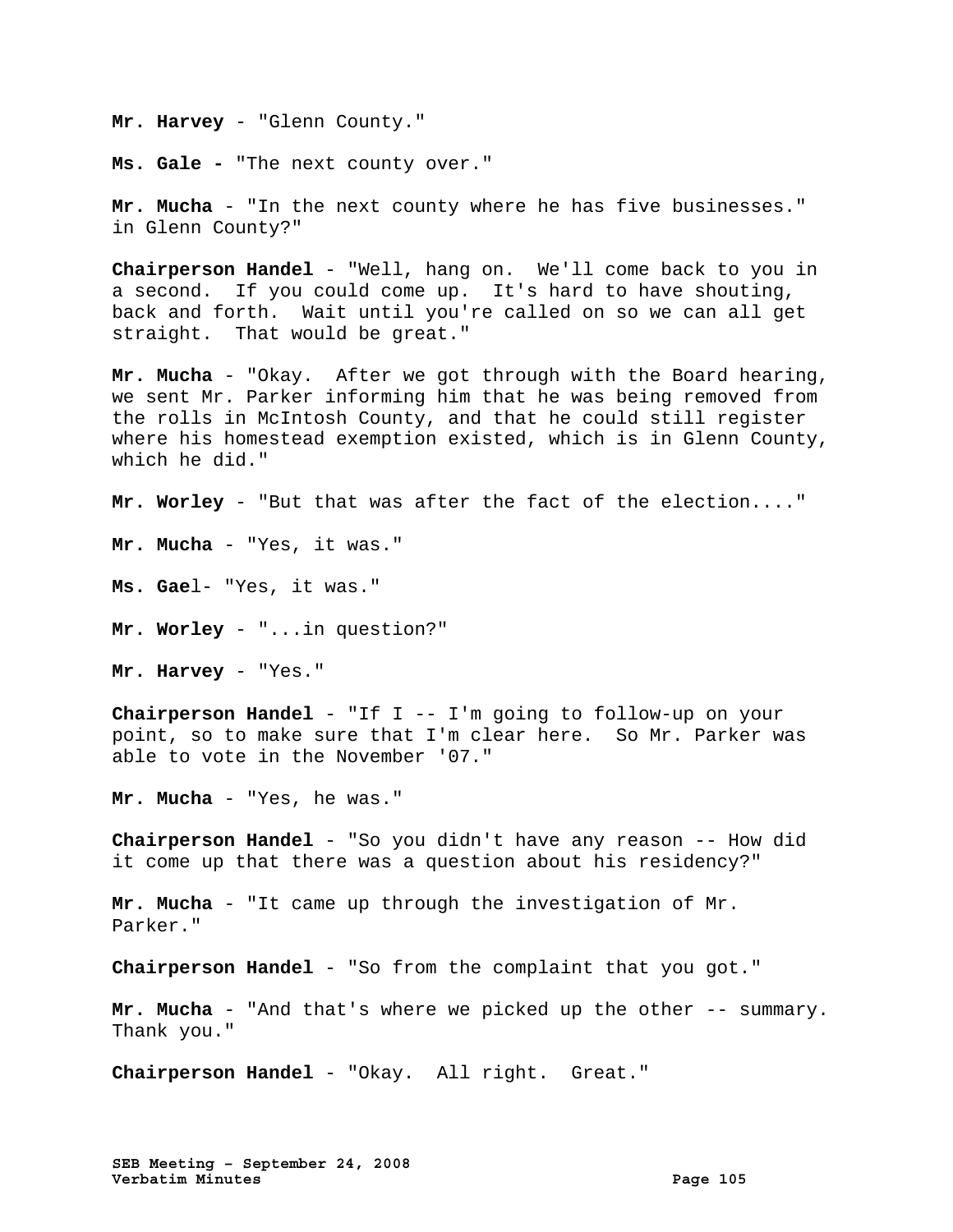**Mr. Parker** - "Madam Chairman."

#### **Chairperson Handel** - "Yes."

**Mr. Parker** - "This is the voter registration form that was given. And it doesn't say anything about homestead exemption. I mean, if I had knowingly gotten into this knowing that there was some great problem with me doing this, then I would've obviously waited until I sold my house and got things corrected. But you know, this needs to be corrected, too. Voter education, you're talking about the administrative end of educating, you know, something needs to be done to help the voters, as well, but I understand what it takes."

**Chairperson Handel** - "Right. Well, one thing I want to comment on. In your comments you referenced that you felt that a person should be able to vote where they have the most vested interest. That is not the law, sir. Because for all I know you have greater vested interest in the State of Florida as a developer than you do in Georgia, but you live in Georgia. You don't get to vote in Florida just because you have business interests in Florida. Hang on. Allow me to finish. You must -- the law says, you must vote where you live, where you reside. And I read the investigative report and what was reported to the investigator, and maybe this isn't correct, so I'm going to ask you. The investigative report says that you get the majority of your mail not at your Darien -- your City of Darien address but at another address. Where do you get the majority of your mail?"

**Mr. Parker** - "I get the mail at St. Simons Island. But on this, it has a place to put your address where you reside, and your address where you get your mail. So it's all very confusing. I mean, if you want to know --."

**Chairperson Handel** - "With all due respect, sir, we're not going to have an argument because I get to run the meeting. But with all due respect, it's abundantly clear that you must vote where you live."

**Mr. Parker** - "Well, why would you --."

**Chairperson Handel** - "So -- let's -- let Mr. Worley comment here. And I don't know if Mr. Evans **- -** has a statement."

**Mr. Worley** - "I just have a brief comment. From what's been said here today, from Mr. Parker's testimony, it's my opinion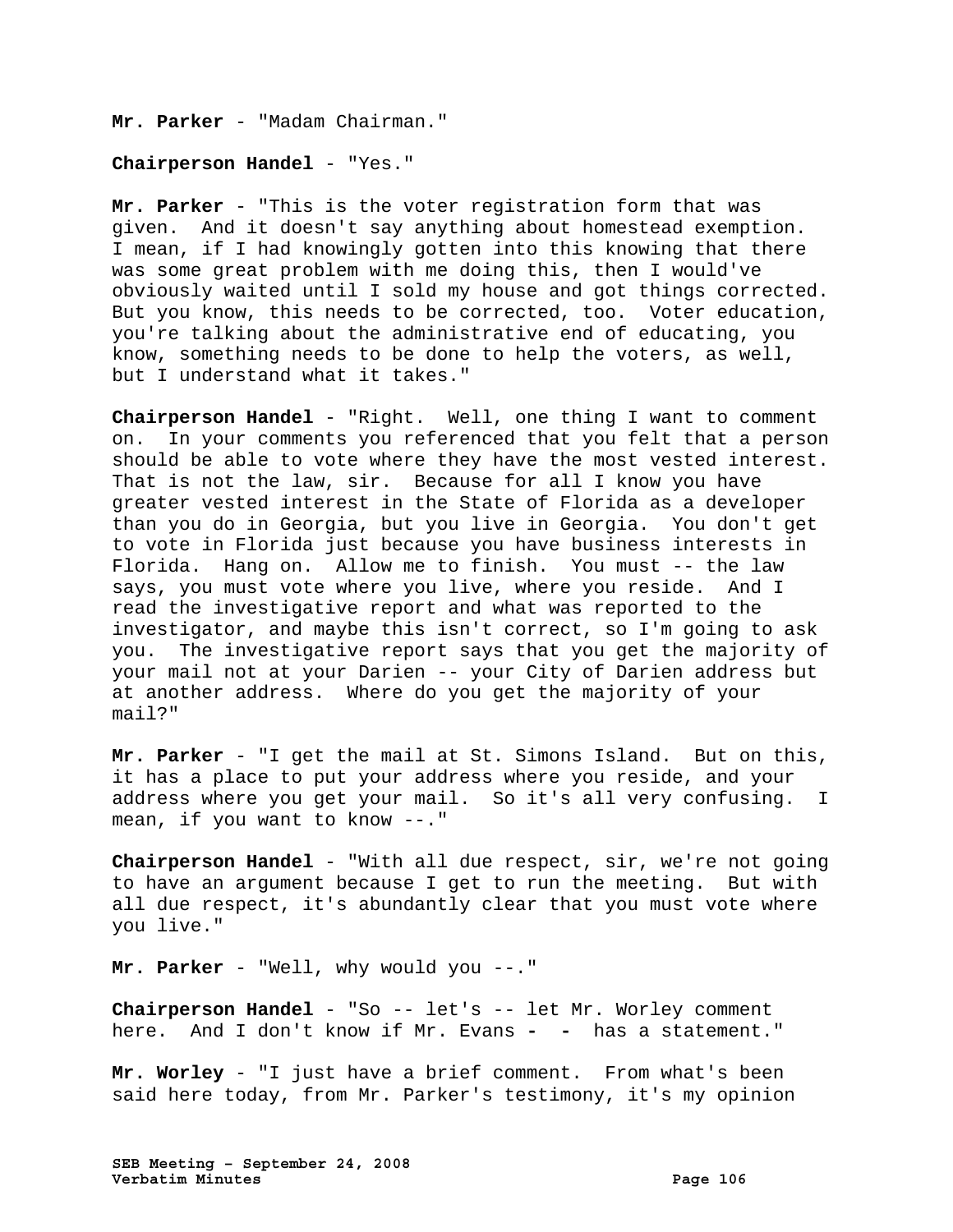that he lives in Darien. And he has indicated that he spends most of his time there, as compared to the other house that he owns. He's got a business there. He considers himself a resident there, which is really what the test is. And I don't think the location of the homestead exemption is the exclusive, be-all and end-all of where you're supposed to live. Now, all that I've seen from this allegation is that someone alleged that he didn't live there and that was investigated. But if I were the trier-of-fact, I would dismiss this allegation. Because I think -- I think he's -- the only real evidence that we have taken all together would lead me to conclude that he lives in Darien."

**Chairperson Handel** - "Well, colleagues, I take a extremely different point of view. In the State Code, and not just one place but in two places, the homestead exemption is cited as the determinant of residency for an individual. And, in fact, for tax purposes you legally are required to take your homestead exemption where you reside. And the same, I mean, local election officials, we have -- the law needs to provide them a solid direction on how to determine residency. And in my opinion, homestead exemption is that. Now, do I think --."

**Mr. Worley** - "Well --."

**Chairperson Handel** - "Sorry. I'm not finished. I'll be happy to yield. And we're going to agree to disagree on this, and we all know why. So let's not have like a big giant pink elephant in the room. And I give you kudos for coming forward. I'm not suggesting that maybe you did anything wrong. I can understand why you wanted to vote in the City of Darien, because you clearly do have a lot of business interest there. But people have business interest in all kinds of communities, that does not mean that they live there. It means that they do business there. And living and doing business are two different things. And while I am not interested in -- because I don't know if you knowingly did anything, I'm going to give you the benefit of the doubt that you did not. But the law in my opinion is abundantly clear. And the Attorney General's office has counseled me that the law is abundantly clear, that homestead exemption is indeed test number one for residency. And so -- and the fact that now have moved your registration back to Glenn County, where is --."

**Mr. Parker** - "I did because they told me to."

**Chairperson Handel** - "Well, you didn't -- you could have challenged it."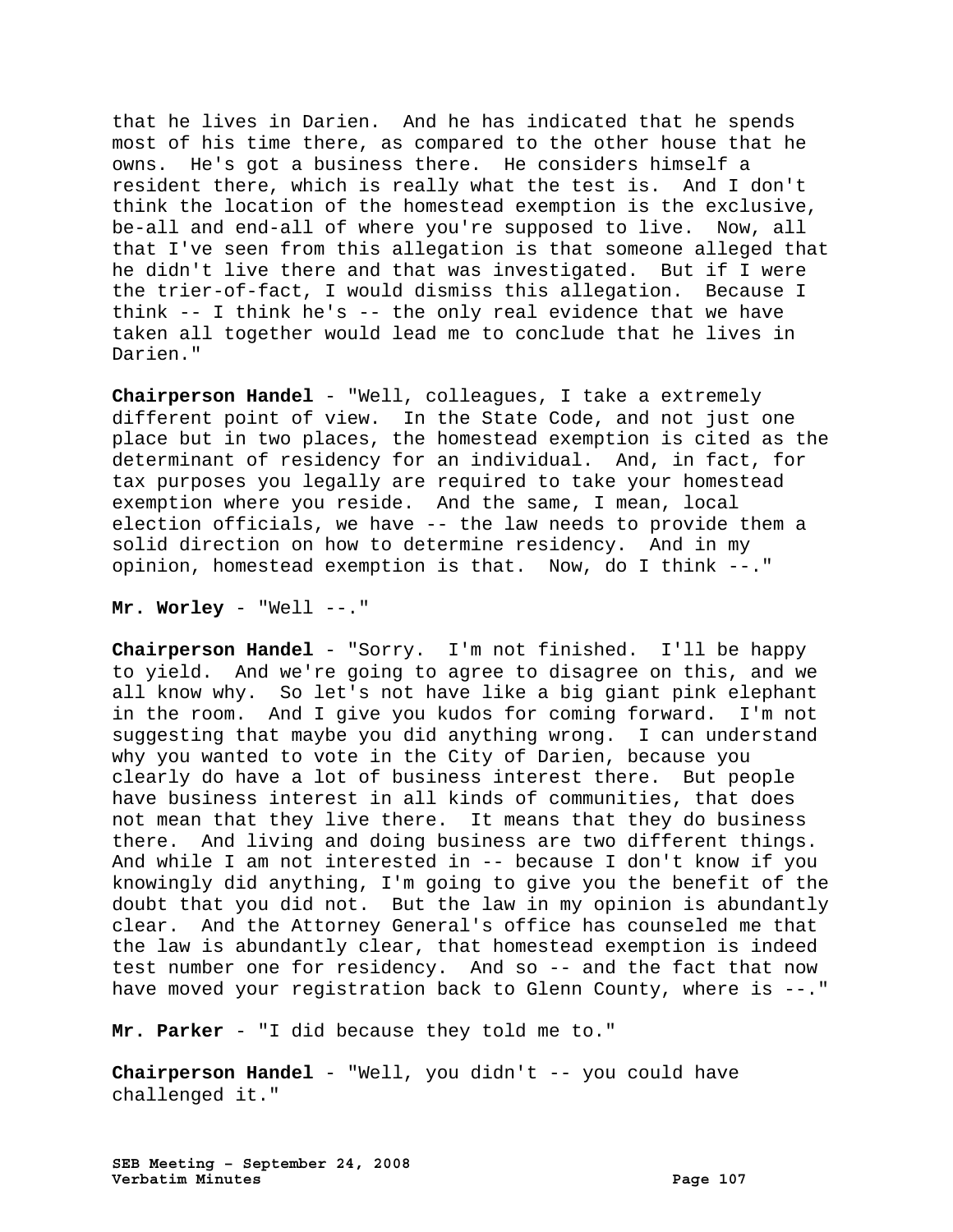### **Mr. Parker** - "I wanted to vote -- if I --."

**Chairperson Handel** - "You could have challenged it, sir. And you could have changed your homestead exemption, and you still haven't, if I understand right. So that's just my viewpoint. And I'm going to actually vote that this be referred, certainly, for some sort of letter of instruction. Mr. Worley."

**Mr. Worley** - "Well, it seems to me that if your homestead exemption is in one place, and you put your house up for sale and have a house in another place and actually move into that house and are in that house, and use that place as your residence, then that's your residence. I think homestead exemption may be a test, but I don't think it's an exclusive test. And I think the real test is what the intent is. And I don't know Mr. Parker from Adam, and I'm not comparing this to any other case that might be out there, although I think I know what you're referring to. But it just seems to me that based on the evidence that we have before us today, based on the allegation that was made, and the testimony of Mr. Parker, that -- that he lives in Darien. And it's not his fault that McIntosh County bounced him out of the voter rolls there. And it's not -- that shouldn't be used, the fact that he had to go register in Glenn County to be able to vote somewhere shouldn't be held against him. But, again, we'll just have to agree to disagree."

**Chairperson Handel** - "And the fact is that -- said Glenn County accepted him as a resident. Why, because he had a homestead exemption in that county. So that would then qualify him to be an elector there. So either you live in Darien County -- Darien City or you -- I mean, it's one of the other. So if you really do live in Darien, and then you register to vote in the other county with your homestead, I mean, so you can see the conflict. And folks, this is no different than -- I have friends who have a condominium in Florida. It's up for sale. They take their homestead exemption in Florida off of that residence because they like the tax benefits there better than they do in Georgia. They don't get to vote in Georgia, much to my dismay because they're my friends and I'd like to hope that they would vote for me. But they don't get to vote in Georgia, they have to vote in Florida because that's where they opted to stake out as their, quote, residents by virtue of the homestead. So I'm going to make a motion. And -- but before I do that. Do we not have the other respondents here? That's a little disturbing for me. Okay. I'm going to make a motion that all of the respondents be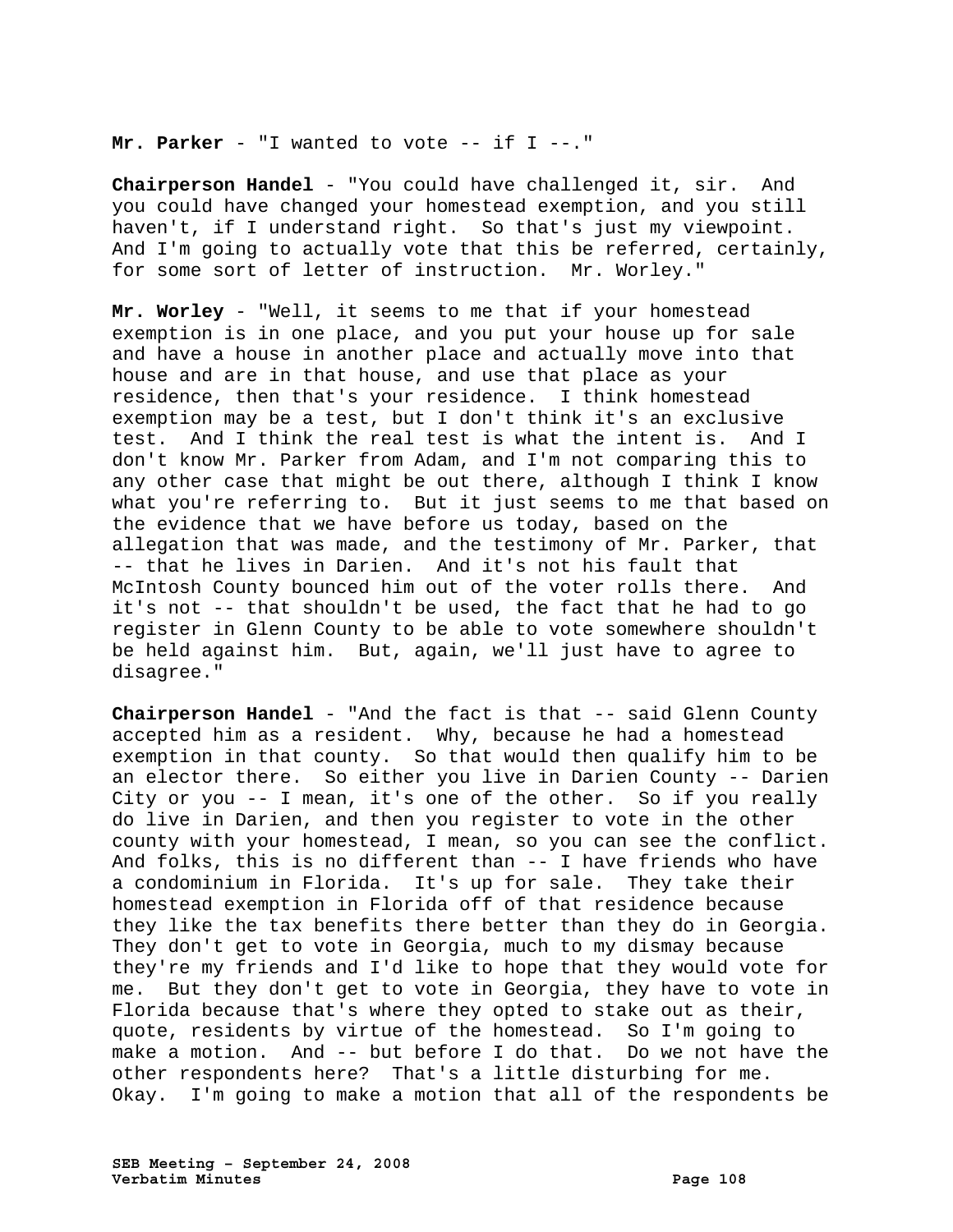referred over to the AG's Office for certainly a letter of the structure at a minimum around registering them improperly."

**Mr. Worley** - "Madam Secretary."

**Chairperson Handel** - "Yeah, go ahead."

**Mr. Worley** - "Could we sort of break up these votes?"

**Chairperson Handel** - "Sure."

**Mr. Worley** - "Because I agree with the other...."

**Chairperson Handel** - "Sure. We can do it that way."

**Mr. Worley** - "...section violations. But I don't --."

**Chairperson Handel** - "Are you fine with the four --?"

**Mr. Worley** - "Yes."

**Chairperson Handel** - "Johns, Johns, Watson, and Schooley."

**Mr. Worley** - "And as far as I know, based on the evidence at hand. Yes."

**Chairperson Handel** - "All right. Then I'll move that we refer Johns, Johns, Watson, Schooley, and Spratt to the AG's office for appropriate cease and desist order."

**Ms. LaGrua** - "Madam Chair."

**Chairperson Handel** - "Yes."

**Ms. LaGrua** - "I'm sorry to interrupt. There were allegations against Sheryl Schooley and Kelly Spratt, but they were not substantiated."

**Chairperson Handel** - "Oh. Okay."

**Ms. LaGrua** - "Thank you."

**Chairperson Handel** - "We really need for you all to make it clear in these reports, which one your investigation confirmed the allegations again, so we can get our motions right. All right. I'll revise the motion. To refer Richard Johns, Laurel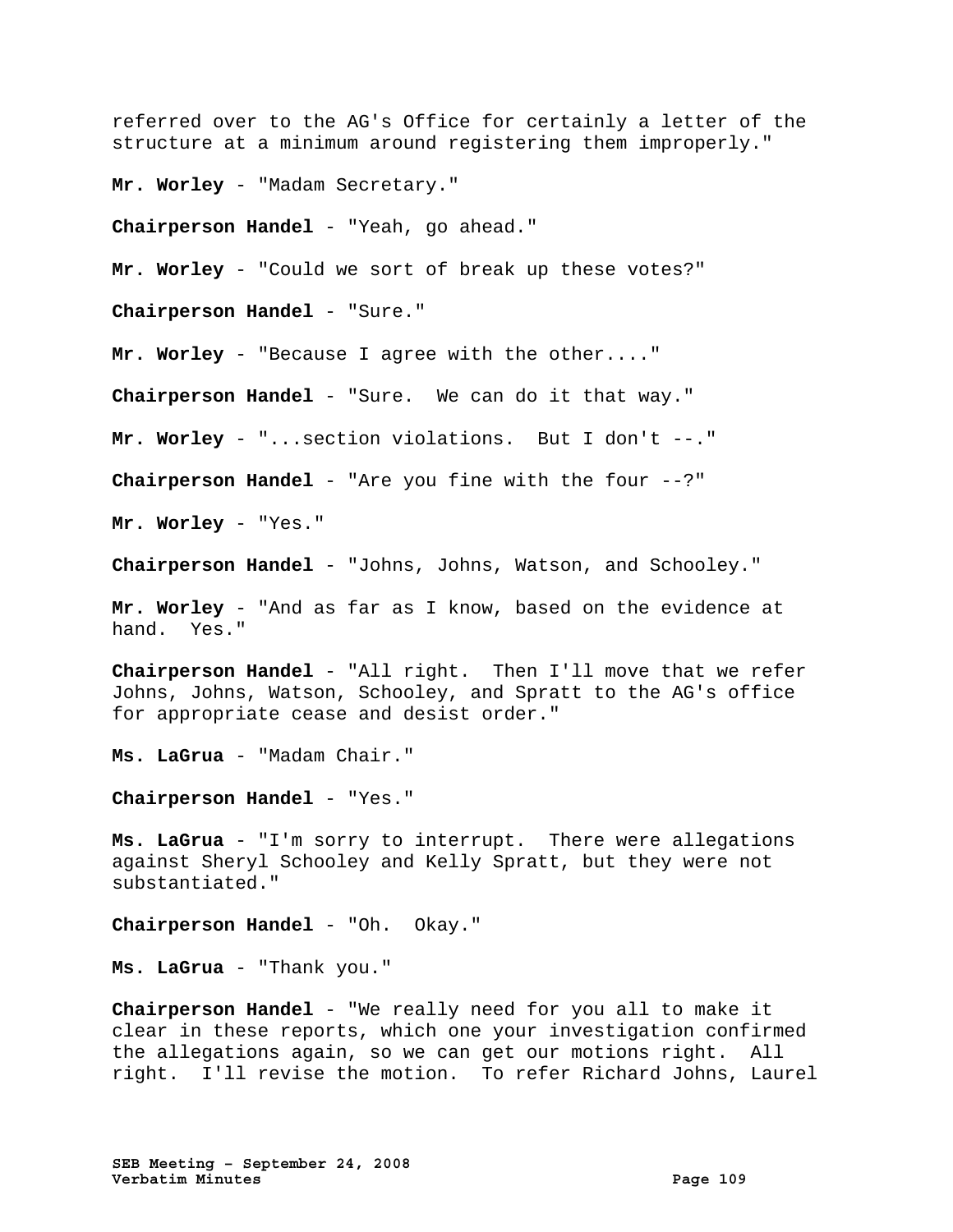Johns, and Stephen Watson to AG's office for an appropriate cease and desist order. Cease and desist order."

**Mr. Evans** - "Second."

**Chairperson Handel** - "I have a motion and a second. Any other questions? All in favor."

(Whereupon, there was a chorus of ayes)

**Chairperson Handel** - "Aye. Any opposed? All right. The second motion is to refer Mr. Parker for a cease and assist, as well."

**Mr. Evans** - "Second."

**Chairperson Handel** - "Motion and a second."

**Mr. Evans** - "Did you say --."

**Chairperson Handel** - "Because then -- I'll make it broad because then  $--$ ."

**Mr. Evans** - "As you know, I prefer the Homestead Exemption is despositive, and as a result it should just be referred to the AG's office."

**Chairperson Handel** - "I'll revise my motion as the seconder as asked. Any other questions? Comments? All in favor?"

(Whereupon, there was a chorus of ayes)

**Chairperson Handel** - "Any opposed?"

**Mr. Worley** - "No."

**Chairperson Handel** - "Let the record show that Mr. Worley voted no, with three ayes. All right. Thank you."

**Mr. Parker** - "Explain to me what just happened."

**Chairperson Handel** - "It was assigned to the Attorney General's office and they'll be in touch with you to see if we can work out a consent order on this."

**Mr. Parker** - "What's --."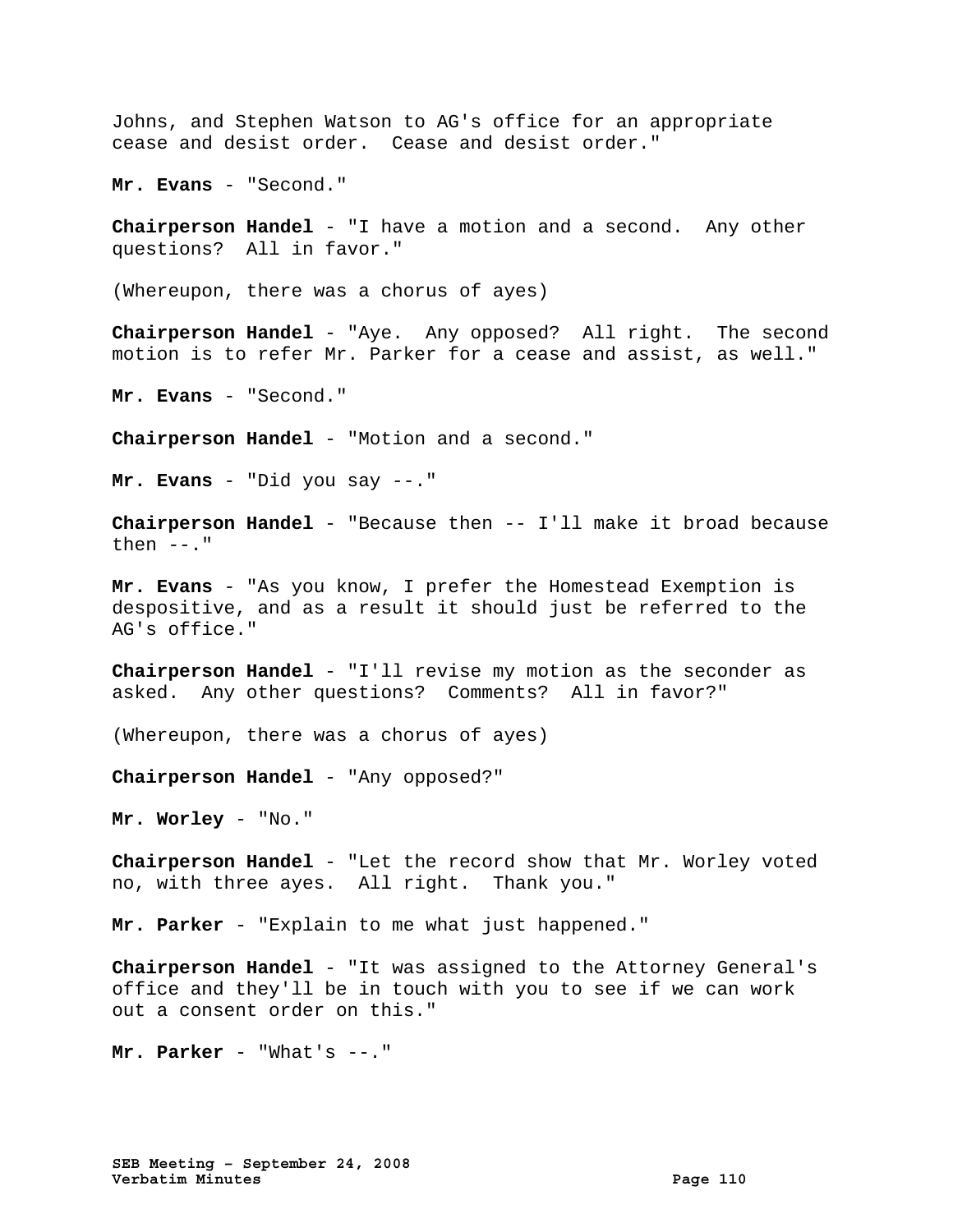**Chairperson Handel** - "I'll let Ms. Almond discuss the legalities of that."

**Ms. Almond** - "It's an agreement where you admit what happened. You admit that you might have violated the law and you just agree to let us appropriate a sanction, instead of going to a hearing and, you know, potentially getting a stiffer sanction after the attorney -- it's a way of resolving the case."

**Mr. Worley** - "And, Mr. Parker, I will tell you that you're certainly entitled to seek legal representation in that process of negotiating with the Attorney General's Office. And there's a lawyer sitting right over there against the wall -- who has lot's of experience with these homestead exemptions issues."

**Mr. Parker** - "Thank you."

**Mr. Worley** - "And know it's up to you what you decide to agree on or not agree on."

**Mr. Parker** - "I just want to -- one last thing. All this, to me, is about -- I feel you all think I'm a criminal. All I wanted to do was to vote...."

**Chairperson Handel** - "No, we don't, sir."

**Mr. Parker** - "...where I feel like I have the best interest, and the most involved. And now I'm being penalized."

**Chairperson Handel** - "We understand. Unfortunately, or fortunately, we have a Constitutional responsibility to follow the law. So that's what we're trying to do. Okay. Sorry."

**Mr. Parker** - "I have no dog in the fight. I just wanted to vote."

**Chairperson Handel** - "I understand. Okay. The next case is 2007-00007, which is the Cobb County, and we have Cobb situation."

**Ms. LaGrua** - "This is that continuance, Madam Chair. The attorney for Mr. Hobbs, I'm sorry."

**Chairperson Handel** - "Go ahead. No, go ahead."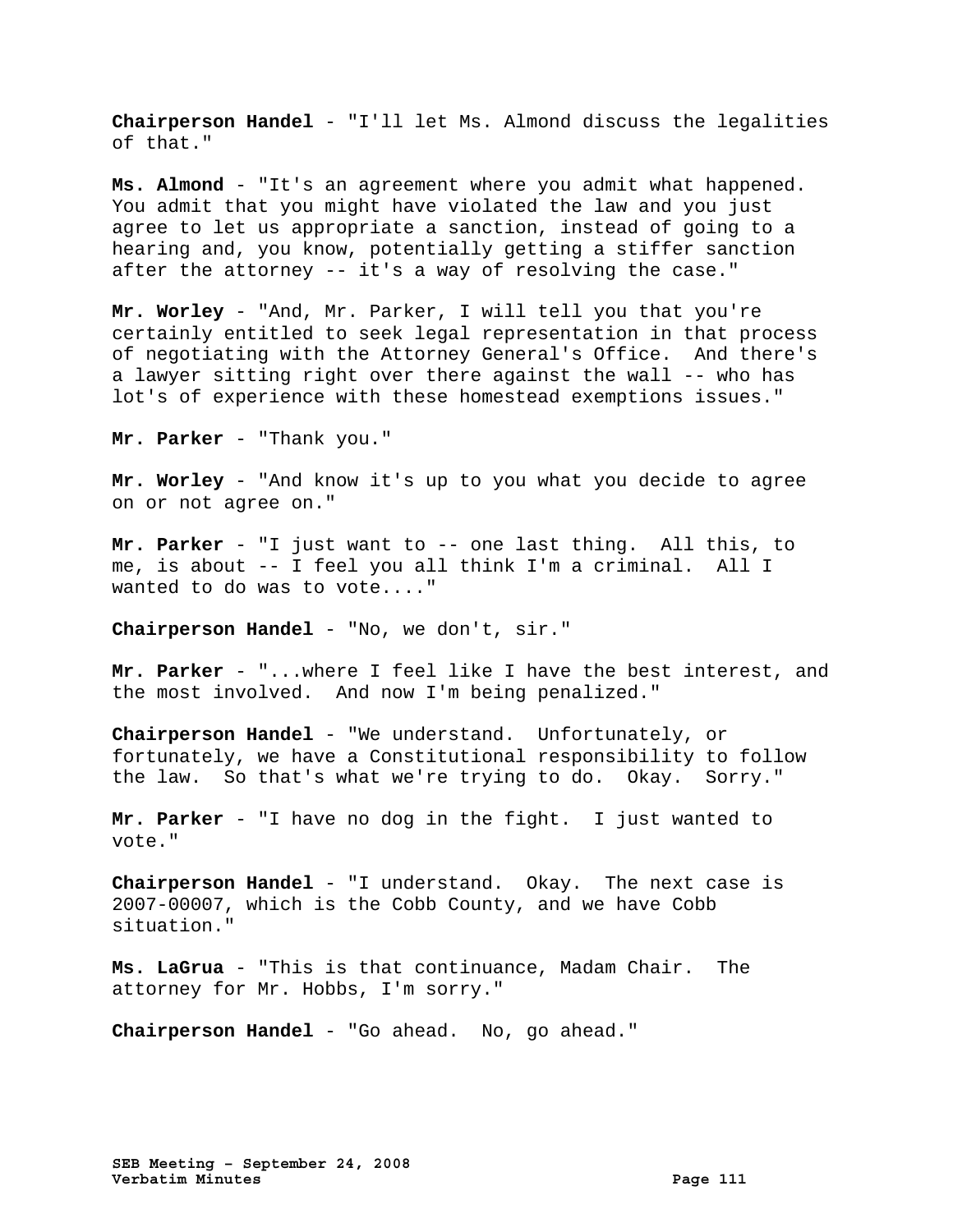**Ms. LaGrua** - "The attorney for Mr. Hobbs may not be representing him since he's leaving the current practice he's in, and asked that this be continued so that can be sorted out."

**Chairperson Handel** - "This has had a previous continuance, but in light of the change of counsel, I don't know that we have any choice, there. So I move to continue."

**Mr. Evans** - "I recuse myself on this one."

**Chairperson Handel** - "Yeah."

**Mr. Worley** - "I'll second."

**Chairperson Handel** - "I have a motion and a second to continue. All in favor?"

(Whereupon, there was a chorus of ayes)

**Chairperson Handel** - "And let the record show that Mr. Evans recused himself on that one. Next case is 2008-00009. City of Darien, McIntosh County. Sheryl Schooley."

**Mr. Harvey** - "Yes. This complainant was one of the original people from the other case. Very simple case. She voted absentee in October of 2007. As she was leaving the absentee precinct she was approached by another elector, and was asked or was told, I hope you voted for the right candidate. At that point, she took some type of offense, or felt some type of harassment or intimidation. She made her complaint to the Secretary of State's Office. Our investigator made contact with Ms. Schooley. She said that everything had just blown over, she didn't wish to pursue any complaint, and there wasn't a problem. So we recommend that this case be closed."

**Chairperson Handel** - "All right. Do I have a motion?"

**Mr. Worley** - "I make a motion to close the case."

**Mr. Israel** - "Second."

**Chairperson Handel** - "I have a motion and a second. All in favor?"

(Whereupon, there was a chorus of ayes)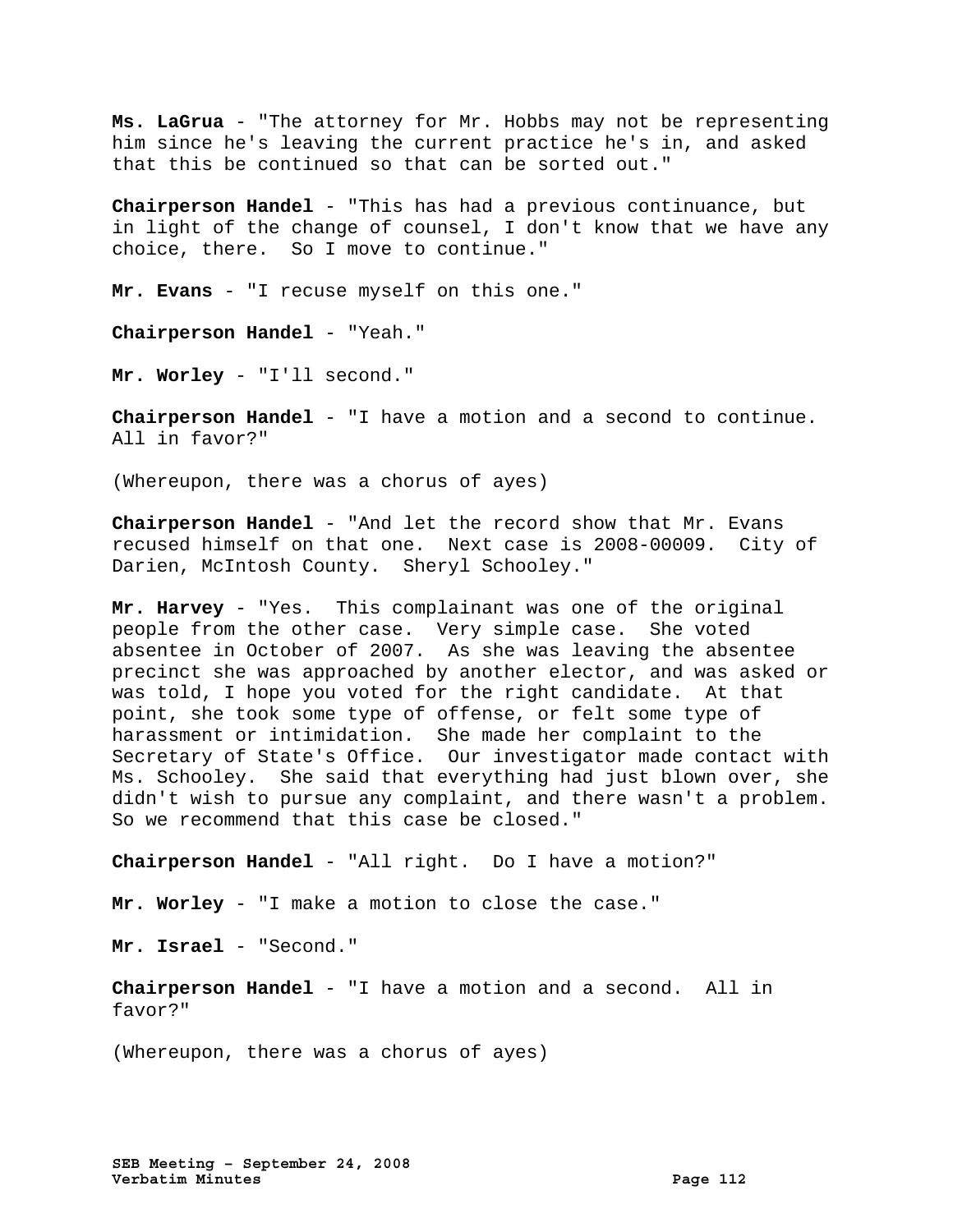**Chairperson Handel** - "Any opposed? All right. The next case is 2008-000014. Randolph County."

**Ms. LaGrua** - "Yes, ma'am. This complaint actually came in through our Elections Division. The respondent is Sandra Thompson, the Election Supervisor, James Hoover, the Chief Registrar, and Mary Lois Murphy, the former Chief Registrar. The allegations that initially came in were that the DRE machines were not timely delivered to the registrar. Further, that the proper notice was not posted for logic and accuracy testing. That Lois Murphy did not make proper markings on the rejected absentee ballot, indicating the reason for the rejection. James Hoover failed to sign the absentee ballot applications and failed to send letters telling three electors why their applications had been rejected. The findings were that as of January 18th of 2008, the DREs had not been delivered to the registrar's office. Sandra Thompson, who was the Election Supervisor emailed Lois Murphy, who is the former chief registrar that came to pick up the DREs that day. On the 18th, Ms. Murphy quit. After the Secretary of State's Office got involved, the County Attorney actually went and picked up the DRE machines and delivered them. Sandra Thompson posted the LNA testing notice on the day of testing instead of five days prior. Lois Murphy did not sign and note the reason for rejecting three applications. She did, however, send letters t those three electors telling them that their applications had been rejected, and why. And James Hoover failed to sign the ballot application, and failed to mail the rejection letters to three electors. At this time, it's recommended that a consent order and fine, or that this be referred to the AG's office for consent order and fine as to Ms. Murphy. Further consent order, fine, and close monitoring should be issued for Sandra Thompson and James Hoover. The reason for the difference is that Ms. Murphy is no longer there. Ms. Thompson and Mr. Hoover are, which is why I address them slightly differently."

**Chairperson Handel** - "All right. You're back."

**Mr. Coleman** - "I know. I want to pick the Board for always having my clients last on the list. Do you remember Dawson, last year?"

**Chairperson Handel** - "No. If anything, because you're always here you should get some kind of credit to move up in the line."

**Mr. Coleman** - "Everything's so fascinating, I just can't stand it. I represent Randolph County, and would like to enter into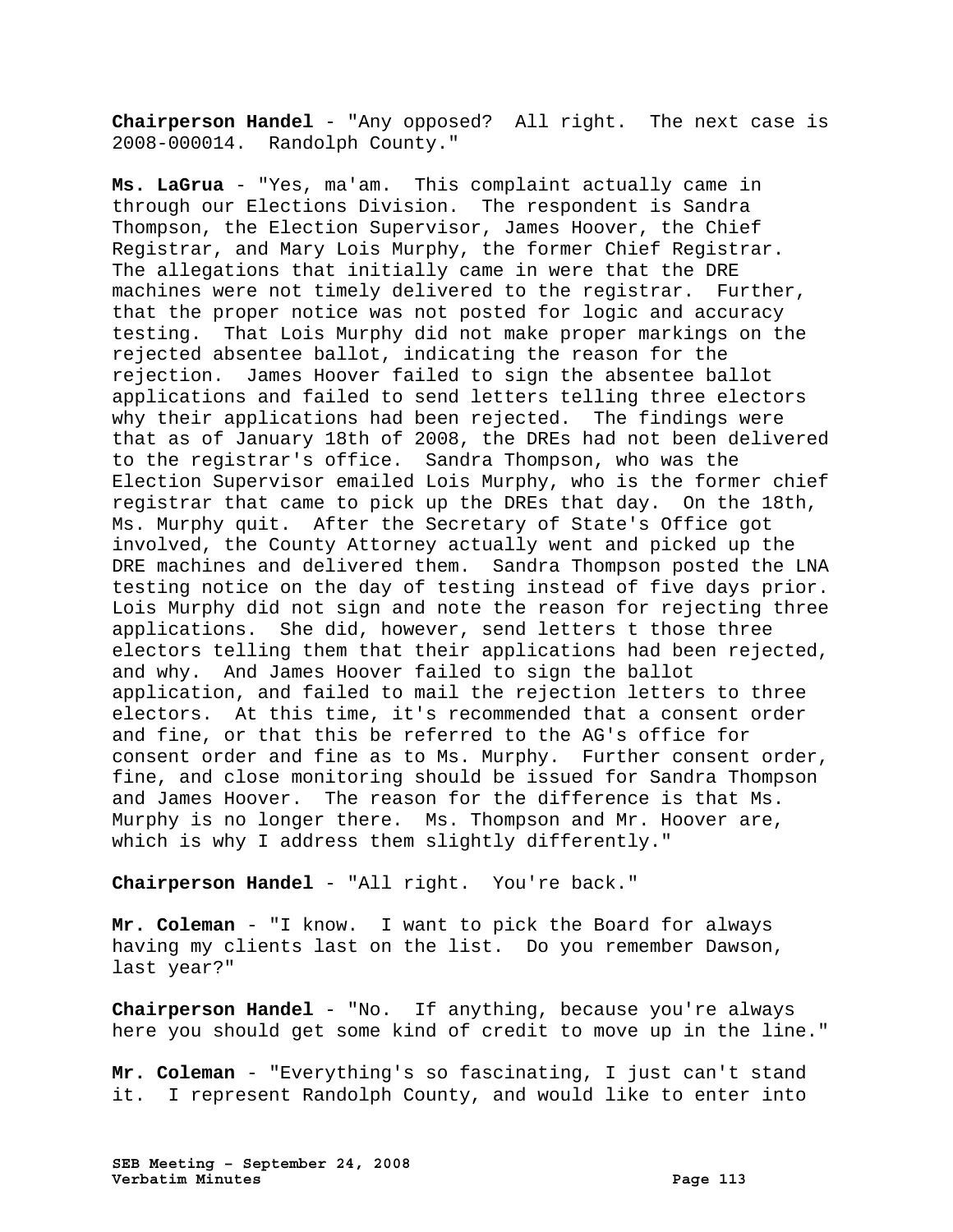the consent order as recommended. I represent, of course, the officials in their official capacity. Ms. Murphy is here, I'll comment on her infractions, but I have not spoken with her about it. There were a great deal of extenuating circumstances with this, and I hope the Board will understand. This all had to do with the run-off to the February 5th Presidential Preference Primary. September 21st, Ms. Thompson was badly burned in a grease fire in her home. 2007. She spent three months in the burn unit in Augusta. She came back to the County and reported to work partially, under some additional medication December the 11th. By that time things were fairly balled up, and they were pretty far behind the time. I don't want to diminish the fact, or try to gloss over the fact that it's pretty clear, even before she became injured, and I guess it's probably clear from this that she and Ms. Murphy didn't exactly get along. They were two strong women, and they had a conflict, no doubt about it. The practice had been, in Randolph County, that the registrar where the absentee voters were, came and signed for the DRA machine and it went to their office, which was right next door. So she expected Ms. Murphy, also signed for the machine. Fortunately, the machine was in the old courthouse and they had moved, and while Ms. Murphy's office and Ms. Thompson's office were no farther from here to the elevator, they couldn't seem to find a way to do it. Ms. Murphy, very frankly, could not physically move everything at that time. She was certainly already bandaged up, skin grafts, that kind of thing. She actually sends her regret, she has another appointment with the burn center tomorrow in Augusta. She is there, however, she did, in fact, deliver the machine. There was no doubt it was late. You might consider charging them with 384, rather than this code section. It is true that Mr. Simmons and I, who were there, went over. Ms. Murphy got in the car with us, we went to the old courthouse, picked up the machine, which was quite heavy, I might add, for a little skinny guy. Took them over and put them in the office. She was there, so she, in fact, did deliver them. They were quite late, though. So 384 may be better, I think, you could charge. Now with regard to the next count, which was a failure to advertise and is, in fact, correct. Once again, she has not had the opportunity because of this debilitating injury, to get all the materials in time. In fact, they both came earlier in December, and couldn't do the testing because of that. They rescheduled it. She miscalculated, they have a weekly newspaper, as you might expect in a small county. Turns out that, you'll recall that Christmas was on -- excuse me -- first of the year was on a Tuesday. She had planned to take it the next day going to work. But she got there, being unfamiliar with the headlines on the newspaper,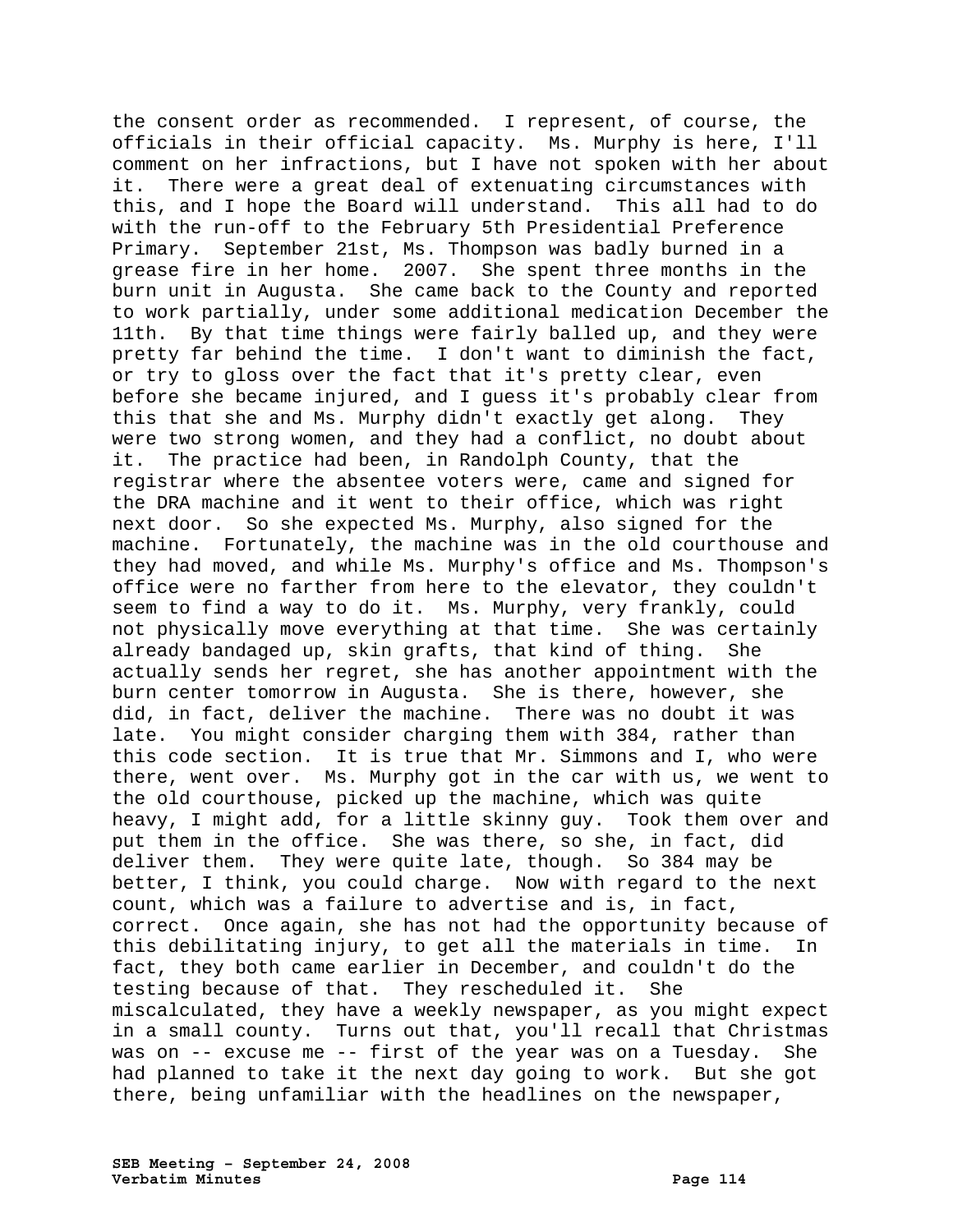couldn't get it in the newspaper. And so, she did the next best thing that was going to be done on the 10th of January. The election was on the 5th of February, so she went ahead and did the best she could. She's aware of the rules, and just falls under the sword of that particular matter. She made a mistake, but with regard to Ms. Murphy, I would point out, as the Inspector General did, that she did, in fact, attach the letter to each one -- the absentee ballots. Even though she didn't sign them, they were certainly a documentation with a technical violation. And then the last matter, Ms. Murphy resigned, not the 18th, but the 19th, which was the Friday before the Martin Luther King holiday, so nobody really could deal with that until the 22nd. Mr. Hoover came in and tried to fill in the best he could. He was on the Board, but had no training at all. This refers to -- small amount of training, he had no training. He came in, but he wasn't appointed until the 28th. And so, he really had no idea of what to do, and was kind of the deer in the headlights, if you will, with regard to this matter. He did not sign any of these absentee ballots or rejections. I would point out, though, that one of them -- two of them were submitted on the 31st of January, after, in fact, he was the registrar. One of them was in January, and before he became the registrar I can hardly see how he could be responsible for that one. That was on -- if you look on the evidence, Mr. J.D. Roberts, he submitted his application on 1/16/08. It was received by them on  $1/24/08$ , so that was before Mr. Hoover was the registrar. So it seems to me that it should be charged to Ms. Murphy's account, if you will. But we will be happy to sign a consent order with the Attorney General at the appropriate time. Any questions?"

**Chairperson Handel** - "With Ms. Murphy's departure, do you have - - I'm not going to ask if you have a chief registrar in place, I'm going to ask you if you have a qualified chief registrar? I'm going to ask my former commission colleague, here."

**Chairman Simmons** - "Madam Secretary, I think we're going to have a superior chief registrar. He is being trained very diligently, and they're getting him the help and support in that office."

**Chairperson Handel** - "I know, but November is fast approaching."

**Chairman Simmons** - "They're diligently working on it."

**Chairperson Handel** - "And how about Ms. Thompson, with her injuries and everything, is she in a place -- I mean, the next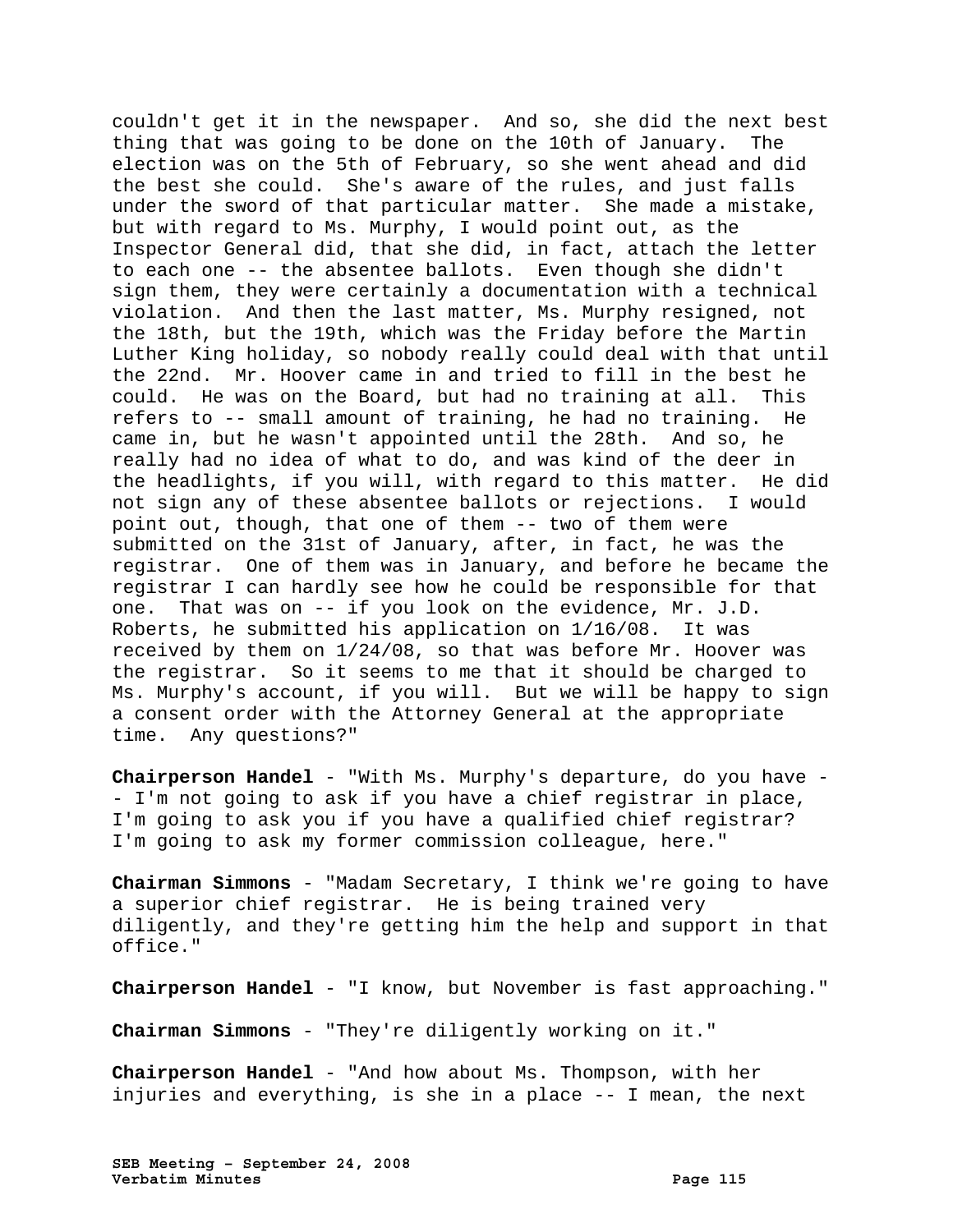40-some-odd days is going to be extremely intense. Do you have her -- do you have enough resources for her to be able to do what she needs to do?"

**Chairman Simmons** - "We think so."

**Chairperson Handel** - "No. That doesn't make me all warm and fuzzy, now, Chairman Simmons."

**Chairman Simmons** - "Madam Secretary, we have questioned the investigation, and we have special --."

**Chairperson Handel** - "I know."

**Chairman Simmons** - "And I kept looking for assistance from the Secretary of State's Office."

**Chairperson Handel** - "That's different from this. This is whether or not you have qualified people, and enough people, resources in place to deal with the busy time that's upon you."

**Chairman Simmons** - "I apologize, Madam Secretary. Anyway, yes, we do. We think we have the resources in place."

**Mr. Coleman** - "Both, Mr. Hoover and Ms. Thompson, probably will be available to sit on every opportunity to train."

**Chairperson Handel** - "All right. Do we have a motion?"

Mr. Evans - "So move."

**Chairperson Handel** - "Second. If I might also direct Inspector General LaGrua to also let's make sure we send our monitors down there and insure that we take a look between now and then so that if there's any issues now, we can coordinate with the county on those issues."

**Ms. LaGrua** - "And I'm sure hoping that I don't need to see y'all back here for November. Did you want to speak on this, sir?"

**Mr. Edward Johnson** - "Yes, I do."

**Chairperson Handel** - "Come on up before we take our vote, so we have this in. I didn't see you sitting there, sir. If you're here for a case, try to stand up and do this at me if I miss you, okay?"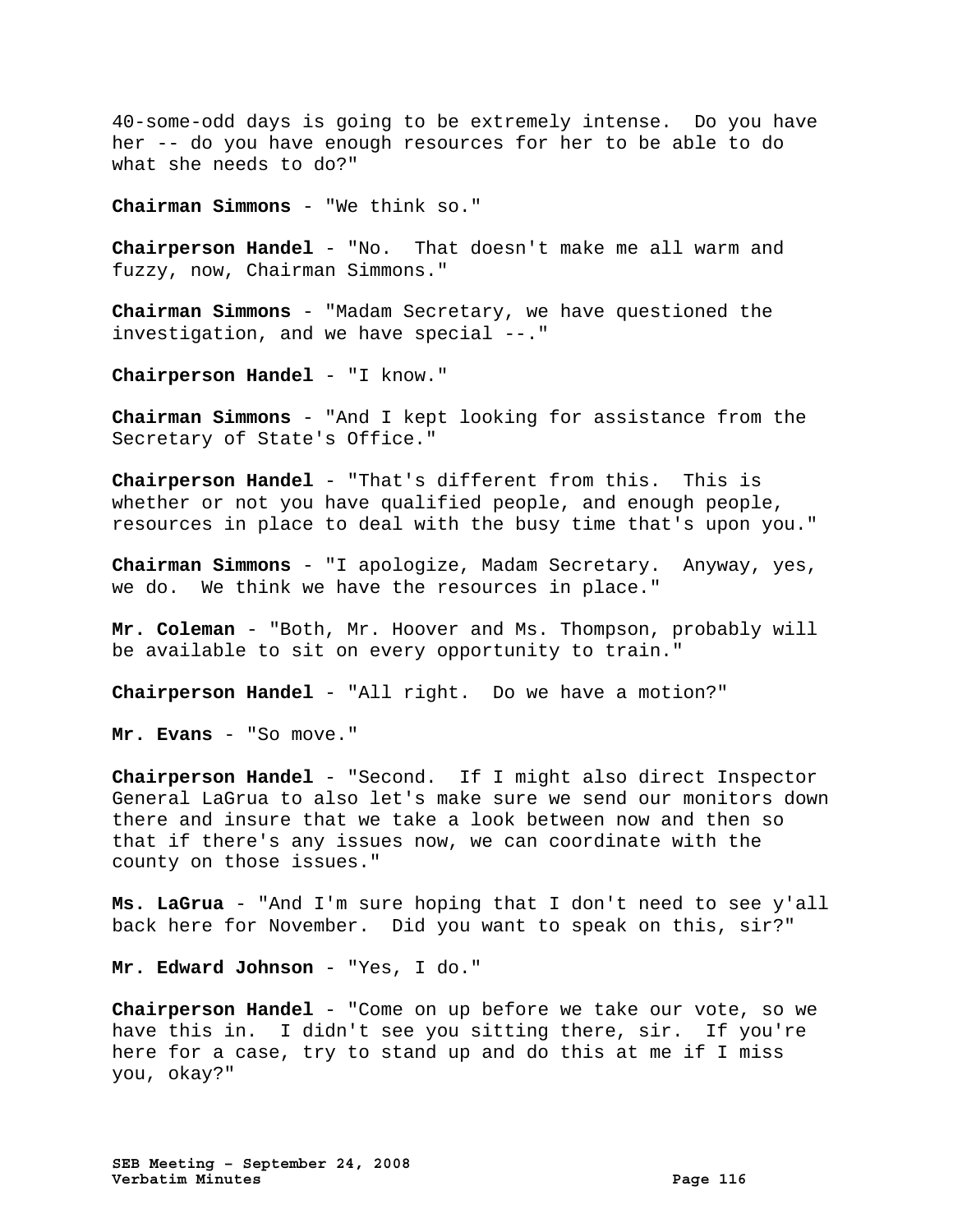**Mr. Johnson** - "My name is Edward Johnson. My home address is 1670 District Nine Road, Cuthbert, Georgia. In reference to this matter, ma'am, Mr. Jimmy Hoover. On the day that Ms. Murphy left and they handpicked him to be the chief registrar, they did have qualified peoples there. Also, on the basis of Mr. Hoover came in unbeknown to anything about this matter. He took the position, and in taking the position, my question is why would a prime registrar that has been before this Board numbers of time, and has resigned because she had been caught doing unscrupulous things, why would they get her to train Mr. Hoover?"

**Chairperson Handel** - "Well, as we just said, we're going to follow up on all of that."

**Mr. Johnson** - "Thank you."

**Chairperson Handel** - "Thank you very much for being here. All right."

**Chairman Simmons** - "This is not a rebuttal, distinguished members of the Board. In Randolph County it is the Judge of the Superior Court that handles the registrar. And just to familiarize this Board with that fact that they put preceding comments in their true --."

**Chairperson Handel** - "Yeah. Can we also, I want to make sure we follow up with that Judge to make sure he understands the importance of this. I have a motion and a second, all in favor?"

(Whereupon, there was a chorus of ayes)

**Chairperson Handel** - "Any opposed? All right. Oh, are we getting to the end? Next item is 2008-000019. Carroll County."

**Ms. LaGrua** - "Yes, ma'am. The complaint came from one of our monitors in the field on this. It was an allegation that voters were being intimidated when they left the polls. The respondent was John McCurdy, an exit poller and Jerry DeMarce, an exit poller. The investigator observed and heard some questions that she thought might be intimidating. It appeared, when we actually followed up with these voters to find out what they were asked, they were asked three questions that did not appear to amount to intimidation. One was, did they have any problems with DRE machines, did the name they chose show up on the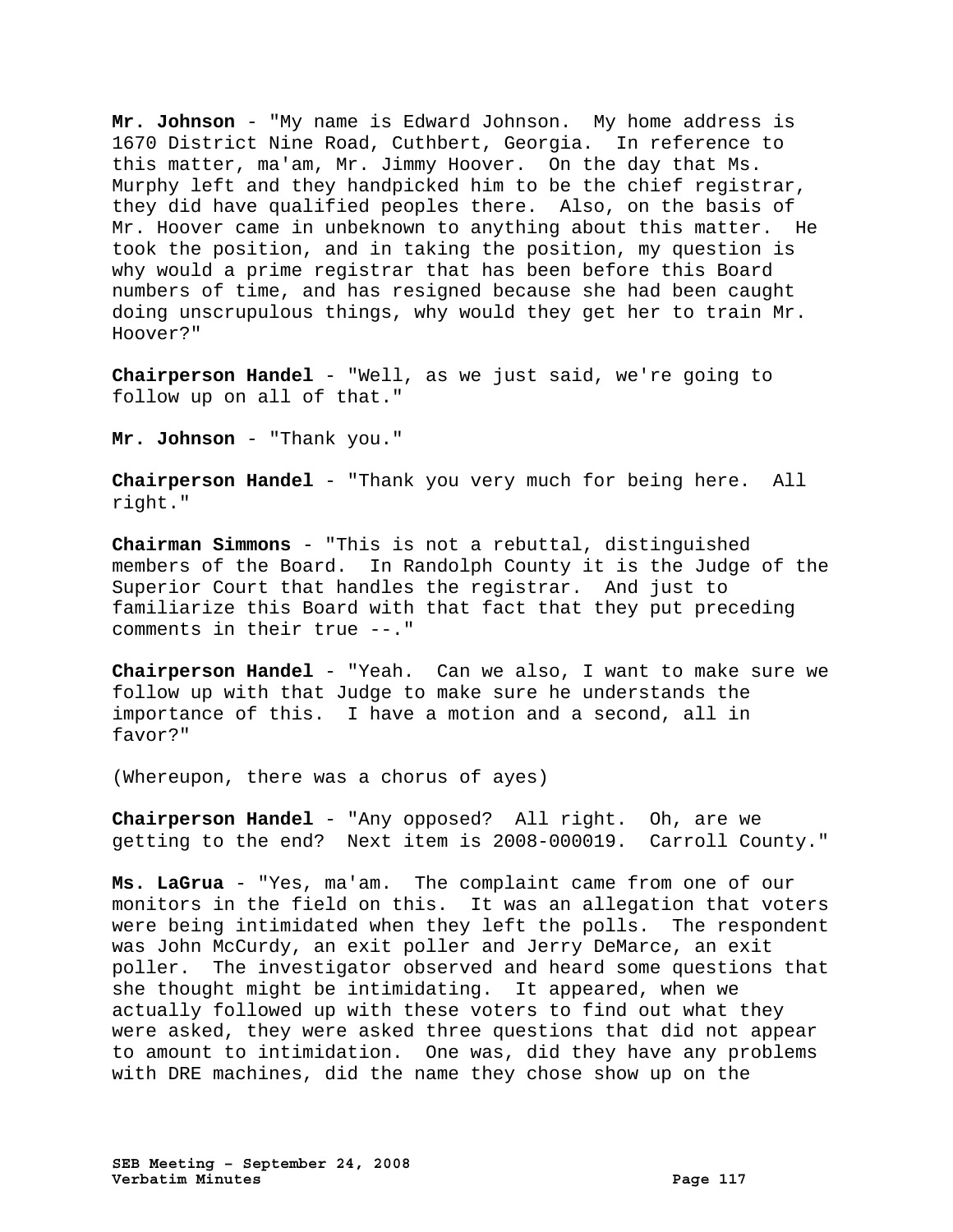screen, and if the voter did not mind answering, who did they vote for. So it's our recommendation that this case be closed."

**Chairperson Handel** - "All right. Is there a motion?"

**Mr. Worley** - "Yes."

**Chairperson Handel** - "So move? All right. Second. All in favor?"

(Whereupon, there was a chorus of ayes)

**Chairperson Handel** - "Any opposed? All righty."

**Mr. Jerry DeMarce** - "Madam Secretary."

**Chairperson Handel** - "Oh, I'm sorry. Come on up."

**Mr. DeMarce** - "I have no comment, other than to make a point of inquiry."

**Chairperson Handel** - "Okay."

**Mr. DeMarce** - "I would --."

**Chairperson Handel** - "Sir? Sir?"

**Mr. DeMarce** - "Excuse me."

**Chairperson Handel** - "If I can get you to come up and state your name. Two minutes."

**Mr. DeMarce** - "I can't take that long. My name is Jerry DeMarce. I make my home in Carroll County, and I receive mail at Post Office Box 2411. I was named as a respondent in this matter. When I received the letter from Ms. LaGrua's office, I pulled out -- well, actually, I went to the Internet first. And then, I pulled out my copy of Black's Dictionary to determine exactly what a respondent was. And according to what I was able to discern, a respondent is a party against which a formal complaint or petition has been filed. I addressed a letter by facsimile to Ms. LaGrua's office asking her for pertinent information which actually included the names of the complaint filor, or filers, and the nature of the complaint. By way of reply, I received a copy of the investigation divisions summary of investigation wherein it would seem as though the determination of our quote, unquote, intimidation was entirely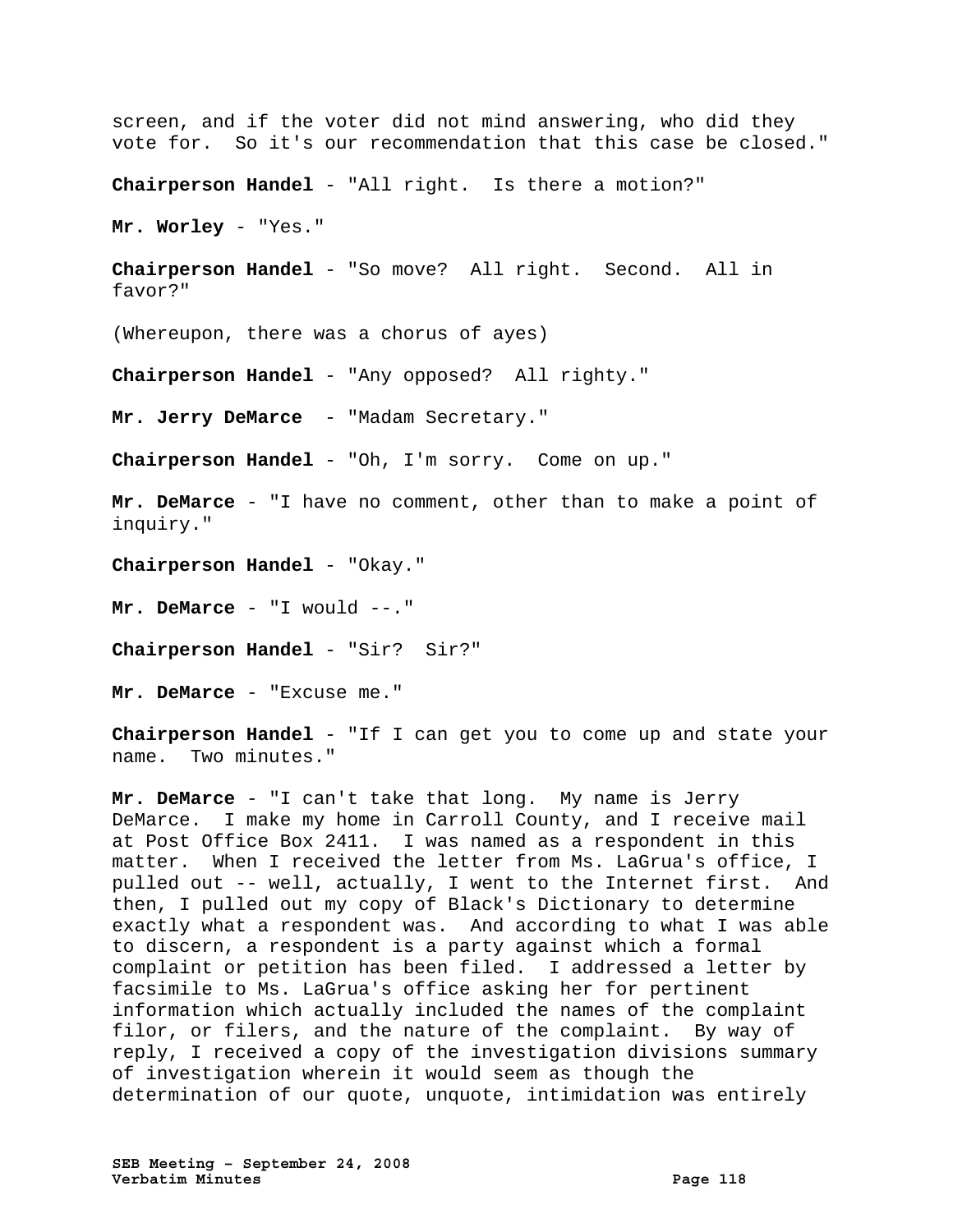subjective in nature, and could be attributed to most any activity that we could have undertaken to an order -- to enable ourselves to gather the information that we sought in a legitimate exit poll. And I wonder if, in fact, some other agenda is not at work here. That's my comment. Thank you."

**Chairperson Handel** - "All right. All in favor? Oh, did we vote? We voted on that. Thank you. All right. Thank you. Next item is 2008-00025. DeKalb County."

**Ms. LaGrua** - "Yes, ma'am. This case, we had two complainants. The respondents area two, a poll manager and a poll worker. Catherine Daniel, the poll manager, and Ms. Sonya Kirkland, the poll worker. The first allegation is the two -- the poll manager and the poll worker did not know how to assist a blind voter. The second allegation was that Mr. McKenzie should have been not allowed to vote in a precinct, and was not. As to the first allegation, that was substantiated, and in fact, what we found was that Catherine Daniel and Sonya Kirkland were provided training, but apparently didn't know the mechanics of assisting a blind person. And while that person was able to vote, they couldn't vote on the voting with assistance machine. They did an access card while the poll workers went to try and figure out how to do the voting with a disability issue. The voter, with the assistance of someone else, went and voted on the regular machine. And I think the actual violation is not correct. I think it's going to be the violation where they did not record that someone assisted when the should have. But the bottom line is that I would recommend that those two -- that that case be forwarded to the Attorney General's office for a consent order and mandated training if they still work for DeKalb County. As for the second allegation, Mr. McKenzie did not make a timely address change to his new precinct, and was directed to his old. So there's nothing to substantiate that allegation."

**Ms. Maxie Daniels** - "My name is Maxie Daniels, and I'm the assistant director of DeKalb County Elections. My address is 4380 Memorial Drive. Ms. Daniel is no longer -- the two people are no longer employed as poll officials for DeKalb County, and that's all."

**Chairperson Handel** - "When y'all did your poll worker training, did you make sure that you addressed this issue with your particular poll manager?"

**Ms. Daniels** - "Yes, we did. We also reviewed our support information, and we kept them for Election Day to make sure it's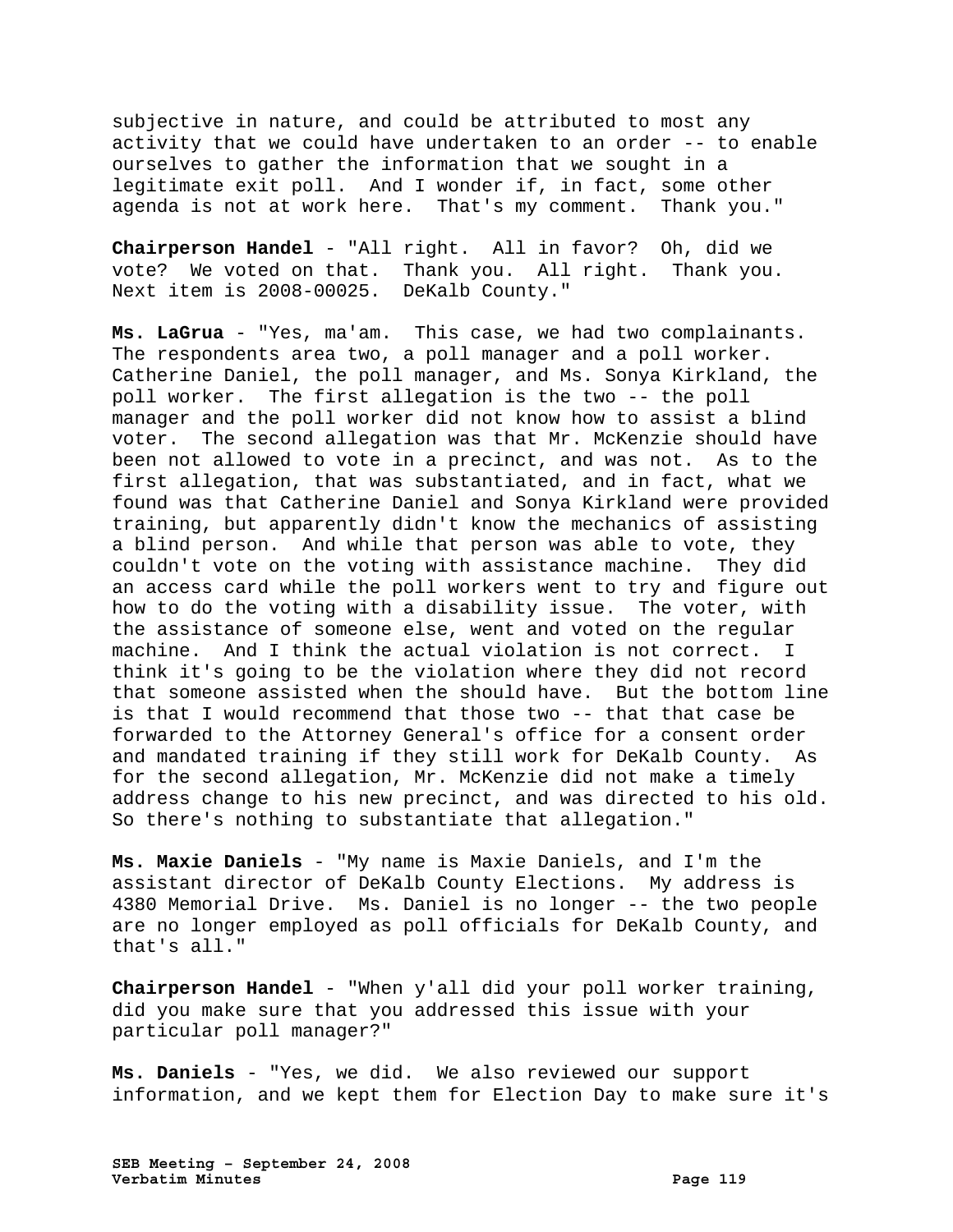covered. And I think the investigator found that it was fully covered."

**Chairperson Handel** - "Okay. Colleagues, in light of the fact that neither individual are poll workers anymore, perhaps some sort of a letter to DeKalb would be more in line."

**Mr. Worley** - "I make a motion that we send a letter to DeKalb County informing them of the situation. We understand that they have received training on the issue, and that we dismiss the other allegation."

Mr. Israel - "Second."

**Chairperson Handel** - "We have a second. Any questions or comments on this? All in favor?"

(Whereupon, there was a chorus of ayes)

**Chairperson Handel** - "Any opposed? All right. Case 2008- 000035. Paulding County. And before we go into it, Mr. Worley, has something."

**Mr. Worley** - "Madam Secretary, I was contacted by the attorney for Mr. Seabolt yesterday. He was going to be out of the State today, and not able to be here. He had said that he had attempted to reach the Secretary of State's Office, but he no one could back to him so he called me."

**Ms. LaGrua** - "I did receive a phone call, and returned it and left a message, and had not heard back from him."

**Mr. Worley** - "He said he's going to be traveling tomorrow."

**Ms. LaGrua** - "This is the first time on."

**Mr. Worley** - "Yeah. And so, I move that we continue it."

**Chairperson Handel** - "Second. You realize that we can't -- just for you all, I know that -- I'm assuming everybody's here from Paulding."

**Unidentified Speaker** - "Yes Madam Chairman. We were not notified at any time, until now, that --."

**Chairperson Handel** - "Neither was I. I found out, just now. Just like you, I found out just a few hours ago. I know,

**SEB Meeting – September 24, 2008 Verbatim Minutes Page 120**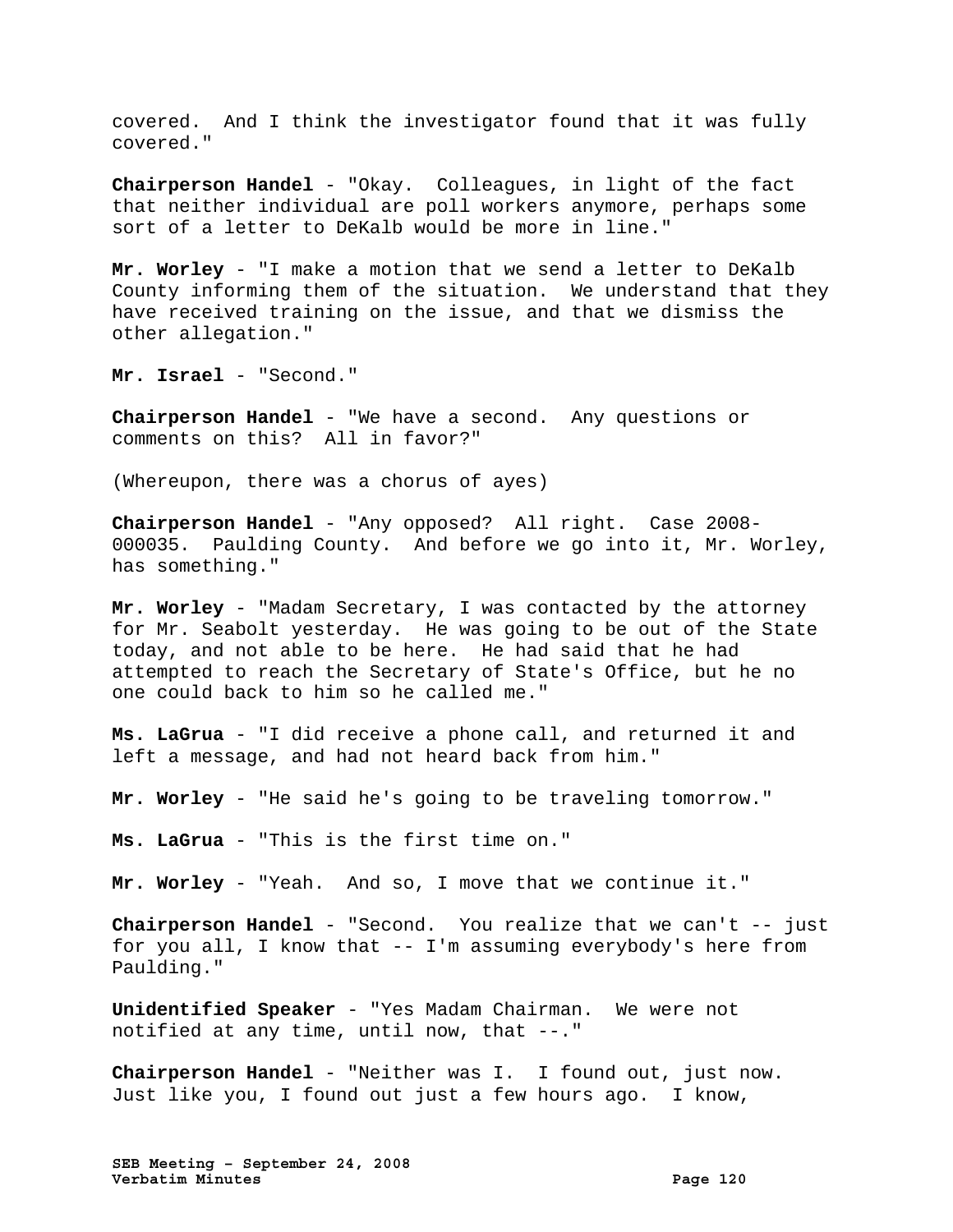unfortunately, sometimes that's happened, but we do have a (inaudible) on the body that we do allow one continuance, if asked. So what I would like to have done, Ms. LaGrua, is when there are attorneys involved in this case, be sure to communicate with them in writing, up front, that it will be - well, I appreciate that they let David know and they left a message. They could have told you what the reason was, and then we could have notified people. So, make sure you kind of clarify that with folks."

**Mr. Worley** - "And I'll make sure to let you know."

**Chairperson Handel** - "Because I hate that y'all are here, and now you still don't know. But look how much information you got. It was informative, wasn't it?"

**Unidentified Speaker** - "It was a training session in itself."

**Unidentified Speaker** - "If I may, if I could ask just the name of the attorney?"

**Ms. LaGrua** - "I believe it was Mr. Jablonski."

**Chairperson Handel** - "Mike Jablonski."

**Unidentified Speaker** - "Thank you."

**Chairperson Handel** - "We have more to come. The second half of the meeting is riveting, I can assure you. We have a motion and a second to continue. All in favor?"

(Whereupon, there was a chorus of ayes)

**Chairperson Handel** - "All right. Let the record show that Mr. Evans stepped out for a moment. I really am sorry, folks. Let's see. Next item. 2008-000059. Talbot County."

**Ms. LaGrua** - "Yes, ma'am. There were a number of complainants. Essentially, it was alleged that Ms. Buchanan, a County Commission Candidate's name appeared on a ballot out of her precinct. Secondly, the Sheriff did not resign it was from his office once he qualified for another office. And the third allegation, the absentee ballots that were obtained from the registrar and distributed. First of all, the ballots were checked. They were accurate, and once Ms. Buchanan was shown the accuracy of the ballot, she withdrew her complaint. The Sheriff, by law, was not required to resign from his office in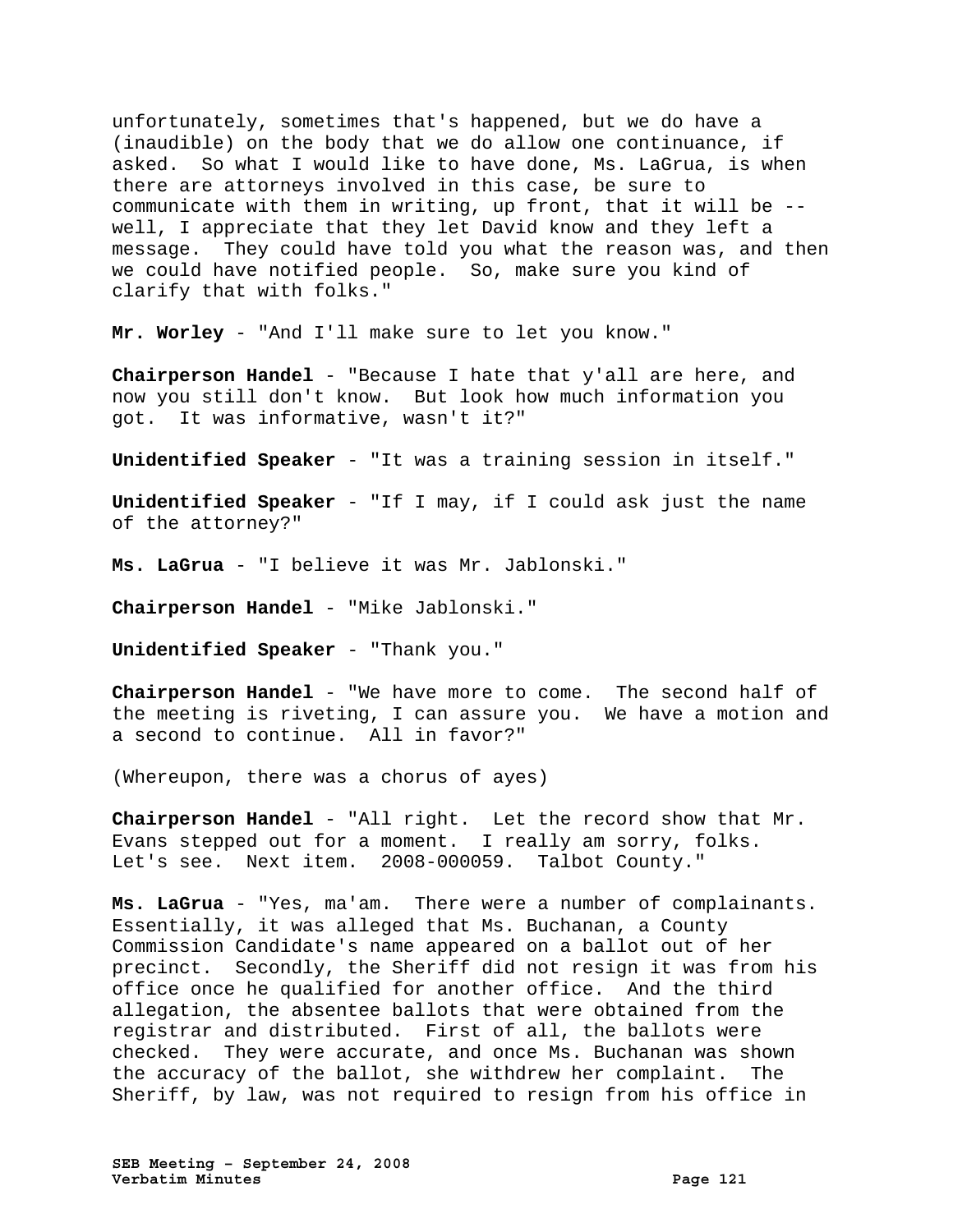this election because of the concurrency of the ending term and the office in which he was running. The allegation regarding the absentee ballots was based on hearsay with no specifics. We tried to follow up, there was not enough information. I recommend that the case be closed."

**Chairperson Handel** - "Anyone here for this case? All right. Do I have a motion?"

**Mr. Evans** - "So move."

**Mr. Worley** - "Second."

**Chairperson Handel** - "I have a motion and a second. Any other comments? All in favor?"

(Whereupon, there was a chorus of ayes)

**Chairperson Handel** - "Any opposed? All right. Next is case 2008-000061. Fulton County."

**Ms. LaGrua** - "Yes. This actually involves a private business. Frank Whittaker is here on behalf of the respondents -- at least one of the respondents. The complainant was Alice Buckner. Ms. Buckner worked for a company called Zep Sales and Services. She complained that her company discouraged and kept her from taking time off to vote. What we found was that, while Ms. Buckner indicated she was given a hard time, in fact, Zep has told all their employees that they should vote on their way to work, they should call in if they're going to be late because they haven't had enough time, and that they should bring their voter sticker with them just so that the company ascertains that, in fact, that's where they were when they weren't at work during that time. Based on this complaint, they have actually implemented even more specific voting time policies. Based on all of that, it's recommended that this case be closed. I know, as I say, Mr. Whittaker, and at least one of the respondents is here."

**Chairperson Handel** - "Is Ms. Buckner here? Did you want to say anything? I think the Board, maybe, would like to know what your additional specific voting time policy is."

**Mr. Whittaker** - "This is purely an effort to communicate to all of our managers --."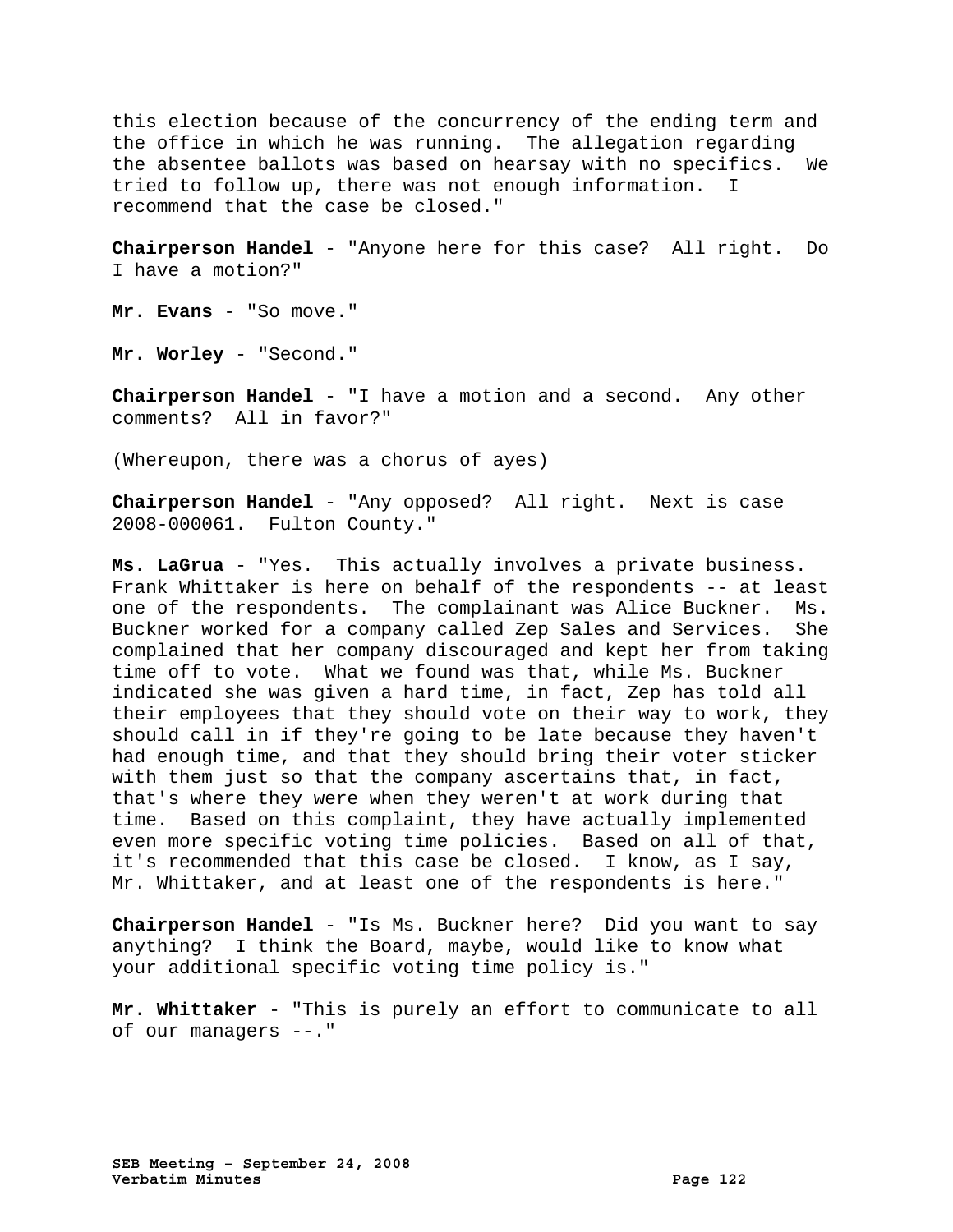**Chairperson Handel** - "Would you come up and tell us your name for the record? And the two of you, do you work for the company?"

## **Unidentified Speaker** - "Yes."

**Mr. Whittaker** - "They do. My name is Frank Whittaker, and I am the general counsel and secretary for Zep. We really wanted to make ourselves available to answer questions like this. We appreciate the opportunity. The answer is, we take the voting rights of our employees very seriously, and while we have had a longstanding policy to be in full compliance with the law, all we're doing is reaching out to managers and making sure that they understand the rules that's just been specified so that there can be no confusion. And in this case, we think there wasn't. We agree with the summary of investigation, and hope that the finding be to close the matter."

**Mr. Evans** - "I'm just curious, what is the statutory basis for our jurisdiction?"

**Ms. LaGrua** - "Candidly, Mr. Evans, I didn't look when I realized we didn't think we had a violation. When we heard that someone was denied the right to vote, based on the allegation, we went out to investigate with the situation was. I don't think we ever got to looking for the specific violations."

**Mr. Evans** - "You know, I think this has actually been addressed before. I don't think we have jurisdiction. I think the remedy is, believe it or not, actually it's a federal -- it's a voting right sanction.

**Mr. Ritter** - "Yeah. I don't remember it, specifically coming up, but I know that that's the correct remedy."

**Mr. Evans** - "Yeah. And so, the only reason I raise it is because it would be inappropriate to close the file, when in fact, we don't have final jurisdiction.

**Chairperson Handel** - "Can we just be sure the record shows that there is no jurisdiction, and we appreciate that you have beefed up your policy, and allow your employees to get out and vote, and make sure they know about all their options to vote."

**Mr. Whittaker** - "Wonderful. Thank you."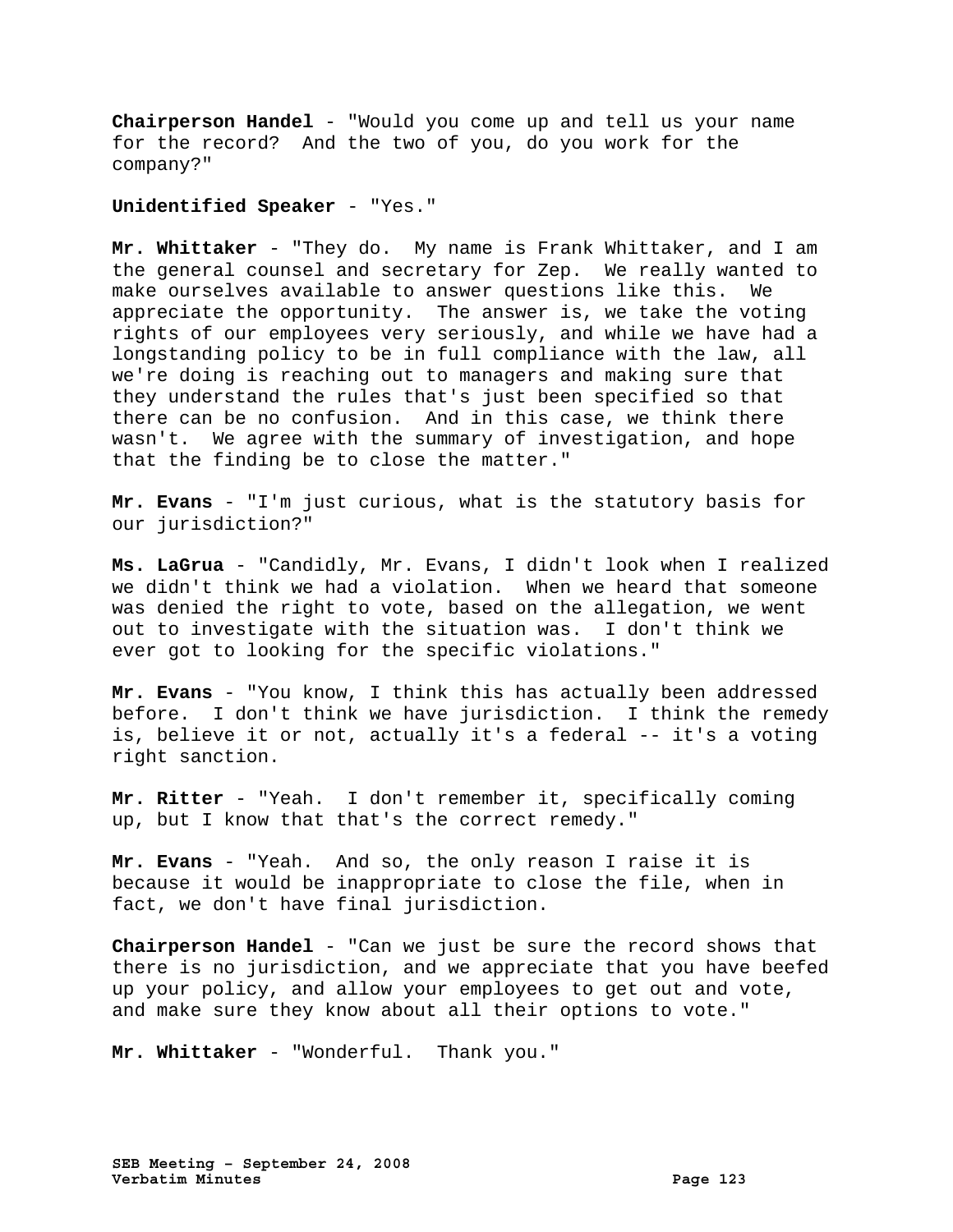**Chairperson Handel** - "All righty. Next item, I think is, Calandara's up. Fannin County, which is SEB 2006-000027."

**Ms. Almond** - "The respondent in this matter is Lena Early, who is a board member of the Fannin County Board of Registration and Elections. The case involves conduct that she engaged in during the December 2006 General Election Run-off in Fannin County. She was deferred to the AG's office for improprieties of absentee balloting, improperly assisting voters, and taking possession of their ballots in violation of O.C.G.A. 21-2-385, and 21-2-574. She has admitted to assisting at least 12 voters with their ballots, and mailing at least nine of those ballots in violation with code. Her attorney couldn't be here today, but she has signed off on a consent order agreeing to a \$1200 fine consistent with the Board's Policy of \$100 per ballot fine. She's also agreed to a cease and desist order, public reprimand, and she also, in anticipation of coming before the Board, she's already taken the Georgia Election Official Certification course earlier this year."

**Chairperson Handel** - "All right. We have that consent order in our package, folks."

**Mr. Evans** - "I move that we accept."

**Chairperson Handel** - "Second. Any other questions? All in favor?"

(Whereupon, there was a chorus of ayes)

**Chairperson Handel** - "Any opposed? All right. Next item is 2007, number nine. City of Byromville."

**Ms. Almond** - "The respondent in this matter is Shantinika Felton, who is the former City Clerk/Absentee Ballot Clerk for the City of Byromville. The conduct occurred during the March 20th, 2007 Special Election. What happened was that a voter came to her officer, properly requested an absentee ballot, but she told the voter that she couldn't give the voter a ballot, and that she would have to mail it. The voter stated he would be out of town when the ballot would be mailed, so he didn't get his ballot. He -- the Board considered this at the September, 2007 meeting and indicating that we would accept a cease and desist and a reprimand. At that time, she signed off on a consent order."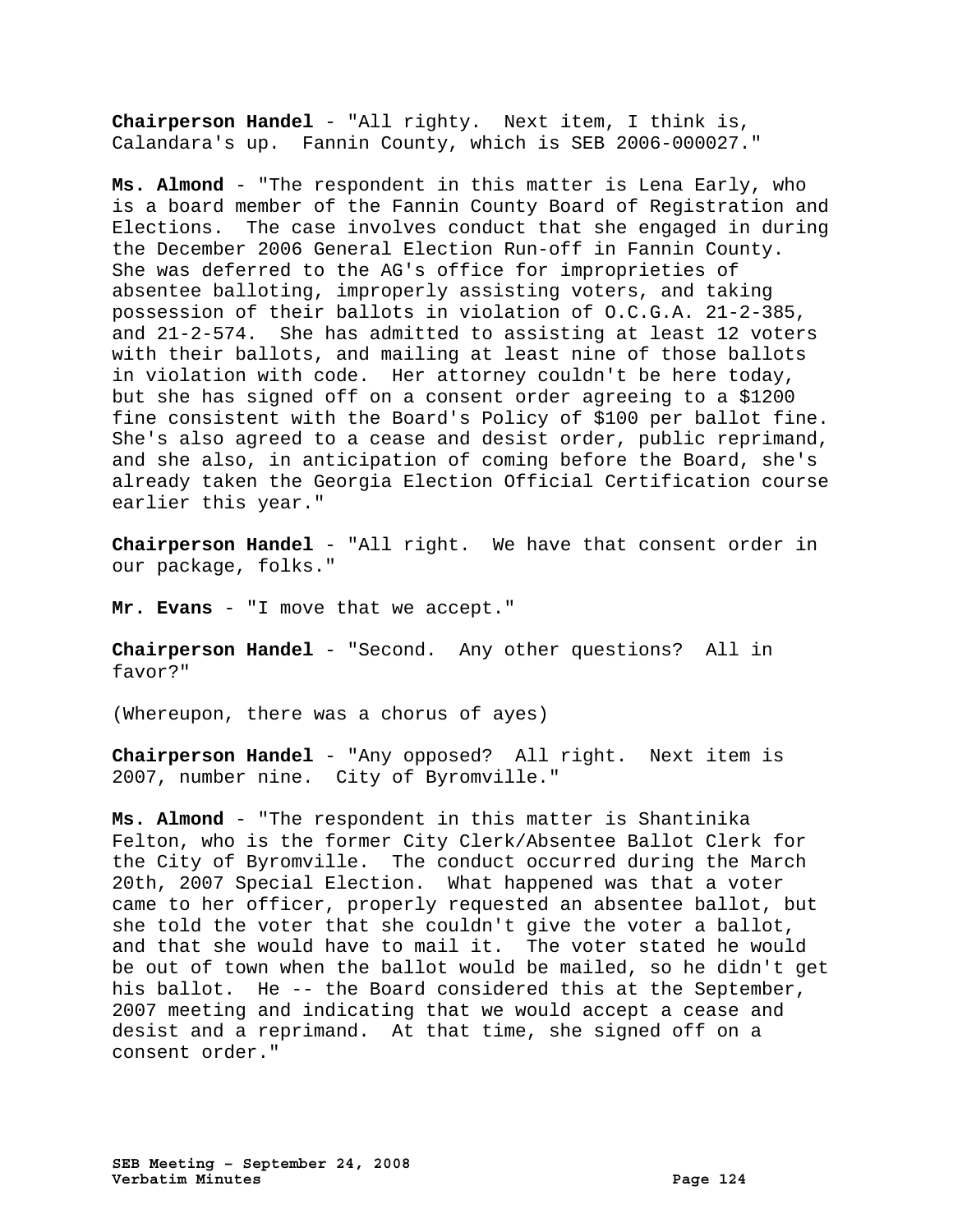**Chairperson Handel** - "All right. Questions on this? I move that we accept the consent order."

**Mr. Evans** - "Second."

**Chairperson Handel** - "All in favor?"

(Whereupon, there was a chorus of ayes)

**Chairperson Handel** - "Any opposed? Can we, before we go on, when we have additional -- when we have cases come before us that involve the same jurisdiction and the exact same individuals, is there a way for you and Shawn to coordinate so we can have the benefit of that. Because with this Byromville, here, I thought, okay. I'm seeing you're still here. Okay. All right. Next item is Cherokee County, 2008-000021."

**Ms. Almond** - "This involves in Christopher Knittel. He was here, before, but he had to work. He had to leave, couldn't stay. He was accused during the February 5th, 2008 Presidential Preference Primary, attempting to vote twice. He first voted on January 28th, 2008 during the advance voting period, and then he was alleged to have voted again, later on that week. He's explained that he thought it was -- he was voting in a straw poll on January 28, 2008, and he thought that he was voting in the actual primary on the second occasion on February 1st. There was a question during the last Board Meeting if whether he actually had reason to know that he was, you know, voting in the straw poll the first time. Someone raised that he might have gone to the local media for the Republican Party, and if he had gone to that he should have known that it was a straw poll, and not actual voting. I talked with him, and he did not go to that meeting. He got notice of the straw poll through email, so he never attended that meeting. He showed up at the library thinking it was the straw poll, and it wasn't. I haven't - there's no evidence in the file to rebut his explanation. He's a young voter, he's only voted once or twice, so his explanation is quite plausible. So I'd recommend that the case either be closed, or a letter of instruction."

## **Chairperson Handel** - "Okay. Colleagues?"

**Mr. Worley** - "I recall this young man, as you say, and I think he just didn't understand much about the voting process. I didn't see any intent on his part to violate the law. So I would move to close the case."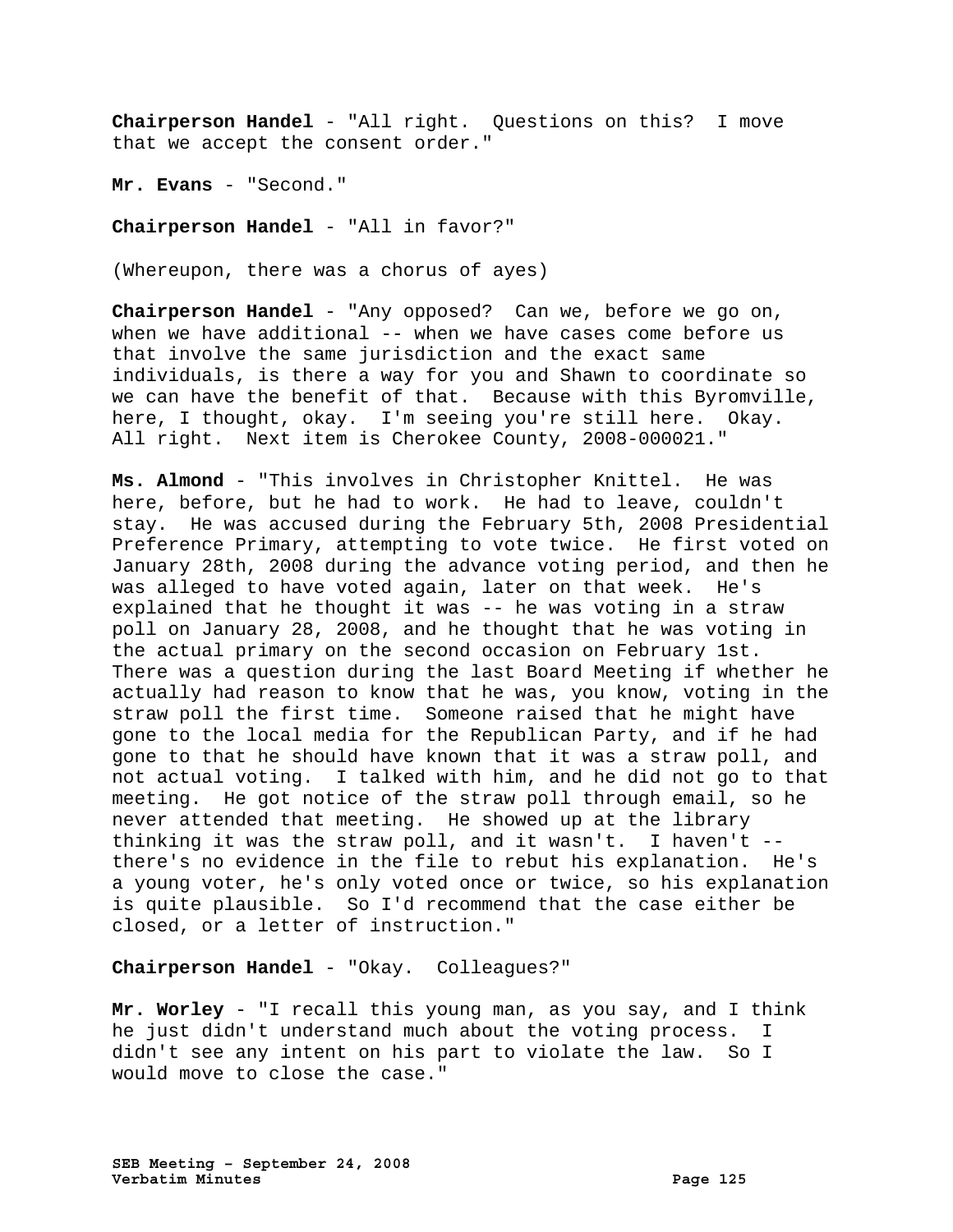Mr. Israel - "Second."

**Chairperson Handel** - "Motion and a second. Any questions? All right."

**Mr. Evans** - "Yes. I just can't -- it's hard. The difficulty I had here is if you walk into a straw poll, they don't ask you for your ID, they don't bring your name up on express poll, they don't write your name down on the voter reg list. I mean, there's something here that, you know, because of the similarities. Once I recognized the Attorney General's difficulty, which is you have to prove scienter, which means you have to show that his explanation was implausible beyond a reasonable doubt. That would be pretty tough to do. Given that, what I'd recommend, just to make sure he understands the significance, is I would say we send a letter of instruction that says, okay, you know. Fine, here, we should never see you again. Because if this -- this kind of thing ever happens again -- I don't know that I'd let him off just scott-free. It's too hard for me to believe that, you know, he's an honest guy."

**Mr. Worley** - "Well, I understand what you're saying, but honestly, I just believe him. I just think he didn't know what he was doing, and he hasn't voted but maybe only once before. He's been away for three or four years in the Army, and hadn't voted. I'd be concerned that if we sent him a letter of instruction, it might discourage him from voting again. I mean, I just think it might be better to just close the case."

**Chairperson Handel** - "Well, certainly, we have to send him something to let him know that the case is closed. I think that there would be a way to sort of reiterate the importance of following the law, and do it in a way that it's not, at all, discouraging, but remind him that there are rules that have to be followed, and obviously, he can't vote twice. So as we do the closing letter, Mr. Evans, we can get to your point without, in any way, trampling on your concerns if that will work."

**Mr. Evans** - "All right."

## **Chairperson Handel** "All in favor?"

(Whereupon, there was a chorus of ayes)

**Chairperson Handel** - "One last thing. Calandra, would there be a way for us, again, between you and Shawn to go through over as we have fines that are levied and training that is ordered, and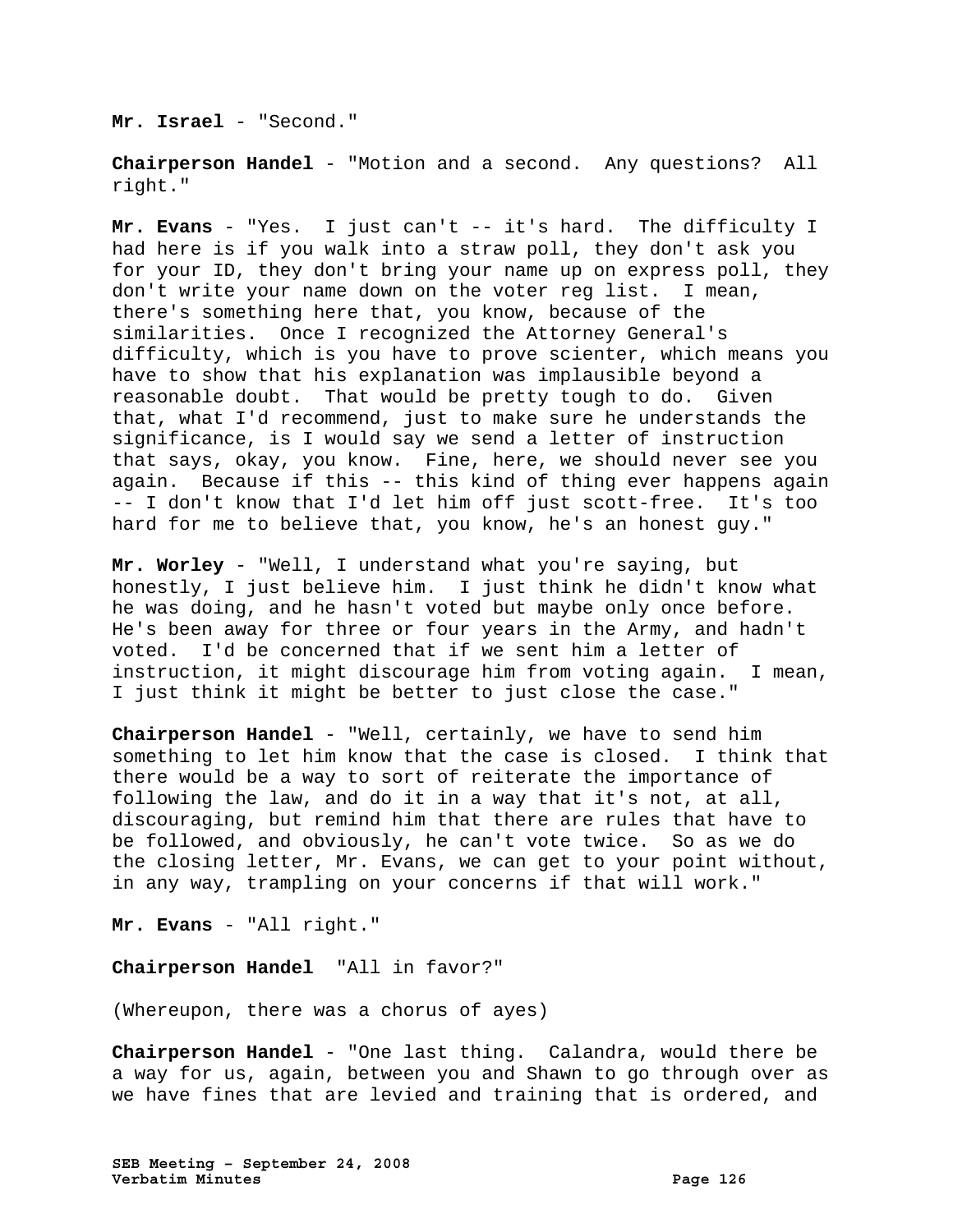things of that nature, so that we can have a grid that shows us Joe Blow was fined \$5 thousand, and he had to X,Y, and Z. And then, let us know what the status is of that individual is complying with it, because certainly, if we, as a body, if there hasn't been an agreement to some sort of a payment schedule on a fine, then the fine needs to be paid within a certain time period. And if they don't pay the fine, then we need to know about it so that we can determine if we want additional action, because it kind of -- if the fine never gets paid, then we lose our hammer. So can we get that from you?"

**Ms. LaGrua** - "Yes."

**Chairperson Handel** - "Great. If we can maybe get that -- what's today? End of September, could we get that maybe by the first Week of October, and I could distribute it around to everyone and we can kind of see where we are?"

**Ms. LaGrua** - "Yes. Sure."

**Chairperson Handel** - "Super. All right. Anything else?"

**Ms. Almond** - "And, Mr. Ritter will give the --."

**Mr. Ritter** - "Sure. Madam Chair, can I just briefly address you?"

**Chairperson Handel** - "Please, do."

**Mr. Ritter** - "Just to give you a very quick update on a couple of matters we have ongoing. I think our next Board Meeting will be one that you'll have a number of substantial items from the AG's office to look at, and I just wanted to give you a heads-up on that. Notably, the Board instructed the AG's office to try to proceed expeditiously as we could on the Fulton County matters, which are very serious violations by Fulton County. We believe we're very close to final stipulation of facts, and propose consent order for the Board. I don't want to go into the merits of that without Mr. Parks here. He was here for a while, but had to leave. I want you to know, and I want the Board Members to know that we are very close on that, and we're hopeful that we're going to be able to resolved that by the full consent of the parties in Fulton County, and we'll proceed. We do have, pending that case, right now, by the way, in front of the office of State of the Administrative Hearings, and the trial in that case was stay -- it would have been last week. So we expect the trial will be pretty quick if we don't get a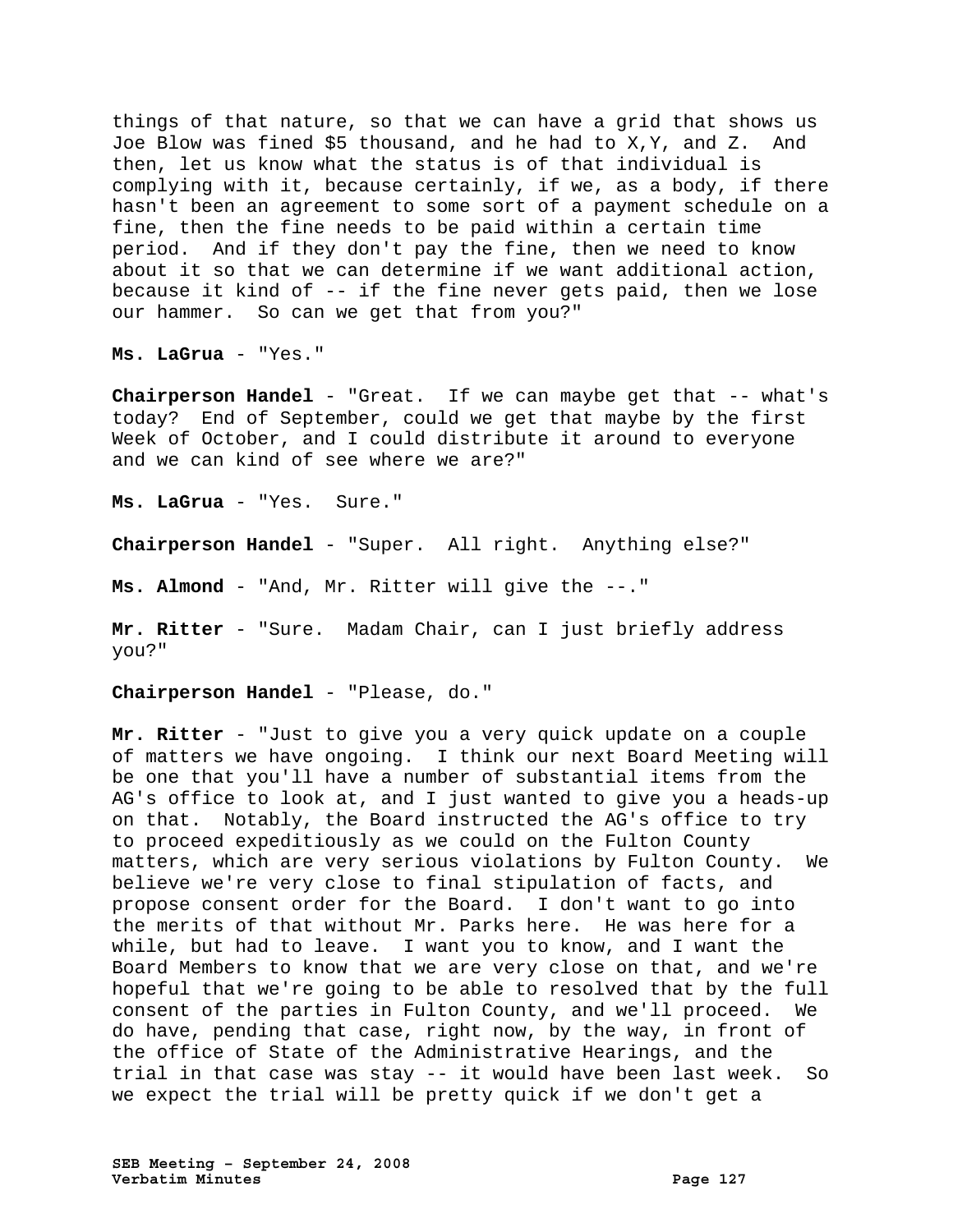resolution on this. Also, next meeting, we will present to you for the third time, McIntosh County, which is a more complex case. One that Mr. Evans has reviewed several times, and you will be seeing voluminous transcript materials. This is one you previously requested that we present it in entirely new order from the one that was originally written by the ALJ, and we will do that at the next meeting. I also hope to address the Jefferson County case, which is a long, pooled outstanding case which should have been resolved by prior counsel that's left the AG's office. Thank you very much."

**Chairperson Handel** - "Would there be a possibility, once we have the date set for this, there's a lot for -- that particularly, those older cases...."

**Mr. Ritter** - "Yes."

**Chairperson Handel** - "...for us to get through. So if we can get packets at the earliest possible date, with the proposed consent order, that way we'll have time to do all of our due diligence, and that'll help you as we get into the course of the meeting."

**Mr. Ritter** "Yes. And with your agreement, Madam Chair, what I will do is I will send out packets of materials, which will be voluminous on these cases for your review, and this will be in advance of the meeting."

**Chairperson Handel** - "You want me to agree to review it?"

**Mr. Ritter** - "I just want to let you know that we're going to do that."

**Chairperson Handel** - "No, no. I am just kidding."

**Mr. Worley** - "Madam Secretary, would it make any sense to have a special meeting to deal this?"

**Chairperson Handel** - "We might need to."

**Mr. Ritter** - "I think it's premature to do that now, but I think that's not off the table."

**Chairperson Handel** - "And definitely, I'll consider that because sometimes we need to get more on that, and I don't want to shortchange those really important -- other important matters, as well."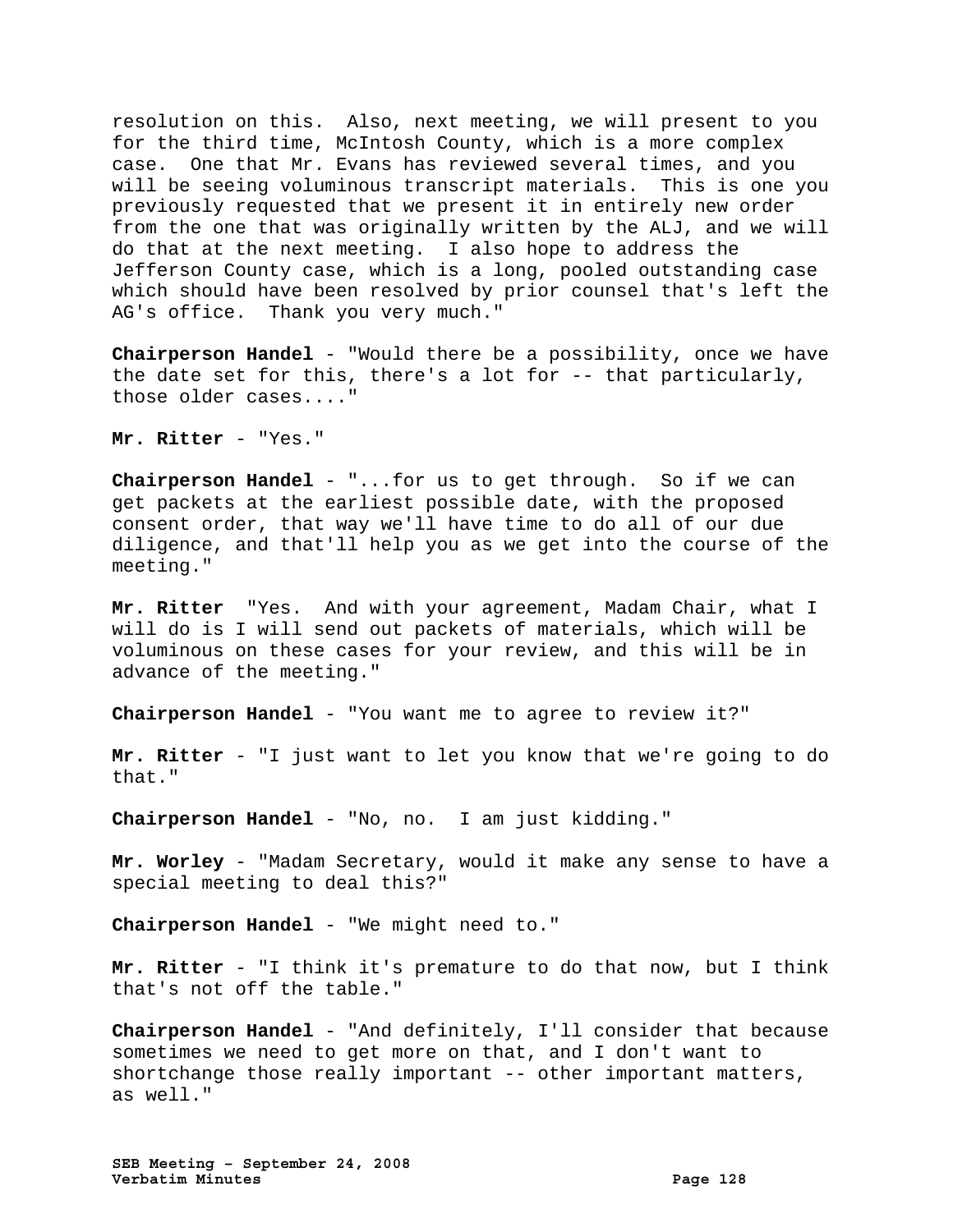**Mr. Worley** - "And if I could ask Mr. Ritter a question?"

**Mr. Ritter** - "Sure."

**Mr. Worley** - "In our packet, we have an Attorney General update, a spreadsheet of cases. Are those all of the pending cases?"

**Ms Almond** - "Yeah. Those are pending cases."

**Mr. Ritter** - "Yes, they are."

**Mr. Worley** - "Okay. I would just note that it's well to think we observe the smaller --."

**Chairperson Handel** - "Oh, no. See, I'm freaking out that it's three pages. I mean, I get very concerned that, I mean, again, if we try to work with an individual for a certain period of time, and certainly six months is more than enough, and if they can't agree, and if we can't get an agreement on a consent order, this body needs to know because sometimes, as you well know, all the lawyers here, stall, is quite capacitive. I think we've seen that in some cases."

**Mr. Ritter** - "Right. And we have tried to bring the list down. Thank you."

**Chairperson Handel** - "All right. Very quickly. Anything legislatively?

**Mr. Ritter** - "Not really."

**Chairperson Handel** - "Okay. Excellent. All right. Who's doing Photo ID? Matt Carrothers?"

**Mr. Matt Carrothers** - "Chairman Handel, member so the Board, my name is Matt Carrothers, Director of Media Relations for the Secretary of State's Office. On the first slide, here, you can see the number of voter identification cards that have been issued both, this calendar year, as of August 31st, and which is 6,596. And then the total is 13 thousand and 7 since the program began, and that number does not include the number of free identification cards, which are issued by the Department of Driver Services. The next slide, this is a recap of provisional ballots cast in the July 15th General Primary and for the August 5 Run-off. Just in a nutshell, here, you can see that there were 378 provisional ballots cast by people who did not bring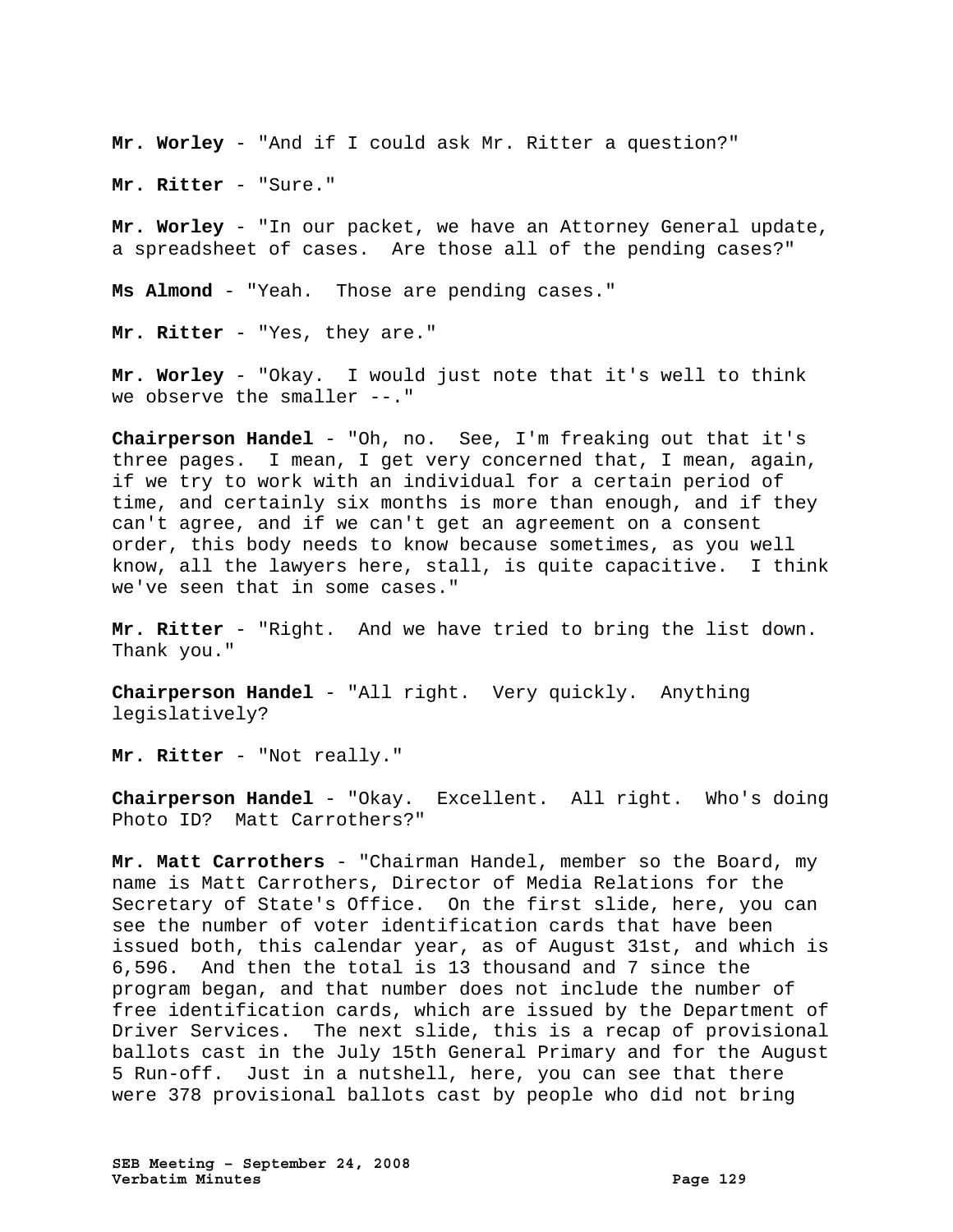photo ID, and 200 people who chose to return, which is a 53 percent return rate. And the Secretary of State's Office did mail letters to 132 voters who cast a provisional ballot and could not return to have their vote counted. The next slide details our activities prior to the September 16th Special Election. There was 19 counties that held elections on September 16th, and we identified the voters through the usual match process that may not have a state-issued ID. They were all mailed a letter, a brochure, and a postcard. And then, those were the voters who registered between the, basically before the deadline for the General Primary and the deadline for the Special Election. And then, for all the voters that came up on the match, 60 thousand, they were mailed a postcard. And of course, we will conduct a similar -- same process prior to the November 4th General Election for direct mail. The next slide shows our activities for the September 16th Special Election and the November 4th General Election regarding our outreach to nine governmental organizations. On August 28th we mailed letters to 7,608 religious organizations, libraries and Chambers asking them to partner with us to spread the word about photo ID. To date, and as you can see, 142 organizations have responded and we sent out a lot of information. 295 posters, 11 thousand 500 brochures, and nearly a thousand fliers. I also want to note that members of the public who represent in sales or other organizations also routinely drop in our office to obtain materials. This includes members of churches, community organizations, members of the legislature, nine governmental organizations such as League of Women Voters, and NAACP, just to name a few. Representatives of candidacy campaigns. The next slide shows just details, real quickly, our partnership that belongs to the Atlanta Falcons Organization to help promote photo ID, but also voter registration deadline and the early voting options. Over 5,700 public service announcements. By the time November 4th comes along, we'll place statewide on these three initiatives. We also have LED banners playing at the Georgia Dome during home football games. And those will run through the last home game on October 12th. The next slide shows some additional outreach efforts. Prior to the September 16th Special Election that will run all the way up to the November 4th, we've mailed over 550 thousand newsletter ads reminding people of the photo ID requirements. We've partnered with the Georgia Association of Broadcasters for Television PSA, 40 MARTA bus ads, and nearly 20 thousand radio PSAs statewide on clear channel stations. And the last two slides are summary of prior efforts to date. Through the September 16th Special Elections we've mailed over 4.2 million pieces of direct mail to voters and NGOs. Over 569, 570 packages of voter information.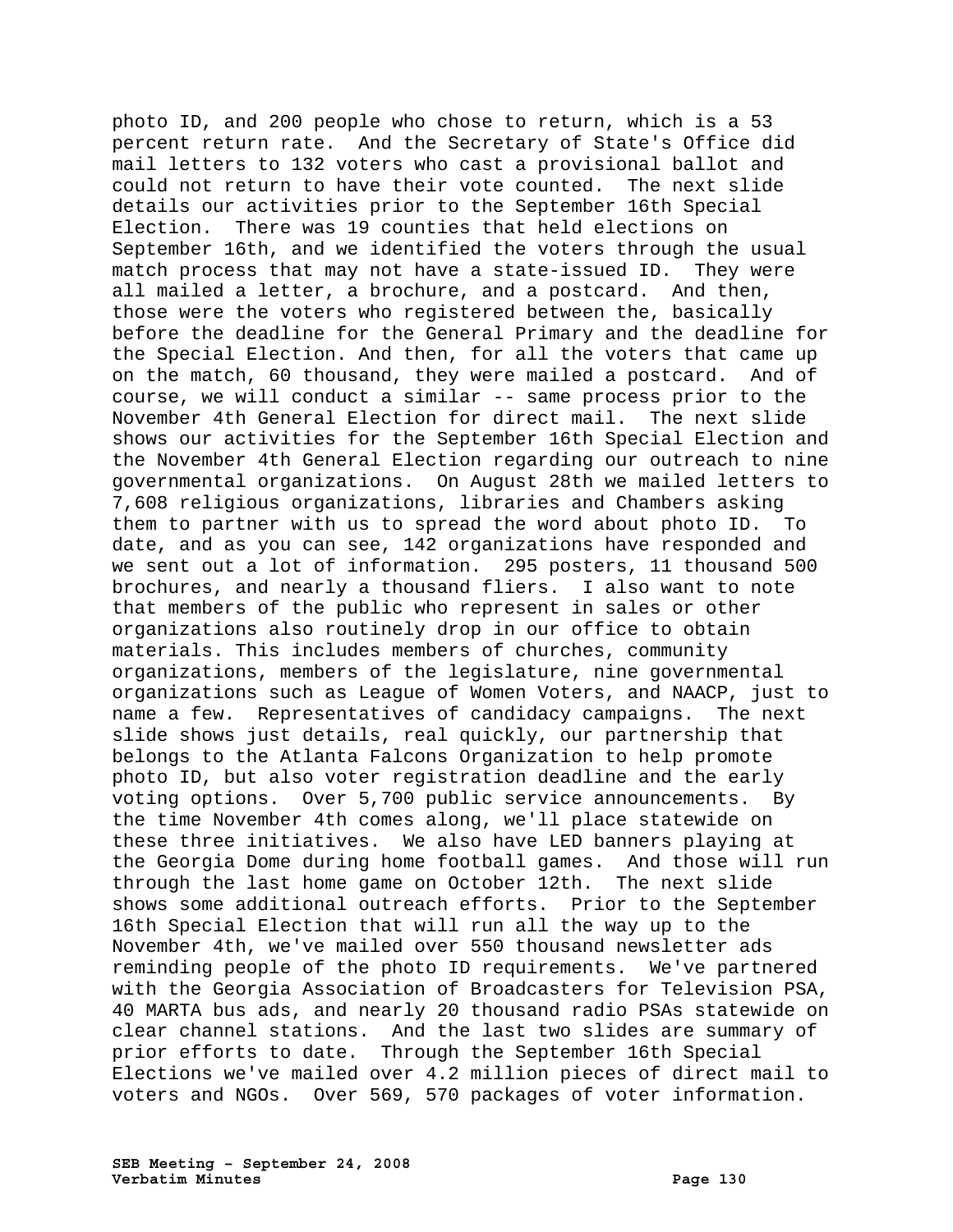83 thousand 500 automated phone calls, and the last slide there, purchased over 60 thousand radio PSAs. Received a donation or were purchased 1230 television PSAs, 400 MARTA bus ads, and over 550 thousand reminder inserts in Georgia Natural Gas newsletters. And of course, those numbers don't include what we'll be doing in the October. Any questions?"

**Chairperson Handel** - "Real quick, on -- I remembered, Mr. Evans, that I promised you would get an update on Chattooga, so before we do elections, Randy, let's -- I think we all want to hear where things are with Chattooga County."

**Ms. LaGrua** - "I can be very brief. On September 5th, Chattooga County Grand Jury was presented with a three-count felony indictment, and I have copies here, alleging election violations by State Court Judge Carlton Bines regarding the November 2006 Election in Chattooga County. That Grand Jury, after many - the prosecutor in the case involving recusal of a judge that was overseeing the grand jury in representation of Mr. Bines, in that case, actually did return a (inaudible) on three counts of that indictment indicting Carlton Bines with false swearing, illegal possession of absentee ballots, and mishandling of absentee ballots. I don't know when the arraignment -- the arraignment has not yet been set, but I will keep this Board posted as we move forward, and I can try and address any questions that you might have. Though not being a prosecutor, I expect they would not like me to go too far in discussing this in another forum. But I did just want you to know what has happened."

**Mr. Evans** - "Is the investigation ongoing?"

**Ms. LaGrua** - "It is."

**Mr. Evans** - "But still, I'm interested in hearing what will happen to the owner of the postal meter, which is the facilitator of this fraud and this criminal behavior."

**Ms. LaGrua** - "Yes, sir."

**Chairperson Handel** - "And I do want to second that. This really did come as a result of what the partnership with folks from both, our office, but importantly, with the GBI and some of the local officials may have been -- simply just stepped back and got out of the way so that investigators could do their job. So thank you. This is a very egregious case, and so I'm glad that it's still being pursued. All right. Mr. Tailor."

**SEB Meeting – September 24, 2008 Verbatim Minutes Page 131**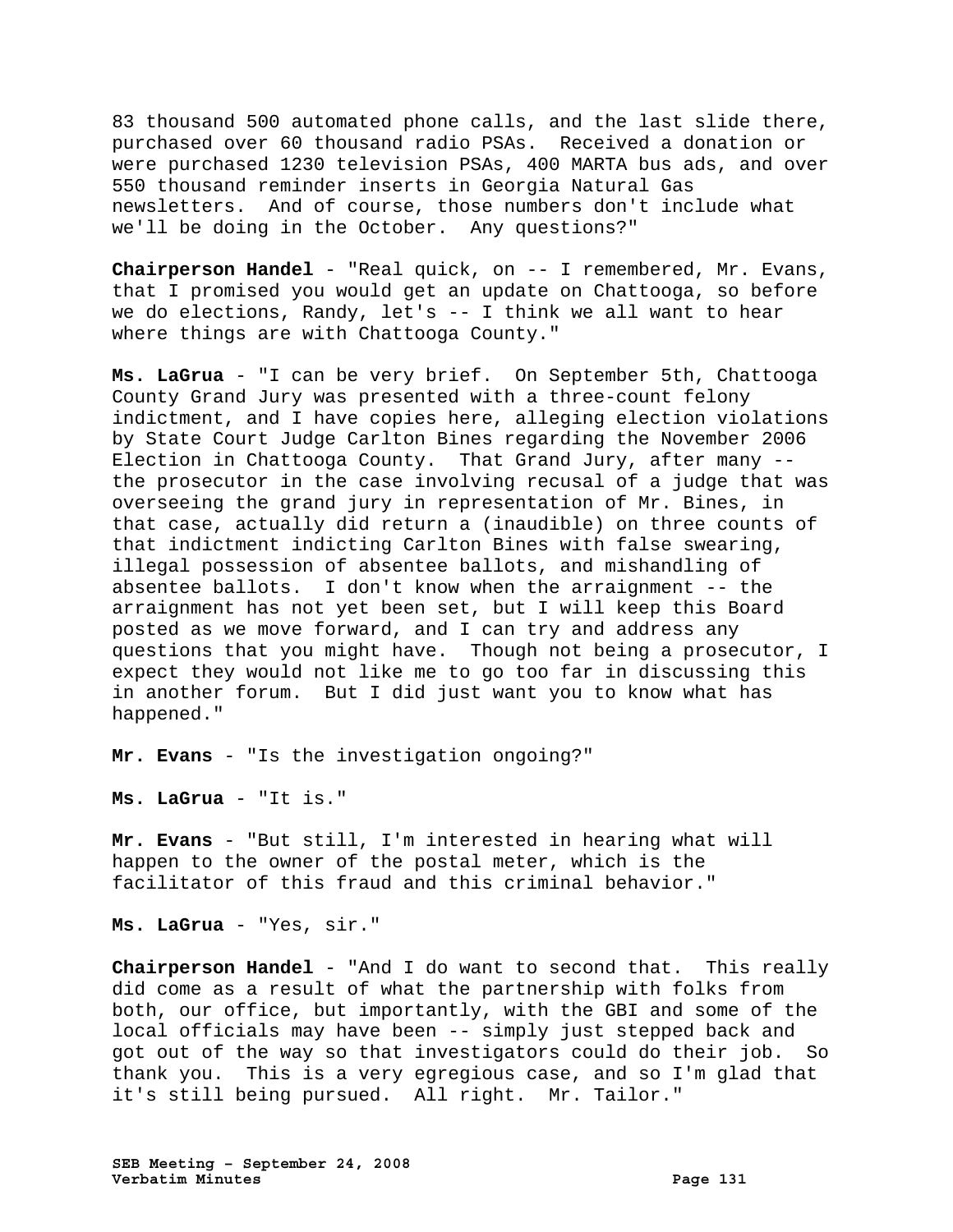**Mr. Wes Tailor** - "Thank you, Madam Chairperson, Board members. My name is Wes Tailor. I'm the Director of the Elections Division, as you know. I was going to give you an update, and my update is going to mainly be about Election Day readiness coming up for November. And as you all already know, we're looking -- early voting began September 22nd, and has begun in earnest. Many counties are reporting very brisk turnout, already, for early voting. And as you know, the registration deadline is coming up October 6th, which will be a very busy time for our office, and for the registrars around the state as people meet that deadline. And then, advance voting week is that Monday through Friday before the election. And I just wanted to address that, very quickly, in that advance voting week, now, is really more of the time when counties have decided when they're going to put additional offices and make them open for early voting, as well as extended hours that they make within the place. And they are doing that during advanced voting week. Some are even extending it out in addition to that Monday through Friday period."

**Chairperson Handel** - "For, leading up to the registration deadline and the crucial time after when I think, obviously, we can expect a pretty big rush of applications. What's been the direction to the counties on that?"

**Mr. Tailor** - "We've been talking about this for over a year, now. Talking about how everybody, and anybody who hasn't experienced a presidential election before is acutely aware that there is a large rush as that deadline comes in, and that we area going to expect a significant amount of applications, and that people need to have people assigned, people hired, people ready to process those as quickly as they possibly can. And as for most of the counties, they've already experienced this so they are gearing up and getting ready. Now what we've done, and to that end, actually, the Secretary of State and I have went around the State. We had 12 separate meetings in about eight different cities meeting with elected -- the elections officials -- the local election officials around the State, and our main topic and main focus was, what are you doing to get ready for the election? What are we seeing, what are the issues that we've already seen? What are the issues that we expect to see, and how do you get ready for that? And those really seem to go over very well. I think the elections officials appreciated our coming out to the counties and being out in the State, and holding these. This was the first time that this happened that I'm aware of at all, from the Secretary of State's Office. With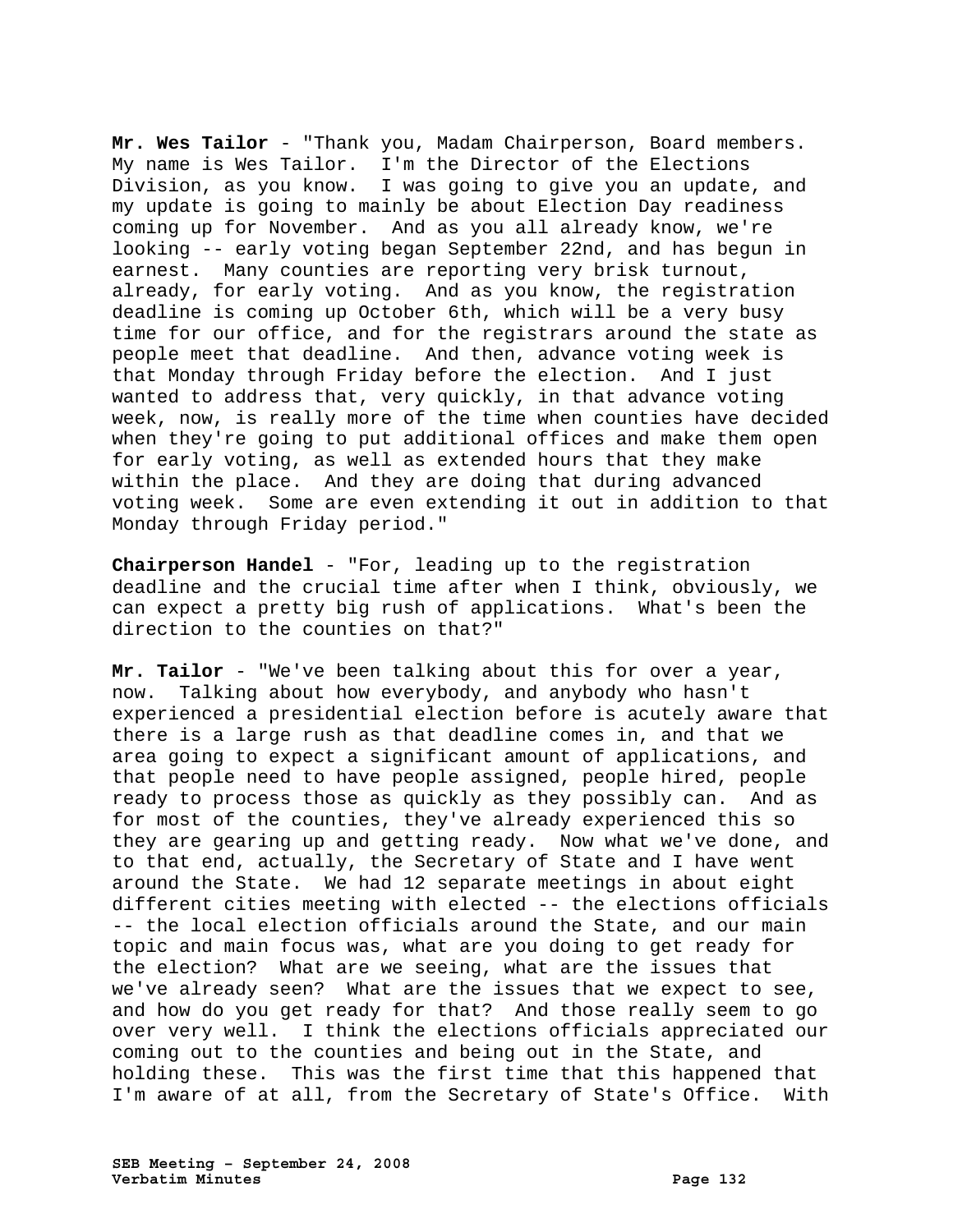respect to the statewide Election Day technical support, we have contracted with Premier Election Solutions, Inc. to have the same technical support to back up the counties. We will have 24 tech stations around the State. We will have a help desk option. We will have people that are experienced with the equipment in the statewide voting system in order to assist counties if any issues arise in order to get that done as quickly, or addressed as quickly as we possibly can."

**Mr. Worley** - "If I could ask a question. Wes, how does that compare to -- the 24 techs, how does that compare with the last election?"

**Mr. Tailor** - "Actually, we've had the same -- and we did this on experience. We did it during the Presidential Preference Primary, we did it during the General Primary, and we're going to do it again for this election. So --."

**Mr. Worley** - "But how does that compare to the General Election a few years ago? Is it the same number of techs? Do you know if it's the same number of techs, or is it more?"

**Mr. Tailor** - "And, in fact, I'm not sure. I know that a lot of counties contract themselves to have techs available, and what we have done is we made a decision to supplement the techs that the counties have already hired on their behalf."

**Chairperson Handel** - "What I don't know, it's not clear to us that previously technical support, on top of what the counties have chose to supplement at the State level. We chose to do it because we recognized that --."

**Chairperson Handel** - "It's the next --."

**Chairperson Handel** - "Right. We could put folks out, so we just felt it was better to double up given where -- what we were talking about before."

**Mr. Tailor** - "And with respect to monitoring and support of the local election officials, again, Shawn's team will be out in the State, around the State, stationed around the State where her folks will be no greater than an hour away from any location, I believe, so that they are there, can help, and what we have found is that has been extremely beneficial to the counties, and to everyone else, on Election Day. So we are, again, going to use what has worked very well over this past year of elections. Additionally -- I'm sorry."

**SEB Meeting – September 24, 2008 Verbatim Minutes Page 133**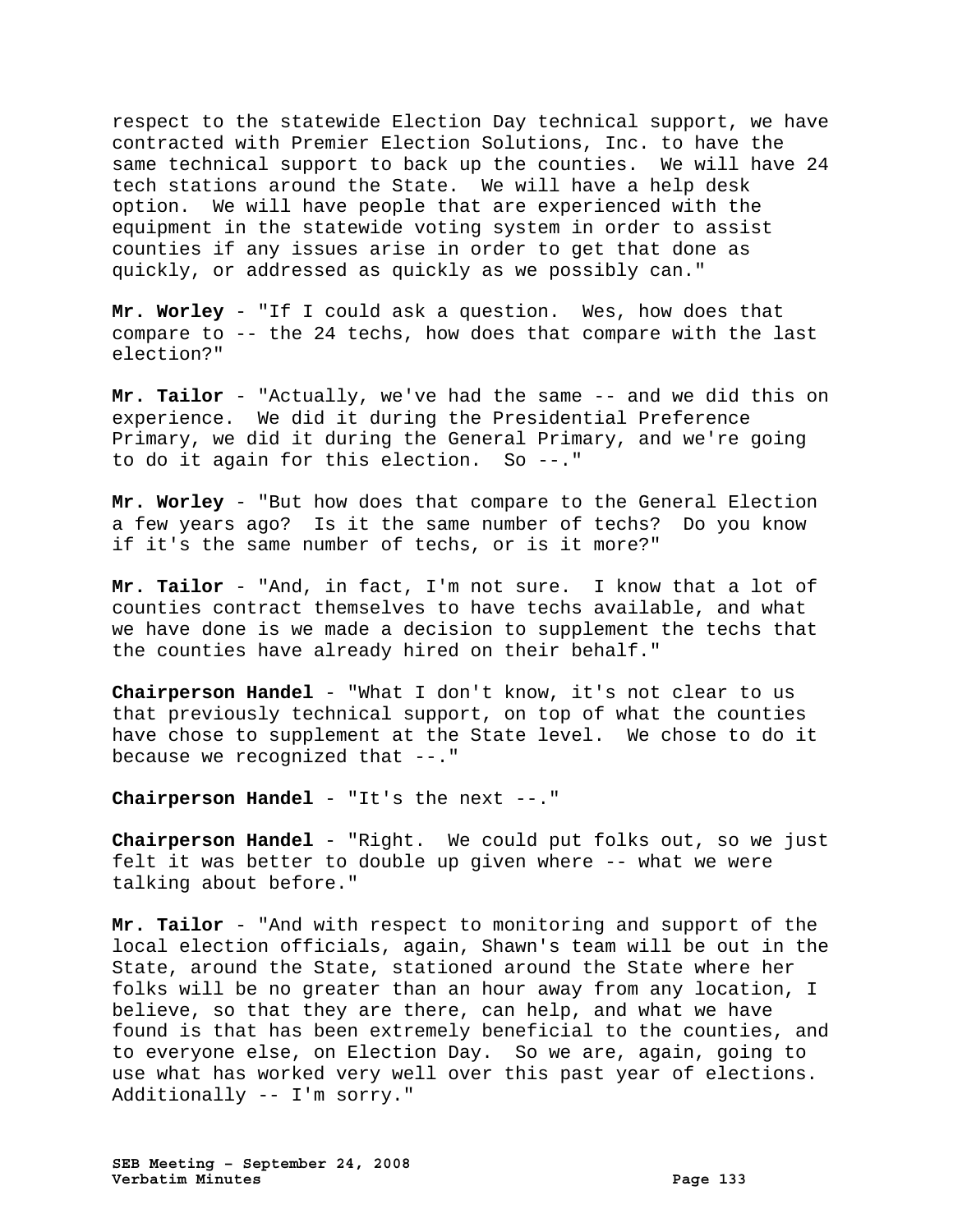**Chairperson Handel** - "Can I add one thing in there that I don't see in the notes? We also did meet with the NAACP and Election Protection around reaching out to the so that if they hear of issues and sally, I would say the same for your organization, if on Election Day you hear of issues, we need to know about them as soon as possible, and we'll get you a specific point of contact because we don't want an issue to become a problem, and then surprise us. Because the sooner we know about it, the quicker we can get a monitor there, get the county elections office engaged so that we can fix whatever might be going on."

**Mr. Tailor** - "Additionally, we have spoken with the Obama campaign, with both the Democratic Party, the Republican Party, we have addressed issues that have been raised previously, and also, we are in communication with the League of Women Voters, so we have been reaching to organizations as well, in that regard. And also, we will continue with what we have done historically, well, since you came on board, Secretary Handel, and that is to have a conference call with all of the counties before Election Day to make sure that there are no last minute issues that are brewing out there. It's a time for everybody to have a chance to talk about things, for us to deal with issues that maybe we're seeing at the last minute, and to do that in a way that a number of people can get the same benefit -- the benefit in the same conference call -- phone call, so we are going to continue with that."

**Chairperson Handel** - "And what you don't know is I'm actually having a weekly call with -- Wes doesn't know I'm doing this, but a weekly call with about 15 of the election officials because they all talk amongst themselves, and so, they are my eyes and ears for the rest of the State because sometimes things might be happening that might not want the Secretary of State's Office to know, and so, then I can get it in a less threatening way from folks so we can make sure everybody's on the same page. So those calls are happening now through the election. We've already started those."

**Mr. Tailor** - "Also, I wanted to let you know about all of the different training opportunities that we've made available to the counties, and are continuing to make available in order to help spread the word of what needs to happen and what's going to happen coming up for the election. First, we are continuing with the online photo ID training module. I also wanted to let you know that this week we will go live with an online provisional voting training module for poll officers and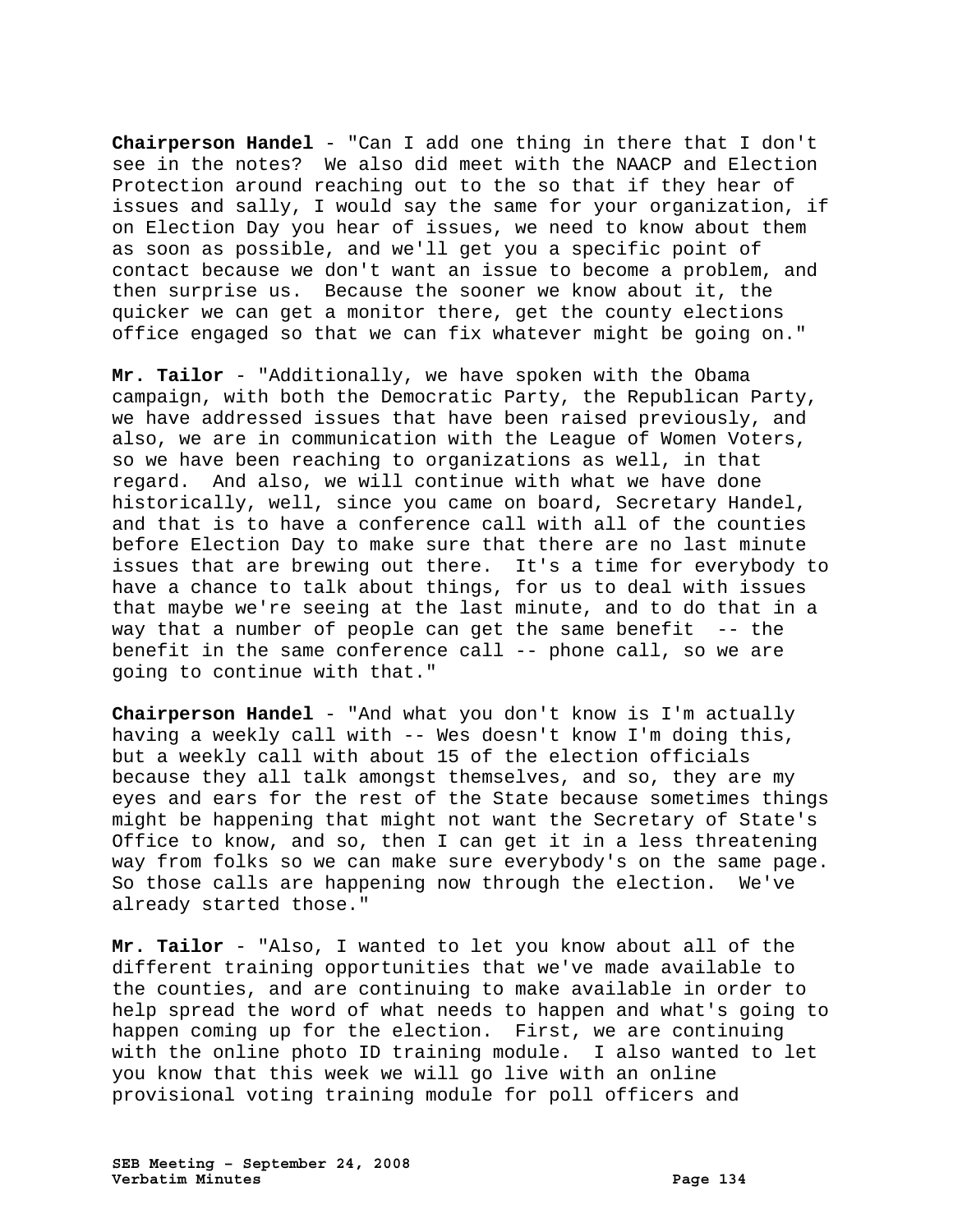election officials, and that's exciting. It does have a test within the module, itself, so you will have to answer questions and it will tell you immediately, yes or no. And that will be made available here this week. The other thing I did actually go to the 55th Annual Institute for City and County Attorneys. I did talk with them about various elections issues that we expected to see coming up. There were about, I think, 281 attendees. I think it was fairly well received. We also have set up on a website that I'm going to talk about more later called election connection, a tab specifically for city and county attorneys, where the intention is we will put up general legal analyses, I guess is the best way to put it, or analyses that our office has of issues that we see where we can put that up for the city and county attorneys if they're asked about it by their local election officials. They'll have a good spot to go where they can get, at least, a first look at things, and then be able where they'll want to go after that when they're giving their thoughts. Also, we have completely revised, from top to bottom, the poll worker training manual. That went out to all the county officials on September 12th of this year, and actually, a week before that we made it available to the officials so that they could give us feedback to let us know that if they saw anything rather than us just telling them, you know, what they need to know. We did get folks' feedback on that training manual, and again, I think that has gotten very, very good feedback. And also, on the municipal election official training, for the first time that anybody can remember, and that includes Ann Hicks who's been with us for 30 years, we conducted municipal training in an election year. And the good part about that is we did have 17 attendees, and we though that was very important to do before November, because there will be municipalities holding elections. And so, again, another thing that our office has initiated in order to provide as much information as possible. For Election Day, I just want to give you some stats of what we expect. There'll be close to three thousand precincts around the State of Georgia. There'll be more than 15 thousand poll workers, which we're aware, employed by the counties. Additional equipment purchases that we are aware of that the counties have purchased over 350 DRE units, just this year, alone. And more than 275 express poll units, just this year, alone, to get ready for the November election. That now brings up the total for the DREs to 26 thousand touch screen units, and 6740 express polls employed throughout the State."

**Mr. Worley** - "Wes, were those purchases by the Secretary of State's Office?"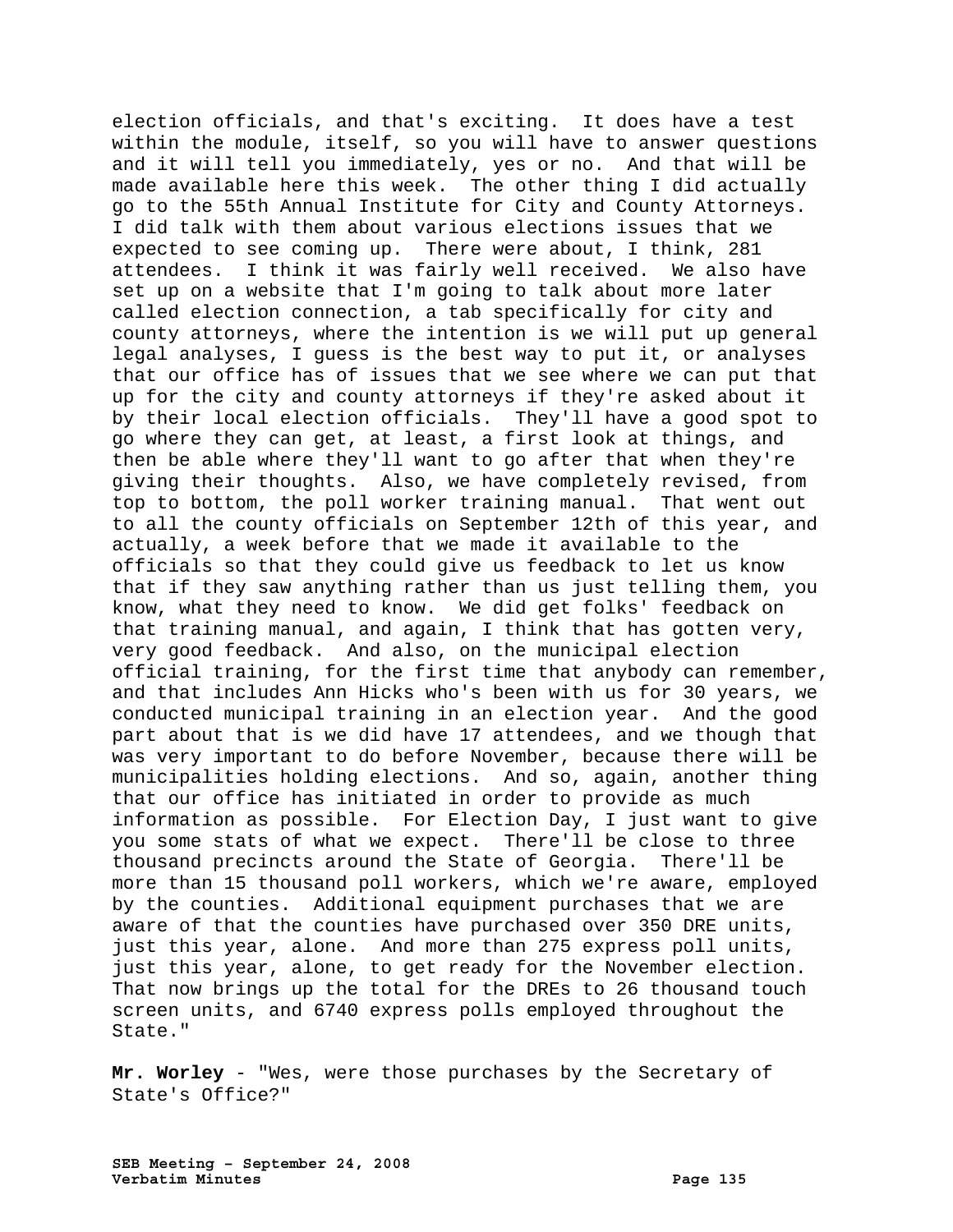**Mr. Tailor** - "No, sir. Those are purchases by the counties to supplement what they already have."

**Mr. Worley** - "One concern that I have is we have three thousand precincts, and we have 6748 express polls, and that seems to be a place for this to be a bottleneck and long lines. Is there any possibility of getting more of those, or encouraging the counties to get more?"

**Mr. Tailor** - "I think that's a great question, Mr. Worley. One of the things that we have done and one of the emphases that we placed in the regional meetings, as well as before, is for the counties to address how many of those express poll units they need in getting ready for the election. One of the other things that we actually, when we look behind the claims of bottlenecks at the express poll units, is what we're finding is before, in some elections, maybe the right people weren't stationed on the express poll units. And so, what we have done, repeatedly, over and over again, is to talk to the counties about the need to have the right people on those express polls. People that are technologically savvy, people that know how to put in three letters, and it pulls up the name fairly quickly, and it can move those lines extremely fast if you have the right people doing it. And one of the things that we have heard from all the counties is they are now placing emphasis on who do they assign to the express poll units. From what we have seen and what we have talked to from the counties, they believe that they do have the right number of express polls per precinct, but we have encouraged them if they had issues with lines and not getting people checked through, they need to make additional purchases to get that done."

**Mr. Worley** - "How much does the express polls cost?"

**Mr. Tailor** - "I think, off the top of my head, I think they're about \$3 thousand a piece. On the opposite side -- well, not the opposite side, on the other side of what we are doing, we haven't only just talked to the elections officials in getting ready for November. We've also reached out to the voters and to folks that are assisting voters throughout this process. In the first instance, we have done a number of things to reach out to young adults across our State. First, we initiated a program that in all respects, and a lot of effort and time went in by interns in our office, and young folks in our office put together packs that went out to high schools, and were distributed to the high schools. They were very well received.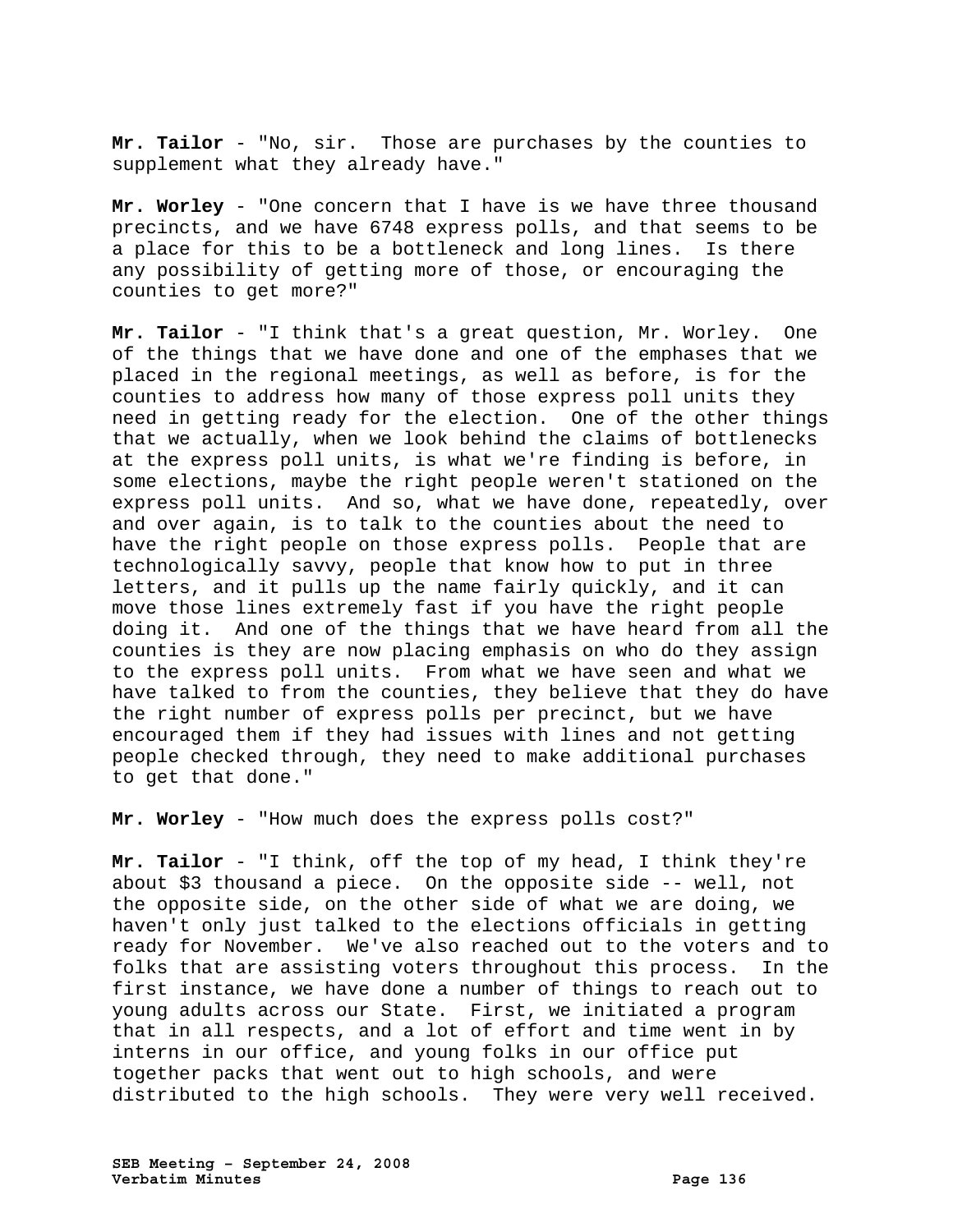In fact, I think we sent out 560 -- or got these packs out to 560 public and private schools around the State. 340 of them actually ordered these kits, and we continue to have schools that are ordering additional kits. We had 170 of the schools that we worked with return about 10 thousand voter registration applications directly to our office, and about the same number returning them directly to the registrars in their county. So that program was extremely well received in the schools around the State Also, we went live with a new website, which -- sound like a guy using a term I shouldn't, but is pretty cool, and it's called I-vote. And again, this is a website that was driven much by the interns that we had working in our office so that it actually speaks in a language that folks today and younger folks than myself, can understand and can follow. So that, again, has been extremely well received. It talks about how to host a registration drive, what you need to do, how to get involved in Georgia elections, and also, a PSA went out to the high schools that they can use that, again, feature some of our interns. With respect to military and overseas outreach, we have done much in this regard. We have been working with General Nesbitt (phonetic) to get information out to Georgia's military folks, including the National Guard, to reach out to bases and voting assistance officers around the State in order to make sure that our military personnel understand the process, and we can make it as easy as possible on them, as you are aware, this past legislative session instituted the ability for service members to email back their application for an absentee ballot, which we hope will make it much easier on them. Additionally, we have revamped the Georgia military and overseas voters guide. That is available. We have made a new website, went in our website that's much easier to follow, much easier to understand for folks that are in the military or overseas, and they come to our website for information before it was, unfortunately, a little more hidden, but now it is fairly prominent so that it's easy to get to. That website includes new brochures, new guides, that kind of literature."

**Mr. Worley** - "Wes, I know you made a lot of changes to the website, and I certainly compliment you on that, and you and the Secretary have a lot of real good things on there. I was wondering, maybe it's been changed, but as I recall the last time that I looked at the absentee voting section, I didn't notice that there was much focus on advance, and I think inperson -- is that something, now that that's started, is that something you intend to update --."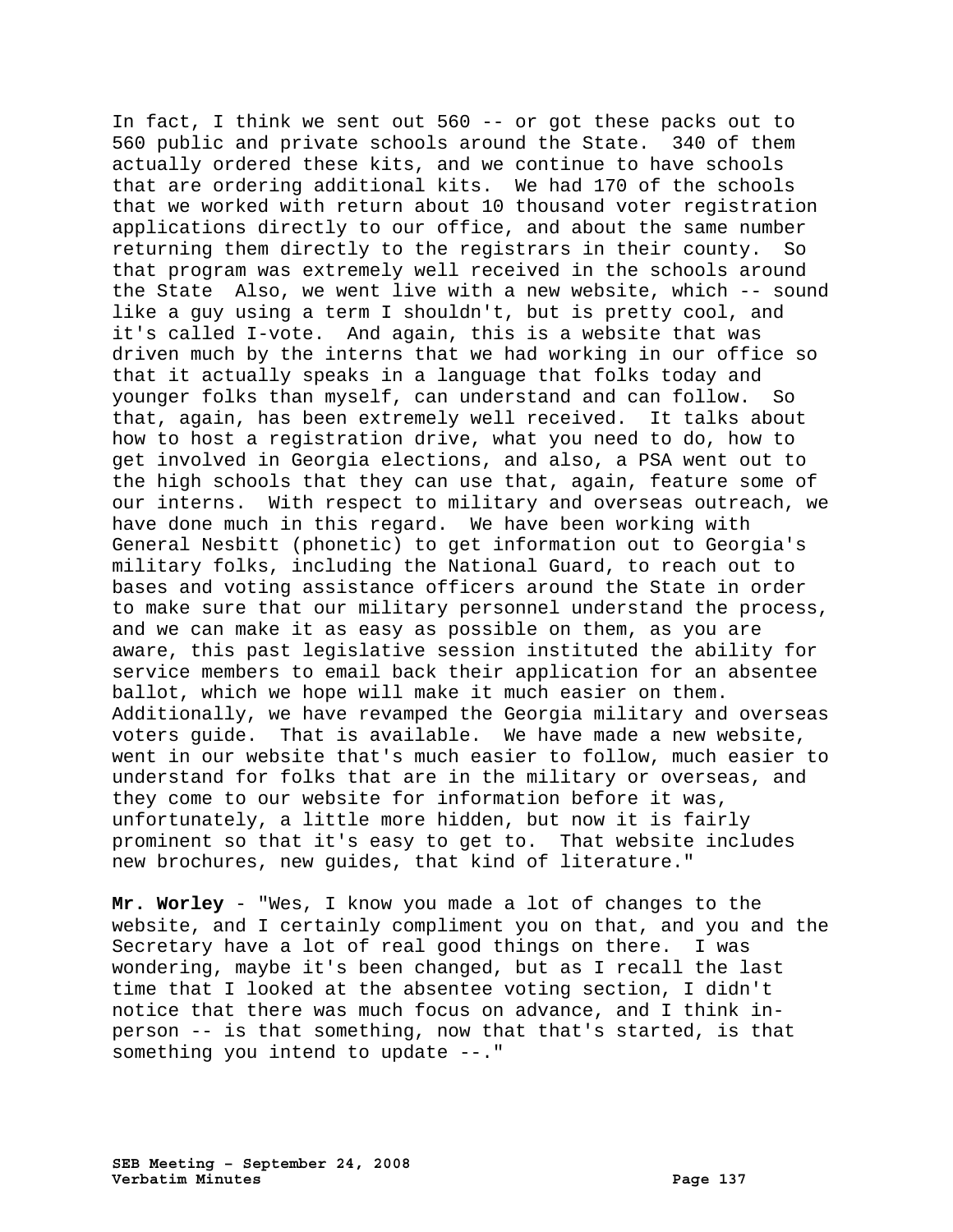**Mr. Tailor** - "And, in fact, we did, well, yesterday. We put up a brand new section, and there is a section that says -- that talks about advance voting right on the first page of the Elections Division website, right under the first line, if you click on it, it then talks about early advanced voting by mail. It tells you, you know, to look at your poll locator, how to register, how to get the application. It's -- again, we did place a lot of emphasis on that as well. Yes, sir. And the last thing I just wanted to mention on the military and overseas, we have worked very closely with, and extensively, with overseas vote foundation and both have been putting a lot of emphasis on outreach to overseas military voters to make it as easy as possible for them. And lastly, with the designated agency outreach, as you know, this includes the HR, Department of Labor, libraries, those kinds of agencies. Again, we have done a lot of personal touch outreach with phone calls, with emails, and getting those officials and those folks as much information as they can through that -- I'm sorry, the tab on our webpage, now folks in these agencies can directly order supplies. There's training materials on there to look at. It is an excellent resource, and really, one of the only of its kind in the Country, that I'm aware of, where these agencies have a direct source to get, not only information, but also whatever supplies they need."

**Mr. Worley** - "Do you get a sense that those agencies are registering online?"

**Mr. Tailor** - "Yes. Actually, we get the sense that they are -- I don't know that that's a lot more than -- we do have a way to categorize who those applications come in from. So, yes, we do know if they're coming in from DHR or DOL. Yes, sir. But that -- the number of registrants that they are isn't, say, out of line with any past experience. It's right in line, but what we are finding is they're -- we're trying to make it easy so that folks all the way down the line can get the information that they need to know what they're supposed to be doing with respect to registering voters. And we're finding that through this mechanism, it is making it much easier for folks to get information than they ever have before. And also, even though this isn't a designated agency, you'll recall there was a case that came before the board dealing with nursing home and assisted living facility, and assisting voters and their absentee ballots. We have reached out, proactively. We actually have, again, a dedicated tab for nursing home agency - nursing home administrators, and assisted living facilities. We have met with the Georgia Board of Nursing Home administrators,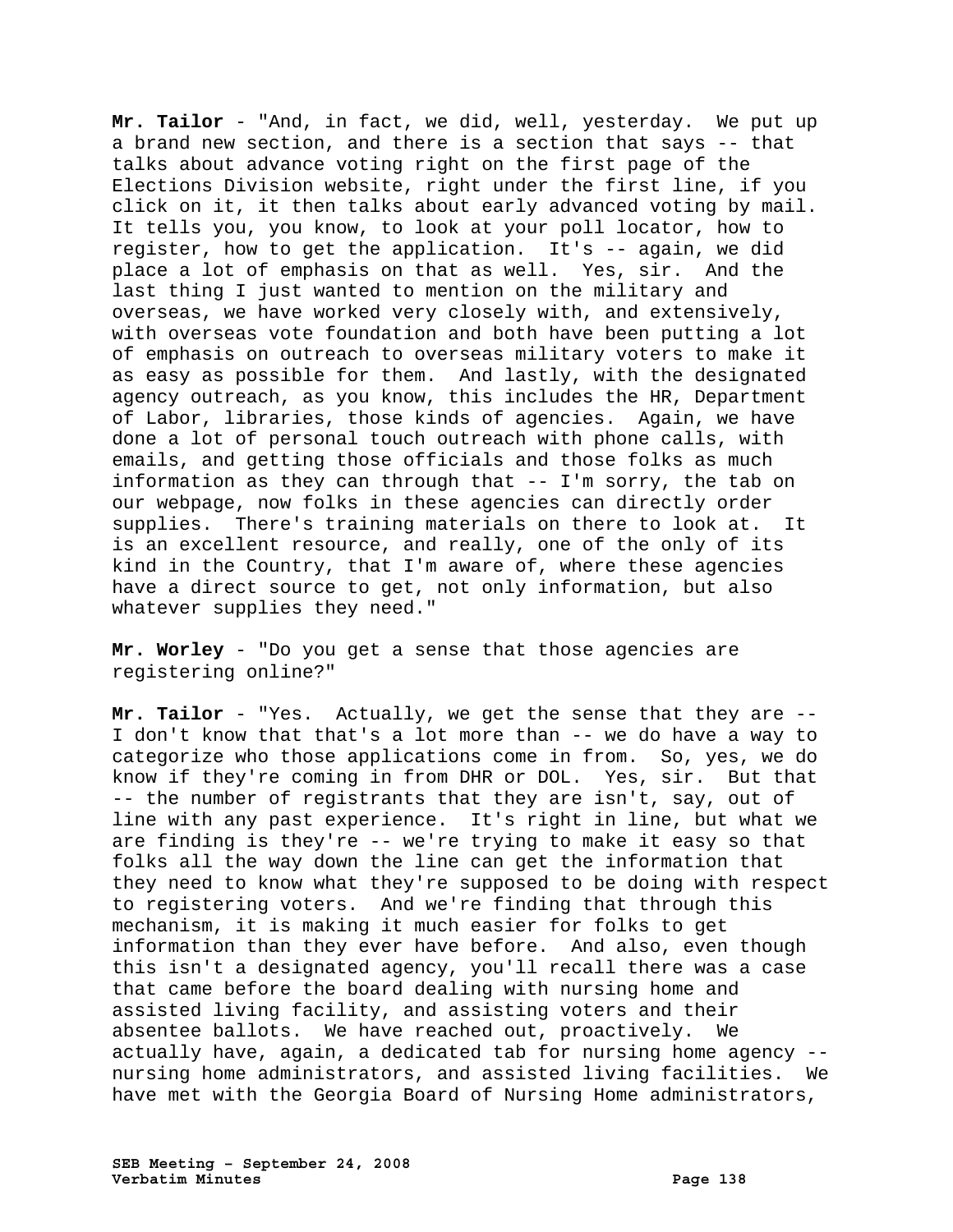and we've made our material available to them. We've also met with the Georgia Nursing Home Association, and they put out an announcement to 330 of their members talking about the information that we have available, letting them know where to go, letting them know where to get it. And that would include the new absentee voter guide, which you're aware, I think, that we have and is on our website as well. And lastly, I'm sorry - almost lastly. The -- I just want to run down some statistics that you may be interested in. Voter registration, from January 1st -- if you look at this year, it really isn't -- it's right in line with where we should expect to see. In 2004, the end of August, there were 282 thousand new applications that had come in. This year, it was 303 thousand new applications that have come through the office. We have seen, which I think is excellent, we have seen a large number of change of address forms, so folks are updating where they actually reside so they are voting in the correct place. And I think that's a very good thing. But with respect to new applications, we are right in line, percentage-wise, with where this was in 2004."

**Mr. Worley** - "Now you say that have come through the office. Through the Secretary of State's Office."

**Mr. Tailor** - "No, sir. This is the ones that are actually registered into the system. This is the number that have actually been registered. Also, I wanted to let you know that even though it's only a few days time period, early voting, we do know there have been almost 39 thousand votes cast already, and that the number of ballots sent by mail is about 50 thousand. And that incorporates, of course, the number that have been entered into the system at this time."

**Mr. Worley** - "When you say ballots, are those the ballots that have been mailed out by the counties, but not --."

**Mr. Tailor** - "Correct. They're not ballots that anybody has received back because they only went out a little bit ago."

**Chairperson Handel** - "If I could make one point, and we're going to be looking at these numbers every single day because, as many of you have heard me say, one of our goals is to get 25 percent of folks to choose to vote in one of these early ways to help - to ease Election Day, and to let the counties be able to manage that flow better than having all potential four million folks show up on one day in 12 hours."

**Mr. Worley** - "Just a thought about the registration issue."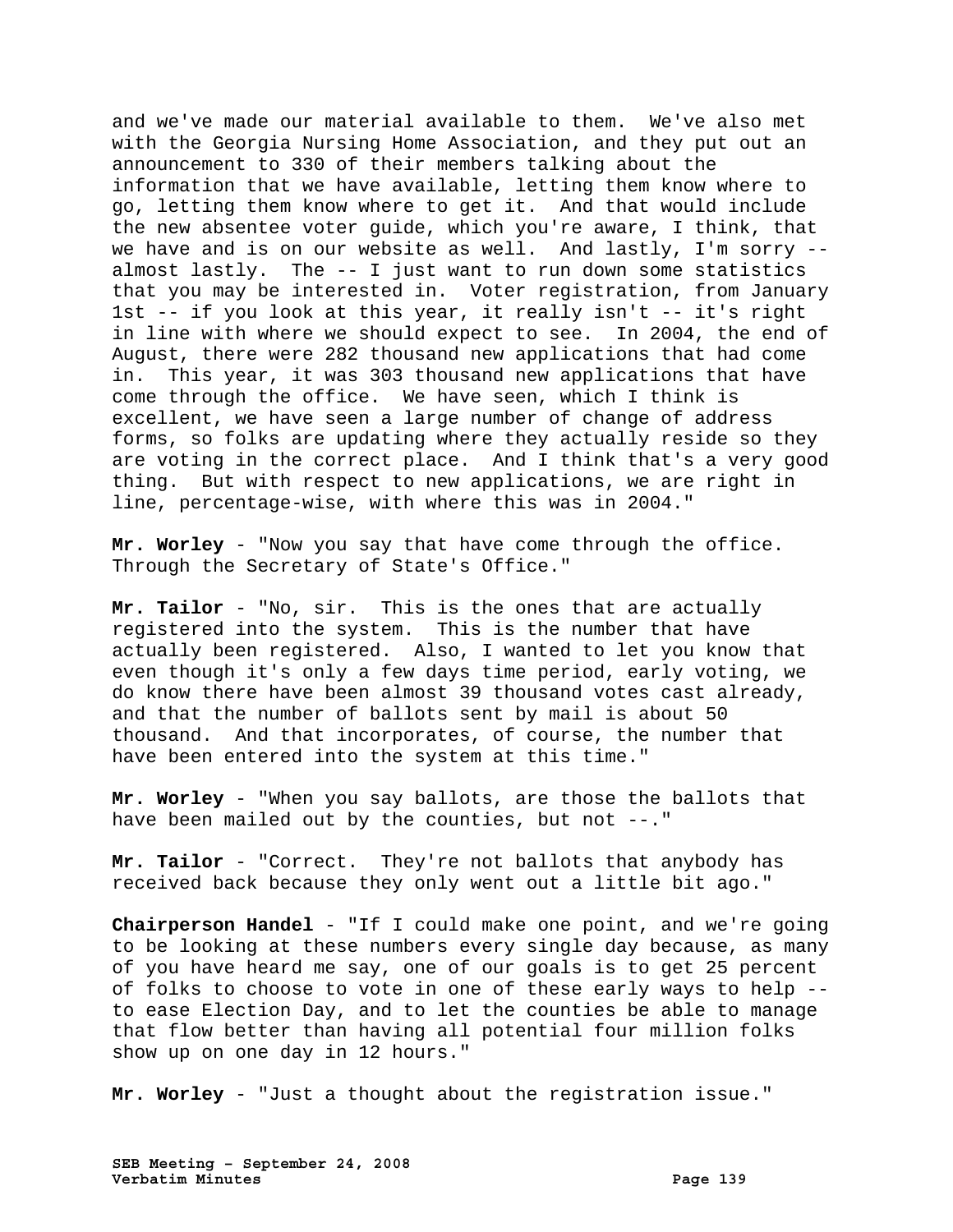**Mr. Tailor** - "Yes, sir."

**Mr. Worley** - "These are people who applied to vote and been accepted. Can you keep track of people who applied and were rejected?"

**Mr. Tailor** - "There isn't a way that it's actually labeled in the system. That's done by the counties, and they have the -- I don't think that's actually tracked in a report format or in a format, as to the number that applied and were rejected."

**Chairperson Handel** - "You mean from a central standpoint?"

**Mr. Tailor** - "Yes, ma'am."

**Chairperson Handel** - "But the counties should have that."

**Mr. Evans** - "They don't report it to you which people have been rejected?"

**Mr. Tailor** - "Not that I'm aware of. No, sir."

**Mr. Worley** - "I'm also curious, is there -- do you know how the county -- what mechanism they will use?"

**Mr. Tailor** - "I don't off the top of my head. I can certainly find that out for you."

**Chairperson Handel** - "When you find out, will you let everybody know?"

**Mr. Tailor** - "Sure. And then, I did want to give you an update on the out-of-state plan. Since the last time we spoke, the final addition of the plan was submitted to the EAC. The EAC has reviewed the plan and submitted it. We do expect it to be published to the federal register, and then the next step is really certification of our eligibility to receive the funds. And we would expect all of that to occur before the end of year. If there are no further questions, I will yield."

**Mr. Evans** - "And I'll share with you just data we're seeing. I think we'll see 800 thousand voters cast before the election. We'll probably see another 200 thousand cast in absentees. So based on the numbers we're seeing, we're looking about a million votes before Election Day, which the average person is off the scale. So those are big numbers. I'm like the Secretary, which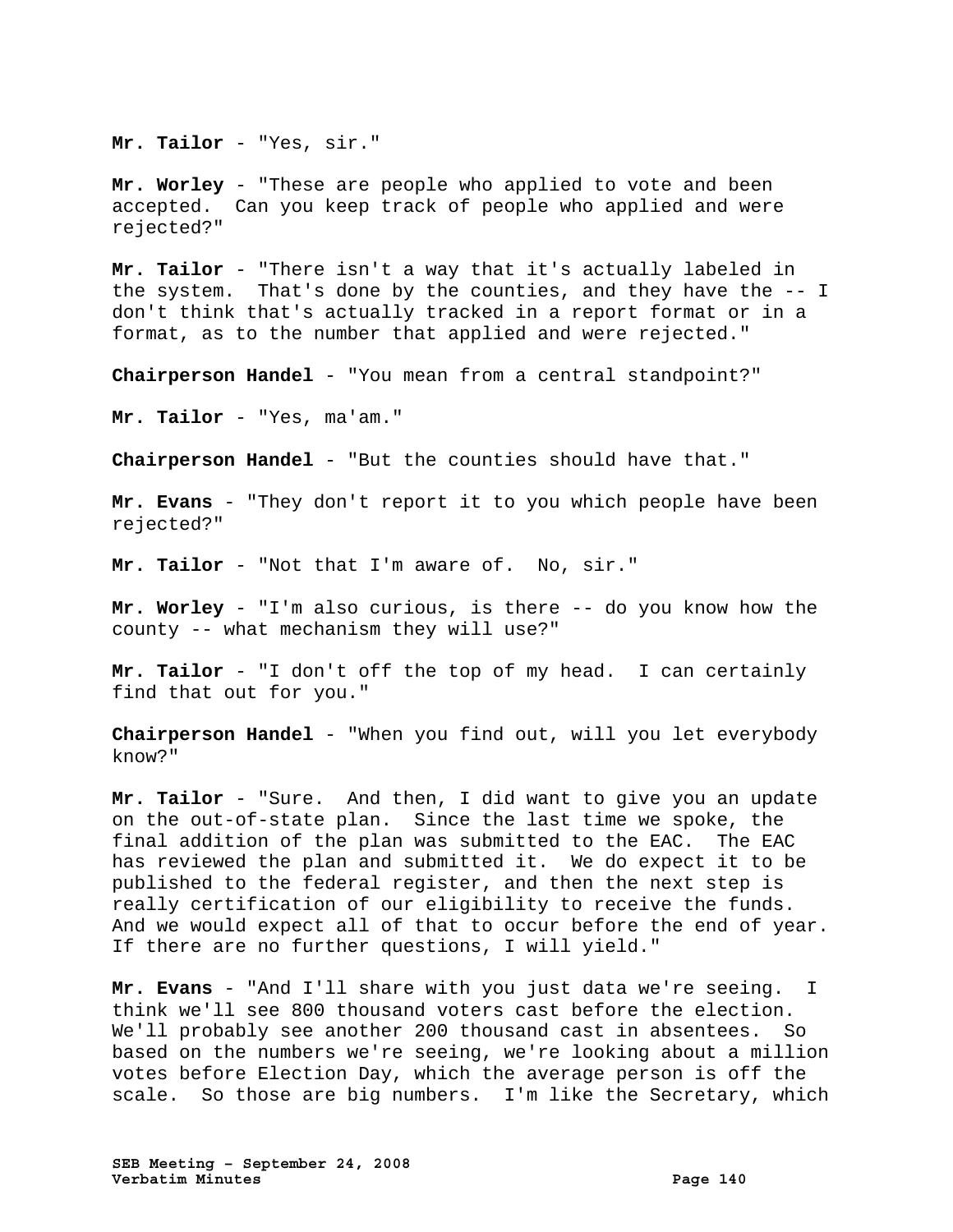is I hope those -- and actually, I'd love to see the number about a million-two, or a million-four, just because it's -- I think realistically we're going to easily hit those targets."

**Mr. Tailor** - "And I should add, by the way, that we have talked with the counties about that projection, and about those kind of expectation so that they are prepared for that come advance vote week, and with their absentee ballots they're receiving."

**Mr. Evans** - "Well, just divide the number of locations we have for advanced voting, you know, into the 800 thousand, and you can see the pressure point is pretty --."

**Chairperson Handel** - "One of the things when we had the regional meetings that we particularly, the really large counties, I'll use Fulton County as an example. They have very wisely gone beyond -- they used to just have the three advance voting sites, and they're going to have six or eight of them for November, which is -- they're going to need every one of them. And Cobb, same thing. All the large counties have gone to many more than what they have had in the past. So -- and that's obviously reflected in the number of additional poll workers that have been brought it. So when we talk specifically, as Wes mentioned, about poll workers on the check-in terminals, and candidly, there was a little bit of angst at the beginning with County elections officials around, maybe they had one of their long-time poll worker on express poll because the person liked it, and it was a great way to interact with, sadly, who they hadn't seen in -- since February, but yet they were --."

**Mr. Worley** - "(Inaudible)."

**Chairperson Handel** - "So, no -- but Suzie. But since February, and maybe they weren't the right person to be on express poll, and some of the election officials were, oh, I don't know if we can make the change, and we just told them point-blank that they would be far better served to have one long-time poll worker upset with them, they can always send them some cookies tomorrow, than to have thousands of voters upset with them because they had a person who was not particularly functioning well at the check-in terminals. And we're going to be monitoring all these advance sites to watch that as well."

**Mr. Evans** - "And when you look at data, we're expecting the week before the election, every registered voter will receive 4.8 calls -- 4.8 calls telling them to go to the polls. And you may say to yourself, well, where's the .8? The .8 is when you hang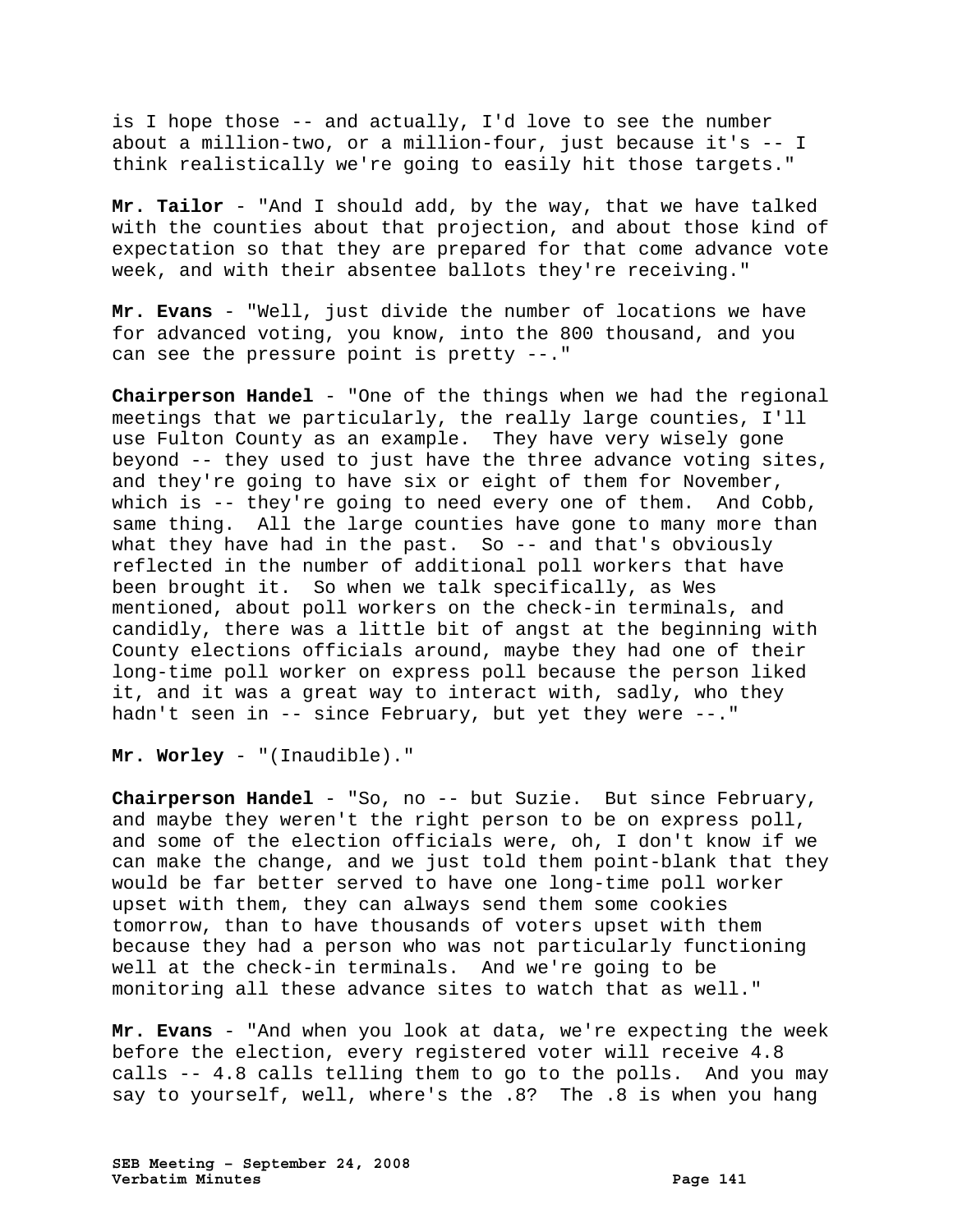up after you've gotten the four and before they finish the fifth.

**Chairperson Handel** - "All right. Do we have anything else? Any other items? All righty. Jeff, do you have a motion to adjourn?"

**Mr. Israel** - "I move this ends the meeting."

**Chairperson Handel** - "All right. Mr. Israel is taking us home. So I'd like to thank everybody."

(Whereupon, the meeting adjourned at 4:50 p.m.)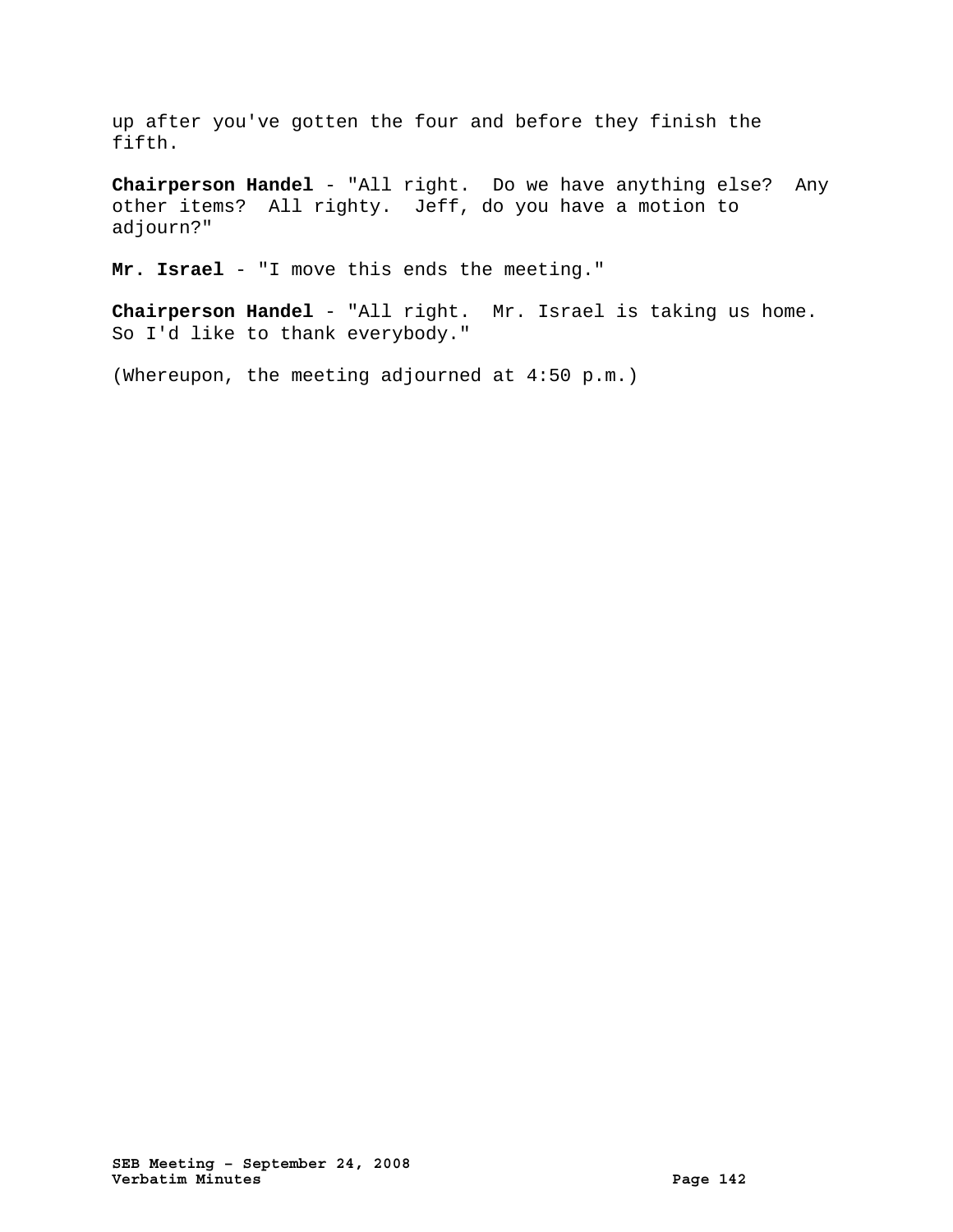**VERBATIM MINUTES STATE ELECTION BOARD MEETING 2 Martin Luther King Jr. Drive SE Suite 512 West Tower Atlanta, Georgia 30334 Thursday, February 14, 2008 10:00 a.m.**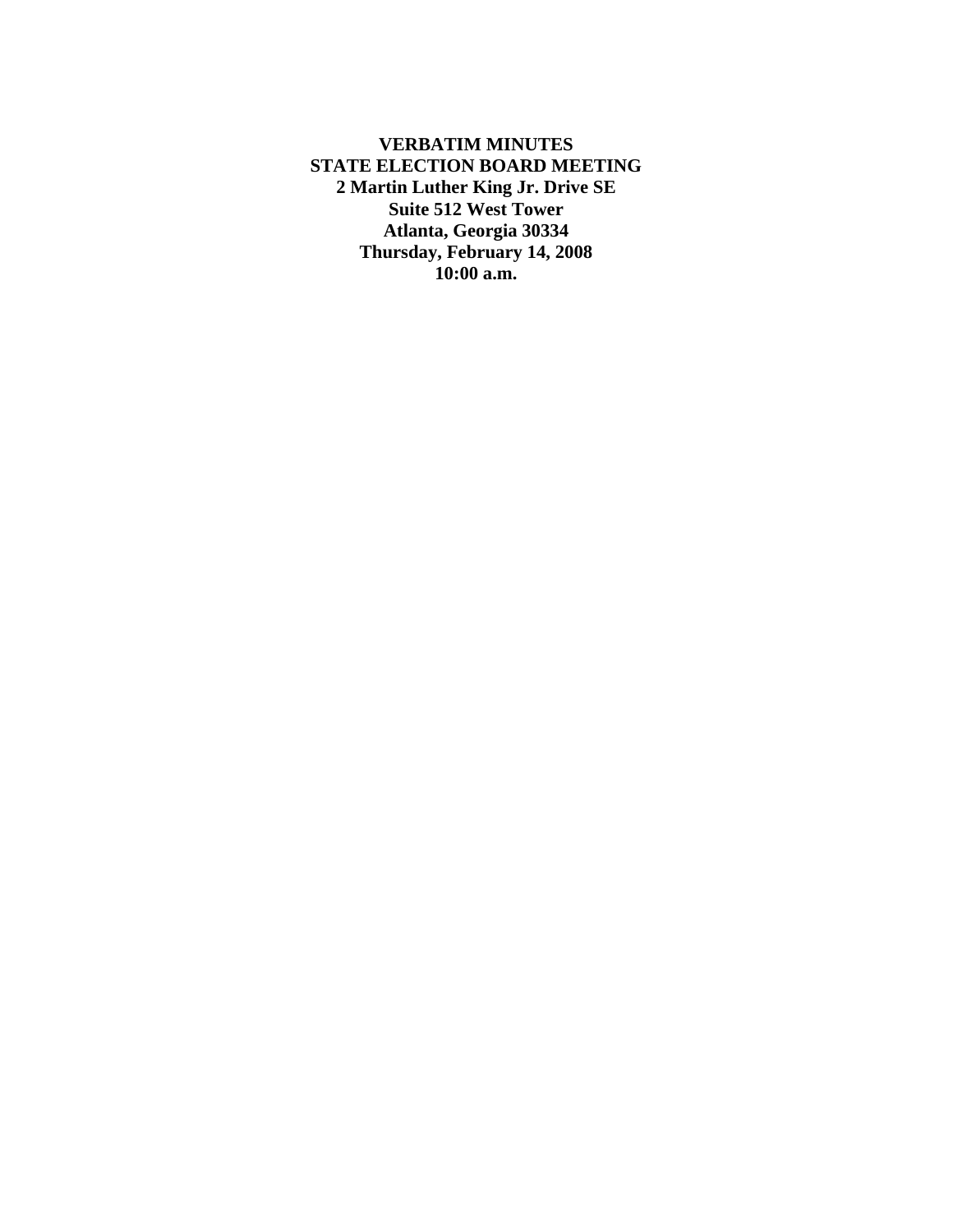(Whereupon**,** the meeting started at 10:03 a.m.)

**Chairperson Handel -** "Good morning, everyone. This is the State Election Board Meeting, and we will start with roll call."

**Chairperson Handel** - "Randy Evans."

**Mr. Randy Evans** - "Here."

**Chairperson Handel** - "David Worley."

**Mr. David Worley** - "Here."

**Chairperson Handel** - "Of course, I'm here. Tex McIver."

**Mr. Tex McIver** - "Here."

**Chairperson Handel** - "Jeff Israel."

**Mr. Israel** - "Here."

**Chairperson Handel** - "We do have a full house and a quorum. Jeff, it's been our practice -- if everyone will stand, Jeff will give our invocation, and then we'll do a Pledge of Allegiance."

(Whereupon, the invocation was given by Mr. Jeff Israel, followed by the Pledge of Allegiance)

**Chairperson Handel** - "Before we get into our Public Comment period, I do want to make just one announcement that the State and Elections Board did have a Special Call Meeting, and to just let the record show that it was purely Executive Session regarding litigation. And I just want to make sure that is made abundantly clear."

**Mr. Evans** - "Actually, Madam Secretary, I think we came out of Executive Session to take a vote. The vote was to appeal  $-$ .  $\blacksquare$ 

**Chairperson Handel** - "Yes. And had I been allowed to finish, I would have been able to make that comment so thank you for that. If I could ask everyone if they would like to be recognized, just raise your hand so that I can acknowledge them -- everyone on the floor so we can have a good flow. The next issue before us is the approval of the minutes. They are from the December 10th meeting. Are there any questions or comments to the December 10th

**State Election Board Meeting - February 14, 2008 Verbatim Minutes Page 2**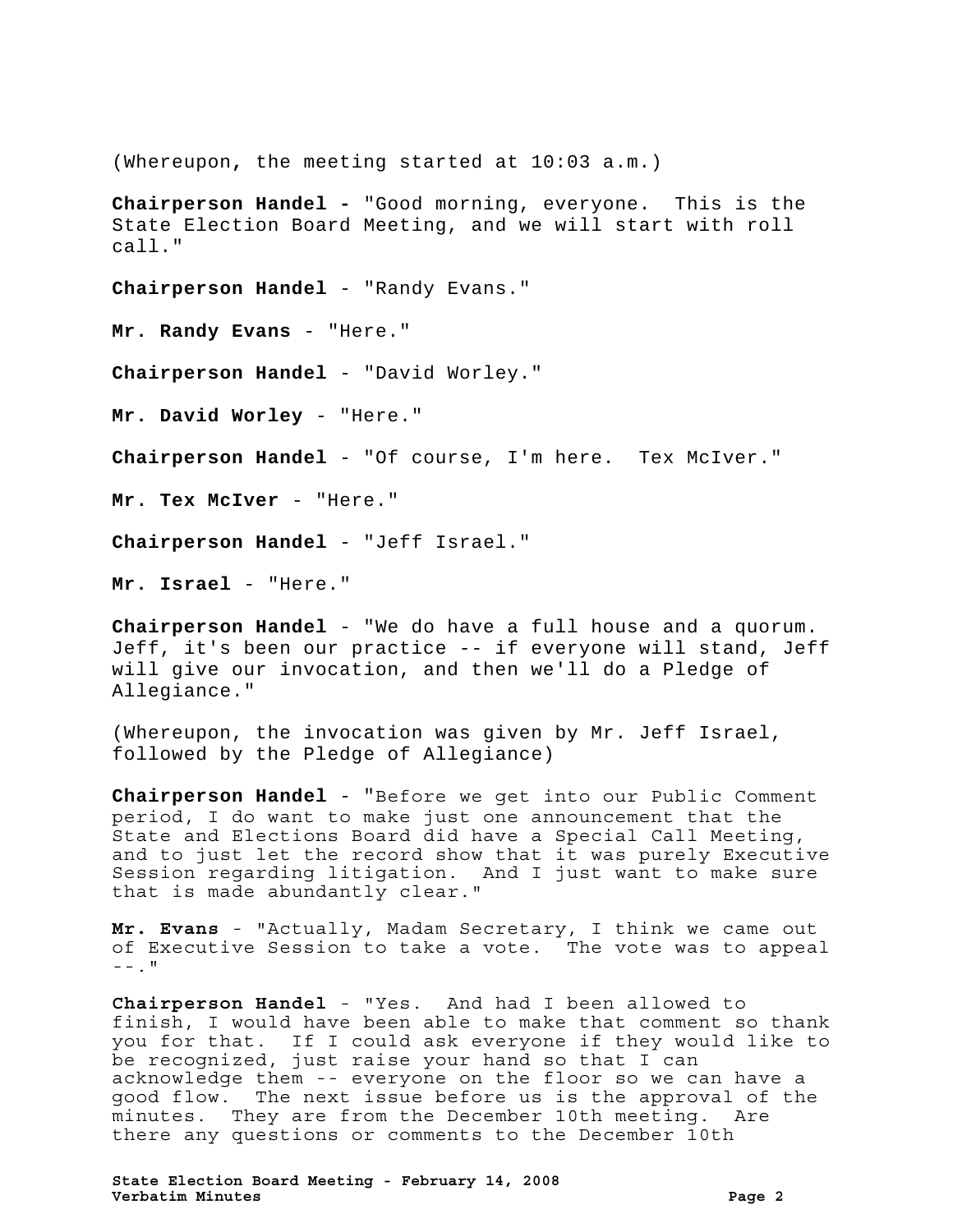meeting?"

**Mr. Evans** - "Yes, Madam Secretary, I had a few comments. On the second page where it covers Elbert County, I believe the minutes should reflect, prior to the last sentence it says that the Board granted continuance -- I think the actual - what happened was that we said pursuant to the Board's standing practice in granting one continuance upon request, the Board granted continuance."

**Chairperson Handel** - "We can certainly add that additional detail."

**Mr. Evans** - "Under paragraph 3, Lowndes County, I think right before it says Randy Evans, we actually had a description of the three categories of issues we had to deal with. I think it said Randy Evans noted that there were three categories that must be addressed. Competence, disability, and incapacity. Under paragraph f, for Avondale Political Committee, there was a sentence here which I note -- I feel very confident it is not something that we would have said or the AG's Office would have said because it will be contrary to the AG stated practice. That specifically being, there's a phrase in the fourth line that says, and the opinion given by the AG's office that we should not attempt to enforce this law, Ms. McIntyre has indicated is inappropriate. I think the standing rule from the AG's Office is they never recommend not enforcing the law. And so, I think we need to strike everything that begins with the word that, all the way up to it says Chairperson Handel. So I would put a period after AG's office and delete the rest of that sentence."

**Chairperson Handel** - "Okay."

**Mr. Evans** - "Madam Chair, that's all the changes that I have."

**Chairperson Handel** - "All right. Any other questions or comments, colleagues? All right. Do I have a motion?"

**Mr. Worley** - "I make a motion that we accept the minutes with Mr. Evans' additions."

**Mr. Evans** - "Second."

**Chairperson Handel** - "I've got a motion and a second, all in favor?"

(Whereupon, there was a chorus of ayes)

**Chairperson Handel** - "Any opposed? There is none. Also, just so everyone knows, we do have a court reporter for the proceeding so that there are verbatim minutes, as well. All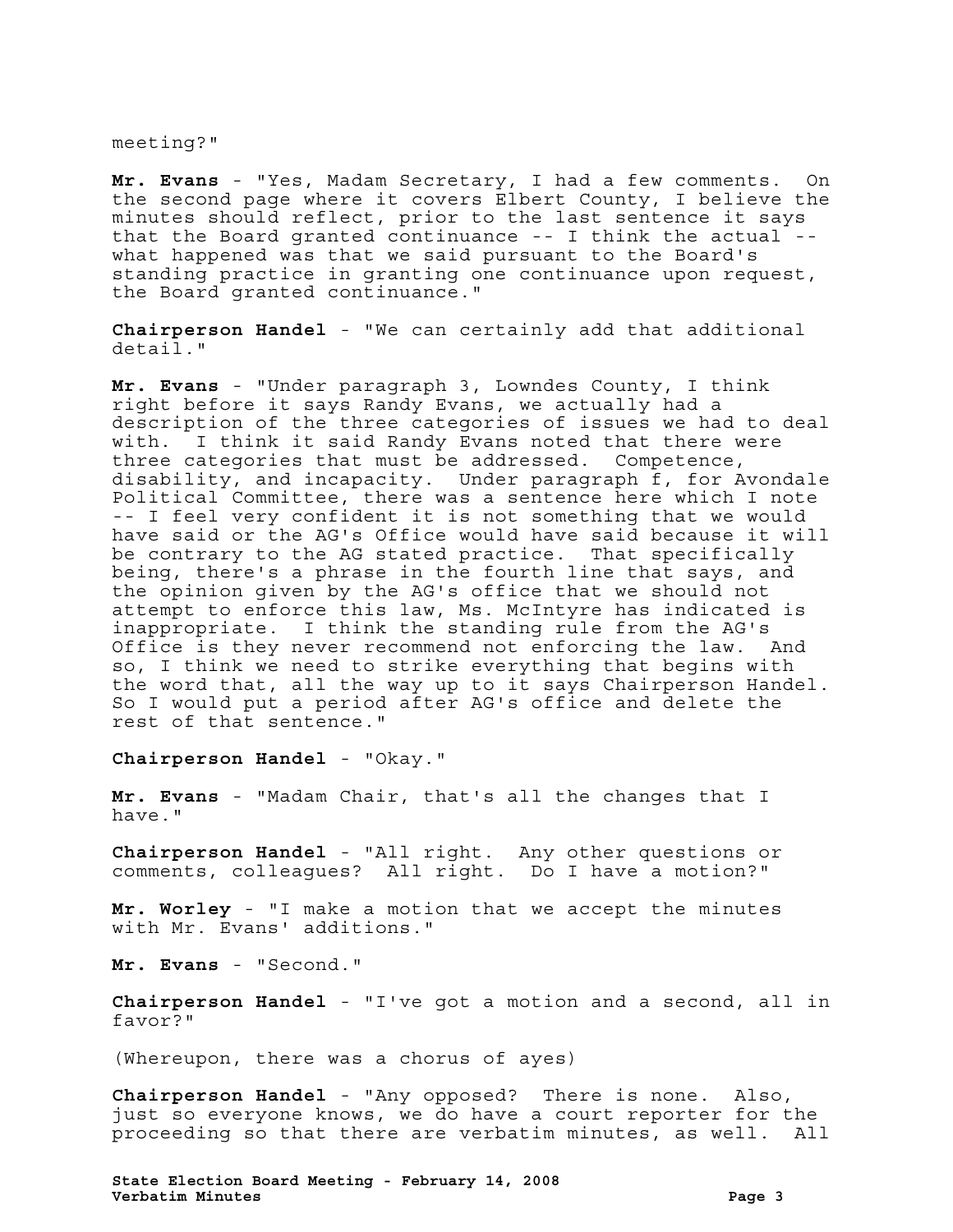right. Next item is our Public Comment, and I do have one Public Comment card from Susan -- is it pronounced --."

**Ms. Susan Somach (phonetic)** - "Somach."

**Chairperson Handel** - "Somach. Okay. Come on up, and you'll have two minutes to address the group."

**Ms. Somach** - "Okay. I just wanted to --."

**Chairperson Handel** - "And if you'll just go ahead and, for the record, state your name and address for us."

**Ms. Somach** - "Susan Somach, 941 Blue Ridge Avenue, northeast Atlanta, 30306. I'm speaking here as an individual, but I'm a volunteer with Election Protection. I wanted to make a comment here, that I was concerned about the Secretary of State's office, which was widely reported in the media to be incorrect, has stated that Election Protection is illegal and problematic, and that she hadn't been aware of Election Protection existing until a couple of months ago, as well as the fact the statement that Election Protection volunteers presented themselves as State Election attorneys. And I just want to say that's completely false. I've been in front of this group. I would just encourage the Secretary of State's office to please meet with Election Protection Group. The coalition is not the -- five County that we focus on. We've met with them, and discussed the activities of Election Protection. I think they strengthen elections in Georgia to have a group out there trying to help in the same way that the government helps working handin-hand to make sure elections are smooth, free, fair and democratic. That being said, there was one issue -- a couple of issues I just want to mention. One is about voter intimidation at Welcome All Polling Station, that I think

really needs to be taken seriously by this body, and that was there was a -- Secretary of State's investigator with a gun in the Welcome All Polling Station who was standing behind the poll booth, and several voters felt very intimidated by this. That information was conveyed to the Secretary of State's office, but is something that I think is very serious and needs to be investigated and handled by this body. It was a majority black district, and the person with the gun and the two badges was white. And I think given the history in Georgia, this is something that needs to be reconsidered so that if something like this ever happens again, if there's a legitimate investigation going on, is it really necessary to have somebody with a gun? Do they have to stand behind the poll book where people are giving their names? Voters thought -- had felt that maybe there was a marshall looking to arrest somebody and identifying names. So it's just something I think should be taken seriously, and on a more positive note, the electronic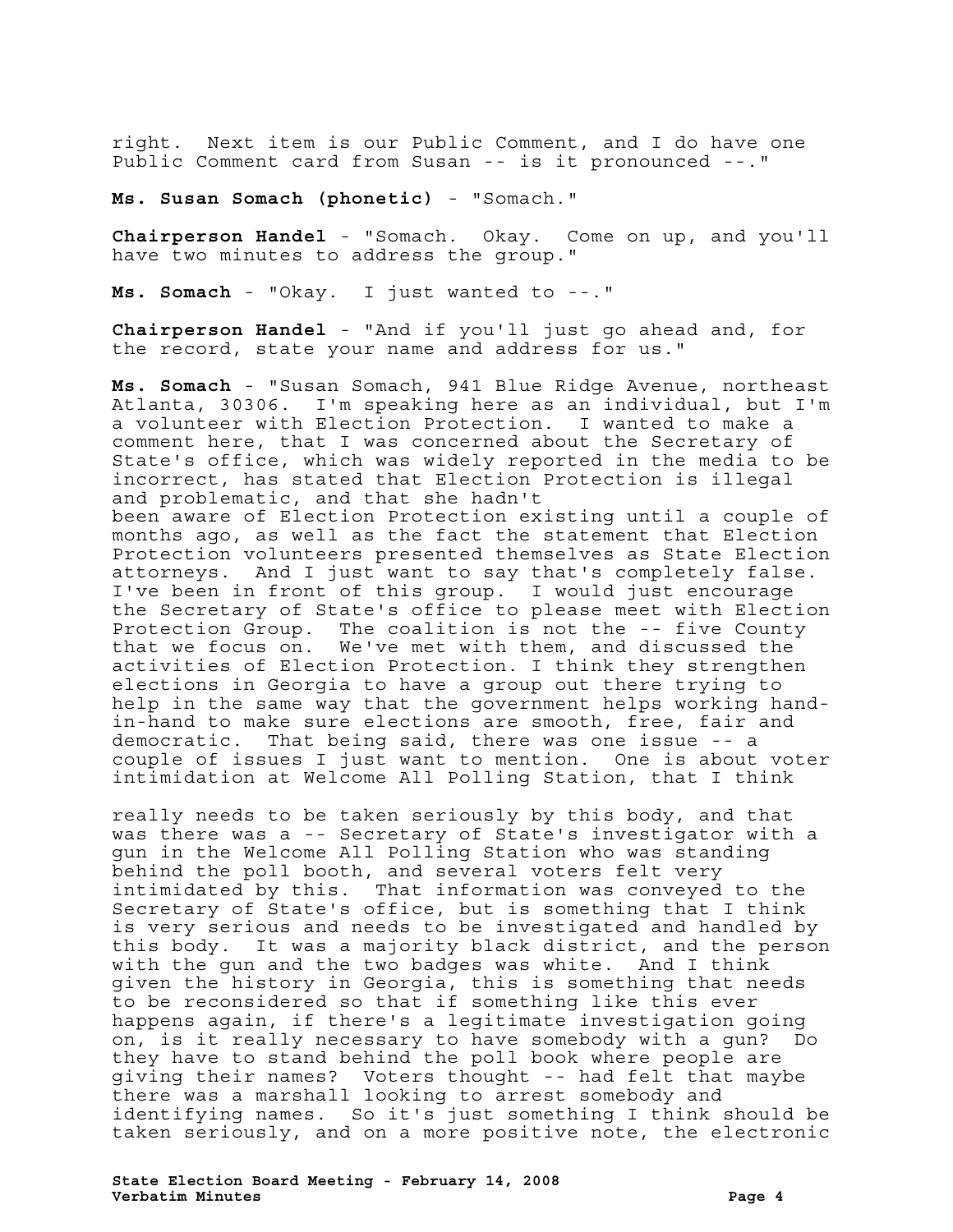poll booth issue that was identified and it's been reported, again, in the media that the Secretary of State's office is going to increase the number of electronic poll books. heard that to happen in July, not in November, because the lines were very -- were getting very long. Even in my polling station, it seemed that the training could be improved, the speed could be improved, the touch screen, as opposed to typing in names might be something to look at, and if that could be corrected, as well as looking at the distribution of electronic poll booths per number of voters, and looked at how many new voters and things like that. Look at the distribution of that, as well as the voting machine, that would be a very helpful thing. So in conclusion, what I would just request is that if, in fact, these statements are not true about, you know, the Secretary of State's office feeling that Election Protection is illegal, that we can just have that clarified here. You know, it's an illegal operation in the State of Georgia, and then, also just sit down and discuss any concerns that may be very valid, the Secretary of State has regarding what Election Protection is doing, sit down together and work it out. And to talk, and we'd love to share our experience, which I think the Election Protection Committee has already asked and is planning to meet with the County officials, as well as the Secretary of State's office, to share the observations and experiences in the elections."

**Chairperson Handel** - "Thank you very much."

**Ms. Somach** - "Thank you."

**Chairperson Handel** - "All right. That was the only card that I received. All right. The first -- Does anyone else have any cards to speak in Public Comment, because otherwise, this will be our last one and we'll move on to our cases. Thank you. If you'll state your name and address for us."

**Mr. Elton Trimble (phonetic)** - "My name is Elton Trimble, and my address is 190 Watford Avenue. And I'm here on behalf --."

**Chairperson Handel** - "All right. Is that Atlanta?" **Mr. Trimble** - "Atlanta, Georgia. Yes, ma'am."

**Chairperson Handel** - "Thank you."

**Mr. Trimble -** "30306. I'm here on behalf because I'm a voter. I was turned down at the polls at -- location was C.W. Hill Elementary. I do it like this. I tried to vote, as usual. I got rejected, but I tell you this. I won't be disrespected. Not only me, there is many, many more. I represent Christ, I represent the poor. I'm standing in this line -- no it's not about fame. Just take your time,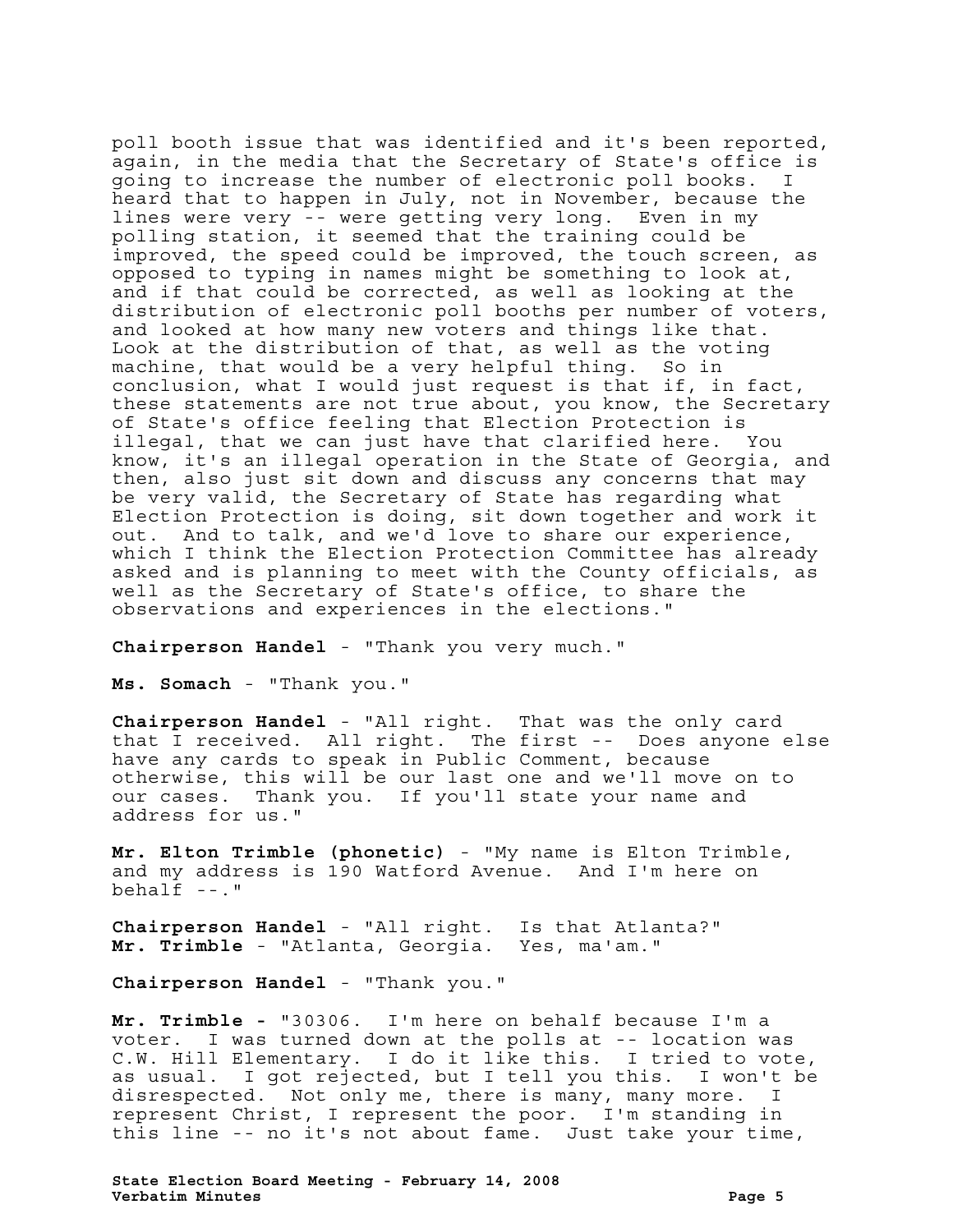here it says, I'm ready for a change. America this, America that. Equal opportunity, well about the blacks? I could go on and on, but I leave you with this. I stand up for my people, November we want a miss. Let's not forget about over 60 million blacks died in the slave trade, not to mention the countless black-on-black crimes over the last 40 years. Genesis 5:13 tells us, and he said unto Abram, know of a surety that thy seed shall be a stranger in a land that is not theirs, and they shall afflict them four hundred years. My people, let's not forget about the honorable civil right leader, especially the late-great Dr. Martin Luther King, Jr. Keep the dream alive. Praise towards his -- which is to love God, follow his Commandment, and be the people that Deuteronomy 7:6 has said in six states. For thou art an holy people unto the Lord, thy God. The Lord thy God hath chosen me to be a special people to himself, above all people that are upon the face of the earth. Verse 7 states that the Lord did not set his love upon nor choose you because ye are more in number than any people, for ye are the fewest of all. Let my people go no matter to try, this is my profession, watch in November how we turn out this election. And it's a lot of stuff going on, I mean, as you're saying to the young lady just was speaking on. I'm a witness of that, and it was road blocks being set up in the black neighborhoods. I mean, let's fair us up, fair us up. Fair opportunity. Equal opportunity. Thank you for your time."

**Chairperson Handel** - "All right. Thank you. All right. Our next item is the Inspector General's report."

**Mr. Evans** - "Madam Secretary, just since you changed topics, we will need a set of minutes for the Special Call Meeting."

**Chairperson Handel** - "Yes. They'll be in. Absolutely. All right."

**Ms. Shawn LaGrua** - "Madam Chair, with permission I'd like to introduce Deputy Chris Harvey from who'll be handling the first matter on the Inspector General's Report for Dade County." **Chairperson Handel** - "Okay. All right."

**Mr. Chris Harvey** - "Good morning. In spring of 2007, a committee in Dade County, Georgia filed a Recall Petition for Commission Chairman Ben Brandon. They alleged that he had not performed a good day's work for a good day's pay, and they sought to seek his recall. The petition was filed properly on May 23rd of 2007, and was determined that they needed 2,570 signatures by June 22nd of 2007 in order for an election. The committee went about gathering signatures. In the course of that -- the subject of the recall, the Chairman, Chairman Brandon issued a complaint to the Secretary of State's office. Among his complaints he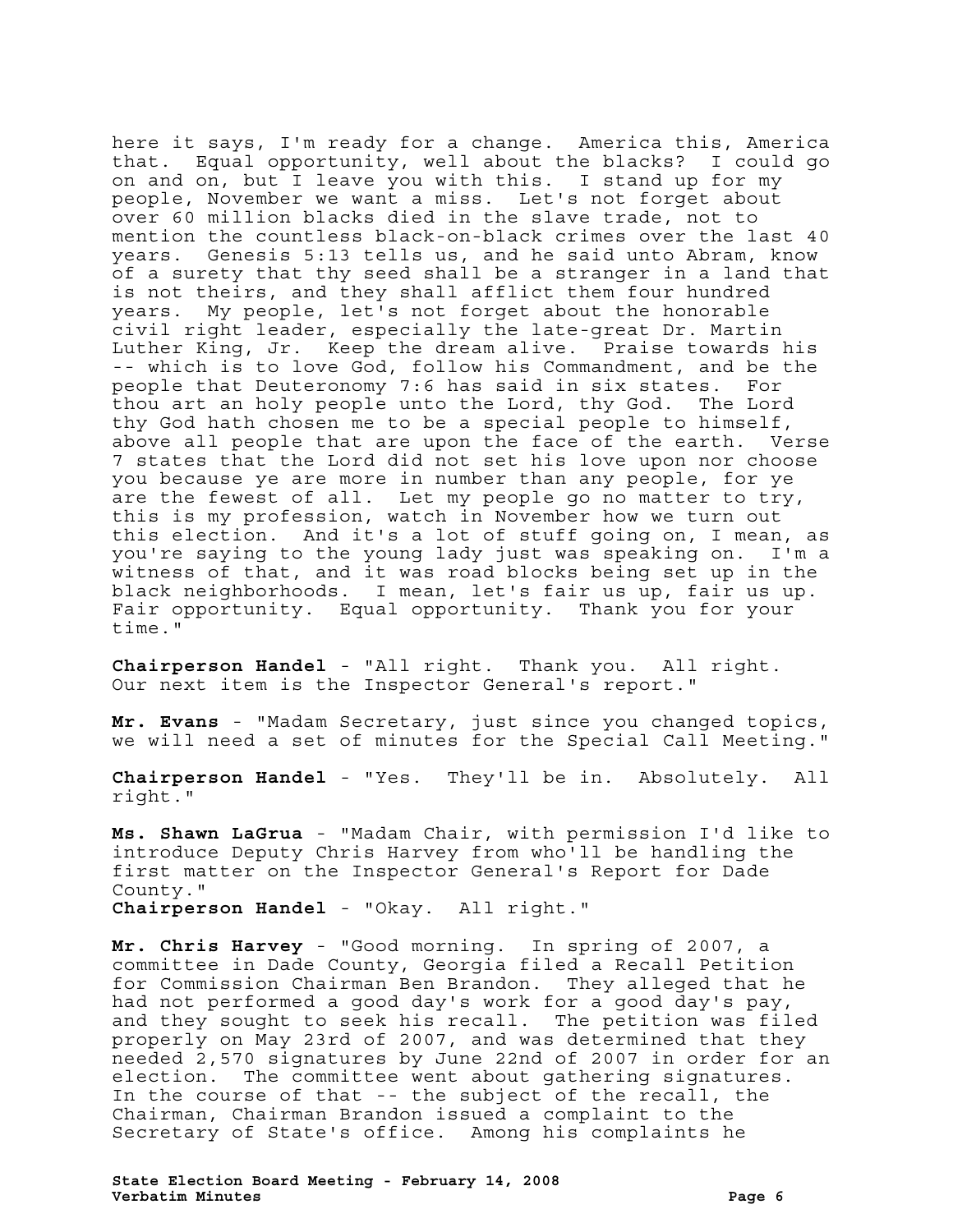alleged where that the Recall Petitions were being circulated in locations where alcohol was sold, that some of the circulated petitions were not being signed by the circulators, and some of the petitioners were harassing citizens as they tried to obtain signatures, that food and drink were given to potential petition signers, and that there were forged signatures on the petitions. The petitions were circulated until June 22nd, at which time there was a controversy involving the petitions. Charlie Pittman was the Chairman of the Recall Committee, and on the day the Recall Petitions were due he announced to his staff that they had only accumulated 1885 signatures on the petition, which was short of their goal. Some people in the committee were concerned because previously they had estimated that they counted 2,137 signatures had been accumulated. At that time, the group came together and Charlie Pittman stated that, well, we're not going to be able to go forward. When the group raised those questions, Mr. Pittman reported that maybe some petitions had been taken from his vehicle. At that point, they called the Sheriff. The Sheriff came, investigated, brought everybody to his office. They had a stack of petitions -- at that time Mr. Pittman said that approximately 42 pages of the petitions were missing. The Sheriff called the GBI, who responded. They did an initial investigation and didn't find any evidence that his vehicle had been broken into. Mr. Pittman refused to make a police report -- or declined to make a police report saying that the petitions that had been taken from his vehicle. At the same time, a member of the committee -- Recall Committee went home following these events, and found in her mailbox an envelope full of petitions. She brought those to the Sheriff's Department, the Sheriff's Department sorted them out. They found that there were 24 pages of petitions that had not been signed as circulated were not notarized. Those were pulled aside, the remaining signatures were counted, they found out they were short of the goal, and at that point the recall effort was considered done. The Secretary of the Petition Recall Committee took the petitions that had been signed and notarized, and shredded them in the Sheriff's Office paper shredder. The only thing that remained was 24 pages of unsigned petitions -- correction, un-notarized and uncirculated petitions that contained handwriting that was all very similar and included names of deceased people, and several people that positively acknowledged that they did not sign the petitions. The GBI is still committing -- is still -- has an active investigation going on for potential forgeries, but at this time there's no way to determine who circulated these petitions that were not signed and were not properly formed. As far as the allegations, or the complaints made by Chairman Brandon, being that the petitions were circulated, supposedly inside a Ingle's store, the Manager of the Ingle's store said that was not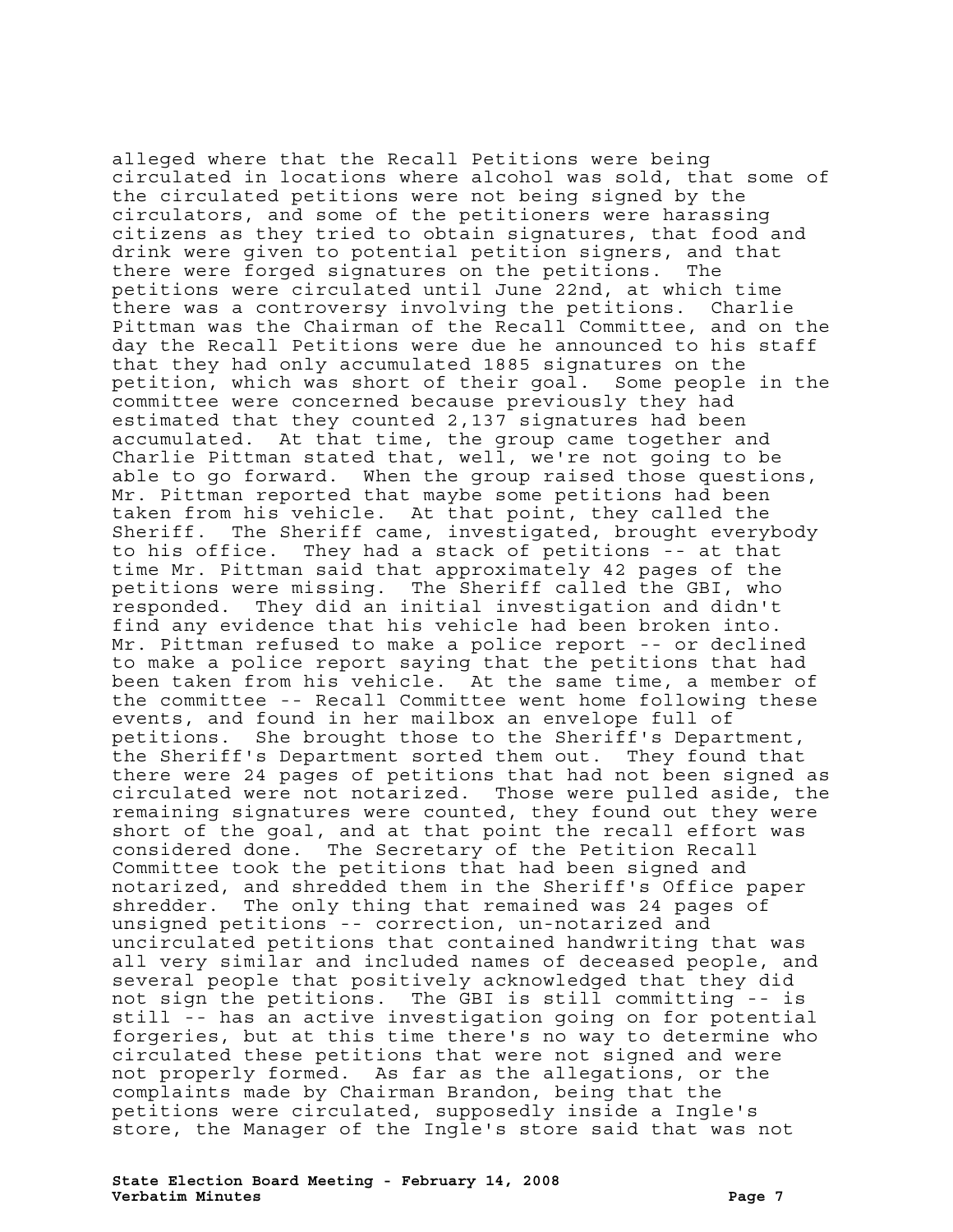true, said that some of the petitioners -- some of the circulators were in the store, but they were not circulation petitions in the store. So there's no positive evidence that the petitions were circulated any place where alcohol was sold. As far as petitions not being signed by the circulator, there's 24 cases where petitions were not signed by circulators. There's no solid evidence that any individuals circulated petitions that they did not sign. There's no indication that the petitioners were harassed when they were -- when they were soliciting signatures. There was a single incident where a vehicle was blocked in at the Ingle's store by people circulating petitions. That was accidental, it was corrected, and that was the only reported case of that. As far as food and drinks being given, the Recall Committee did have a tent set up on the Square at Trenton, and they were offering drinks to people that stopped by. There's no indication that said he could (inaudible), there was a -- anybody who refused a drink because they didn't sign, or they were offered a drink in exchange for signing. And again, as far as the forged signatures on the petitions, there are 24 pages that have allegedly forged signatures. There's no way at this time, although the GBI is investigating to figure out who forged those signatures. It's recommended that this case be closed."

**Chairperson Handel** - "Is there anyone here to speak from the other side on this case? Dade County? Anyone else? All right. So you found no evidence of any violation, although the GBI is investigating the claims of forgery?"

**Mr. Harvey** - "That's correct."

**Chairperson Handel** - "Okay. Any questions, colleagues?"

**Mr. Evans** - "It just seems to me that since our threshold for a violation is lesser than the threshold for the violation of criminal law, it would be premature to close the case prior to the GBI completing its investigation. If the GBI is able to determine who committed the forgeries, that would also constitute a violation of our rules, as well as the State Election Center. So my recommendation would be to defer until the GBI has completed its investigation. If there are forgeries that occurred in connection with the Recall Petitions, that is a violation of our rules."

**Chairperson Handel** - "Is that a motion?"

**Mr. Evans** - "It was."

**Chairperson Handel - "**All right. State your motion again for us."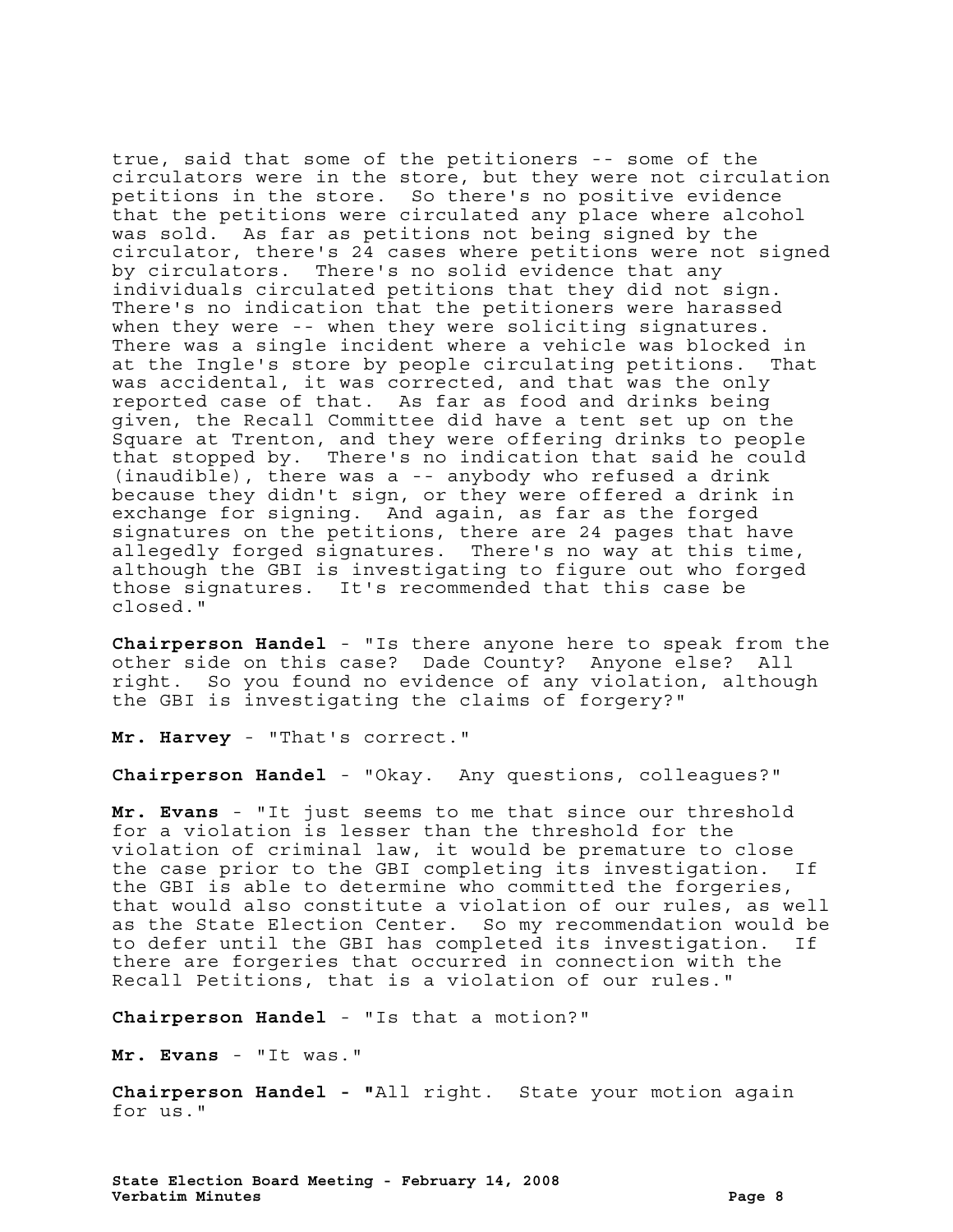**Mr. Evans - "**I think my motion was that I made a motion we defer consideration of this until we -- this matter until the GBI completed its investigation."

**Chairperson Handel** - "Is there a second?"

**Mr. Israel** - "Second."

**Chairperson Handel** - "We have a motion and a second. Any further questions or comments? All right. All in favor?"

(Whereupon, there was a chorus of ayes)

**Chairperson Handel** - "Any opposed?"

**Mr. Worley** - "No."

**Chairperson Handel** - "Okay. That passes 4-1. Thank you. Next item."

**Ms. LaGrua** - "The next item, Madam Chair, is Gwinnett County. This is Case 2007-000020. The complainant in this case is Kenneth Spruce. I did speak with Mr. Spruce earlier this week. He is unable to be here. One of the members of the Election Board, but he stands by his original complaint and wants it heard, and wishes he could be here this morning. The allegations in this case, essentially, are that Mr. Spruce believes that Gwinnett County Voter Registration officials had unnecessary steps required to become a Deputy Registrar, and that the reason those steps were in place were to deter minority and low income persons from participating in becoming a Deputy Registrar. As evidence of that he indicates that there were challenges to him after he became a Deputy Registrar. What happened was Mr. Spruce actually went through the training to become a Deputy Registrar. There was a voter registration drive that he was working to set up on April 7th. Due to bad weather on April 7th, that registration drive was shut down early. After that registration drive was shut down early, Gwinnett County officials notified Mr. Spruce that that was a violation, as a Deputy Registrar running that voter registration drive, and warned him at that time that he needed to make sure that he followed the rules in future drives. He was also upset that the certification for being a Deputy Registrar, in his mind, was only for one registration drive. What had happened was Mr. Spruce had an old copy of the Gwinnett County Handbook as it related to Deputy Registrars. He had a 2003 copy versus the 2006 copy. As soon as Ms. Ledford (phonetic) found out that he was working under an old handbook she attempted to notify him on many occasions, was not able to. And we found the same thing when Investigator Dyer began investigating this case. We made numerous attempts to get in touch with Mr. Spruce,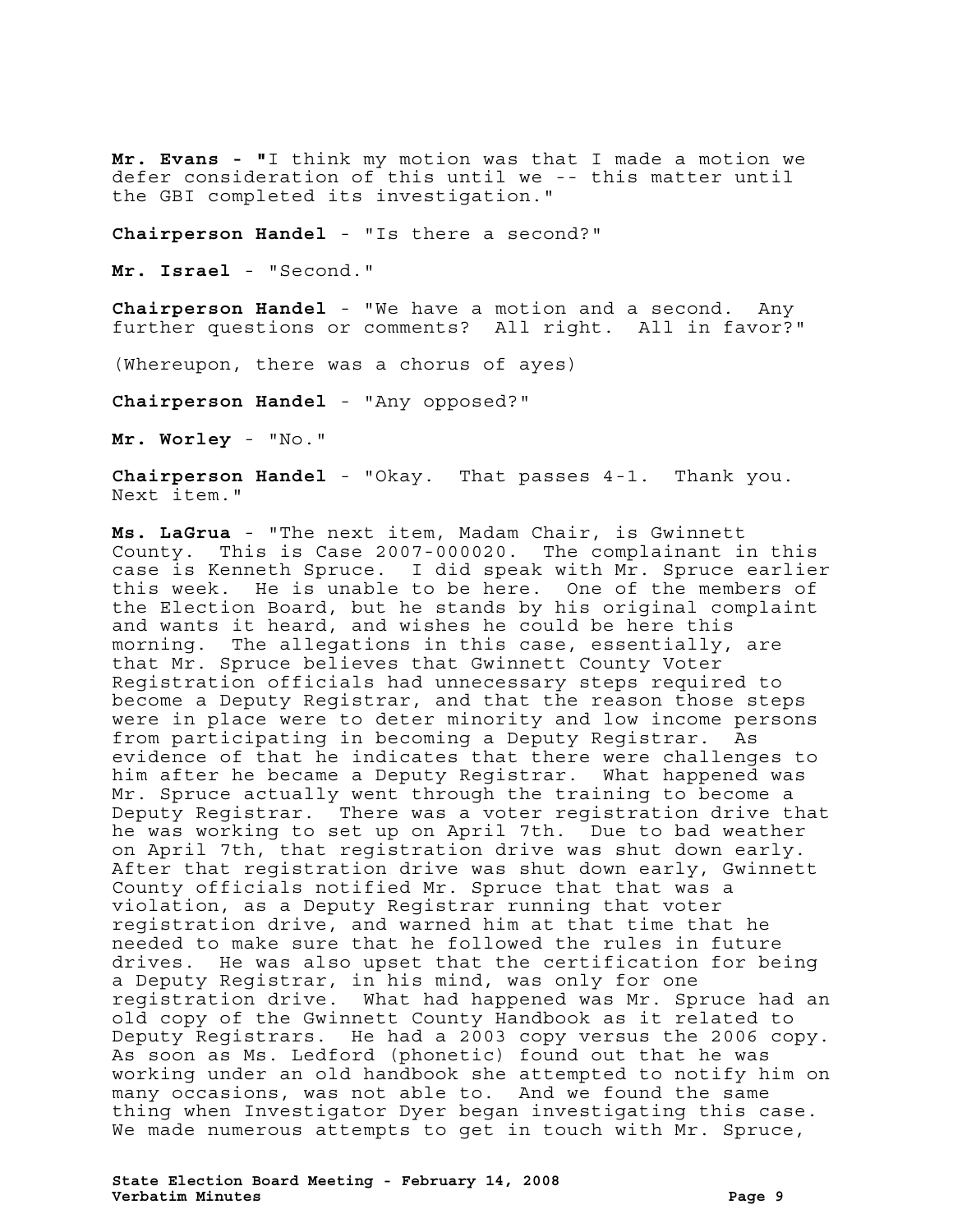and unfortunately, I'm not sure exactly what Mr. Spruce's job is. He didn't want to discuss that, but he can only call in and when asked for specific times for Investigator Dyer to be able to reach him, he was not able to get any. He just said he would get a hold of her, and in fact, he faxed me the letter indicating he couldn't be here today. There's no evidence, at this point, that Gwinnett County has committed any violations with respect to this complainant, and therefore we're recommending, at this time, that this case be closed."

**Chairperson Handel** - "All right. Is anyone here from Gwinnett County?"

**Ms. LaGrua** - "I know that Ms. Ledford had a death in the family. I spoke to Gwinnett County officials yesterday, but they did note they were aware of the meeting today but also had been provided a summary of the case prior to our meeting today. So they were aware of what our findings were."

**Chairperson Handel** - "Okay. Anyone else here to comment on this case?"

**Mr. Evans** - "I move we close it." **Chairperson Handel** - "All right. I have a move to be closed. We have a motion and a second, any other questions or comments? All in favor?"

(Whereupon, there was a chorus of ayes)

**Chairperson Handel** - "Any opposed? There is none, that's closed. All right. Next item."

**Mr. Harvey** - "Next item is the case of Jasmine Tate's, SEB Case 2007-000024. The Secretary of State's office notified me in August -- correction, October, 2007, by the divorcing husband of Ms. Tate that she was not a U.S. citizen, and she was registered to vote in Fulton County. He sent us a copy of her voter registration card and claimed that she was registered illegally. The investigation revealed that Ms. Tate is not a U.S. citizen, she is a permanent legal resident of he United States, however, she said that she has never registered to vote. Her actual voter registration took place, coincidentally, four years ago, today, on February 14th of 2004. She renewed her driver's license at the Shannon Mall Georgia State Patrol location. She says that she indicated that she did not want to vote, and did not want to be an organ donor, however, when her paperwork went through she was registered to vote, but she was not listed as an organ donor. I went through and tracked down the actual documents that were filled out when she completed her driver's license registration, in which case I also spoke to the two women who filled out her forms, and they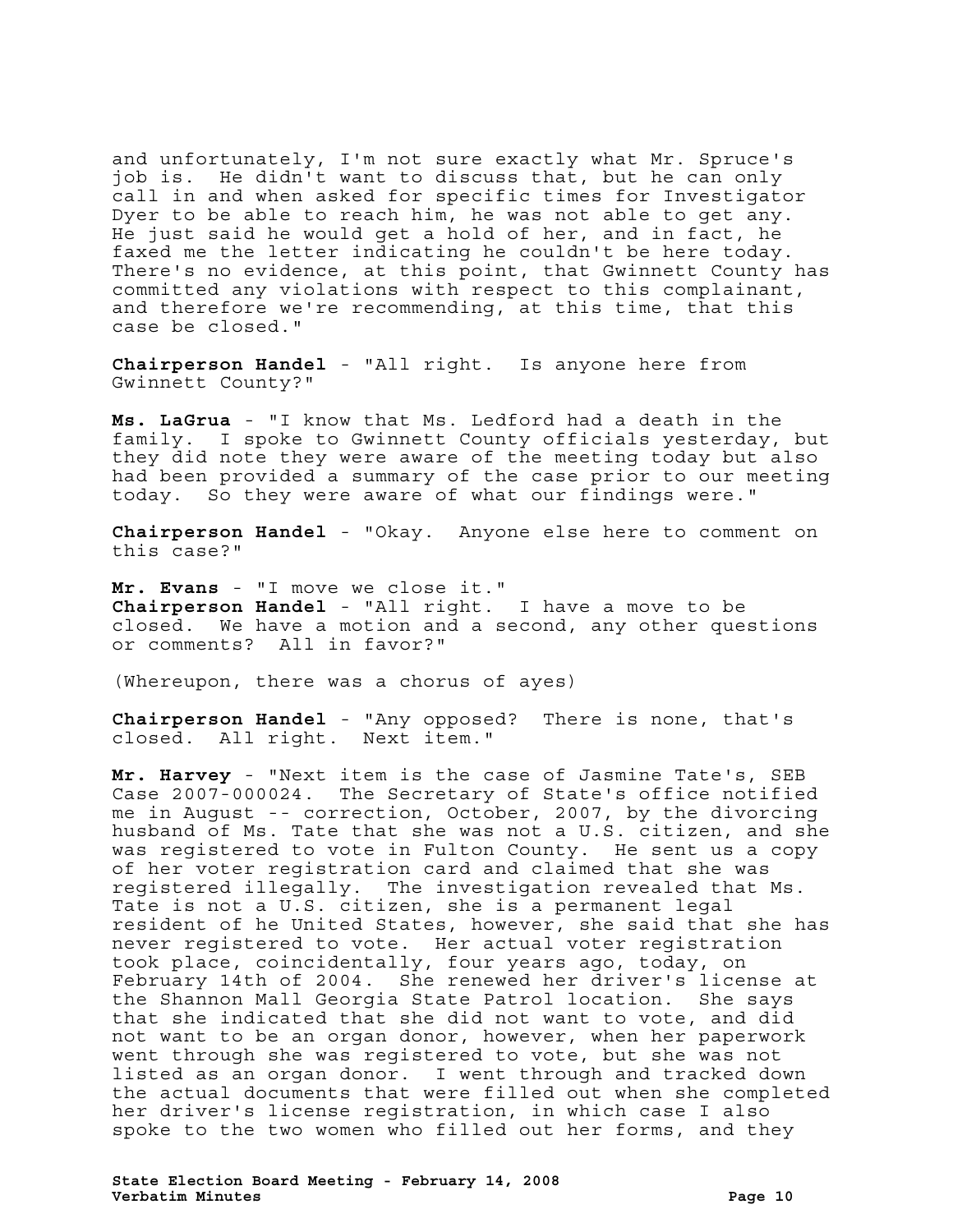agreed that the way the forms were filled out, this woman indicated that she did not want to register to vote and it was apparently a keyboard error that caused her to be registered to vote. The fact is, that she's seems to be registered in 2004. She has never voted, she has never amended or changed her voter's status with Fulton County while she's moved, and also, for what it's worth, she's informed that she and her then husband were going through a custody and divorce proceeding, and he was the Complainant in this case. There's no evidence that she ever held herself out as a U.S. citizen or specifically requested to vote, and it's recommended that she be removed from the eligible list of voters in Fulton County."

**Chairperson Handel - "**Okay. Is anyone here from Department of Driver's Services. Richard Dozier, did you want to comment around anything?"

**Mr. Richard Dozier** - "Yes, ma'am."

**Chairperson Handel** - "Please come forward."

**Mr. Dozier** - "Okay. Yes, ma'am. I just wanted to comment on the changes to new voters, as far as the process goes with the agency. Since 2004, when Ms. Tate came through our process and erroneously was registered to vote via that process, we've had two major changes, a few others, but a few major changes that would not allow that process to happen again, as far as if it was a keyboard error that took place. The process is the first half in July, 2006, Georgia changed its law to where a Georgia license has to be expired on the same day as a -- as the valid documents a person uses as far as to show proof of residence, i.e. a I94. Whatever the expiration date of that I94 has to be the expiration date of the license. And the programming of how our examiners do that process, it was the first time that we started collecting whether you were a citizen or not in our database. Once the examiner clicks that they're not a citizen, the motor voter is then grade out and not allowed to happen by keyboard accident. The second thing that took place happened just January of this year. Senate Bill 5 of last year went into place, and that is the requirement that this agency, DES, go through the Safe System. That is the Systematic Alien Verification and Entitlement Program. And basically what happens is, not only are we requiring legal documentation for those that are here legally, but we're also required to submit to an electronic verification through the Department of Homeland Security prior to giving a license. That also, when you go in to do that verification, will not allow through the keyboard stroke to register through motor voters. So I believe are two substantial changes to the process that hopefully will not allow, today, the same situation that happened to Ms. Tate,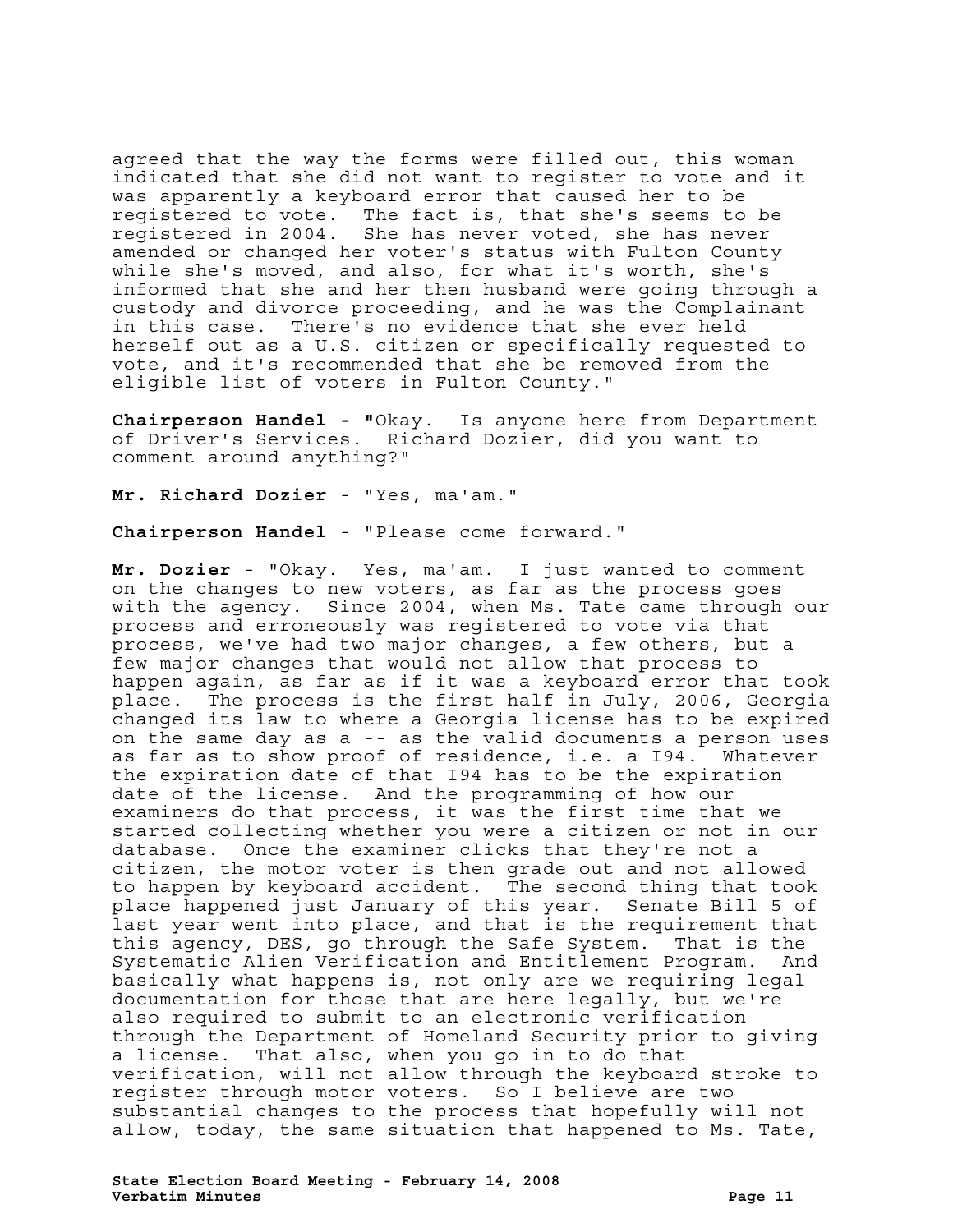to take place."

## **Chairperson Handel** - "Thank you."

**Mr. McIver - "**Madam Chair, before Mr. Dozier leaves, if I might. I'd like to commend his agency for all the support that they've extended to the State Election Board, at least since I've been a member. They are all absolutely, terrifically, extremely valuable and always have been cooperative in that regard. And I want the Board to, of course, appreciate that, and commend his agency and his staff."

**Chairperson Handel** - "Thank you, Mr. McIver. And I want to echo on those comments because whether it has been working with us through these types of issues since we've been on board, or working with us on doing matches for Photo ID, whatever we had asked of DES, Commissioner Dozier and his team have been right there at the table to help us work forward through anything. So I appreciate it. These are definitely very good steps forward, and I know we will continue the dialogue as we go through the year to see if there are even additional steps that we might be able to do."

**Mr. Dozier** - "Thank you."

**Chairperson Handel** - "Mr. Evans."

**Mr. Evans** - "I have a couple of questions. So, apparently, she received a -- Ms. Tate received a voter registration card from Fulton County?"

**Mr. Dozier** - "She received a precinct card. Her voter registration card was sent directly to Fulton County from the Department of Driver Services. Her precinct card came in the mail, which is what her husband forwarded to our office."

**Mr. Evans** - "Okay. And when she got the precinct card reflecting that she had registered to vote, recognizing that she was not a U.S. citizen, did she alert or tell anyone, hey, I'm not a registered -- I'm not a U.S. citizen, I shouldn't be on here?"

**Mr. Dozier** - "She didn't actually receive the card. She had moved out, being separated, it came to her residence -- her former residence. She had moved to another location. So it came directly from Fulton County to Mr. Tate, to our office. When I actually interviewed her she -- her first response is I'm not registered to vote. She didn't indicate any knowledge that she was, in fact, registered to vote."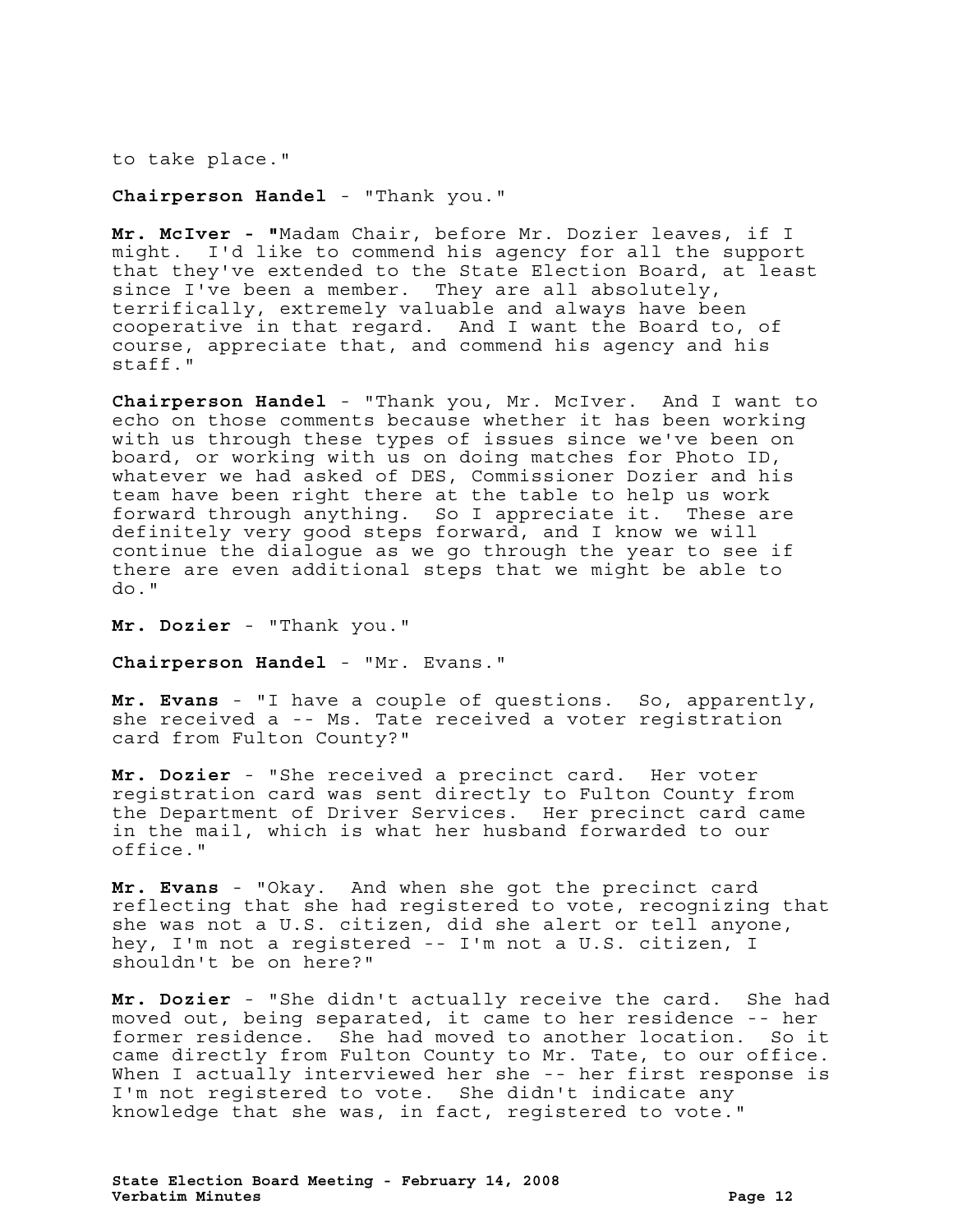**Mr. Evans** - "So, because that's an pretty important fact, when we deal with these kind of matters, the scienter, or the mental knowledge, of the person is critical because had she received the registration card and was actually aware she had been registered, that in and of itself, constitutes a violation of the way our Code is written. So in your report, when we deal with these issues, if we could just add the facts that relate to the knowledge of the person who is allegedly registered, and possibly voting. That would be very helpful."

**Mr. Dozier** - "Yes, sir."

**Chairperson Handel** - "Anything else, colleagues?"

**Mr. Worley** - "Madam Secretary, I'd just like to add a follow-up comment to what Mr. Evans just said. It is our practice to consider it scienter when someone who has never made any attempt to register to vote, then gets an official document from a county saying that they're sending them a precinct card, if that's scienter, frankly, I just think that's ridiculous given the bureaucracy and the problems that we have in various counties. And to assume that someone who, on all the facts, never made any attempt to register to vote but gets a document telling them that they're a registered voter, that that somehow constitutes some scienter to violate the law, because I think a position that could never be supported by any Court on Appeal from this body."

**Mr. Evans** - "That's because you and I have very different thresholds about the acceptability of a non-citizen voting."

**Mr. Worley** - "No. We do not. We have absolutely --."

**Chairperson Handel** - "Colleagues. As the Chair of this body, first of all, Mr. Evans, again, I will ask you -- and I will ask the same of Mr. Worley. If you would like to have the floor then raise your hand and I will acknowledge you to have the floor. We are not going to have this jumping in and interrupting back and forth, back and forth. Thank you. Mr. Worley, you still have the floor."

**Mr. Worley** - "Thank you, Madam Secretary. No, Mr. Evans, we do not have any different view of the propriety of noncitizen voting, and I thank you not to -- not to, you know, attempt to characterize my views in any particular way. My only point is it is not going to be scienter by any court that ever looked at this for someone who has made no conscious effort to register to vote, or to vote, and to merely receive a document from a government agency."

**Mr. Evans** - "Then you need to do the research."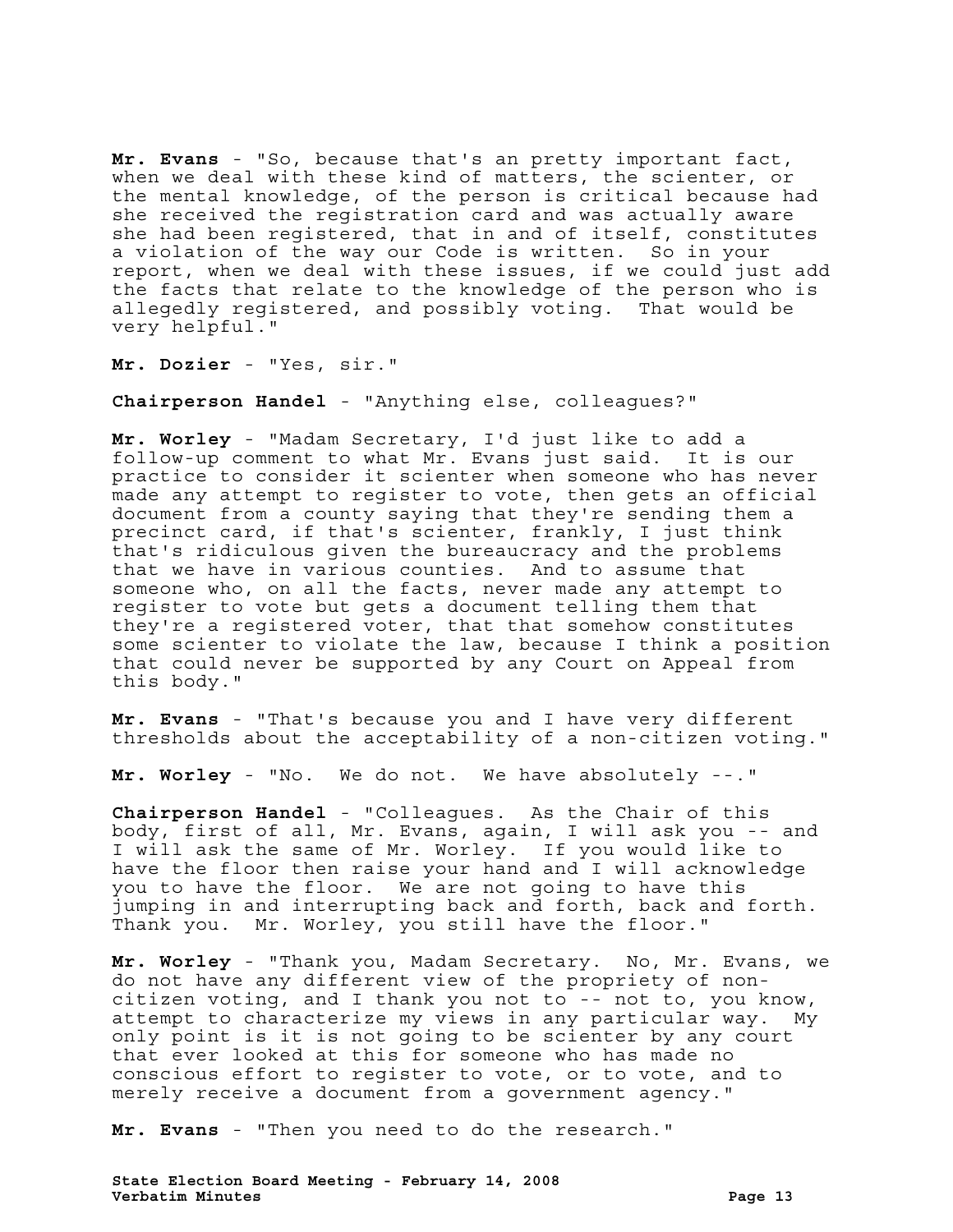**Chairperson Handel** - "Mr. Evans --."

**Mr. Evans** - "I'm not in -- Madam Secretary, I'm --.

**Chairperson Handel** - "I will be more than happy to recognize  $you --.$ "

**Mr. Evans** - "I'm not in school."

**Chairperson Handel** - "We need to, colleagues, I am really going to respectfully ask that we follow a procedure. We are all professionals here, and there is no need to get into this kind of back and forth amongst one another. Certainly, there is different legal opinions, et cetera, and those can be debated in another form on everyone's own time, versus on the State time. With that, Mr. McIver, would you like to add a comment that would be germane to the case?"

**Mr. McIver** - "No, ma'am. I'd like to move to accept the report as offered by the Attorney General."

**Chairperson Handel** - "Thank you. Do I have a second?"

**Mr. Worley** - "I'll second it."

**Chairperson Handel** - "I have a motion and a second, any other comment? All in favor, please say aye."

(Whereupon, there was a chorus of ayes)

**Chairperson Handel** - "Any opposed? There is none. Next item, please."

**Mr. Harvey** - "SEB Case 2007-000026. Hancock County. In this case, elector Nancy Stephens became aware that Sparta City Councilman Frank Evans had received a check for \$25 for what she believed participating as a poll worker in an election in 2006. The investigation revealed that Mr. Edwards did not work as a poll worker in 2006. He did, however, attend a poll worker training class on June 22nd, 2006, which was the date the check was issued. And the check stub indicated 06-22-2006 poll worker, which corresponds to the day that the training attended. Mr. Edwards, who is a city councilman, would be ineligible to work as a poll worker, however, there's no evidence to show that he ever did, he denies it. And the rosters from people who worked at the polls failed to indicate that he did. There's also no independent evidence or allegation that he actually worked, it was simply the existence of the check."

**Chairperson Handel** - "All right. Thank you. Is there anyone here to speak on this case, Hancock County? Yes,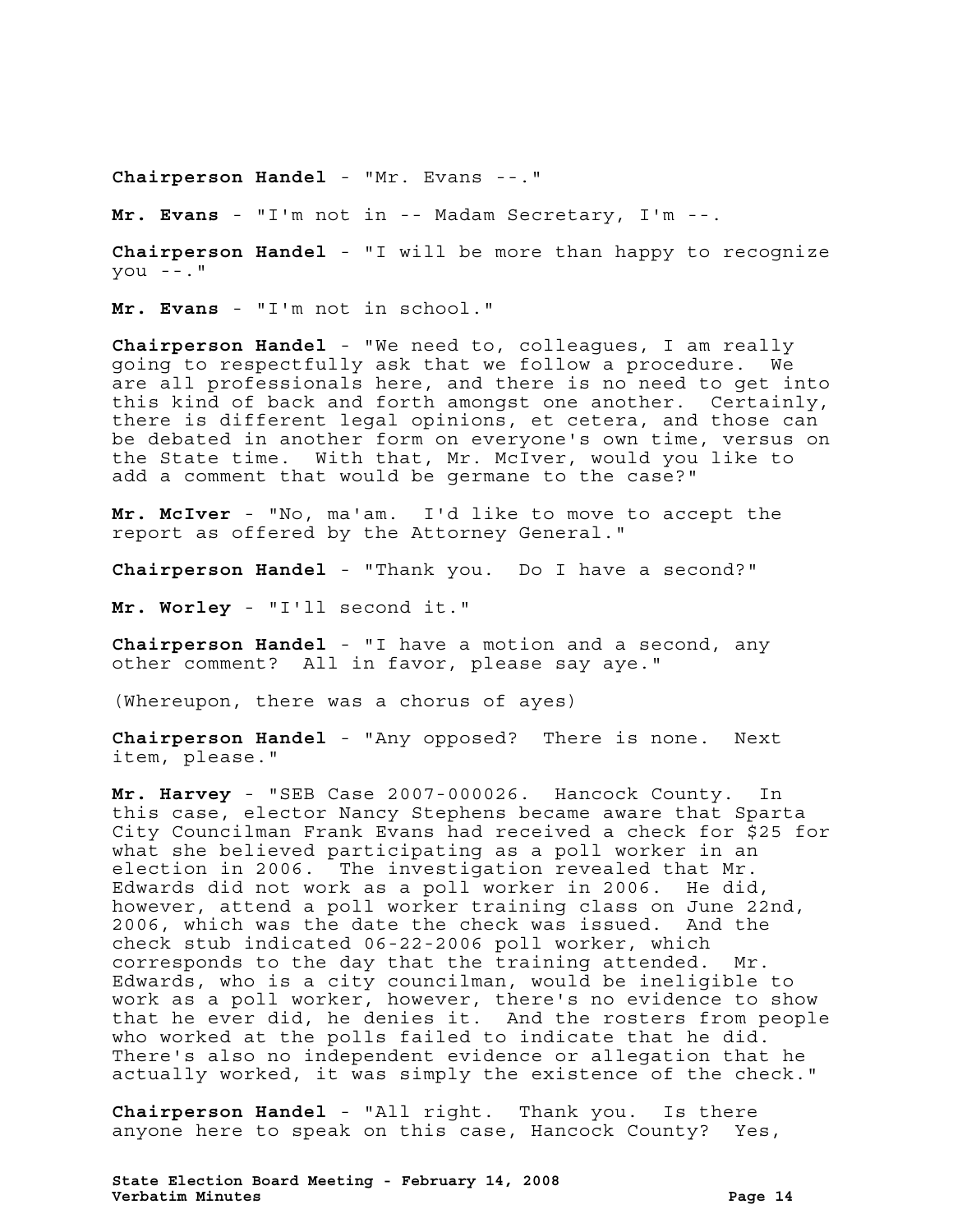sir. Come on forward. And if you'll state your name and address for us."

**Mr. Frank Edwards** - "Good morning. My name is Frank Edwards, 58 Jones Street Extension, Sparta, Georgia 31087. I would just like to comment on the remarks that was just made. That was correct, it was just for a training. When I talked with the investigator, he asked me about the \$25, and he indicated that he thought it was for managing a poll. And I explained to him, then, that if it was for managing a poll, my compensation would be more than \$25. So that is correct, what the gentleman is stating that the \$25 was for a training back in 2006."

**Chairperson Handel - "**All right. Thank you. All right. Anyone else? Any questions or comments, colleagues? All right. Do we have a motion?"

**Mr. Worley** - "I make a motion to close this case."

**Chairperson Handel** - "Is there a second?"

**Mr. Israel** - "Second."

**Chairperson Handel** - "Motion and a second. All in favor, please say aye."

(Whereupon, there was a chorus of ayes)

**Chairperson Handel** - "Any opposed?"

**Mr. Evans** - "No."

**Chairman Eaves** - "One no, let the record show. Next item, please."

**Ms. LaGrua** - "The next case is City of Doraville. Case 2007-000033. The complainant in this case is John Garse (phonetic), an elector. The alleged Respondent was Margaret Maloney, an elector. Essentially, it was alleged that Ms. Maloney registered to vote under false pretenses, and that she was using an invalid address which happened to be Bob Roach's address which was a candidate for election. As it turns out, Ms. Maloney was residing with Mr. Roach during this time, however, what our investigation showed was that when actually moved out of her residence, sold her residence, notified UPS, registered in DeKalb County to vote, and went through every step that was needed for her to be appropriately registered to vote. She subsequently moved from that location. We actually checked the real estate records from the sale of her house, as well as when she moved in -- when she changed her address with the postal service, as well as when she registered to vote. And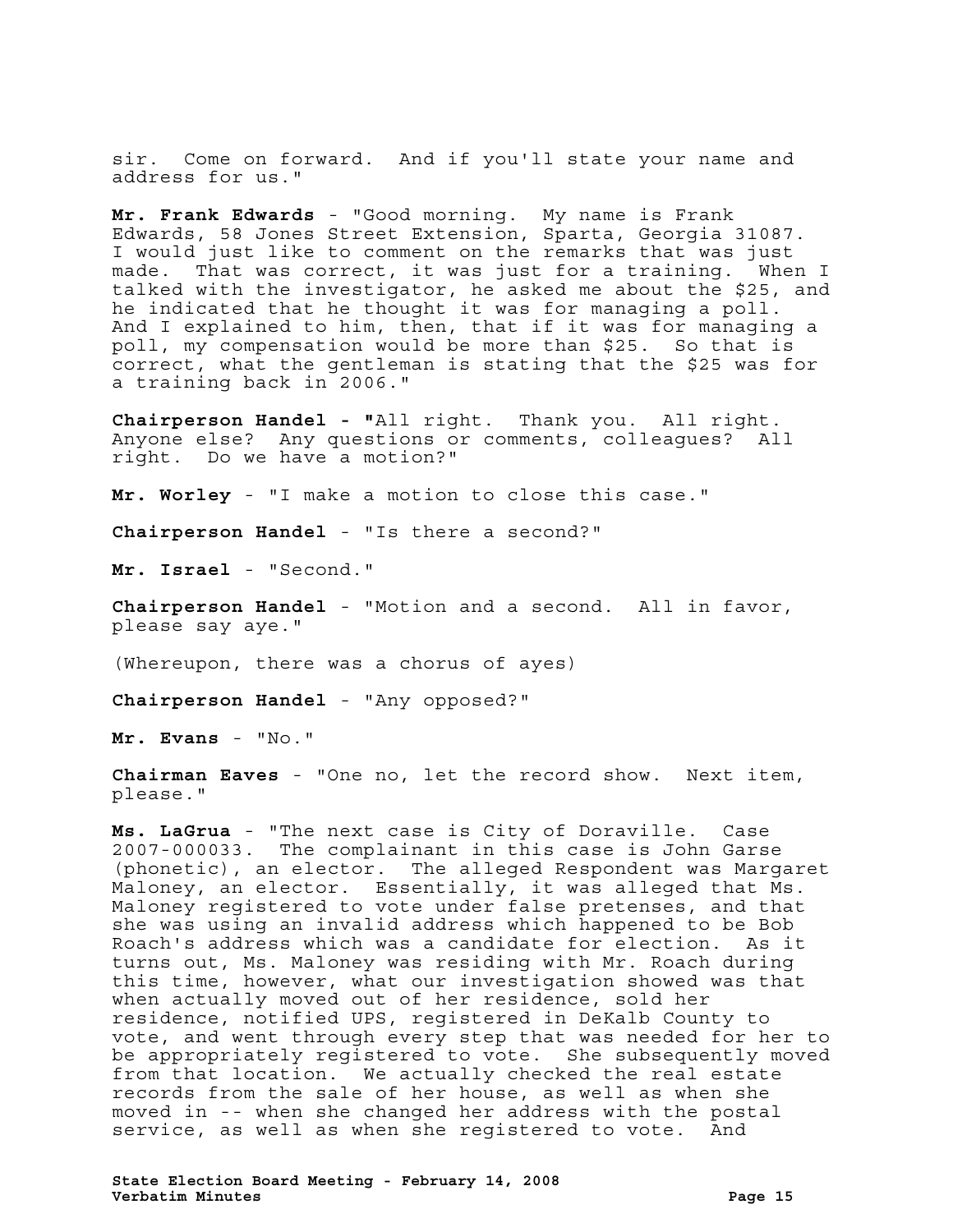there's absolutely no evidence that she was not living at Mr. Roach's residence during the time that she voted. This appeared to be -- it came out of a fairly hard-fought campaign, and it was an allegation by a supporter of one candidate against the supporter of the other candidate. At this point we recommend that this case be closed."

**Chairperson Handel - "**All right. Is there anyone here to speak on this case? Anyone here to here to speak on this case? Okay. Colleagues, any questions on this one? All right. Is there a motion?"

**Mr. Worley** - "I make a motion to close the case."

**Chairperson Handel** - "Is there a second?"

**Mr. Israel** - "Second."

**Chairperson Handel** - "I have a motion and a second. Any other questions? All in favor, please say aye."

(Whereupon, there was a chorus of ayes)

**Chairperson Handel** - "Any opposed? All right. Next item."

**Ms. LaGrua** - "The next item is Case No. 2007-000035. The City of Lavonia. The complainant was Angela Morris, an elector to Respondent Muriel Miller (phonetic), the poll manager. There were two allegations here. The first being that voters were required to vote on numbered ballots with pencils, and the voter was alleging that the numbers on the ballots were actually on the ballot, which would identify the voter of the ballot going forward, and that she was required to use a pencil. The second allegation was that there was campaigning within 150 feet outside of the location because there were cars with magnetic signs on them. What we found, and Investigator Dyer actually went through all of the ballots in this case, and the paper ballots had two detachable stubs with printed instructions on them that were removed before placing the ballot in the ballot box. She reviewed every single ballot. There were no identifying markings on any of the ballots, and in fact, many of the ballots were filled out with ink. In terms of the signs, there was no complaint ever made to the poll manager regarding any campaigning or voter signs outside, and in fact, the election superintendent reported that the cars were parked across the street with magnetic signs, outside of the 150-foot mark. So again, in this instance, it's recommended that this case be closed."

**Chairperson Handel** - "All right. Is there anyone here to speak on this case? Anyone here to speak on this matter? All right. Come on forward, ma'am. And if you all can help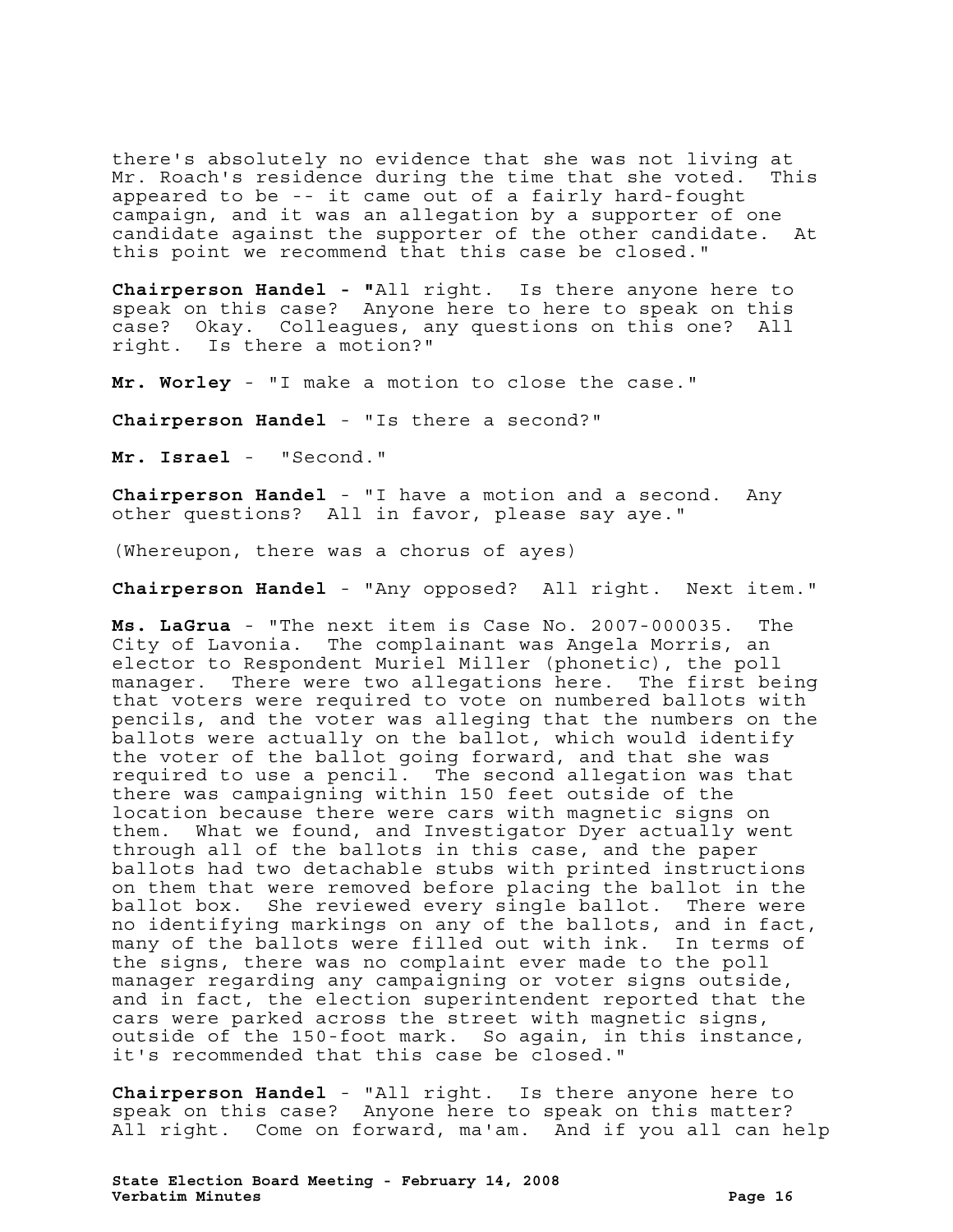me, if a case comes up that you do want to speak on, if you could maybe make your way over here, that way I won't miss people who want to be confronted. Come on forward, tell us your name and address."

**Ms. Angela Greer** - "I'm Angela Greer. I live at 23 King Street, Lavonia, Georgia. I'm the Election Superintendent in Lavonia. Investigator Dyer contacted me on January the 7th to notify me of the complaint that was made. That was the first that we were ever notified of it. I had not talked with Ms. Morris, she did not talk with our Poll Manager on this complaint, so Investigator Dyer came and looked at all the ballots, and she couldn't find anything. We were not made aware of the situation, so we couldn't --."

**Chairperson Handel** - "Okay. At the time of. Thank you. Is there anyone else? Ma'am, did you want to speak on this one?"

**Ms. Gloria Morris** - I'm sorry. I apologize, but I would just like to ask a question. We were notified of a hearing in the City of Greenville. It's going to be here for the hearing, and we have several people to represent Greenville, but we don't see Greenville -- well, we see it on one Agenda  $---$ .  $\blacksquare$ 

**Chairperson Handel** - "Yeah. Because that was in litigation, it was removed, and I know everyone was notified. Did you notify everyone?"

**Ms. LaGrua** - "Yes. Mr. Brown notified everyone that had previously been notified. I don't know if members of the community, obviously, that heard about were not specifically notified, but Mr. Brown notified all the respondents and interested parties and complainants."

**Mr. Evans** - "Ma'am, what's your name?"

**Ms. Morris** - "My name is Gloria Morris, and Ms. Ester Johnston received a letter, and the only thing she could say was that someone named Chris called, but she didn't get the message because Ms. Johnston is here with us. And after we looked at our Agenda with the City of Greenville on here, and the name wasn't called --."

**Chairperson Handel** - "If we could -- if we could -- let us finish up with this case, and then that would be helpful."

**Ms. Morris** - "Okay."

**Chairperson Handel** - "And then that would helpful."

**Ms. Morris** - "Thank you."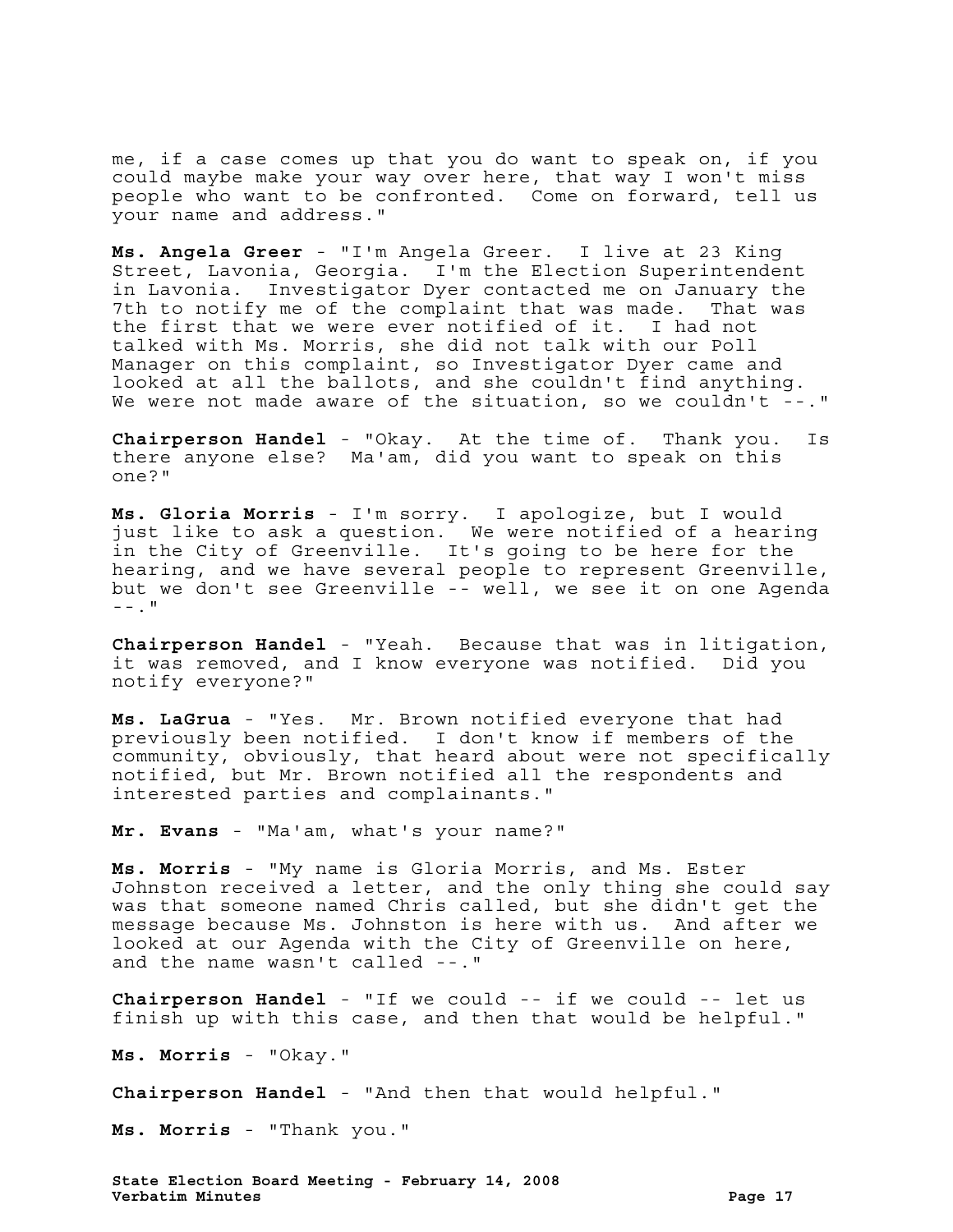**Chairperson Handel** - "You're welcome. Is anyone else here for the City of Lavonia? Okay. Any questions on the City of Lavonia, colleagues? All right. Do we have a motion?"

**Mr. Evans** - "So move. Move to close."

**Chairperson Handel** - "Second?"

**Mr. McIver** - "Second."

**Chairperson Handel** - "Motion and a second, all in favor?"

(whereupon, there was a chorus of ayes)\_

**Chairperson Handel** - "Any opposed? All right. If these - would you just explain the situation with the City of Greenville, and --."

**Ms. LaGrua** - "Yes, ma'am. I spoke with one of the attorneys -- yes?"

**Mr. McIver** - "Do you have the case number?"

**Ms. LaGrua** - "Yes. It's 2007-000028. This was the City of Greenville. It was originally on the calendar, however, I learned that the appellate courts had granted a expedited appeal in matters coming out at the same issues that we did the investigation on. And after speaking with the Attorney General's office, as well as our office, it was understood that the practice has, then, pending litigation about the actual underlying issues that we would wait until those issues were resolved. I do understand that the court has granted an expedited appeal, and I anticipate that that should come well before the next SEB Meeting, at which time we will be ready to proceed, as well as give this -- members of this Board what that decision is and how the Board's resolved those issues. And we did notify everybody that was  $-$ .  $\blacksquare$ 

**Mr. Evans** - "Was the appeal --."

**Chairperson Handel** - "Mr. Evans."

**Mr. Evans** - "Was the appeal pending at the time you put on the Agenda?"

**Ms. LaGrua** - "We -- I did not realize that the appeal - that it was pending at the time it was put on the Agenda. I spoke with one of the attorneys, we got in -- without going too far into this case, we got in a lot of correspondence, and going through some of the additional correspondence that we received, I spoke with one of the attorneys. We had no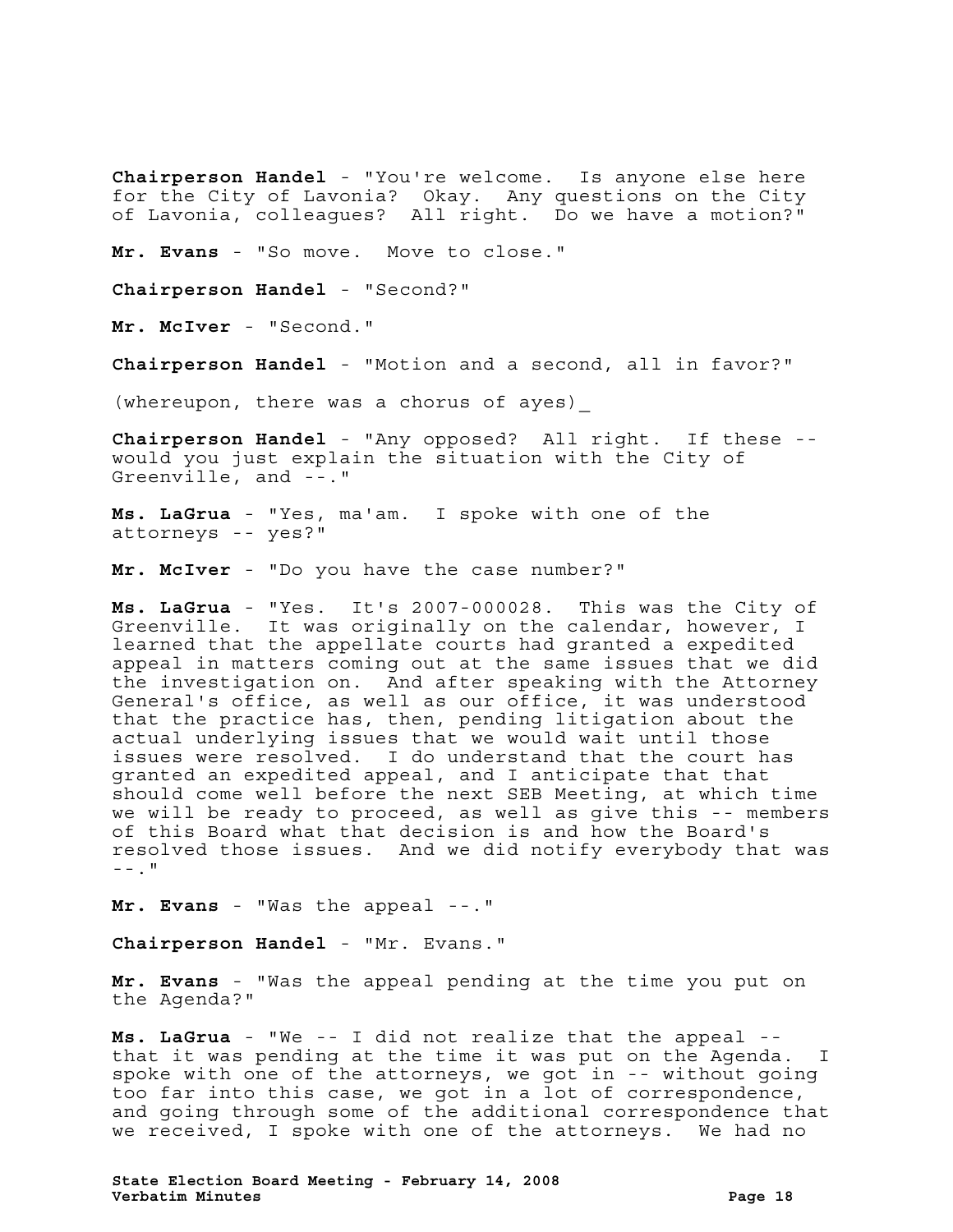decision. We knew a challenge had been -- we knew the status of the original challenge, and that a challenge had been -- in fact, it's just this week that they've actually filed the briefs in the expedited appeal that was just granted in January."

**Mr. Evans** - "I'm just trying to understand the way that the, you know, the way the process works is you have a ruling, then the losing party can appeal. They can then ask for an expedited appeal. So if our policy is that we are not going to hear case here until the final adjudication, until the case is completely over, then I guess it probably should have never been on the calendar because this has been in continuous litigation from the beginning. And so, all I want to do is to apologize to all of you who came. It doesn't matter how or why, it's just -- the fact is that you made the trip. We appreciate that. We want people to feel like they can come to our Board and tell us what happened and tell their feelings, but we try to be very careful that we don't interfere with sister proceedings. This is proper of the Court of Appeals, and it appears some part of this is there. And so, we appreciate the fact that you came. We're sorry that we won't be able to hear it today, and that there was a miscommunication about that. So once it's -- once we get a final decision, then you'll get notice and hopefully, we'll be able to have an opportunity to be heard. But I did want to thank you for making the trip and apologize to you for any inconvenience of coming today."

## **Ms. Morris - "**May I say something?"

**Chairperson Handel** - "Thank you. Actually, ma'am, if I might as Chairman of the SEB. I, again, and on behalf of all of us, we're terribly sorry for your inconvenience. We really, unfortunately, can't go forward with the case because the parties on both side were notified not to be here. And to go forward and let one side speak without the other side, obviously, would put your case, frankly, in a detriment, and we wouldn't want that to happen. So we're going to not be able to hear that one today, and certainly, we do apologize. And I'll make sure that Inspector LaGrua will follow us up with you directly. And what will be helpful for us as this case comes forward, since there are a number of you, as citizens, who might not be on our notification list, would you be so kind as to leave us names, and phone numbers, and addresses so as this moves forward we can personally call you and let you know when it's going to be on the next Agenda so this doesn't happen again?"

**Ms. LaGrua** - "Mr. Brown (phonetic) will step outside with them and get that information."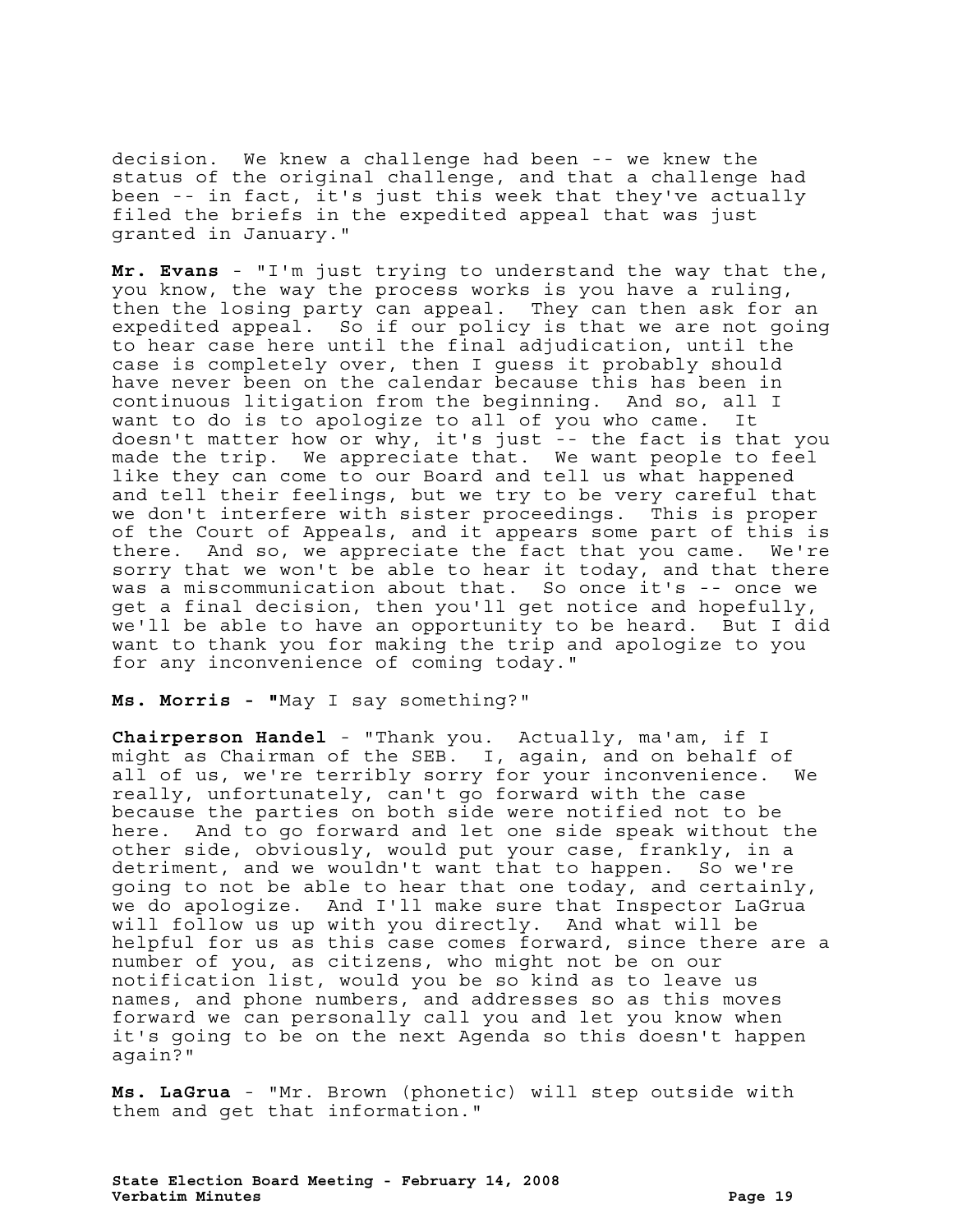**Chairperson Handel** - "That would be great."

**Ms. Morris** - "We wanted to talk about the election, itself. What this litigation is about is about the candidates."

**Chairperson Handel** - "Ma'am, I understand, but that's not before us. If there's something you want to file as a complaint about the election, itself, then that has a process, and Mr. Brown will be happy to work with you on that. Okay? Thank you."

**Ms. Morris** - "Okay.Thank you."

**Ms. LaGrua** - "Thank you, Madam Chair. The next case is Fulton County. That is 2007-000041. Madam Chair, this is - - this is a fairly narrow issue in the Fulton County ongoing investigation. This case particularly deals with a specific audit that investigators from the Secretary of State conducted. On November 7th of 2007, which was an agreed to date with counsel for Fulton County, we provided Fulton County Board of Registrations and Elections with the names of 1,038 randomly selected voters from Fulton County, and asked them -- asked the Board Elections and Registrations to provide for us the original registration card and any scanned image of the registration card that they had. On November 9th, two days later, we -- the Secretary of State's investigators, Investigator Marlow (phonetic) and Investigator McBrayer, started going through the documents provided by Fulton County. Essentially, the bottom line of this -- well, let me back up just a minute. We were also provided by Fulton County, previous to this, what they had done, what they're calling a reconciliation of all of their voters and their documents identifying for every voter in Fulton County what documents they had for that voter, whether it was an original voter registration card, a scanned voter registration card, a signature card, et cetera. What we did, is after we got the documents from Fulton County in relation to that 1,038 randomly selected voters, is we compared the documents that they were able to provide to us with their reconciliation, which is what they said they should have for those 1,038 voters. What we found was, in our audit for the 1,038 voters, Fulton County was able to provide 704 original voter registration cards. So they were 234 original voter registration cards short of that 1,038. They were able provide scanned images for 940 of the 1,038 randomly selected voters. They were not able to use anything at all for 45 of the 1,038 voters in what they actually provided to us. In comparing what they were able to provide to us with their reconciliation, what they said they had available, they claim that for those 1,038 they had 960 original voter registration cards, when in fact, they were only able to us provide us 704. They also noted on their reconciliation that they should have had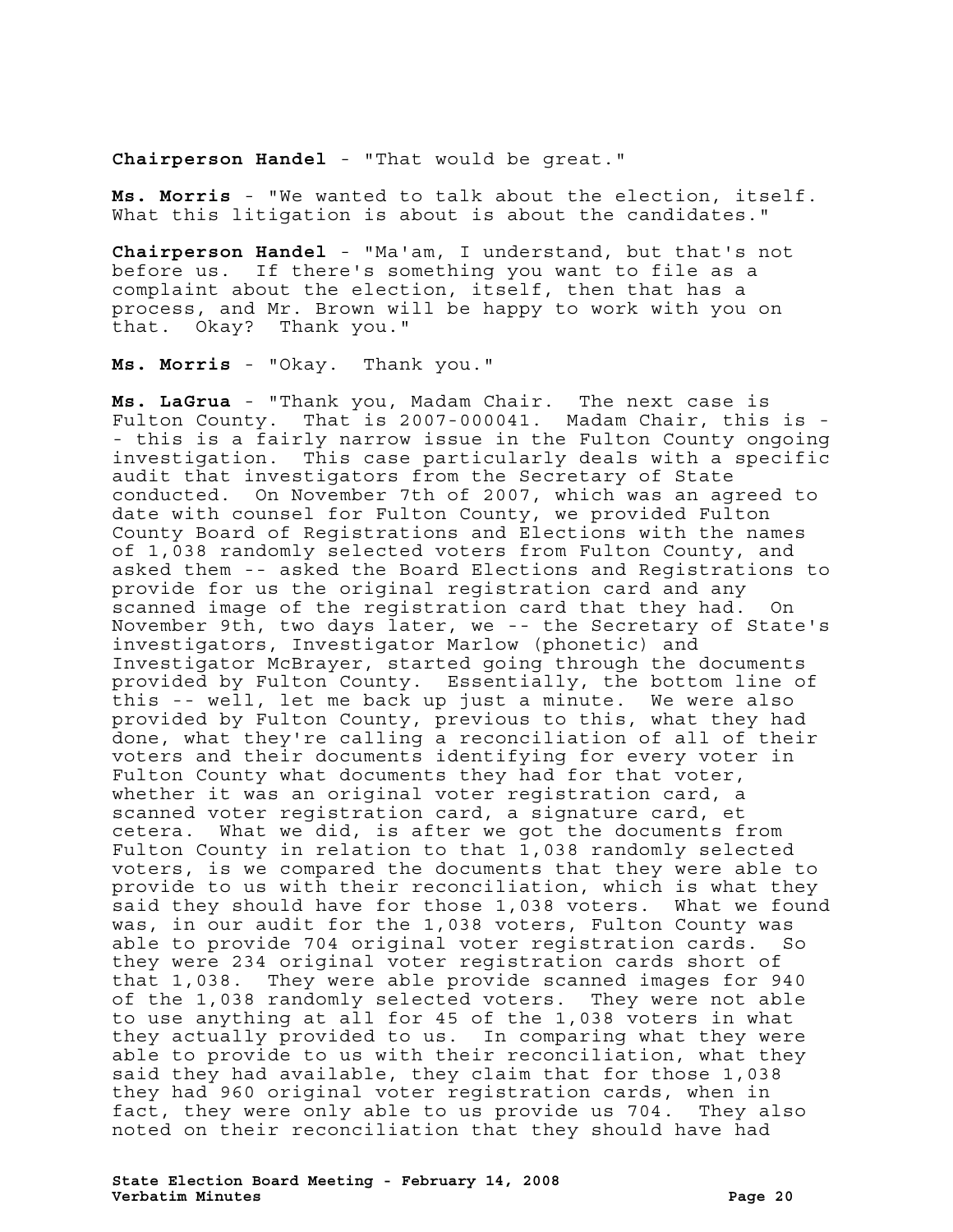scanned images for 1,024 of the 1,038 voters, but in fact, were only able to provide 940. Their reconciliation in their records show that they should have only had 14 voters, which out of the 1,038 which they had nothing for, when in fact there were 45 that they were not able to provide us any documentation for. For the reconciliation they did have the following data of note. They had 543 thousand 904 voters. Their original reconciliation indicated that they had no registration cards for a little over 75 thousand. Now a number of those cards they indicated were in the batch that we found and at that time, had in our possession. Those cards that we recovered, that you heard previously and I don't want to go back to the old case, but just for context here, those cards that we recovered down at Atlanta Tech were turned back over to Fulton County in the last 30 days. And I was actually there when we made arrangements to turn those back over. And through stipulation with the AG's office, we've dealt with the legal end of that. But the bottom line is even on their reconciliation, putting aside the cards that we had in our possession as a part of that 75 thousand, their reconciliation indicates they have nothing at all for 12 thousand 655 voters. And that -- that's the extent of this particular case that's in front of the Board at this time. Obviously, the State's -- sorry -- back to - our recommendation from the Inspector General's Division is this case be referred to the Attorney General's office for appropriate sanctions and fines. And in light of what else has gone on, I'm not going to make specific recommendations in that regard, in terms of fines and sanctions. I believe Mr. Atkins, representing Fulton County, is here."

**Chairperson Handel** - "Is there anyone here from Fulton?"

**Mr. Evans** - "Well I have a few questions for Ms. LaGrua before we --."

**Ms. LaGrua** - "Yes, sir."

**Mr. Evans** - "I just want to make sure I understand the procedurally where we are. We have already heard one piece of the Fulton case, and we accepted stipulations mentioned in the violations?"

**Chairperson Handel -** "No. No. That's not correct."

**Ms. LaGrua** - "I believe that we presented some evidence. Probable cause was found in some, and there were some stipulations by Mr. Atkins at that time. That case has - was previously bound over to the Attorney General's office. And actually, there were two prior cases that have been bound over to the Attorney General's office that Mr. Ritter has, currently."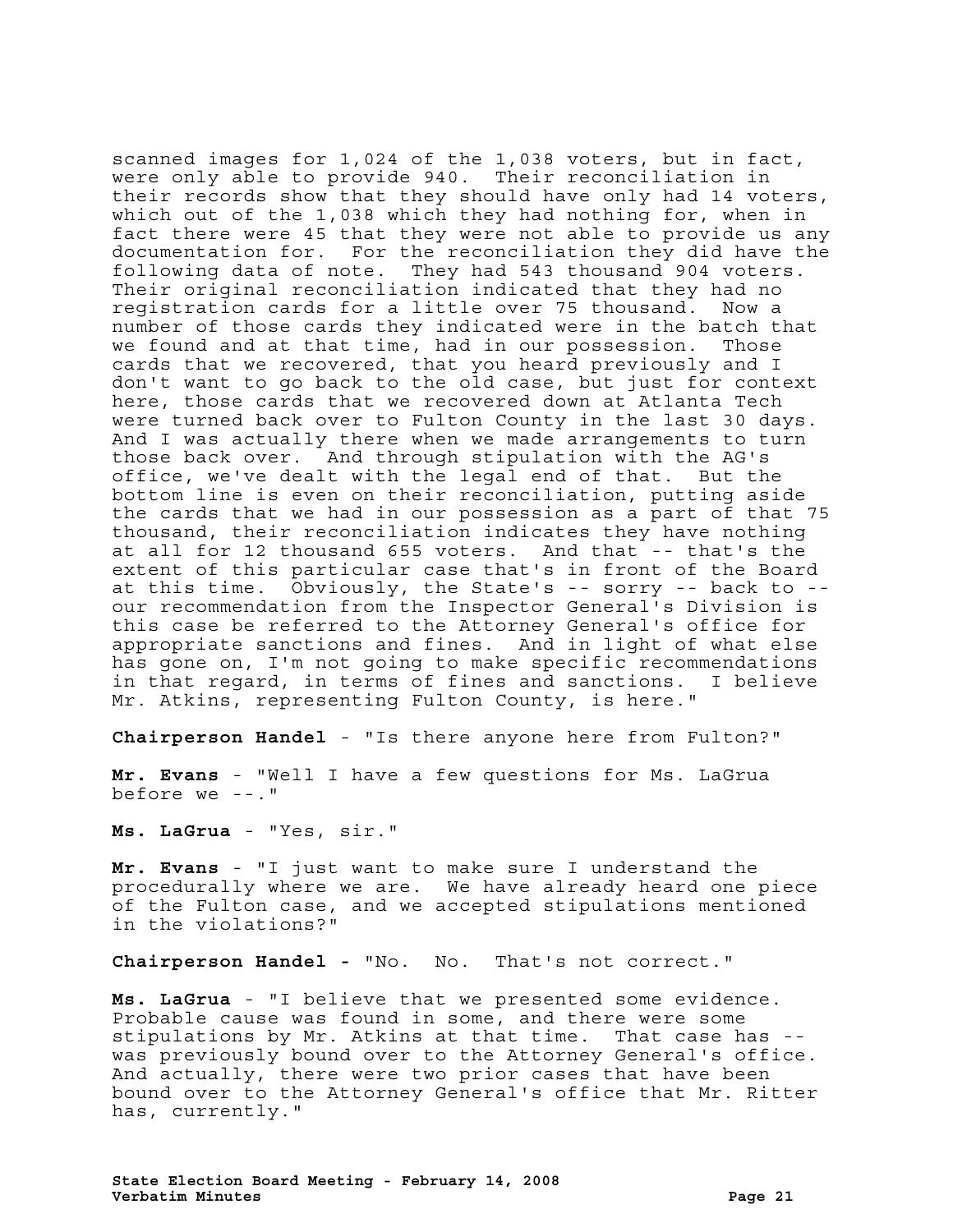**Mr. Evans** - "All right. So what we have of our -- my recollection is, and the reason I brought this up is so that (inaudible) doesn't play memory games. What my recollection was that we took these two piecemeals based on admitted violations, both which were dealing with retrospective conduct without regard to prospective corrections. We referred those to the Attorney General's office for their consideration, and that we retained jurisdiction over a third component part, which was prospective, and that we retained jurisdiction over the issue of missing original signature cards, whether by scan or by document. Is that right?"

**Ms. LaGrua** - "Mr. Evans, I am not positive on the last component. I know that we had a lengthy discussion about keeping the discovery of the cards in that part of the investigation where we actually recovered the cards backwards, separate from looking at what the problem was going forward. At least that was my understanding of the discussions, that we wanted to sort of draw a line from what we found in that issue, and dealing with that versus what we would find going forward."

**Chairperson Handel** - "Mr. Ritter, that's my understanding of what was referred over to you, today --."

**Mr. Evans** - "Well --."

**Chairperson Handel** - "If I might, Mr. Evans. Mr. Ritter, that is what's been referred over to you today, and we have been attempting to negotiate out stipulations with fact, as well as a full Consent Order. Is that where things are?"

**Mr. Ritter** - "That's correct."

**Chairperson Handel** - "Okay. Thank you."

**Mr. Evans** - "Well, I don't know about --."

**Chairperson Handel** - "Mr. Evans."

**Mr. Evans** - "Well I don't know about the rest of you, but for me, rather than have to test the boundaries of a free agent memory, it would be easier if when we got a file like this where there are multiple pieces that we, in fact, either have the minutes, or we have the admitted violation in front of us because, admittedly, we are getting to a point where there appears to be some overlap, because the overlap here is that we are talking here, today, about the impact of the missing original signatures, whether by scan or by document. And what -- what happened, and what are the remedies, and what we should do with it and I don't know if we clearly have that before us. I don't know that I clearly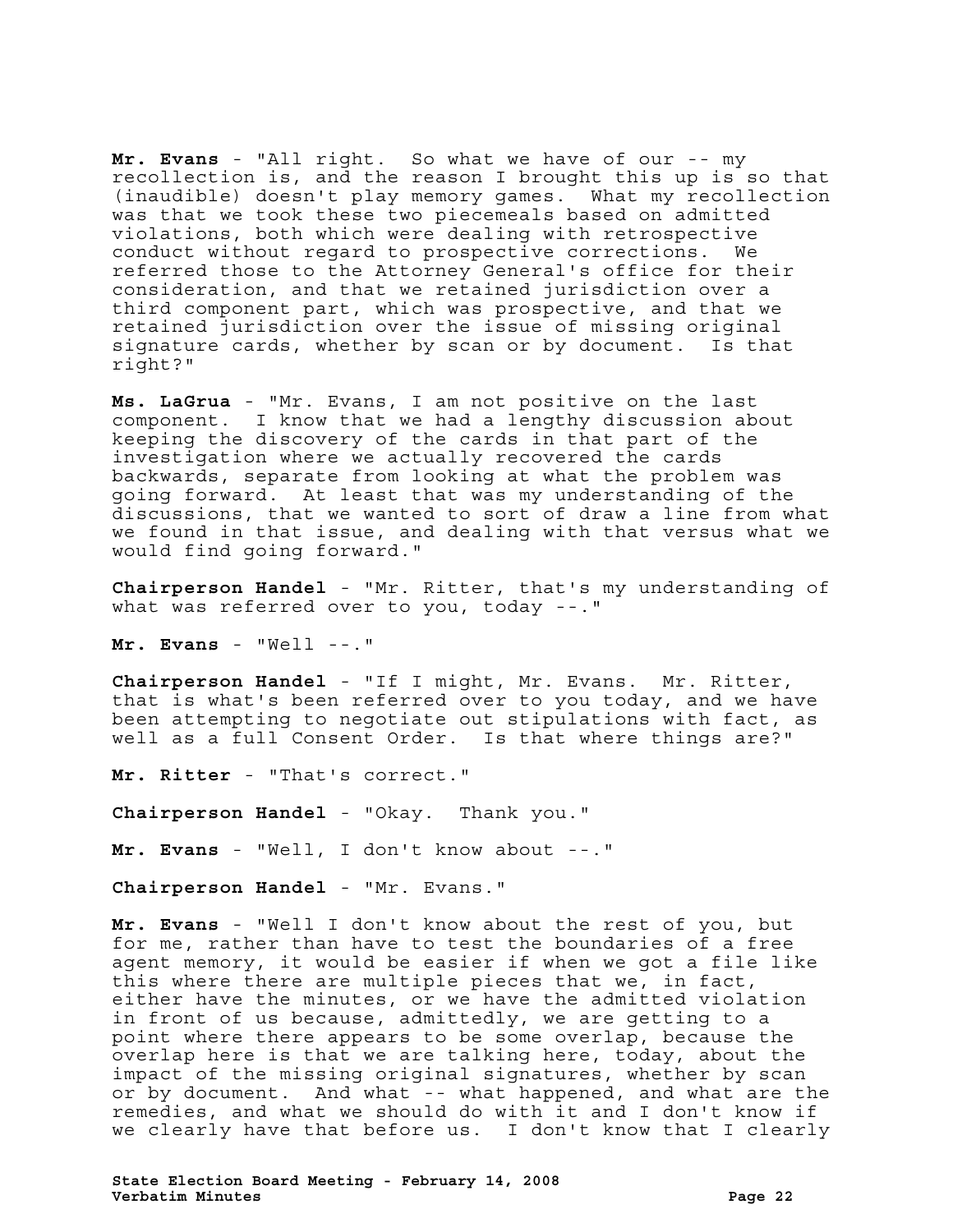understand exactly, narrowly, what is here, because I do have in my notes that we considered, specifically 21-2 -- or 215h before, and the 215h violations. And so, I'm trying to figure out what we have. Now we do have a related matter where in Executive Session we decided to have a meeting and, in fact, it was put on the minutes we would have a meeting, and then the Secretary refused to call a meeting. And so, we didn't have a meeting in December. And so the question is -- I'm trying to understand exactly what matter we now have to address, as it relates to this very narrow issue of the missing original voter registration cards. A question is what is the impact of not having the cards. Does that have any antecedent impact on the Presidential Preference Primary, given that what you're telling me is that four percent of the votes that were cast in Fulton County in the Presidential Preference Primary, there were no signatures to back up. And given that we have a July primary coming forward. So if you would crystallize for me, what it is that's before us."

**Ms. LaGrua** - "Yes, sir. My understanding of the direction I was to take from this Board, and if I misunderstand I would apologize, however, my understanding in the 215 violation referred to, as I understood it, was the fact that these original voter registration cards that we had in our possession was a violation because they illegally disposed of and got rid of that 80-plus thousand voter registration cards. The only reason I even referenced that old case is for some numbers that Fulton County provided, but my understanding of this particular case, sort of, in some respect, has nothing to do with the disposed voter registration cards. At the point when we to Fulton County in November, some eight-plus months after that incident, they were unable to provide us with the voter registration cards of the random audit, and in fact, their reconciliation post the 215 violation of disposing the cards indicated that with our audit that they cannot identify any documentation at all for a certain number of voters in Fulton County. That is above and beyond the cards that we had in our position -- possession, which was my understanding, a sword of the line of demarcation is. The violation for disposing of the cards, that's the case, as I understand it, that's gone to the Attorney General's Office. This is, sort of, while it's Fulton County, and one can argue that they are related issues, is a separate case of them now not being able, even with the return of some 60 thousand voter registration cards, they are unable to identify any documentation for a certain number of voters in Fulton County."

**Mr. Evans** - "But the predicate conduct, I'm just unclear here. Is there new conduct that occurred after that you want to consider after the disposal of the original cards?"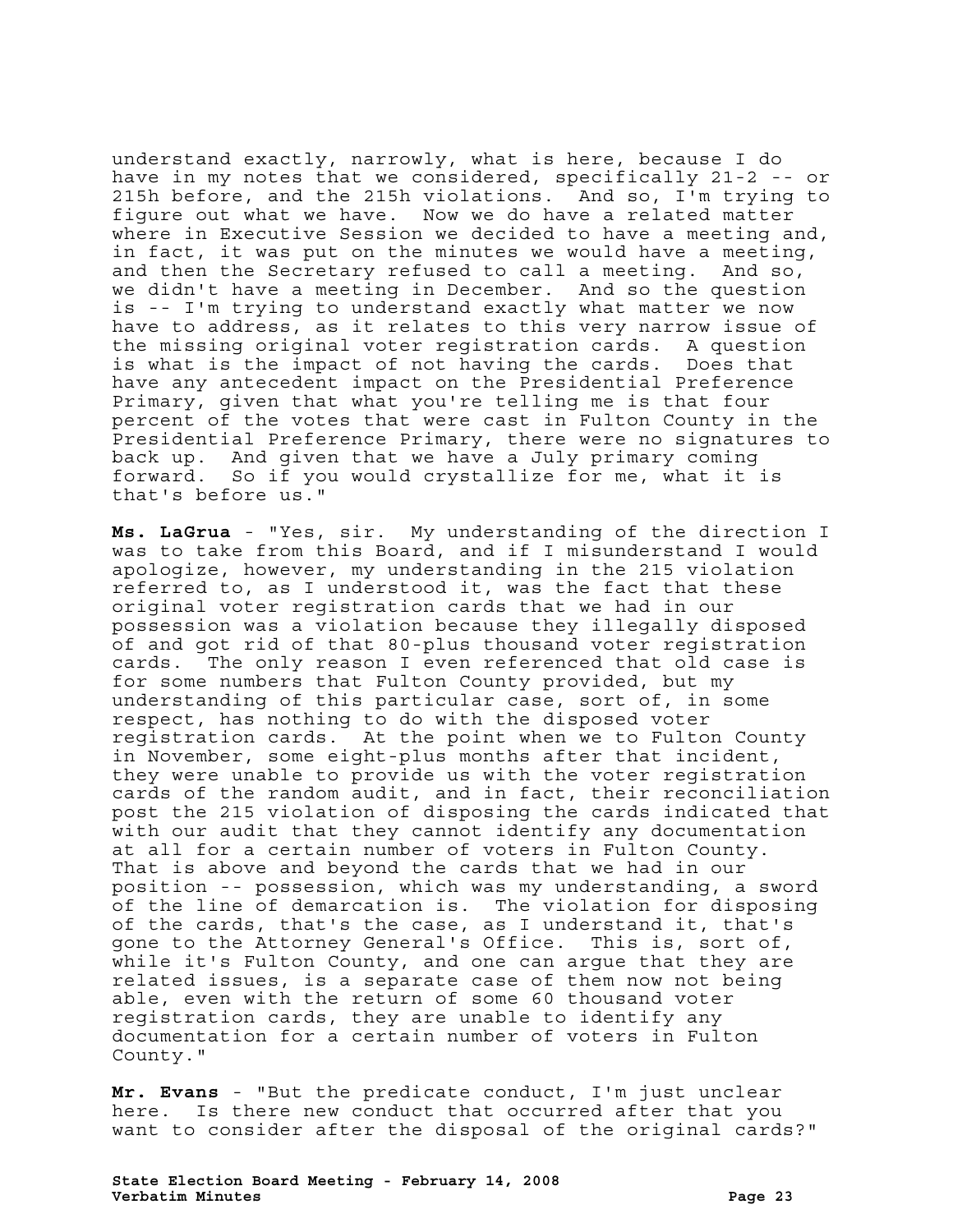**Ms. LaGrua** - "Yes, they provided a reconciliation to us."

**Mr. Evans** - "So the -- So the conduct that is before us is the conduct of a party, or a respondent, in submitting truthful, accurate, and reliable information?"

**Ms. LaGrua** - "That, as well as, I suppose, in some ways is an ongoing offense being unable to provide any documentation for a certain percentage of voters in Fulton County. There is clearly inaccurate information that has been provided to us because through our audit, when we got the information back from Fulton County, we got different information on voters than what they say they had. They indicated they had original voter registration cards and scanned signatures for voters on their reconciliation that they could not provide to us when we requested it."

**Mr. Evans** - "But what I -- what I'm missing is in this list of potential violations. There is no potential violation for submitting to the Board, or submitting to you, or to submitting to the Secretary of State's office, inaccurate, unreliable, false and misleading information."

**Ms. LaGrua** - "No. I think that the violation is the failure to maintain."

**Mr. Evans** - "Just want to make clear. So we're not being asked to consider any charges or any investigation based on the Board's submission -- based on Fulton County's submission to us of inaccurate information."

**Ms. LaGrua** - "I think that would be a decision for the Board to make, but --."

**Mr. Evans** - "But you didn't list it as a potential violation."

**Ms. LaGrua** - "That would be correct. My concern in this case  $--$ ."

**Mr. Evans** - "It would --."

**Chairperson Handel** - "Excuse me. Mr. Evans, if -- if I might, please -- I have really, I think, exercised extraordinary patience with your demeanor and your behavior on this body. You are belligerent, and you are interrupting her. Let her finish and when she's finished, then you are more than welcome to answer another question. But you do not have to browbeat someone who is trying to do her level best to answer your questions, and I'm simply not going to continue to tolerate it."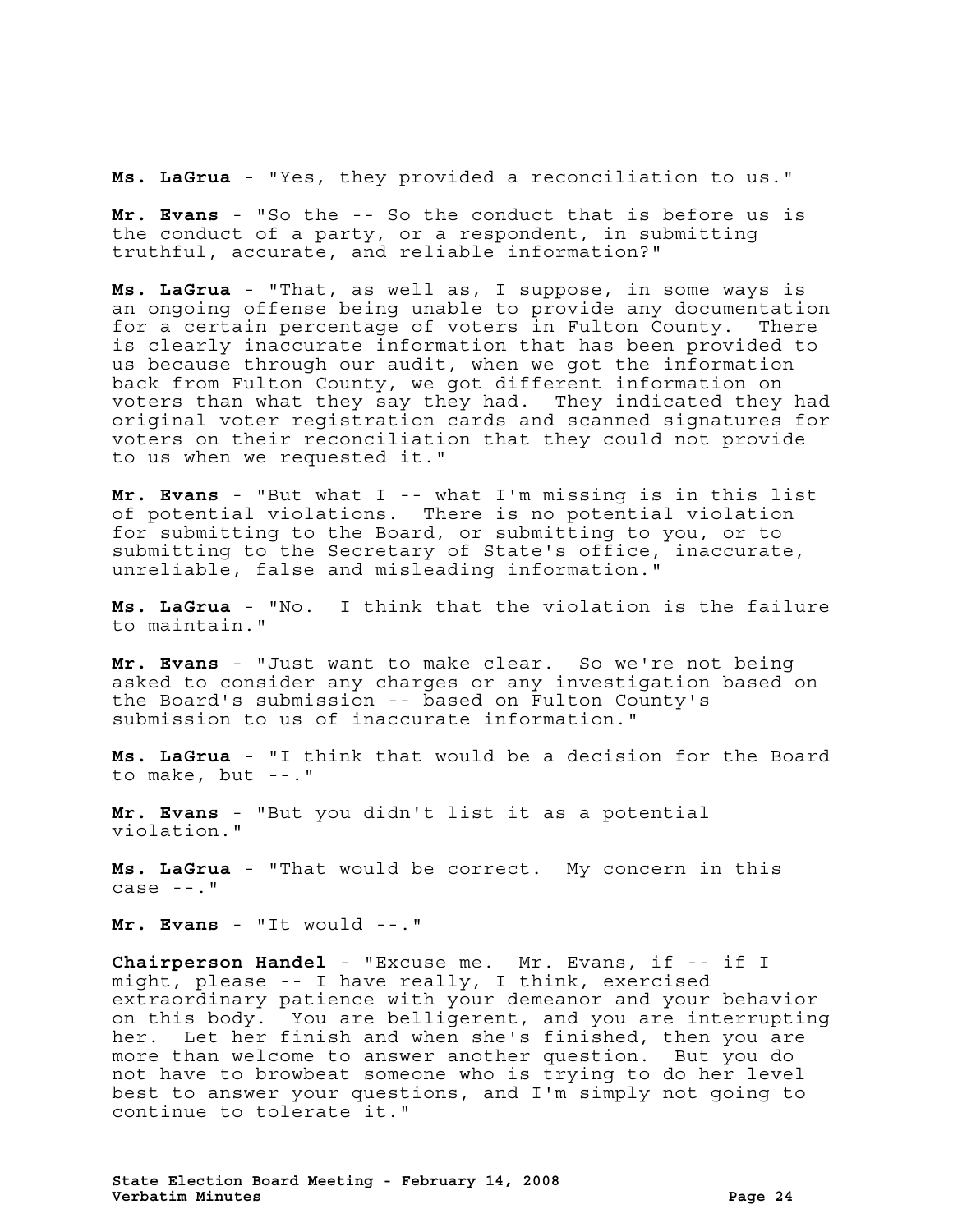**Mr. Evans** - "Madam Secretary, with all --."

**Chairperson Handel** - "Ms. LaGrua. You do not have the floor, Mr. Evans. Ms. LaGrua, would you finish answering the question, and then at that point we will move on, and I will get some clarity to this matter."

**Ms. LaGrua** - "I'm sure there would be criminal violations of false statements in a government entity, however, in light of this case and in light of the GBI investigation, and in light of moving forward, it seemed appropriate to me, to bring to you the specific elections violations as they relate to the custody of the control of the original voter registration cards in the hopes that we can get this resolved and make sure that the public has confidence in the election, and the documentation as we go forward."

**Mr. Evans** - "Well, I'll say, Madam Secretary, that if these questions were asked before we got to the meeting, and they were reflected in the materials that we got for the meeting, that the extent of questioning wouldn't probably be so necessary. And so, I think Ms. LaGrua does an outstanding job. The question is -- we have a job to do. And I don't know how many congressional hearings or appellate court hearings, or other hearings that you have participated in, but more often than not, I will tell you that the grilling that say, a supreme court nominee, or a court of appeals, or even district court nominee, or a witness from the Secretary of State's office, or Condoleeza Rice get from the Senate Panel, nothing compels in comparison to the questions that get asked here, which is simply no more than trying to get the job done. Now I recognize that's a different league, but be that as it may, I think we do have to try to play at that league and get the answers. Now playing in that league  $--$ . "

**Chairperson Handel** - "Mr. Evans, could you please simply stick to the germaneness of the issue before us. Here again, colleagues, I would hope I would have support here with the demeaning nature of the comments coming from Mr. Evans. With all due respect, you are not a U.S. Supreme Court Justice, and you are not a United States Senator."

**Mr. Evans** - "No, I'm not. I'm a member of the State Election Board, and a I have a job to do."

**Chairperson Handel** - "Exactly. Everyone is doing their level best to get through this case, so I'm going to get us back on track. What we have before us, colleagues, as you will recall, when the original situation occurred with the ballots -- with the voter registration card in the - dumpster, it raised the question around the integrity of the entire group of voter registration cards at Fulton County.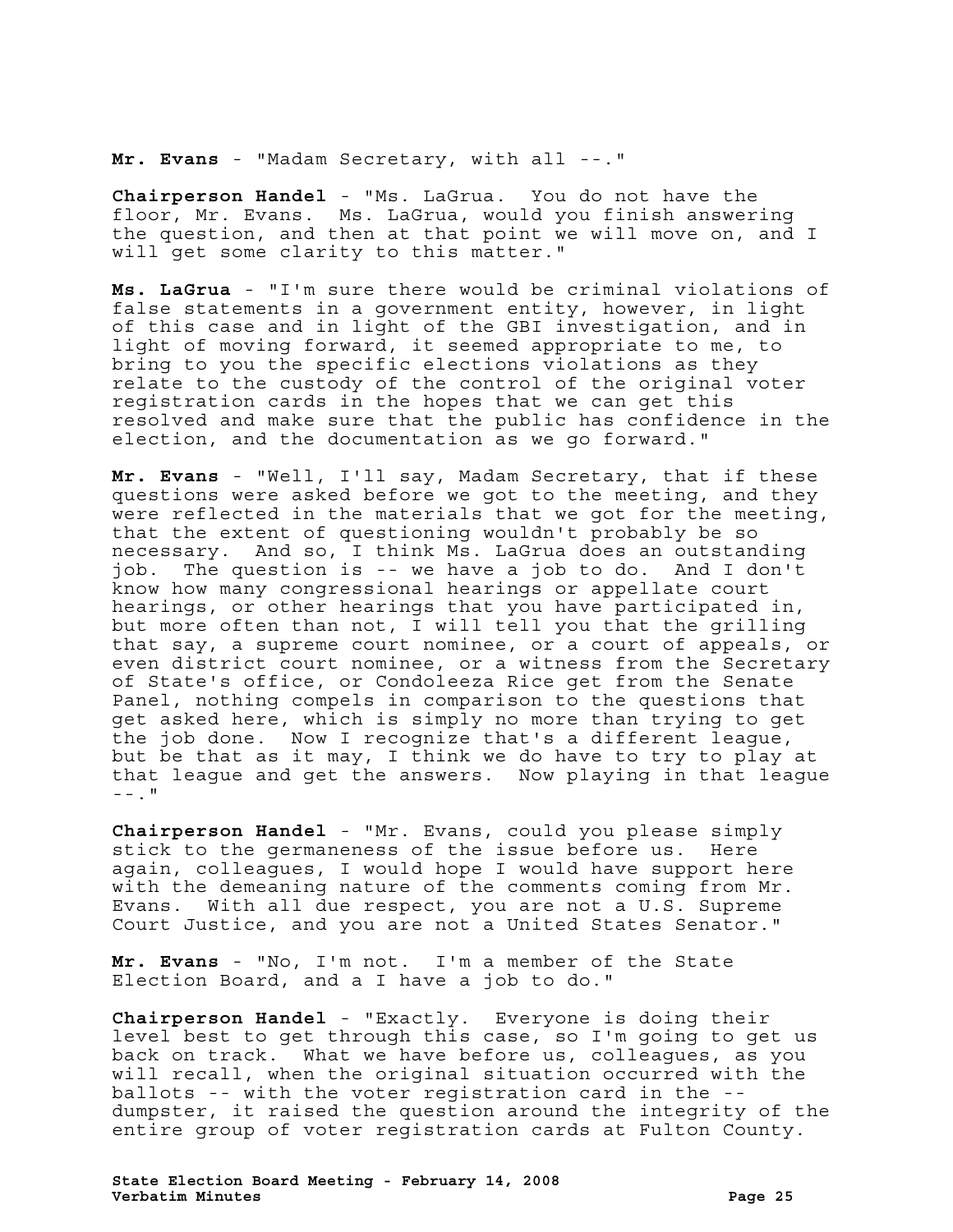And so, at that point it was determined that we would ask Fulton County to do, quote, provide us a report back. When we got the report back, it was also decided that it would be prudent, given the severity and seriousness of the issue, for Ms. LaGrua and her team to go in and validate the report. A pretty simple step in measures that I think anyone would agree with. In the course of working to validate the report that was submitted by Fulton County, and I am not in a position to suggest that anything was filed on purpose in any way, erroneous, and I don't know the answer to that. And I think that we would be engaging a gross disservice if we suggested otherwise. All that we know, is that in conducting the review of the report that was submitted, that it was discovered there were any number of errors in the report that led to the knowledge being that there were additional violations around missing voter registration cards. It is those violations that are before the SEB today. Now you will all recall that we did have a case last year that was referred to the Attorney General's office, and before we get an update on that, because I think all of this does flow together, I think in the interest of do process, that this would be a good time to allow Fulton County to have its 15 minutes, and then, we as a body, can come back and have questions and discuss how we would like to move forward with this case, and get an update from the Attorney General's office around the status of where they are on the previous case. Is Fulton County here to make a comment? Please come forward, you will have 15 minutes. And if you'll state your name and address for me, that would be great."

**Mr. Lee Parks** - "Madam Chair, my name is Lee Parks, Parks, Chesin and Walbert Law Firm on 14th Street, I live in DeKalb County. We received a two-page summary of this investigation which we have been working with your office and Mr. Ritter's office on for some time. This is nothing more than a reiteration of the original. That's all it is. We did not have the cards. I'm not going to place any blame, but after we resolved with the stipulation that the CD electronic parts would be evidence in any proceeding, it took us almost six-months to get our cards back. To conduct an audit two months before you gave our cards back was a waste of time. Waste of time for everyone. But yet, be it as it may, we used the CD, which we could not search electronically, but had to search statically, 1,024 of these either electronic and/or hard form shelled out, and we're talking here -- we're wasting this Board's time about 12 cards who could be dead, moved, or whatever. And we can do that, but my suggestion is, and I think I have the support of Mr. Ritter on this, is that we handle this in the totality of a Consent Order. We have forwarded a proposal to Mr. Ritter. We have not gotten his comments back, we expect those shortly and we will take this into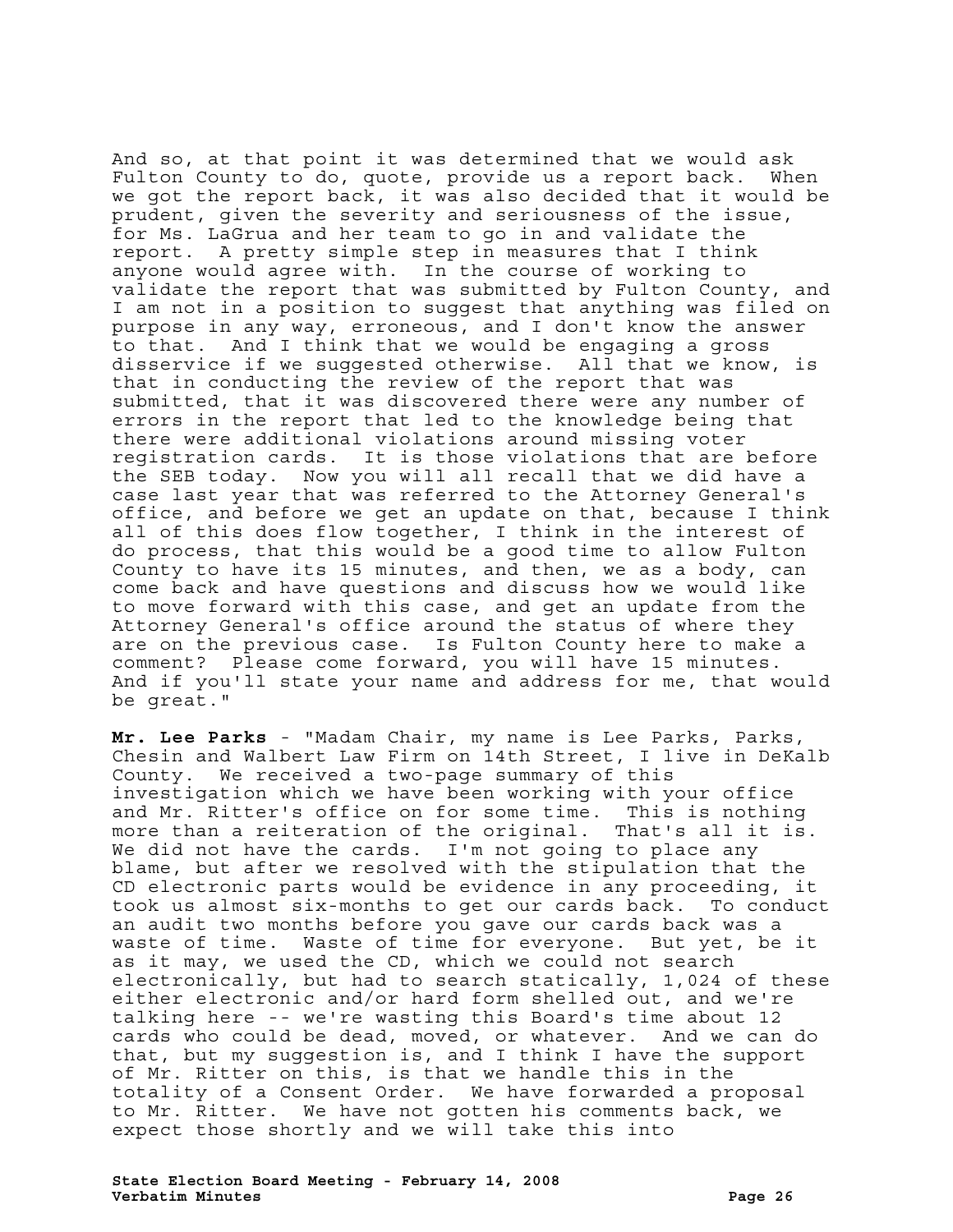consideration. But try to morph this into some separate independent reason to take up this Board's time, I think merely adds to the bureaucracy of resolution. And we would ask that we at least be given the opportunity -- we have a different view in the number, we have a different view of the impact of holding my documents without explanation for six months longer than you should have, but why become adversarial about that? I think working with Mr. Ritter, we will come up with a solution. And when I say solution, I won't -- I won't split -- I think Mr. Ritter and I will be able to come up with a solution as to exactly what the facts are. We may, or may not, come up with what exactly should be the solution of the consequences, but I think the Board has reserved out the right to come back with a clear set of facts, not the mumbo-jumbo that we have right now, that through dialogue, and if not through this dialogue, through an administrative law judge we'll come to the answer. I think that's a principle -- apparent way to deal with what, I think we all agree, is a difficult problem. Remember, the Fulton County Board of Registration and Elections is your sister board. We look to you for support and guidance, not threats and admonitions. We are not out there trying to do  $- "$ 

**Mr. Evans** - "With the -- with the recommendation --."

**Chairperson Handel** - "Mr. Evans. Mr. Evans. Mr. Evans, please allow him to finish."

**Mr. Evans** - "With all due respect, Madam Chair, I am entitled to ask questions."

**Chairperson Handel** - "Thank you. Mr. Evans."

**Mr. Evans** - "Now this is an important procedural point. It is long been the practice of this Board, before you came on the Board, to permit the Board to ask questions of people making presentations. There's been no rule, there's been no motion to change that practice. If you want to change that practice, make a motion. We will see if there's a second, we'll see if it stops it, but until it's changed, it is not the prerogative or the rule of the Chair to change the rule."

**Chairperson Handel** - "Mr. Evans, it is the prerogative of the Chair to maintain order in a State Elections Board Meeting. It is a prerogative of the Chair to allow for a professional demeanor, and this gentleman was in the middle of a sentence, and he was interrupted. And I would ask again of everyone that we simply adhere to a level of professionalism. There is no need to interrupt, and everyone will have ample opportunity to ask their question. Mr. Parks, were you finished with that sentence?"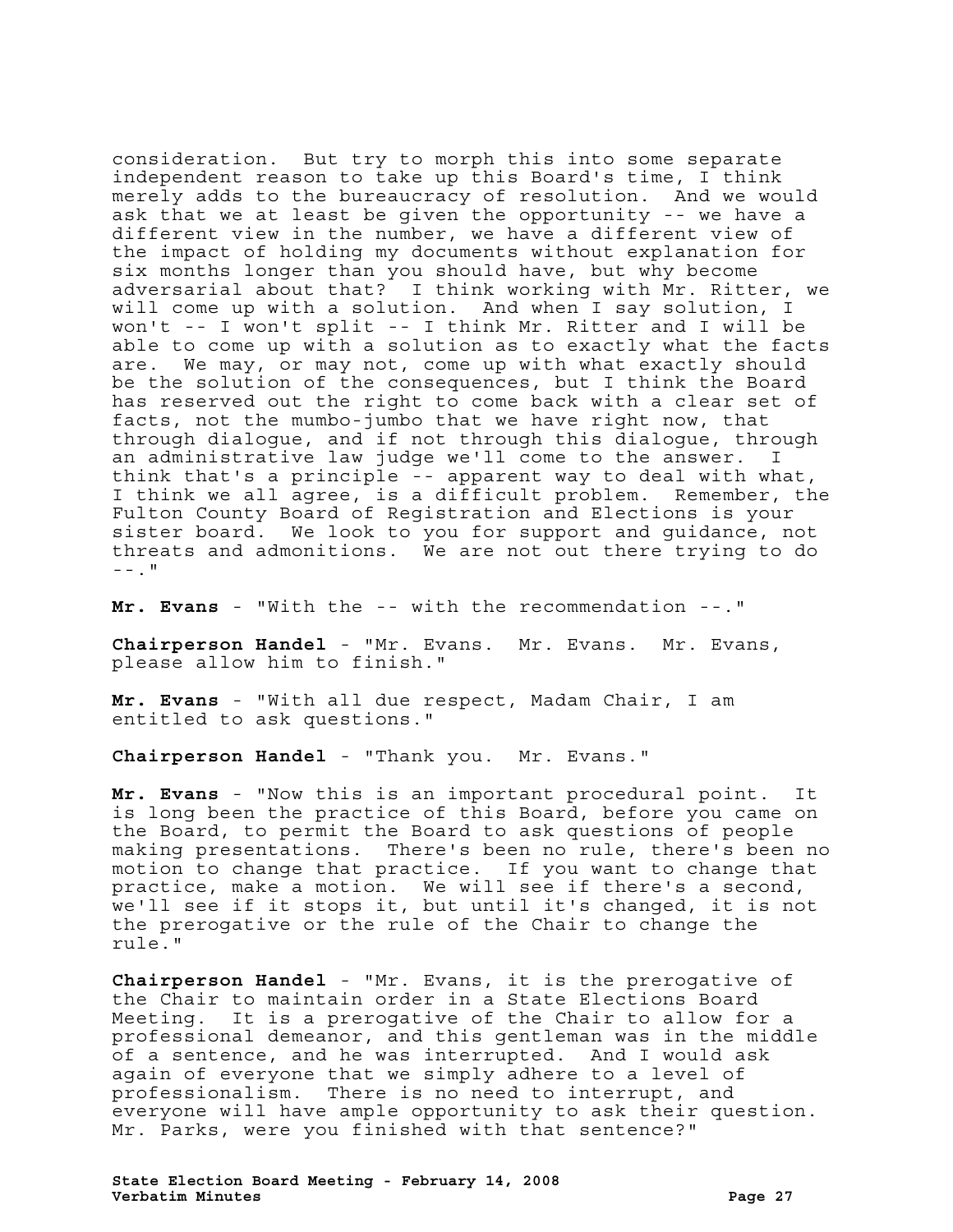**Mr. Parks** - "Madam Chair, I'd be happy to defer to --."

**Chairperson Handel** - "Mr. Evans, please feel free to ask your question."

**Mr. Evans** - "I would, and I would recommend to the Chair that she watch some hearings to see if witnesses are interrupted mid-sentence. Mr. Parks, would your recommendation be that we simply refer all of these over to Mr. Ritter to the Attorney General's office so they can be dealt with in a consistent concrete manner?"

**Mr. Parks** - "Well the correct to the question is, yes. The slightly long range of the question is that we're already working on it with Mr. Ritter."

**Mr. Evans** - "No. And I agree. I don't want to step on your -- the position you may have, which I probably would have if I were you, which is this matter is already before the Attorney General's office. But in order to eliminate any confusion on it in terms of procedural confusion, except there is a suggestion that we have reserved -- a way to clear out that reservation would be to refer it over to the Attorney General's Office."

**Mr. Parks** - "That would be my request."

**Mr. McIver** - "Madam Chair."

**Chairperson Handel** - "Mr. McIver.**"**

**Mr. McIver** - "Mr. Parks, thank you for coming today."

**Mr. Parks** - "Thank you, sir."

**Mr. McIver** - "I appreciate somebody of your stature being involved in this case. I know we'll get to the answer more quickly."

**Mr. Parks** - "Flattery will get you everywhere."

**Mr. McIver** - "Well let's see if that works. At parts of your remarks, I assume that you are suggesting to us that all these cases be referred, regardless of what we may have done here before. But wherever they are, and whatever they are, that we give them consolidated, combined -- whatever verb you choose to you, and that you and the Law Department work this out. That's what you're conveying to us."

**Mr. Parks** - "Well, when you say all of these cases it gives me a little bit of -- I know of two. But let me -- let me just be at large. If there are -- how ever you all count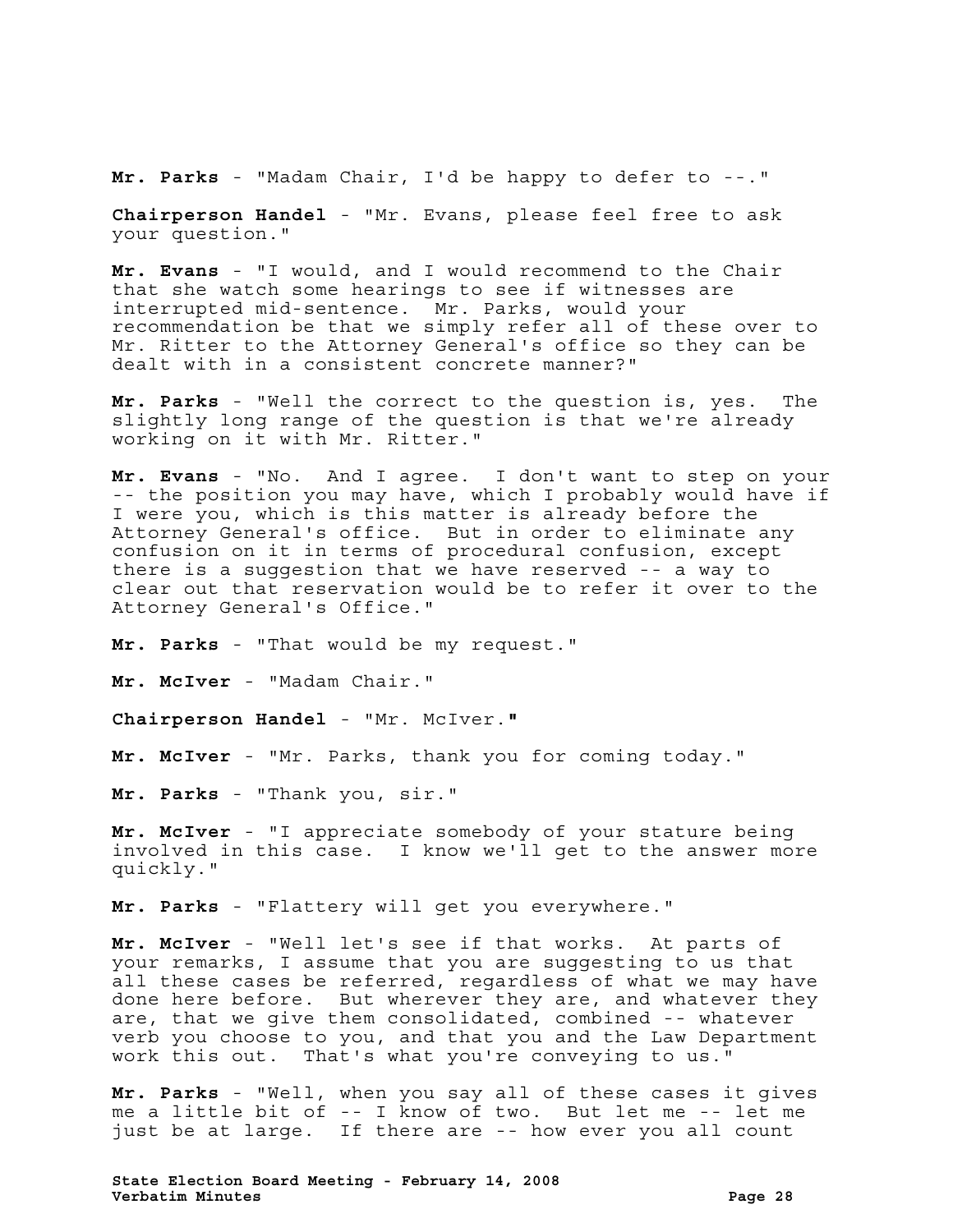cases, if the case emanates from the original problem, the loss of these cards and the fact that we have not had them, we are now integrating them back into our system. If there had been interim questions, interim audits that deal with the lost cards, that's something that Mr. Ritter and I are working on, and are hopeful of resolution. If there's some other case that's divorced from our ability, which is the only charge here and it's the same charge I started with respect to the initial 75 thousand charge, which is the - it's the 21-2-215 charge, failure to maintain and secure completed voter registration cards doesn't accuse anybody of criminal activity, it doesn't accuse anybody of intentionally trying to do anything. It's a warehouse guy who didn't know the rules, and we're dealing with it. And so to the extent that it involves that question, we would request that you permit Mr. Ritter and I a fair opportunity to deal with those in a wholistic way, because otherwise, I think when we get to the remedial components of it we're going to be in across purposes. We're going to be really punishing the conduct multiple times, or attempting to, which will result in us be unwilling to go forward with Consent Order and push us someplace where I don't think we need to be. That's what I'm asking."

**Mr. McIver** - "You are not addressing or recommending --

**Mr. Parks** - "Not at all."

**Mr. McIver** - "You're not addressing, what seems to me, is the more fundamental concern that this Board would have, and that is that you have registered voters where whom there's not proper support to go with registration."

**Mr. Parks** - "Well at this point --."

**Mr. McIver** - "These cards are -- are scanned. I see that to be the more fundamental and potential violation of the Election Code."

**Mr. Parks** - "Two answers to that. One is, you'll note from the reporting investigation, is that we had to rely upon, this is the fourth paragraph down. The CD, okay. And after Agents McBrayer and Melissa came over and went through the CD, we got that down to 14 cards. We've done further explanation of that. Remember, what we're doing here right now is completely revamping all of this. It was kept in long, like the old-timey way. File drawers, and things like that. We're engaged with that. This County spent over \$400 thousand reinventing that system. We are -- we are on it, and we are not sitting around waiting for guidance or for a Consent Order, or for some direction to fix that problem. But having represented more than just this election superintendent, if you believe that out there -- because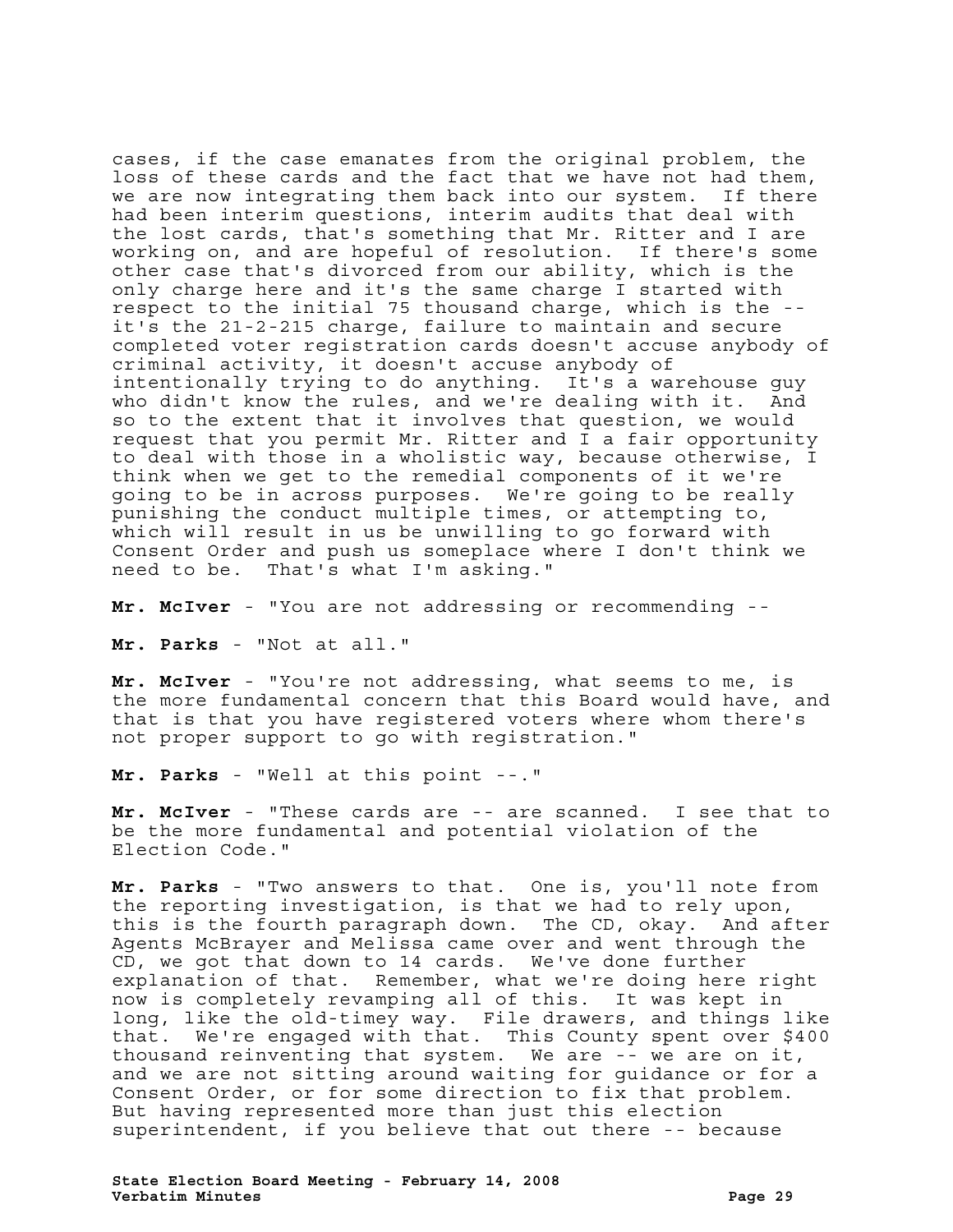what we have in Georgia, and I don't mean to get too far field, but let me just touch on this because you are the people that can fix this. We have one foot in the 21st Century with electronic voting machines and paperless elections, and one foot in the 18th Century where it requires every single voter registration application, no matter what, to be kept on file in hard copy. Now, certainly, you can see that at some point and time, counties with 500, 600, 700 thousand are never allowed to dispose of them, no matter what the situation, moved, dead, gone, it becomes a logistical challenge. Are you going to have somewhere statistically less than one percent of your cards not readily available within 48 hours of an investigator's request? Yes. Is that going to happen in every county in Georgia? Yes. You're proving that at some point and time, the document retention system is going to have to catch up with the way we do elections. Right now we're in the horse and buggy era. We understand that, and we're creating a document retention system which will be 100 percent accurate. And part of our response in that Consent Order is putting forth a remedial plan that gives you a real sense of confidence that we have in place. But the fact that we hit it within 14 using a static CD is pretty good evidence of -- ."

**Mr. McIver** - "So your position is that whatever these issues are, the ones that simply espoused, and the ones you've spoken to, will be addressed between Mr. Ritter and you. And that's your position, is to consolidate all of these...."

**Mr. Parks** - "Yes."

**Mr. McIver** - "...and address them, probably through a Consent Order."

**Mr. Parks** - "Because -- leaving aside the sanctions issues, which continue to be mainly -- giving me some -- the real remedy is, did the problem get fixed and are you going forward with a functioning document retention system that enables you to produce, both an original and a scanned image whenever the need rises. Absentee ballots, and the various times when you have to call on those documents to secure or ensure the fact that a voter is who he or she says she is. That's what we're doing with Mr. Ritter, and I believe, at some point, after we say we've done it you're going to come back and do another one of these things to make sure we've handled it."

**Mr. McIver** - "Of course we will."

**Mr. Parks** - "We've got to talk --."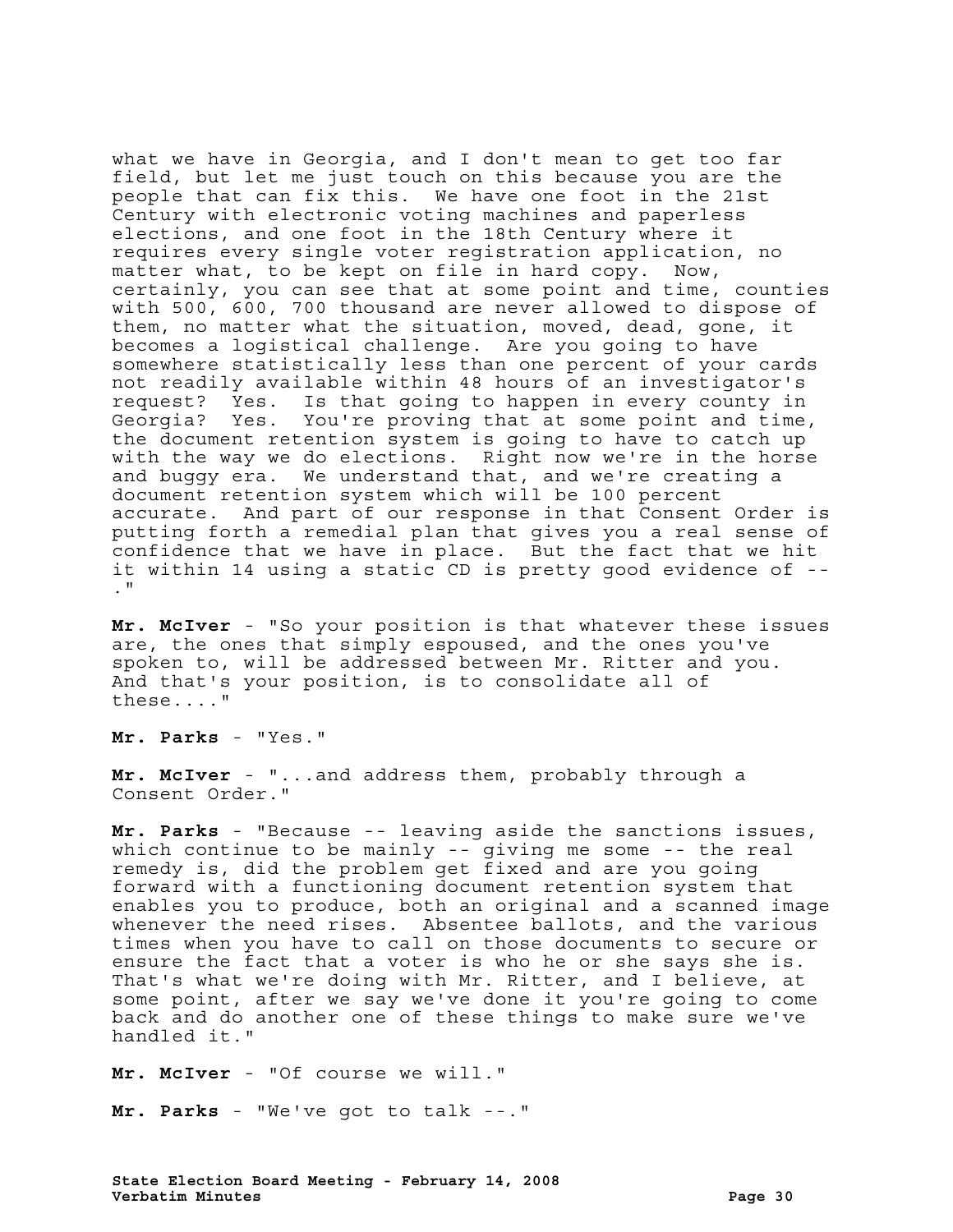**Mr. McIver** - "You can rely on that."

**Mr. Parks** - "And so we have -- when we make that representation -- at the point and time we make that representation, we better be ready for it."

**Mr. McIver** - "Thank you, Madam Chair."

**Chairperson Handel** - "Mr. Israel, do you have any questions? Okay. Mr. Worley, any questions? Maybe before we do a motion, maybe we could get an update from Mr. Ritter exactly where we are with the other two cases. I guess what I am, frankly, extraordinarily concerned about is since we don't have before us, Mr. Parks, a Consent Order on the previous cases in order to entertain, I, frankly, am not -- am very concerned about continuing to set a time negotiating consent orders, et cetera, and not moving this ball forward with some concrete dealing with everything. So Mr. Ritter, are we close on something with these other two?"

**Mr. Ritter** - "We are. We've been discussing it. Now we've got some issues, and I think the retention issue is probably our greatest difference, and I don't want to get into details of the Consent Order until we try to negotiate it. I think that the maps of the underlying has been relatively well laid out. It's true that both the prior cases, and what we've got now, have violated the 215h. There are a lot of other violations that are involved as well, but the predicate facts leading to those 215h violations are different. The predicate facts of the first one arose from discovery of the discarded ballots -- excuse me, voter registration cards. The predicate facts of the second one arise from the results of the audit. I haven't investigated the results of the audit. I don't know how close we are going to be able to agree on the results of the audit. I do think, though, we can move -- if theirs is bound over expeditiously to get to a consent order on this. I am confident that Mr. Parks and I, and Mr. Atkins and I, can work well together. I'm certainly hopeful that we'll be able to stipulate the facts. It may be that the sanctions aspect is something that this Court or this body is going to have to separately consider, but I would encourage you to bind the whole thing over."

**Chairperson Handel** - "Okay. All right. With that, is there a motion?"

**Mr. Evans** - "So move."

**Mr. McIver** - "Second."

**Chairperson Handel** - "Motion and a second. All in favor?"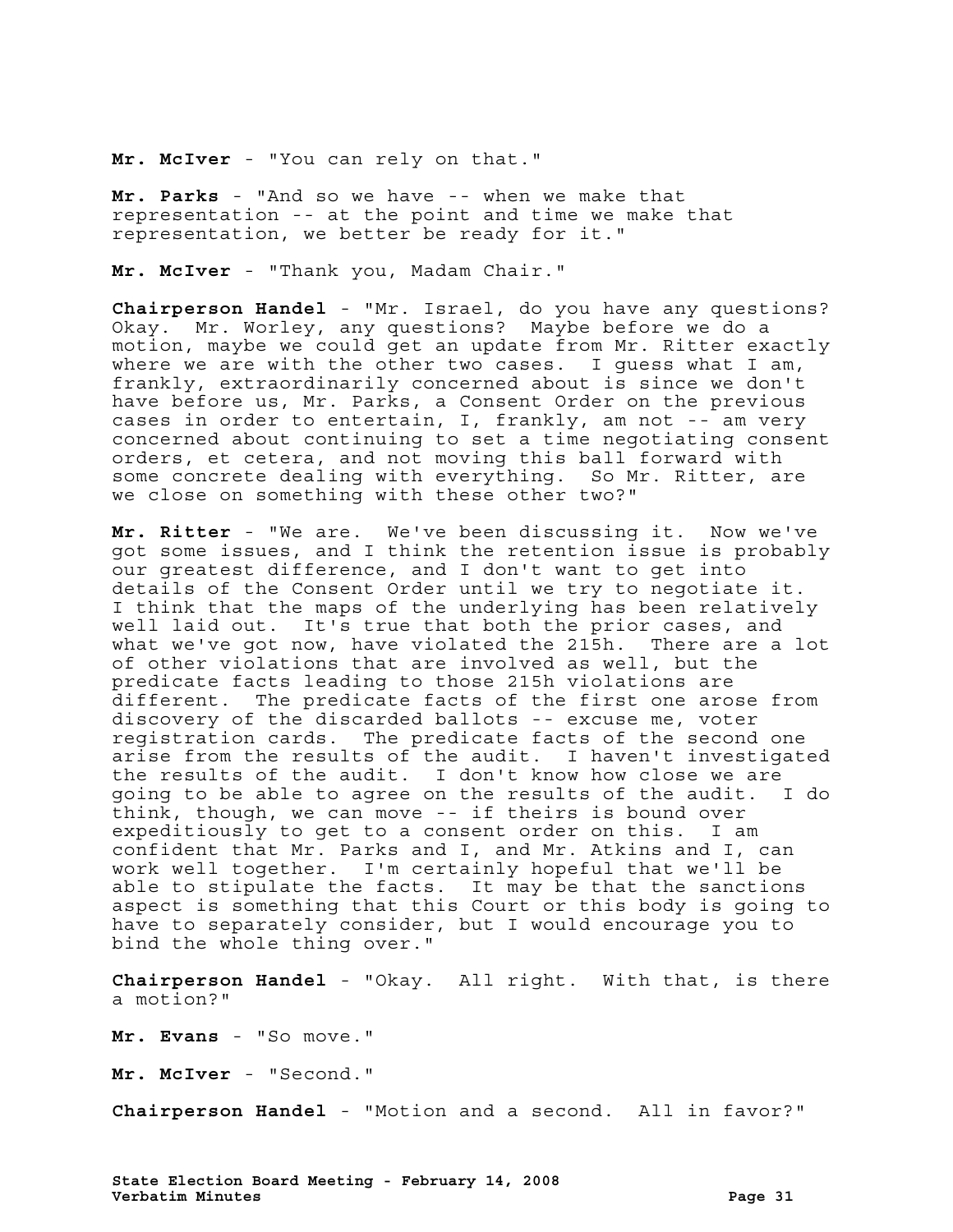(Whereupon, there was a chorus of ayes)

**Chairperson Handel** - "Any opposed? All right. Thank you."

**Mr. Parks** - "Thank you. Happy Valentine's Day."

**Chairperson Handel** - "Thank you. Next item."

**Ms. LaGrua -** "The next item is Case No. 2007-00046. City of Braswell. The Complainant in this case is Marvin Howard who's an elector. The Respondents are Helen Waters, the Braswell City Clerk, Frances Peyton, the Fulton County Chief Registration -- the Polk County Chief Registrar, and Jennifer Johnson, the Polk County Election Supervisor. The allegations here are that Mr. Howard allege that he and his wife were turned away from the municipal elections for mayor in his City of Braswell. The City of Braswell is contained, partially within Paulding County, and partially within Polk County. Polk County was the County that was actually involved in this. Essentially what happened was, Mr. Howard went to the municipal election in the City of Braswell and was told they did not have him in the city precinct, when in fact, you could see his residence from the -- from the polling place, literally. What we found out was, essentially, that the City of Braswell never provided to Polk County the city maps for them to assign the precincts for the City voting, even after that was requested. And in fact, the city conceded that they had not provided the map. They were not allowed to vote provisionally, even though they weren't on the list because Ms. Johnson, who is the Polk County Elections Supervisor, admitted to our investigator that she trained the poll workers that if the name did not appear on the voter list, they could not vote, even a provisional ballot. Bottom line is, Mr. Howard and his wife were not allowed to vote in this election."

**Chairperson Handel** - "Is there anyone here to speak on behalf of this? Are you Mr. and Mrs. Howard?"

**Mr. Marvin Howard** - "Yes, ma'am. We are."

**Chairperson Handel** - "Okay. You can speak from right there."

**Mr. Howard** - "May I have permission to stay seated?"

**Chairperson Handel** - "Absolutely."

**Mr. Howard** - "Thank you, Madam Secretary. My name is Marvin Howard. My wife Johnna is with me. We live at 3533 American Avenue in Braswell, two houses from the polling place. We have lived in this house, now, for three-and-ahalf years. We moved in, we changed our voter registration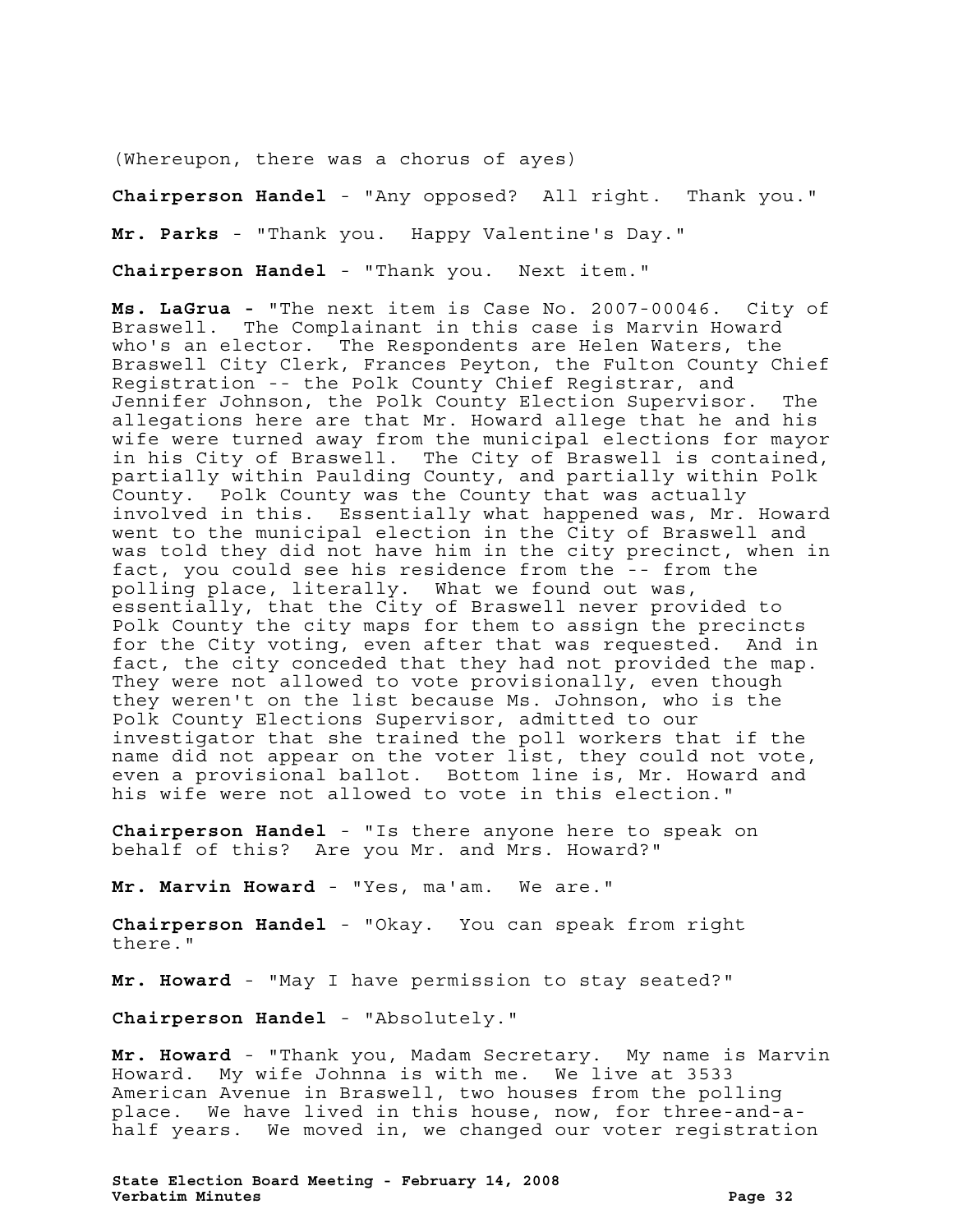immediately because there was an election coming up, and we were given precinct cards that listed Hogue (phonetic) Avenue, Rockmart, as our polling place for County and higher elections, and Braswell City Hall for municipal. We voted in that election, everything was fine. We never changed a thing. Next election comes along and we go to Hogue Avenue and we're not allowed to vote. So we find out what congressional districts changed. You have been moved to Aragon for County and above, Braswell for municipal. You never voted in Hogue Avenue, even though I voted at Hogue Avenue. Then, I wait more time. Municipal election comes along, but three months after -- I'm sorry, I'm getting a little bit confused."

**Chairperson Handel** - "Take your time. No. Take your time."

**Mr. Howard** - "Three months after we voted at Aragon, it took that long of going back and forth to Cedar Town to get a new precinct card. The new precinct card I had showed Aragon for County and above, Braswell for municipal. Braswell Municipal Election comes along and they said that had never sent me that said Braswell, even though I had had two that said Braswell. And like I say, I'm 500 feet from the polling place. I'm in the middle of town. And it wasn't just me, there were 17 voters turned away from those polls that all wanted to vote one way."

**Chairperson Handel** - "Okay. All right."

**Mr. Howard** - "And the margin of victory was seven, the other way."

**Chairperson Handel** - "Well this is particularly egregious, as we have heard from the Inspector General. So thank you for taking time to be here. Is anyone from City of -- I'm sorry. Mr. Evans."

**Mr. Evans** - "What was the reason you were given?"

**Mr. Howard** - "We were told that we were registered to vote in the Aragon Municipal Election, some eight, nine miles away in another city, even though we had never been registered in Aragon, never got a precinct card to say we had to the Aragon Municipal."

**Mr. Evans** - "Was that true?"

**Ms. LaGrua** - "Yes, sir. The City of Braswell never provided a list or map for anyone to assign the part -- the voters to the precinct in Braswell, is what our investigator found."

**Mr. Howard** - "Madam Secretary, if I may. The former City Manager is my landlord, his son is our mayor, and so I know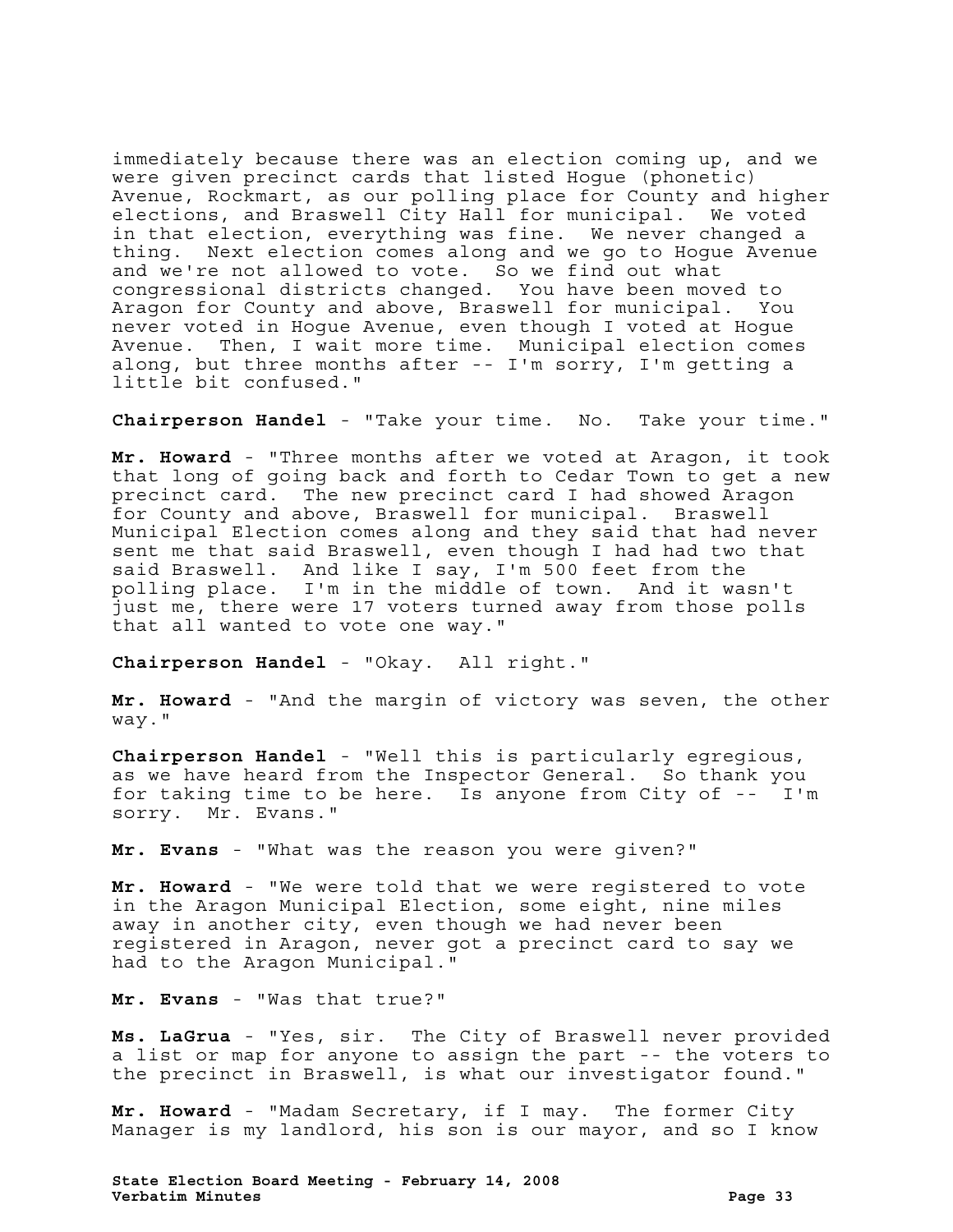them. Forty years ago, roughly, they say they provided addresses to the County and nothing changed. So they felt they didn't need to update something that hadn't changed."

**Chairperson Handel -** "All right. Mr. Evans, any other questions?"

**Mr. Evans** - "I'm just trying to make sure I understand what happened. So what's happened is we got a list that was in accurate, and then as a result of an inaccurate list, he was denied to vote in the Braswell election."

**Mr. Howard** - "The list was changed."

**Ms. LaGrua** - "He was never on -- He was never on the City of Braswell list, and in fact, the City of Braswell Clerk admits that she did not provide to Polk County, the city map for them to use. So you have a twofold -- a little bit of a twofold issue. First you have the City not doing what they're supposed to do, and then you have the County training its workers not to let someone vote a provisional ballot, even if there's an issue -- completely."

**Mr. Evans** - "I'm interested because there would be two potential kinds of violations, and would have very different ramifications. One kind of violation is a systemic violation. Systemic violation is that the list didn't get accurately prepared, summated, and used. And that's one kind of problem that we have to address. And the other one is a targeted violation. Target violation says that there's a group of voters who we know how they're going to vote, and we are going to keep them, as a target matter, not as a systemic matter, from voting. And I'm just trying to determine whether we have one or both of those kind of situations because, obviously, a systemic problem means that we need to make sure that they close all the packages and procedures are in place that the accurate list is maintained and distributed, and used by the County election officials if they're going to conduct a municipal election. If we have a targeted violation, which is if they were, in fact, singling out folks based on their content of their vote - we can have the best systems in the world and it won't make a difference. I'm just trying to figure if we have both, one or both, or the other."

**Ms. LaGrua** - "I'll answer that as best as I can. I don't know if we saw any systemic or targeted practice. Part of the problem, here, was that the City of Braswell has not had any contested elections in -- in a very long period of time so this is sort of a new necessity in a new situation that came up. If -- if, Mr. Evans, if you and any of the Board is concerned that this is bigger than the issue we've identified, i.e. the map not being provided, I'm happy for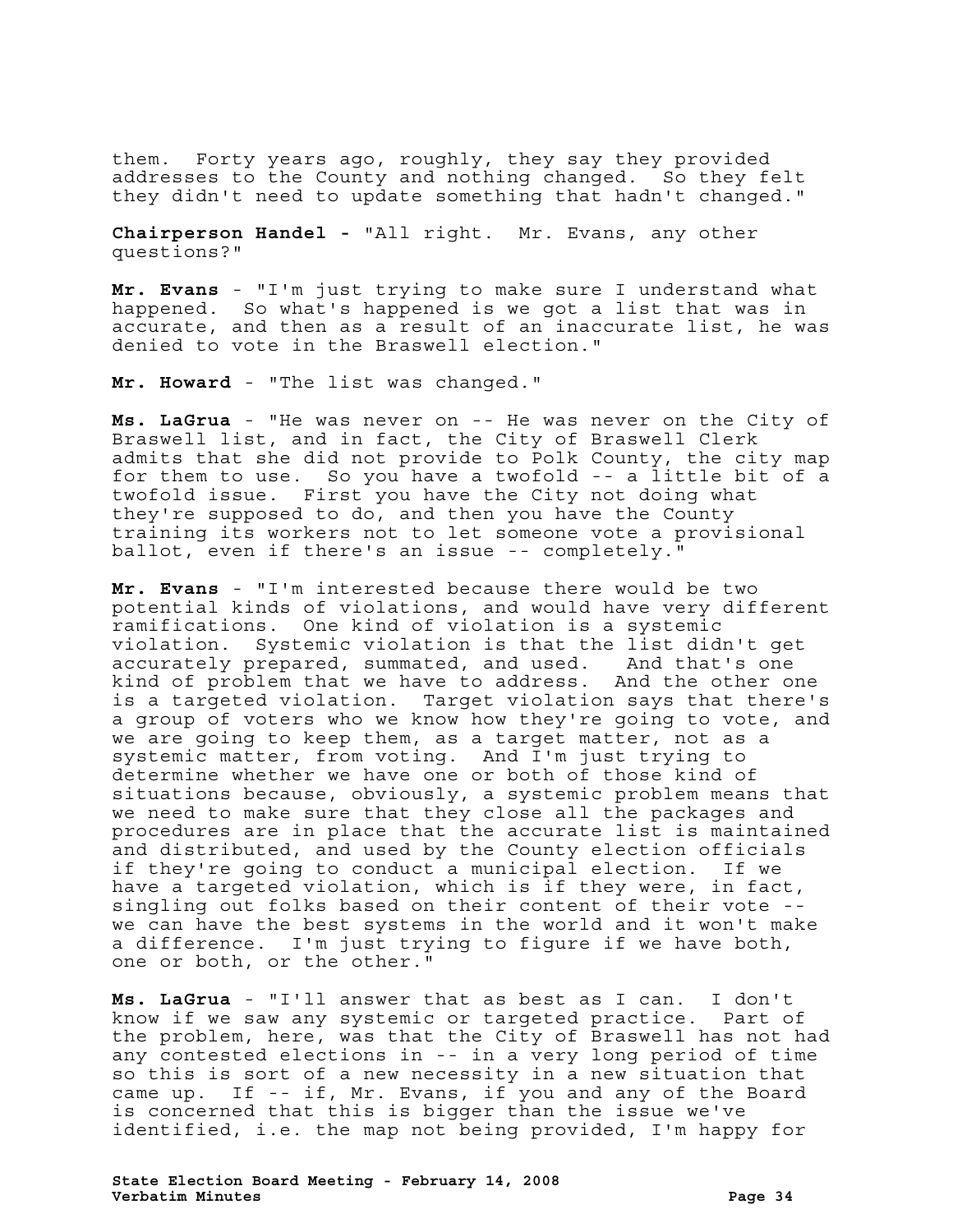us to go back and look further, though, at the title. don't believe we were able to identify, specifically, other voters, and we had no other complaints of voters being turned away. I don't doubt, for a minute, Mr. Howard's assertion that there were others, and in fact, we were aware of that. We received no other complaints, so we can farther if you think it's appropriate, but I didn't see any evidence of a targeted --."

**Mr. Evans** - "The question I would have is -- the question I would have is did they have a list, and did they apply the list they did have, albeit a long list. Or, which is much more worrisome in which this Board has had to deal with before, there was no list and they said, you know what, we're -- we kind of know who the list will say and we're going to decide who gets to vote."

**Ms. LaGrua** - "There was a list --."

**Mr. Evans** - "And they followed that list?"

**Ms. LaGrua** - "And they followed that list. The problem was that they did not allow anybody not on that list, even to vote provisionally. And people were left off that list because of the fact that the City didn't provide the appropriate documentation to the County. Now if there's a County problem we should have notified someone that they had this ongoing problem, because when they try and get in touch with the City officials, oftentimes they had to leave messages at a local tavern to get in touch with the City officials because no one was answering the --."

**Mr. Howard** - "Madam Secretary, if I may. The former City Manager owned that tavern, and that's why. But all of the residents that were turned away were in Polk County. All the residents who were turned away were, in fact, tenants of the current City Manager."

**Chairperson Handel** - "Okay."

**Mr. Howard** - "So we were on the list, and then all of a sudden we weren't on the list, and they say we were never on the list."

**Chairperson Handel** - "Okay. Is there anyone here to speak for either City of Braswell or Polk County?"

**Ms. Jennifer Johnson** - "Polk County."

**Chairperson Handel** - "Come on up, and then, the City of Braswell, if you'll make your way up as well."

**Ms. Johnson** - "I'm Jennifer Johnson, Elections Manager, Polk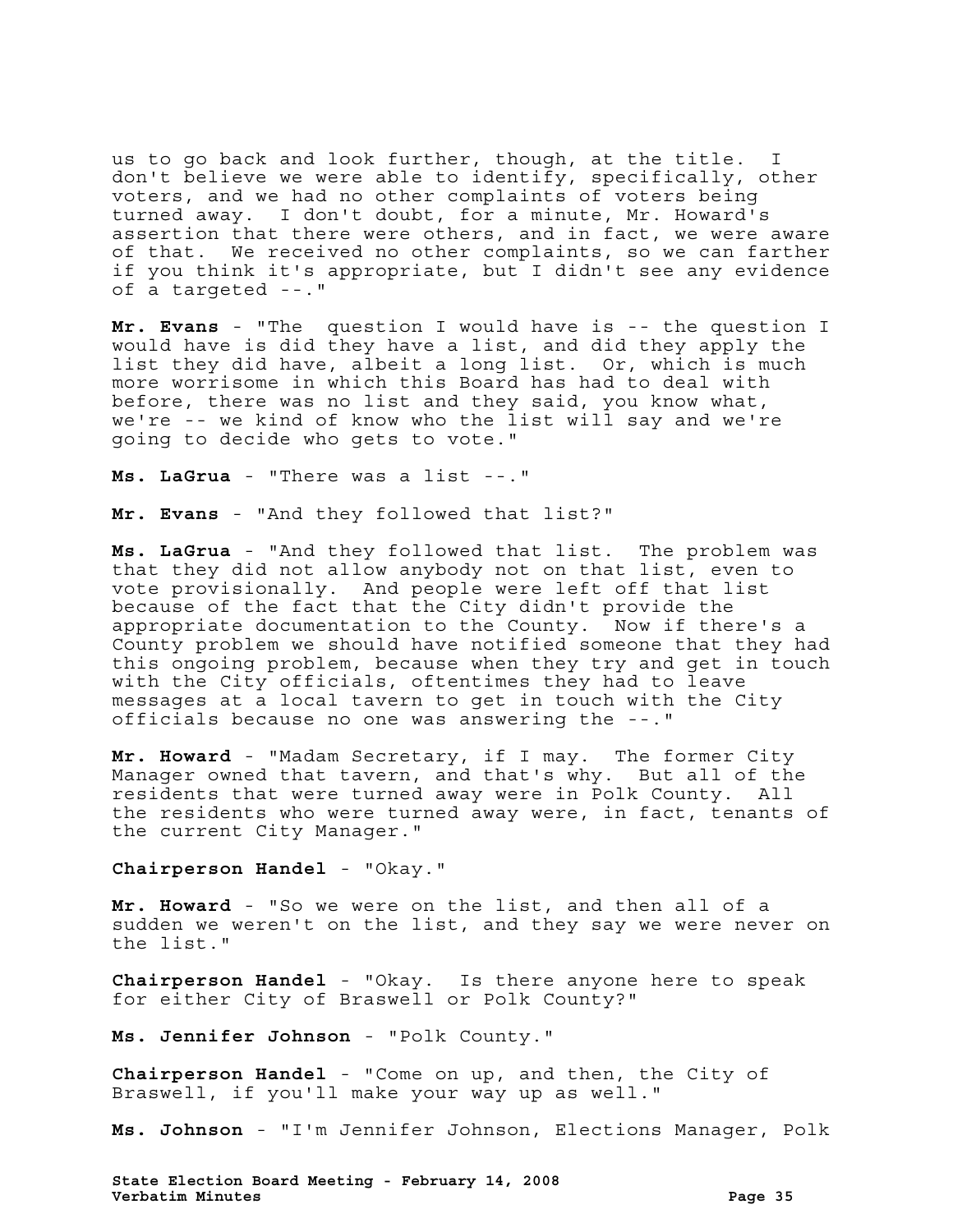County. 409B North College Street, Cedartown, Georgia. And what I wanted to say was that I was misquoted on what I said. I have never said that you could not vote -- you could not vote provisional if your name is not on a list. That's the only way you do vote provisional, if your name is not a list. And I just wanted to clarify that. So that was not said."

**Chairperson Handel** - "Okay."

**Mr. Evans** - "Do you know why he wasn't allowed to vote?"

**Ms. Johnson** - "Ms. Peyton can tell you."

**Mr. Evans** - "Okay. Great. Thank you."

**Chairperson Handel** - "Ms. Peyton, are you with City of Braswell, or --."

**Ms. Frances Peyton** - "No. I'm with Polk County.

**Chairperson Handel** - "We'll stay with Polk County before we come to City of Braswell. Come on up."

**Ms. Peyton** - "My name is Frances Peyton. I live 209 West Gerrard, Cedartown, Georgia. I'm with the Polk County Board of Elections and Registration."

## **Chairperson Handel** - "Okay."

**Ms. Peyton** - "Mr. Howard came and we had him coded to them, that he lived in Braswell, but the map that they gave me, which was hand drawn, it showed that the city -- the street he lived on, half of it was in Polk County, the other half was in Paulding County, and his house number showed that he was not eligible to vote in the City election. So I told him that's living in Aragon, and he would go to the Aragon municipality to vote. That's all I can tell y'all. I did the best could. I had the map that the -- the -- Ms. Camp, the wife of the City clerk, a long time ago, drew for me. And I'm sorry."

**Mr. Evans** - "So how does it work now?"

**Ms. Peyton** - "It works the same way. I mean, I haven't done anything. I did not do anything because we had the investigator come down, and we talked with Mrs. Conway, and then another one calls me, and so I haven't done anything during that time."

**Mr. Evans** - "So if the election were held again, it would be exactly the same result?"

**Ms. Peyton** - "Yes, sir. Because, I mean, until I called --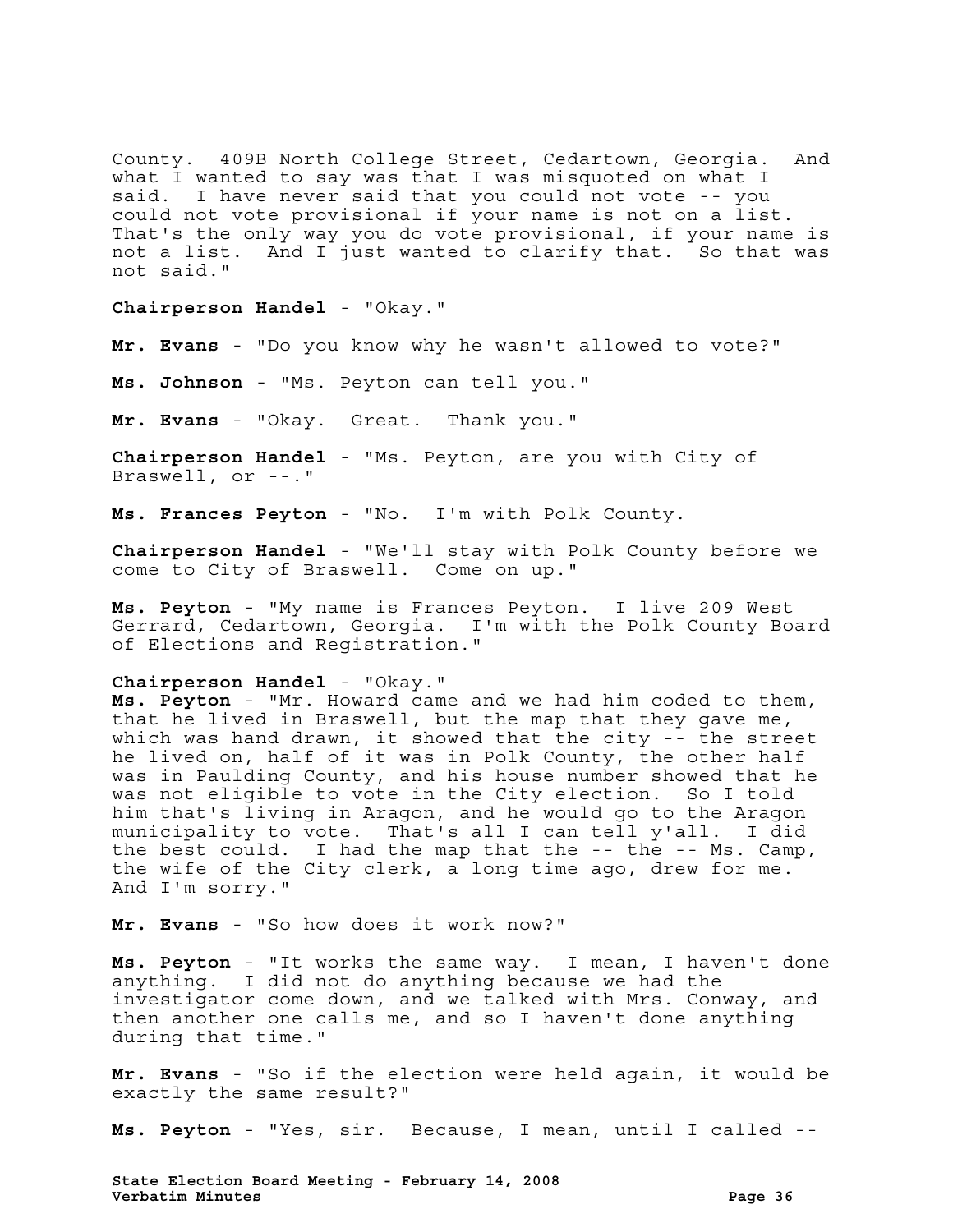I would call y'all, of course, if there was another election held. I would call and say, look, we've got this problem. But I still do not have a map of any kind. So anything that says that this is the way it should be, and I would greatly appreciate one if I could get it."

**Chairperson Handel** - "All right. Any other questions?"

**Mr. Evans** - "Ms. LaGrua, how do they normally get the map - do most cities get the map?"

**Ms. LaGrua** - "It's my understanding the City Clerk is supposed to provide to the County the map of the city precincts. And in fact, as I understand it, Polk County did request the map from the City of Braswell, and the City of Braswell did not provide to the County the appropriate so that they could issue the appropriate precincts."

**Mr. Evans** - "So the -- should the Respondent include the City of Braswell?"

**Ms. LaGrua** - "It does have the Braswell City Clerk, or it should."

**Mr. Evans** - "Yeah. But I'm just wondering if the City of Braswell should be listed as the Respondent. What would you think?"

**Ms. LaGrua** - "Candidly, I don't know enough about that City workings and who appoints who, but if there an appointed party of the Clerk, yes."

**Mr. Evans** - "Well I'm just wondering if pursuing a remedy of a cease and desist or injunction, where we were saying, it's part of a relief here, you can't leave your election people out here, hanging. You know, it's not fair to voters, it's not fair to them. We need to get a map, and Mr. Worley, here, can tell you as well as I can that the software now can break down the boundaries of a city or a precinct, you know, they can divide a house if they want to, much less a street."

**Ms. LaGrua** - "That's probably appropriate."

**Mr. Evans** - "Thank you very much. We appreciate it."

**Mr. McIver** - "Madam Chair."

**Chairperson Handel** - "Yes, Mr. McIver."

**Mr. McIver** - I addressed this question, first to you, allowing you, I'm sure, to defer it to Mr. McCarthy if you think so, but somebody reacquaint, not only the members of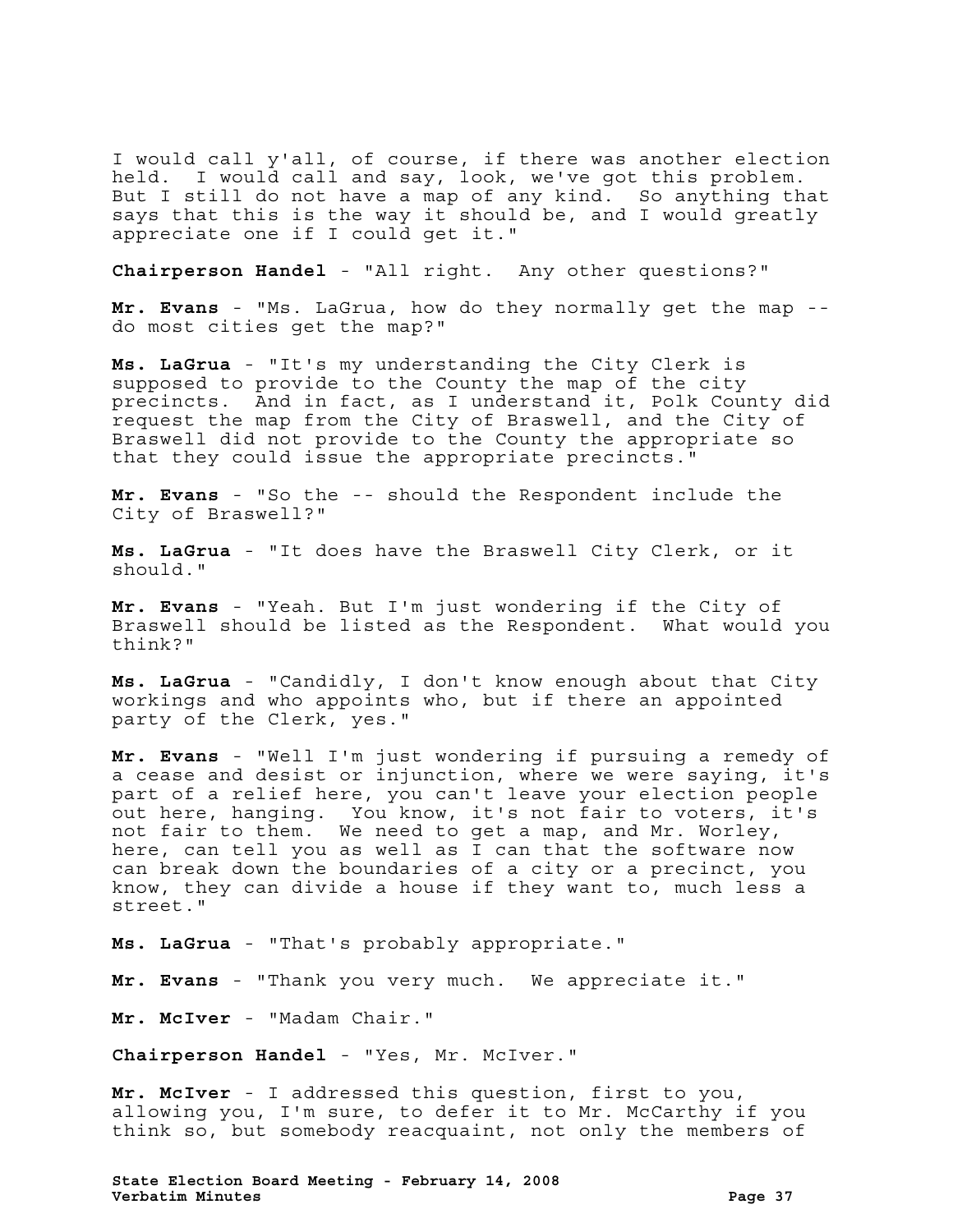the public, but me, for one, what is the rule on issuing a provisional ballot? What should have been done on that day?"

**Chairperson Handel** - "To -- I mean, we have it strictly from Mr. Ritter or Mr. Tailor, but the rule is they were supposed to let this individual have a provisional ballot, and then, verify --."

**Mr. Ritter** - "Madam Chair. Provisional ballots is contained in 21-2-418, and in a, I believe, it is if he presents himself, and using himself, to a polling place for the purpose of casting a ballot in a primary or election at the time he registered to vote, but it doesn't appear on the list of registered electors, the person shall be entitled to cast their original ballot."

**Mr. McIver** - "Are there circumstances when you would not issue a provisional ballot?"

**Mr. Evans** - "For example, a resident of Alabama shows up in Columbus, they produce an Alabama drivers license and say, oh, I want to vote a provisional ballot in Escogee (phonetic) County, because I think that's a parallel here. Correct me if I'm wrong, but what you would have is Braswell and Aragon are like mirror cities on opposite sides of the County line."

## **Unidentified Speaker** - "No."

**Mr. Evans** - "Well, how did he get on Aragon?"

**Chairperson Handel** - "If I might, if we could, in the interest of fairness, again, allow all the parties to have their say. I know we have some individuals from the City of Braswell so if you want to come up and address the body, that would be helpful. Tell us your name, and your role, and address, please."

**Ms. Ellen Waters** - "My name is Ellen Waters. I'm City Clerk, City of Braswell. Population of Braswell is like 300, justifies one-third of a clerk. I work part-time. Now Ms. Peyton had asked me for a map, and I took her a copy of the hand-drawn map, and I told her I will try to get out there and do some house numbers. I didn't mean to lie, had a migraine headache, couldn't do it. She didn't get it. That's my fault. Migraine headache is no excuse. But there's a couple of things here that's not correct, and one of them is that Ms. Waters thought that on the electors listed on the list that were eligible to vote in the City of Braswell elections. I never said that. I never even implied it. The next sentence, Waters said that this is her first election and the first election in the City of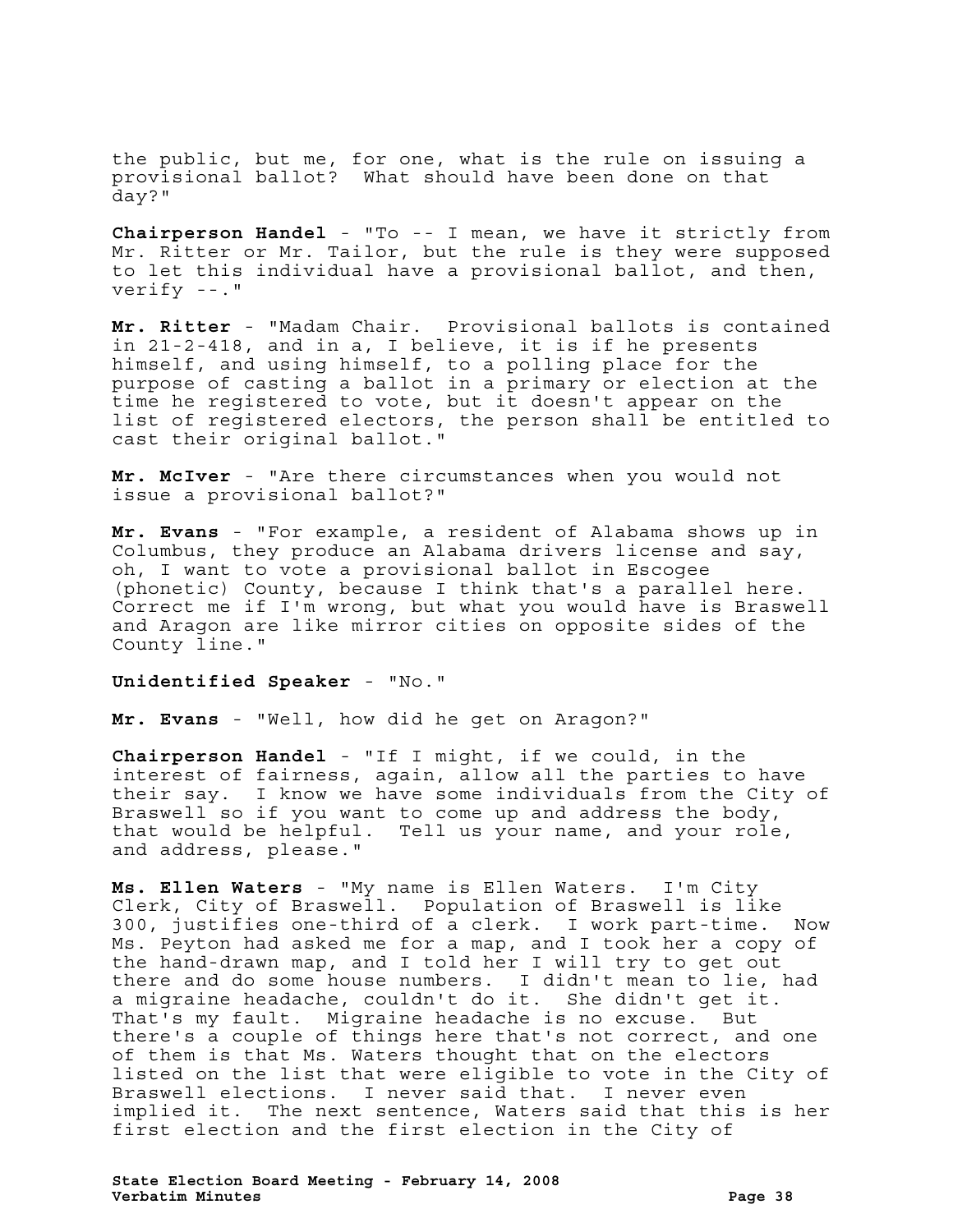Braswell. I never said that. My first election was in 1993 in the City of Aragon. It was a recall. I did several elections after that when I was City Clerk in City of Aragon. But this was my first election in the City of Braswell. Previously, there was -- proper paperwork was sent on. So my notes here show that I did provide what maps were on. There were two subdivisions built, and I provided what I could from that, but that didn't include the basics of where Mr. Howard lives. So, you know, I just did the best I could with what I had. And I'm in agreement with mandatory training. I'm ready."

**Chairperson Handel** - "Okay."

**Ms. Waters** - "I am truly sorry. I'm a firm believer, even my grandchildren, as soon as they're seventeen-and-a-half, I hand walk them to be registered to vote. Firm believer. Thank you."

**Chairperson Handel** - "Did either of you have more to add?"

**Ms. Jean Hampton** - "Yes."

**Chairperson Handel** - "Okay. Come on up."

**Ms. Hampton** - "I'm Jean Hampton, and I was the Poll Manager. So I'm here, and there were a couple of things that were misquoted in this, but I don't see any point in really hashing all the things that were misquoted. I did not give Mr. Howard two hours. I did not give Mr. Howard a provisional vote because I did not understand I was supposed to. I was told that only those on the list could vote. Mr. Howard did not appear on that list. I took down their name, their social security number, and I called the office in Polk County, gave them that information, and then they could tell me whether they were -- could vote, or they couldn't vote. And I was told approximately 14 people. Did not keep their names because once I finished the phone conversation, in front of that person, I tore their name up and their social security number up and put it in the trash so they didn't think I was keeping a record of their social security number. I resent the accusation that we turned away people that were only there to vote for a certain person. We had no way of knowing who was there to vote for who, and there were just several various reasons that they weren't on the list. Some of those being they never changed their address from another County, they weren't even listed in Polk County. So there were reasons, and I'm here to answer any questions that you might have of me as the Poll Manager."

**Chairperson Handel -** "All right. Thank you."

**Ms. Deidra Holden** - "I didn't come here prepared to stand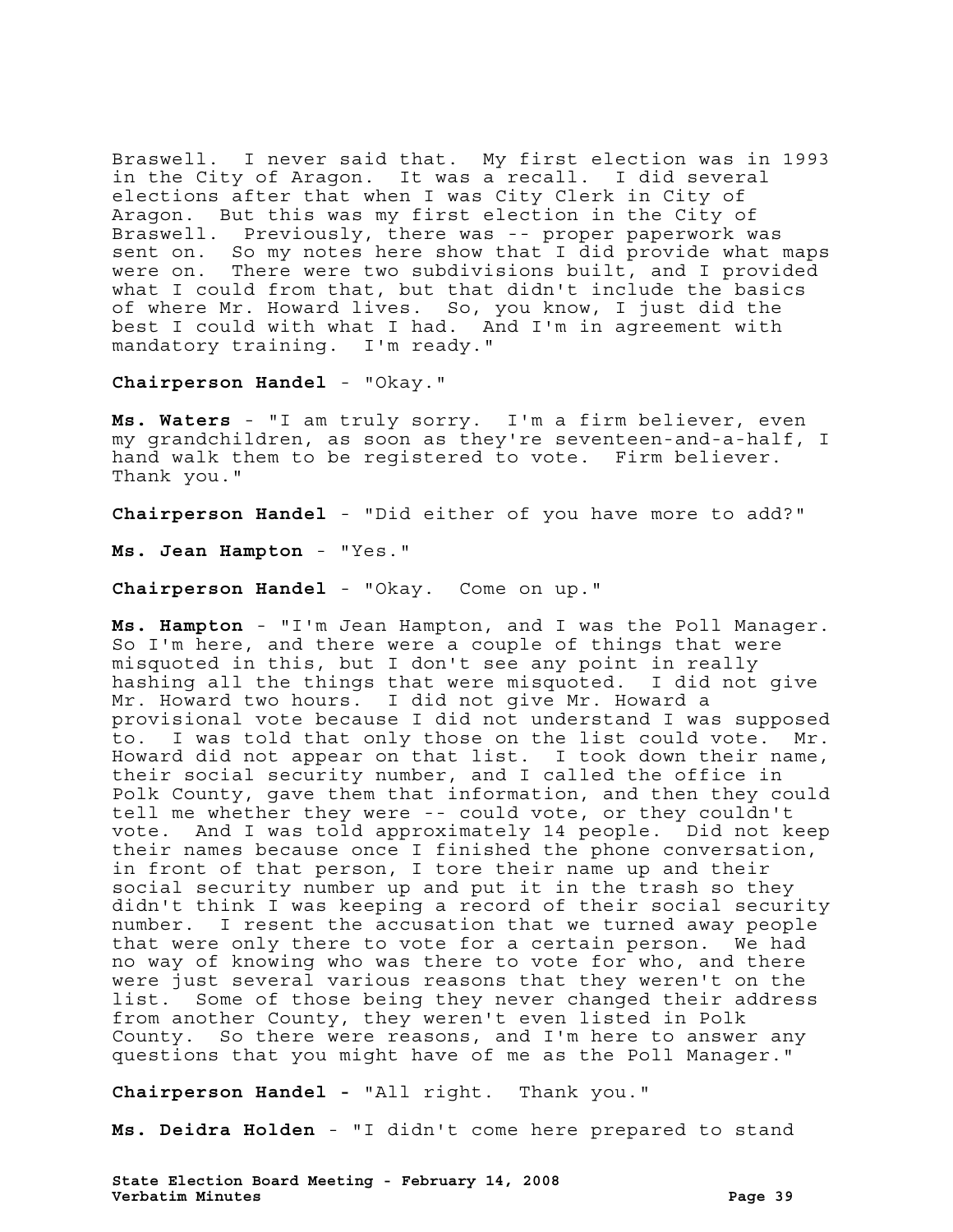here at this podium today, but I'm the Elections Supervisor for Paulding County."

**Chairperson Handel** - "Okay. And what's your name?"

**Ms. Holden - "**Deidra Halbin. My address is 196 Holden Pass, Dallas, Georgia. I feel like the City of Braswell is -- I guess I could, for a better use of words, I could say it's a thorn in my side because most of the people that live in the City of Braswell reside in Paulding County. The day after Braswell held their election, my phone rang off the hook. People that live in Braswell and Mountain Park informs me that they didn't even know that there was an election. I have  $-$  I live near the City of Braswell. I've never known an election in Braswell. If there's no opposition, maybe they -- they don't have to have an election, but when all the municipal elections came about because we handled the City of Dallas and the City of Hiram, which are much larger than the City of Braswell, you know, we offered our help to the City of Braswell. And I guess you hear all the bad things after an election that I was pretty much told, look, they haven't asked you to do it, just leave it alone. But when I have my voters that I have in my system that states that they are City of Braswell voters that are responsible for maintaining, calling me and tell me that they didn't even know there was an election, that bothers me. I think everybody that's a registered voter should be able to vote. I do know after the election, that the former Mayor that was not reelected, he had to come to the Paulding County GIS Department to find out where the City of Braswell boundaries were. I believe, now, that our GIS Department is working with the City of Braswell to provide them that information because their records are up-to-date, and it would be something more than a handwritten map. So I don't know if my opinion, or what I'm saying matters, but I would like to know for my own personal reasons, who decides if Polk County handles their election because I am responsible for Paulding County voters, and if those voters are not afforded the opportunity to vote, I feel that there's a huge injustice. Thank you."

**Chairperson Handel** - "Colleagues, questions? I do have one question for Ms. Waters. Wait, not Ms. Waters, Ms. Hampton. When's the last time you had training?"

**Ms. Hampton** - "I had training prior to, I don't know exactly the date."

**Chairperson Handel** - "Prior to the election?"

**Ms. Hampton** - "Prior to this election, October the 18th."

**Chairperson Handel** - "Was the issue of provisional ballot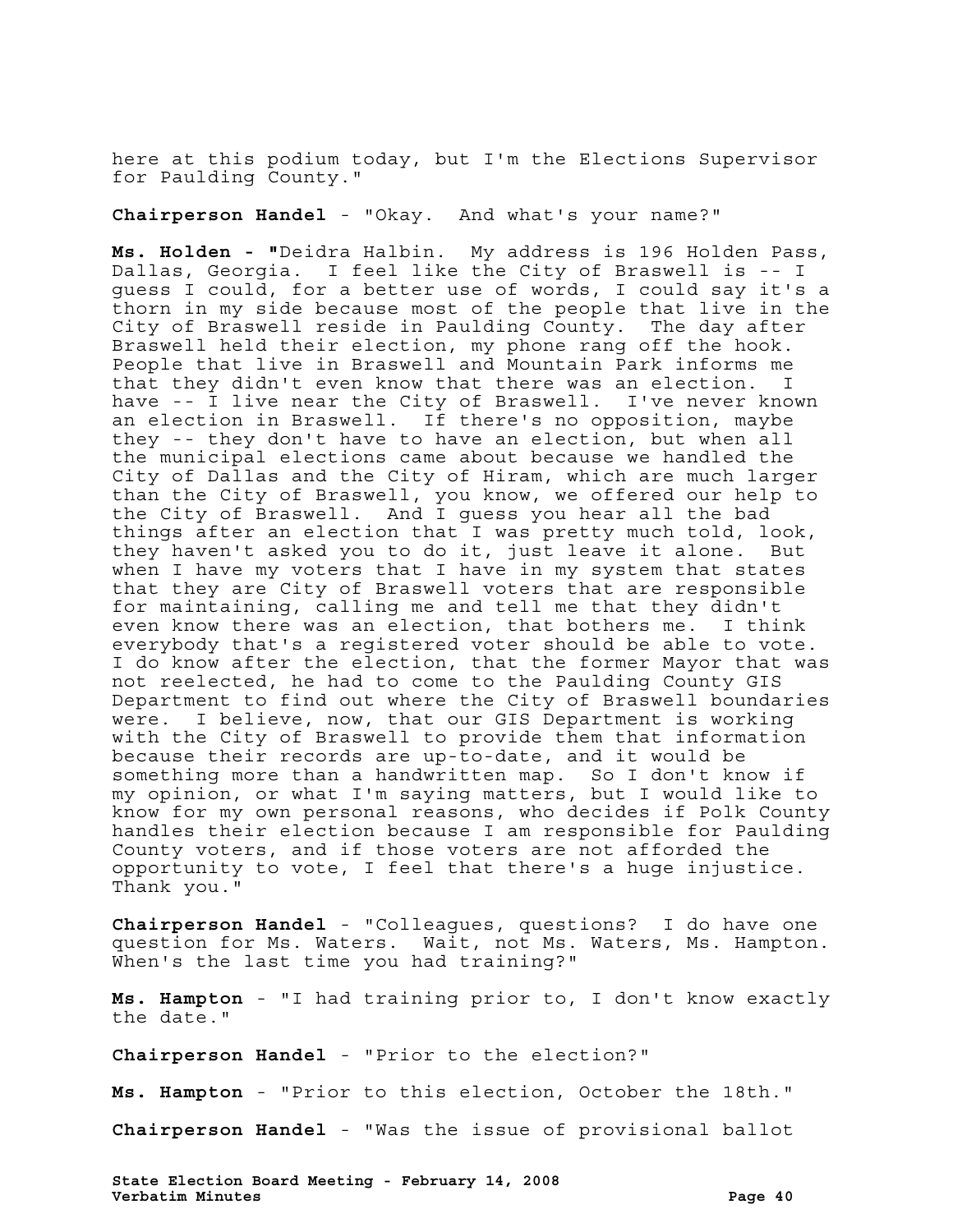covered in that training?"

**Ms. Hampton** - "No, ma'am. They were not."

**Chairperson Handel** - "Then that's a big problem. Okay. I would, just to let you know that there is upcoming Municipal Elections training, and separate -- hopefully what comes out of this -- I would urge you to touch base with Mr. McCarthy when we break for lunch and ensure that you are signed up for that. It may be helpful. It would be very helpful. Obviously, these are -- speaking as one member of the SEB, very serious in that this individual -- individuals were not even afforded the provisional ballot, and that's really problematic."

**Mr. Howard** - "Madam Secretary, may I? I would like to apologize to Ms. Hampton. She said that I accused her of selecting. That was not my intent. She did not make the list. I know she did not have anything to do with it. I agree with everything she said. She said she did call and ask --."

**Chairperson Handel** - "Thank you. And I bet Ms. Hampton appreciates that. That's good. Thank you for clarifying that. Any other questions?"

**Mr. Worley** - "Madam Secretary, I've just got a question."

**Chairperson Handel** - "Yes, Mr. Worley."

**Mr. Worley** - "Do you believe that there was any organized effort to disenfranchise particular voters because --."

**Mr. Howard** - "I do not know the people in the elections office well enough to address that. All I can state is what I saw. All this happened on the Polk County side, none of it was Paulding. My entire street was not allowed to vote. The entire street is owned by the father of the then incumbent mayor. It was not only that street, there were other sporadic houses that I know of, all on the Polk County side, all owned by the Brennel's (phonetic), and those people were not allowed to vote. It is possible that, as Ms. Waters said, she tried to give them the new subdivision without giving them a full map and they interpreted that meaning that all the old stuff was no longer in play. So, I don't know it -- that to be just a question in interpretation. I do not know if it was purposeful, I just know that it leaned that way in the results."

**Chairperson Handel** - "Colleagues, given that question from Mr. Worley, is it a sense from the Board that you'd like to have the investigators look into that a little bit more before we have an action on this case, or are we ready to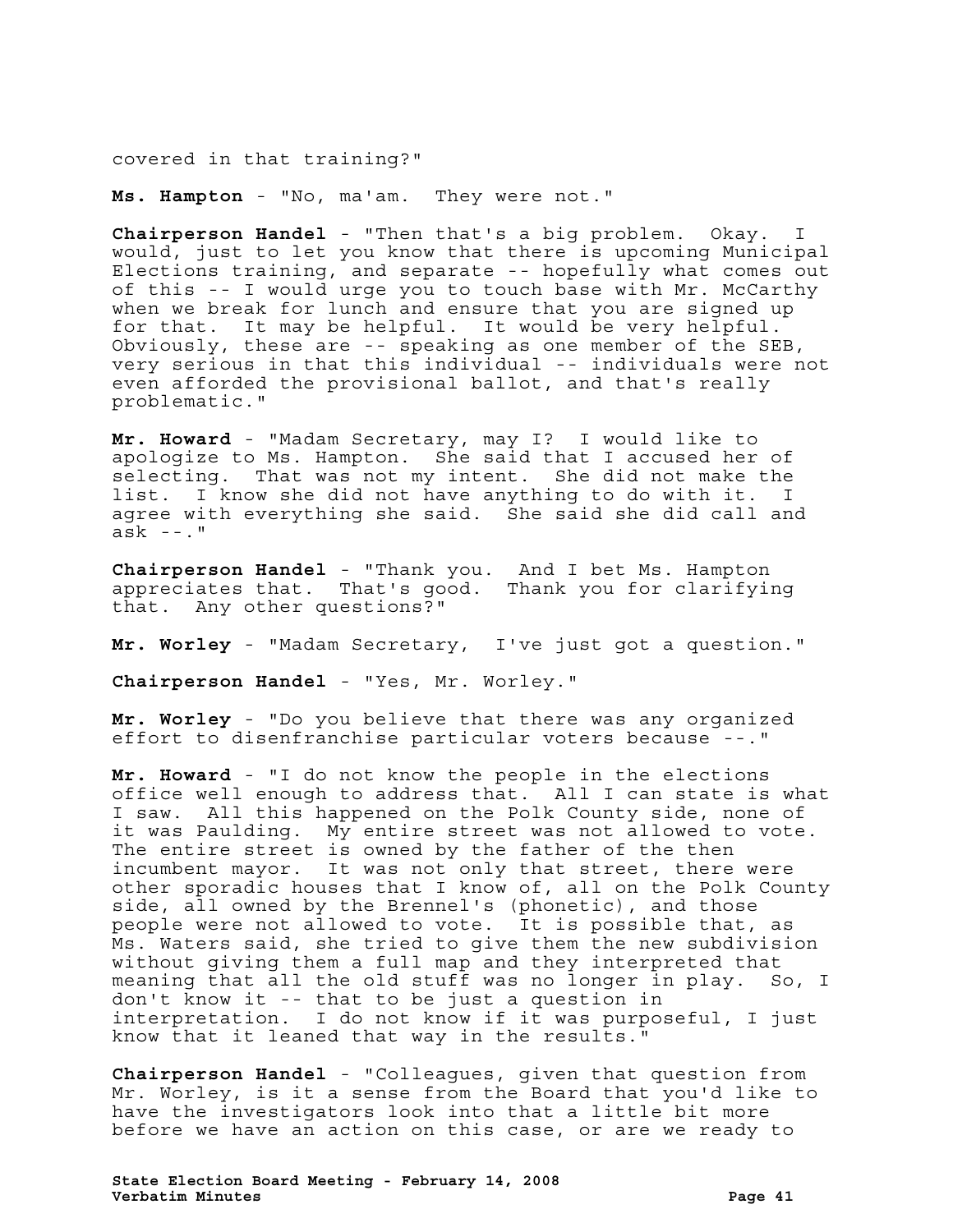take action?"

**Mr. Worley** - "Speaking for myself, I'm ready to take action on that."

**Chairperson Handel** - "Okay. All right. Do you have a motion?"

**Mr. Evans** - "So move. Move to refer to the Attorney General's office."

**Chairperson Handel** - "All right."

**Mr. Evans** - "The only question -- the only question I have was whether or not we can add the City as a Respondent? Just so that we can cover them providing the map."

**Chairperson Handel** - "I think that's fine. Do you want to make that as part of your part of your motion because I think, certainly, any Consent Order we look at we're going to want there to be an agreement that a new map is based on the GIS -- hand drawn map would be good. Okay that's an amended motion to add the City, and then to refer to the AG's office. That's a second from Mr. Worley. Any other questions or comment? All in favor?"

(Whereupon, there was a chorus of aye)

**Chairperson Handel -** "Any opposed? There's none. That one is deferred. Next item, please."

**Ms. LaGrua** - "The final case on our report, Madam Chair, is the Case 2008-000011. That is Forsyth County. The Complainant was Linda Ledbetter. The Forsyth County Commissioner, the Respondent here, is said Director of Elections. The original complaint has four allegations, only one of which was appropriate to take up in my division. The other three allegations were protected evidence violations, should so the Board is aware. I did speak to Kay Baker, Deputy Commissioner of the State Ethics. It would not be -- the nature of those complaints would not be something that the State Ethics Board would look at, but the County, I believe, is aware of the allegations in this case and it would be appropriate for those to be handled by them if they found there to be violations. The fourth allegation concerned an unsecured DRA machine in 2004. Ms. Jekot moved -- Ms. Ledbetter forwarded a complaint by herself, and Ms. Jacob -- Ms. Jekot said that two days prior to the November, 2004 Election, she was -- her DRA machines turned on in an unsecured polling place and there's a number of problems here. We did go after -- I had a lengthy conversation with Mr. Ritter about the allegations here, and we did go out and investigate this, even though it was three-years old,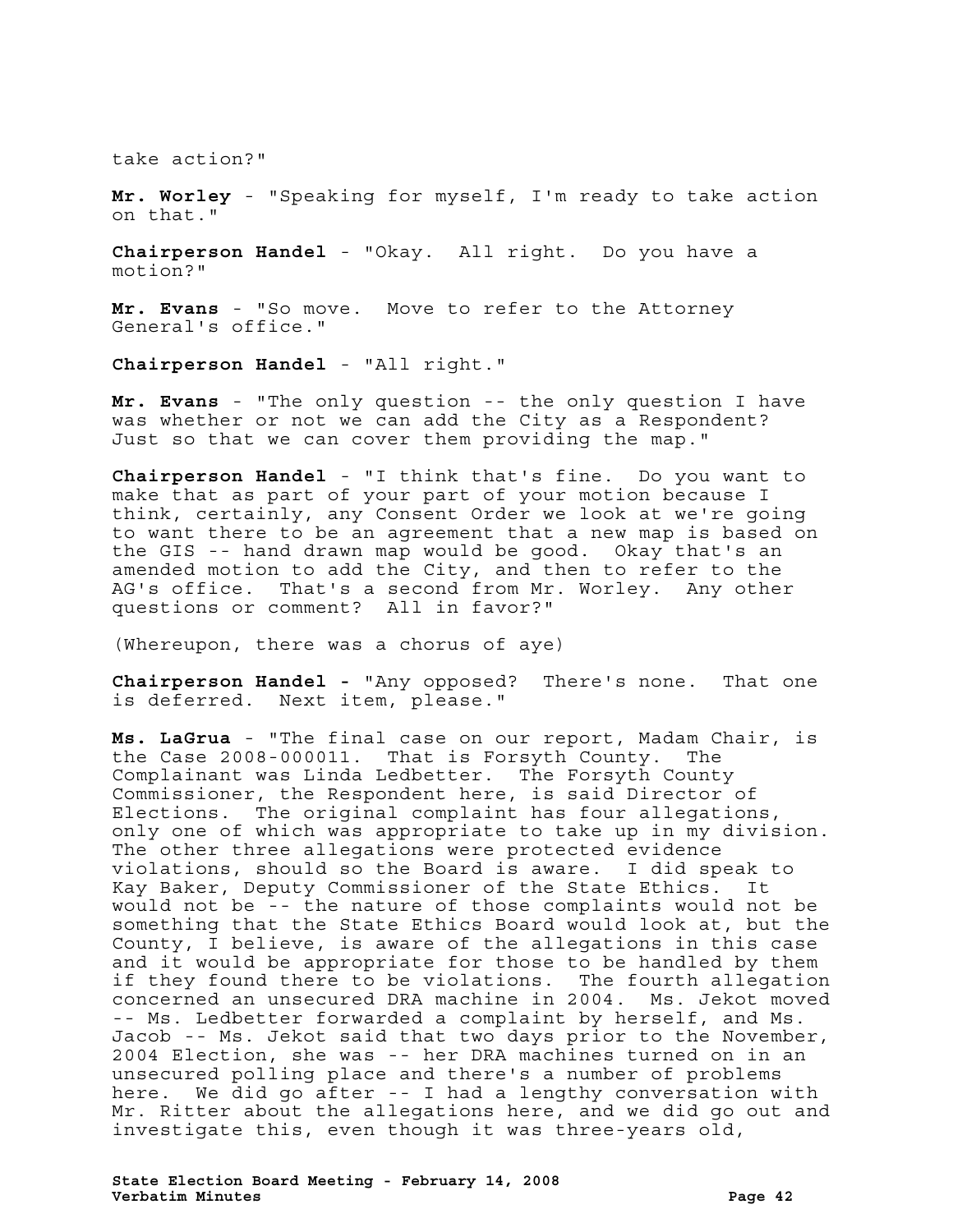essentially, by the time we got it. Ms. Jekot did not report the unsecured machines to any official back in 2004, so we had to go back and do what we could that allegedly happened three-years ago with one viewing. We talked to the warehouse manager whose had the same position since back in 2004, and he confirmed that the procedures currently in place was in place at that time and was followed in the November, 2004 Election. Gary Smith was interviewed, as well, and said the machines were actually not delivered until Monday prior to the election, and they were picked up on Wednesday so they could not physically have been in the location that Ms. Jekot described. Essentially, based on the delay of the recording and taken in conjunction with the statements that the warehouse manager and Mr. Smith, this complaint can't be substantiated at this point, and it's recommended that it be closed."

**Chairperson Handel** - "Is there anyone here from Forsyth - either -- come up, and I don't know. Is Mr. Smith here? Does he want to speak?"

**Ms. Linda Ledbetter** - "Thank you for allowing me to speak. My name is Linda Ledbetter. I am a Commissioner, District 5 in Forsyth County. I don't think this should be dismissed, and I'll tell you why. I respectfully refer you to Forsyth County's local legislation because of our Chief Registrar, the appointed office of Superior Court Judge. Mr. Gary Smith was appointed by the late Judge Gall (phonetic), and reaffirmed by the current one. In the Georgia Elections Code, it applies to every Chief Elections Official. I refer to the Georgia Election Code 21-2-70, part 3, item 12. Let put on my glasses so I won't stumble around. To prepare annually -- this is what they're supposed to do. To prepare annually -- this is what they're supposed to do. To prepare annually a budget estimate at his or her expenses under this chapter in which shall be set forth an itemized list expenditures for proceeding two years, and an itemized estimated list of the amount of money necessary to be appointed for the ensuing year, and to submit the same at the time and in the manner inform other budget estimates of this County, as necessary, may hereafter be required to be fined. I have a report, right here, I've got a copy for you, from Bates, Carter and Associates that did a report for, at my request, for our County. They do our auditing. Mr. Smith has never complied with this law. I have copies for the Board. If you'd like me to give them out, please note page 7, item 16. Now I'd like to introduce our -- one of the members of our three-member Board of Elections in Forsyth County. This Board has asked for the report to be presented to our Superior Court Judge in Forsyth County. And it -- so I'm just going to let them take over from there. Y'all want one of the reports?"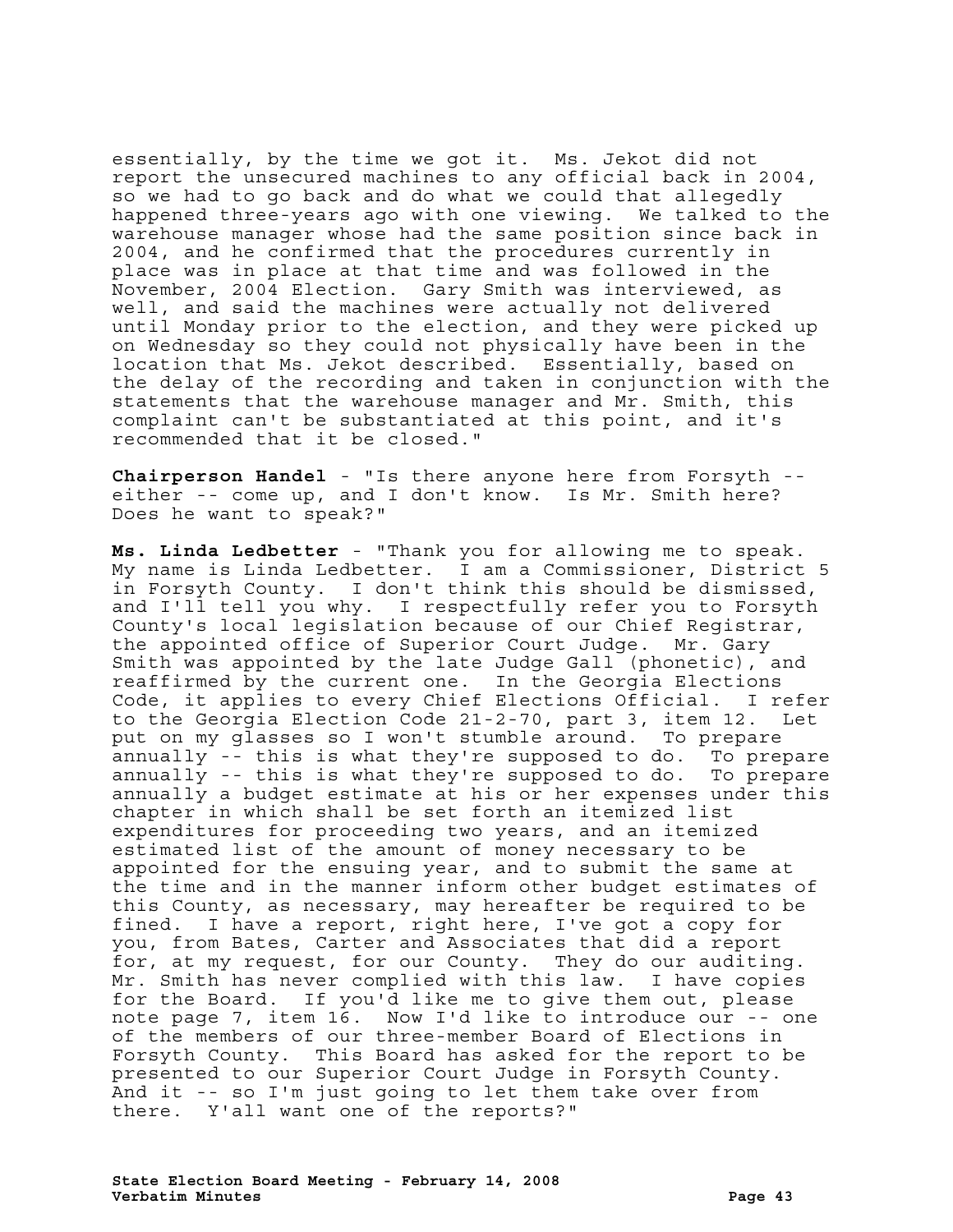**Mr. Fred Meadows** - "My name is Fred Meadows. I'm a member of the Forsyth County Board of Registrations and Elections. I was not afforded a copy of -- previewing what the scope and summary that you have, you're going to be looking at. And Secretary of State and members, thank you for allowing me to speak before this Board. I do realize that many of the issues that were brought forth, obviously, go outside the concern and responsibility, and many of the issues belong at a local level. And again, not having the afforded the opportunity to know the scope of this investigation is real -- I'll address today, and part of this meeting, yesterday. However, I believe that the statements that Dr. Ledbetter stated in 21-2-70, part 3, Powers and Duties of Superintendents. That item brought hard target preparations budget, and the previous two-years itemized expenses was not adhered to as evidence in the audit, whereby Forsyth County Government produced by the Bates, Carter Accounting Firm. In addition, regarding House Bill 1071, act 472, and act in 1987 create the Forsyth Board of Registration and Elections. To say that our administrative affairs, under this act, are a wreck is a huge understatement. And that is evidenced by our failure to abide by Section 1, 12 and 13, regarding the organization of our -- of our group. The bylaws, rules, procedures, I think, seem appropriate resolutions in our minutes governing the management of our affairs within our jurisdiction. I wish I could give a free pass for conduction election properly, but isn't that expected. If we had the appropriate rules properly adopted in Forsyth County, then maybe the Chairman of the Board would have notified me of this. Thank you."

**Chairperson Handel** - "Thank you. You can come over here if you like. They'll hear you better on the microphone. Thank you."

**Mr. Miles Eastwood** - "My name is Miles Eastwood, and I'm here representing Gary Smith. We agree with the Inspector General's report. There's only one issue for this Board, and it's been under his jurisdiction, and that's the one they reported on. Responding, in general, to the presentation just made, the position of Director of Elections in Forsyth County is anomalous. The local legislation says that the Grand Jury nominates a person the the Chief Judge in the Superior Court, and that is not a person who is a County employee. The County provides administrative support, and many of the things that you will see in that report that was just handed out, assumed Mr. Smith is a County employee not following County guidelines. What was omitted was, previously there was an audit combining the generally accepted accounting principles that explained every allegation against him. I satisfied Commissioner Ledbetter and got the Board of Commissioners to hire Bates and Carter from Gainesville, and they did a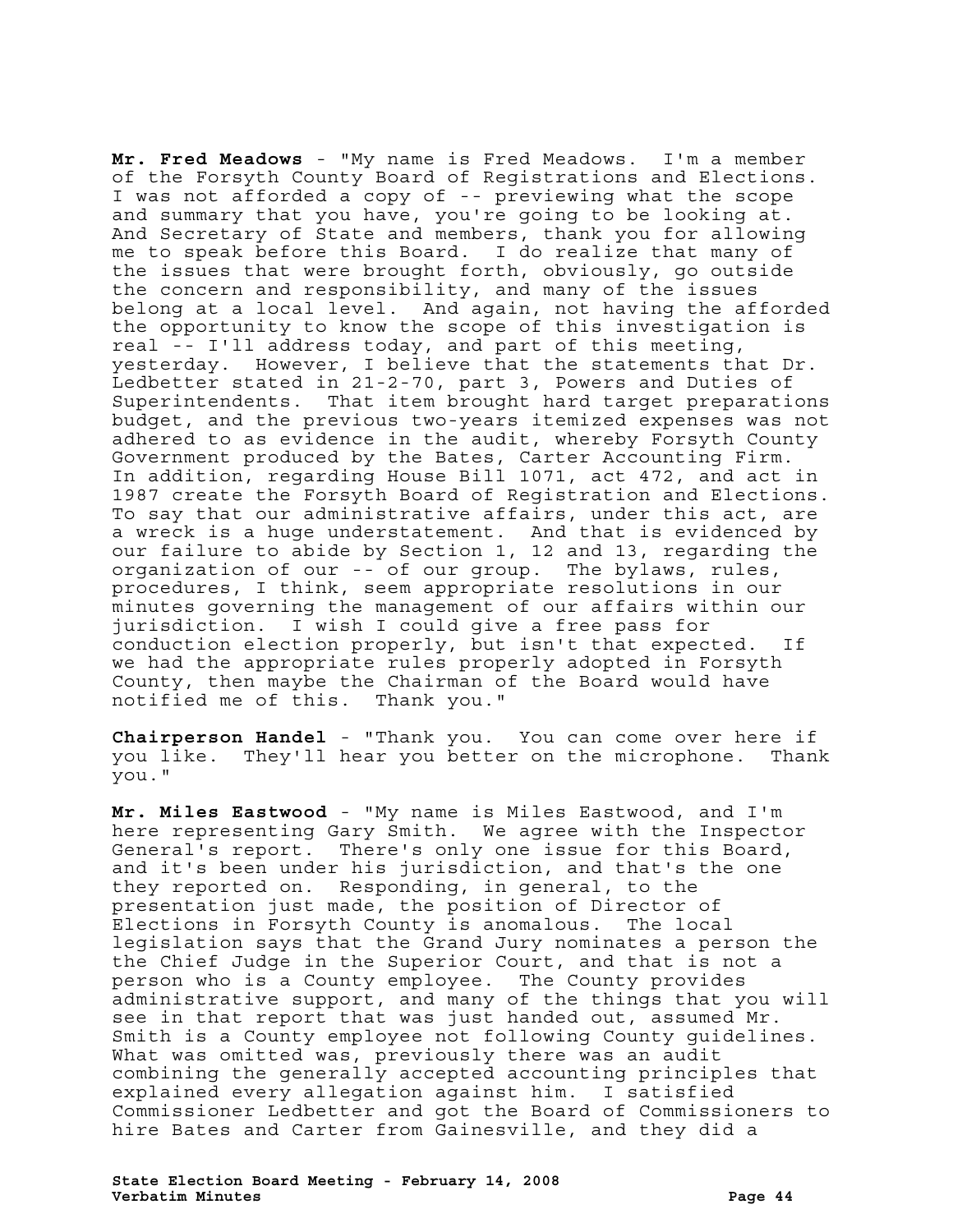report and you will note at the bottom of the first page, as accountants always do, they tell you whether they comply with the generally accepted audit principles, and expressly say they express no opinion. They were given a set of questions, but did not interview Mr. Smith. Now, this all derives from the basic and typically, to touch screen voting and a lot of County politics. The issue that is properly before you is the one about whether there is a valid evidence of unsecured voting machines. They also did not tell you that the Board of Commissioners voted against referring that report which was handed out to you, to the Chief Judge of the Superior Court. Commissioner Ledbetter was in the minority on that vote. Now with regard to the unsecured machines, which I believe the Inspector General has pointed out problems. Going back three years later, and the person who said she saw them could not verify whether they were or were not chained, or otherwise secured together, but not in use. They did check with the warehouse foreman, who has no dog in the County political fight, and he talked about the procedures followed now and then and how this would not have happened, as reported, the three-year wait, and then after the report was extensively made to Commissioner Ledbetter last August, she waited another five months to file the complaint here while her Board of Commissioners was otherwise not supporting her in trying to get the report in to you, she sent it to the Chief Judge of the Superior Court. That's all the background. I think that the facts were adequately investigated. The fact that the Inspector General went to Forsyth County to interview witnesses, personally, and came away with a clear lack of evidence was enough that we recommend -- our position that you follow the Inspector General's recommendation and close the case."

**Chairperson Handel** - "Colleagues, questions?"

**Mr. McIver** - "I have a question."

**Chairperson Handel** - "Mr. McIver."

**Mr. McIver** - "These -- I noticed the ribbon on your lapel, and you're a Vietnam Veteran. I thank you for your service to America." **Mr. Eastwood** - "Yes, sir. Thank you."

**Mr. McIver** - "Can you explain to us, then, why it is that we -- we're discussing matters well beyond the scope of the investigation of the Attorney General?"

**Mr. Eastwood** - "I think it goes back to the intense emotions in the local politics."

**Mr. McIver** - "And you're recommending that we follow the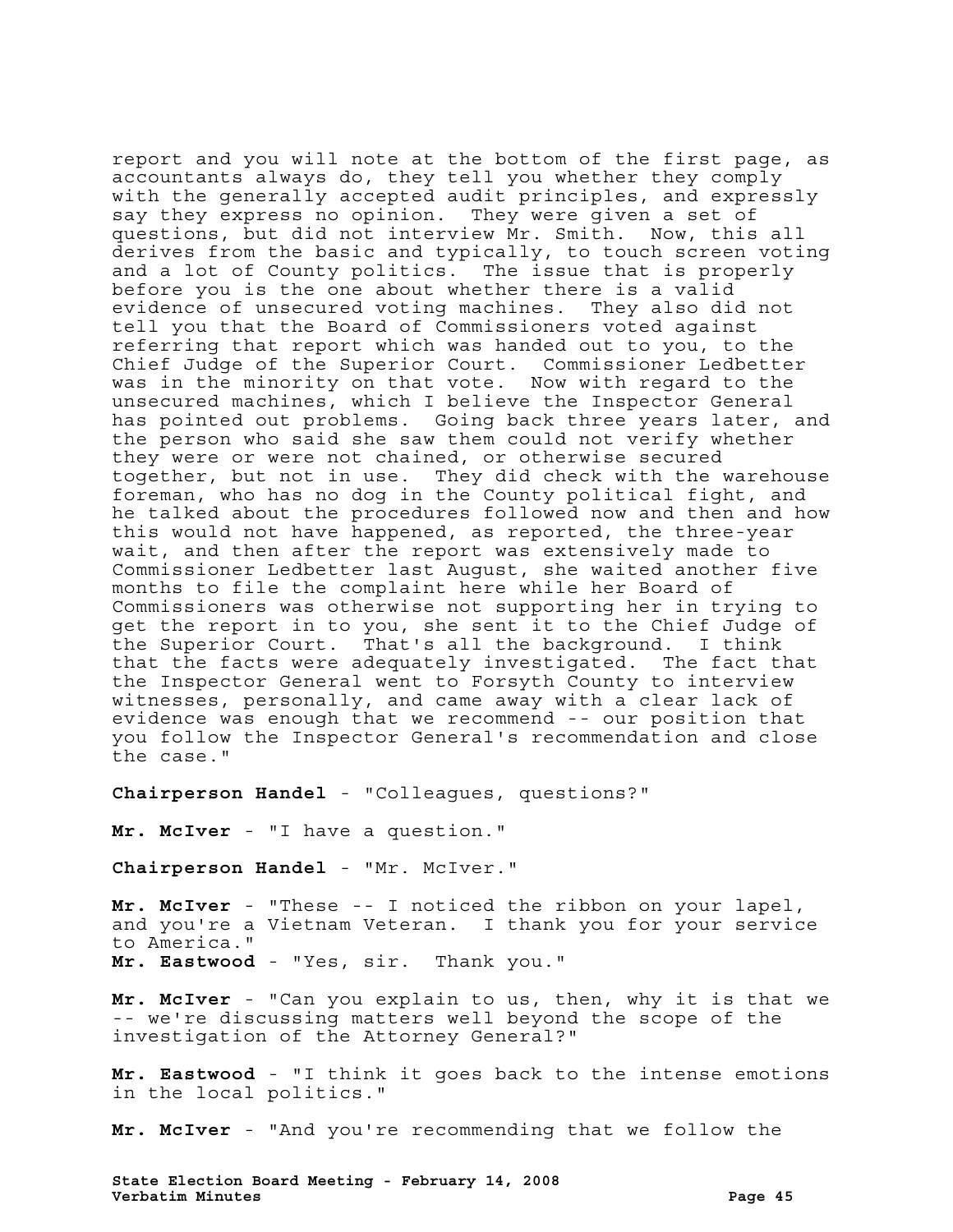recommendation of Inspector LaGrua?"

**Mr. Eastwood** - "Yes, sir."

**Mr. McIver** - "Thank you, Madam Chair."

**Chairperson Handel** - "Mr. Worley, any questions?"

**Mr. Worley** - "I don't have a question for either of you."

**Chairperson Handel** - "Briefly, just to remind, I don't want to get in the back and forth of who said, you disagree with him, do you have anything new that you want to add?"

**Ms. Ledbetter** - "I filed my report with you last Spring, not after this came out. My report's been with your office, as you know, I talked to you, many, many months, and really finally came -- ."

**Chairperson Handel** - "Well, let me just be clear. No -- Nothing is official until you file something in writing, which is what I explained to you. So the official filing of anything was not formal until you submitted those -- your formal complaint to Inspector LaGrua."

**Ms. Ledbetter** - "That was last May."

**Chairperson Handel** - "I don't know the date because I don't get in the middle of the investigation."

**Ms. Ledbetter** - "Right. And this report came out in the Fall."

**Chairperson Handel** - "Okay."

**Ms. Ledbetter** - "And nobody interviewed me on this report. Nobody asked me a question, I was not involved in the reporting of it."

**Chairperson Handel** - "Okay. All right. Thank you. Mr. Worley."

**Mr. Worley** - "Commissioner Ledbetter, I've just got a question for you. How long was it between the time that Ms. Jekot -- I don't know you pronounce that."

**Ms. Ledbetter** - "I think it's Jekot."

**Mr. Worley** - "Jekot told you about the unattended voting machine at the time that reported back."

**Ms. Ledbetter** - "It was pretty much -- I had -- I had several people come to me with problems that they had with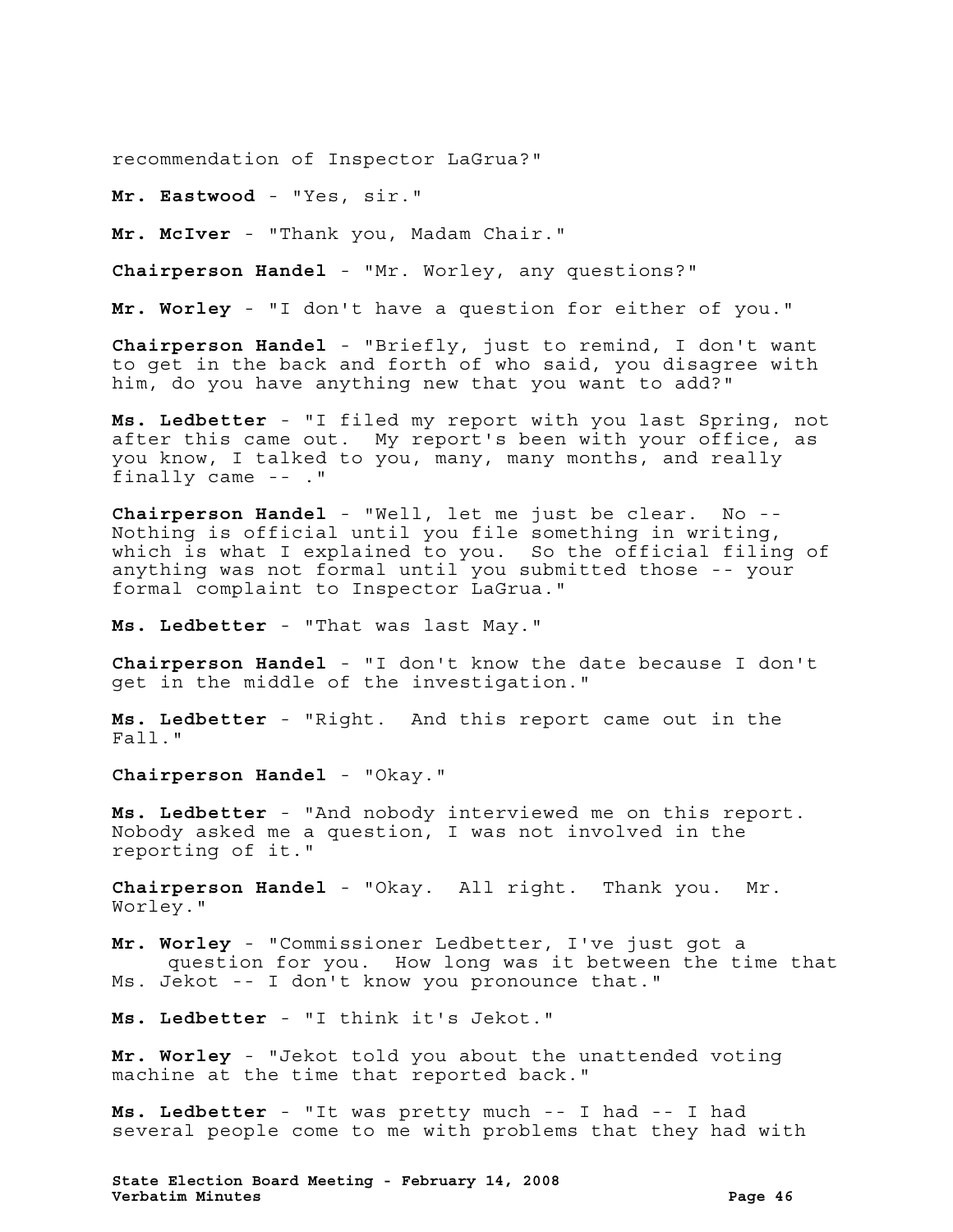the Voter Registrar, and I didn't do anything about until I started investigating. I met with so much resistance in my investigation from the people in the local government, that that kind of bothered me. So then I proceeded to go through her. One investigator, head of the department, was fired over the investigation because he outright lied to me that there was no material there. It was -- it's been a very painful process. I have only pursued it because I have had many constituents -- what they call the lunatic -- but I've had many constituents wanting to pursue this, so I have. I didn't talk with Bates and Carter in the report. If you look at page 7 it says that they suggested that the County research the internal controls over the equipment during our election. We're just having some problems here, and it's not a personal thing. It's just that we have some problems within that office."

**Mr. Worley** - "Is Ms. Jekot here?"

**Ms. Ledbetter** - "She's -- I don't want to say threatened, but she felt that she could not come. She might lose her job if she came. Her employer did not want her speaking out anymore. That's what she told me, so I said okay."

**Chairperson Handel** - "Ms. LaGrua, do you want to --."

**Ms. LaGrua** - "Just briefly, Madam Chair. Actually, on January 24th, Commissioner Ledbetter was interviewed by Steve McBrayer of our office."

**Chairperson Handel** - "All right. Thank you."

**Mr. Worley** - "Ms. Lagrua, did you interview Ms. Jekot?"

**Ms. LaGrua** - "I did not conduct the specific interview, but Inspector McBrayer did speak to Ms. Jekot."

**Mr. Worley** - "Did -- Mr. McBrayer, do you have anything to add?"

**Mr. Steve McBrayer** - "This all --."

**Ms. LaGrua** - "It's, essentially, I just did not want the Board to think that we had not interviewed --."

**Ms. Ledbetter** - "Oh. They interviewed me. I'm talking about the Bates and Carter report. Not their report. They held me and talked with me at length."

**Chairperson Handel** - "All right. Super. Thanks for clarifying that. All right. Any other questions, colleagues? All right. We have a recommendation to close this matter. Is there a motion?"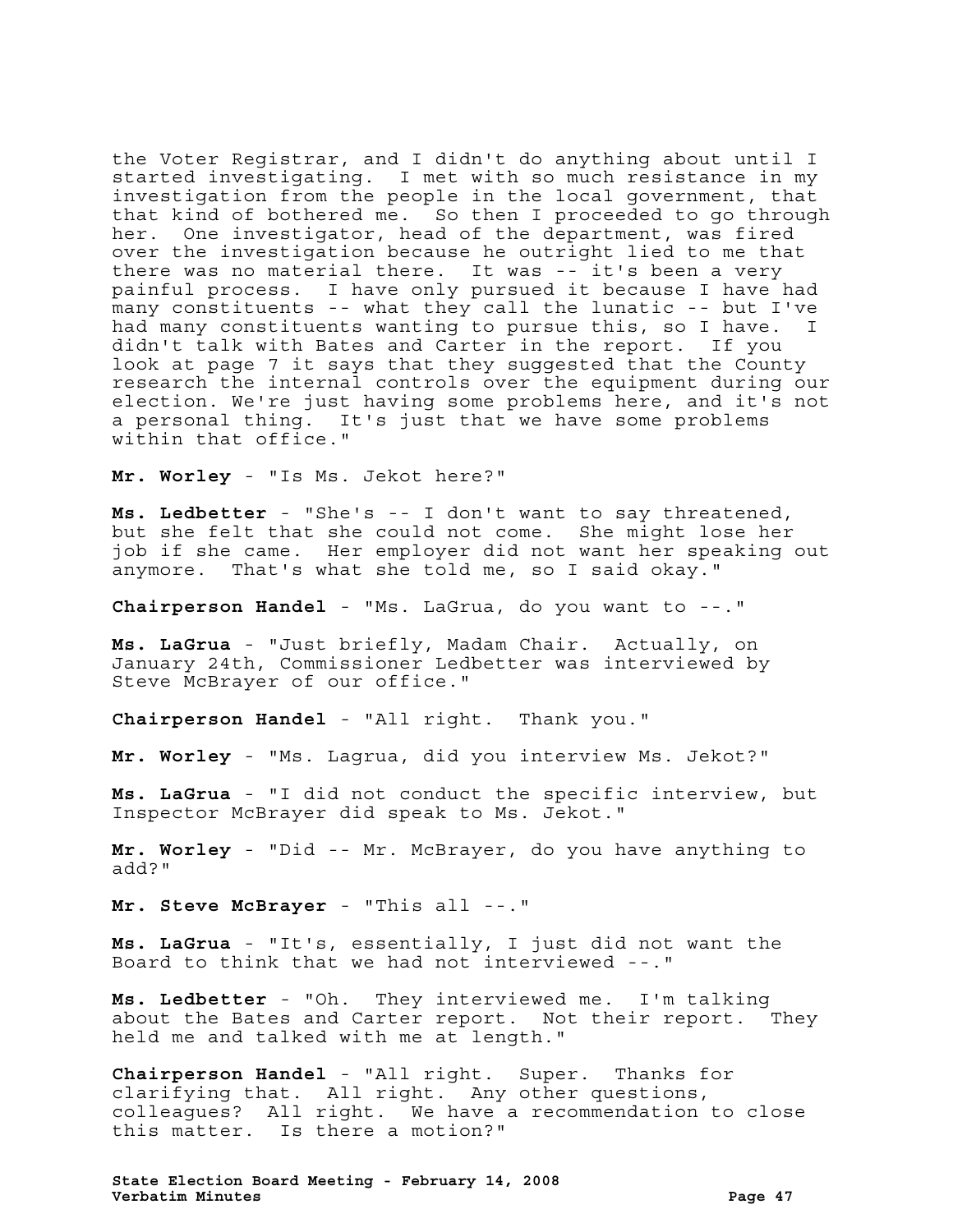**Mr. McIver** - "Move that it be closed."

**Chairperson Handel** - "Is there a second? Motion and a second. Any other questions or comments?"

**Mr. Worley** - "Well I just had a general comment. I'm not sure that it's the position of this Board to get into the internal administration of standard County elections. That's not what we've done historically, and I don't think that that's intended. I think that's a matter for local government and the local election officials to work out for themselves. And so I don't really think that we have jurisdiction to really get into those kinds of details to<br>the extent that that's the real issue here. That's not our the extent that that's the real issue here. role to the extent that there was a complaint about unattended voting machines, that is our role but there is not sufficient evidence in the records before me to warrant sending that on to any other --."

**Chairperson Handel** - "All right. Any other questions? All in favor for a motion to close, please say aye."

(Whereupon, there was a chorus of ayes)

**Chairperson Handel** - "Any opposed? All right. Ms. LaGrua, do you have any other case updates? I know that there are several that are pending."

**Ms. Lagrua** - "We have a number of cases pending. We are working quickly to get these to the Board as quickly as possible. I know there have been some questions about the County investigation. I would like the Board to know, as you may know because it's public knowledge at this point, but the prosecutors and GBI have executed two search warrants in that case and are moving as quickly as they can and are taking it very seriously, and I will continue to update you. Mr. Evans, I know you have had concerns about the time, I have my eye on that and will make sure that y'all get timely reports as to move forward as appropriate. Obviously, I'm not -- I can't speak to the actual ongoing investigation, but it is moving."

**Mr. Evans** - "Well I'm thinking, actually, we had in here, in the minutes that we approved, that we would get a calculation of the statute of limitations."

**Ms. LaGrua** - "I've spoken to Mr. Ritter. Both Mr. Ritter and myself can find no specific statute of limitations in terms of the SEB violations. Clearly, on any felony violations there are specific statutes depending on what the prosecutors find and what crimes, if any, they choose to charge in that case. But I cannot find, and maybe, Mr.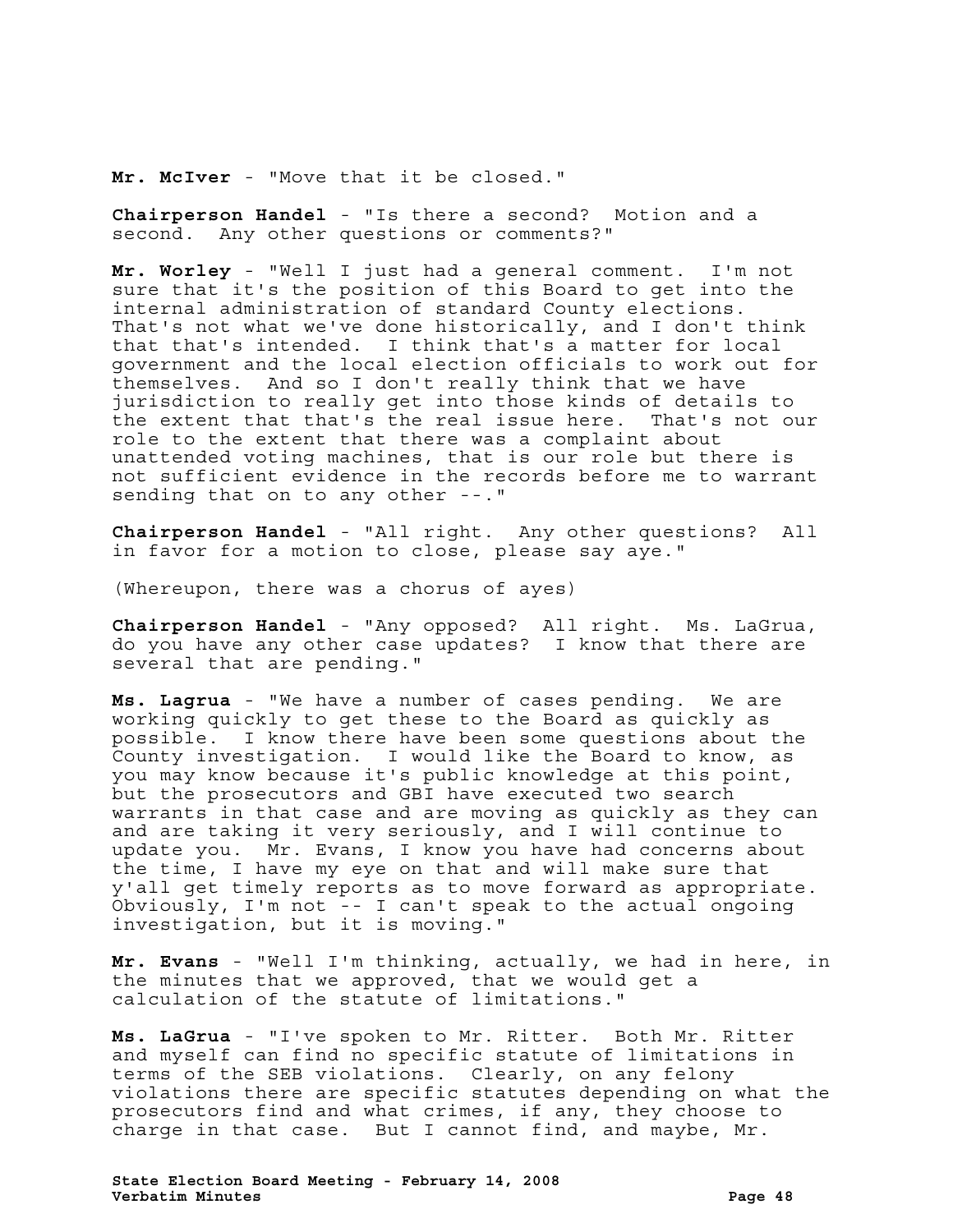Evans, you can correct me, but after speaking to Mr. Ritter, I'm not aware of statute of limitations for this particular body."

**Mr. Evans** - "Well I tend think that the statute of limitations that applies to criminal penalty where applied to the imposed manner of a penalty in the nature of the criminal. But I just, and if there's not a statute of limitations then we'll have to figure out whether or not that's something that we want to take a chance on is that I don't want to take a chance on is that Chattooga County get the benefit because they have lawyers that preclude there is a statute of limitations, and that they argue for the shorter statute of limitations, and that we missed that because I know, at least in the folks who reach out to me from Georgia Legislature and from elected officials in Chattooga County, there's a concern that this is being buried or getting away. Now I think that's the easiest thing to respond to those concerns is to give them data, and just simply say there are search warrants that has been executed. There's a special prosecutor that has been named and give them data. The worst thing you can do is to give them money because it's only preposterous to believe that nothing has happened. And so, these reports that you are giving are very helpful because we want to be able to pass that information on. And obviously, the names and information that you can give us, which should in no way threaten the general prosecution such as the name of the special prosecutor that search warrants, which are public records, have been returned. Those kind of things are public information anyway is just that we will provide the vehicle to make sure that they know that things are happening, which is helpful, but it's also important to us. I think, given the significance of severity of the alleged violations that we make sure we're comfortable that we do not allow to pass the opportunity for us to enforce the election laws. And the concern that I have received is that we will have another general election in Chattooga County on the President of the United States without having this matter resolved."

**Ms. LaGrua** - "I can't speak specifically to when the matter will be resolved. Obviously, that's the special prosecutor, but just so you know I have provided that name to anybody who's made inquiry. I know that Joe Burford and Gerry Gertman (phonetic) of the prosecuting attorney's counsel supervised by David Ballard, the Deputy Director, are the attorneys assigned the case and the GBI is assisting them in their investigation. As to the statute of limitations, I'll defer again, and Mr. Ritter I know that we've talked about it. It's -- I think that the Board may appropriately need to look at whether this body has specifics. I know that there are administrative bodies that do have specific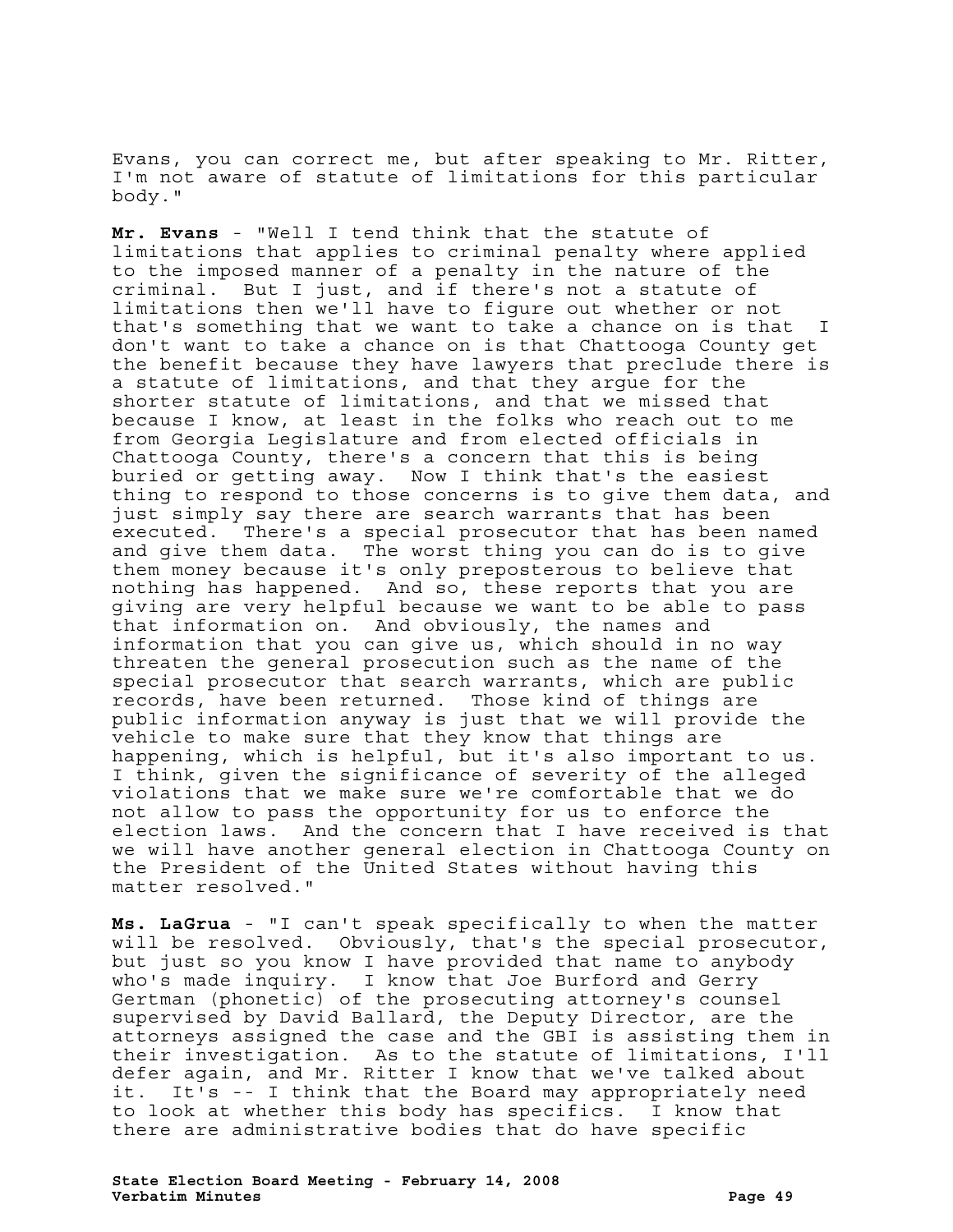statute of limitations in their language that govern them. That's a little bit out of my baileywick here, and if appropriate, Madam Chair, I defer to Mr. Ritter on that."

**Chairperson Handel** - "Do you have something to add, Mr. Ritter?"

**Mr. Ritter** - "I reclude what Ms. LaGrua has said. There is no specific statute of limitations stated within the Elections Code. I am not, and I don't mean the AG's office, is not involved in day-to-day investigations to the County, but I certainly agree with Mr. Evans, completely, that every effort must be made not to open the door to any argument that a limitation period might apply. And I think we need to make a very conservative view of what the limitation period is. And as far as legislative change, Mr. Evans knows, for instance, the Ethics in Government Act, which needs to be amended to add limitation period to those provisions and I think you're welcome to that."

**Chairperson Handel -** "And let me just reassure the body that for the various legislators in that area, they have regular conversations with Ms. LaGrua about the status of this, and certainly she does keep them informed to the accurateness of all the information that she can. That is really pulled via the accountants. Ms. Almond, how long do you think you need to give your updates?"

**Ms. Almond** - "I have eight cases."

**Chairperson Handel** - "Eight. Okay. Why don't we go ahead, then, if everyone is amendable. I'll need a motion because I believe we do have the need to do a litigation discussion in Executive Session. So if I could get that motion."

**Mr. McIver -** "I move we recess for lunch."

**Chairperson Handel** - "And --."

**Mr. McIver** - "And go into Executive Session."

**Chairperson Handel** - "Is there a second? Motion and second, all in favor?"

(Whereupon, there was a chorus of ayes)

**Chairperson Handel** - "And folks, let's say we'll be back - let's call it 12:45 just in case we do come back early. But it could be one, but I wouldn't want us to get started with y'all."

(Whereupon, the meeting broke for lunch and Executive Session at 12:10 p.m, and reconvened at 12:57 p.m.)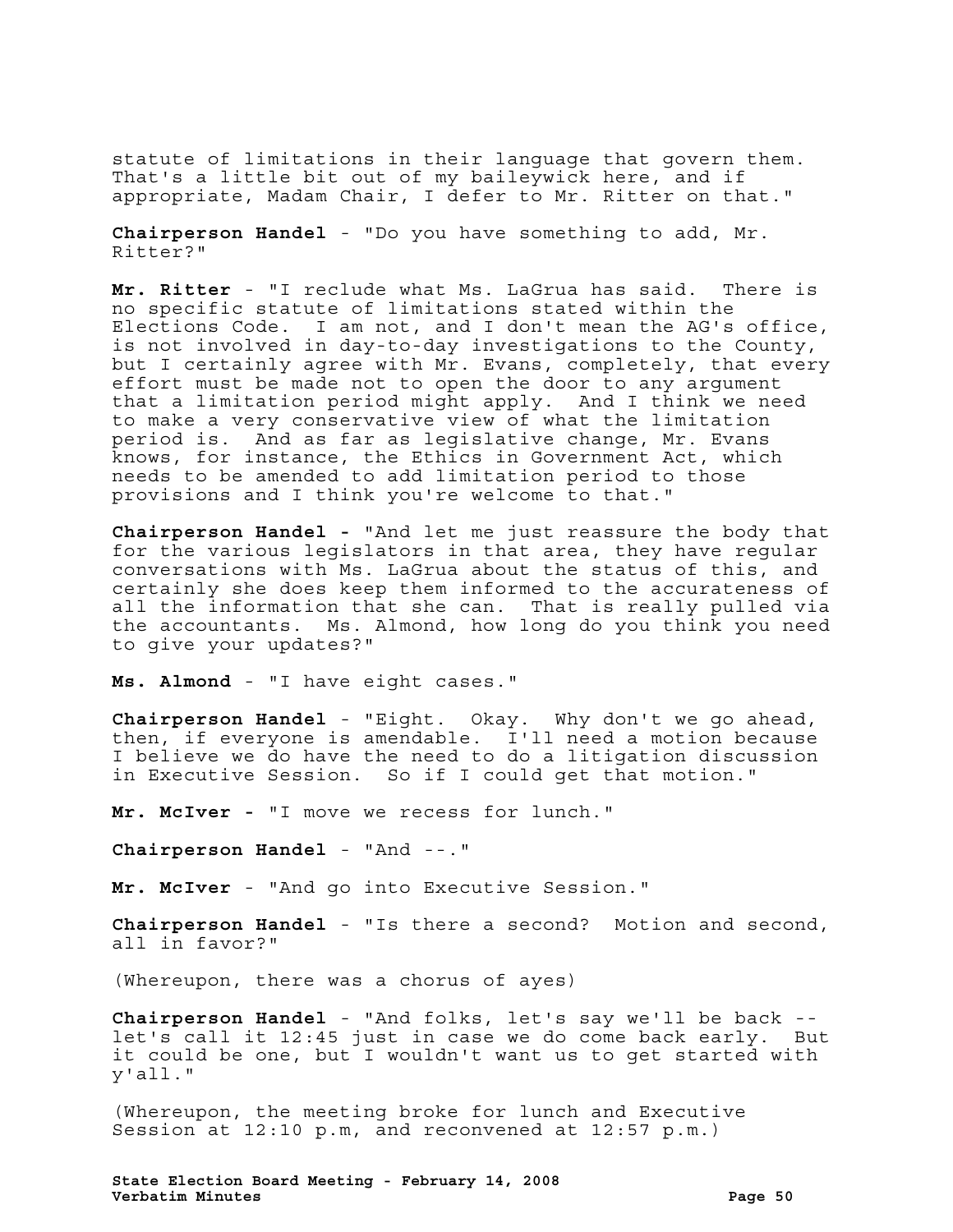**Chairperson Handel** - "I think I need a motion to come on back out of Executive Session."

**Mr. McIver** - "I so move."

**Chairperson Handel** - "Is there a second?"

**Mr. Worley** - "Second."

**Chairperson Handel** - "All in favor, aye."

(Whereupon, there was a chorus of ayes)

**Chairperson Handel** - "And for the record, we discussed litigation matters and there were no actions taken in Executive Session. Our next item is our report from Ms. Almond from the Attorney General's office."

**Ms. Almond** - "The first case is Pierce County. SEB Number 2004-000082."

**Chairperson Handel** - "I think that's Tab 13, probably."

**Ms. Almond** - "The Board referred this to the Attorney General's office in April of 2005. It involves allegations that a local organization, Taxpayers of Pierce, Wayne and Brantley County, ran a political ad without listing the three highest officials in their organization. It's technically a violation of O.C.G.A. Section 21-2-415. The Board considered this case at its November 13th, 2006 meeting voting to table it from being the opinion of the Attorney General's Office on the constitutionality of the statute. We've since given our opinion on that. That would likely be ruled unconstitutional, and the Board hasn't sought to recourse that consent. So, for that reason, I recommend that this case be closed."

**Chairperson Handel** - "Questions."

**Mr. Evans** - "Well this puts us in a difficult position because in Photo ID, the fact that we believe the statute is unconstitutional doesn't give us the option of saying we're not going to enforce the law. We could reinterpret the statute, but I don't know that we have the option of just essentially saying, I'm not going to enforce the law. And so I'm trying to figure out how -- what are the available options to address that conflict. The conflict between, on the one hand the oath to uphold the law, and on the other hand the opinion of counsel that the law has written is unconstitutional. So how do we resolve that?"

**Ms. Almond** - "To resolve that, I guess that would be a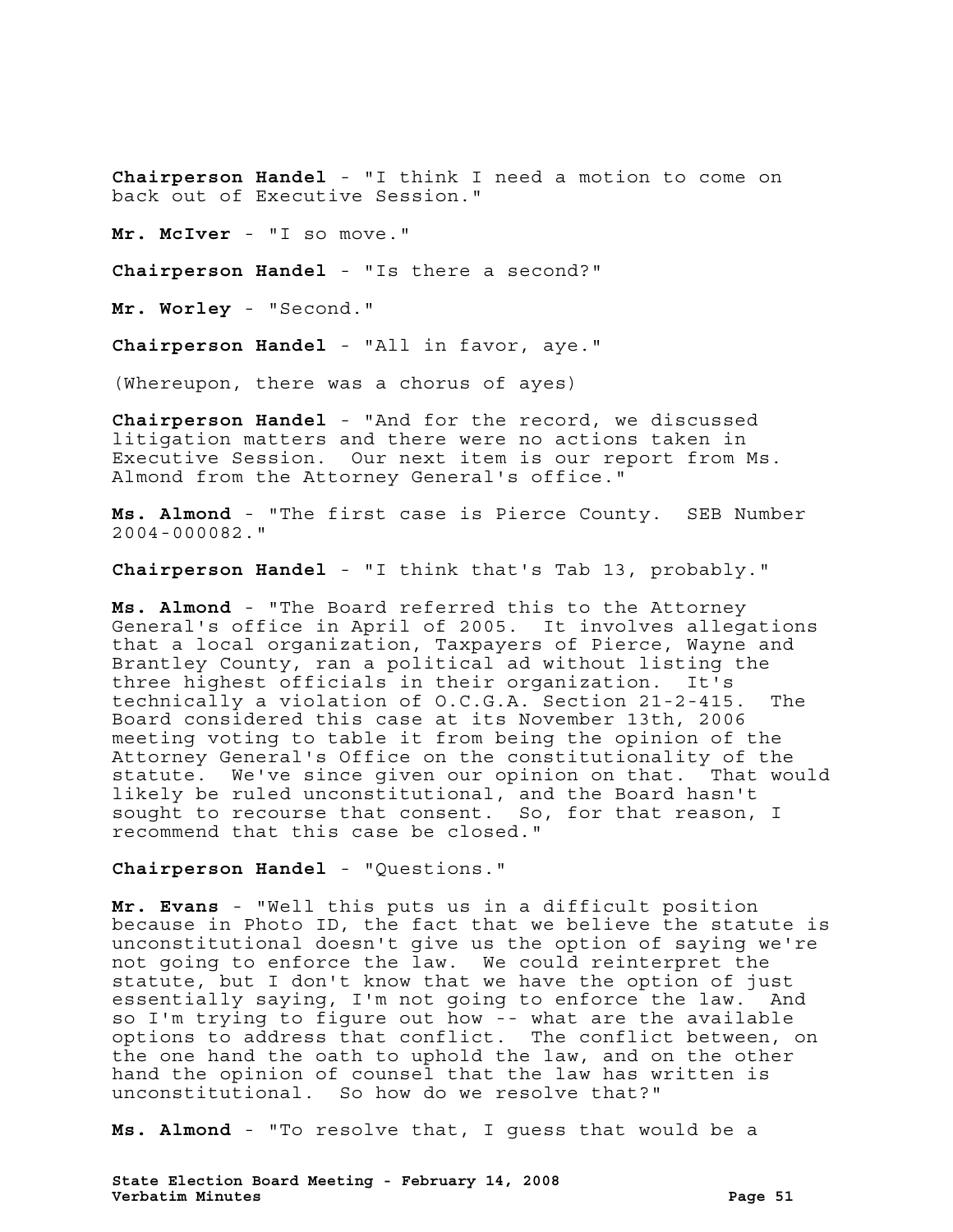policy decision, and to go against the statute and, you know, make recommendations to the Legislature. I mean, I think that would be --."

**Mr. Evans** - "Let me give you an illustration. Two years ago our Secretary of State thought that Photo ID was unconstitutional. It was all of our position that, notwithstanding her belief that it was unconstitutional, she had a duty to enforce it because that is the law that is passed. Now we have a different scenario where we have a law in front of us which our counsel believes is unconstitutional, and that applies to the same standard to ourselves as was applied to her. And that would mean that we would enforce it we would allow a litigant to then challenge it in a way for a court to decide that it's unconstitutional. Another option is to see if we can get it modified by the Legislature so that is constitutional.

**Chairperson Handel** - "Ms. Almond, if I might, I believe that that matter is addressed in the Clean-up Bill."

**Mr. Evans** - "So what might be an option is to defer until the new statute is passed --."

**Chairperson Handel** - "Yes. Yes. So do we have a motion to defer this until the Legislative Clean-up Bill passes?"

**Mr. Evans** - "So move."

**Mr. McIver** - "Second."

**Chairperson Handel** - "Motion and a second, all in favor?"

(Whereupon, there was a chorus of ayes)

**Chairperson Handel** - "Any opposed?"

**Mr. Worley** - "No."

**Chairperson Handel** - "Okay. We have no. Next item."

**Ms. Almond** - "The next item is City of Resaca. Case No. 2005-000028. The Board referred this September, 2006. This involves the City's failure to submit changes in the precinct to the Department of Justice. This has been a long-standing failure over many administrations. The current administration has addressed the problem, and sent in the information needed to the Department of Justice. We also entered into a Consent Order providing for a cease and desist order and a reprimand. The Board has accepted cease and desist and reprimands for local government officials where they've taken corrective action. And so for that reason, I recommend that the Consent Order be accepted."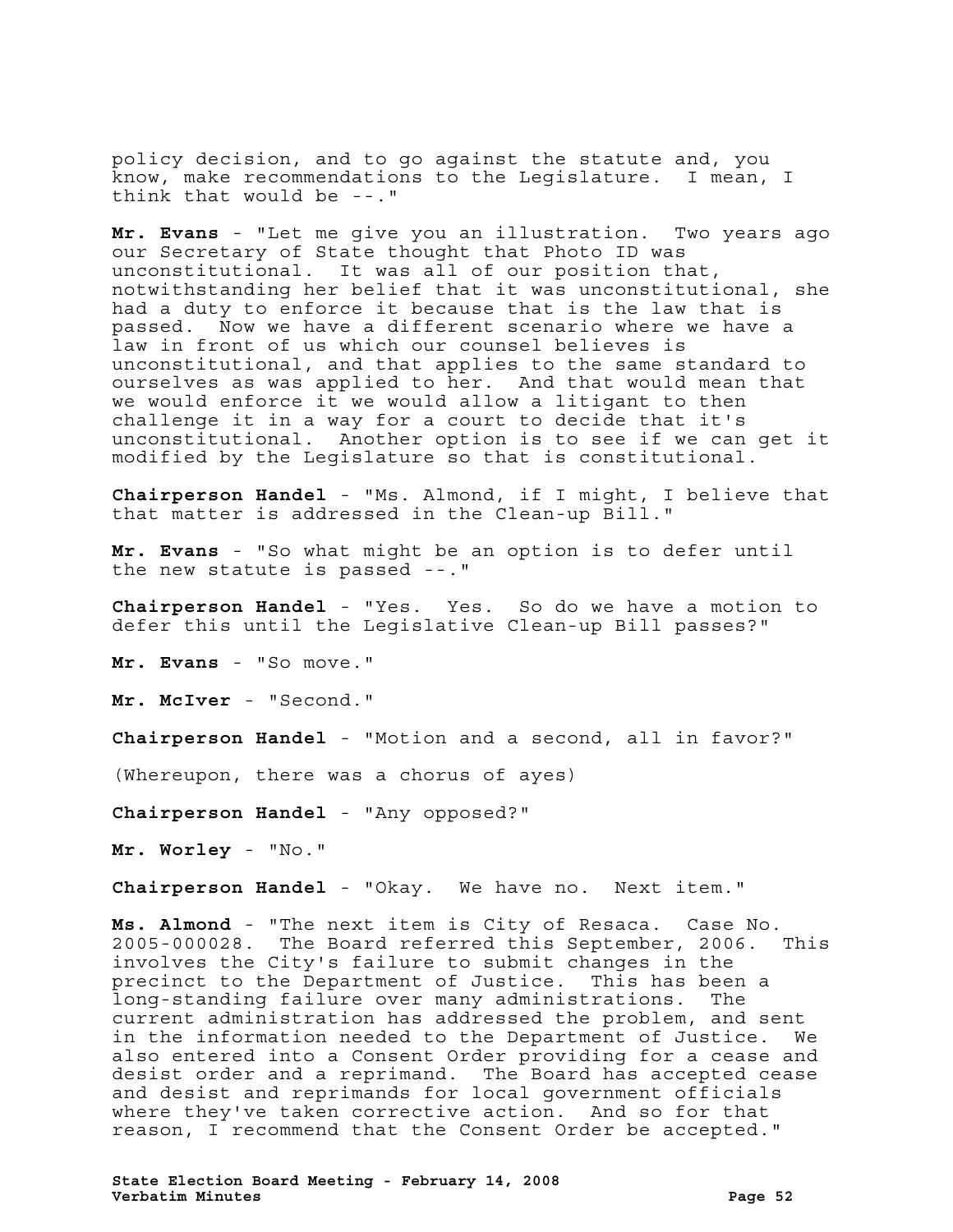**Mr. Evans** - "So move."

**Mr. McIver** - "Discussion."

**Chairperson Handel** - "Yes. I was going to come to it, Mr. McIver. Absolutely. Yes, Mr. McIver."

**Mr. McIver** - "Is this remedy consistent with what we've done in the past? Maybe that ought to be addressed with Mr. Adams, since he's got some history here, but cease and desist and reprimand, only?"

**Mr. Evans** - "Yeah. I thought --."

**Mr. McIver** - "It goes to consistently, only, is my question."

**Mr. Evans** - "Yeah. I believe so. I believe in the context that the failure to get the -- the truth of the matter of is, that in the past we've complied with the Department of Justice to impose whatever remedy they want for the failure  $\text{to} \text{--} \cdot$ "

**Chairperson Handel** - "We have a motion and a second. Any other questions or comments? All in favor, please say aye."

(Whereupon, there was a chorus of ayes)

**Chairperson Handel** - "Any opposed? None. All right. Next item."

**Ms. Almond** - "The next case is Heard County. Case No. 2005- 000073. This involves Respondent Robert Daniel. He has admitted to violating several statutes. O.C.G.A. 21-2-562. 21-2-152, and 21-2-565. When he submitted an affidavit, also stating that he resided in Heard County, when he had actually moved to (inaudible) County. The Respondent - this case was considered -- he responded to the Consent Order providing for a \$200 fine and cease and desist order at the Board's September 2007 meeting. At that meeting the Board voted to amend the Consent Order and increase the sanction to two thousand dollars. The Respondent has since agreed to that -- that increased sanction, but he also wanted to address the Board regarding his position before the Board signed off on it."

**Chairperson Handel** - "Okay. Come on up, sir."

**Mr. Robert Daniel** - "My name is Robert Daniel. I just want to make a suggestion on this. What happened after the election. The General Election come up, this fellow passed away on the General Elections, and I went to register to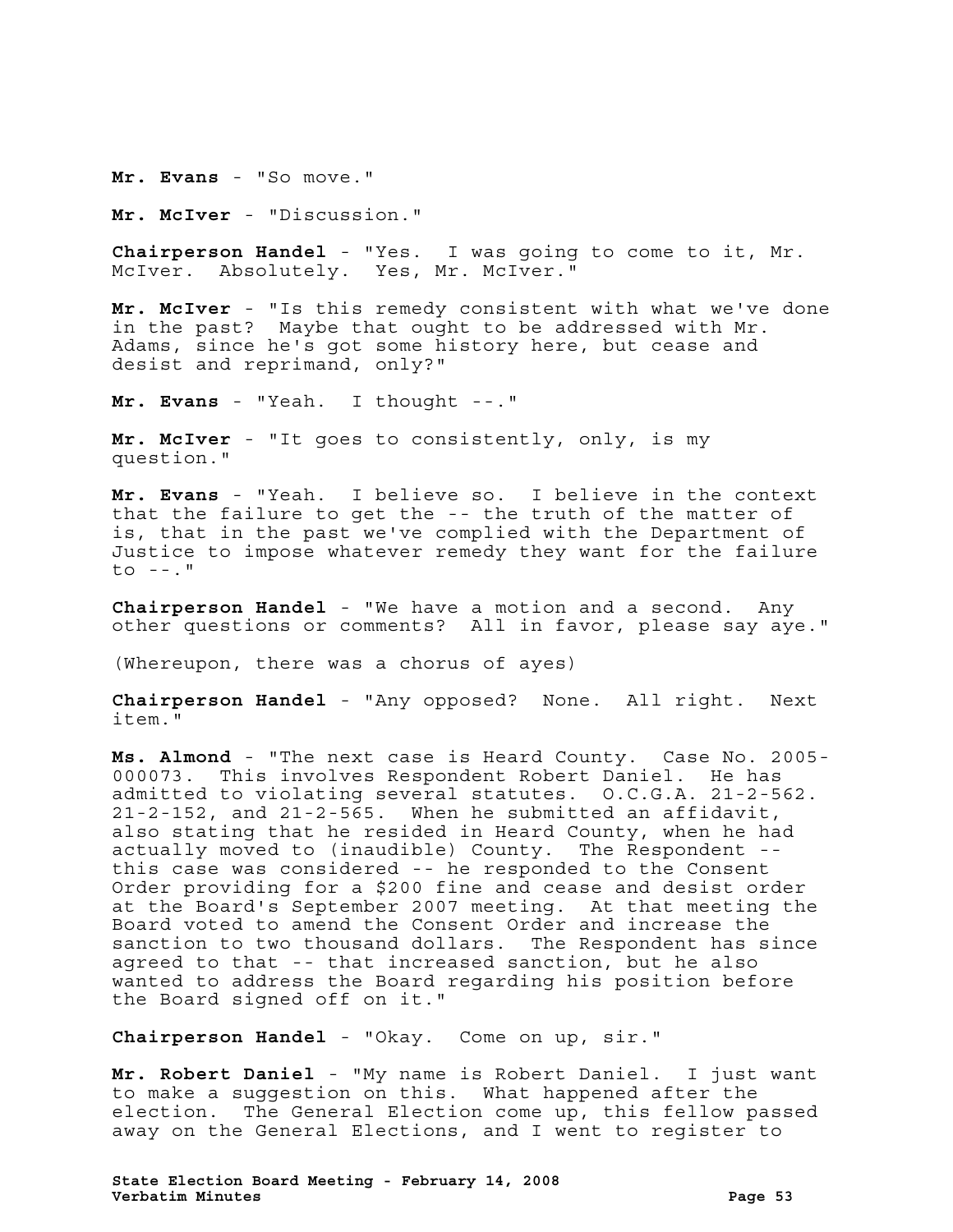vote after I moved. And they said I could vote provisional ballot, which I did. When I voted provisional ballot I didn't know anything about it this, but I know I done wrong and I apologize for doing wrong, and I sent the Consent money to send you \$200. I was under so much pressure. They said I could do it, but I didn't go ahead and campaign after I done a provisional ballot, I didn't campaign for, you know, the general election. So when it come up I just didn't even go back to court or nothing, you know, go by to vote. So it come up, and next thing I know I got the letter and sent \$200. I sent it and I signed that I done it, which I apologize for doing it and I know I done wrong. That's all I just wanted to explain to the Board. I didn't do it on purpose, just -- and I was under so much pressure, what they was telling me I could do and couldn't do because I still lived in Heard County at the same time, then I moved to Troup County, and I talked two or three others and Commissioners of the County, and they said it would be all right, so I went on, but I didn't campaign for it. And I thought after going it would, and that's when I sent - sent, which I told Ms. Almond about. I told her I done wrong. I just wanted to tell the Board, you know, that I'm sorry I done it."

**Chairperson Handel** - "Thank you. We appreciate that. Thank you very much. Colleagues, any other questions? Is there a motion?"

**Mr. McIver** - "So move."

**Chairperson Handel** - "Move approval of the Consent Order. Is there a second?"

**Mr. Evans** - "Second."

**Chairperson Handel** - "Motion and a second. Comments? All in favor, please say aye."

(Whereupon, there was a chorus of ayes)

**Chairperson Handel** - "Any opposed? There is none. Thank you. Next item."

**Ms. Almond** - "The next item is Calhoun County. SEB Number 2006-000019. SEB referred this case to our office at the December 2007 Meeting, instructing us to initiate a Consent Order directing the Respondent, there were two, Annie Holder, Superintendent of Elections for Calhoun County, and the Calhoun County Board of Registrars cease and desist for allowing the practice of convenience voting. The Respondent, Holder, admitted that she allowed voters to vote outside their assigned polling places, and the County's acknowledged that they failed to list correct precincts on the precinct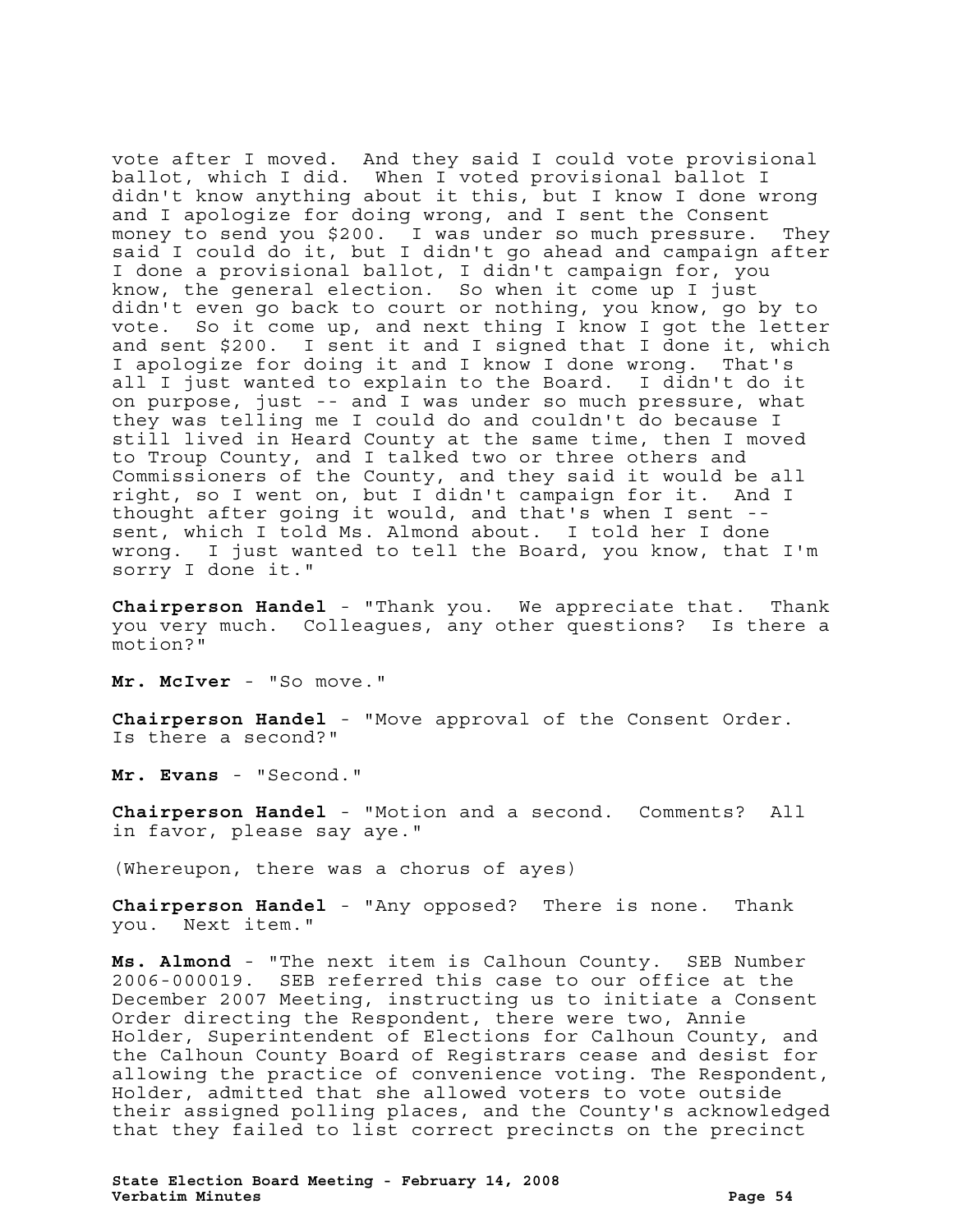cards for voters. Both Respondents, they've undertaken actions to correct -- they've corrected the problem. It had been a long-standing practice in the County, but they've since not corrected that. The Respondents have declined a Consent Order for a cease and desist. They did not want to -- they're reluctant to agree to a reprimand, since at the last Board Meeting there was some discussion about issuing a letter of instruction instead. In the minutes, it didn't specify whether the Board wanted a reprimand, along with a cease and desist, so the cease and -- the Consent Order that they signed off on provides for a cease and desist, but no reprimand. So if that's okay, then I'd recommend acceptance."

**Chairperson Handel** - "If I might ask, in our previous Consent Order on this, we, I believe, as a body, we've held a pretty firm line about them doing formal reprimand. But correct?"

**Ms. Almond** - "Right. Here, it was close on the line, you know, whether they needed a formal cease and desist or a letter of instruction, I thought I might, you know --."

**Chairperson Handel** - "Okay. Mr. Worley, and the Mr. Evans."

**Mr. Worley** - "Thank you, Madam Secretary. Ms. Almond, is it correct that since this action began that Ms. Holder has been taking some training on the --."

**Ms. Almond** - "I am not sure if she's undertaken training. I  $- I$   $--$ ."

**Mr. Worley** - "I was looking at Paragraph 5, it seems to indicate that she has."

**Ms. Almond** - "Oh, yeah. She has."

**Chairperson Handel** - "Mr. McIver."

**Mr. McIver** - "My question, again, goes to consistency. What have we generally done in the past? I hear you state this case may be an exception, but I'd like --."

**Ms. Almond** - "Right. Generally, you've always required a reprimand."

**Chairperson Handel** - "For this one, members, I think that I'm still at a place of a reprimand. This was a longstanding practice. I appreciate that it was corrected, but it doesn't undo the fact that she was consistently being wrong, and apparently knowing of them being wrong. So --."

**Mr. McIver** - "May I?"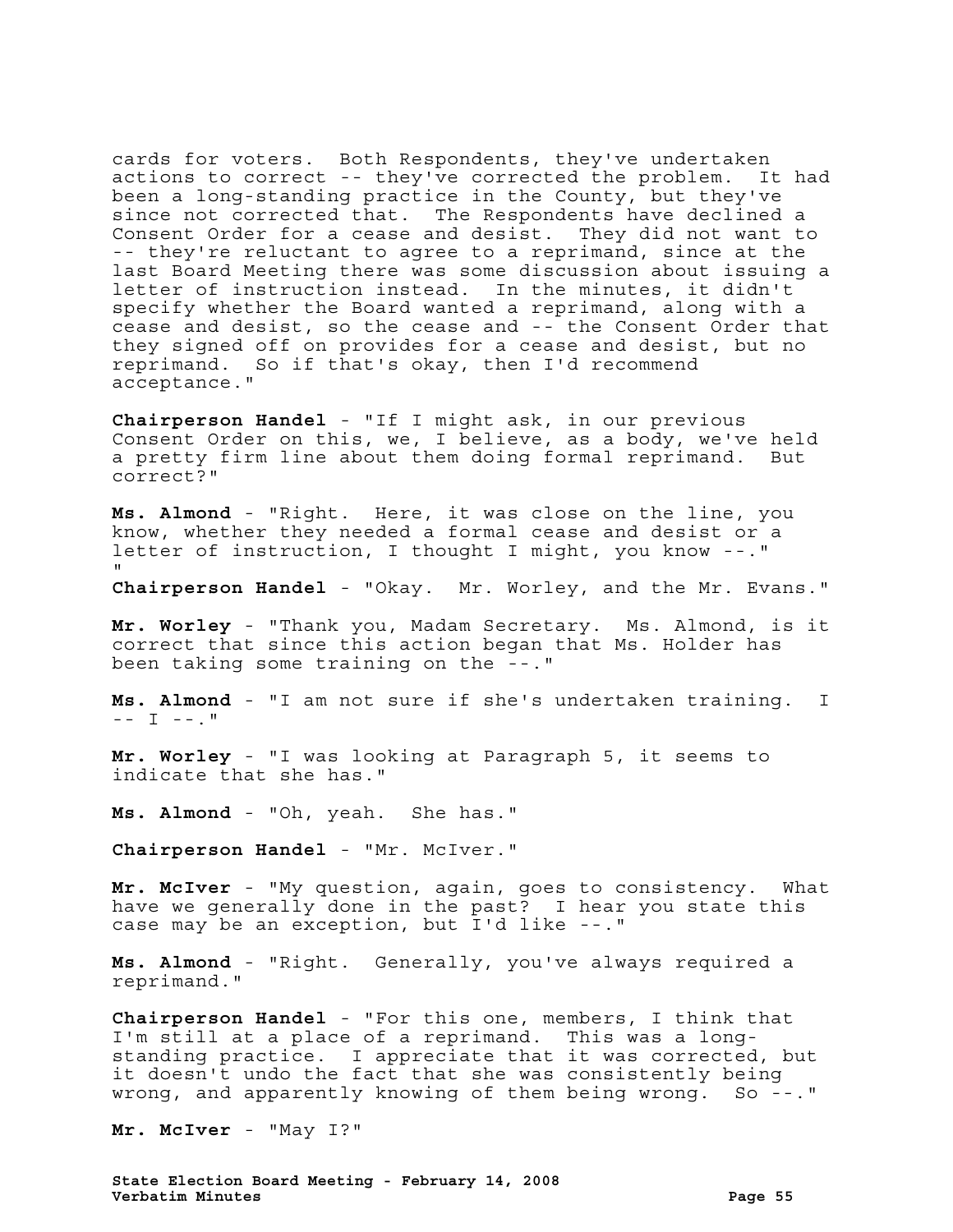## **Chairperson Handel** - "Yes.

**Mr. McIver** - "I agree. I see no reason to mitigate these circumstances, so I, too, would support a formal reprimand."

**Chairperson Handel** - "What do you need, a motion to refer it back to attempt to get a new Consent order with that?"

**Ms. Almond** - "Yes."

**Mr. McIver** - "I'll move that we refer this matter to the Law Department to obtain formal reprimand as part of the remedy."

**Chairperson Handel** - "Second?"

**Mr. Israel** - "Second."

**Chairperson Handel** - "Second from Mr. Israel. Any other questions or comments? Do you have something to add, Mr. Ritter?"

**Mr. Ritter** - "Yeah. Well, first a comment. It actually doesn't need to be referred back to us since we're holding to a Consent Order, it's just whether you've adopted it, or not."

**Chairperson Handel** - "Okay."

**Mr. Ritter** - "If the Board would vote that it would accept a Consent Order of a sanction or a reprimand, then we can, if we get consent, modify the Consent Order and direct it for signature, I think."

**Mr. McIver** - "I'll modify my motion."

**Chairperson Handel** - "Is there a second to accept that modification?"

**Mr. Israel** - "Yes."

**Chairperson Handel** - "Yes. Okay. All right. Any other questions? All in favor?"

(Whereupon, there was a chorus of ayes)

**Chairperson Handel** - "Any opposed? There is none. All right. Next one."

**Ms. Almond** - "It is City of Dawson. SEB Number 2006-000032. This case was referred where various officials in the City of Dawson violated Election Code during the November 2004, 2006 General Elections. The SEB also considered this matter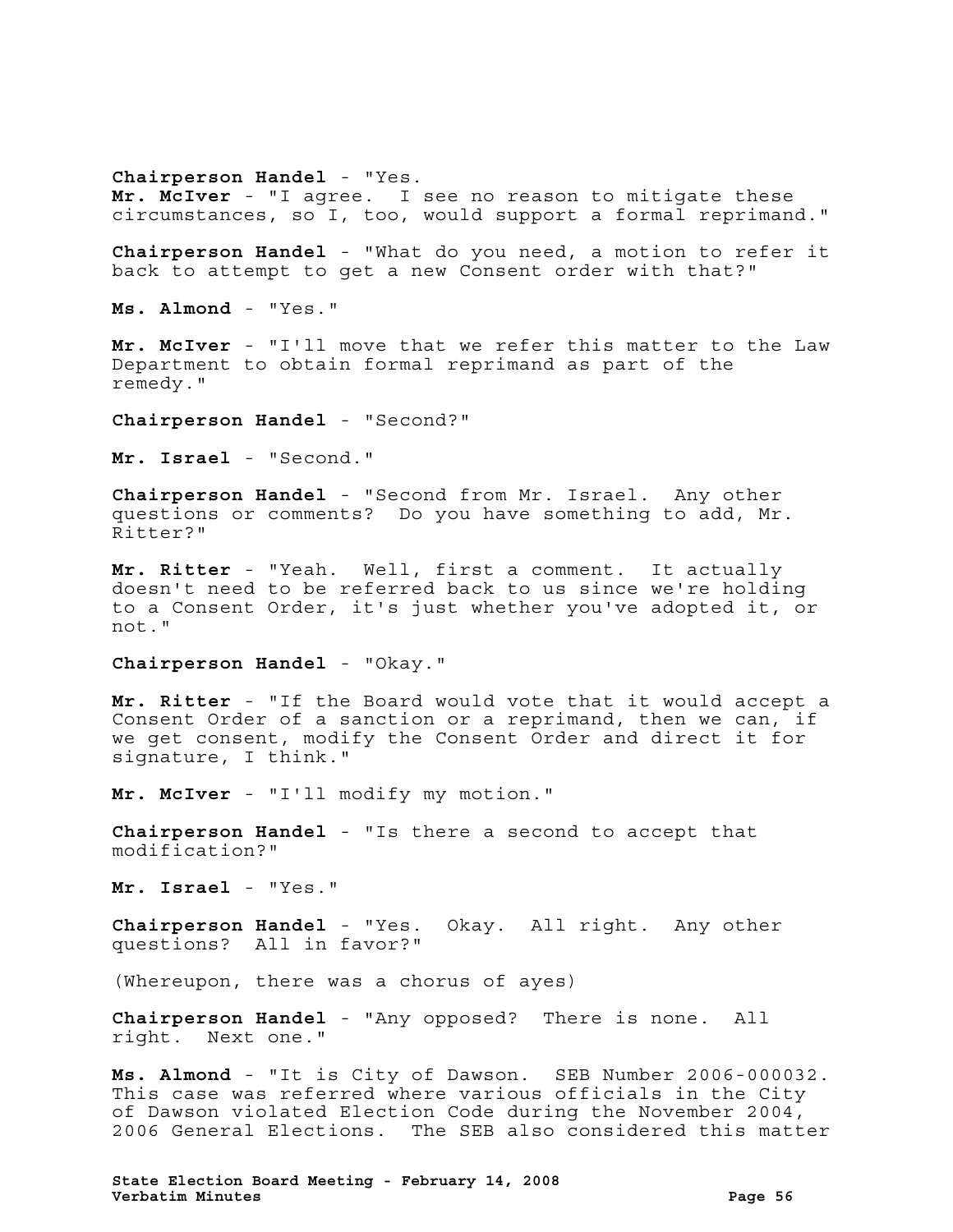at the 2007 meeting where it was determined that different Respondents -- different parties should probably be named as Respondents. The City is alleged to have failed to verify the accuracy of the elector's list in violation of O.C.G.A. 21-2-224. And it was also alleged to have violated O.C.G.A. 21-2-226(d) when it failed to provide a detailed map showing the boundaries and any changes -- changes in the boundary as regarded by that statute. The attorney for the City of Dawson has acknowledged that the City was in violation of O.C.G.A. 21-2-224, and has taken steps to rectify that issue. In speaking with him, it was also determined that they had not -- the Chief Registrar that was, you know, the person that was supposed to be performing some of the duties under that statute. That was a violation of O.C.G.A. 21-2- 212c. Since they have admitted to those violations, it's back to O.C.G.A. 21-2-226 regarding the map. After the - we got this case in our office, we received some credible information -- credible evidence that a map was, in fact, provided to the County as was required. The City Attorney advised that he had sent over the map and the City Manager reported to actually seeing the map in the office. So with respect to that violation, I don't think that we'll able to issue the violation. So the City has introduced a Consent Order agreeing to cease and desist and agreeing to a reprimand for its failure to comply with O.C.G.A. 21-2-224e, and it's failure to appoint a Chief Registrar. It has taken steps to correct."

**Chairperson Handel** - "All right. Questions on this one? All right. Is there a motion to accept this Consent Order."

**Mr. Worley** - "I move to accept the Consent Order."

**Chairperson Handel** - "Second?"

**Mr. Israel** - "Second."

**Chairperson Handel** - "Motion and a second. Any other questions? All in favor?"

(Whereupon, there was a chorus of ayes)

**Chairperson Handel** - "Any opposed? All right. Thank you. Next one."

**Ms. Almond** - "The next one is Ray City. SEB Number 2005- 000036. This case was referred to our office in May of 2006. The Respondent Kathryn Webb admits that she made a false statement and she stated that she witnessed a certain elector moved from outside the precinct. And she states that she went to challenge the elector's daughter instead of the actual elector. This Board has previously considered - she had previously agreed to a cease and desist order and a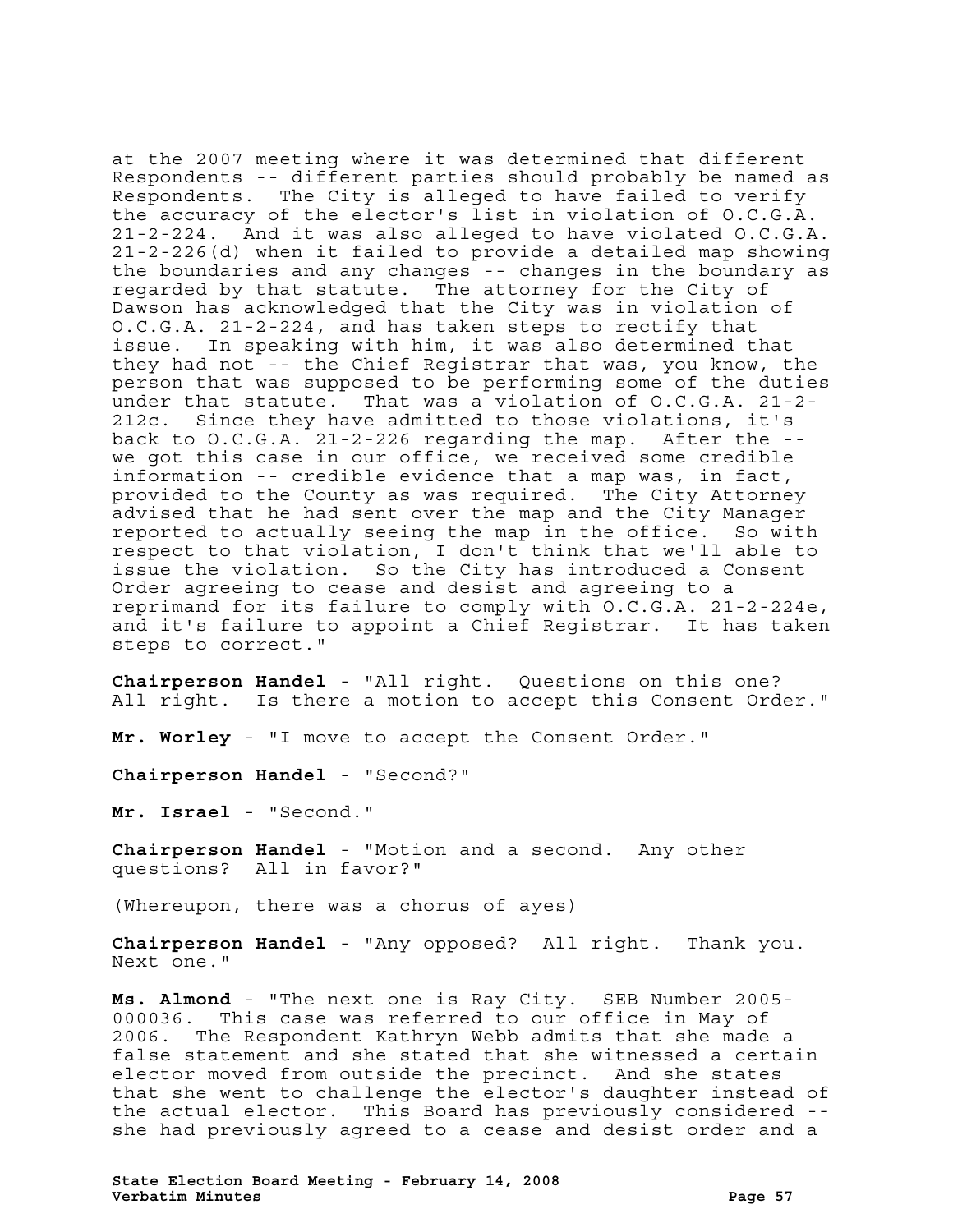fine. The Board rejected that at its, recently, its November meeting. This Respondent has since agreed to a higher sanction. A thousand dollar fine, cease and desist, public reprimand, that she's fined on one. In the past, the Board has stated that for false statements in violation with O.C.G.A. 21-2-562, there must be a significant penalty in the \$500 and thousand dollar range. And so, you know, she's signed off to pay a thousand dollars."

**Chairperson Handel** - "All right. Is this Ms. Webb? Do you have anything else to add?"

**Ms. Kathryn Webb** - "Do you have any questions of me?"

**Chairperson Handel** - "No? All right. Thank you."

**Mr. Evans** - "So move."

**Chairperson Handel** - "I have a motion. Is there a second?"

**Mr. McIver** - "Second."

**Chairperson Handel** - "Got a motion and a second, all in favor?"

(Whereupon, there was a chorus of ayes)

**Chairperson Handel** - "Any opposed? Thank you. Next item."

**Ms. Almond** - "The next one is Lowndes County. It's number 2007-000014. This was referred to our office at the last meeting. The Respondent for inquiry was an employee at a nursing home, and it was her -- part of her job to assist the residents who needed help with the voting process. And she followed a protocol that was established by the nursing home. Well during -- while she was assisting voters, she admitted that for some of the voters who weren't feeling well at the time, on their voter registration application and their absentee ballot envelope she would mark an "X" for them on couldn't do self -- in the space provided for her signature. There was no evidence that the Respondent was trying to -- intending to falsify anything or, you know, violate the Code. It seems to be a mistake. She's admitted to the conduct, and instead of, you know, trying to formulate a sanction, she has stipulated to the fact in the fact that her conduct violated O.C.G.A. 21-2-562. This case isn't neatly fed into either, you know, typical cases, fraudulent injuries, you know, \$500 to a thousand dollars, you know, since she doesn't appear to have consented to deceive anyone. You know, it's also treated as an improper assistance case, but here she was properly assisting people, but she just, you know, she just mistakenly put an "X" when she shouldn't have for the -- for the participants -- for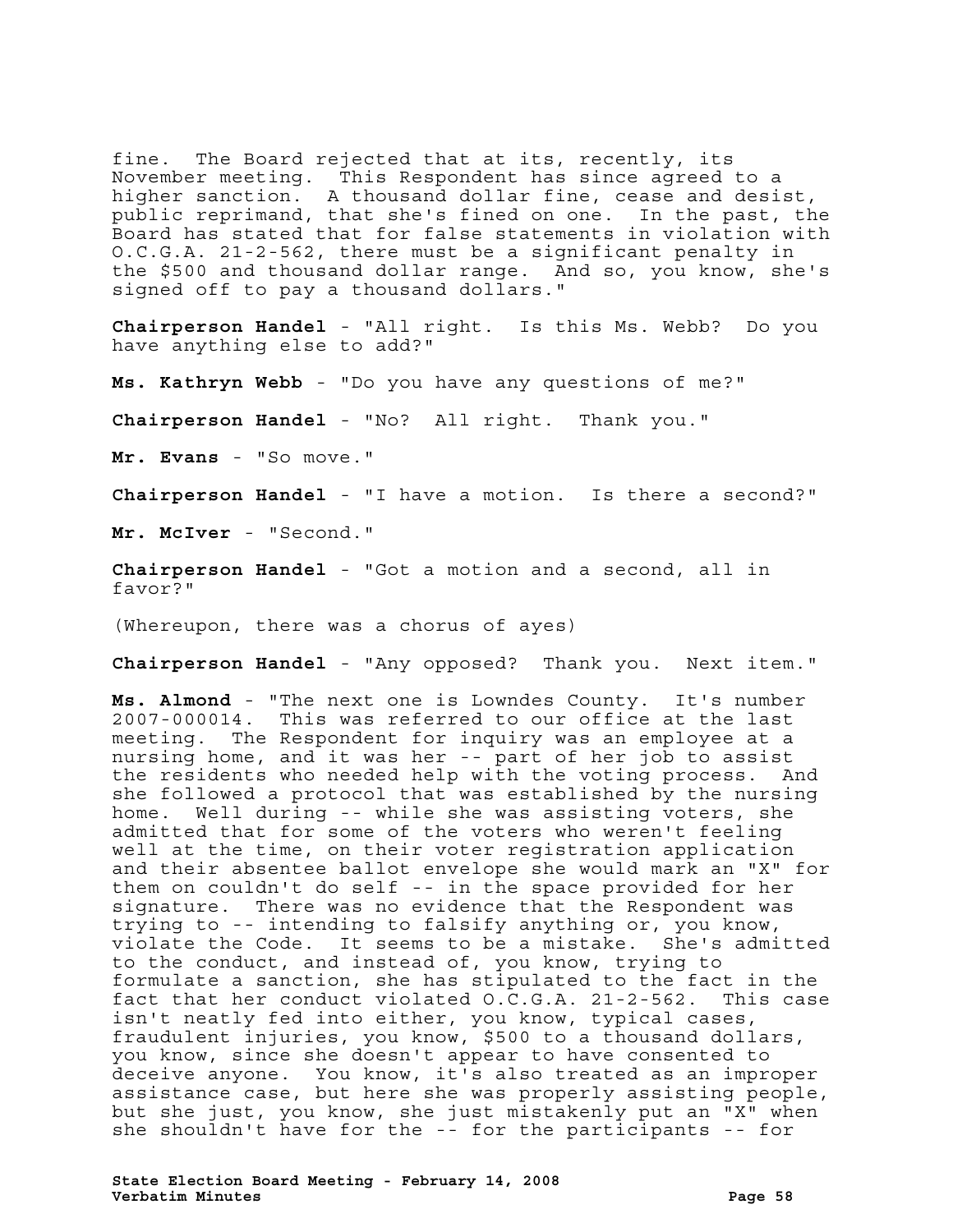their signatures. The attorney for Ms. Griner is present to provide further information on her behalf."

## **Chairperson Handel** - "All right."

**Mr. Rich Gardner** - "Hi. My name is Rich Gardner. I'm with the law firm Arnall, Golden and Gregory, and I'm here on behalf of Ms. Griner. And I'd like to thank you guys for allowing Courtney's case to be put back on the Agenda. She never received the notice of the December meeting, and so I think something happened -- and I just wanted to say a few words about her if the deliberations are going to be -- what remedies should be imposed. She's 24-years old. She's a model employee, she's a model member of the community, she's active in her church, served as a missionary. She devotes a significant percentage of her time to charitable causes, Humane Society, United Way, RSVP, services working with adults. She's always been a good person, never done anything wrong, never had any strike against her. Since the time that she's been in this job as Activities Director for the facility, she's never had a single survey citation from the State Survey Agency, and you know, she has a lot of responsibilities, primarily making sure that the residents stay engaged in the -- in each other and with the community, so she spends most of her time doing that. She also has the responsibility of complying with Georgia Long-Term Care Bill of Rights, which provides that residents of long-term care facilities, quote, shall be encouraged and assisted by the facility to exercise all rights, benefits, and privileges as a citizen, including, but not limited to, the right to vote. The law also provides that nursing homes shall permit and reasonably assist residents to obtain voter registration forms, absentee ballots, applications and absentee ballots, and assist them with those prerequisites to voting. At Lakehaven, somebody's got to do that or the facility gets in trouble, and the responsibility was put on Ms. Griner. In this case, the local election supervisor raised an issue because there were some signatures that were submitted with forms from the nursing home. There were a great number of them that didn't match what the County had on its record. And I think this is probably not a unique problem. In fact, you know, the residents -- several of the residents, the deterioration of their signature was directly related to the decline in their health, which is why they're in the nursing home. And in fact, there's one resident who -- whose signature that the County had on file was from 1956, and it didn't match when he turned in 2007 as a resident of the nursing home. So that's something that probably shouldn't be surprising, and perhaps may need to be addressed. Courtney had never received any kind of training on how to assist residents. It was said that the facility had a resident voting policy in place, which basically just said the facility shall assist residents in compliance with the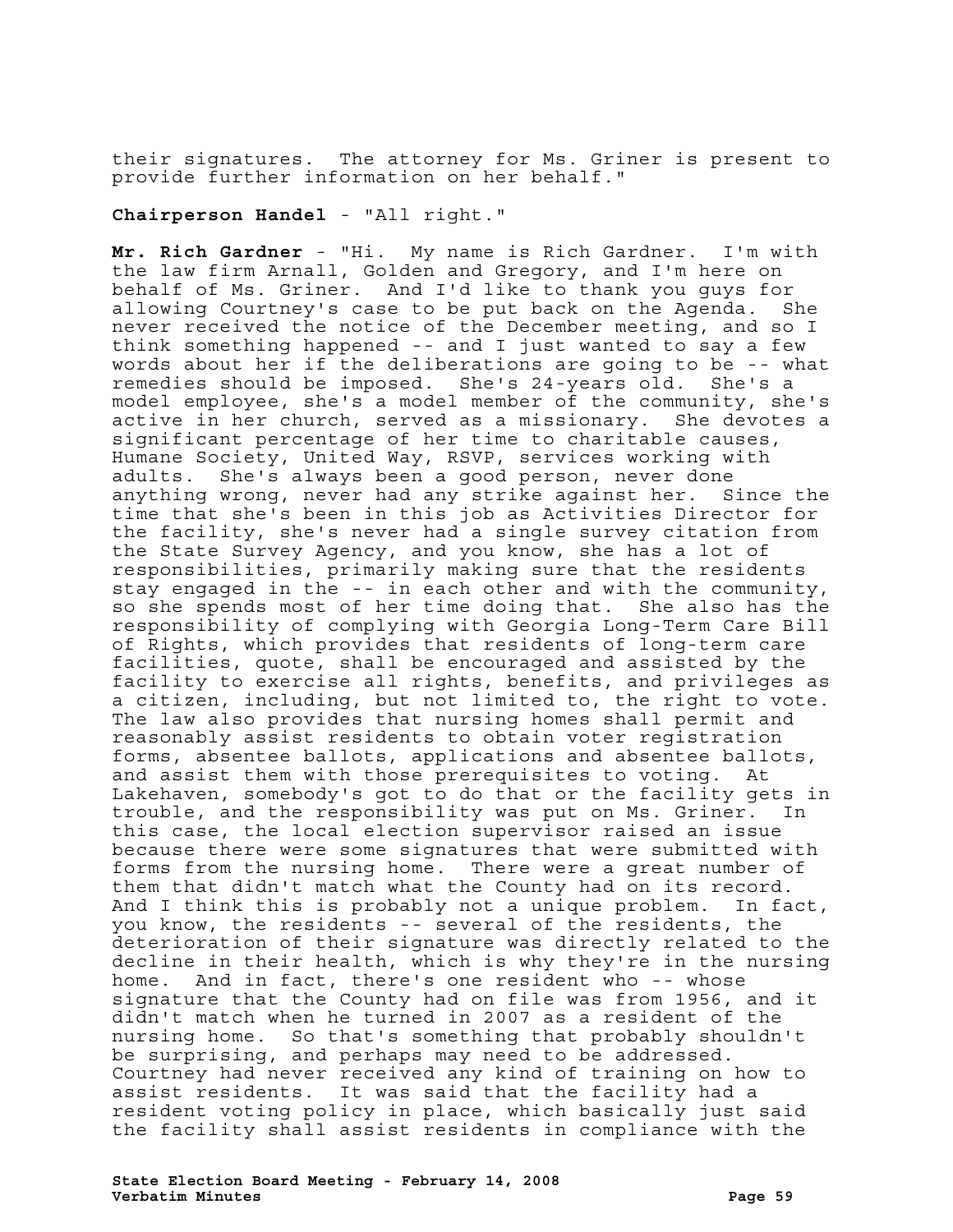Bill of Rights for long-term care residents. So she complied with that, but the policy didn't instruct her, in any way, on how to carry those  $-$  that assistance out. wanted to mention that there was an article within the last couple of weeks that an Associated Press writer wrote, and picked up by any number of newspapers called American Voters Getting Older, and it discusses the need for guidance on a national level, and on the State level, on how to assist Americans who are aging in place in nursing homes, and how to assist them with voting. And there's a U.S. Senate Special Committee on Aging is looking into this with the U.S. Election Assistance Commission. And -- just -- I read through the minutes of this last meeting, and it was acknowledged that there was a problem -- what are the guidelines for assisting disabled voters? And so, we would ask that you take that into consideration. Courtney admitted she made a mistake. She probably went a little bit too far with a couple of the residents. I mentioned that she's active in the church community, but she's not active in politics. She has no dog in the fight. The election, itself, was -- was a special election. The only issue on the ballot was an up or down vote on a one-cent city sales tax, and you know, use the proceeds for cattle improvements. It wasn't a heated political contest. She was just trying to do the right thing, and there's no -- no allegation that she's done anything, other than specifically what the residents told her to do. And like Calandra said, she did go too far. A couple of places she's consented to the conclusion of the investigator that for two registration cards she put an "X" in the blank when the resident wasn't able to do it, same for the absentee ballots. I just wanted to say one last thing, and that is when she -- she didn't know about the meeting last time, that took place. The way she found out about this was that the Secretary of State's office sent a press release to the Valdosta Daily Times, and there was a lot of hubbub in the community, allegations about voter fraud in the newspaper, all over the radio her name was repeatedly invoked as a possible voter fraud, heavy committed voter fraud, and I just think that she's been through enough. She's had public humiliation. She -- she had unimpeachable reputation in the community before this, and now it's -- that's suffered. I would hope that if you're considering a remedy to be imposed that you would take that into consideration. Taking into consideration the fact that she doesn't make a lot of money working in the nursing home, and that she has actually gone, on her own, and sought training and received training from the local elections."

## **Chairperson Handel** - "All right."

**Mr. Evans** - "The other part we have, this is the 21-2-562 violation, which is a felon. And so, you know, in the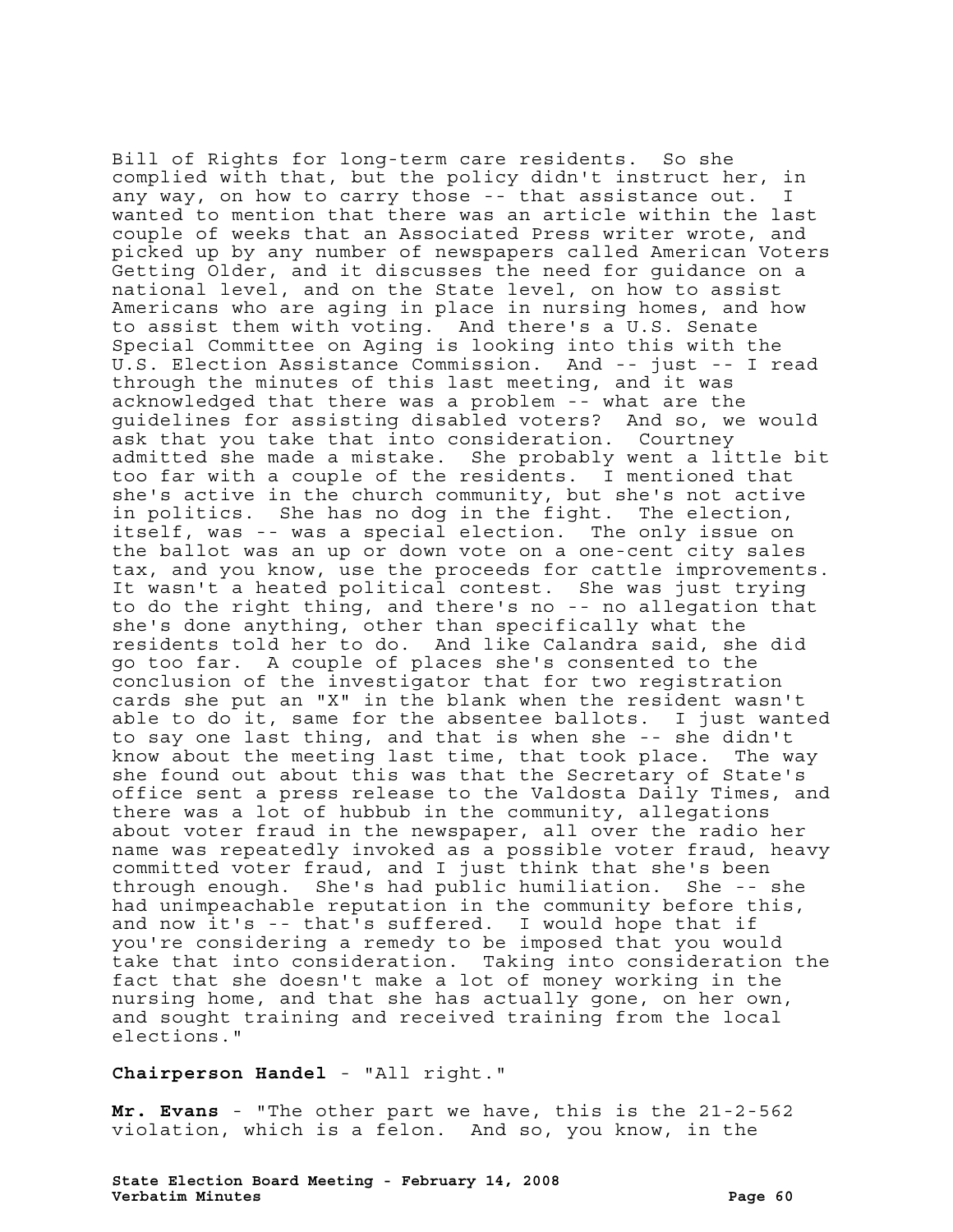context of what would happen if it were pursued by a District Attorney, the remedies would be much more severe. And generally, Calandra, tell me if I get this wrong. I think you were right at that. My recollection was that anytime we've had this, it's \$500 -- it's the minimum per - and what, a hundred dollar per absentee ballot for every absentee ballot? So, with that we have two. And so I would say that we -- we have to have -- I would recommend that we have (inaudible) Courtney a thousand dollars, and that we include the cease and desist in the public reprimand."

**Chairperson Handel** - "Is that your motion?"

**Mr. Evans** - "That is my motion."

**Chairperson Handel** - "I have a motion, is there a second? Is that a second, Mr. McIver?"

**Mr. McIver** - "No, ma'am."

**Chairperson Handel** - "No."

**Mr. McIver** - "No. I have a question of the counsel."

**Chairperson Handel** - "All right. We didn't get a second on the -- the -- I'm sorry, it was a thousand dollars?"

**Mr. Evans** - "Yeah."

**Chairperson Handel** - "All right. We have a motion for a thousand dollars. Is there a second on that?"

**Mr. Gardner** - "Can I just --."

**Chairperson Handel** - "Really, we sort of had an opportunity, let me give the Board members a chance to ask their questions. We did not get a second on that, so Mr. McIver, you were next to ask a question."

**Mr. McIver** - "Mr. Gardner, we're not going to let you get away without giving us your recommendations. What is it that you would prefer we do here by way of reprimand?"

**Mr. Gardner** - "Well, 21-2-562 commits fraud, and the elements of fraud are not present in this case. There's no deception. She filled in the blank in accordance with the consent of the resident who was unable to sign themselves. I would recommend a cease and desist, a reprimand, a letter of instruction, training, which she has already gotten on her own. I just don't think that it's appropriate to fine someone when they haven't committed fraud, or a statue that, you know, connotes fraud."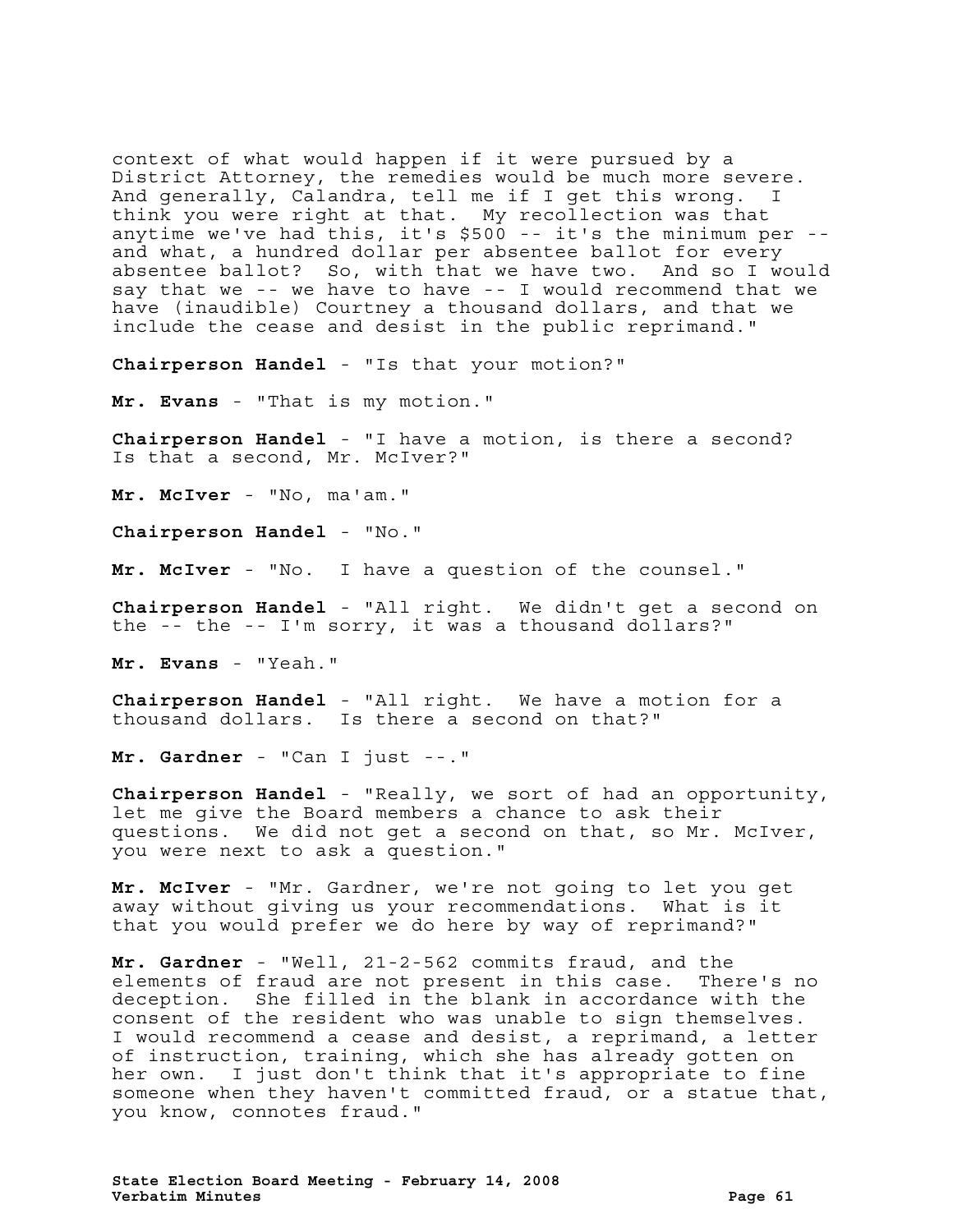**Mr. McIver** - "So your recommendation is no monetary fine."

**Mr. Gardner** - "That would be my recommendation."

**Mr. McIver** - "I'm prepared now."

**Chairperson Handel** - "All right. Any other questions? Mr. Worley."

**Mr. Worley** - "Thank you, Madam Secretary. Mr. Gardner, what training did she undertake?"

**Mr. Gardner** - "Well she went -- she went to the local Election Board and asked for training. They said we do not have a mechanism in place for providing training and turned her away, but she persisted. She went and met with them, and said look, if you're going to, essentially, if you're going to get me in trouble for this you need to tell me what to -- how to do it right. And they gave her, I want to say, a couple of hours of training at the local Election Board office."

**Chairperson Handel** - "I have a question. Ms. Almond, it was 12 voters where the "X" was marked, instead of the signature?"

**Ms. Almond** - "Well actually, it was two voters on their voter registration applications, and three on their absentee ballot envelopes."

**Chairperson Handel** - "All right. We didn't quite get there on a thousand, but I can't be in place with zero fine, and we've had some cases before where the individuals were mistaken in following the procedures, and maybe they didn't have an intent. I specifically recall the -- women from south Georgia, and I believe we settled on a hundred dollars, per, on that one. And so, if they were in violation of five, with a hundred dollars each, that would be a \$500 fine. And certainly, the training issue is a big issue, and for this one SEB member, the fact that she was charged with this duty, and just because, I mean, she had a responsibility if she was charged with the duty. She had a responsibility to know what she was doing if she was going to take -- take on that -- that duty. And she did so, and didn't bother to figure out what she should or shouldn't do. And that's -- that's really a big problem. So I'll try a motion, again, where Mr. Evans was that we accept the Consent Order with a Cease and Desist, a formal reprimand, a \$500 fine, and -- and you said she did complete training?"

**Mr. Gardner** - "Yes, ma'am."

**Chairperson Handel -** "Okay. That's my motion. Okay.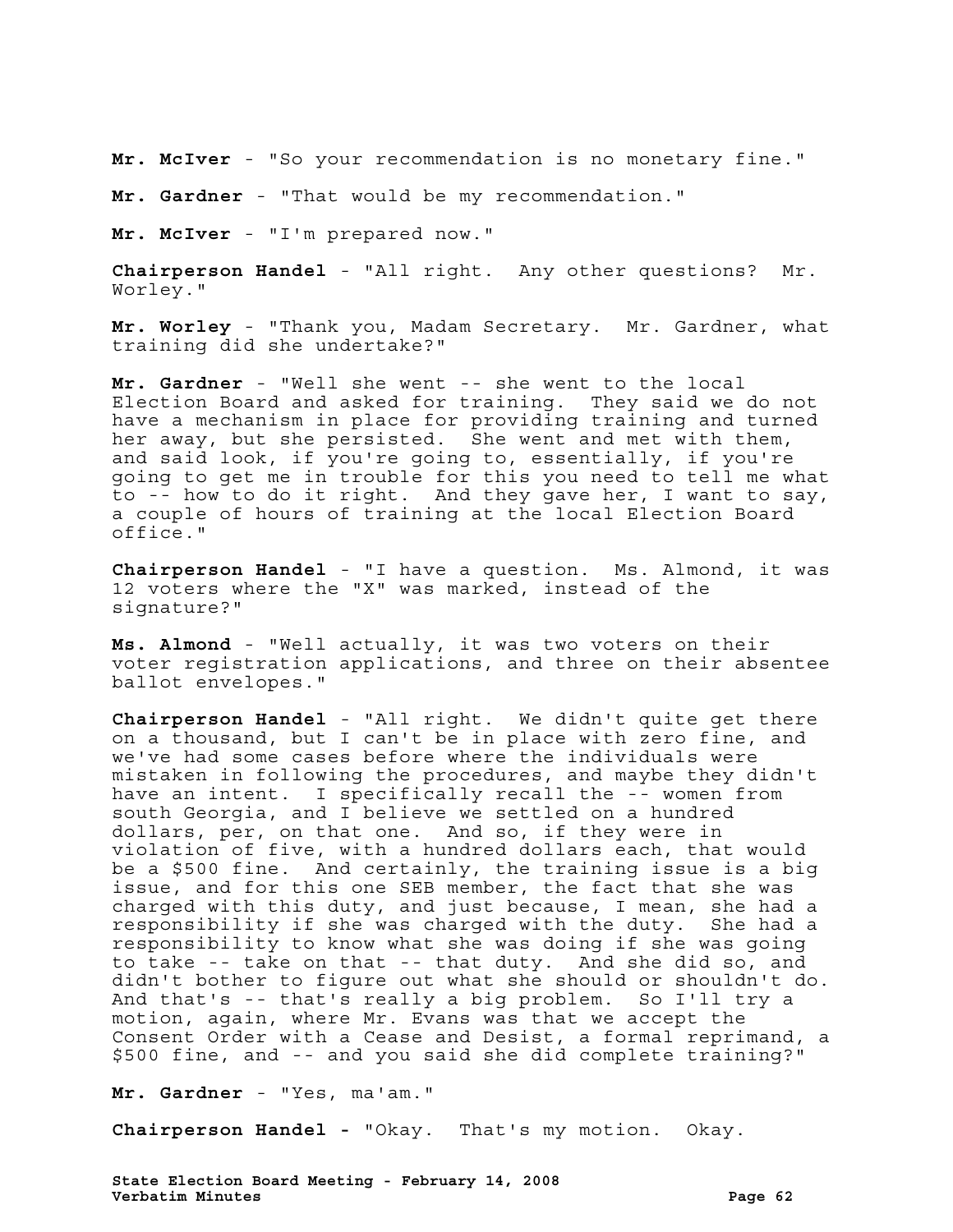There's no second to five hundred. Any other --."

**Mr. Worley** - "Can we have some discussion first?"

**Chairperson Handel** - "Sure. Absolutely."

**Mr. Worley** - "I certainly realize the importance that we have attached to levying a monetary penalty in cases like this. However, it seems to me that under -- under all of the circumstances in this case, and the -- including the policy that did direct her to assist voters, her willingness to assist voters, her being asked by the voters, first, to assist, and the public humiliation to which she's been subjected already in a relatively small area. It just seems to me that under the circumstances, the appropriate remedy is to a cease and desist order and a reprimand, and training, which she's already sought. So I would make a motion that we accept the Consent Order that includes a cease and desist order, public reprimand, training, but no penalty -- no monetary penalty."

**Mr. McIver** - "What about a letter of Consent?" **Mr. Worley** - "And a letter of Consent."

**Chairperson Handel** - "I've got a motion and a second. Oh. Did you second?"

**Mr. McIver** - "No."

**Chairperson Handel** - "No. Okay. There is no second."

**Mr. Israel** - "Second."

**Chairperson Handel** - "Okay. I was going to say we went zero, five hundred, a thousand, we've got to find somewhere all right. Discussion on this? Mr. McIver."

**Mr. McIver** - "It seems to be part of our mission is to send a message to other facilities throughout Georgia, and forgiveness in a situation like this, however appealing it may be, and I -- Mr. Gardner's done a very good job. This is the kind of person, if I can meet like that, more of them in our State, but I am very much concerned that this might be too light of punishment, particular to the fact that it could well have been a felon. So I'm going with Mr. Evans at the thousand dollar level. So therefore, I intend to vote against the motion."

**Chairperson Handel** - "Well, we don't have a second on this one. Oh. Yes, we do. I'm sorry. Jeff did."

**Mr. McIver** - "The reason for my discussion -- but it does to me that it's kind of incumbent on us to make sure that the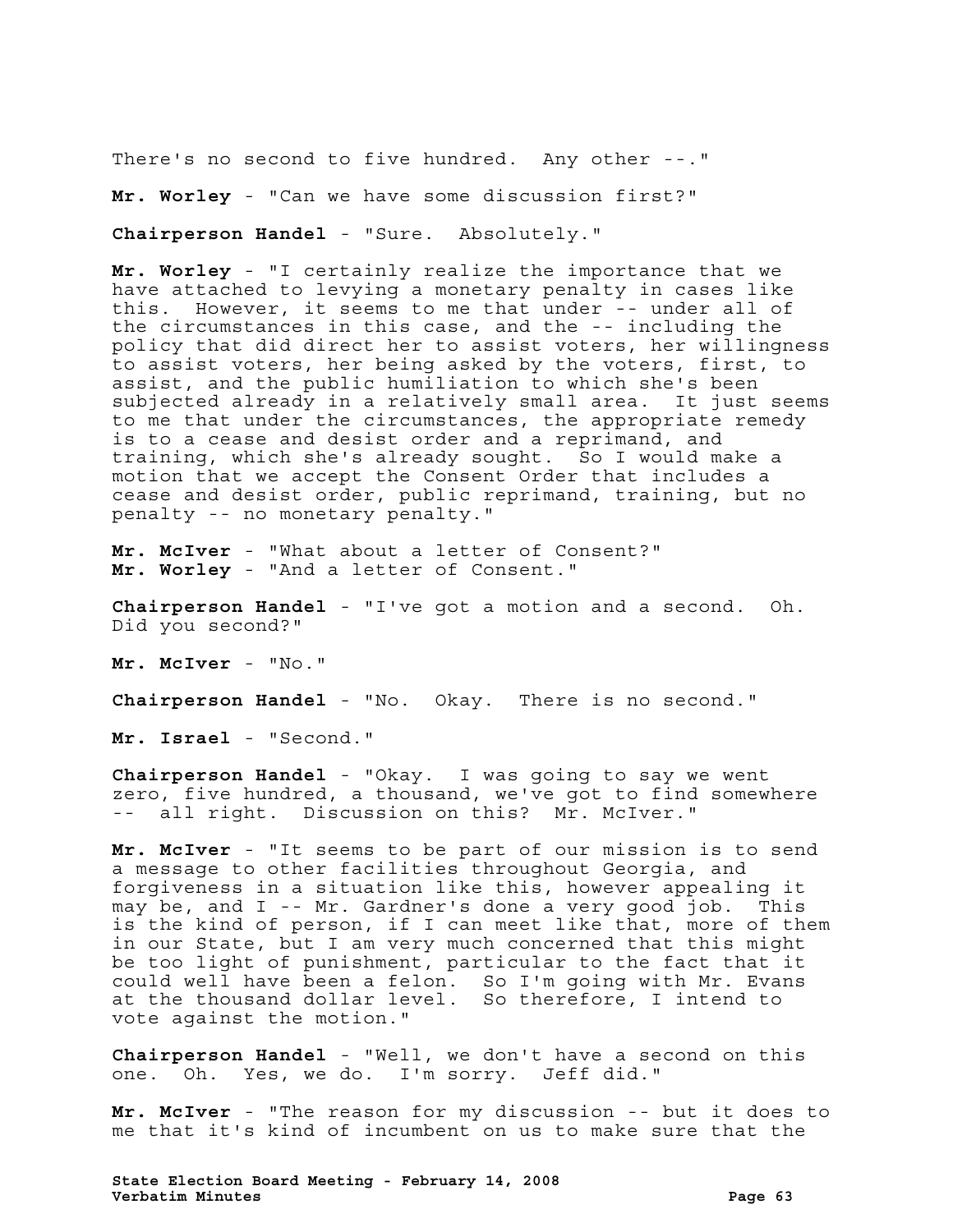rest of Georgia in facilities like this are very aware of how seriously we take these violations of 562."

**Mr. Worley** - "Well, I accept. Thank you, Madam Chair. I accept what Mr. McIver has said, and I agree with much of what he's said, but I really think the best way, if our intention here is to send a message, the best way is to work with the Georgia Nursing Home Association, or I don't know. I know there is some such group, but don't know the title. The Secretary of State's Office and Board to make an effort to inform nursing homes of the rules relating to absentee ballots, and get that message out. I think that's a much better way of ensuring that future violations of the law do not occur, than punishing someone who had no -- just trying to do the best they can -- they could. And I think, unlike many of the cases that we deal with with violations of this kind, almost all of those cases occur where someone is supporting or opposing different candidates and trying to achieve a result by getting their family members or others to vote. This, to me, just doesn't fall under that circumstance."

**Chairperson Handel** - "Can we -- I have a question to ask. What was Ms. Griner's position at the nursing home?"

**Mr. Gardner** - "She's an Activities Director responsible, essentially, for planning activities for the residents."

**Chairperson Handel -** "Then, I guess, my question is I think there's, sort of, a dual, certainly if she's in a director level position, it would be incumbent upon her to know the extent of her -- her duties and responsibilities, including the laws in which to carry out. Is there -- is the employer in any way responsible in this?"

**Mr. McIver** - "Not a named Respondent."

**Chairperson Handel** - "They're not. Okay."

**Mr. McIver** - "We are sure of that?"

**Chairperson Handel** - "That's kind of what I'm asking. I don't know. I don't know."

**Mr. McIver** - "Does the Law Department have an opinion on this? Can we add a Respondent?"

**Ms. Almond** - "Yes. You can add the nursing home as a Respondent. Yes."

**Mr. Worley** - "Well I think we have to be careful about what we're doing here, because I'm sure the nursing home is not happy with the situation as it is. I don't know that we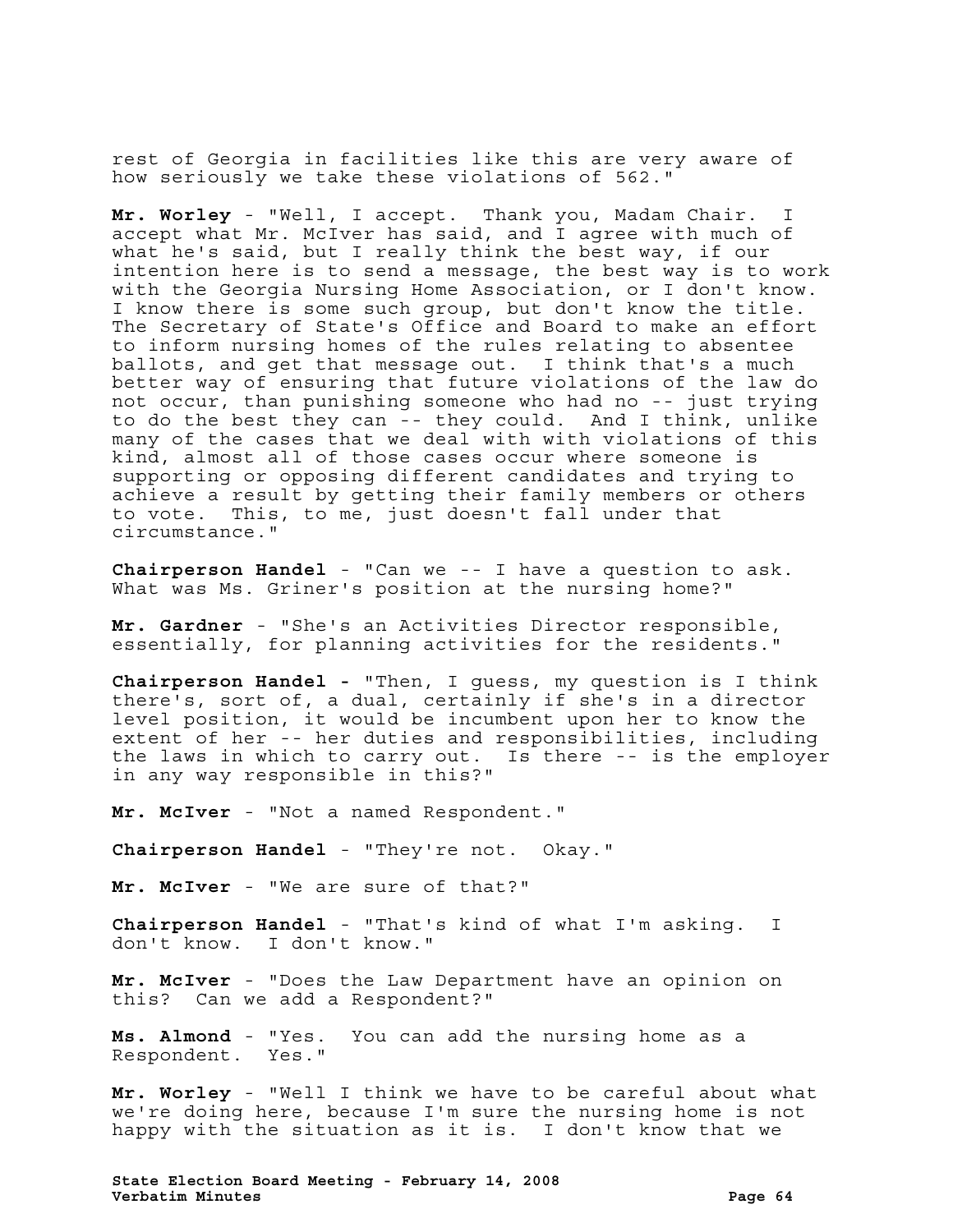want to name the nursing home as a Respondent and get Ms. Griner in even more hot water than she's been already. I would expect -- I would expect that she would prefer to pay the fine than have them listed as a Respondent. I'm not asking her as --."

**Mr. Ritter** - "Madam Chair.

**Chairperson Handel** - "Yes."

**Mr. Ritter** - "You know, I would have some concerns, but I'm not going to commit one way or the other, candidly, but concerns about adding, at this stage of the proceedings, a new party to -- to suddenly -- there's been no probably cause hearing regarding the nursing home. The better part of that would be not to do it. It's not necessary."

**Chairperson Handel** - "I'm not going to be able to support the motion with zero fines because we have, as a body, candidly, taken a very hard line, even when there were extenuating circumstances such as this. If I'm anything, I'm consistent about things and we cannot, just because one person has one story and another person has a different story, differentiate on how we're going to handle the cases. It's very important that we have consistency. Any other comment on this particular motion? All right. We have a motion. Mr. Worley."

**Mr. Worley** - "No. I'm sorry, Madam Secretary."

**Ms. Courtney Griner** - "I am Courtney Griner. This is hard. We need help. I've had so many activity directors and administrators call me and say, what was determined? Can we have a session with the activity directors in our company? Can we come together and will you show us because we don't know. All I'm asking is for some guidelines because there's nothing. You can have a voter in a nursing home that is completely unaware of anything about politics, and let them vote. They can say I'm a Democrat, put me down. They don't know anything. And I try my hardest with current events, and we, you know, we talk about what's on the news to let them know to vote properly on what they want to do. This has been very humiliating. I've voted one time in my life. And I admit that I was wrong. I didn't know, at the time, that it was this severe, and I do apologize."

**Chairperson Handel** - "Thank you."

**Ms. Griner** - "But I was -- was trying to do the right thing."

**Mr. Evans** - "Ms. Griner, let me --."

**State Election Board Meeting - February 14, 2008 Verbatim Minutes Community Community Community Community Community Community Community Community Community Community**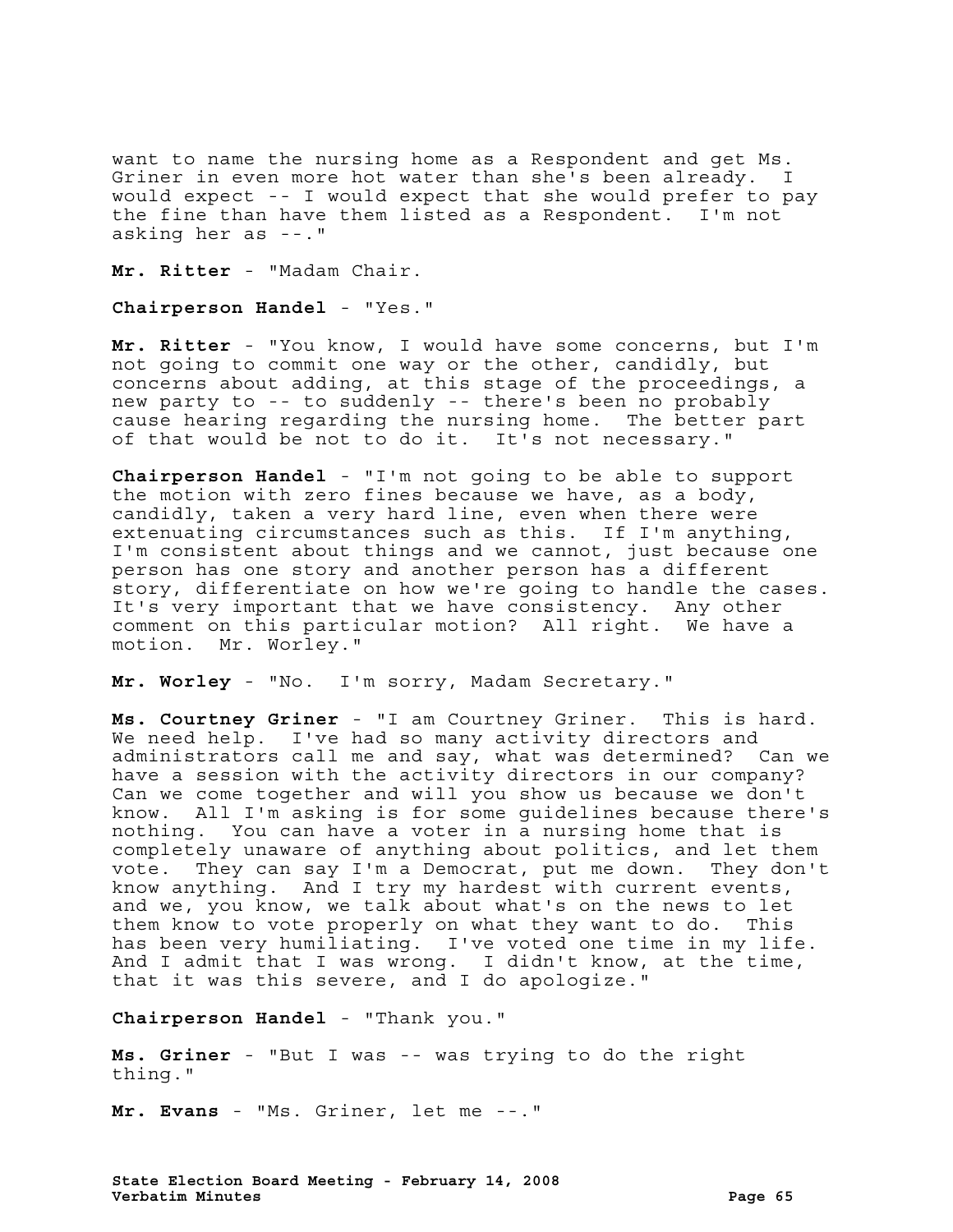**Chairperson Handel** - "Mr. Evans."

**Mr. Evans** - "The GEOA has a three-day training session, and -- where is it this year, Tex? Do you remember?"

**Chairperson Handel** - "In Savannah."

**Mr. Evans** - "In Savannah?"

**Mr. McIver** - "I think it's in Athens." **Chairperson Handel** - "In Athens."

**Mr. Evans** - "Which will involve some expense. And my question, which to me would be catamount to the thousand dollars that we've been talking about. You understand the reason why we have to be so tough, because we're not -- if we're not very careful, we end up with nursing home -- if we were to say cease and desist, and you agree to go to the GEOA for all three -- is it three days, Madam?"

**Chairperson Handel** - "Yes."

**Mr. McCarthy** - "Actually -- actually --."

**Mr. Evans** - "But she would be -- GOA would be applicable to her. You go to all three days, and then we would accept that because the net -- to an extent, will be close to the same as a remedy. And then we still are going to have some monetary fine, it could be \$100 or, you know, we still have to have some level there. Is that something, and I don't know if you want to take a moment and talk to your counsel about it, and then, obviously, I can't speak for the whole Board. I agree with Board member Worley. Our biggest issue is making sure that we take steps so that it never -- things like this never happen again. And so, the signal of the thousand dollars, however satisfied, is something that we're probably going to have to do. But we can always consider other ways in which she got that. So I don't know if you want to talk to her a minute, or Madam Chair, you may want to get --."

**Chairperson Handel** - "If we could -- if we could, we do have a motion and a second on the floor. We're getting off into different motions and options, and I would like to, just for clarity sake, let's deal with the motion that's on the floor before us. If anyone has anymore comments specific and germane to that motion, we'll entertain those at this point. Anything else? All right. The motion is the motion from Mr. Worley, and seconded by Mr. Israel. Is it all in favor?"

(Whereupon, there was a chorus of ayes)."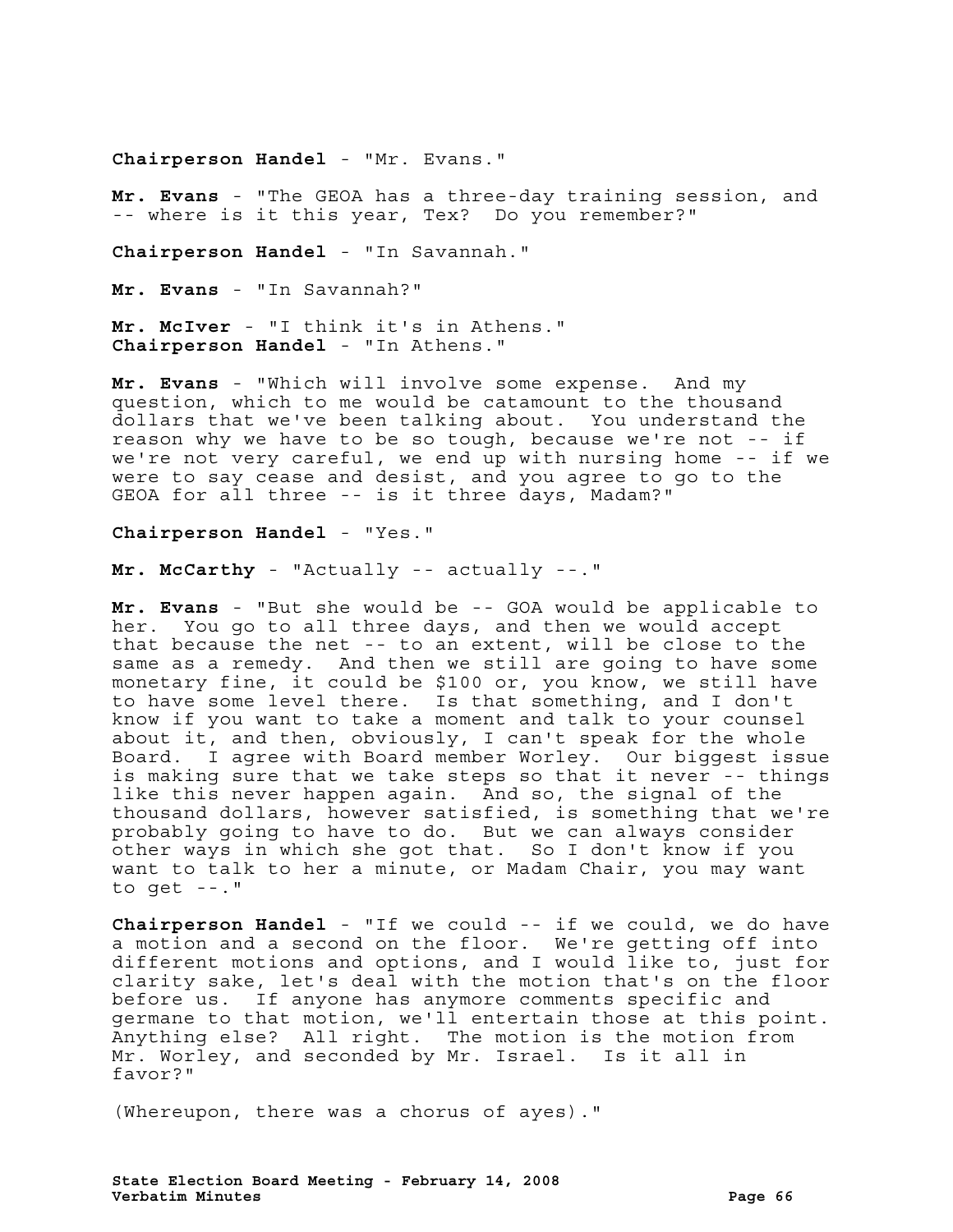## **Chairperson Handel** - "Opposed?"

(Whereupon, there was a chorus of nos)

**Chairperson Handel** - "I'm sorry. Did we get -- you were out  $-$ .  $\blacksquare$ 

**Mr. McIver** - "I voted against."

**Chairperson Handel** - "Oh. I thought you said, aye. Let me do it again, because -- all in favor, say aye."

(Whereupon, upon there was a chorus of ayes)

**Mr. Evans** - "No."

**Chairperson Handel** - "No."

**Mr. McIver** - "No."

**Chairperson Handel** - "Okay. That's one off the table. Mr. Evans, to your suggestion on GEOA, candidly, I can't really support that because GEOA is specifically for election officials and Ms. Griner is not an election official. I will say this. I think that the nursing home, again, the Code is very clear on how you're supposed to handle these various issues, and nursing homes know that this is something that comes before them, and certainly -- I am certain that if the nursing home, or your nursing home were to want to pull together activity directors and ask someone from my team to speak, we would be more than happy to have someone from our office come down and do that. And we stand ready to do that in any number of areas, but I can't be in a place where, I mean, the whole thing about being ignorant of the law absolves you, as you know, that's just not how it works. And it is someone that's given an assignment, one that is in the area of voting which comes with very, very strict rules, laws, procedures, et cetera, it would be incumbent upon someone to go to their boss and say, hey, I need some training around this. I'm sure that your nursing home has counsel, et cetera. So I don't know if we're - and Mr. Evans, do you want to try your motion and see where it will go, or --."

**Mr. Evans** - "I don't know that it -- I don't know, Madam Chair, if either of us sat all the way through the GEOA, but I find that it's particularly (inaudible) and I find that the information is information that every voter, optimally, would love to have it. I think they do a great job, and I think if nursing homes sat through it, they'd have a better -- better impression, and better understanding exactly what the roles are. So I'll give it a whirl. The worst thing that happens is we don't -- we don't get you off free. I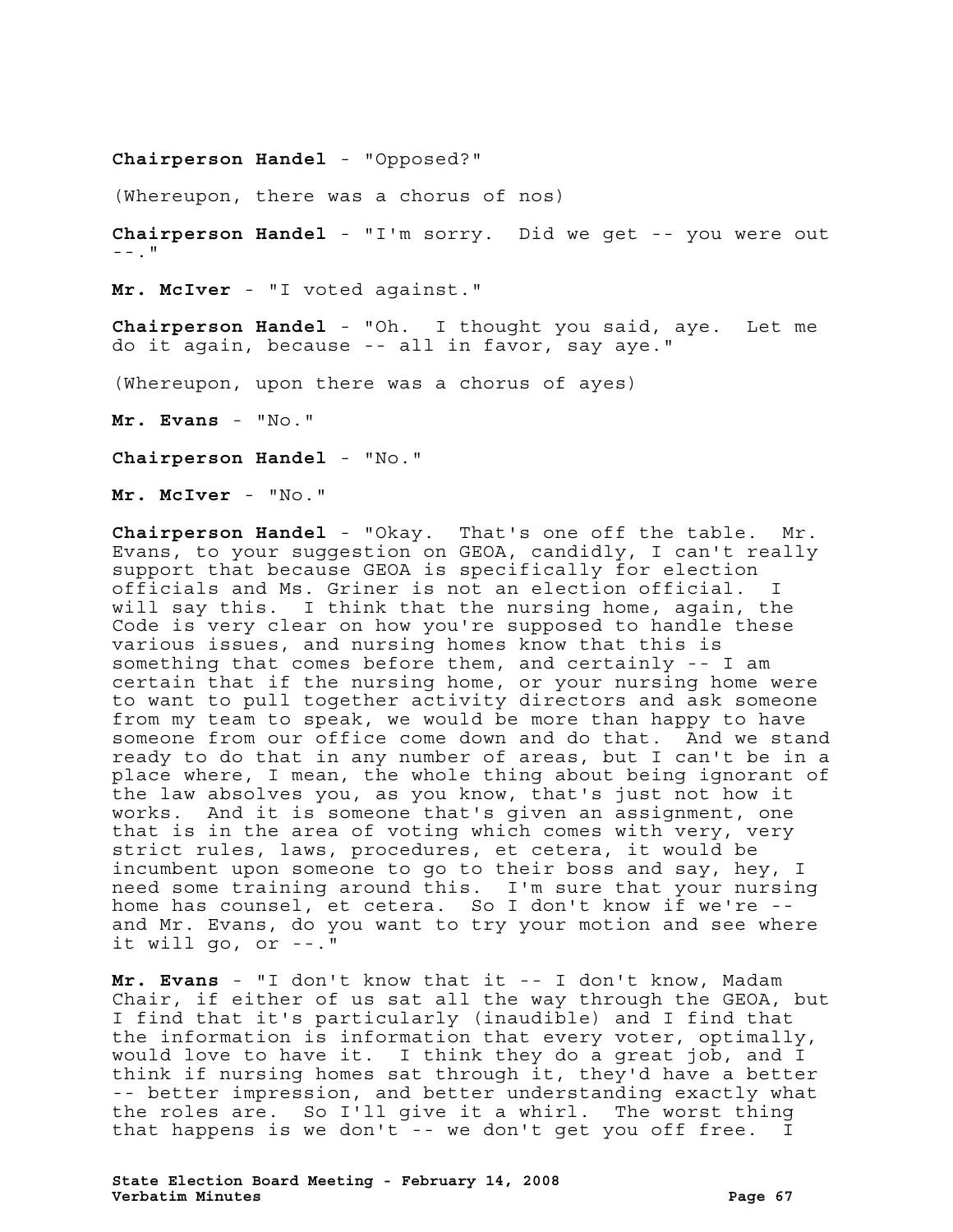would move that we accept the Consent Agreement, with a sanction that provides a cease and desist order, a letter of instruction, a reprimand, and that we would impose a fine which could be satisfied by the payment of a hundred dollars and attendance -- certified attendance at the GEOA Conference. And in the event that she didn't want to attend the conference, then in that event the full amount of the thousand would be payable."

**Chairperson Handel** - "Is there a second? It doesn't get a second. Mr. Worley was next."

**Mr. Worley** - "I just -- not to make a motion, but this is a matter of discussion. Essentially, it seems on the record we have five violations here. And in the past we've imposed a hundred dollars to the violations. Two of the violations are for saying on a voter registration application -- I'm not sure that we -- I don't recall our having in a case where, in the past, where we had the issue of a signature on a voter registration application. I'm not saying that should be a lesser or greater penalty, I'm just saying we don't have a precedent that we follow in that case. So we're falling past the rest of this, then perhaps it's appropriate to fine her \$300."

**Chairperson Handel** - "Anyone, before we try the motion, have a comment about that?"

**Mr. McIver** - "In my view, it's too light. I support a thousand dollars. As an attorney who represents employers, only, and there's a bunch of nursing homes, my view would be that we vote a motion that has the penalties identified by Mr. Evans for a thousand dollar fine, and somewhere in there I'd love to have a subliminal message sent to the nursing home that if you have such a sterling employee as this, probably the proper thing to do is to pay that fine, and go forward with trying to maintain this sort of program that this lady does such a good job with as an Activities Director. But still, these are very serious violations. I think our obligation, as a Board, would be with the motion."

**Chairperson Handel** - "Do you want to try that as a motion?"

**Mr. McIver** - "I hereby move that the penalties, as identified early by Mr. Evans, that I think are part of the Consent Order, and the one thousand dollar fine to be used as the remedy as case."

**Chairperson Handel** - "I would accept an amendment to that to add to it, and that it is the State Election Board's strongest urging that Ms. Griner's employer pay this find in light of the training issues that's existed."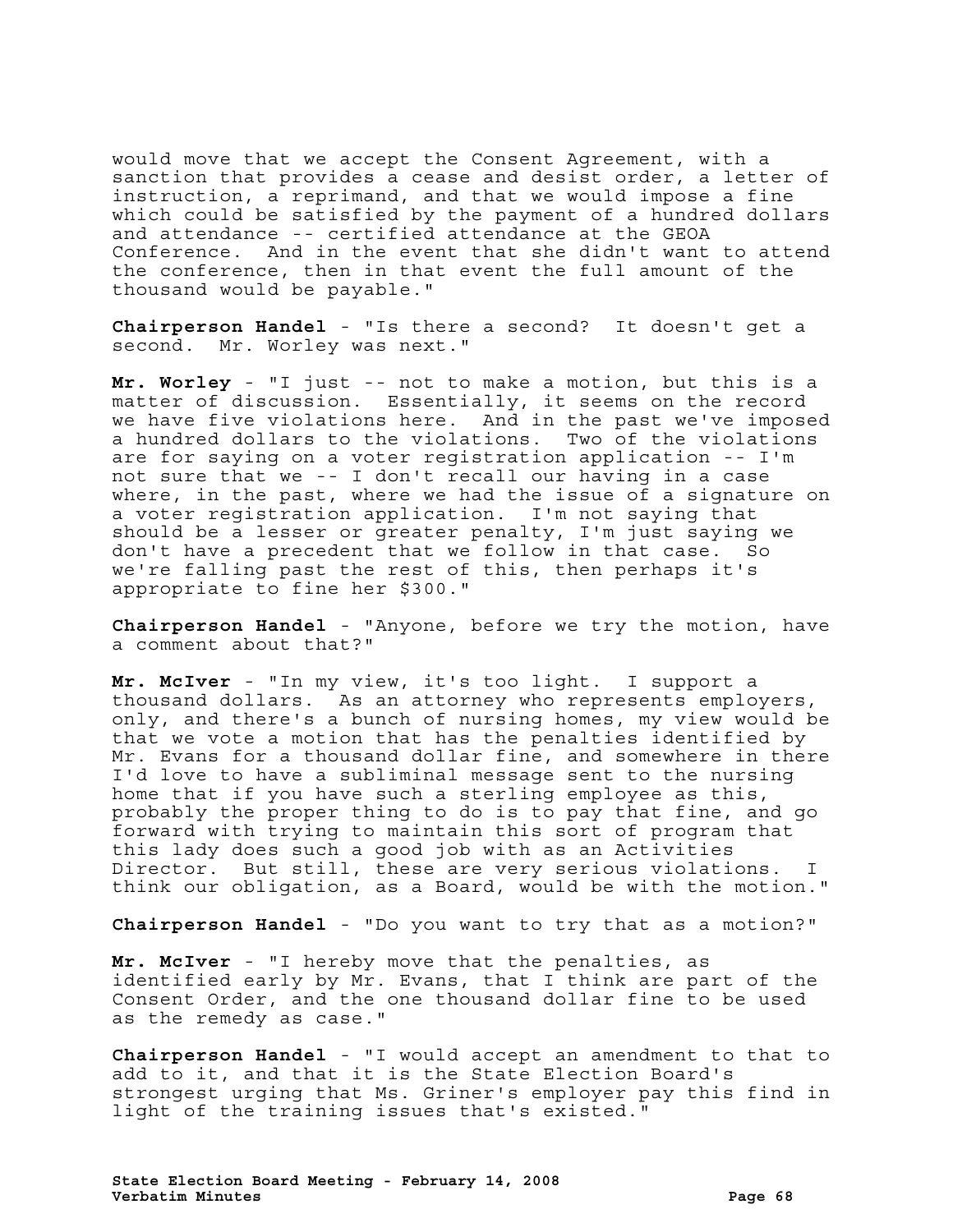**Mr. McIver** - "I agree to that modification."

**Chairperson Handel** - "All right. Then I will second the motion. Second. Any other discussion on this one? All right. Let's try this one. All in favor?"

(Whereupon, there was a chorus of ayes)

**Chairperson Handel** - "Opposed?"

**Mr. Evans** - "No."

**Mr. Worley** - "No."

**Chairperson Handel** - "Okay. Three ayes and a no. And so we will draft that, and Ms. Griner, we will also have a letter sent to your employer around this matter, specifically, noting what our understanding is around the training issues, and in that letter we will also -- to offer to come and do a training session there as well, including -- in that letter, the -- our strongest urging as a body, that -- that your employer pay that fine. And I really appreciate that you had the courage to stand up and be there, and speak before us. That says a great deal about you as an individual."

**Mr. Worley** - "Madam Secretary."

**Chairperson Handel** - "Yes, Mr. Worley."

**Mr. Worley** - "I just think it's important to note for the record, Mr. Gardner, that we haven't found any probable cause in this case yet. This comes to us in the form of a Consent Order, and Mr. Gardner, if you don't want to consent to that, fine, you don't have to."

**Chairperson Handel** - "That's correct."

**Mr. Worley** - "You don't have to. No. I understand that, but I just want to make it clear on the record. And if you decide not to consent to that, and it still has to come back to the Board for a finding of probable cause, I shall want - - and I can't speak for other members of the Board, I not opposed to finding a probable cause because I don't think there's -- So, you know --."

**Chairperson Handel** - "Thank you."

**Ms. Griner** - "Thank you." **Ms. Almond** - "A thousand dollars, plus the training,  $or --.$ "

**Chairperson Handel** - "No -- GEOA -- All right. And Mr. McCarthy, will you make a specific note around that motion?"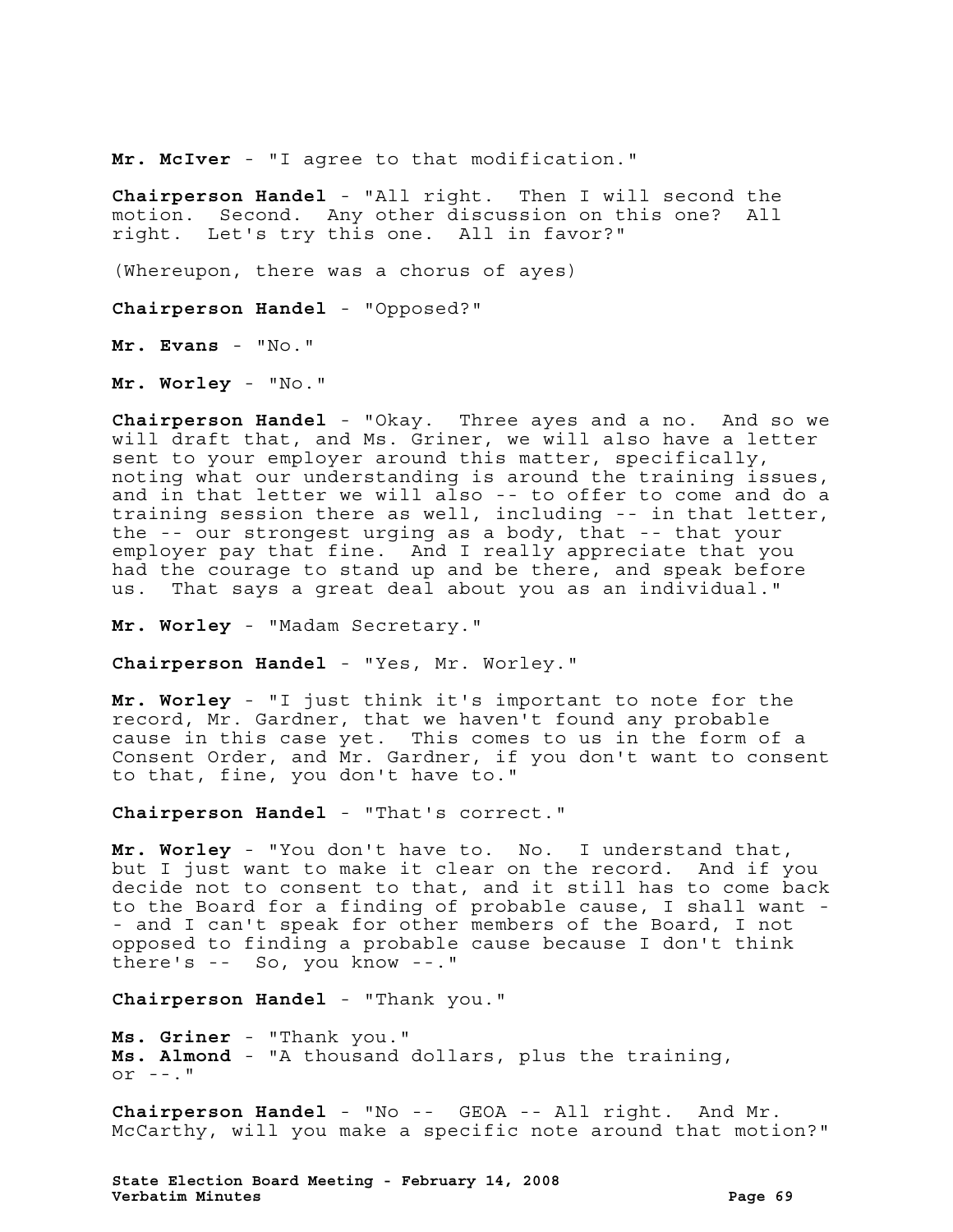**Mr. McCarthy** - "Uh-huh (affirmative)."

**Chairperson Handel** - "Thank you. Is the next case Habersham?"

**Ms. Almond** - "Yeah."

**Chairperson Handel** "Okay. Is this next one Habersham?"

**Ms. Almond** - "Yeah. If I could also let the body know that -- that the probate court judge for Habersham replied that, under the right understanding from Ms. LaGrua, she had a health issue and she's in the hospital, which is why she is not here today. Are you with Habersham?"

**Unidentified Speaker** - "I'm with Habersham County, but the Probate Judge has hired other counsel."

**Chairperson Handel** - "Right."

**Unidentified Speaker** - "Okay. Judge McDonald --."

**Chairperson Handel** - "Okay. We'll wait and hear our update, but I did want the body to know the --."

**Ms. Almond** - "Okay. This case involves Probate Court Judge Ann Gerald. She's found to be admitted to 16 violations of the Code. You know, first in the June 19th, 2007 Election, and then even more violations were found in the July 17th, 2007 Special Election. The Judge didn't, and the investigators did not deny that the violations occurred, but stated that she didn't have the staff funding to fulfill her duties. The Board, having considering this issue, decided because of Judge Gerald's stated reasoning added the County Commission as a Respondent, and I'm referring this case over to our office to negotiate a cease and desist order with corrected action. After the case was referred to our office the Respondent's -- they have been going back and forth without funding. Judge Gerald requested that she be given a full-time employee, part-time employee and money for training. I understand they have been, you know, she has been in discussion with the financial officer for the County regarding the 2007/2008 and 2008/2009 fiscal years. The last that I spoke to Judge Gerald's attorney, he is optimistic that there could be something that her client could, you know, that would allow her to proceed in her duties, however, he was reluctant to enter into a Consent Order admitting to the violations. I don't know if that's still going to be -- that was his initial thought, however, it's recently come to my attention that there have been further investigations involving Judge Gerald so I would go ahead and negotiating a cease and desist order just to wait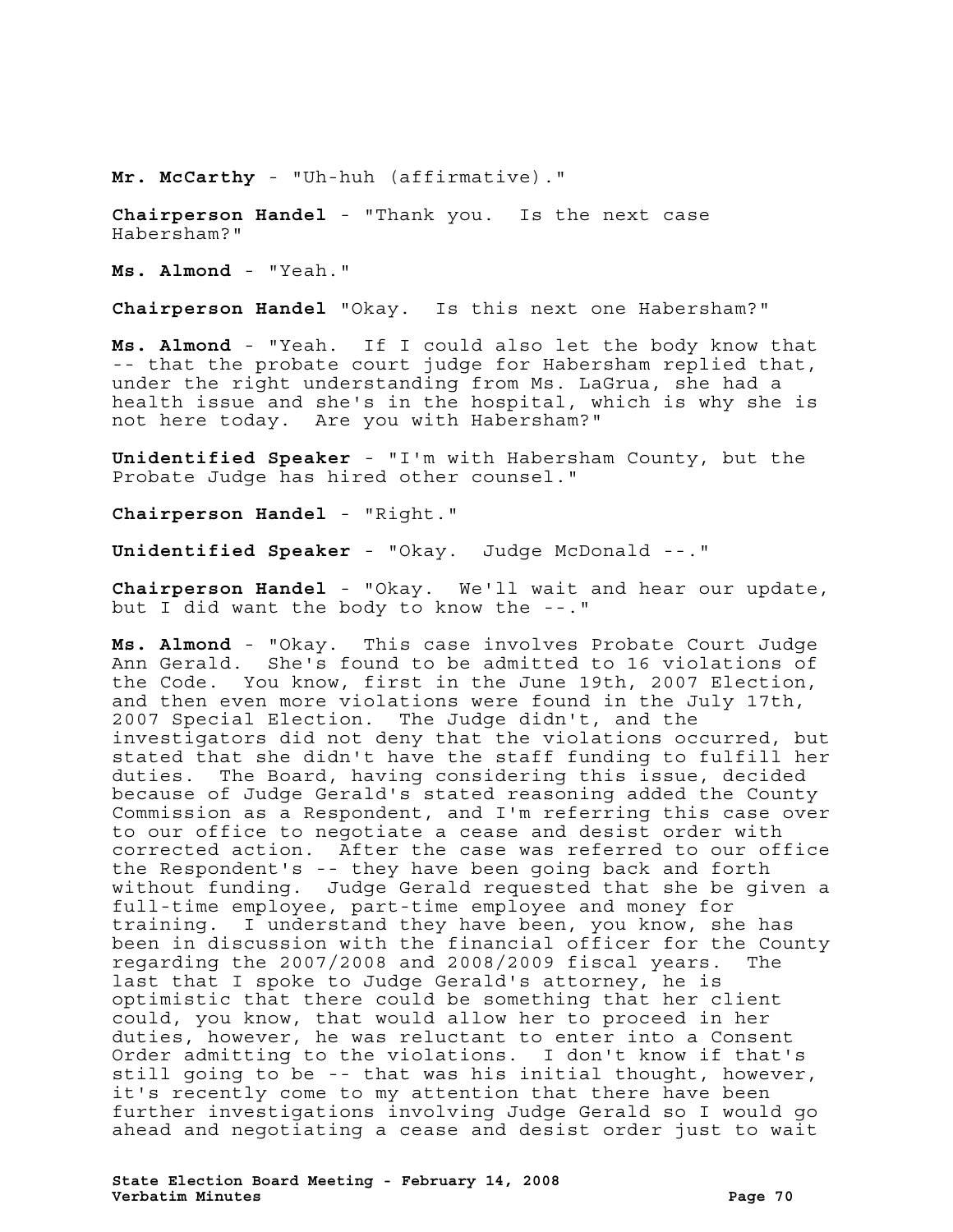until what the further investigations deal. The Board does need to further comment on that. And also, the attorney for the County Commission is also agreed to --."

**Chairperson Handel** - "Do you have anything else to add?"

**Ms. Runyon** - "I know you don't want to hear a whole lot today, and -- but as far as the further investigations, you all had Habersham County as a Respondent, as well, to investigate whether there was some problem. And we have provided them, showing that what Probate Judge still has funding in her budget. She hasn't finished it up."

**Chairperson Handel** - "Okay."

**Ms. Runyon** - "And that she has to go through certain procedures to get more money. And we even tried to get with her on that, so I --."

**Chairperson Handel** - "Okay. I'm sorry. I will let --."

**Ms. Runyon** - "I know. I don't want get --."

**Chairperson Handel** - "Let us see where we're going to be on this, and it might be that we would want some additional comments. Tell me your name, again."

**Ms. Runyon** - "It's Andrea Runyon with Habersham County."

**Chairperson Handel** - "Andrea Runyon."

**Ms. Runyon** - "I guess my concern is looking the, whatever they're investigating now with what was investigated before, and automatically putting the County in as a Respondent to this."

**Chairperson Handel** - "It would all be taken into consideration from the body as we move forward. Thank you. To Ms. Almond's point, I think that there will be an additional report around Habersham County so it would probably be best, as she's recommended, that we defer this and so we just have one approach on this. And in the course of that, differentiate between the Probate Court Judge and the County. Do we need a motion to defer this, Calandra?"

**Ms. Almond** - "No. Just no action."

**Chairperson Handel** - "Is everybody comfortable with that? All right. Thank you. All right. Our next item will be Legislative Update from Deputy Secretary Simms, and Mr. McIver, if you would take over for a moment while I run to the restroom for a moment."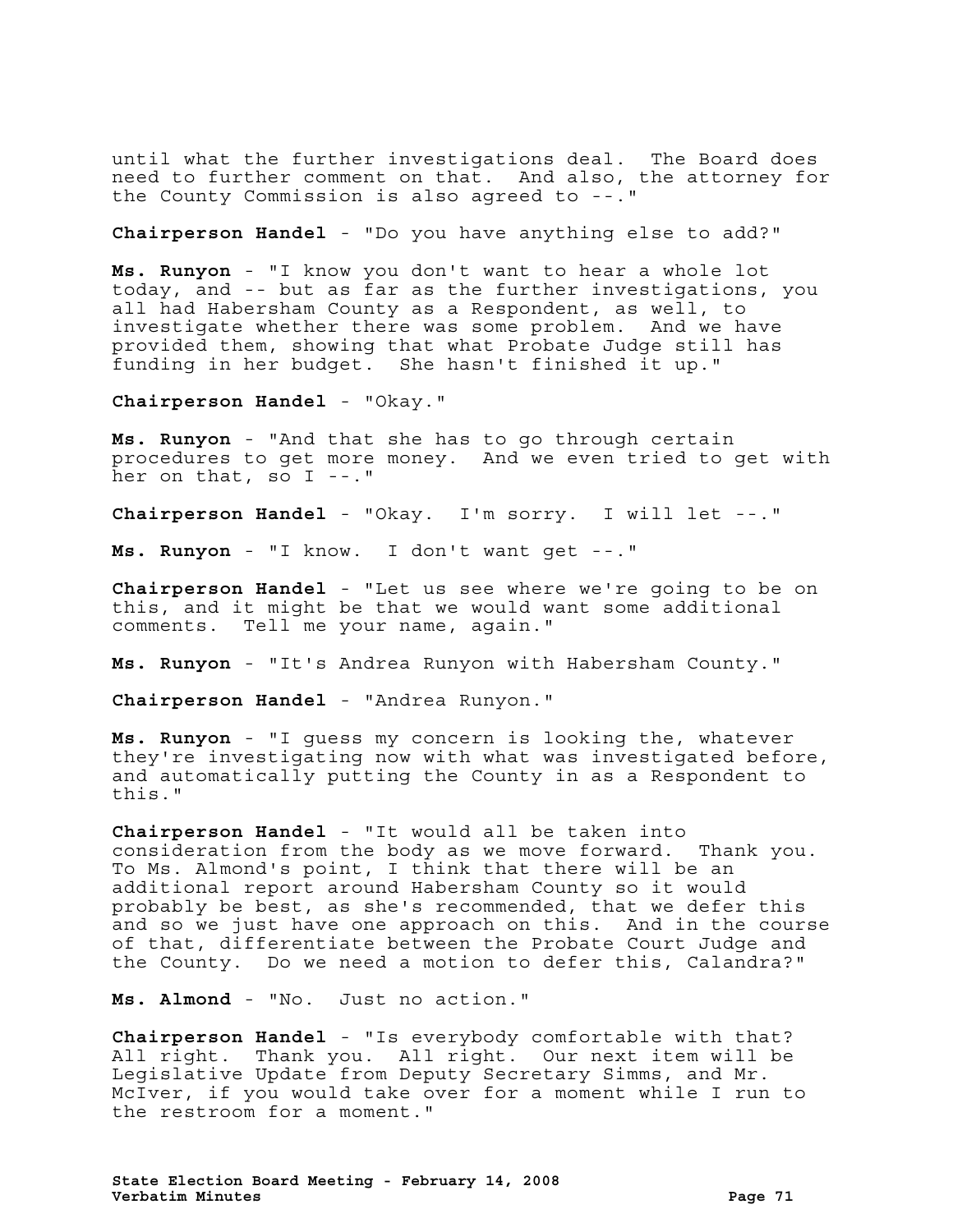**Mr. McIver** - "Let the record reflect that the Chair is leaving the meeting for a moment, and that I am Chairing. Mr. Simms, the Chair will hear your report."

**Mr. Rob Simms** - "Mr. Chairman, members of the Board, I've passed out to you as a folder. What you'll find inside is the first page is some summary pages of some 29 Bills that have been introduced concerning elections in some form or another. You'll see a summary that includes who it's been introduced by, and what the current status is and respective Chamber of the House and the Senate. Starting tomorrow, you'll receive this same format as a weekly Legislative Update from our office, and specifically, from Michael O'Sullivan. You'll notice that the title line on the legislation, that'll actually be a hyperlink in your email where you'll be able to click and go straight to the legislation and be able to open it up and view it straight from the email. There are four Bills, though, that I do want to bring to your attention. And I'll be happy to answer any questions you might have about these, or any other issues. You'll recall last year, that the State Election Board took a position on three pieces of legislation and endorsed three pieces of legislation. One of those Bills, Senate Bill 71 introduced by Senator Tommy Williams to, in essence, limit the number of days in the calendar year in which a special election could be held and limiting it to four. There are variety of issues and things that came up in which that Bill kind of got clogged down in the House. It is still alive in the House, but there was a very similar Bill introduced this year. It's House Bill 296. You have a full copy of each of these Bills in your folder, as well, that has already passed the House and passed the House last week. It does, essentially, detect anything in Senate Bill 71. We're hopeful that the, kind of, politics and gamesmanship, for a lack of a better way of putting it, do not take both of these Bills hostage in one chamber in the other, and one of these will actually make it through. The second Bill is Senate Bill 387, which has been introduced by Senator Cecil Staton, and this has to do with absentee ballots. Specifically, there are a couple of, two or three issues, that have been -- we're trying to address in this Bill. First, the -- we're trying to give the voters who vote absentee ballot in person, the ability to vote. That now, without a declared reason, when no excuse absentee balloting was put into place for the 2006 elections, the law was not changed to include in-person absentee balloting. It was just absentee balloting by mail. So this would just add consistency with all absentee balloting, to be done without a declared reason. The second provision would be to allow overseas and military voters to be able to apply for absentee balloting electronically. This would entail scanning the application and sending it in, that way via email. This also brings some very significant verification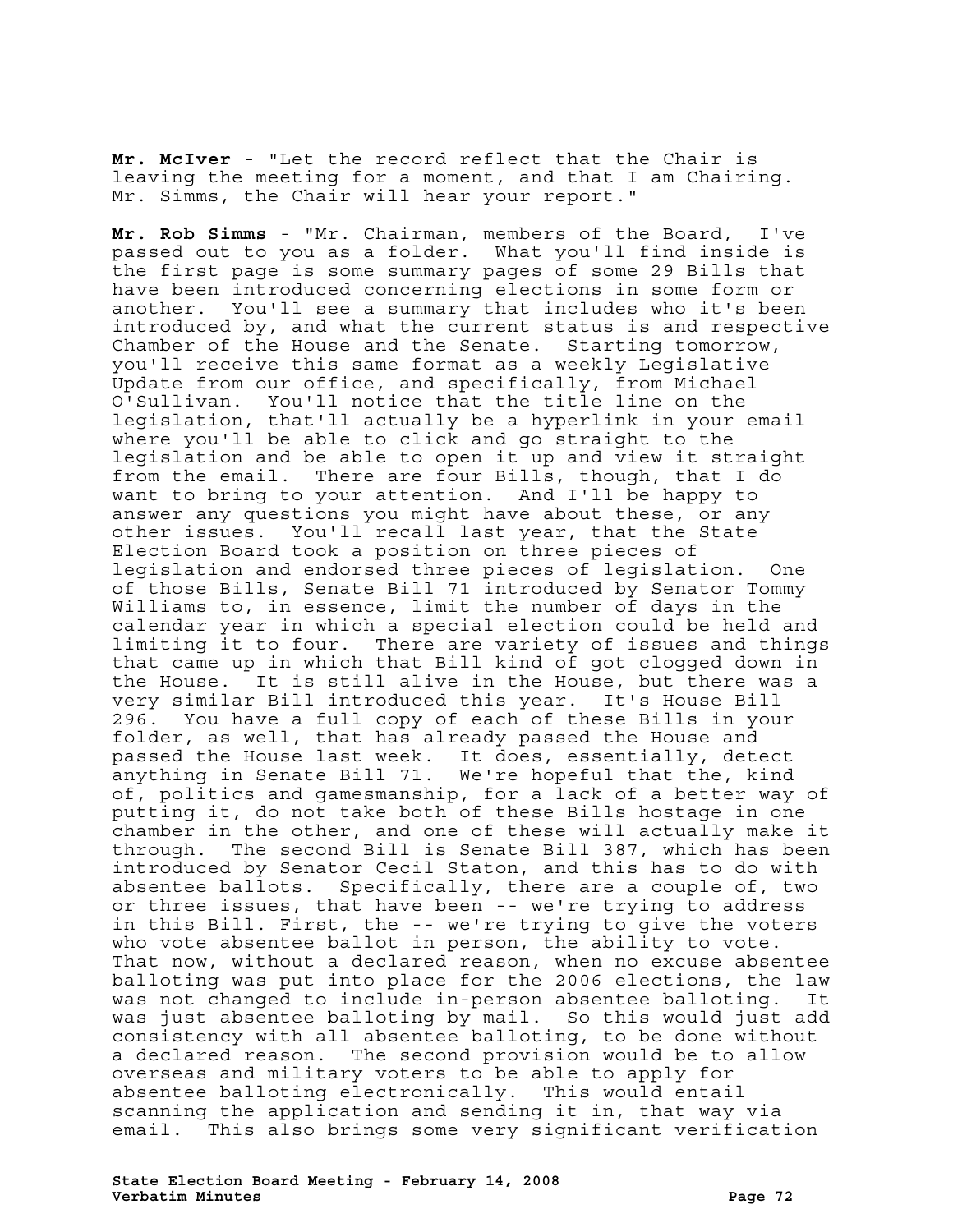and really codifies, I think, what the State Election Board has talked about for well over a year, and that is the process for signature verification in the absentee balloting process so that the signatures are matched to the signature card for the voter, to the application that the voter sends in for absentee ballot, and to the absentee ballot itself. We've seen some cases that have been before this Board that from anecdotal evidence, that there appears to be some disconnect in some of these provisions in other areas where two of the three may be done, or it's not necessarily done completely and this is just going to codify in the law that this is, in fact, what the process is going to do. And finally, this Bill is going to provide in the law that the absentee ballots are going to be securely stored so that they are not going to be tampered with or accessed as they're being collected and stored. The third Bill is House Bill 1098, which is -- really what this is is a Bill dealing with municipal and County elections. You'll recall on the September and November elections in 2007 that we kind of discovered that there is nothing in the Code that requires a County or a municipality to even notify the Secretary of State's office of their conducting of or having an election, let alone, what the results of that election are and things of that nature. What we're going to do is put into the Code that the municipalities will be required to report these things to the Secretary of State's office, and also provide certified results upon the locality certification of the election. Finally, House Bill 1112, which I've kind of called the Clean-up Bill -- I don't know if clean-up is the right word, it's more catchall at this point. There are probably five or six different things that the Bill does. There's three different things that I want to bring to your attention. You'll recall that last year we made some changes in the law that the State Election Board endorsed in a legislation that updated the Code requiring County election official certification so that it would have to - in essence, the County would have to have a certified election official on staff every year. And if a person was not certified, they'd have to be certified. There was a date specific in the old -- in the old law. We changed that to make it an annually ongoing basis. We discovered in different sections of the law dealing with minuscule elections, that there has been municipal certification requirements in the law that, quite frankly, I don't know how strictly followed those were. And what we've decided to do is update that so that it exactly parallels, and you'll notice in the Bill that you have in front of you that it now refers to County and municipal election training so that the city election officials are going to be treated in the exact same way as the County officials for certification purposes. Finally, there's a couple of different provisions that are going to allow for a more streamline process for the Secretary of State's office to deal with the records for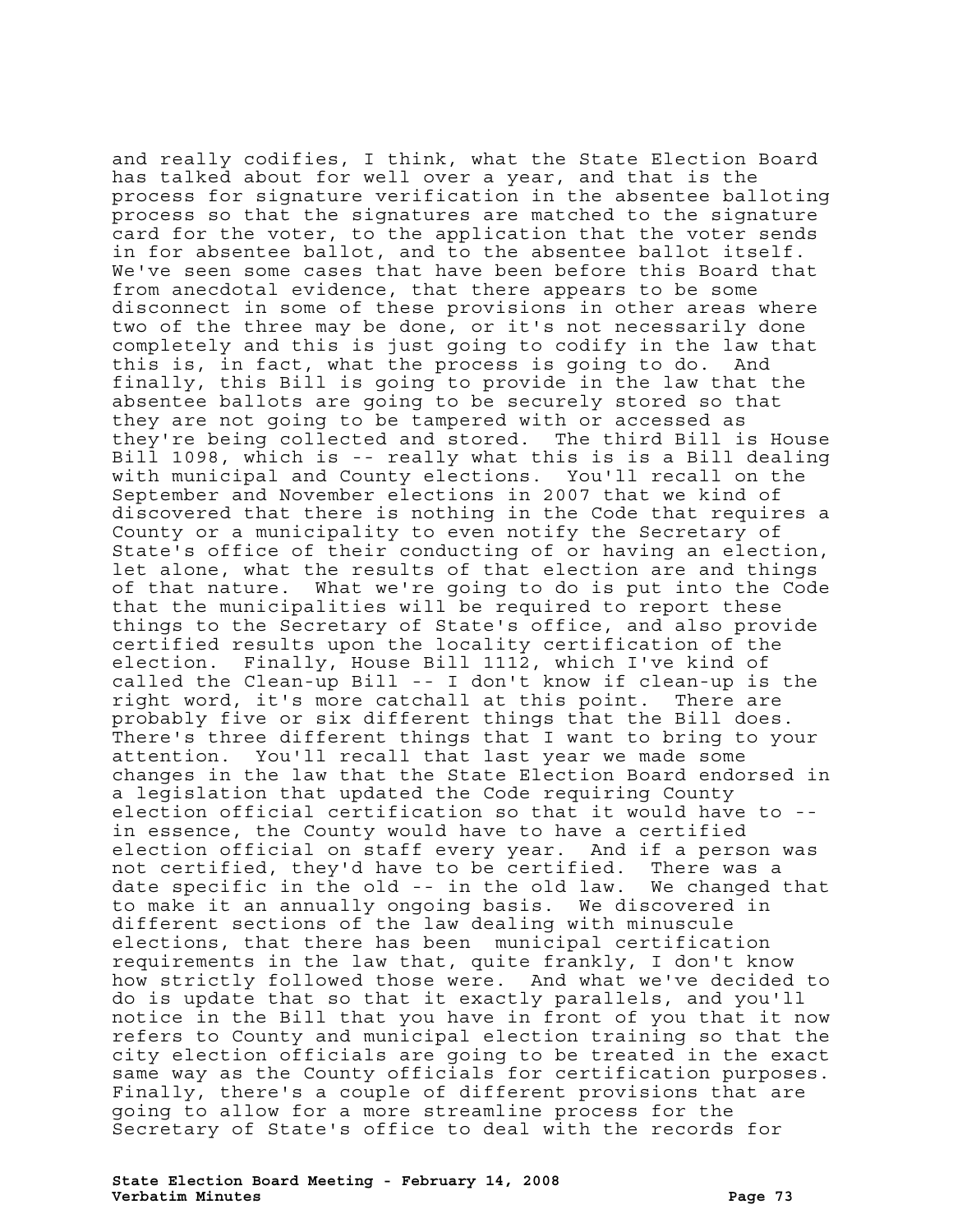felon updates on the voter list, as well as for vital statistics, getting those in -- that information from the State and Department of Corrections to get vital statistics so that we can provide more timely and more efficient, and quite frankly, digital updates of those records rather than having to send reams and reams of papers around the State to each of the individual counties. Finally, I will make one other minor point on this Bill. There is a section there that you'll notice, maybe when you review later, that we put in there some revisions to require that the personal information that is being held for voter registration purposes will be held confidentially by the Secretary of State's office and by those agencies who are wholly authorized and have that information. Particularly, in some other states throughout the Country there have been some real concerns about how personal information has been, kind of being bounced around from departments and agencies within State governments and we're putting a provision in to make sure that problem, from Georgia standpoint, we've got that information secured. If you guys have any questions on the State Legislation, I'll be happy to answer those."

**Chairperson Handel** - "Mr. Evans."

**Mr. Evans** - "22-2-415, we've talked about. Where is that addressed?"

**Mr. Simms** - "21 --."

**Mr. Evans** - "I think we agreed, or there has been an opinion that that's unenforceable so we were going to deal with that in the housekeeping. Is that addressed in housekeeping?"

**Chairperson Handel** - "Rob, the issue that came up in our lunch session around, I think it would be in your clean-up bill."

**Mr. Evans** - "Actually, it was in the public session we did in Pierce County."

**Chairperson Handel** - "Yes."

**Mr. Simms** - "I'm sorry. I couldn't hear the beginning of his questions, that's why I was asking."

**Chairperson Handel** - "We need you to speak in the microphone."

**Mr. Evans** - "Yeah. Is that addressed in -- is that addressed in the housekeeping bill?"

**Mr. Simms** - "I'm sorry, Mr. Evans. I don't know what the - that you're referring to. I didn't hear the beginning part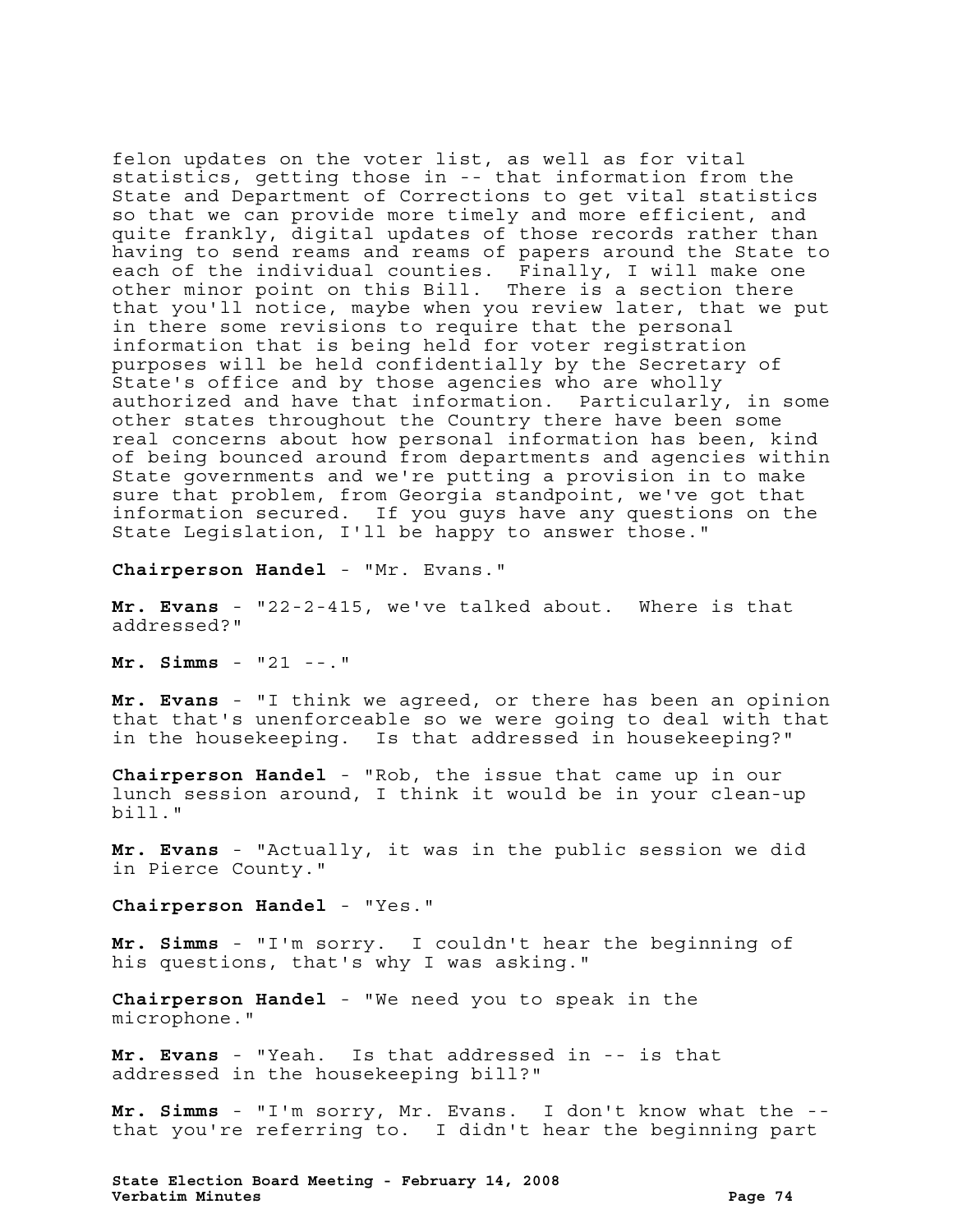of your question."

**Mr. Evans** - "Just -- I thought that they've tried to keep a list of housekeeping."

**Mr. Simms** - "This was the question regarding what the - what I guess the disclaimer would be on the political sides? Am I understanding that correctly?"

**Mr. Evans** - "No. It's actually on mailing to County State party where you're supposed to list the top three con -- any literature that's mailed. And I was just thinking, because over the course of the last year, we've had a series, and I'm trying to pull them up here, of statutes where we say, oh, that needs to be cleaned up or that's not right. Normally, we grab all of those in the housekeeping legislation and take it over, but I don't see them in House Bill 1112, which is referred to as our housekeeping bill. So I didn't know if someone had went back through the minutes for the year, picked all the statutes where we've quoted in the language is less than optimum, and included it in our housekeeping bill."

**Mr. Simms** - "Mr. Evans, we were keeping kind of a running tally, if you will, of things and issues that have been raised. Frankly, this one may have just slipped through the cracks on my end, and I apologize and will be happy to revisit this and see if we can't develop some language that would address it."

**Mr. Evans** - "I think there were actually a couple of others that aren't addressed in here. I'll try to pull them up before I get out of here. If not, I'll<sup>-</sup>-- there was one dealing with absentee balloting that was a hole where it was -- the two choices weren't precisely defined. But in the minutes it would reflect just, you know, the series of little tweaks that need to be put it in. And what we need to do is just be sure and grab that back. I remember Secretary Cox was always good because Flip Tatum (phonetic) would keep a folder, and every time we'd come up he'd physically drop them in the folder so that by the time we got to here we wouldn't have to kind of remember them all."

**Mr. Simms** - "Well, I'd be happy to review...."

**Mr. Evans** - "Okay. That would be great."

**Mr. Simms** - "...and revisit those things. That's fine."

**Chairperson Handel** - "Okay. All right."

**Mr. Simms** - "I wanted to --."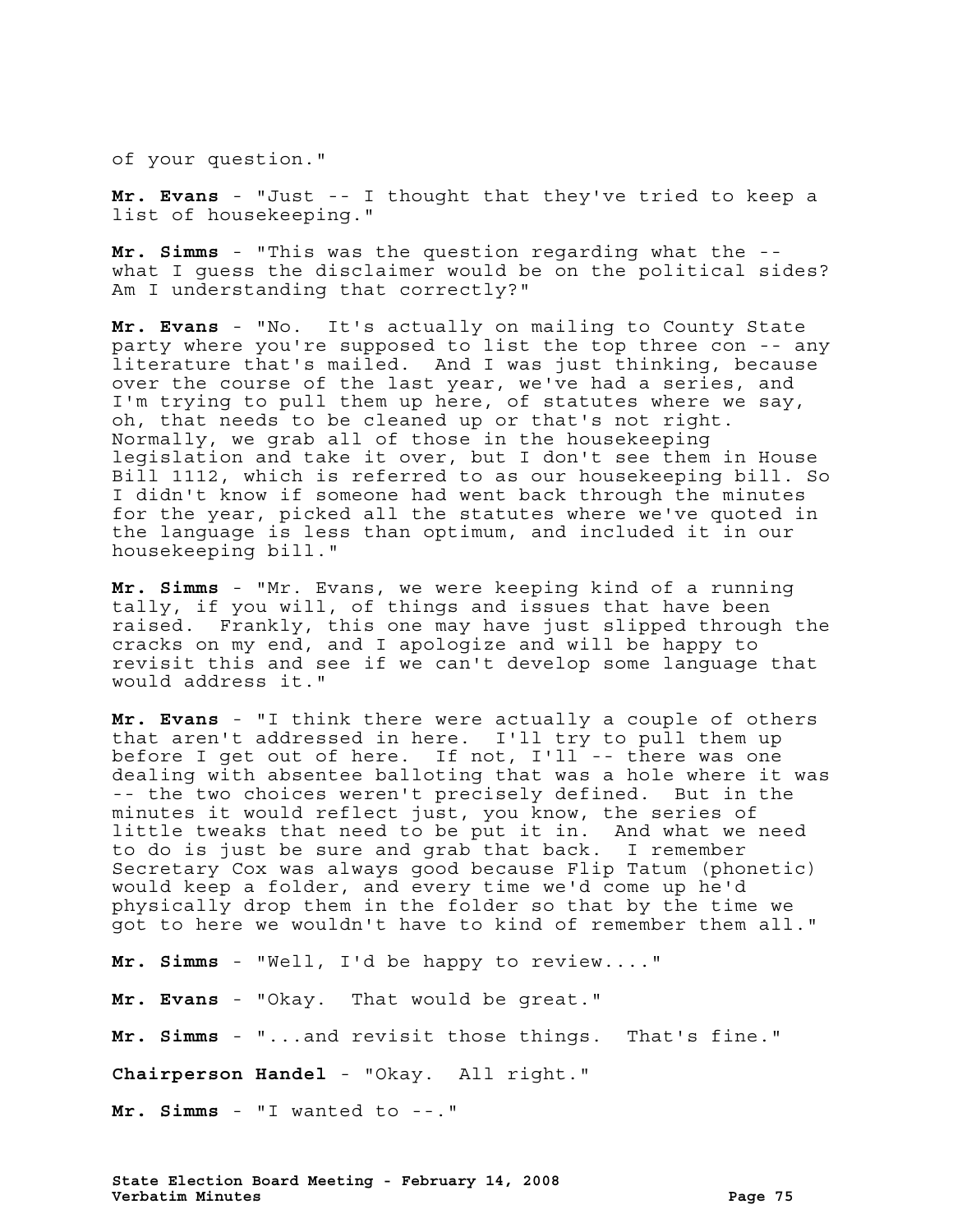**Mr. McIver** - "Just one moment. For the record, the Chair has returned to the room."

**Mr. Simms** - "If I may, just real briefly, there's a brief update on the Federal Legislation. You'll recall, this Board has discussed and been briefed on HR 811, which is kind of like the Holt Bill, which is a pretty comprehensive Bill in Congress to enact federal standards for electing federal elections throughout the Country. It would have had an impact on Georgia, as well as virtually every other state in the Union to varying degrees, obviously. You'll recall that this Board also had taken a position, and I think Mr. Evans was not here at that time, and if I'm incorrect, please feel free to correct me, in opposition of that Bill, I think, not to speak on behalf of the Board, but one of the primary concerns was the time frame in which the State would have been required to replace all 25 thousand-plus voting machines in less than one calendar year. That legislation, while still pending in Congress, is -- is not moving anywhere. Congressman Holt, within the past several days, has drafted a new Bill which is to allow states to kind of volunteer with the hope of federal funding to do some things in addressing paper trails and auditing from elections in November of 2008. The most significant part of this Bill is asking states or encouraging states to put emergency balloting provisions in place in the event of a machine breakdown on DRE voting. As I'm sure this Board is familiar with the polling, Georgia already has that provision in State Law, as do many of the other states that are voting on DREs. But I just wanted to make you aware as you will continue to see articles and things in the media that there is a second poll bill that has been introduced. It is voluntary for the states, and I will also -- want to tell the Board that last week at the National Association of Secretaries of State, there was a legislative session which Congressman Holt spent about an hour of his time with members of the Election Committee with Secretary Handel as one, and it was a very good and very positive exchange of ideas and suggestions on how Congress is going to go down this road in legis -- federal legislation for elections, how they might be able to do it in a way that more sets goals for the states to get to, rather than implement one size fits all approach. Anyway, that's all I have for legislation, unless y'all have any other questions."

**Mr. Evans** - "One other question. Did we -- do we need to address, just looking back at my notes, on 21-2-230, which is the one dealing with the challenge of electors. For the event that the County does not have the signature card. Because I know that Wesley circulated a memo on this. Attorneys looked at that, and I think the confliction was that -- that Georgia Law currently does not precisely address questions, and that while we -- we felt pretty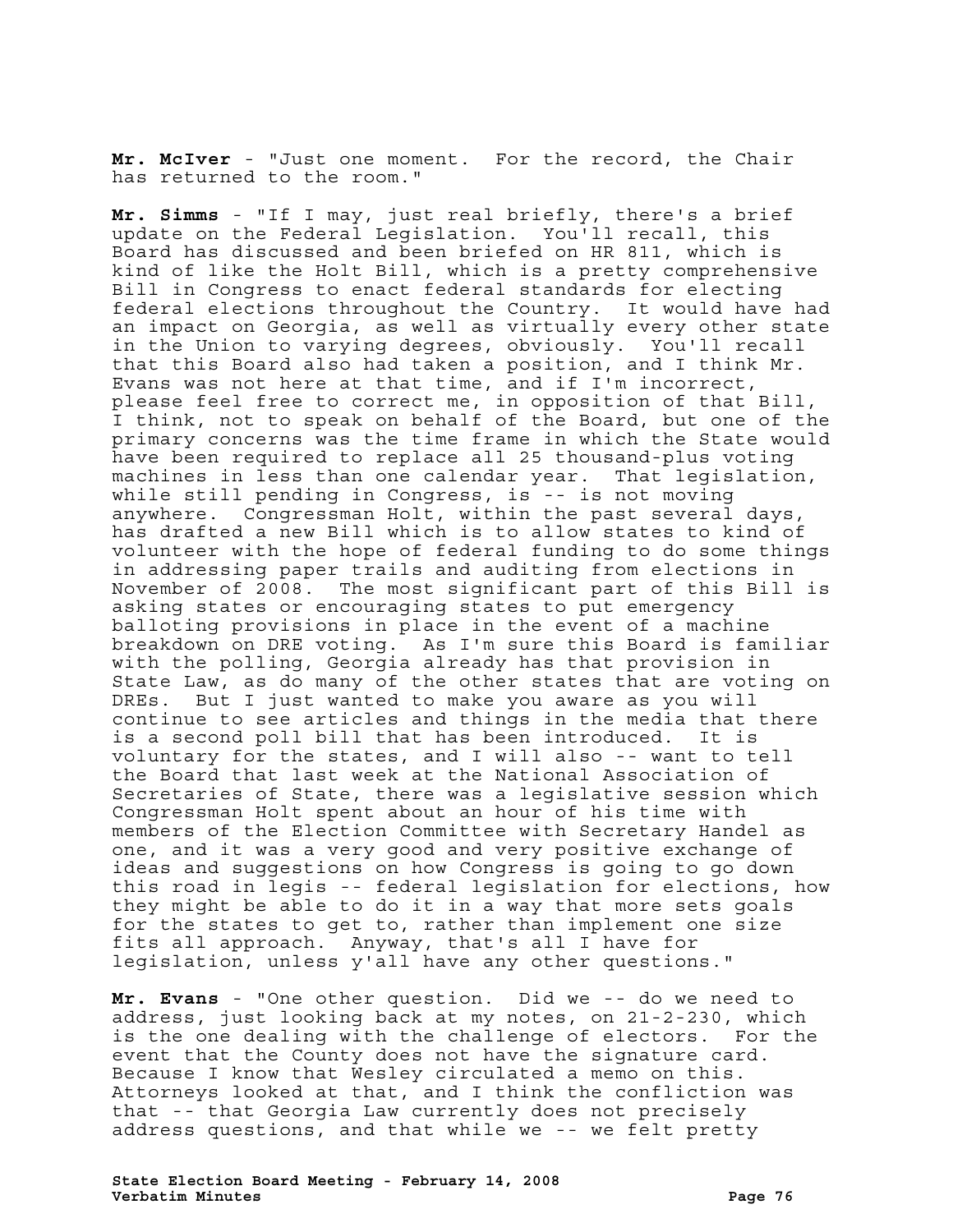comfortable in terms of reaching the legal conclusion that was reached, that in fact, there's -- that the statute, themselves, was silent. Can we address that?"

**Mr. Simms** - "I will certainly get with Wes and review that again, and maybe with Stephan in the Attorney General's office to see if there's something that needs to be more specified."

**Mr. Evans** - "Well, my worry is that we get to the November Election, that it is a razor-thin margin, and that there are challenges to -- depending on who you believe, one-to-four percent of the votes challenged on the grounds that there are not appropriate documents to back up an absentee ballot which has a signature. And we have to have, you know, we're precisely left with the issue of how do you address that. Because it doesn't appear to me, and I've studied the -- Wes' memo. I thought it was very thorough and very well done. But -- and does a very good job of dealing with all that we do have, the problem is we don't have a statute or a rule that precisely addresses this point and rather than wait until we get a challenge, we may want to address that with a provision."

**Mr. Simms** - "Well, Mr. Evans, maybe what we'll do is, Wes and I can get together and review it again, and get with Stefan and decide whether or not it's a rule or a legislative issue. And then -- and then, bring something - send something around to you guys or --."

**Mr. Evans** - "That would be great. That would be great. I just -- there's a -- we have a hole there in the law, and if we have razor-thin margins, which everybody thinks that we may have, the last thing we want to do is to have a hole that we all go in."

**Mr. Simms** - "True."

**Mr. McIver** - "Madam Chair. May I be excused?"

**Chairperson Handel** - "Yes. I know you have a client awaiting you in court, and I'm not going to stand between you and the client."

**Mr. McIver** - "Well I see that my departure doesn't involve us in the court, so --."

**Chairperson Handel** - "All right. Next item is Photo ID Outreach Update."

**Mr. Simms** - "Well, Madam Chair, it kind of pains me that Vice Chairman McIver is leaving on the Photo ID Update, but  $--$ .  $^{\text{II}}$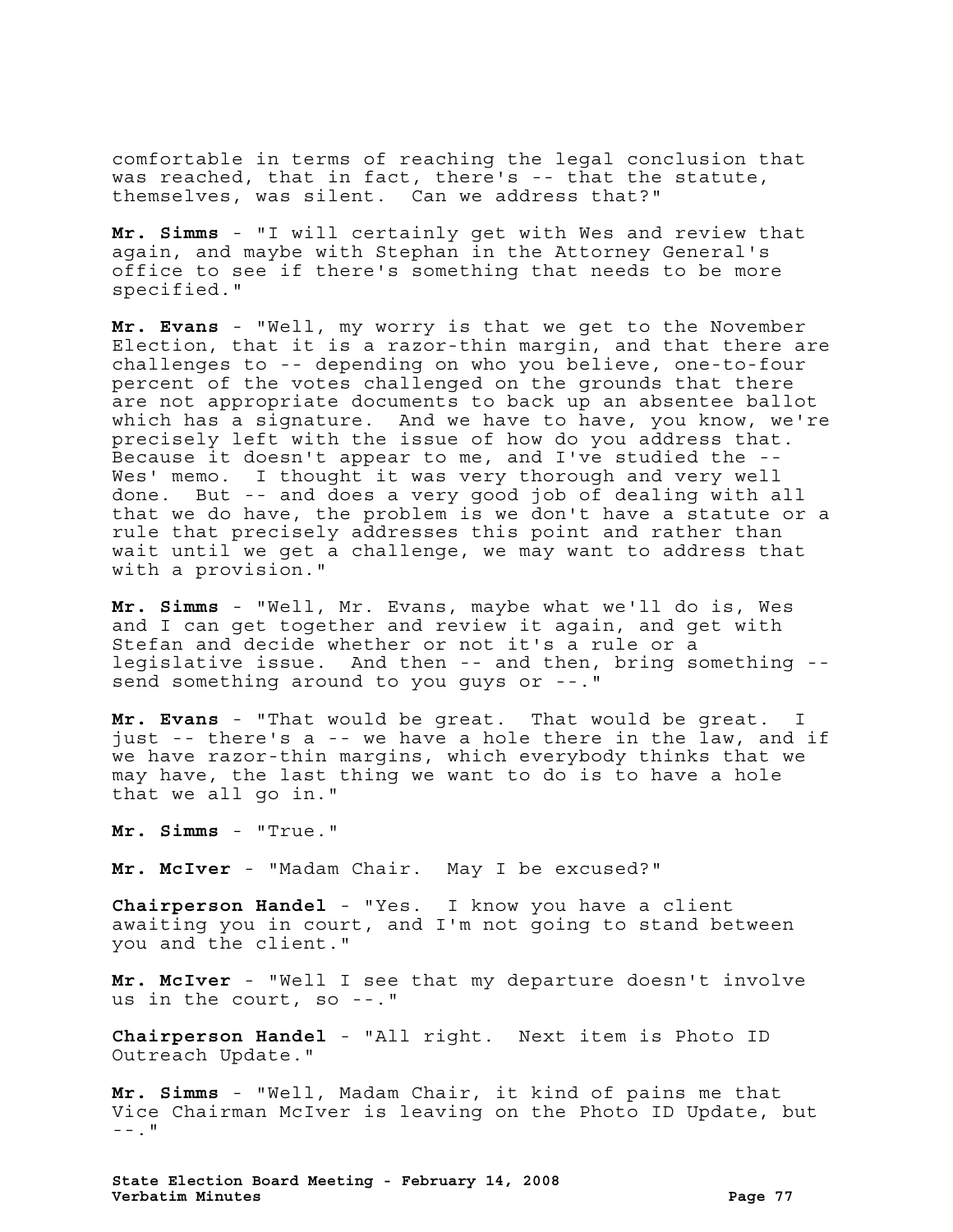**Chairperson Handel** - "I know. Try not to take that seriously."

**Mr. McIver** - "I hate that the most."

**Mr. Simms** - "Be that as it may, I've got a very brief update on basically what our program was for, the Presidential Preference Primaries. I know that when Mike gets through some of the things that -- for the actual conducting of the election, he'll touch upon some of the issues and, kind of, the numbers with Photo ID. You'll see on the first line that as you recall for each election we have run a new match of the voters versus the DDS ID or the DDS database, if you will. Our new match produced -- it would be 336 thousand and 710 voters who may not have a DDS issued ID. Of that large group, about 80 thousand, or so, were voters who resided in a County who had not participated in an election in September and November. And why that's important is, you'll recall that the way we set up our outreach and education program was we were going to target it by those counties having elections at the closest dates and kind of build it out from there. So for that 80 thousand group, we ran the exact same program we had run in September and November, which was three mailings directly to the voters, including a brochure on what the requirements are, a letter pointing out the requirements and where they need to go to - - the address and phone number for their voter registrar's office, and reminder postcard in time before the election so they'd have time to go get a VIC if they needed one. The remainder, 254 thousand voters of that group, they resided in counties that already had had an election, either in September or November. So for that group, we had a -- what would amount to a reminder program. A reminder postcard letter saying, hey, there's an election September 5th. Our records indicate you may not have an ID, here's what you need to do to go get one. If you have any questions, call here, and so on and so forth. We ran that list on January 3rd, and we ran a subsequent list, or a match, on January 18th. The reason we ran that January 18th match was that corresponded with, really, the last day to register or to be able to vote for February 5th. So in that group, we picked an additional 26 -- 2,610 voters, and we put those voters right into the program so that we were able to contact three times directly before the February 5th election. On this last slide, you'll see that in addition to the efforts that we did directly with direct mail to the voters, and things of that nature. We had public service announcements on cable televisions stations and systems throughout the State. Again, Georgia Cable Television Association was very generous and very gracious in working with us to help us get our message out. We advertised extensively, again, on radio networks throughout the State. We had notices and messages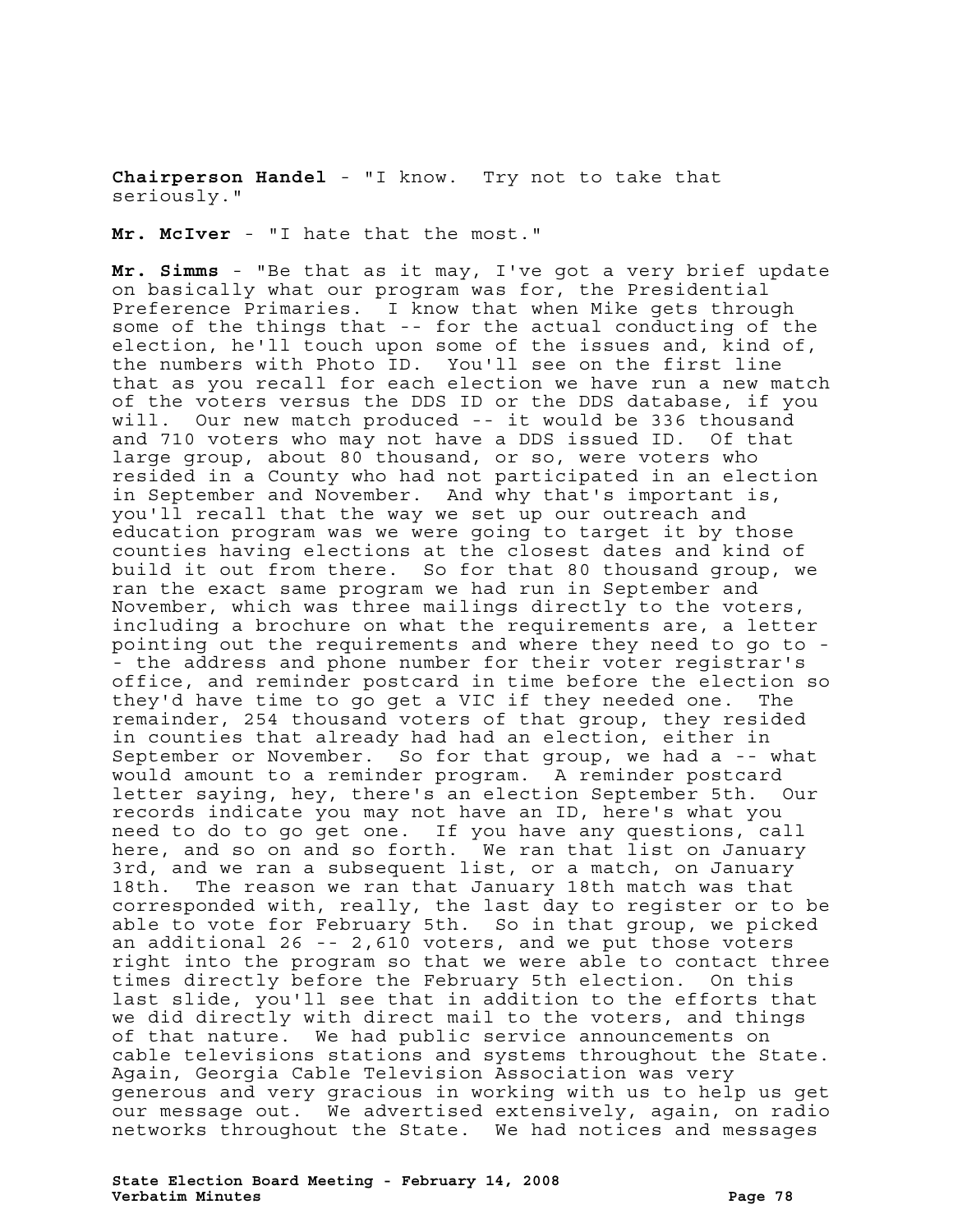on power and utility bills, as we've done in previous elections. One funny anecdote about that, we know that those messages were getting read because the overwhelming majority of calls at our Election's Office was getting when those bills went out were complaints about their power bill, and not actually issues involving Photo ID, or questions about how to get one and where to go. Finally, we did continue outreach to nongovernmental organizations, including chambers of commerce, religious organizations and churches, and about 109 local libraries. As I said, Mike will get into a little more detail as to what Election Day entailed, and what we saw with Photo ID and all the other voting that occurred, obviously. I do want to point out one funny story that we had in a complaint that our office received from a voter late on Election Day, which he sent a very, kind of, angry email in which he was upset that he didn't have a voter card, and he decided he wasn't going to show up and vote today, and he was going to sue everybody, including Karen and me, and everybody in this room and all this other stuff. And so, I called the gentleman back and asked him if he had gone to the precinct, and he said no, because he had heard all the announcements and seen everything on TV and -- well, the government hadn't sent him a voter card, so he didn't have one and he wasn't going to go. And I said, well, sir, you know you can go to the precinct and if you don't have a form of ID you can vote provisional. He said, well, okay, I appreciate that. So we got to talking and finally said, well, we'll call him Mr. Smith. Mr. Smith, do you have a driver's license, and he said, yeah. I said, well, Mr. Smith, that probably would have worked. You know, that's one of the six forms of ID that's allowed. And he's like, oh, I thought I had to have a special voter identification card, and not just any kind of driver's license or government issued ID. So I throw that out there to kind of add some humor and levity to it. He was very gracious and very nice, and honestly, for the front office at the Capitol where we did receive calls on Election Day with questions, and saying, hey, there's a line here or something going on here, that really was the only call or email that we got that really pertained to Photo ID. So I think that's kind of a good testament to -- to the program. And I'll be happy to answer any of the Board's questions."

**Chairperson Handel** - "Any questions? Mr. Worley."

**Mr. Worley** - "Thank you, Madam Secretary. Rob, I just want to be clear about this, and this goes back to your overview. Just to go the page that has DDS match. Basically, you're saying that the 79 thousand-odd voters there got three pieces of mail, correct?"

**Mr. Simms** - "Yes."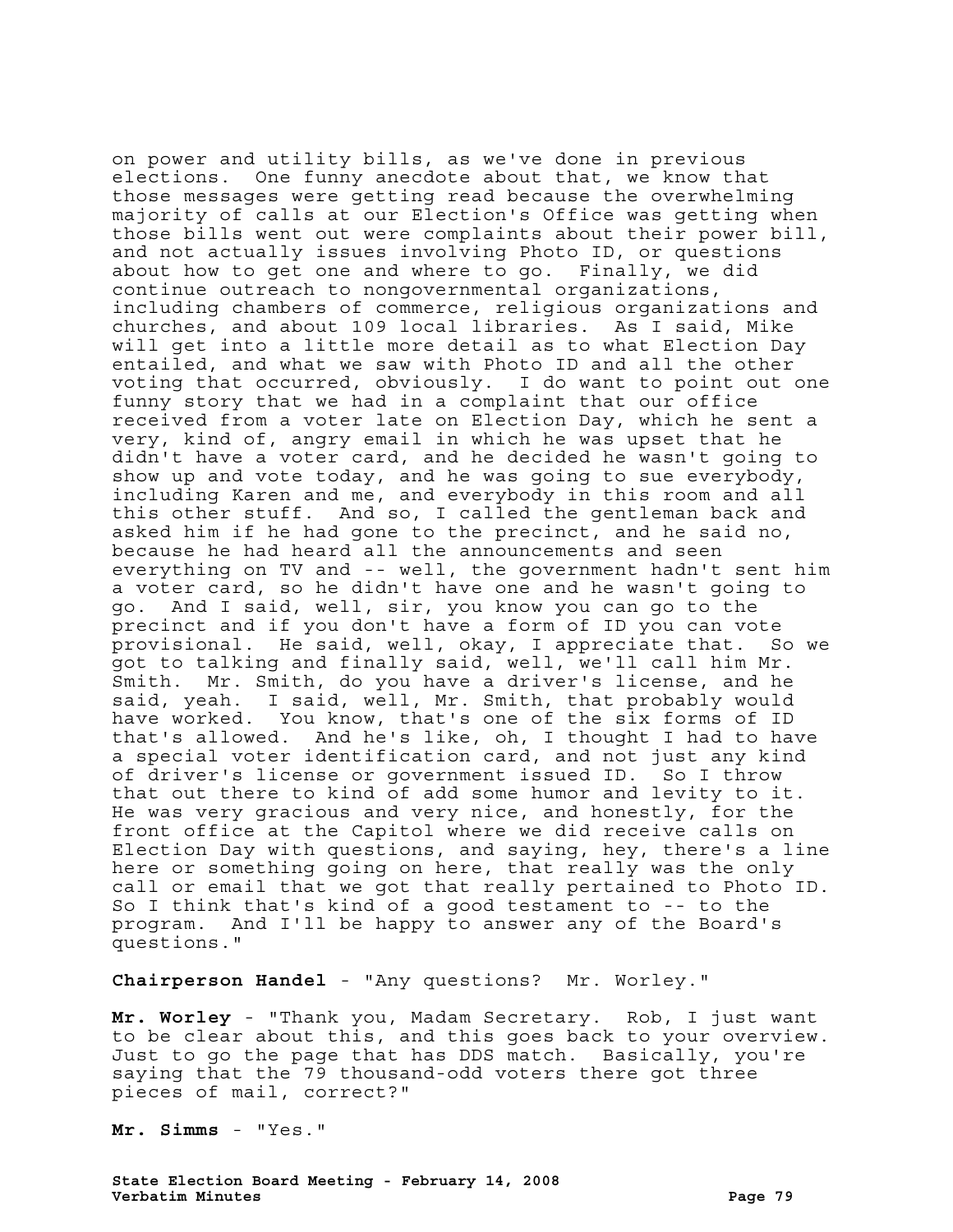**Mr. Worley** - "And the 254 thousand voters got one piece of mail?"

**Mr. Simms** - "It was a reminder letter, kind of postcard."

**Mr. Worley** - "And those were mailed sometime between January 1st and January 18th, or when were they mailed?"

**Mr. Simms** - "Well the Photo ID program, itself, for let's say those who had not been -- the new -- the 79 thousand, that started, I think, four-and-a-half, five weeks before - four weeks before the election, and basically went almost weekly. And then, the reminder postcard, I believe -- I don't have that directly in front of me, but as I recall, it was about ten days beforehand. We had structured it in a way to make sure that if they were to receive it and have questions, that they would have ample time to be able to go get it if they need, or to call our office to go to the local registrar's office with any questions or comments they may have."

**Mr. Worley** - "Have you compiled any records, yet, of how many of the 336 thousand people actually voted in the election?"

**Mr. Simms** - "Well, I think Mike can talk more specific to this. We'll do -- I think the voter history updates will go towards the end of this week. Is that right, Mike?"

**Mr. McCarthy** - "Next week."

**Mr. Simms** - "Next week. We will have the voter history updates and the voter registration list. And once the updates are done, that'll give us the opportunity to be able to match it to, basically, these databases of voters that we targeted, that we'll be able to see who voted and what they, you know, that kind of thing."

**Mr. Worley** - "But it is your intention to match that voter history with the people that did it in advance?"

**Mr. Simms** - "I think so. Yes."

**Mr. Worley** - "Because I -- this is prior to the tenure of the current Secretary. When we had discussed this in the past, what my concerns was whether we are engaging in taxpayer funded voter discretion by mailing out mailings to people, essentially informing that they're -- if they don't have a registered voter -- the don't have IDs, and therefore discourage people who might otherwise vote. So I'm glad that the Secretary of State's office is going to have that information. I'm sure there are people who do these things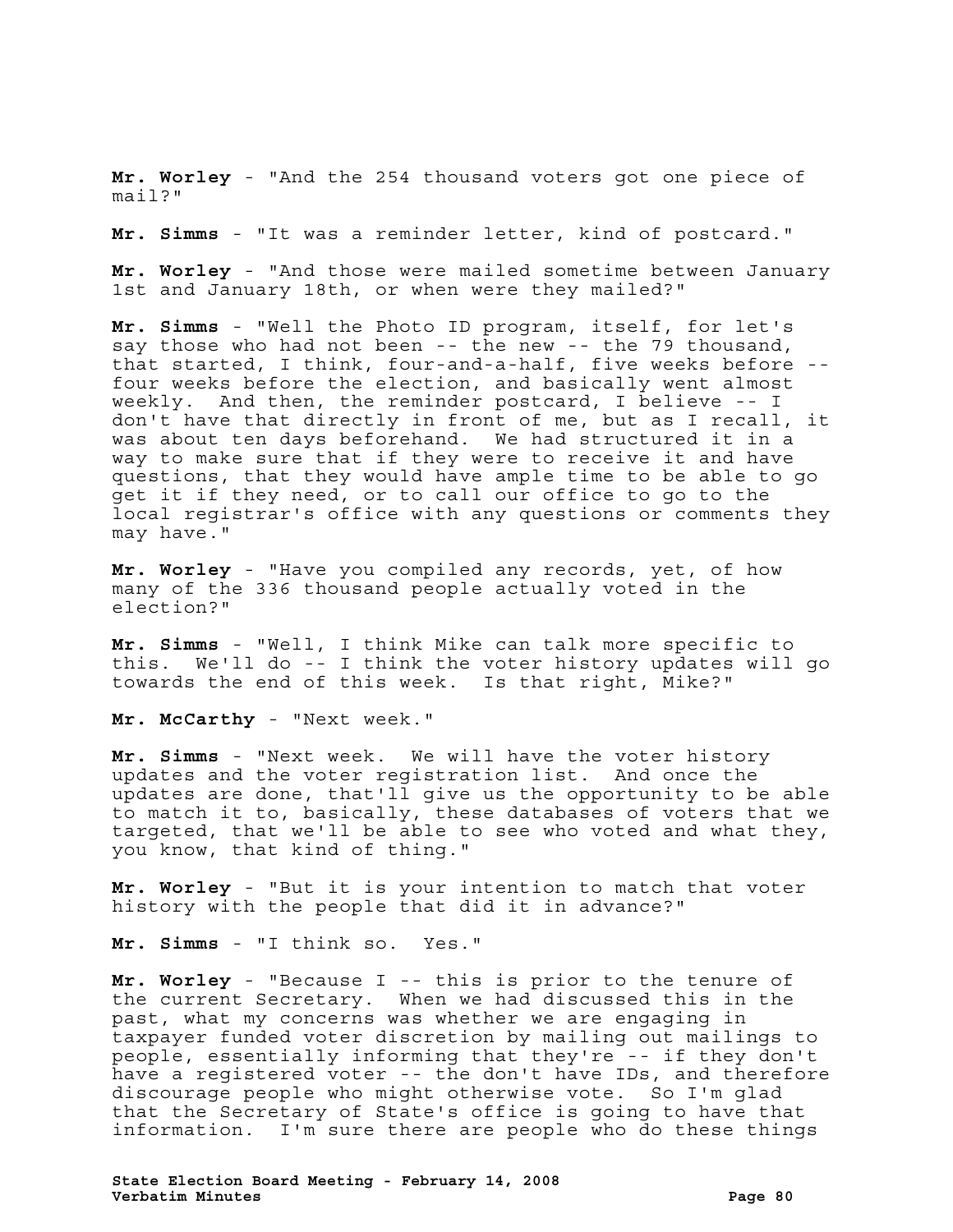all the time."

**Mr. Simms** - "We took great care in how we worded -- in how we designed everything to make sure that we erred on the side of encouraging those to participate, and so we --."

**Mr. Worley** - "I'm not -- I'm not suggesting that it didn't intend on your part to discourage people, I'm just wondering, and perhaps, the data will draw some conclusions whether that that was the fact."

**Chairperson Handel** - "I just want to make sure that we're clear on this. 254 thousand voters that you represent by the voter card, they were -- they had already received the three mailings leading up to September and November."

**Mr. Worley** - "Right."

**Chairperson Handel** - "So I didn't want you to think that that group only got a postcard. Great. Okay. Perfect. All right. Anything else? All right. Mr. McCarthy. Actually, no. I think, Shawn, you were going to talk about Election Day --."

**Ms. LaGrua** - "Very briefly, just an update for everybody on our monitoring. This election, for the first time in a complete full force way, we had 33 investigators and inspectors that monitored both, advanced voting and absentee voting, as well as Election Day voting. In the past, we've had some checking of advance voting, but going forward there'll be even more that we have our investigators and inspectors participating in inspecting both, advanced and absentee prior to election date. Also, we're starting a new system that'll be effective both, in July and November, as well, as having regional responders around the State that are our more experienced investigators. But if there's a problem in a certain area of the State, they can respond immediately and be closer to Atlanta, than say Bainbridge. We'll have somewhere in each area of the State that can respond and assist with any issues that come up. Advanced voting and absentee balloting monitoring, we've seen relatively few problems. We are encountering some absentee balloting issues that we've identified and we will be reviewing those as we go forward and coming up with whatever ways we can to try to remedy those situations. Where there were issues in advanced voting and absentee monitoring on the front end before Election Day, our investigators, by being out in the precincts and registrar's office, were able to identify many of the issues and get them resolved before we even got to Election Day, which I think is one of the great advantages of having people throughout the State during advanced voting, as well as Election Day. The other thing to note is the same investigator assigned for advanced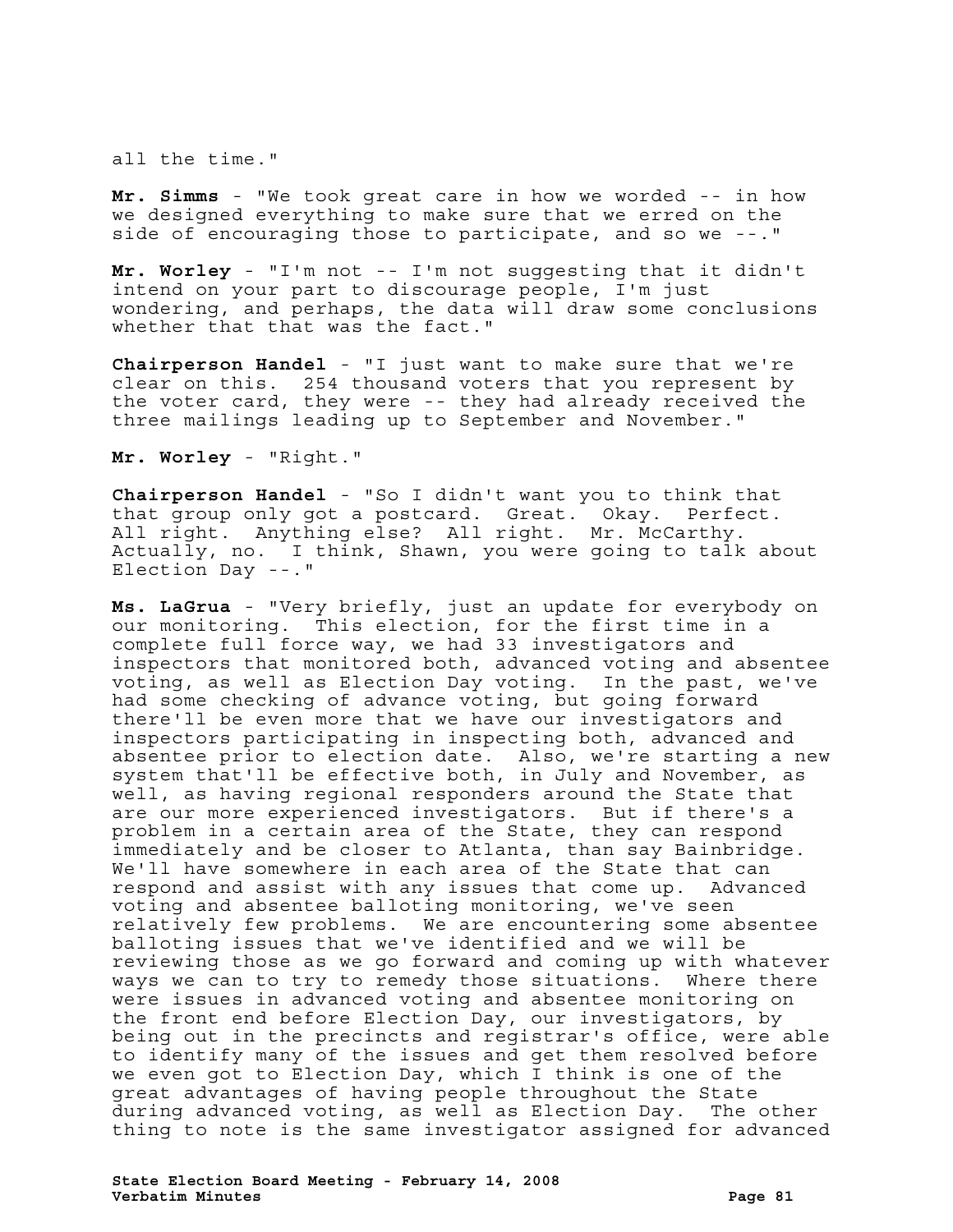voting and absentee voting, are being assigned for Election Day. So there's a little bit of a continuum of face for the elections officials. They know the person when they're coming in, they've worked with them, they know to ask the questions. And so that's working very well. We actually had a number of compliments come in from the field from the voter registrar and elections offices about the monitors we sent and how helpful they were. On Election Day, and specifically, we responded to about 15 specific issues that came in via either media, email, or telephone about specific problems that we actually dispatched investigators outside of their general monitoring to go and check and handle. In almost all of these cases, the issues were identified and were able to be resolved. And I know in a number of cases, there were other people concerned about what happened and we were able to resolve it before it got to be a bigger problem that it could have been. We have some issues that we will follow-up on for further investigation that came out of Tuesday's elections that we think warrant our group actually doing an investigation on. I would like to give some kudos, just generically, to the whole team of our inspectors and investigators that were very active the week before, the day of, and actually, all of my investigators were involved in making sure the ballots got in safely early on Saturday. That's in large part due to my Deputy Chris and Steve McBrayer, who were very instrumental in putting all that together. I can answer any specific questions if any of you has anything about the things we found and we saw, otherwise, you'll get a bigger overview from Mr. McCarthy."

**Chairperson Handel** - "Thank you. Before Mike starts, I do want to let the Board know, and those in attendance, that one of the things we try to do both, in advanced voting and on Election Day, was to be proactive as much as possible so we were -- any calls that came to the office, citizen calls, they didn't even have to be a formal complaint. If it were just a citizen calling saying, hey, heads up, this is what I, quote, experienced. We were responding to those and really looking into it and checking it out. We monitored any number of -- of, sort of, Election Day blogs, if you will, because sometimes people put information there before they would call our office, so again, we could be proactive in going out and calling the counties. And I do want to give particular commendation, not just to Shawn's group, but also to the election team. But in particular, to the elections officials and the poll workers out on the grounds. And I know we have a couple of our County election officials here. Really and truly, with the exception of some isolated cases of broadly around the State, things went very well and people were ready and trained. And if there was an additional problem, they looked at local elections officials and were very, very quick to ask so that it could get resolved immediately. Again, you'll hear some of the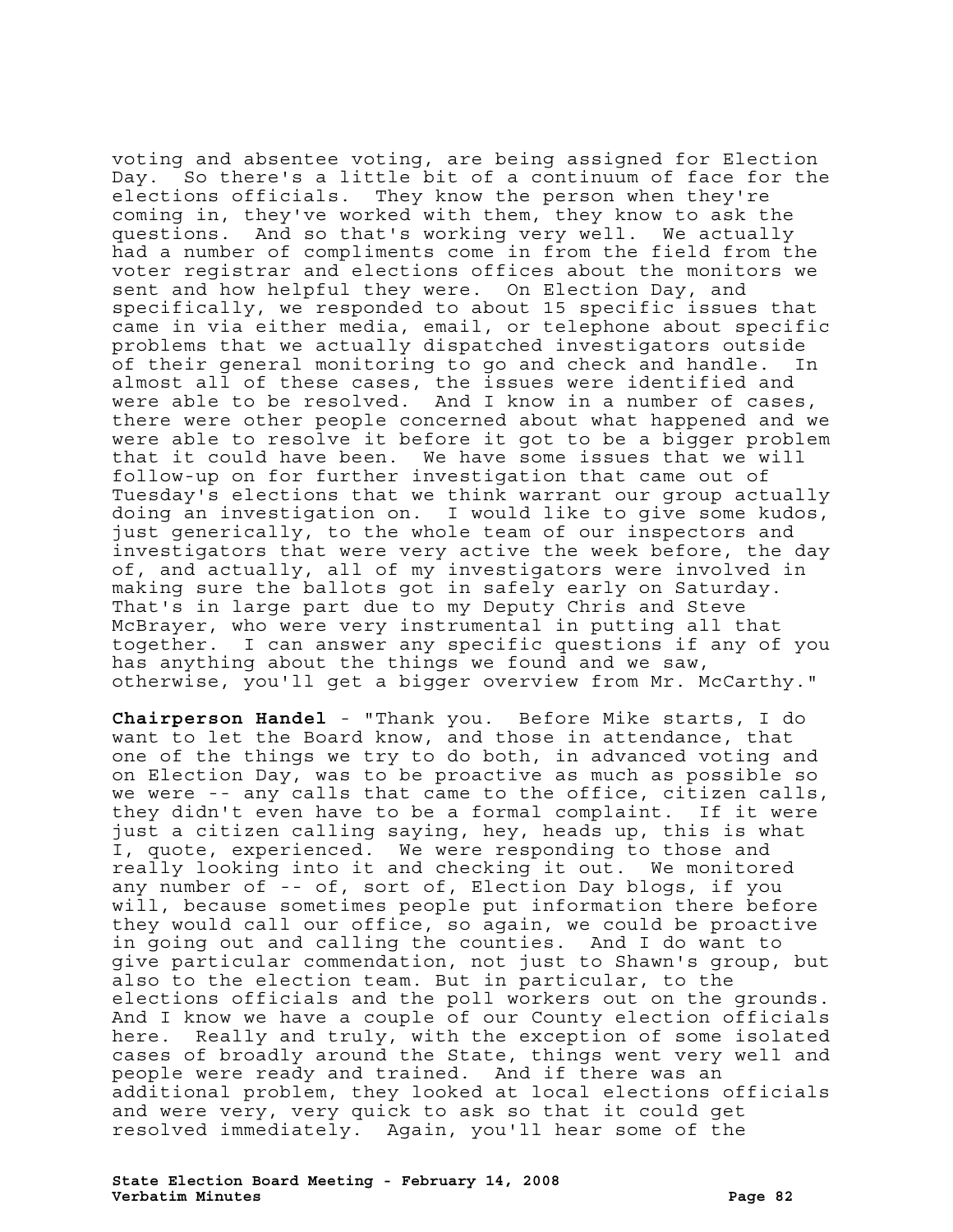isolated issues, and they really were isolated to some specific counties, and you'll see that as Mike gives his report. But those folks, they work such a long day, and I know we ask a lot of you who are reporting for those of you in here. We ask a lot of you in the months and weeks leading up into the poll workers. And so, you really did a great job, and so, thank you very, very much for your efforts. Mike."

**Mr. McCarthy** - "Thank you for those comments, Madam Secretary. I think one of the things that's really important with the Presidential Preference Primary that we've just gone through is recognizing that the big news, really, was the counties, instead of the process and that's really the way it should be. And although we didn't have absolute perfection, every place, all the time, all day went very well, and the places we did have issues arise, we got good feedback, we addressed them, and I'd like to walk through in the overview today and a couple of specific things that we're going to be following up on. First of all, on the voter statistics, this was already, relatively, old news but it really warrants restating. This was a historic Presidential Preference Primary. We had 45 percent turnout. This was approximately twice of what would be historic for the State of Georgia, and I think we can all be proud of that. Many of the local election administrators were anticipating larger, but not this large. And it's noteworthy, as Secretary Handel point out, people responded on the fly during the day to maintain a successful process overall, by and large, throughout the State. We had approximately a quarter-million of our voters voting in advance for absentee voting. We had monitors in place to watch that process more thoroughly than we had historically. And again, we had widespread success with that program, and I think we'll see continued growth in the advanced voting and absentee voting participation by Georgian voters, as well. Next item. Looking at results, once again, noteworthy is the magnitude of voter turnout. In either one of the voter turnout categories for the Democrats and Republicans would have been about the size of a previous Presidential Preference Primary. We had approximately double turnout with one million 60 thousand 851 votes cast for the Democratic side, and 963 thousand 541 cast for the Republican side. Very big numbers, and that's really the historical note in this Presidential Preference Primary. Next line was the technical field support. We took a number of different avenues -- a different approach of how we support the local election officials. We grew very much to a regional readiness and regional response model through the Secretary of State's office, just as the investigator general's office positioned their investigators statewide, by region, so they could be a rapid response to issues that came up that required their attention, we did the same thing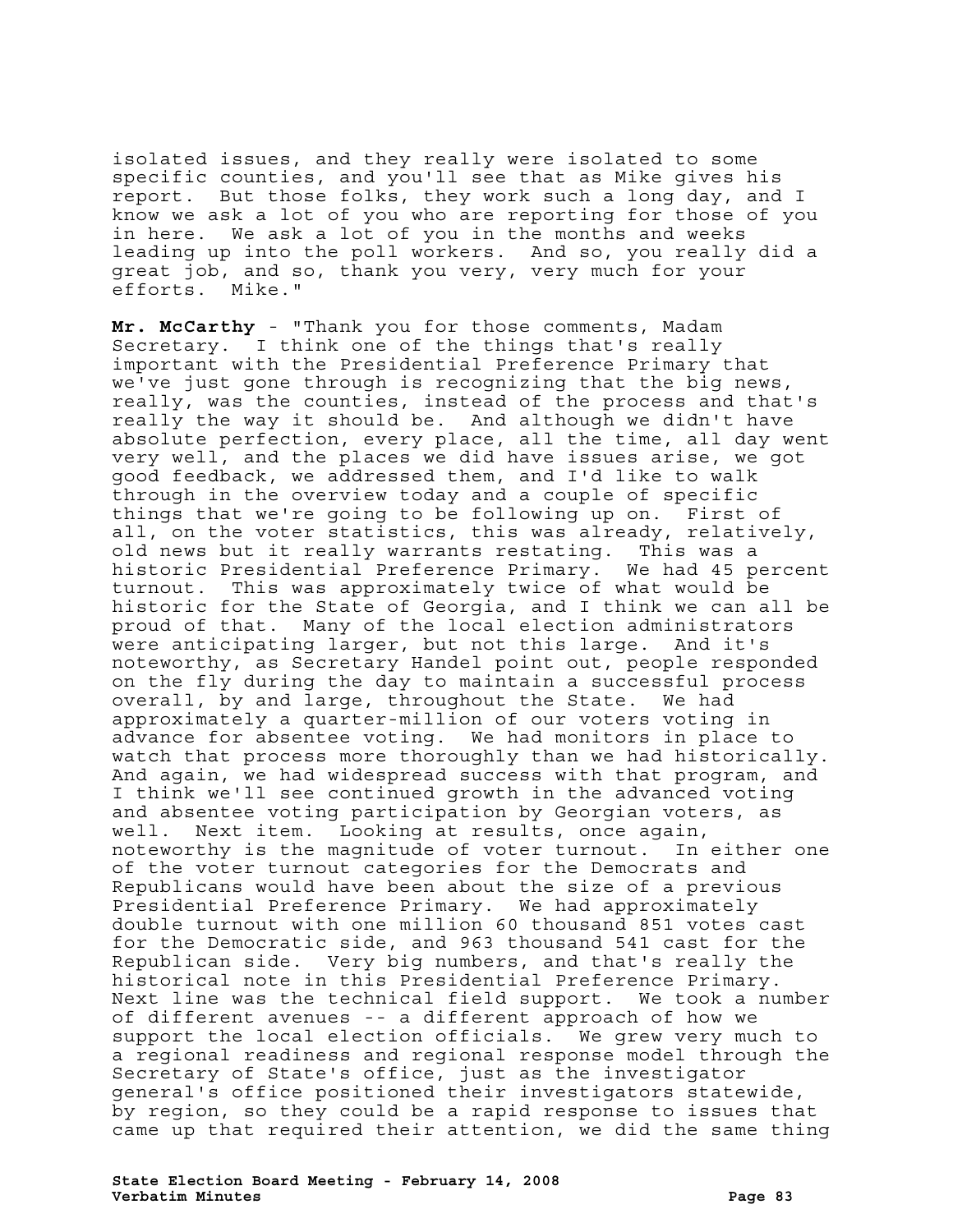for the very first time in pre-positioning technical support for issues that might come up related to voting equipment and technical issues that the local election officials might ask additional support. We also bolstered the call center at the KSU Center for Elections for technical issues. found this process to work very, very well. Our goal, which appeared to work very well and we intend to replicate going forward, was to have experts within an hour of anywhere in the State an issue arises. The regional support model makes good use of resources increasing our response time that we think, overall, will greatly make us more effective. Make us more effective to supporters of the local election officials. Next slide. KSU Center for Elections continues to be a significant part of our team. On Election Day, they -- it's a call center which is a hub for technical information that comes in and out. Also, before and after election day they play important roles for working with elections divisions. One of the things that we do differently that Secretary Handel talked about, moving things forward to increase our levels of readiness. We moved some of our activities with local election officials forward into the proceeding week. One of those was that removed from Friday to Monday the day we're asking local election officials to turn on the GEM server to make sure that they --."

**Chairperson Handel** - "It's the other way around, from Monday to Friday."

**Mr. McCarthy** - "From Monday to Friday. I apologize. That's what I intended to say. From Monday to Friday turning on the GEM server making sure the hardware is working properly, to test the uploads of election night, and to process unofficial results. And we found that worked very well, and in fact, many of the local election officials said they appreciated us working with them to get one more thing off the plate for Monday so they could it done early. Part of what that does for us, is it allows us to make use of the weekend if there are actual hardware failures to move supplemental hardware out and work with the KSU team and make sure we have extra time to move into the field to take care of what needs to be taken care of. The call center, and in the case of the election center to 362 calls during the Presidential Preference Primary, and the vast majority of them concerned ExpressPoll operation in the morning. The second most frequent category is actually something we always expect, and traditionally occurs, is questions regarding the process of uploading the unofficial results on election night. By that time, people are getting a little extra tired when they call, and that's what we're there for. The Election Day issues, we had a pretty-darned-good day, but it's clear that -- it's clear we had lines in some places, and in some places we had significant lines. We got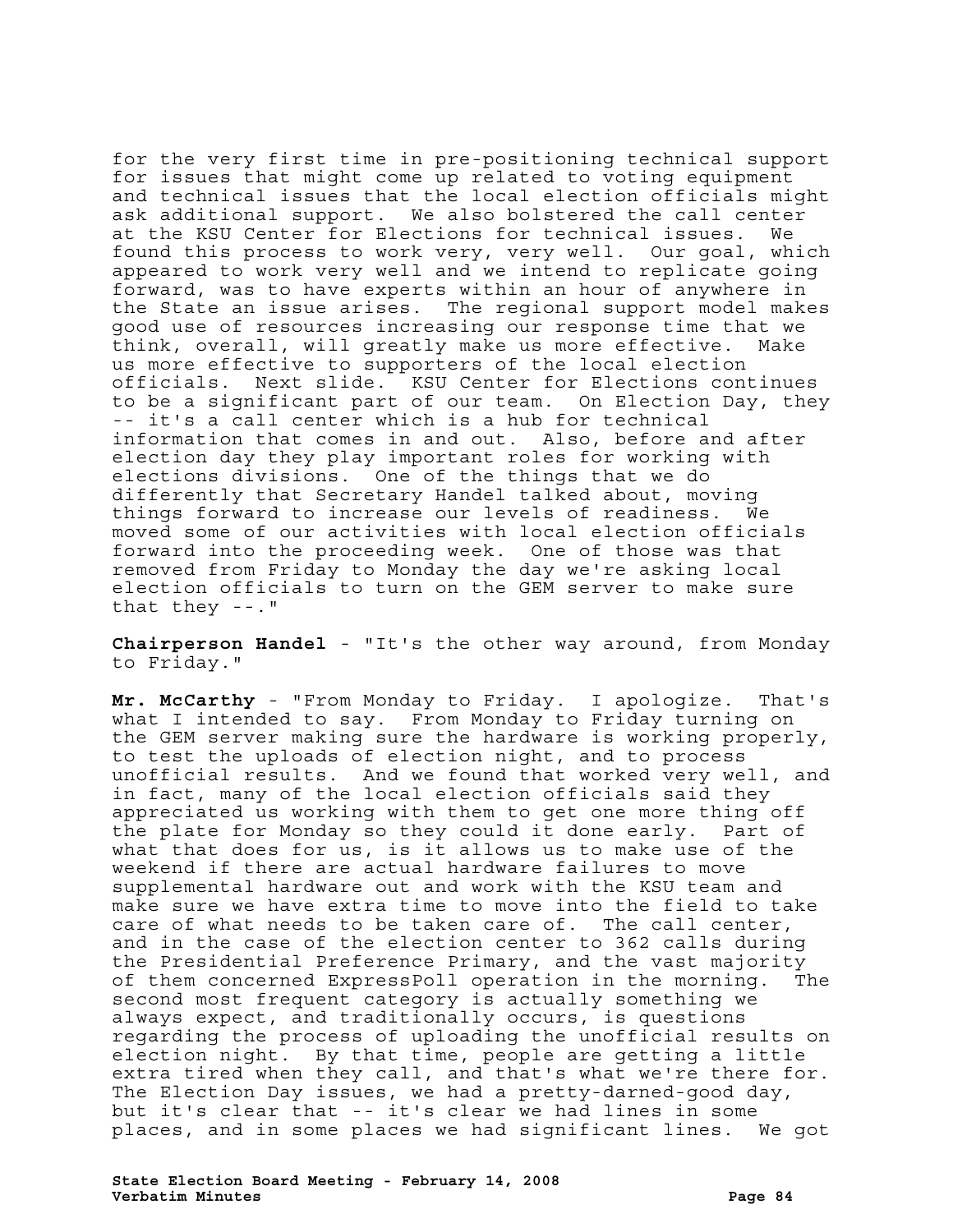good feedback both, email and phone calls, from places where line occurred, and we're going through diagnostics to explain why we had lines in some places and not other places. Because it was not a statewide issue where we were getting very long lines in all of our three thousand voting places. This was actually not the case, but there were some places the lines were significant. We found, so far, a couple of issues that I'm going to talk about in just a moment in more detail. But they were primarily in the morning, they were primarily related to moving through ExpressPoll processes. Just wanted to note that, conspicuously, absent voter ID issues really was not something we got calls or emails on. Sometimes the absence is something you really prepare for, and it's noteworthy as well. Next slide on ExpressPolls. ExpressPolls were very visual because, in many instances, the lines were forming and people could tell they were forming where they were checking in rather than where they were voting. We've had a very large amount of feedback from members of the public. We're also getting a significant amount of feedback and observations from the local election officials to help us doing a very good diagnostic, and to be able to people give good remedial action. What's -- what's really clear is that the most important things that occurred dealt with operator error training. At both, the County level and at the poll worker level, in the case for counties we had some issues where we had materials that were not delivered to the proper polling places and it took time to straighten it out. That's a very important issue, and where it occurred I think they are intensely over-err over what occurred and will take steps to make sure that the proper materials get to the proper polling places. With poll workers we've identified a handful of things that there seems to be near universal agreement or training issues that could be addressed. And some of this it sounds simple, but when you begin to multiply it many times per hour, it begins to explain why lines occurred. One of the most frequent things that we suspect occurred that caused delay, was when poll workers normally would be searching a few hundred, perhaps a thousand names in the precinct record. In some instances where they went to a countywide search option or a statewide search option, they failed to turn it back to the precinct option. And instead of sorting of through, perhaps, a few hundred names, they were sorting through millions. And they may not have realized -- and they may not have realized that immediately and that would be cause for delay. The - additionally, we also found that many of the poll workers were typing in the entire name, rather than just a few keystrokes, which took more time which multiplied throughout the day. We also found that poll workers were occasionally inadvertently ejecting the flash cards which required us to reboot, which was another source of delay. These are all training issues, and we're confident that working with the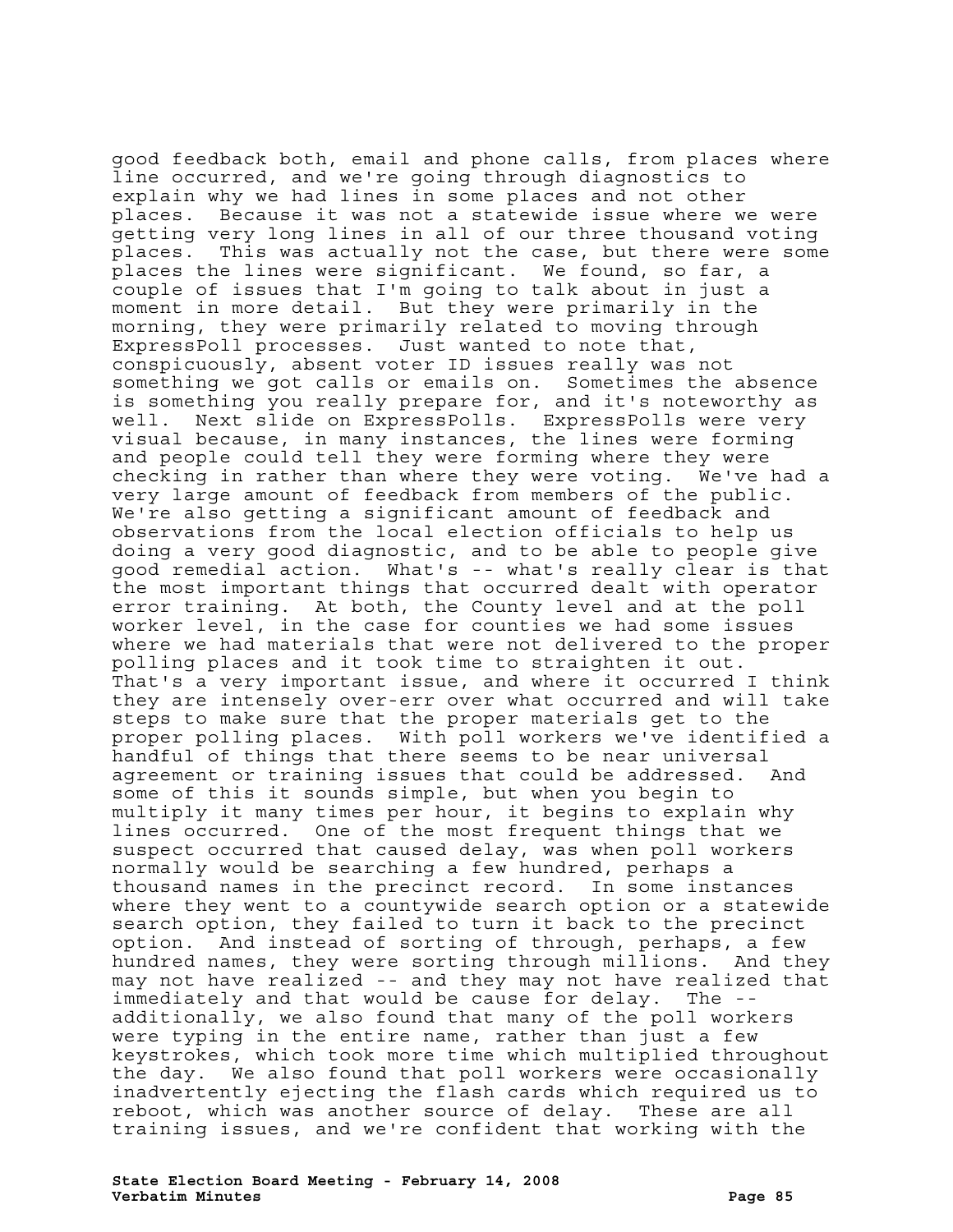local election officials we can address this. In addition, the good news/bad news, in many instances, is that the lines were significant in the morning, and it does take time to draw down that backlog, nonetheless, the voters are often waiting to get through that line and that is also something that good readiness on behalf of the poll workers in counties will help in delays drawing down that backlog. To be thorough, we're also working with local election officials to make sure that any possibility for there to be technical issues, however small or unlikely, are being examined. We are working with KSU to accumulate that information, and we're also working with membership and the GEOA to accumulate that information, and we will fairly assess if there are issues beyond training issues that are involved in ExpressPolls. Moving on to voter identification cards. Rob mentioned a little earlier that we do have some data. What I want to point out on this line is that we have a fairly significant turnout, and I've shown the last four months. In October, statewide, there were 946 VICs issued. In November, there were 928. In December, 319, and in January, 1260. In the last four months we've issued 3,453 cards by the registrars throughout the State of Georgia. In the -- we've issued 7,582, so the significant rule is immediately current, we anticipated this will continue somewhat into 2008, as well. Next slide, please. We have, for the first time in Georgia's voting history, began to accumulate statewide data of provisional ballots, as well. Currently, this is a voluntary reporting system. We've gotten good, but not complete, data from all of 159 of our counties, so we wanted to put this in perspective in terms of what proportion of the voting process is actually involved in provisional balloting. Once again noting, that we did have 2 million 24 thousand 392 voters we cast, in the State of Georgia, 7,453 provisional ballots. That's total .0036 percent, and I note that we have some incomplete data and we'll pursue that for a complete report. Next slide, please. I wanted to review, briefly, what some of the reasons for voters casting provisional ballots are. On the ballot material there is a place to mark -- four reasons, plus a place to mark no reason voting. What we have found, and again, this is the first time we have a statewide compilation of this information from a general election -- a statewide election, is that of the total, those that were not on the registration list accounted for 4,959. Those that did not have Photo ID, such as a VIC, a drivers license, accounted for 416. Those that did not have an ID after the first-time voter registered by mail provisions accounted for 57. Eighteen were accounted for by court ordered extension of voting time, and those that had no reason listed or other reason were 2,003. Next slide. On the validation, one of the areas we asked for additional information addressed the validation of the voters who had cast provisional ballots because they did not have Photo ID.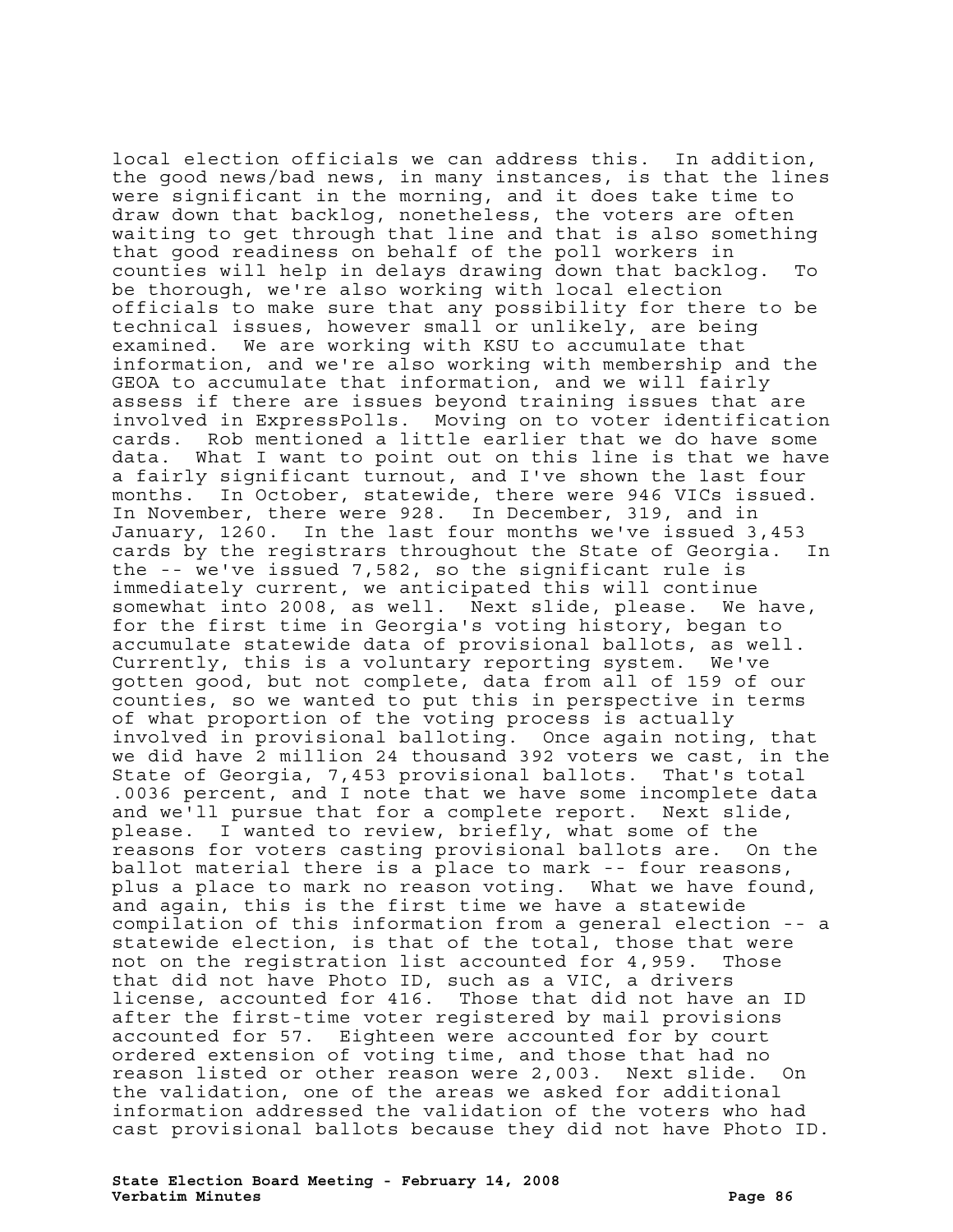Of these, the counties have indicated 31 validated for the following two days by coming back with a registrar-issued VIC. Fourteen validated using a DDS-issued State identification card, and 75 validated using other types of Photo IDs. Moving forward, Secretary of State's office and Elections Division are looking at a number of initiatives to prepare for the summer primary, and for the fall general election. Secretary Handel is going to be convening with County Advisory Committee this spring. We'll be taking input from them on initiatives, some of these are listed lower on the slide. We're also in the process of developing frequently asked questions that we'll work with the Attorney General's office to get that, and actually post on our website with the legal citations behind them. We're also developing some training material. The first training materials, that are actually going to be training booklets, are addressing absentee balloting. The next book we'll be developing will deal with provisional balloting, so we can help folks have the tools that they're looking for to do their job to the very best of their ability. We're also going to be substantially involved with two major training sessions this spring. The VRAG, the voter registration - voter registrars, March 9th through 12th. GEOA on June 1st through 5th. As part of our preparation for these programs, we are going to be working collaboratively with the counties to develop training materials that will specifically address the absentee balloting and provisional process with booklets and other materials we've cooperatively prepared. We're also going to be working on supplementing the ExpressPoll training, and the opening of polls training because we know that these are going to be critical areas. And again, as I've mentioned earlier, with regards to the ExpressPolls and the issues that were identified on the day of Presidential Preference Primary, we will be working to make sure that we know what's going as it occurs to identify issues that underlie what people's -- to get them fixed."

**Chairperson Handel** - "Thank you, and I just wanted to add one thing. In particular, on Photo ID as part of the ongoing program. colleagues, anyone who voted provisional that -- remember, that anybody who voted a provisional ballot, for whatever reason, that vote was not, ultimately, violated. The counties do have statutory responsibilities to inform that voter and that's happening. But in addition to that, specifically around Photo ID, we will engage in additional steps to reach out to those individuals and to make sure that coming in July and November, that we've not left any stone unturned in terms of each individual. Questions?"

**Mr. Worley** - "Madam secretary, I actually had a number of questions for Mr. McCarthy. You said on Election Day issues, that there were no Photo ID issues reported. What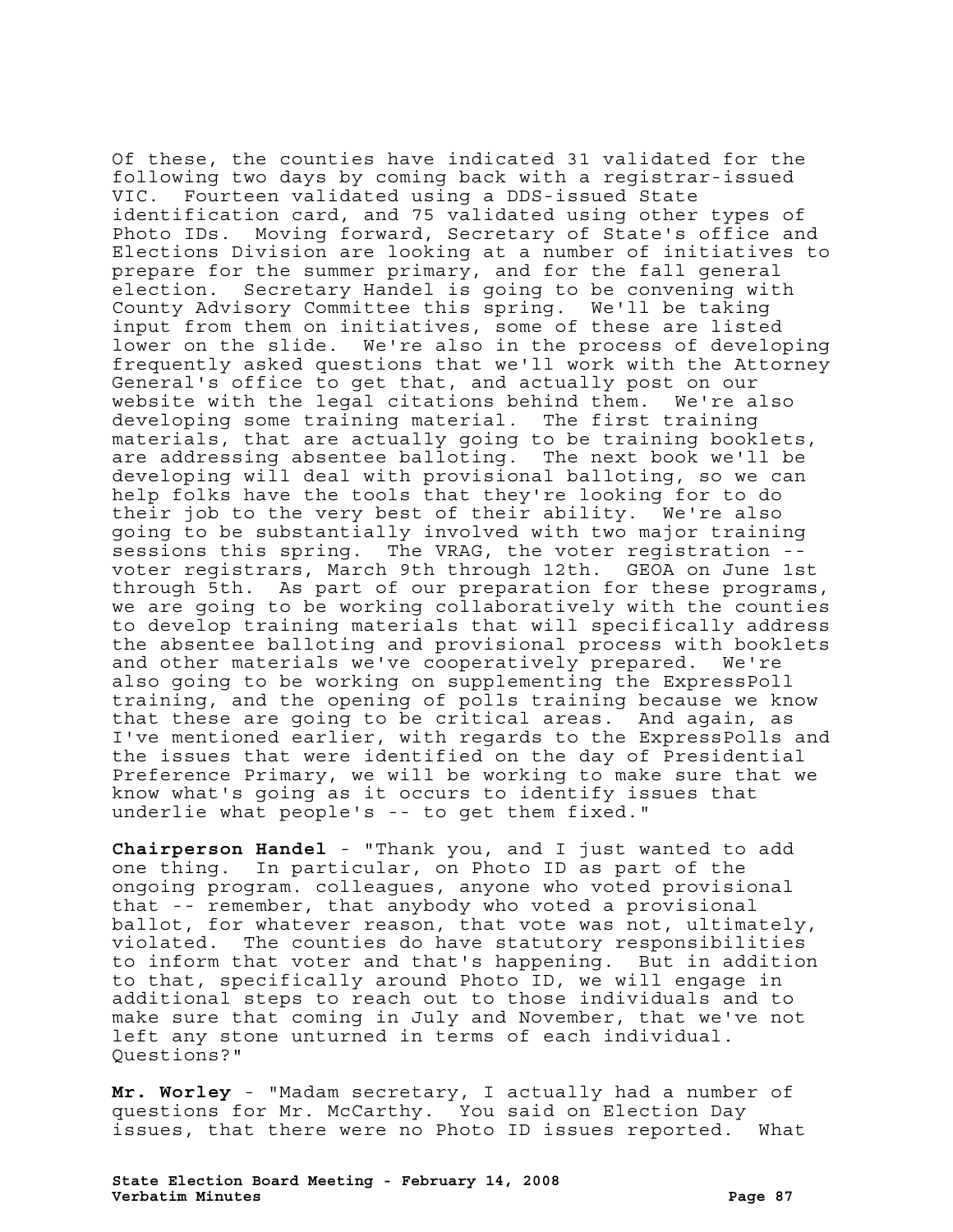kind of Photo ID issues would you anticipate happening?":

**Mr. McCarthy** - "Madam Chair, members of the Board, things we were listening for would have been this direction, such as I was here with my brother's license and I couldn't do it.

**Mr. Worley** - "All right. I wanted to follow up. You had given a table of the voter identification cards that have been issued, and know that in the entire process, 7,582 voter identification cards have been issued, and you anticipate a significant growth. The next page indicated there were 74 hundred, roughly, provisional ballots and - which was only .0036 percent in higher number of people voting. Those numbers are rather similar, and I just point out that what that shows is that these voter identification cards are being issued to a tiny, tiny fraction of people who are actually turning out to vote on election day. So in your report on provisional ballots, you noted that stated in the receipt from all 159 counties, that there's still incomplete data."

**Mr. McCarthy** - "Madam Chair, members of the Board, actually there were, as of last evening, we had known information from, I believe, three counties, and we got incomplete from the other counties."

**Mr. Worley** - "How many -- how many counties had incomplete information?"

**Mr. McCarthy** - "We --."

**Chairperson Handel** -"If I might, they're on your slide right there."

**Mr. McCarthy** - "had --."

**Mr. Worley** - "Oh. I'm sorry."

**Chairperson Handel** - "Yes. They're listed on the slide."

**Mr. McCarthy** - "They're listed by name on the slide."

**Mr. Worley** - "Okay. All right."

**Chairperson Handel** - "And you have, also, detailed grids county-by-county, and then it's -- it's marked on there, too."

**Mr. Worley** - "Oh. I'm sorry. I didn't get that. And then, finally, the section you had under validation, 416 provisional ballots being cast because the person had no Photo ID. And only a hundred, if I might ask, only 120 of those were validated. Is that correct?"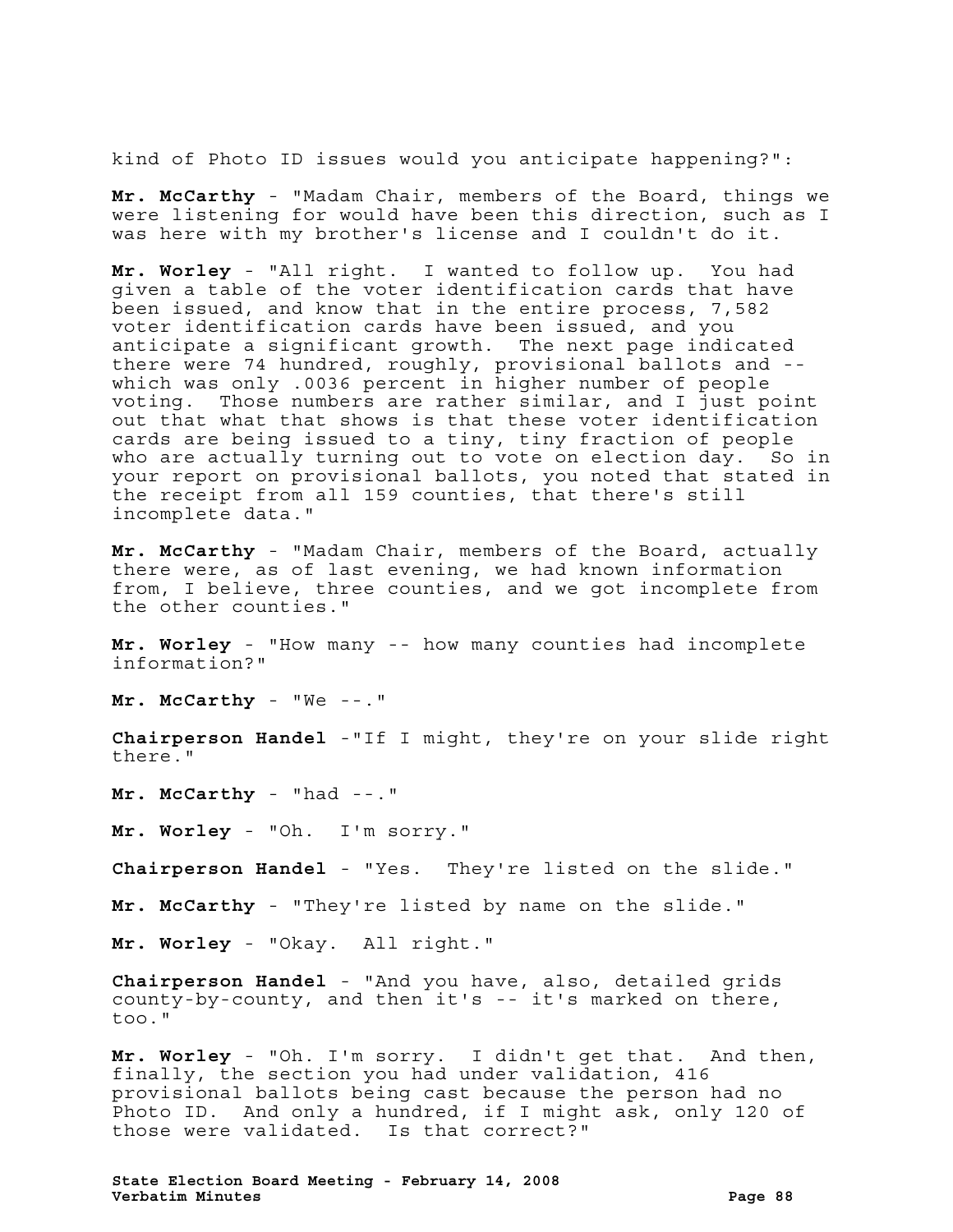**Mr. McCarthy** - "As of this evening, you're asking of the 416?"

**Mr. Worley** - "Yeah."

**Mr. McCarthy** - "Of the 416, it would be a total of 31, 14, and 75. Those would be the ones that were validated. That's correct."

**Mr. Worley** - "All right. So that means that 416, minus 120, by my math is 296. 296 of those provisional ballots were never validated. Correct?"

**Mr. McCarthy** - "That would be correct."

**Mr. Worley** - "That means that those 296 people never came back, and those 296 votes were never cast. Correct?"

**Mr. McCarthy** - "That would be correct."

**Mr. Worley** - "Okay. And by my math, that's 71 percent of the total number of provisional ballots case."

**Mr. McCarthy** - "That's approximately correct. Yes."

**Mr. Worley** - "Were never cast because the people did not come back within 48 hours to have their vote cast. Correct?" **Mr. McCarthy** - "Those that did not cast are those that did not have their IDs, or did not take action to come back to verify their status with the registrar. That is correct."

**Chairperson Handel** - "And if I could point out the fact that of the smaller subsets of Photo ID provisional ballot, and not of the larger subsets. I mean, if you take a look at we have to run numbers around the other -- I don't know that it's an anomaly, but other individuals in other categories who had other reasons, we would want to look at that. I don't know if you could draw --."

**Mr. McCarthy** - "Actually, if I could speak in general that the other categories were, as you can see, not significant numbers that did not come back and remedy their issues."

**Mr. Worley** - "Well, again, my point is those people who, prior to being back in the steps, that their votes would have been case. Their votes would have been cast."

**Chairperson Handel** - "Prior to the enactment of certain voter registration requirements. Those are the folks might not have been, either. So I guess --."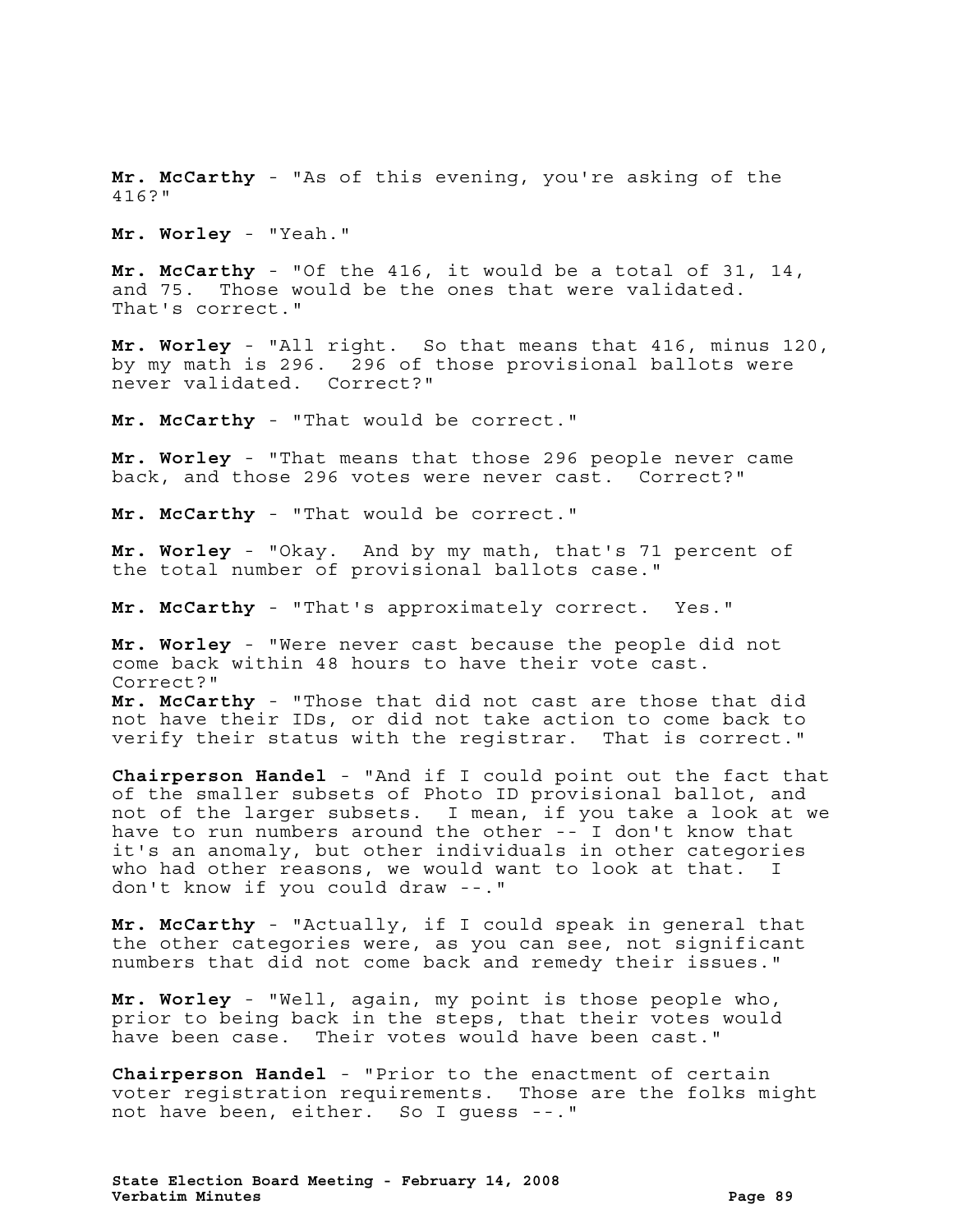**Mr. Worley** - "I guess, Karen, that one of the points of discussions we've had over the last several years has been that, well, people who cast provisional ballots may not come back and verify that they're actual voters. And one of the one's the deponents made was it, no, people were not going to come back and those ballots -- Apparently, for 71 percent of the people who fall into that category that -- that - and again, my colleagues, we've had discussion on this before, but that doesn't count. What I believe are the vast numbers of people out there who now know they cannot vote out a photo ID and aren't coming to the polls. Hopefully, we'll have some data to present before too long. Thanks, Mr. McCarthy."

**Chairperson Handel** - "Anything else, Mr. Evans."

**Mr. Evans** - "I'm on the other end of the spectrum, which is I think we have lots of people coming to the polls. So you're projection is 45, or the actual turnout which ended being 45. And in the last Presidential, here, we thought we were, what? Sixty-one?"

**Chairperson Handel** - "You're talking about --." **Mr. McCarthy** - "Is your question --."

**Mr. Evans** - "We had 45 percent voter turnout among registered voters in the Presidential Preference Primary?"

**Mr. McCarthy** - "Yes."

**Mr. Evans** - "And in the last Presidential Election, the last general election in which the presidential race is listed, do you remember what the voter turnout was."

**Mr. McCarthy** - "For the Presidential Preference Primary four years ago?"

**Mr. Evans** - "No."

**Mr. McCarthy** - "I don't off the top of my head."

**Mr. Evans** - "I think it was 61. Here's my -- my worry is that if -- if we have whatever difficulties or challenges that we face from a 45 percent primary with a single item on the ballot, projected forward to a 60, you know, I think the estimates are -- we may get 67, 68 percent in votes this year. But it's -- let's just 65 percent turnout. I can see where they're being concerned."

**Mr. McCarthy** - "Madam Chairman, members of the Board, with a -- one of the things our voters did not have, issues related to Presidential Preference Primary or ballot issues, or voting issues. The actual execution of the ballot was not -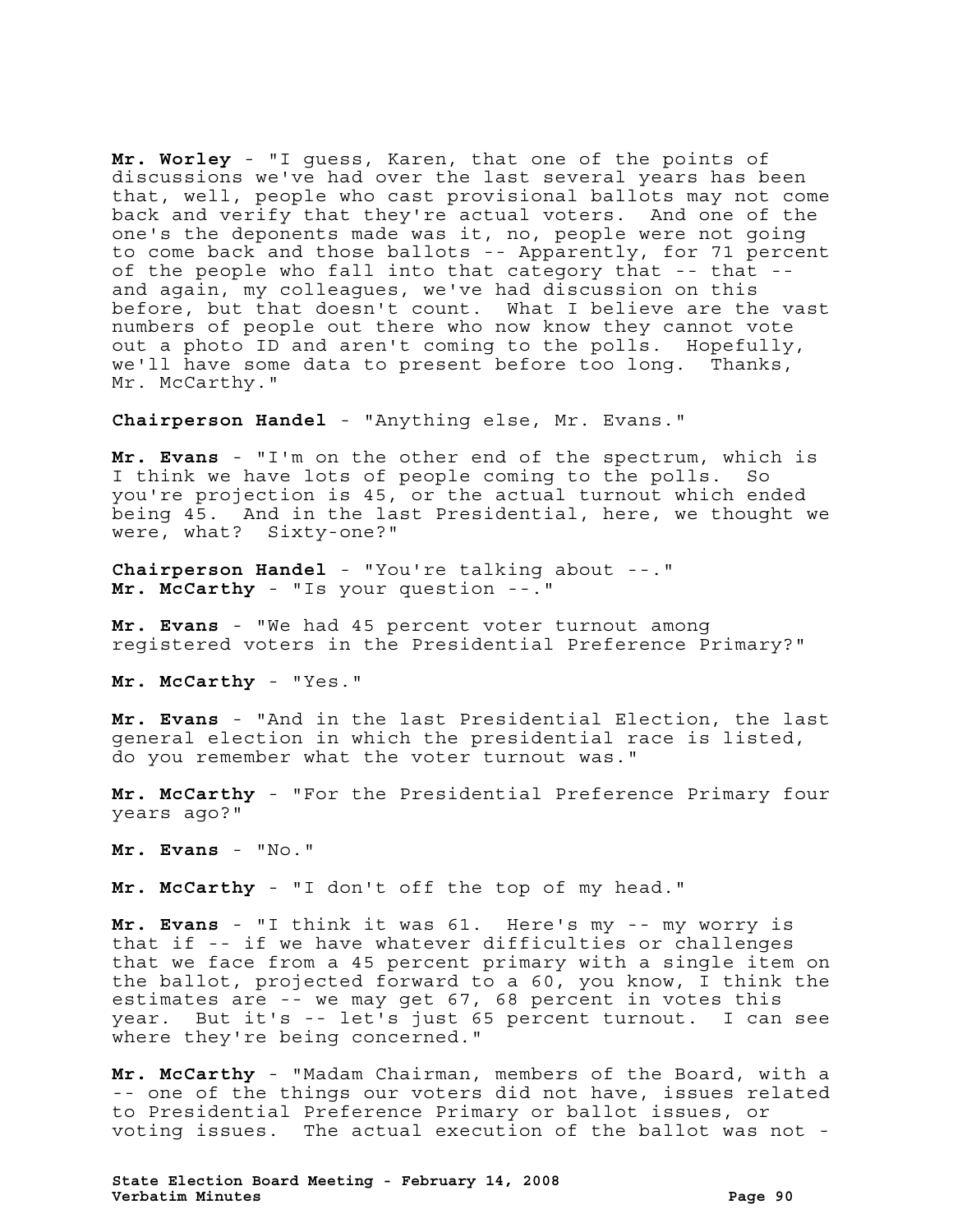- was not actually an issue. We don't anticipate intermodel problems, and we are working with the County to be very, very aware and prepared for a historically large turnout."

**Chairperson Handel** - "In fact, Mr. Evans, really, what we're going to be working with as I pulled together the Advisory Committee, is looking at the -- Keenly, I think the turnout in November could even be more than the estimate. And one of the things we want to make sure as work with the counties, that the counties are mindful of, let's say, a 75 percent turnout in 2008 is a very different raw number of - than a 75 percent turnout in 1988. And so, again, even though on the primary day the situation with the lines were really, candidly, isolated to Fulton, DeKalb, and Clayton, and the one Powder Springs precinct, we do want to work with the counties around a couple of things. One, can we make the -- number one, they need to look to the deployment of the check-in terminals. Do they have enough? Do they need to purchase more? And somebody commented earlier something about the State purchasing more, and let me make it clear for everyone sitting in here, some of our County folks, that would be a county responsibility if you need to purchase more. I know, Sherry, you know. And then, also, working with them around, sort of, flow in the precinct. One of the things that I noticed in my precinct was just, kind of, where the tables were to do the different things. And just to really work with the task force around that, particularly in the next two months so that if there's some different ways that we want to test, we can do it in July and get some real world experience with it coming into November, because I think everybody is mindful that we are likely going to see a turnout of the like that we've just never seen. And please know that we're extraordinarily mindful of that, additionally, with poll worker recruiting as well. So all of those things."

**Mr. Evans** - "What percent of Georgia voters live in Fulton, DeKalb and Cobb?"

**Chairperson Handel** - "Oh. Where did Rob go? He would know that off the top of his head. I don't know that off the top of my head."

**Mr. Evans** - "I'm just saying that when you say, well, we only had trouble in, you know, those three counties."

**Chairperson Handel** - "It wasn't universal in Cobb. It was one precinct in Cobb, and candidly, in that particular precinct when the poll worker -- I mean, you can't -- we can do all we can to anticipate what voters might want to do, but if all of a sudden the poll workers get there at 7:00 a.m., which has happened, there were 200 people that said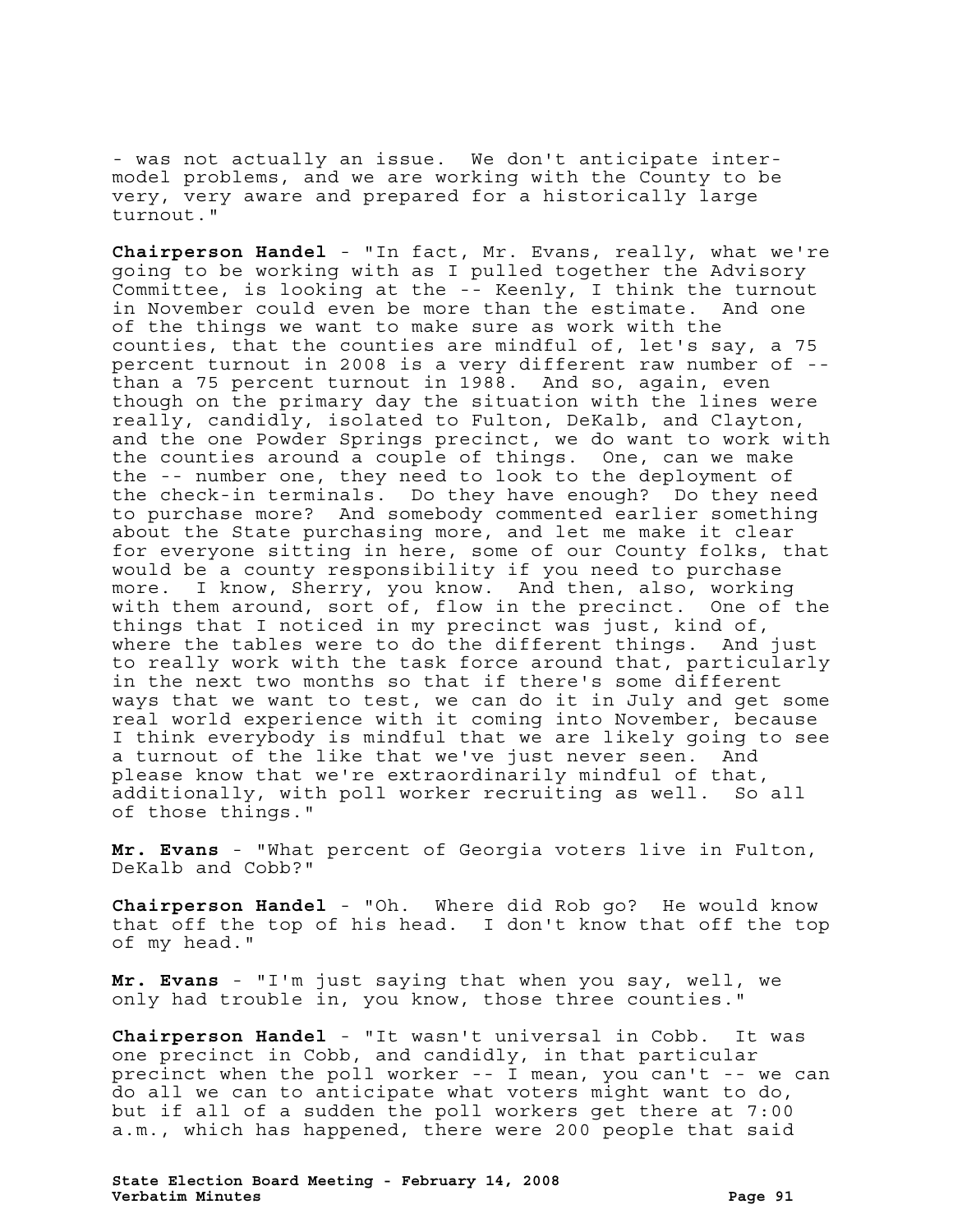I'm going to be the first ones in line, you know. And I will say that Cobb and DeKalb, in particular, were extremely responsive during the day so that as you got to the noontime crunch, and the evening crunch, it wasn't there. But if you looked at some of other big precincts, big counties, Chatham is big, Muskogee is big, Columbia Richmond are big, they did not have, frankly, the issues -- I hate to keep saying Fulton, that Fulton did, then I think as you will see in coming reports there were other issues in Fulton beyond just lines. So that's all I can say until, I guess, (inaudible) completes her report on that. Okay. I think for the next part of our meeting, I need to procedurally do some different things. We've got some rules that we had put out for public comment, and I believe, then, let me describe, I need to -- excuse me. Can I help you?"

**Mr. John Fortune -** Yes. I'd like to comment on the first rule."

**Chairperson Handel** - "Okay. You may need to let me -- I'll call for public comment."

**Mr. Fortune** - "Okay. Just checking."

**Chairperson Handel** - "Okay. I need to take a break from this session and go into public hearing for the rule, and then come back to this as full body."

**Mr. Tailor** - "To vote on the rules that you've taken."

**Chairperson Handel** - "Correct. So I need a motion to break to go to public hearing."

**Mr. Worley** - "I make a motion that we have a public hearing on these proposed rules."

**Chairperson Handel** - "Okay. Is there a second?"

**Mr. Israel** - "Second."

**Chairperson Handel** - "All right. All in favor?"

(Whereupon, there was a chorus of ayes)

**Chairperson Handel** - "Okay. Then we're going to take each rule separately, so if you will sound the rule and you will have two minutes on each rule. Two minutes."

**Mr. Tailor** - "Yes, ma'am."

**Chairperson Handel** - "And we'll just do a brief overview of the rule to remind us."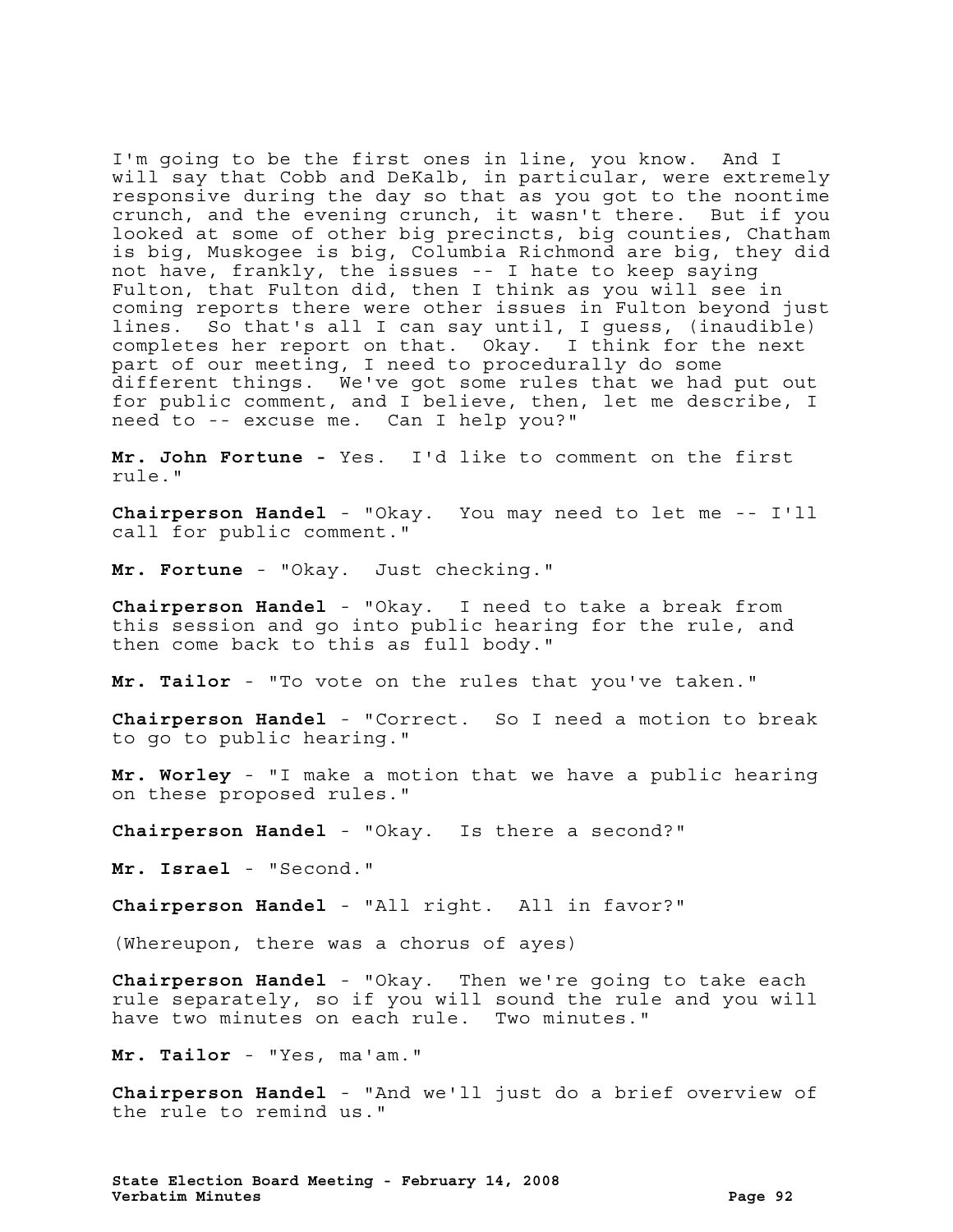**Mr. Tailor** - "Yes, ma'am. The first rule is proposed rule 183-1-1.01, and very briefly, this was the rule that we discussed previously about how people are interested - people may petition this body and this Board for the adoption or the consideration of either new rules, amendments to old rules or revoking or resisting it. And this is consistent, this being fruitful is consistent with other Boards in the State and their methods of positioning."

**Chairperson Handel** - "Okay. All right. If you'll state your name and address for the record, please."

**Mr. Fortune** - "Hi. My name is John Fortune. I live in Decatur, Georgia, and --."

**Chairperson Handel** - "And your street address, please."

**Mr. Fortune** - "At 1002 Dancing Fox Road. I am interested in Section 4 of this rule, and I'm concerned that this section may undercut the 30 day notice for proposed for SEB rules, different rules amended by the petition as is recommended. I'd just like some commentary or clarification on it."

**Mr. Tailor** - "Yes. I can address that. What this was about -- I'm sorry. What this was about was in order to give a petitioner a certain amount of time for which they could actually petition this Board to consider rules. After that, once you would -- once this Board considered a rule, it would then have to go through the ordinary APA rules making process, which would be you would vote on that proposed, there would be a comment period, and then it would be the Board would come back to vote on the rule. So it wouldn't obligate any of the necessities under the APA. The specific reason why this has different time frames is so that it doesn't force the Board, the rule, essentially, does force the Board to consider petitions that are properly filed, but it doesn't force the Board to call a special call meeting if somebody files a petition to this Board. That's what this was intended to do."

**Chairperson Handel** - "Well, we have the option to do so if we determine --."

**Mr. Tailor** - "Yes, ma'am. The Board could always do that. Yes, ma'am."

**Chairperson Handel** - "All right. Is there anyone else here for public comment for this rule."

**Mr. Evans** - "So, John, I think the answer to you, we would be limited by the statute for adopting the rule upon the purposes of -- the best we can do is send a notice of intent, list it on the website, and hope there isn't public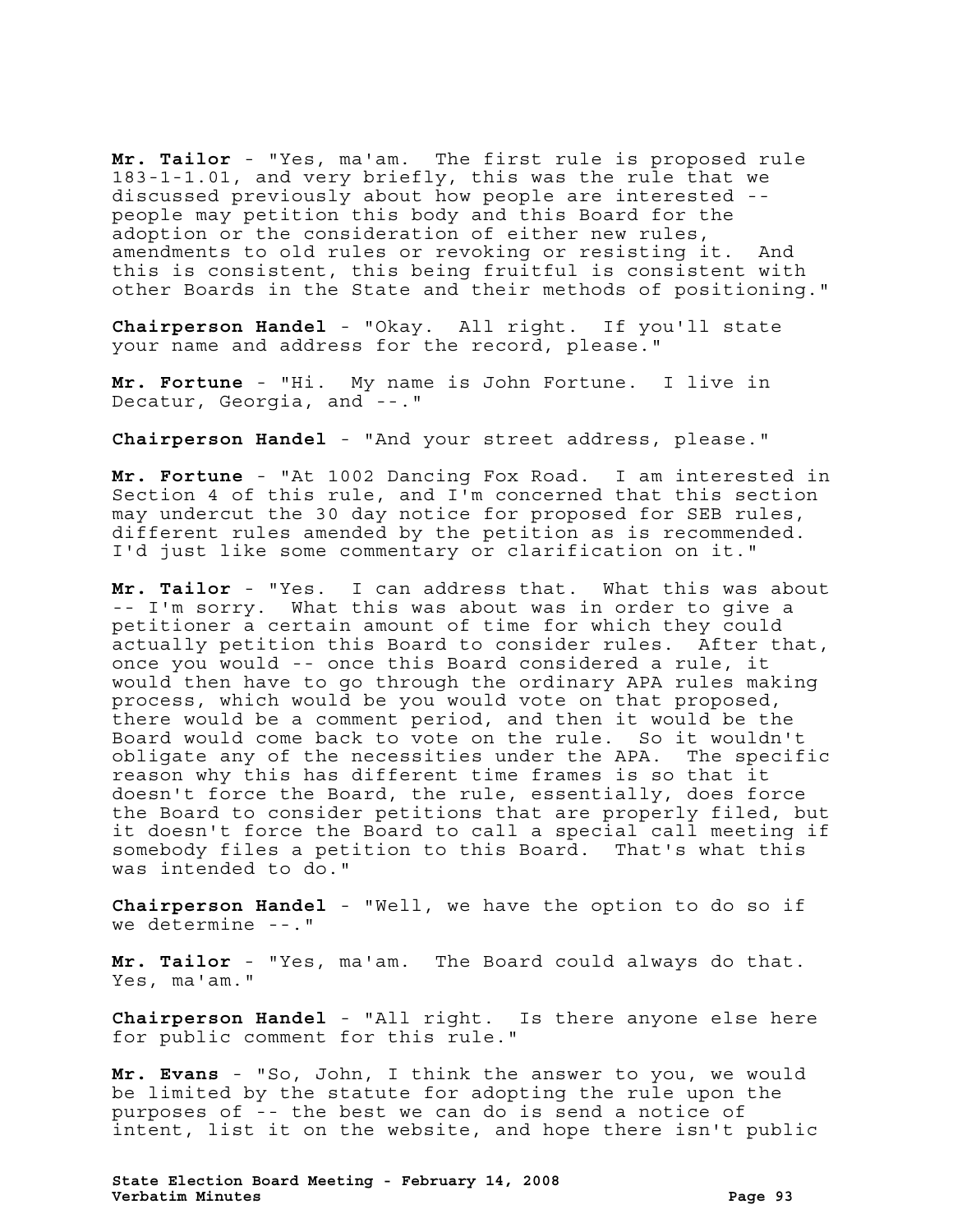comment."

**Mr. Tailor** - "Correct. You're talking about I-4?"

**Mr. Fortune** - "That's right."

**Mr. Evans** - "Yes. So where it says the Board shall decide upon the action, the actions of which that to take are limited on the statute."

**Mr. Fortune** - "Great. Just checking."

**Mr. Tailor** - "The next is 183-1-1.02, and this arose from a previous taste that was before the Board, and all this was designed to do is that the decision of an AOJ, a desire other than this Board or division, it would become automatically effective without having been considered by the Board. This rule was proposed to address those situations where the mutual decision comes out more than 30 days before the Board's next regularly scheduled meeting."

**Chairperson Handel** - "And we'll hear from public comment for this item. Next one."

**Mr. Evans** - "I would --."

**Chairperson Handel** - "I'm sorry."

**Mr. Evans** - "I thought that we had tabled this because it has, in the Chairperson's sole discretion. I remember saying that for the very purpose of the Board is so the minority party would always the opportunity to either participate or -- and I thought Mr. Worley proposed that Mr. Worley that we change that sentence that says, in the Chairperson's sole discretion. And I forgot the exact language."

**Mr. Tailor** - "I'm sorry. We did propose some change."

**Chairperson Handel** - "We did --."

**Mr. Tailor** - "We did having --."

**Chairperson Handel** - "Why don't we do this. If there's - well, we probably need to find it."

**Mr. Tailor** - "Actually, and I apologize. I think -- I do have to apologize. If you're looking at the slide, the actual rule that is proposed and was submitted --."

**Chairperson Handel** - "Is that in our binders?"

**Mr. Tailor** - "Yes, ma'am."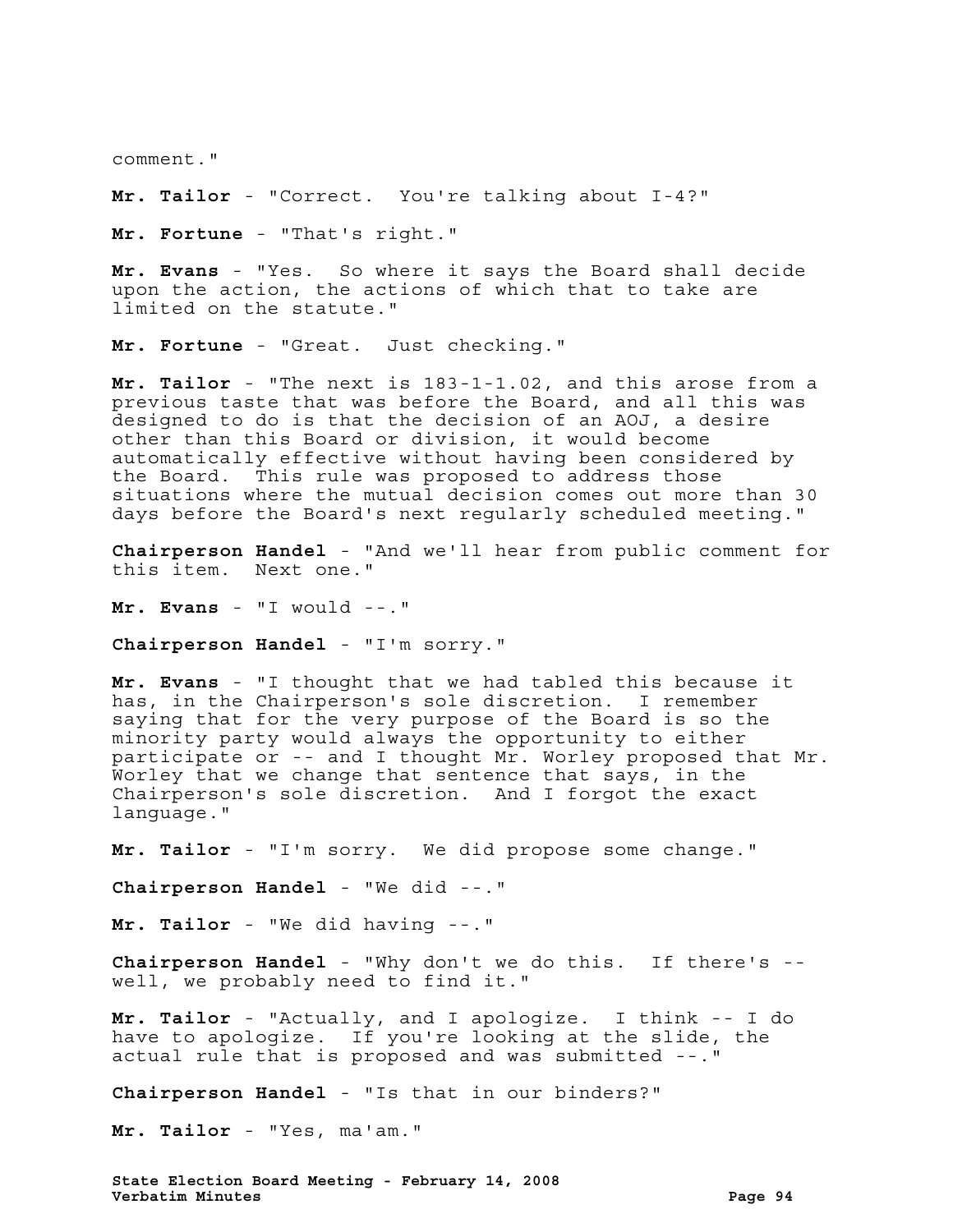**Chairperson Handel** - "Oh. The correct one is in our binders." **Mr. Tailor** - "It is in your binder, and it --."

**Chairperson Handel** - "Look at the version in your binder. It's not what's on the screen is the rule that --."

**Mr. Evans** - "Well, I actually don't know what was handed out here at the meeting, so --."

**Mr. Tailor** - "Yes, ma'am. And yes, sir, that was my error on the powerpoint presentation and I apologize."

**Chairperson Handel** - "Rhonda, will you make sure that everyone has the exact right one so that Mr. Evans can be certain about that. I think it's in your supplemental materials."

**Mr. Evans** - "The minutes actually do contain the exact phrase."

**Mr. Tailor** - "I can find it."

**Mr. Evans** - "No, no. This is -- no. I got it. It says sole discretion in the minutes. If you just look at the minutes, that was actually changed to say on those occasions where the hearing officer issues and institutes for more than 30 days before the next regularly scheduled meeting. At the time which the Board must render a final decision, that'll be presented until the date of the next regularly scheduled meeting of the Board."

**Mr. Tailor** - "Correct. The powerpoint is incorrect. This portion that's in your binders, it is --."

**Chairperson Handel** - "Where is it, Wes?"

**Mr. Tailor** - "This is the -- on the notices that went out, it's the second one. I apologize. 1.02 is under the synopsis of the proposed rule."

**Chairperson Handel** - "Okay."

**Mr. Tailor** - "And that does contain, right there, Mr. Evans to  $--$ ."

**Mr. Evans** - "Thank you."

**Mr. Tailor** - "And what was submitted to legislative counsel as the proposed rule by the Board."

**Chairperson Handel** - "I want to make sure what was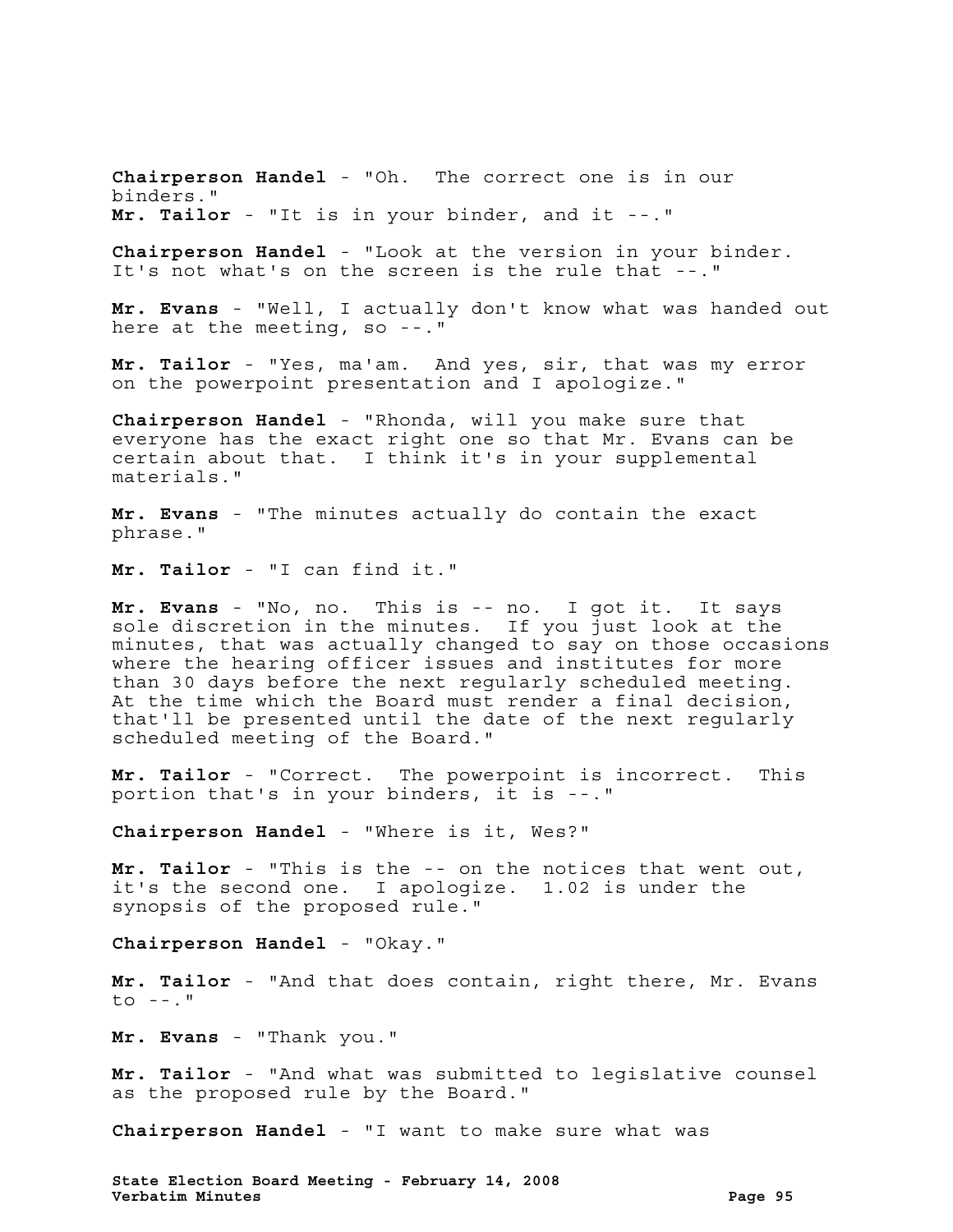published. This one that's before us, or --."

**Mr. Tailor** - "What was published was what is in the synopsis of the --."

**Chairperson Handel** - "Okay. Will you go to the next slide so people aren't confused?"

**Mr. Tailor** - "Right. We're going to take the slide down, now. I apologize."

**Chairperson Handel** - "All right. Did you get it, Mr. Evans?"

**Mr. Evans** - "I think I found it."

**Mr. Tailor** - "Gentlemen, I apologize. Secretary Handel knows that powerpoint is not my strong point. It --."

**Chairperson Handel** - "You're going to fix that, right?"

**Mr. Tailor** - "Yes, ma'am. I am working on that, but what was submitted to, as I say, the legislative counsel, what was put out in notice is what's before you."

**Chairperson Handel** - "All right. Is there anyone for public comment on that one? All right. The next one."

**Mr. Tailor** - "Now I'm really gun-shy, now. The -- this rule 183-1-6-.03. This was a clarifying change to an existing rule. The only change, and that is the next piece in that packet that you've received, is the addition sub-paragraph 02. 02 is to add without the express permission of the applicant. The Board did receive one written public comment."

**Chairperson Handel** - "Okay. Attached to the material - yes. Here it is. It's this one, right here. It's from the advancement -- is there anyone here to speak on this one?"

**Ms. Somach** - "I'll speak on this one. On behalf of the --."

**Chairperson Handel** - "Please state your name and address for the record."

**Ms. Somach** - "Sure. Susan Somach, 921 Blue Ridge Avenue, northeast Atlanta, Georgia. I want to speak on behalf of the Coalition of People's Agenda, which represents a wide range of organizations, civil rights, peace and justice, environmental organizations that they're very much opposed to this. I know they were part of the written comments, and I just want to reiterate the opposition that in the deep concern of them, organizations throughout the voter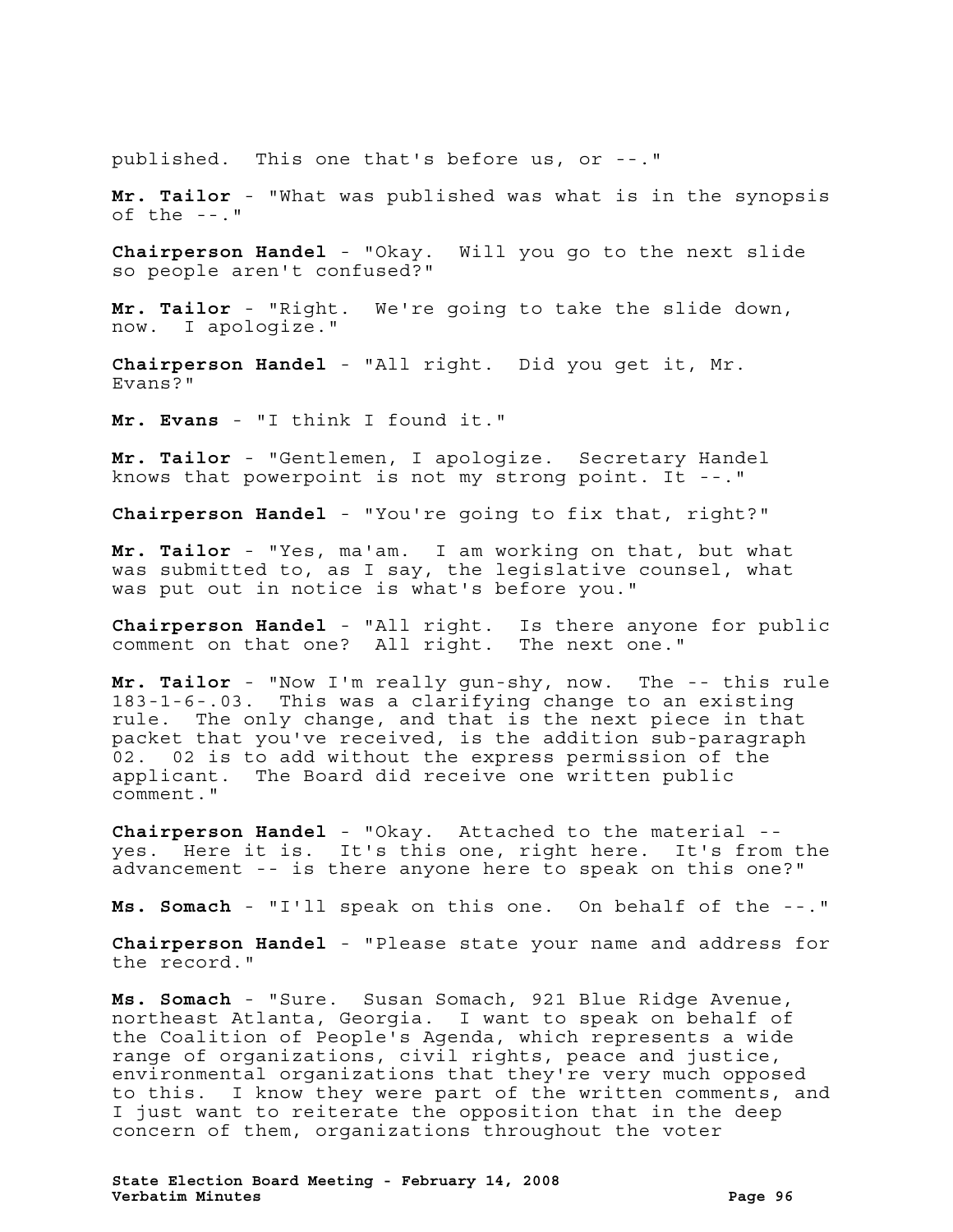registration that given that their registration forms have been changed to not include full social security numbers, that the other information is widely available, publicly, and that is very important to advocacy organizations to continue to maintain that relationship with people with whom they engage in voter registration, and would like to continue to remind people and help democratic process by getting people to vote and help answer their questions in confirming that. And this rule, I think we've caused problems with that activity, and I think it's unnecessary to protect the integrity of the voters. Thank you."

**Chairperson Handel** - "All right. Any other for public comment? All right."

**Mr. Evans** - "Does our form require, does it now require a written social security number, or not?"

**Chairperson Handel** - "If I might, could I just close the public comment, and then we'll have discussion."

**Mr. Evans** - "Well, the --."

**Chairperson Handel** - "With that, I'm going to close the public comment, and then we need to come back into our regular session so that we can have our own discussion back on the record, versus in public hearing, about the issues."

**Mr. Evans** - "Actually, Madam Secretary, I think that's wrong. I'll defer to counsel, but I think that's actually in the hearing where there's comments raised and there's an objection we have to address that. But given that, the only reason I'm sensitive to getting it exactly right was because we're already in litigation. I think -- I don't think that that's correct statement of the procedural law, but I'll defer to our counsel."

**Mr. Ritter** - "Let me say this. You've heard the comments. I don't think there's any requirement to take action on the comment, but I think that responding to the comment is entirely appropriate. In terms of the niceties of doing that, I think it may be appropriate to do that at the time of the comment, but it doesn't matter. It's -- it's -- the fact is, I think the response is appropriate now."

**Chairperson Handel** - "And I don't have a problem with a response, I was just simply trying to close the public hearing to get us out of public hearing so that we can have a discussion and respond appropriately."

**Mr. Evans** - "Well, I don't want to --."

**Chairperson Handel** - "Mr. Evans, please go ahead."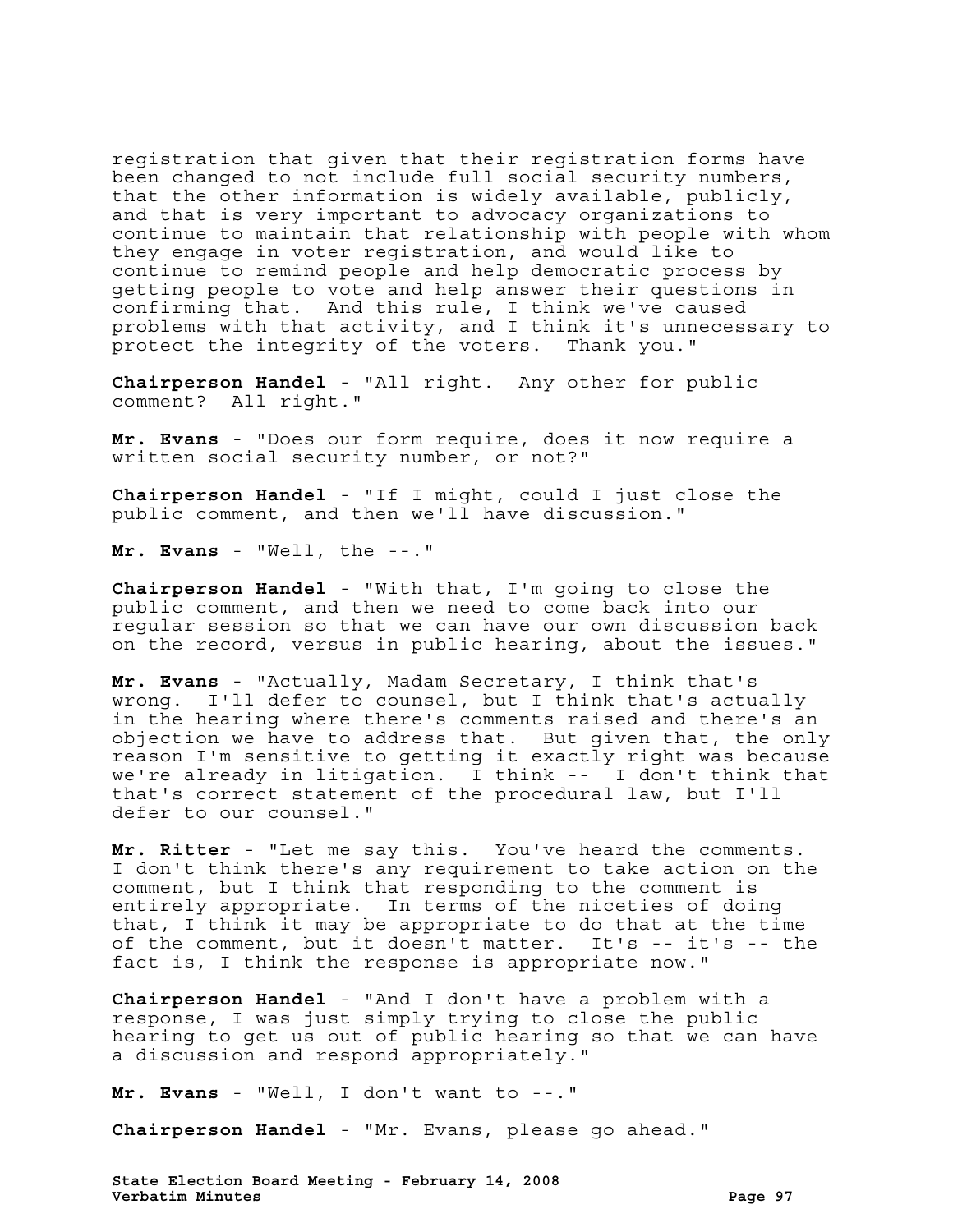**Mr. Evans** - "I don't want to delay us any further, but we do have a job to do. And I think -- I prefer the counsel tell us this, but (inaudible) -- Section c, whether or not we afforded a full opportunity to address these issues. And it increases the likelihood that our decision is upheld. The hearing period includes responses and addresses them. So, do it however you want to do it."

**Chairperson Handel -** "If you have a comment to make, please go right ahead. I've said it three times. If you would like to make a comment, please move forward."

**Mr. Evans** - "I think I actually asked a question and I was cut off before I got an answer to the question, which is what is the current --."

**Chairperson Handel** - "Well, with all due respect, Mr. Evans, you continue to interrupt the Chair as the Chair of this body is trying to conduct the meeting. And I will ask again, that instead of just jumping in and interrupting, let someone finish the statement, or say, Madam Chair, I have a question or a comment, and I will be more than happy to recognize anyone of this body. But simply jumping in and chopping off people is not appropriate. So, now, Mr. Evans, you have the floor. If you have questions, comments, assertions, legal arguments, whatever you would like to say, the floor is yours."

**Mr. Evans** - "That's because the Chair thinks she's teaching a fifth-grade class, and this is because she's in a constitutional office. So if we can get past fifth-grade teacher, constitutional officer. My question is --."

**Chairperson Handel** - "Mr. Evans, if you continue to go down this insulting line and beration of other people, including myself, I'm telling you I am not going to have it. You've done it all day, today. We are all professionals up here, and there is no reason that you have to sling insults to folks. And you've done it all day, and I'm simply not going to take it. So unless you decide to keep your comments to the issue at hand, I will, as Chair, rule you out of order and you will not speak. Do you have something to say or ask of our person here, who is graciously giving up her time. Please move forward and do so."

**Mr. Evans - "**Rule me out of order anytime. So my question, which is pending for some time, now, is do the current forms require the disclosure of the social security number."

**Mr. Tailor** - "Mr. Evans, I believe that whether a social security number is disclosed is optional to the voter, so it may contain a full social security number. It should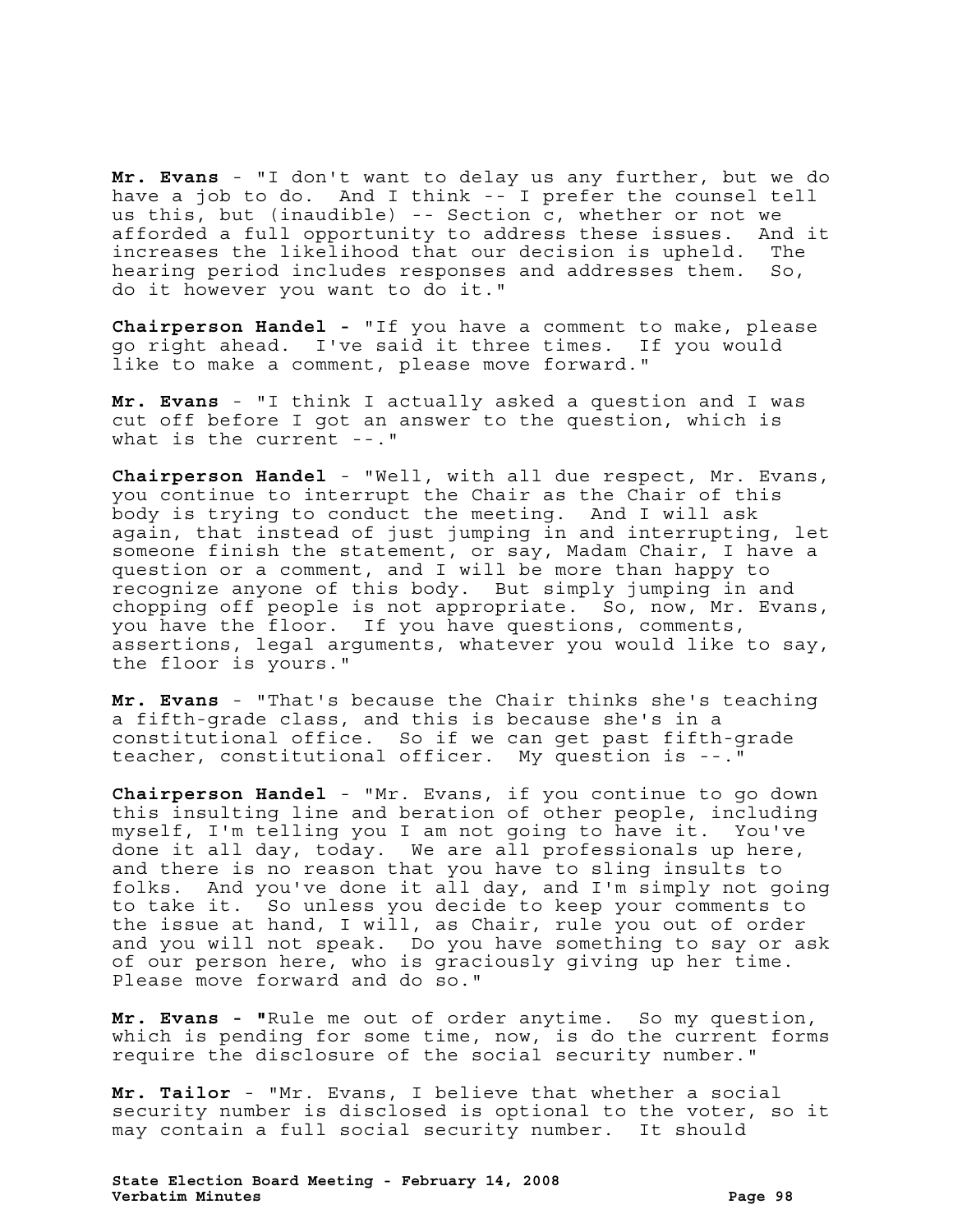contain at least four numbers of the social security number, and I do also believes that it contains the voter's driver's license number, which I have not gone to look, I apologize, at the DDS statutes, but I am not sure that this a public record as somebody's driver's license number. I'm not --."

**Chairperson Handel** - "Mr. Ritter, do you have something to add on that?"

**Mr. Ritter** - "I could add something. I'm hesitant to say too much that would be part of the record, not wanting to be a witness, but I will say that, of course, forms are going to speak for themselves. What people may provide varies by the person and where they're registered. Last four digits of your social security number under HAVA, and what our practice was changed to in light of the Schwerer case, is presumed voter's petition, but voters also provide and can provide their full nine-digit social security number. And that was legitimized under the Schwerer case. They can provide their driver's licence number, which is a matter of privacy. They are, in some cases, assigned a voter ID number, which would be a matter of privacy, and there's other matters that we think, in my opinion, to the defense counsel in the case are important to privacy, for instance, home address and phone number are, for some people, very private things and they don't want those going out. So, you know, I can understand people saying they think that there's less privacy, or less private information on that application. But is still think there's a lot of private information, but we'll let the application expert speak to that."

**Chairperson Handel** - "Okay. Any other questions?"

**Mr. Ritter** - "May I --." **Chairperson Handel** - "Do you have something else on that point?"

**Mr. Ritter** - "I'd like to make separate comment, but when I'm given the chance."

**Chairperson Handel** - "Okay. Mr. Worley."

**Mr. Worley** - "Well, really, I need to direct it at Mr. Ritter. We're currently enjoined from the regulation before  $-$ .  $\blacksquare$ 

**Mr. Ritter** - "Correct. And that's what my comment was going to relate to."

**Mr. Worley** - "Is it really wise for us to -- amend it at this point?"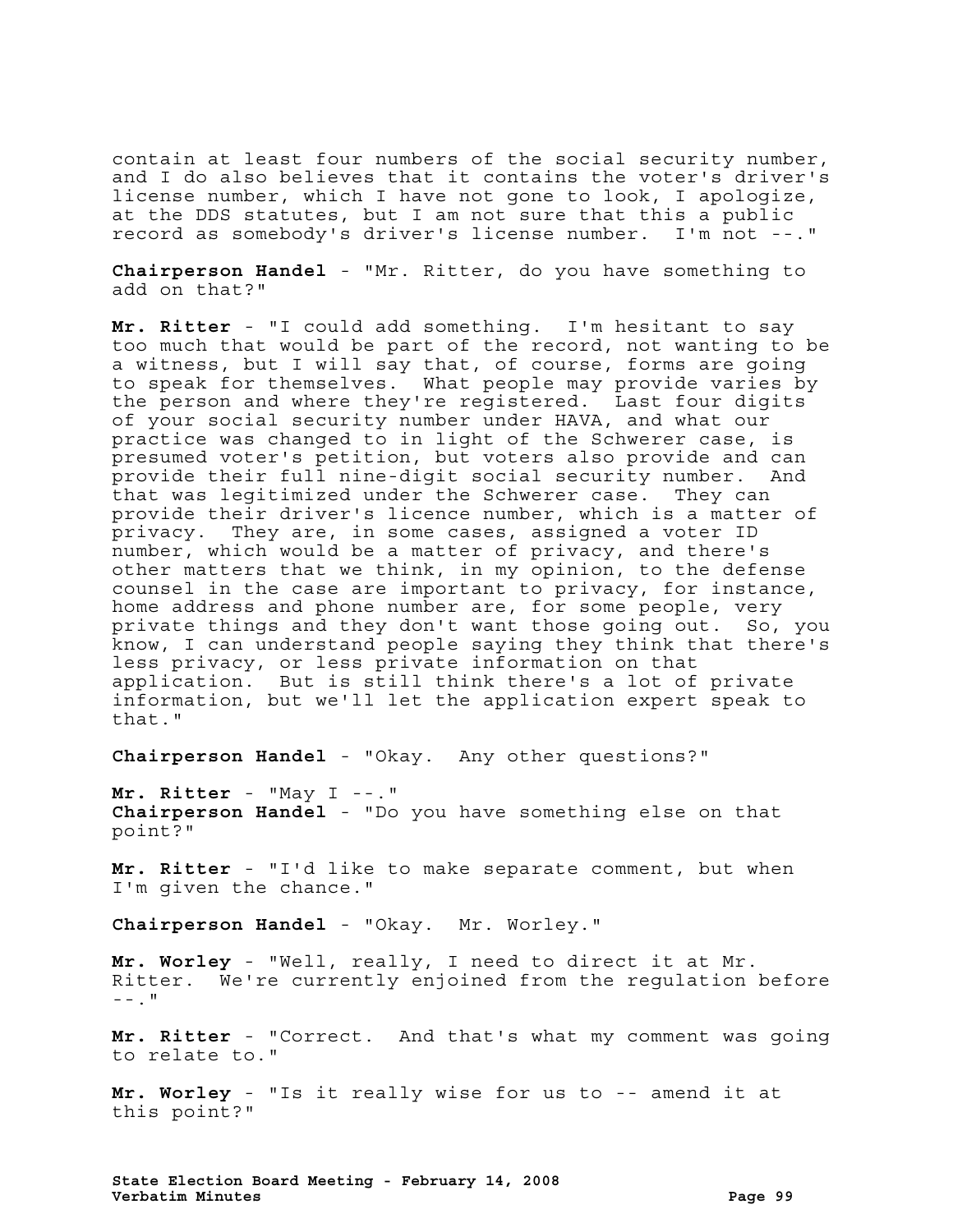**Mr. Ritter** - "Yes. I think it is. First of all let me reiterate that the fact that the State is under an injunction in the acorn case, right now, against the enforcement of the regulations. So this amendment would not be enforced as the main regulation will not be enforced. And unless that injunction is lifted, this will not have force and effect law. And it also has to go through, I should point out, approval from the Justice Department. But we still don't have force and effect want until the injunction is lifted. And why is it important to do this? Because as expressed in that case by the closing side to us, I think that some seriousness understanding as to what this regulation would or would not require. This is a clarification to make it crystal clear what we had already said in our pleadings, in which would deny by the other side of the scope of this regulation. So I think it is appropriate to consider it now, and it's not uncommon to have a regulation modify law in the scope of litigation. And here, I don't think it's modified at all, I think it's just clarified."

**Mr. Worley** - "Well, is it a clarification? Is it, basically, expanding the opportunity for the copying of these records? It doesn't hand collect, or it's what you were saying that -- that the current regulation allows the copying of the record of the application with the permission of the applicant."

**Mr. Ritter** - "With the effect of the current regulation, instead of the facts would allow copying with permission, in the same sense that one could make a copy of your own application and have that copy, and we did not understand that to be the scope of the regulation. And I think if you go back to the discussions that were held at the time the regulation was enacted, that wasn't the case, but here I think making it crystal clear on the face of the regulation, that is, in fact, the intent of this. It eliminates speculation as to what the scope of that is."

**Mr. Worley** - "Thank you."

**Chairperson Handel** - "Okay. Now, if I can have a motion to end the public hearing and come back into our main meeting."

**Mr. Worley** - "I make that motion."

**Chairperson Handel** - "Second. Motion and a second, all in favor?"

(Whereupon, there was a chorus of ayes)

**Chairperson Handel** - "And Mr. Ritter, if you could just, in the main meeting minutes, would you please just make that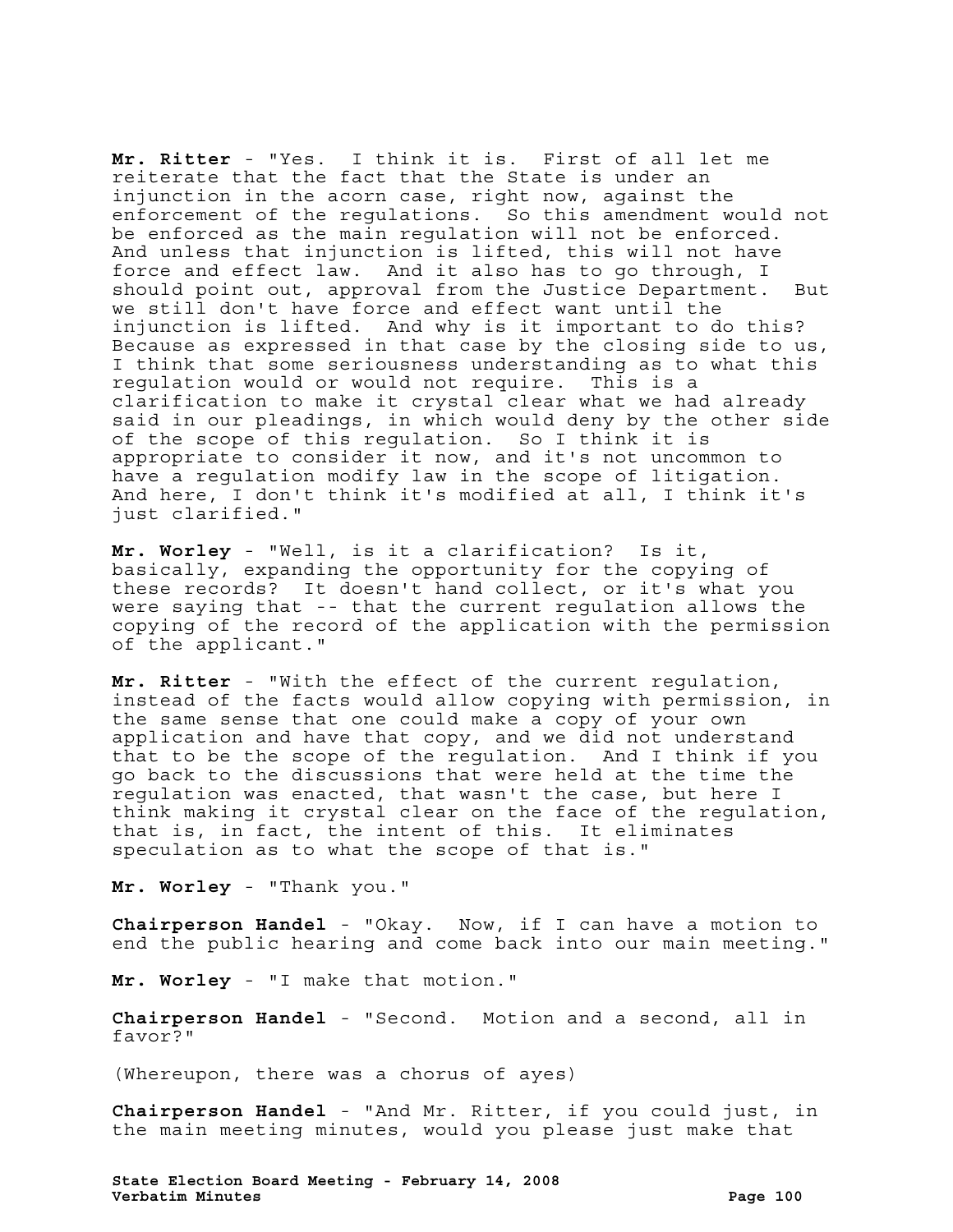statement that you just made, again, for the main meeting minutes?"

**Mr. Ritter** - "Sure. I'll be happy to reiterate that, and I think the statement was about the effect of the proposed amendment, the subpart 02 of the copying regulation. And the fact is, that the copying regulation, right now, is under a federal court injunction, and we'll have no force to the effect. And amending it will have not force in the effect until the injunction is lifted. I do not understand that the Board be trying to reenact, in some manner, it's just clarifying the scope of the regulation by making it clear. This regulation does permit voluntary copying of someone's depleted voter registration application. And if the injunction is lifted, then that would be part of the law. And if not, then the law would be stripped."

**Chairperson Handel** - "All right. Thank you. Okay. I'm going to ask for a motion separate, or each the rules -- the first one is Procedure to Petition for Adoption of Rules. Is there a motion on that particular rule change?"

**Mr. Evans** - "So move."

**Mr. Worley** - "Second."

**Chairperson Handel** - "Motion and a second. Any further comment? All in favor?" (Whereupon, there was a chorus of ayes)

**Chairperson Handel** - "Any opposed. All right. The second proposed rule change involves the review of Initial Decisions. Is there a motion there?"

**Mr. Evans** - "So move."

**Mr. Israel** - "Second."

**Chairperson Handel** - "All right. I have a motion and a second to approve, any other questions or comment? All in favor, please say aye."

**(Whereupon, there was a chorus of ayes)** 

**Chairperson Handel** - "Any opposed? There is none. Okay. The third rule involves in the SEB Official Clarification regarding the copying of voter registration applications. Is there a motion to adopt that rule change?"

**Mr. Israel** - "I make the motion."

**Chairperson Handel** - "All right. Is there a second? I'll second. Any other discussion or comment?"